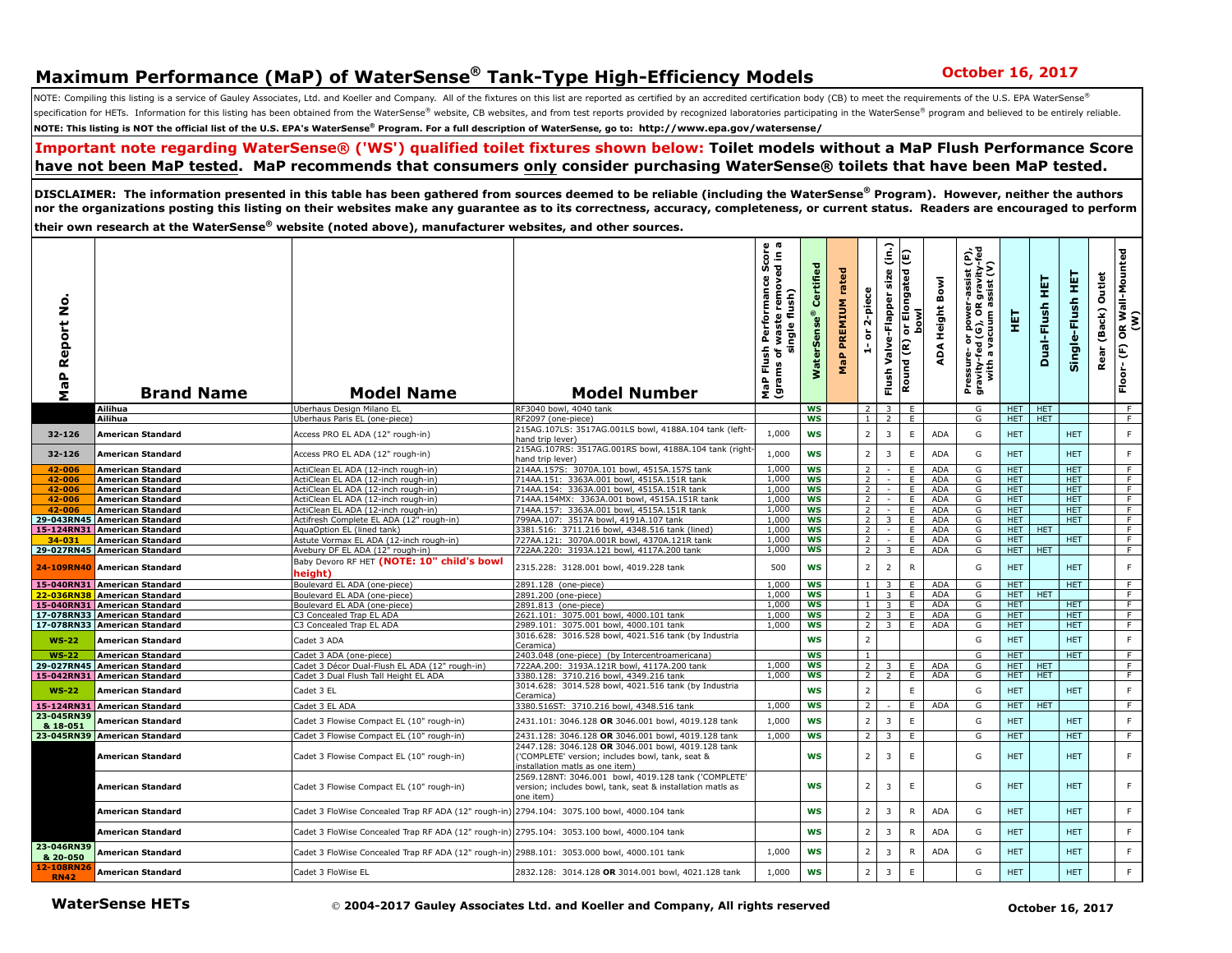| å<br>Report<br>MaP         | <b>Brand Name</b>                                            | <b>Model Name</b>                                             | <b>Model Number</b>                                                                                                                                                                                                                                          | <b>Irmance Score</b><br>Internoved in a<br>Performance<br>single flush)<br>waste<br>Flush<br>đ<br>(grams<br>MaP | Certified<br>WaterSense® | rated<br><b>PREMIUM</b><br>MaP | 2-piece<br>$\overleftarrow{\mathtt{o}}$<br>ă | $\hat{c}$<br>size<br>Valve-Flapper<br>Flush | or Elongated (E)<br>bowl<br>Round (R) | <b>Bowl</b><br><b>Height</b><br>ADA | $\hat{\mathbf{e}}$<br>-assist (<br>gravity-<br>Pressure- or power-assist<br>gravity-fed (G), OR gravit<br>with a vacuum assist (' | 핓                        | 필<br>Dual-Flush | 핖<br>Single-Flush        | Outlet<br>(Back)<br>Rear | OR Wall-Mounted<br>(W)<br>$\mathsf{E}$<br>Floor- |
|----------------------------|--------------------------------------------------------------|---------------------------------------------------------------|--------------------------------------------------------------------------------------------------------------------------------------------------------------------------------------------------------------------------------------------------------------|-----------------------------------------------------------------------------------------------------------------|--------------------------|--------------------------------|----------------------------------------------|---------------------------------------------|---------------------------------------|-------------------------------------|-----------------------------------------------------------------------------------------------------------------------------------|--------------------------|-----------------|--------------------------|--------------------------|--------------------------------------------------|
| 18-048RN3<br>& 15-137      | <b>American Standard</b>                                     | Cadet 3 FloWise EL (10" rough-in)                             | 2833.128: 3014.128 OR 3014.001 bowl, 4019.128 tank                                                                                                                                                                                                           | 1,000                                                                                                           | <b>WS</b>                |                                | $\overline{2}$                               | 3                                           | E                                     |                                     | G                                                                                                                                 | <b>HET</b>               |                 | <b>HET</b>               |                          | F                                                |
| 18-048RN34<br>& 15-137     | American Standard                                            | Cadet 3 FloWise EL (10" rough-in)                             | 3379.128: 3014.128 OR 3014.001 bowl, 4019.128 tank                                                                                                                                                                                                           | 1,000                                                                                                           | <b>WS</b>                |                                | $\overline{2}$                               | 3                                           | E                                     |                                     | G                                                                                                                                 | <b>HET</b>               |                 | <b>HET</b>               |                          | F                                                |
| 18-048RN34<br>& 15-137     | American Standard                                            | Cadet 3 FloWise EL (10" rough-in)                             | 3379.128ST: 3517C.001 bowl, 4019.128N tank                                                                                                                                                                                                                   | 1,000                                                                                                           | <b>WS</b>                |                                | $\overline{2}$                               | 3                                           | $\mathsf E$                           |                                     | G                                                                                                                                 | <b>HET</b>               |                 | <b>HET</b>               |                          | $\mathsf F$                                      |
| 14-052RN29-<br><b>RN45</b> | American Standard                                            | Cadet 3 Flowise EL (lined tank)                               | 2832.513: 3014.128 OR 3014.001 bowl, 4021.513<br>tank(lined)                                                                                                                                                                                                 | 1,000                                                                                                           | <b>WS</b>                |                                | $\overline{2}$                               | 3                                           | $\mathsf E$                           |                                     | G                                                                                                                                 | <b>HET</b>               |                 | <b>HET</b>               |                          | $\mathsf F$                                      |
|                            | American Standard                                            | Cadet 3 FloWise EL ADA                                        | 2835.128: 3016.128 OR 3016.001 bowl, 4021.128 tank;<br>NOTE: this combination is also sold as 3305.128 AND<br>3329.128, both of which are identified as the "COMPLETE"<br>packages and include bowl, tank, seat, & installation mat'ls<br>as one item or SKU |                                                                                                                 | <b>WS</b>                |                                | $\overline{2}$                               | 3                                           | E                                     | <b>ADA</b>                          | G                                                                                                                                 | <b>HET</b>               |                 | <b>HET</b>               |                          | F                                                |
|                            | 15-134RN31 American Standard                                 | Cadet 3 FloWise EL ADA                                        | 2836.128: 3016.128 OR 3016.001 bowl, 4019.128 tank                                                                                                                                                                                                           | 1,000                                                                                                           | <b>WS</b>                |                                | $\overline{2}$                               | $\overline{\mathbf{3}}$                     | E                                     | <b>ADA</b>                          | G                                                                                                                                 | HET                      |                 | <b>HET</b>               |                          | $-F$                                             |
|                            | American Standard                                            | Cadet 3 FloWise EL ADA                                        | 3305.128: 3517A.001 bowl, 4021.128 tank                                                                                                                                                                                                                      |                                                                                                                 | <b>WS</b>                |                                | $\overline{2}$                               | 3                                           | E                                     | <b>ADA</b>                          | G                                                                                                                                 | <b>HET</b>               |                 | <b>HET</b>               |                          | F                                                |
| $WS-18$                    | <b>American Standard</b><br>American Standard                | Cadet 3 FloWise EL ADA                                        | 3339.128: 3016.001 OR 3016.128 bowl, 4021.128 tank<br>2835.513: 3016.128 OR 3016.001 bowl, 4021.513                                                                                                                                                          |                                                                                                                 | ws<br><b>WS</b>          |                                | $\overline{z}$<br>$\overline{2}$             | 3                                           | Ε.<br>$\mathsf E$                     | ADA<br><b>ADA</b>                   | G<br>G                                                                                                                            | <b>HET</b><br><b>HET</b> |                 | <b>HET</b><br><b>HET</b> |                          | F.<br>$\mathsf F$                                |
| 14-054RN29-                | American Standard                                            | Cadet 3 Flowise EL ADA (lined tank)                           | tank(lined)<br>3378.513: 3016.128 OR 3016.001 bowl, 4021.513                                                                                                                                                                                                 | 1,000                                                                                                           | <b>WS</b>                |                                | $\overline{2}$                               | 3                                           | $\mathsf E$                           | <b>ADA</b>                          | G                                                                                                                                 | <b>HET</b>               |                 | <b>HET</b>               |                          | F                                                |
| <b>RN45</b><br>14-054RN29- |                                                              | Cadet 3 Flowise EL ADA (lined tank)                           | tank(lined)                                                                                                                                                                                                                                                  |                                                                                                                 |                          |                                | $\overline{2}$                               |                                             |                                       |                                     |                                                                                                                                   |                          |                 |                          |                          | F                                                |
| <b>RN45</b><br>14-054RN29  | American Standard                                            | Cadet 3 Flowise EL ADA (lined tank)                           | 3378.513ST: 3517A.001 bowl, 4021.513N tank                                                                                                                                                                                                                   | 1,000                                                                                                           | <b>WS</b>                |                                |                                              | 3                                           | $\mathsf E$                           | <b>ADA</b>                          | G                                                                                                                                 | <b>HET</b>               |                 | <b>HET</b>               |                          |                                                  |
| <b>RN45</b><br>14-054RN29- | American Standard                                            | Cadet 3 Flowise EL ADA (lined tank)                           | 3378.528ST: 3517A.001R bowl, 4021.528N tank                                                                                                                                                                                                                  | 1,000                                                                                                           | WS                       |                                | $\overline{2}$                               | 3                                           | E                                     | <b>ADA</b>                          | G                                                                                                                                 | <b>HET</b>               |                 | <b>HET</b>               |                          | F                                                |
| <b>RN45</b><br>14-055RN29- | American Standard                                            | Cadet 3 Flowise EL ADA (lined tank)                           | 7419.756ST: 3517A.001R bowl, 4021.656N tank                                                                                                                                                                                                                  | 1,000                                                                                                           | <b>WS</b>                |                                | $\overline{2}$                               | 3                                           | $\mathsf E$                           | <b>ADA</b>                          | G                                                                                                                                 | <b>HET</b>               |                 | <b>HET</b>               |                          | $\mathsf F$                                      |
| <b>RN45</b><br>18-050RN37  | American Standard                                            | Cadet 3 Flowise EL ADA (one-piece; lined tank)                | 2403.513 (one-piece; lined tank)                                                                                                                                                                                                                             | 1,000                                                                                                           | <b>WS</b>                |                                | $\mathbf{1}$                                 | 3                                           | $\mathsf E$                           | <b>ADA</b>                          | G                                                                                                                                 | <b>HET</b>               |                 | <b>HET</b>               |                          | F                                                |
| & 15-043                   | American Standard                                            | Cadet 3 FloWise EL ADA COMPLETE (12" rough-in)                | 3378.128: 3016.128 OR 3016.001 bowl, 4021.128 tank                                                                                                                                                                                                           | 800                                                                                                             | WS                       |                                | $\overline{2}$                               | 3                                           | E                                     | <b>ADA</b>                          | G                                                                                                                                 | <b>HET</b>               |                 | <b>HET</b>               |                          | F                                                |
| 15-123RN31<br>& 12-101     | American Standard                                            | Cadet 3 FloWise RF                                            | 2829.128: 3011.128 OR 3011.001 bowl, 4021.128 tank                                                                                                                                                                                                           | 1,000                                                                                                           | <b>WS</b>                |                                | $\overline{2}$                               | 3                                           | ${\sf R}$                             |                                     | G                                                                                                                                 | <b>HET</b>               |                 | <b>HET</b>               |                          | F                                                |
| 15-123RN31<br>& 12-101     | American Standard                                            | Cadet 3 FloWise RF                                            | 3329.128: 3011.001 OR 3011.128 bowl, 4021.128 tank                                                                                                                                                                                                           | 1,000                                                                                                           | WS                       |                                | $\overline{2}$                               | 3                                           | $\mathsf{R}$                          |                                     | G                                                                                                                                 | <b>HET</b>               |                 | <b>HET</b>               |                          | F                                                |
|                            | 16-148RN32 American Standard                                 | Cadet 3 Flowise RF (10" rough-in)                             | 2830.128: 3011.128 OR 3011.001 bowl (UPC bar code<br>3305671073), 4019.128 tank (UPC bar code 3305675148)                                                                                                                                                    | 1,000                                                                                                           | WS                       |                                | $\overline{2}$                               | 3                                           | $\mathsf{R}$                          |                                     | G                                                                                                                                 | <b>HET</b>               |                 | <b>HET</b>               |                          | F                                                |
| 14-053RN29-<br><b>RN45</b> | American Standard                                            | Cadet 3 Flowise RF (lined tank)                               | 2829.513: 3011.128 OR 3011.001 bowl, 4021.513<br>tank(lined)                                                                                                                                                                                                 | 1,000                                                                                                           | <b>WS</b>                |                                | $\overline{2}$                               | 3                                           | ${\sf R}$                             |                                     | G                                                                                                                                 | <b>HET</b>               |                 | <b>HET</b>               |                          | F                                                |
| 14-130RN29-<br><b>RN45</b> | American Standard                                            | Cadet 3 Flowise RF ADA                                        | 2758.128: 3005.128 OR 3005.001 bowl, 4021.128 tank                                                                                                                                                                                                           | 1,000                                                                                                           | WS                       |                                | $\overline{2}$                               | 3                                           | $\mathsf{R}$                          | <b>ADA</b>                          | G                                                                                                                                 | <b>HET</b>               |                 | <b>HET</b>               |                          | F                                                |
| 15-041RN31<br>15-041RN31   | <b>American Standard</b><br><b>American Standard</b>         | Cadet 3 FloWise RF ADA<br>Cadet 3 FloWise RF ADA              | 3377.128: 3005.128 OR 3005.001 bowl, 4021.128 tank<br>3377.128ST: 3517B.001 bowl, 4021.128N tank                                                                                                                                                             | 1,000<br>1,000                                                                                                  | <b>WS</b><br><b>WS</b>   |                                | 2<br>2                                       | 3                                           | R<br>R                                | ADA<br><b>ADA</b>                   | G<br>G                                                                                                                            | <b>HET</b><br><b>HET</b> |                 | <b>HET</b><br><b>HET</b> |                          | F.<br>F.                                         |
|                            | 16-127RN32 American Standard                                 | Cadet 3 Flowise RF ADA (10" rough-in)                         | 2849.128: 3005.128 OR 3005.001 bowl (UPC bar code<br>3305671898), 4019.128 tank (UPC bar code 3305675148)                                                                                                                                                    | 1,000                                                                                                           | WS                       |                                | $\overline{2}$                               | 3                                           | $\mathsf{R}$                          | <b>ADA</b>                          | G                                                                                                                                 | <b>HET</b>               |                 | <b>HET</b>               |                          | F                                                |
|                            | 15-132RN31 American Standard                                 | Cadet 3 FloWise RF ADA (lined tank)                           | 2758.513: 3005.128 OR 3005.001 bowl, 4021.513 tank<br>(lined)                                                                                                                                                                                                | 1,000                                                                                                           | WS                       |                                | $\overline{2}$                               | 3                                           | R                                     | <b>ADA</b>                          | G                                                                                                                                 | <b>HET</b>               |                 | <b>HET</b>               |                          | F                                                |
|                            | 15-139RN31 American Standard                                 | Cadet 3 Ovation EL ADA (one-piece)                            | 2768.128 (one-piece) NOTE: this fixture also sold as<br>2533A.101, which is identified as the "COMPLETE"<br>package and includes bowl, tank, seat, & installation mat'ls<br>as one item or SKU.                                                              | 1,000                                                                                                           | <b>WS</b>                |                                | $\mathbf{1}$                                 | 3                                           | E                                     | <b>ADA</b>                          | G                                                                                                                                 | HET.                     |                 | <b>HET</b>               |                          | F                                                |
| $WS-22$                    | <b>American Standard</b>                                     | Cadet 3 RF                                                    | 3011.616:   3011.516 bowl, 4021.516 tank (by Industria<br>Ceramica)                                                                                                                                                                                          |                                                                                                                 | WS                       |                                | $\overline{2}$                               |                                             | R                                     |                                     | G                                                                                                                                 | <b>HET</b>               |                 | <b>HET</b>               |                          | F.                                               |
| 15-123RN31<br>& 12-101     | American Standard                                            | Cadet 3 RF                                                    | 2852.128: 3011.128 OR 3011.001 bowl, 4021.128 tank.<br>NOTE: this combination is also sold as 3329.128, which is<br>identified as the "COMPLETE" package and includes bowl,<br>tank, seat, & installation mat'ls as one item or SKU.                         | 1,000                                                                                                           | ws                       |                                | $\overline{2}$                               | 3                                           | R                                     |                                     | G                                                                                                                                 | HET.                     |                 | <b>HET</b>               |                          | F                                                |
|                            | 23-071RN39 American Standard<br>30-033RN46 American Standard | Cadet 3 RF (12" rough-in)<br>Cadet 3 RH EL TTG (10" rough-in) | 2880.128: 3517D.001 bowl, 4021.128N tank<br>3378AB.128ST: 3517A.001R bowl, 4019.128N tank                                                                                                                                                                    | 1,000<br>1,000                                                                                                  | <b>WS</b><br>ws          |                                | 2 <sub>1</sub><br>2 <sub>1</sub>             | 3 <sup>1</sup><br>3 <sup>1</sup>            | R<br>E                                | ADA                                 | G<br>G                                                                                                                            | HET.<br><b>HET</b>       |                 | <b>HET</b><br><b>HET</b> |                          | F.<br>F.                                         |
|                            | 21-034RN37 American Standard                                 | Cadet 3 RH RF ADA 1.6/1.0gal TTG (12" rough-in)               | 3380BA.216ST: 3707.216R bowl, 4348.216R tank                                                                                                                                                                                                                 | 1,000                                                                                                           | WS                       |                                | 2 <sub>1</sub>                               | $\overline{2}$                              | R.                                    |                                     | G                                                                                                                                 | HET.                     | <b>HET</b>      |                          |                          | F                                                |
| 12-107RN26<br>114          | RN42 & 12- American Standard                                 | Cadet 3 Tall Height EL ADA                                    | 3378.128: 3517A.001 bowl, 4021.128N tank                                                                                                                                                                                                                     | 1,000                                                                                                           | WS                       |                                | $\overline{2}$                               | 3                                           | E                                     | <b>ADA</b>                          | G                                                                                                                                 | <b>HET</b>               |                 | <b>HET</b>               |                          | $\mathsf F$                                      |
|                            | <b>WaterSense HETs</b>                                       |                                                               | © 2004-2017 Gauley Associates Ltd. and Koeller and Company, All rights reserved                                                                                                                                                                              |                                                                                                                 |                          |                                |                                              |                                             |                                       |                                     |                                                                                                                                   |                          |                 | October 16, 2017         |                          |                                                  |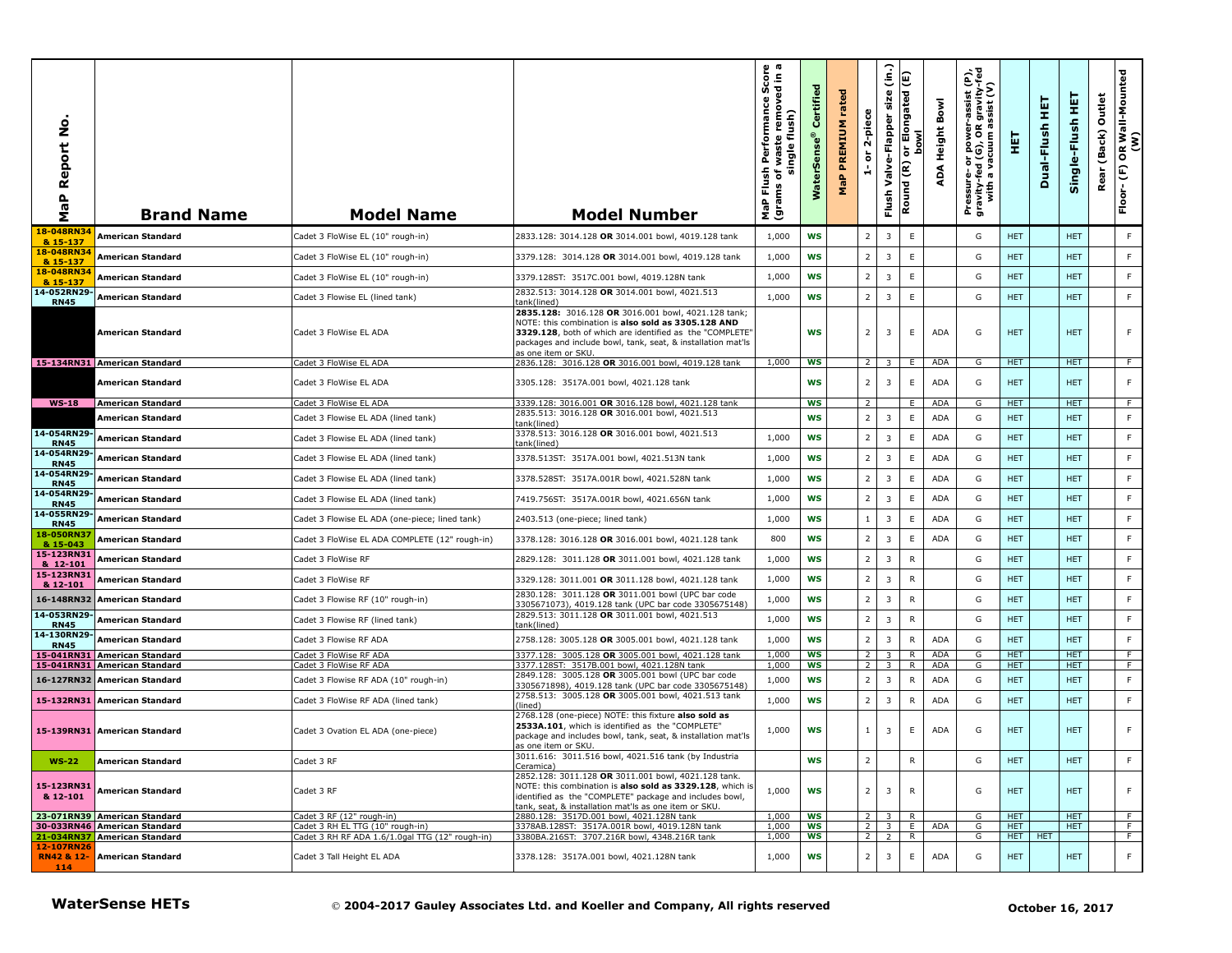| ۰<br>Ź<br>teport<br>≃<br>MaP | <b>Brand Name</b>                                            | <b>Model Name</b>                                                                         | <b>Model Number</b>                                                                              | Score<br>sdin a<br>iove<br>sh Performance !<br>of waste remove<br>single flush)<br>Flush<br>ms of <sub>V</sub><br>ε<br>NaP<br>(grai | Certified<br>$\bullet$<br><b>WaterSens</b> | ᄝ<br>tat<br>PREMIUM<br>MaP | 2-piece<br>ត<br>÷                | $\hat{\epsilon}$<br>E<br>size<br>יר Elongated<br>סטעו<br>Valve-Flapper<br>$\epsilon$<br>Round<br>Flush | Bowl<br><b>Height</b><br>능 혼<br>ADA          | Pressure- or power-assist (P),<br>gravity-fed (G), OR gravity-fed<br>with a vacuum assist (V) | 토                        | 真<br>Dual-Flush          | 莫<br>Single-Flush        | Outlet<br>(Back)<br>Rear | OR Wall-Mounted<br>(W)<br>E<br>Floor- |
|------------------------------|--------------------------------------------------------------|-------------------------------------------------------------------------------------------|--------------------------------------------------------------------------------------------------|-------------------------------------------------------------------------------------------------------------------------------------|--------------------------------------------|----------------------------|----------------------------------|--------------------------------------------------------------------------------------------------------|----------------------------------------------|-----------------------------------------------------------------------------------------------|--------------------------|--------------------------|--------------------------|--------------------------|---------------------------------------|
| 25-039RN41                   | <b>American Standard</b>                                     | Cadet FloWise Pressure-Assist EL ADA (12" rough-in)<br>(NOTE: 1.0 gal per flush toilet)   | 2467.100: 3483.100 OR 3483.001 bowl, 4142.100 tank                                               | 1,000                                                                                                                               |                                            | WS <b>PREM</b>             | $\overline{2}$                   | $\overline{\phantom{a}}$                                                                               | E<br>ADA                                     | P                                                                                             | <b>HET</b>               |                          | <b>HET</b>               |                          | F.                                    |
| 24-104RN40                   | <b>American Standard</b>                                     | Cadet Pressure-Assist EL (12" rough-in) (NOTE: 1.0<br>gal per flush toilet)               | 2462.100: 3481.100 OR 3481.001 bowl, 4142.100 tank                                               | 1,000                                                                                                                               | <b>WS</b>                                  | PREM                       | $\overline{2}$                   | $\sim$                                                                                                 | E                                            | P                                                                                             | <b>HET</b>               |                          | <b>HET</b>               |                          | F.                                    |
|                              | 25-049RN41 American Standard                                 | Cadet PRO EL (10" rough-in)                                                               | 215AB.104: 3517A.101 bowl, 4188B.104 tank                                                        | 1,000                                                                                                                               | <b>WS</b>                                  |                            | 2                                | 3                                                                                                      | E<br><b>ADA</b>                              | G                                                                                             | <b>HET</b>               |                          | <b>HET</b>               |                          | F                                     |
|                              | 25-046RN41 American Standard                                 | Cadet PRO EL (10" rough-in)                                                               | 215CB.104: 3517C.101 bowl, 4188B.104 tank                                                        | 1,000                                                                                                                               | <b>WS</b>                                  |                            | 2                                | 3                                                                                                      | E                                            | G                                                                                             | <b>HET</b>               |                          | <b>HET</b>               |                          | F.                                    |
|                              | 25-047RN41 American Standard                                 | Cadet PRO EL (12" rough-in)                                                               | 215CA.104: 3517C.101 bowl, 4188A.104 tank                                                        | 1,000<br>1,000                                                                                                                      | WS<br>WS                                   |                            | 2<br>$\overline{2}$              | $\overline{3}$<br>$\overline{3}$                                                                       | E<br>E                                       | G<br>G                                                                                        | <b>HET</b><br><b>HET</b> |                          | <b>HET</b><br><b>HET</b> |                          | F<br>F                                |
| 26-022RN4<br>32-122          | <b>American Standard</b><br><b>American Standard</b>         | Cadet PRO EL (12" rough-in)<br>Cadet PRO EL (12" rough-in)(lined tank)                    | 215FA.104: 3517F.101 bowl, 4188B.104 tank<br>215CA.154: 3517C.101 bowl, 4188A.154 tank (lined)   | 1,000                                                                                                                               | <b>WS</b>                                  |                            | 2                                | 3                                                                                                      | E                                            | G                                                                                             | <b>HET</b>               |                          | HET                      |                          | F                                     |
|                              | 25-050RN41 American Standard                                 | Cadet PRO EL ADA (12" rough-in)                                                           | 215AA.104: 3517A.101 bowl, 4188A.104 tank                                                        | 1,000                                                                                                                               | WS                                         |                            | $\overline{2}$                   | $\overline{\mathbf{3}}$                                                                                | E<br>ADA                                     | G                                                                                             | <b>HET</b>               |                          | HET.                     |                          | F                                     |
| 32-124                       | <b>American Standard</b>                                     | Cadet PRO EL ADA (12" rough-in)(lined tank)                                               | 215AA.154: 3517A.101 bowl, 4188A.154 tank (lined)                                                | 1,000                                                                                                                               | WS                                         |                            | $\overline{2}$                   | 3                                                                                                      | ADA<br>E.                                    | G                                                                                             | <b>HET</b>               |                          | <b>HET</b>               |                          | F                                     |
| 25-041RN41                   | American Standard                                            | Cadet PRO EL ADA (14" rough-in)                                                           | 215FC.104: 3517F.101 bowl, 4188A.104 tank                                                        | 1,000<br>1,000                                                                                                                      | WS                                         |                            | 2                                | 3                                                                                                      | E<br><b>ADA</b><br>E<br><b>ADA</b>           | G                                                                                             | <b>HET</b>               |                          | HET.                     |                          | F<br>F                                |
| 32-125<br>26-013RN4          | <b>American Standard</b><br><b>American Standard</b>         | Cadet PRO EL ADA (14" rough-in)(lined tank)<br>Cadet PRO RF (10" rough-in)                | 215FC.154: 3517F.101 bowl, 4188A.154 tank (lined)<br>215BB.104: 3517B.101 bowl, 4188B.104 tnk    | 1,000                                                                                                                               | WS<br>WS                                   |                            | $\overline{2}$<br>$\overline{2}$ | $\overline{\mathbf{3}}$<br>$\overline{\mathbf{3}}$                                                     | R                                            | G<br>G                                                                                        | <b>HET</b><br><b>HET</b> |                          | <b>HET</b><br>HET.       |                          | F                                     |
| 25-044RN41                   | <b>American Standard</b>                                     | Cadet PRO RF (10" rough-in)                                                               | 215DB.104: 3517D.101 bowl, 4188B.104 tank                                                        | 1,000                                                                                                                               | ws                                         |                            | 2 <sup>1</sup>                   | $\overline{\mathbf{3}}$                                                                                | R.                                           | G                                                                                             | <b>HET</b>               |                          | <b>HET</b>               |                          | F                                     |
| 46-027                       | <b>American Standard</b>                                     | Cadet PRO RF (12" rough-in - lined tank)                                                  | 2880.528ST: 3517D.001R bowl, 4021.528N tank (lined)                                              | 1,000                                                                                                                               | WS                                         |                            | $\overline{2}$                   | $\overline{\mathbf{3}}$                                                                                | R                                            |                                                                                               | <b>HET</b>               |                          | <b>HET</b>               |                          | F.                                    |
| 25-045RN41                   | American Standard                                            | Cadet PRO RF (12" rough-in)                                                               | 215DA.104: 3517D.101 bowl, 4188A.104 tank                                                        | 1,000                                                                                                                               | <b>WS</b>                                  |                            | 2                                | 3<br>3                                                                                                 | $\mathsf{R}$                                 | G                                                                                             | <b>HET</b>               |                          | <b>HET</b>               |                          | F                                     |
| 32-121<br>25-048RN4:         | <b>American Standard</b><br><b>American Standard</b>         | Cadet PRO RF (12" rough-in)(lined tank)<br>Cadet PRO RF ADA (12" rough-in)                | 215DA.154: 3517D.101 bowl, 4188A.154 tank (lined)<br>215BA.104: 3517B.101 bowl, 4188A.104 tank   | 1,000<br>1,000                                                                                                                      | WS<br><b>WS</b>                            |                            | 2<br>$\overline{2}$              |                                                                                                        | R<br>R<br><b>ADA</b>                         | G<br>G                                                                                        | <b>HET</b><br>HET.       |                          | <b>HET</b><br><b>HET</b> |                          | F.<br>F                               |
| 32-123                       | <b>American Standard</b>                                     | Cadet PRO RF ADA (12" rough-in)(lined tank)                                               | 215BA.154: 3517B.101 bowl, 4188A.154 tank (lined)                                                | 1,000                                                                                                                               | <b>WS</b>                                  |                            | 2                                | $\overline{3}$                                                                                         | ADA<br>R                                     | G                                                                                             | <b>HET</b>               |                          | <b>HET</b>               |                          | F                                     |
| 38-038                       | <b>American Standard</b>                                     | Cadet Ultra Low Dual Flush EL ADA (12-inch rough-in)                                      | 740AA.200: 3218A.001B bowl, 4133A.200R tank                                                      | 600                                                                                                                                 |                                            | <b>WS PREM</b>             | $\overline{2}$                   | $\sim$                                                                                                 | E<br><b>ADA</b>                              | G                                                                                             | <b>HET</b>               | <b>HET</b>               |                          |                          | F                                     |
| $WS-43$                      | <b>American Standard</b>                                     | Champion 4 EL                                                                             | 731AA.101: 3195A.101 bowl, 4149A.101 tank                                                        |                                                                                                                                     | <b>WS</b><br><b>WS</b>                     |                            | $\overline{2}$                   |                                                                                                        | E<br>E                                       | G<br>G                                                                                        | HET.<br>HET.             |                          | HET.<br>HET.             |                          | F                                     |
| <b>WS-39</b><br>12-102RN     | <b>American Standard</b>                                     | Champion 4 EL                                                                             | 2793.528: 3195A.001 bowl, 4149A.151 tank                                                         |                                                                                                                                     |                                            |                            | $\overline{2}$                   |                                                                                                        |                                              |                                                                                               |                          |                          |                          |                          | F                                     |
| <b>RN42</b>                  | <b>American Standard</b>                                     | Champion 4 EL (one-piece)                                                                 | 2004.314 (one-piece)                                                                             | 800                                                                                                                                 | <b>WS</b>                                  |                            | 1                                | $\overline{3}$                                                                                         | E                                            | G                                                                                             |                          |                          |                          |                          | $\mathsf F$                           |
| <b>WS-40</b>                 | <b>American Standard</b>                                     | Champion 4 HET EL                                                                         | 241AA.104: 3395A.001 bowl, 4149A.104 tank                                                        |                                                                                                                                     | <b>WS</b>                                  |                            | $\overline{2}$                   |                                                                                                        |                                              | G                                                                                             | <b>HET</b>               |                          | <b>HET</b>               |                          | F                                     |
| 29-024RN45                   | <b>American Standard</b>                                     | Champion 4 HET EL ADA (12" rough-in)                                                      | 2793.128: 3195A.101R bowl, 4149A.101R tank                                                       | 1,000                                                                                                                               | <b>WS</b>                                  |                            | $\overline{2}$                   | $\overline{4}$                                                                                         | <b>ADA</b><br>E.                             | G                                                                                             | <b>HET</b>               |                          | <b>HET</b>               |                          | F                                     |
| $34 - 010$<br>24-105RN40     | <b>American Standard</b><br><b>American Standard</b>         | Champion 4 HET RF ADA (12" rough-in)<br>Champion 4 Max EL ADA                             | 241BA.104: 3395.001 bowl, 4149A.104 tank<br>231AA.104: 3395A.001 bowl, 4215A.104 tank            | 1,000<br>1,000                                                                                                                      | ws<br>WS                                   |                            | $\overline{2}$<br>2              | S<br>$\overline{\mathbf{3}}$                                                                           | R<br><b>ADA</b><br>E.<br>ADA                 | G<br>G                                                                                        | <b>HET</b><br>HET.       |                          | <b>HET</b><br><b>HET</b> |                          | F.<br>F                               |
| 24-105RN4                    | <b>American Standard</b>                                     | Champion 4 Max EL ADA                                                                     | 2586.128ST: 3195A.001R bowl, 4215A.101 tank                                                      | 1,000                                                                                                                               | <b>WS</b>                                  |                            | $\overline{2}$                   | 3                                                                                                      | ADA<br>E.                                    | G                                                                                             | <b>HET</b>               |                          | <b>HET</b>               |                          | F                                     |
| <b>WS-39</b>                 | <b>American Standard</b>                                     | Champion 4 Max HET RF                                                                     | 3186.528: 3195B.001 bowl, 4215A.151 tank (lined)                                                 |                                                                                                                                     | WS                                         |                            | 2                                |                                                                                                        | R                                            | G                                                                                             | <b>HET</b>               |                          | <b>HET</b>               |                          | F.                                    |
| 25-042RN41                   | <b>American Standard</b>                                     | Champion 4 Max RF ADA                                                                     | 231BA.104: 3395B.001 bowl, 4215A.104 tank                                                        | 1,000<br>1,000                                                                                                                      | <b>WS</b><br><b>WS</b>                     |                            | $\overline{2}$<br>$\overline{2}$ | $\overline{4}$<br>$\overline{4}$                                                                       | $\mathsf{R}$<br><b>ADA</b><br><b>ADA</b>     | G<br>G                                                                                        | <b>HET</b>               |                          | <b>HET</b>               |                          | F<br>F                                |
| 25-042RN41<br><b>WS-32</b>   | <b>American Standard</b><br><b>American Standard</b>         | Champion 4 Max RF ADA<br>Champion Pro EL ADA (lined tank)                                 | 3186.128ST: 3195B.001R bowl, 4215A.101 tank<br>211AA.154: 3195A.101 bowl, 4225A.154 tank (lined) |                                                                                                                                     | ws                                         |                            | $\overline{2}$                   |                                                                                                        | R<br>E.<br><b>ADA</b>                        | G                                                                                             | HET.<br><b>HET</b>       |                          | <b>HET</b><br><b>HET</b> |                          | F.                                    |
|                              | 29-028RN45 American Standard                                 | Champion PRO HET EL (12" rough-in)                                                        | 211CA.104: 3195C.101 bowl, 4225A.104 tank                                                        | 1,000                                                                                                                               | <b>WS</b>                                  |                            | $\overline{2}$                   | $\overline{4}$                                                                                         | E                                            | G                                                                                             | <b>HET</b>               |                          | <b>HET</b>               |                          | F                                     |
|                              | 29-029RN45 American Standard                                 | Champion PRO HET EL (lined tank - 12" rough-in)                                           | 211CA.154: 3195C.101 bowl, 4225A.154 tank (lined)                                                | 1,000                                                                                                                               | WS                                         |                            | $\overline{2}$                   | $\overline{4}$                                                                                         | E                                            | G                                                                                             | <b>HET</b>               |                          | HET.                     |                          | F                                     |
| 24-114RN4(                   | <b>American Standard</b>                                     | Champion PRO HET EL ADA                                                                   | 211AA.104: 3195A.101 bowl, 4225A.104 tank                                                        | 1,000<br>1,000                                                                                                                      | WS                                         |                            | $\overline{2}$<br><b>2</b> l     | $\overline{3}$                                                                                         | E.<br><b>ADA</b><br><b>ADA</b>               | G                                                                                             | <b>HET</b>               |                          | <b>HET</b>               |                          | F<br>F                                |
| 25-035RN41<br>37-022         | <b>American Standard</b><br><b>American Standard</b>         | Champion PRO HET RF ADA (12" rough-in)<br>Champion Pro RF ADA (12" rough-in - lined tank) | 211BA.104: 3195B.101 bowl, 4225A.104 tank<br>211BA.154: 3195B.101 bowl, 4225A.154 tank (lined)   | 800                                                                                                                                 | WS<br><b>WS</b>                            |                            | $\overline{2}$                   | $\overline{4}$<br>$\sim$                                                                               | $\mathsf{R}$<br>$\overline{R}$<br><b>ADA</b> | G<br>G                                                                                        | <b>HET</b><br><b>HET</b> |                          | HET.<br><b>HET</b>       |                          | $\overline{F}$                        |
| 34-010                       | <b>American Standard</b>                                     | Champion RF ADA (12" rough-in)                                                            | 731BA.101: 3195B.101 bowl, 4149A.101R tank                                                       | 1,000                                                                                                                               | <b>WS</b>                                  |                            | 2                                | S                                                                                                      | <b>ADA</b><br>R                              | G                                                                                             | HET.                     |                          | <b>HET</b>               |                          | F                                     |
| 35-022                       | <b>American Standard</b>                                     | Clean ActiVate EL ADA (12" rough-in)                                                      | 01AA.109: 3075.230 bowl, 4000.109 tank                                                           | 1.000                                                                                                                               | WS                                         |                            | $\overline{2}$                   |                                                                                                        | E<br><b>ADA</b>                              | G                                                                                             | <b>HET</b>               |                          | <b>HET</b>               |                          | F.                                    |
| 35-022                       | <b>American Standard</b>                                     | Clean ActiVate EL ADA (12" rough-in)                                                      | 701AA.119: 3075.220 bowl, 4000.109 tank                                                          | 1,000                                                                                                                               | <b>WS</b>                                  |                            | 2                                | $\sim$                                                                                                 | E<br>ADA                                     | G                                                                                             | <b>HET</b>               |                          | HET.                     |                          | F                                     |
| 2-037RN!<br>29-025RN45       | <b>American Standard</b><br><b>American Standard</b>         | Clean Concealed Trapway EL ADA<br>Clean Delux Dual Flush EL ADA (12" rough-in)            | 721AA.200: 3075.110 bowl, 4000.200 tank<br>732AA.204: 3193A.121R bowl, 4000.204 tank             | 1,000<br>1.000                                                                                                                      | WS<br><b>WS</b>                            |                            | $\overline{2}$<br>2              | 3                                                                                                      | ADA<br>R.<br>E<br><b>ADA</b>                 | G<br>G                                                                                        | HET.<br>HET.             | <b>HET</b><br><b>HET</b> |                          |                          | F<br>F                                |
| <b>WS-20</b>                 | <b>American Standard</b>                                     | Clean EL                                                                                  | 3381.216: 3711.216 bowl, 4348.216 tank                                                           |                                                                                                                                     | <b>WS</b>                                  |                            | $\overline{2}$                   |                                                                                                        | E                                            | G                                                                                             | <b>HET</b>               | <b>HET</b>               |                          |                          | F                                     |
| <b>WS-21</b>                 | <b>American Standard</b>                                     | Clean EL ADA                                                                              | 2514.101: 3053.100 bowl, 4000.107 tank                                                           |                                                                                                                                     | <b>WS</b>                                  |                            | $\overline{2}$                   |                                                                                                        | <b>ADA</b><br>R                              |                                                                                               | <b>HET</b>               |                          |                          |                          | $\overline{F}$                        |
|                              | 17-078RN33 American Standard                                 | Clean EL ADA                                                                              | 2514.101: 3075.100 bowl, 4000.107 tank                                                           | 1,000                                                                                                                               | WS                                         |                            | $\overline{2}$                   | 3                                                                                                      | <b>ADA</b><br>E.                             | G                                                                                             | HET.                     |                          | HET.                     |                          | F.                                    |
| <b>WS-33</b>                 | 17-078RN33 American Standard<br><b>American Standard</b>     | Clean EL ADA<br>Clean EL ADA                                                              | 2523.101: 3075.200 bowl, 4000.107 tank<br>721AA.200: 3075.120 bowl, 4000.204 tank                | 1,000                                                                                                                               | WS<br><b>WS</b>                            |                            | $\overline{2}$<br>$\overline{2}$ | $\overline{3}$<br>-3                                                                                   | E<br>ADA<br><b>ADA</b><br>E.                 | G<br>G                                                                                        | HET.<br>HET.             | <b>HET</b>               | <b>HET</b>               |                          | F<br>$\overline{F}$                   |
| $WS-21$                      | <b>American Standard</b>                                     | Clean RF ADA                                                                              | 2517.101: 3075.100 howl. 4000.107 tank                                                           |                                                                                                                                     | WS                                         |                            | 2                                |                                                                                                        | <b>ADA</b><br>R                              | G                                                                                             | <b>HET</b>               |                          |                          |                          | F                                     |
| 23-046RN39                   | American Standard                                            | Clean RF ADA COMPLETE                                                                     | 2517.101: 3053.200 bowl, 4000.107 tank                                                           | 1,000                                                                                                                               | <b>WS</b>                                  |                            | $\overline{2}$                   | $\overline{3}$                                                                                         | R<br><b>ADA</b>                              | G                                                                                             | <b>HET</b>               |                          | <b>HET</b>               |                          | F                                     |
| & 20-050<br>23-046RN39       | <b>American Standard</b>                                     | Clean RF ADA COMPLETE (Concealed trapway)                                                 | 2524.101: 3053.200 bowl, 4000.107 tank                                                           | 1,000                                                                                                                               | ws                                         |                            | 2 <sup>1</sup>                   | $\overline{\mathbf{3}}$                                                                                | R<br>ADA                                     | G                                                                                             | <b>HET</b>               |                          | <b>HET</b>               |                          | F.                                    |
| & 20-050                     | 30-013RN46 American Standard                                 | Colony EL ADA HET (10" rough-in)                                                          | 221AB.104: 3251A.101 bowl, 4192B.104 tank                                                        | 600                                                                                                                                 | WS                                         |                            | 2                                | 2                                                                                                      | ADA<br>E.                                    | G                                                                                             | <b>HET</b>               |                          | <b>HET</b>               |                          | F                                     |
|                              | 30-011RN46 American Standard                                 | Colony EL ADA HET (12" rough-in)                                                          | 221AA.104: 3251A.101 bowl, 4192A.104 tank                                                        | 600                                                                                                                                 | ws                                         |                            | 2 <sub>1</sub>                   | $\overline{2}$                                                                                         | Ε.<br>ADA                                    | G                                                                                             | <b>HET</b>               |                          | <b>HET</b>               |                          | F.                                    |
|                              | 30-012RN46 American Standard                                 | Colony EL ADA HET (12" rough-in)(lined tank)                                              | 221AA.154: 3251A.101 bowl, 4192A.154 tank (lined)                                                | 600                                                                                                                                 | WS                                         |                            | $2^{\circ}$                      | $\overline{2}$                                                                                         | E<br>ADA                                     | G                                                                                             | <b>HET</b>               |                          | <b>HET</b>               |                          | F                                     |
|                              | 30-013RN46 American Standard                                 | Colony EL ADA HET RHTL (10" rough-in)                                                     | 221AB.105: 3251A.101 bowl, 4192B.105 tank                                                        | 600                                                                                                                                 | WS                                         |                            | $\overline{2}$                   | $\overline{2}$                                                                                         | E<br>ADA                                     | G                                                                                             | <b>HET</b>               |                          | <b>HET</b>               |                          | F                                     |
|                              | 30-011RN46 American Standard<br>30-011RN46 American Standard | Colony EL ADA HET RHTL (12" rough-in)                                                     | 221AA.105: 3251A.101 bowl, 4192A.105 tank                                                        | 600<br>600                                                                                                                          | ws<br>ws                                   |                            | $\overline{2}$                   | 2                                                                                                      | E.<br>ADA<br>E.<br>ADA                       | G<br>G                                                                                        | HET.<br>HET.             |                          | HET.<br><b>HET</b>       |                          | F<br>F.                               |
|                              | 30-011RN46 American Standard                                 | Colony EL ADA HET TCDL (12" rough-in)<br>Colony EL ADA HET TTG (12" rough-in)             | 221AA.164: 3251A.101 bowl, 4192A.164 tank<br>751AA.101: 3251A.001R bowl, 4192A.101R tank         | 600                                                                                                                                 | WS                                         |                            | $2 \quad 2$<br>2 <sub>1</sub>    | 2                                                                                                      | ADA<br>E                                     | G                                                                                             | HET.                     |                          | HET.                     |                          | F                                     |
|                              | 30-005RN46 American Standard                                 | Colony EL HET (10" rough-in)                                                              | 221CB.104: 3251C.101 bowl, 4192B.104 tank                                                        | 600                                                                                                                                 | ws                                         |                            | 2 <sub>1</sub>                   | <sup>2</sup>                                                                                           | E                                            | G                                                                                             | <b>HET</b>               |                          | <b>HET</b>               |                          | F.                                    |
|                              | 30-003RN46 American Standard                                 | Colony EL HET (12" rough-in)                                                              | 221CA.104: 3251C.101 bowl, 4192A.104 tank                                                        | 600                                                                                                                                 | ws                                         |                            | 2 <sub>1</sub>                   | $\overline{2}$                                                                                         | E.                                           | G                                                                                             | <b>HET</b>               |                          | <b>HET</b>               |                          | $\overline{F}$                        |
|                              | 30-004RN46 American Standard<br>30-005RN46 American Standard | Colony EL HET (12" rough-in)(lined tank)                                                  | 221CA.154: 3251C.101 bowl, 4192A.154 tank (lined)                                                | 600                                                                                                                                 | WS                                         |                            | $2 \mid 2 \mid$                  |                                                                                                        | E.                                           | G                                                                                             | <b>HET</b>               |                          | <b>HET</b>               |                          | $\overline{F}$                        |
|                              |                                                              | Colony EL HET RHTL (10" rough-in)                                                         | 221CB.105: 3251C.101 bowl, 4192B.105 tank                                                        | 600                                                                                                                                 | ws                                         |                            | $2^{\circ}$                      | $\overline{2}$                                                                                         | E.                                           | G                                                                                             | HET.                     |                          | HET.                     |                          | F.                                    |
|                              | <b>WaterSense HETs</b>                                       |                                                                                           | © 2004-2017 Gauley Associates Ltd. and Koeller and Company, All rights reserved                  |                                                                                                                                     |                                            |                            |                                  |                                                                                                        |                                              |                                                                                               |                          |                          | October 16, 2017         |                          |                                       |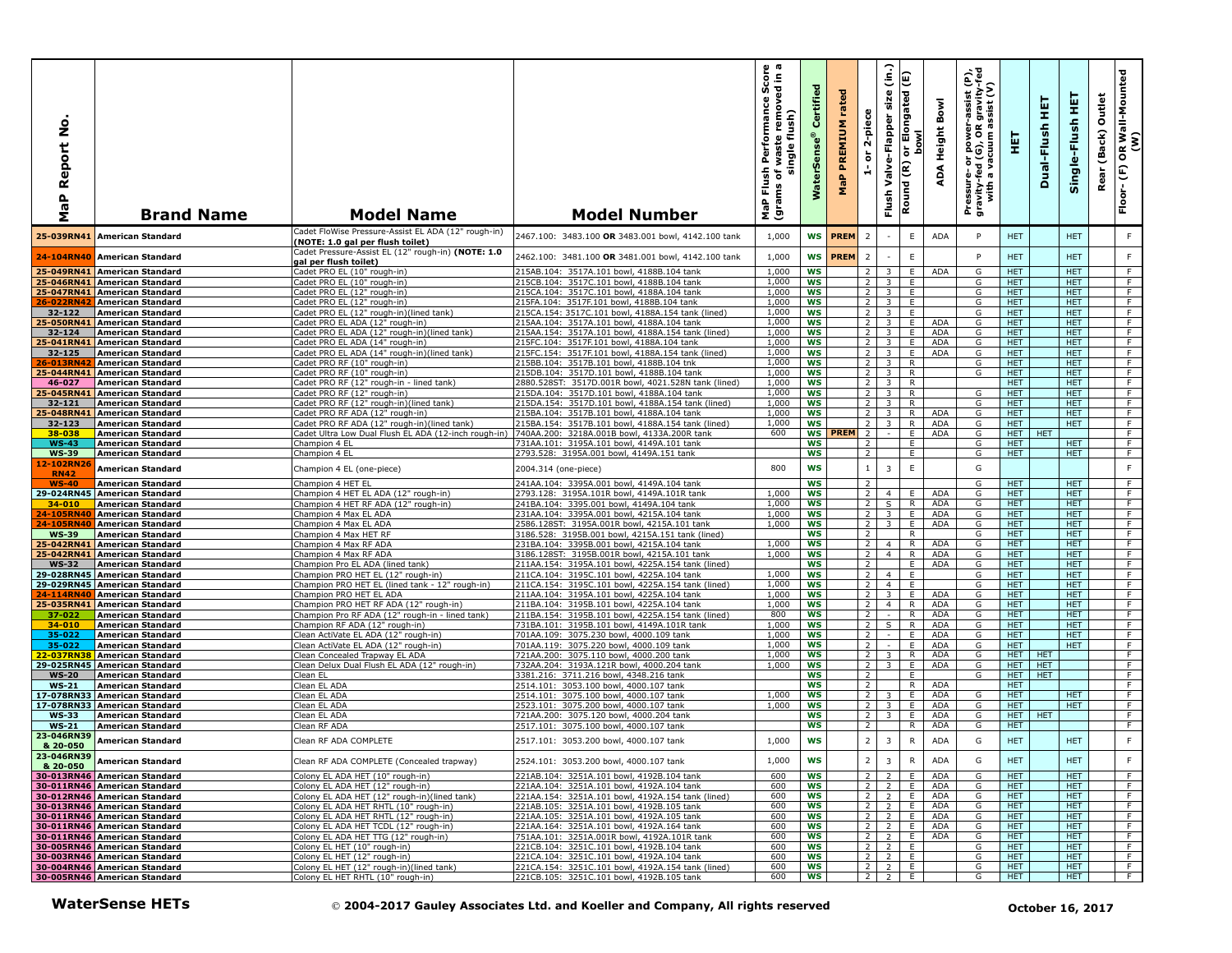| $\circ$<br>z<br>eport<br>≃<br>$\mathbf{r}$<br>œ<br>Σ | <b>Brand Name</b>                                            | <b>Model Name</b>                                                        | <b>Model Number</b>                                                                                                   | $\omega$ $\varpi$<br>rmance Score<br>removed in a<br>Performan<br>flush)<br>waste<br>single<br>Flush<br>৳<br>(grams<br>MaP | Certified<br><b>WaterSens</b> | rated<br>PREMIUM<br>$\mathbf{a}$<br>운 | 2-piece<br>$\overleftarrow{\mathtt{o}}$<br>Á | $\hat{c}$<br>size<br>Valve-Flapper<br>Flush | Elongated (E)<br><b>bowl</b><br>ōr<br>Round (R) | Bowl<br>Height<br>ADA        | e,<br>R gravity-f<br>assist (V)<br>-assist<br>or power-<br>d (G), OR 9<br>Pressure- or power-a<br>gravity-fed (G), OR g<br>with a vacuum as | 핓                        | 핖<br>Dual-Flush | 王<br>Single-Flush        | Outlet<br>(Back)<br>Rea | OR Wall-Mounted<br>(W)<br>Floor-(F) |
|------------------------------------------------------|--------------------------------------------------------------|--------------------------------------------------------------------------|-----------------------------------------------------------------------------------------------------------------------|----------------------------------------------------------------------------------------------------------------------------|-------------------------------|---------------------------------------|----------------------------------------------|---------------------------------------------|-------------------------------------------------|------------------------------|---------------------------------------------------------------------------------------------------------------------------------------------|--------------------------|-----------------|--------------------------|-------------------------|-------------------------------------|
|                                                      | 30-003RN46 American Standard                                 | Colony EL HET RHTL (12" rough-in                                         | 221CA.105: 3251C.101 bowl, 4192A.105 tank                                                                             | 600                                                                                                                        | WS                            |                                       | $\overline{2}$                               | $\overline{2}$                              | E                                               |                              | G                                                                                                                                           | <b>HET</b>               |                 | <b>HET</b>               |                         | F                                   |
|                                                      | 30-003RN46 American Standard                                 | Colony EL HET TCLD (12" rough-in)                                        | 221CA.164: 3251C.101 howl. 4192A.164 tank                                                                             | 600                                                                                                                        | WS                            |                                       | $\overline{2}$                               | $\overline{2}$                              | E.                                              |                              | G                                                                                                                                           | HET.                     |                 | <b>HET</b>               |                         | F                                   |
|                                                      | 30-003RN46 American Standard<br>30-034RN46 American Standard | Colony EL HET TCLD (12" rough-in)<br>Colony RF HET (10" rough-in)        | 751CA.101: 3251C.001R bowl, 4192A.101R tank<br>221DB.104: 3251D.101 bowl, 4192B.104 tank                              | 600<br>600                                                                                                                 | WS<br><b>WS</b>               |                                       | 2 <sup>1</sup><br>$\overline{2}$             | $\overline{2}$<br>$\overline{2}$            | E.<br>R                                         |                              | G<br>G                                                                                                                                      | HET.<br>HET.             |                 | HET.<br>HET.             |                         | $\overline{F}$<br>F                 |
|                                                      | 30-035RN46 American Standard                                 | Colony RF HET (12" rough-in)(lined tank)                                 | 221DA.154: 3251D.101 bowl, 4192A.154 tank (lined)                                                                     | 600                                                                                                                        | WS                            |                                       | $\overline{2}$                               | 2                                           | R                                               |                              | G                                                                                                                                           | <b>HET</b>               |                 | <b>HET</b>               |                         | F                                   |
|                                                      | 30-034RN46 American Standard                                 | Colony RF HET RHTL (10" rough-in)                                        | 221DB.105: 3251D.101 bowl, 4192B.105 tank                                                                             | 600                                                                                                                        | WS                            |                                       | $\overline{2}$                               | $\overline{2}$                              | R                                               |                              | G                                                                                                                                           | <b>HET</b>               |                 | <b>HET</b>               |                         | $\overline{F}$                      |
|                                                      | 30-036RN46 American Standard                                 | Colony RF HET RHTL (12" rough-in)                                        | 221DA.105: 3251D.101 bowl, 4192A.105 tank                                                                             | 600                                                                                                                        | <b>WS</b>                     |                                       |                                              | $2 \mid 2$                                  | $\overline{R}$                                  |                              | G                                                                                                                                           | <b>HET</b>               |                 | <b>HET</b>               |                         | F                                   |
|                                                      | 30-036RN46 American Standard                                 | Colony RF HET TCLD (12" rough-in)                                        | 221DA.164: 3251D.101 bowl, 4192A.164 tank                                                                             | 600                                                                                                                        | ws                            |                                       | $2^{\circ}$                                  | $\overline{2}$                              | R.                                              |                              | G                                                                                                                                           | HET.                     |                 | <b>HET</b>               |                         | F                                   |
|                                                      | 30-036RN46 American Standard                                 | Colony RF HET TTG (12" rough-in)                                         | 751DA.101: 3251D.001R bowl, 4192A.101R tank<br>2522.513: 3073.216 bowl, 4035.216 tank                                 | 600                                                                                                                        | <b>WS</b><br><b>WS</b>        |                                       | 2 <sup>1</sup><br>$\overline{2}$             | $\overline{2}$                              | R                                               |                              | G<br>G                                                                                                                                      | HET.<br><b>HET</b>       | <b>HET</b>      | HET.                     |                         | F<br>$\overline{F}$                 |
| <b>WS-27</b><br>10-127RN22                           | <b>American Standard</b>                                     | Compact Cadet 3 Flowise                                                  |                                                                                                                       |                                                                                                                            |                               |                                       |                                              |                                             |                                                 |                              |                                                                                                                                             |                          |                 |                          |                         |                                     |
| 38                                                   | <b>American Standard</b>                                     | Compact Cadet 3 FloWise EL ADA                                           | 2559.128 (one-piece)                                                                                                  | 1,000                                                                                                                      | <b>WS</b>                     |                                       | $\mathbf{1}$                                 | 3                                           | Ε                                               | <b>ADA</b>                   | G                                                                                                                                           | <b>HET</b>               |                 | <b>HET</b>               |                         | $\mathsf F$                         |
| 10-127RN22<br>38                                     | <b>American Standard</b>                                     | Compact Cadet 3 FloWise EL ADA                                           | <b>SOLD IN 3 COMBINATIONS (one-piece toilet) -</b><br>2403.128, 2568.128 and 2403.500 (lined tank)                    | 1,000                                                                                                                      | <b>WS</b>                     |                                       |                                              | $\overline{3}$                              | $\mathsf E$                                     | <b>ADA</b>                   | G                                                                                                                                           | <b>HET</b>               |                 | <b>HET</b>               |                         | $\mathsf F$                         |
| 14-055RN29-<br><b>RN45</b>                           | <b>American Standard</b>                                     | Compact Cadet 3 Flowise EL ADA (one-piece - lined<br>tank)               | 2522.513ST (one-piece - lined tank)                                                                                   | 1,000                                                                                                                      | <b>WS</b>                     |                                       | $\mathbf{1}$                                 | 3                                           | E                                               | <b>ADA</b>                   | G                                                                                                                                           | <b>HET</b>               | <b>HET</b>      |                          |                         | F                                   |
| 21-033RN                                             | <b>American Standard</b>                                     | Complete HET EL (12-inch rough-in)                                       | 2997.128: 3061.101 bowl, 4319.128 tank                                                                                | 1,000                                                                                                                      | <b>WS</b>                     |                                       | 2                                            | $\mathcal{L}$                               | E.                                              |                              | G                                                                                                                                           | <b>HET</b>               |                 | <b>HET</b>               |                         | F.                                  |
| 32-037                                               | <b>American Standard</b>                                     | Cosette EL Dual Flush (one-piece) (12" rough-in)                         | 750CA.200 (one-piece)                                                                                                 | 800                                                                                                                        | <b>WS</b>                     | <b>PREM</b>                           | $\overline{1}$                               | 3                                           | E                                               |                              | G                                                                                                                                           | HET.                     | <b>HET</b>      |                          |                         | F                                   |
| 30-008RN46                                           | <b>American Standard</b>                                     | Costco EL (one-piece) (NOTE: This product sold at                        | 751481 (one-piece)                                                                                                    | 1,000                                                                                                                      | <b>WS</b>                     |                                       | 1                                            | 3                                           | $\mathsf E$                                     |                              | G                                                                                                                                           | <b>HET</b>               | <b>HET</b>      |                          |                         | $\mathsf F$                         |
|                                                      |                                                              | selected Costco stores as 751481)                                        |                                                                                                                       |                                                                                                                            |                               |                                       |                                              |                                             |                                                 |                              |                                                                                                                                             |                          |                 |                          |                         |                                     |
|                                                      | 25-043RN41 American Standard<br>15-042RN31 American Standard | Décor EL ADA (12" rough-in)<br>EcoFusion EL ADA                          | 715AA.001: 3193A bowl, 4117A tank<br>3380.216: 3710.216 bowl, 4349.216 tank                                           | 1,000<br>1,000                                                                                                             | ws<br><b>WS</b>               |                                       | $\overline{2}$<br>$\overline{2}$             | 3<br>$\overline{2}$                         | E<br>E                                          | <b>ADA</b><br><b>ADA</b>     | G<br>G                                                                                                                                      | <b>HET</b><br><b>HET</b> | <b>HET</b>      | HET                      |                         | F<br>F                              |
|                                                      | 15-124RN31 American Standard                                 | EcoFusion EL ADA (lined tank)                                            | 3380.516: 3710.216 bowl, 4348.516 tank (lined)                                                                        | 1,000                                                                                                                      | <b>WS</b>                     |                                       | $\overline{2}$                               | $\sim$                                      | E.                                              | ADA                          | G                                                                                                                                           | HET.                     | <b>HET</b>      |                          |                         | F                                   |
| $WS-21$                                              | <b>American Standard</b>                                     | EcoFusion Siphonic Complete EL ADA                                       | 3380.500: 3710.216 bowl, 4349.516 tank                                                                                |                                                                                                                            | WS                            |                                       | $\overline{2}$                               |                                             | Ε.                                              | <b>ADA</b>                   | G                                                                                                                                           | HET.                     | <b>HET</b>      |                          |                         | F.                                  |
| 46-043                                               | <b>American Standard</b>                                     | Edgemere EL ADA (10-inch rough-in)                                       | 765AB.101: 3519A.001R bowl, 4519B.101R tank                                                                           | 1,000                                                                                                                      | <b>WS</b>                     |                                       | 2                                            | $\overline{\mathbf{3}}$                     | E.                                              | ADA                          | G                                                                                                                                           | <b>HET</b>               |                 | HET.                     |                         | F                                   |
| 46-046                                               | <b>American Standard</b>                                     | Edgemere EL ADA (12-inch rough-in - lined tank)                          | 765AA.151: 3519.001R bowl, 4519.151 tank (lined)                                                                      | 1,000                                                                                                                      | <b>WS</b>                     |                                       | 2                                            | $\overline{3}$                              | E                                               | ADA                          | G                                                                                                                                           | <b>HET</b>               |                 | <b>HET</b>               |                         | $\overline{F}$                      |
| 46-047<br>46-045                                     | <b>American Standard</b><br><b>American Standard</b>         | Edgemere EL ADA (12-inch rough-in)<br>Edgemere EL ADA (12-inch rough-in) | 204AA.104: 3519A.101 bowl, 4519A.104 tank<br>204BA.104: 3519B.101 bowl, 4519A.104 tank                                | 1,000<br>1,000                                                                                                             | WS<br>WS                      |                                       | $\overline{2}$<br>$\overline{2}$             | 3 <sup>7</sup><br>$\overline{\mathbf{3}}$   | E.<br>E.                                        | <b>ADA</b><br>ADA            | G<br>G                                                                                                                                      | HET.<br>HET.             |                 | <b>HET</b><br>HET.       |                         | $\overline{F}$<br>$\overline{F}$    |
| 46-009                                               | <b>American Standard</b>                                     | Edgemere EL ADA (12-inch rough-in)                                       | 765AA.101: 3519AC bowl, 4519A tank                                                                                    | 1,000                                                                                                                      | <b>WS</b>                     |                                       | $\overline{2}$                               | $\overline{\mathbf{3}}$                     | E.                                              | ADA                          | G                                                                                                                                           | HET.                     |                 | HET.                     |                         | F                                   |
| 46-045                                               | <b>American Standard</b>                                     | Edgemere EL ADA (12-inch rough-in)                                       | 765BA.101: 3519B.001R bowl, 4519A.101R tank                                                                           | 1,000                                                                                                                      | <b>WS</b>                     |                                       | $\overline{2}$                               | $\overline{3}$                              | E.                                              | ADA                          | G                                                                                                                                           | <b>HET</b>               |                 | <b>HET</b>               |                         | F                                   |
| 46-044                                               | <b>American Standard</b>                                     | Edgemere RF ADA (10-inch rough-in)                                       | 765BB.101: 3519B.001R bowl, 4519B.101R tank                                                                           | 1,000                                                                                                                      | ws                            |                                       | 2                                            | $\overline{\mathbf{3}}$                     | E.                                              | ADA                          | G                                                                                                                                           | <b>HET</b>               |                 | <b>HET</b>               |                         | $\overline{F}$                      |
| 37-009                                               | <b>American Standard</b>                                     | Estate VorMax EL ADA (12" rough-in)                                      | 207AA.104: 3070A.101 bowl, 4570A.104 tank                                                                             | 1,000                                                                                                                      | <b>WS</b>                     |                                       | 2                                            | $\sim$                                      | E                                               | <b>ADA</b>                   | G                                                                                                                                           | HET.                     |                 | HET.                     |                         | F                                   |
| 37-008                                               | <b>American Standard</b>                                     | Esteem VorMax EL ADA (12" rough-in)                                      | 717AA.101: 3870A.001R bowl, 4270A.101R tank<br>2753.128: 3063.128 OR 3063.001 bowl (UPC bar code                      | 1,000                                                                                                                      | <b>WS</b>                     |                                       | $\overline{2}$                               | $\sim$                                      | E                                               | <b>ADA</b>                   | G                                                                                                                                           | HET.                     |                 | <b>HET</b>               |                         | F                                   |
| 16-073RN32                                           | <b>American Standard</b>                                     | Evolution 2 FloWise EL                                                   | 3305682549), 4061.128 tank (UPC bar code 3305682543)<br>2753.513: 3063.128 OR 3063.001 bowl (UPC bar code             | 1,000                                                                                                                      | <b>WS</b>                     |                                       | $\overline{2}$                               | $\overline{2}$                              | $\mathsf E$                                     |                              | G                                                                                                                                           | <b>HET</b>               |                 | <b>HET</b>               |                         | F                                   |
|                                                      | 16-076RN32 American Standard                                 | Evolution 2 FloWise EL (lined tank)                                      | 3305682549), 4061.513 tank (lined) (UPC bar code<br>3305682546)                                                       | 1,000                                                                                                                      | <b>WS</b>                     |                                       | $\overline{2}$                               | $\overline{2}$                              | $\mathsf E$                                     |                              | G                                                                                                                                           | <b>HET</b>               |                 | <b>HET</b>               |                         | F                                   |
|                                                      | 16-074RN32 American Standard                                 | Evolution 2 FloWise EL ADA                                               | 2754.128: 3068.128 OR 3068.001bowl (UPC bar code<br>3305682540), 4061.128 tank (lined) (UPC bar code<br>3305682543)   | 1,000                                                                                                                      | WS                            |                                       | $\overline{2}$                               | $\overline{2}$                              | E                                               | <b>ADA</b>                   | G                                                                                                                                           | <b>HET</b>               |                 | <b>HET</b>               |                         | F                                   |
|                                                      | 16-075RN32 American Standard                                 | Evolution 2 FloWise EL ADA (lined tank)                                  | 2754.513: 3068.128 OR 3068.001 bowl (UPC bar code<br>3305682540), 4061.513 tank (lined) (UPC bar code<br>3305682546)  | 1,000                                                                                                                      | WS                            |                                       | $\overline{2}$                               | 2                                           | E                                               | <b>ADA</b>                   | G                                                                                                                                           | <b>HET</b>               |                 | <b>HET</b>               |                         | F                                   |
|                                                      | 16-077RN32 American Standard                                 | Evolution 2 FloWise RF (lined tank)                                      | 2752.513: 3061.128 OR 3061.001 bowl (UPC bar code<br>3305682552), 4061.513 tank (lined) (UPC bar code<br>3305682546)  | 1,000                                                                                                                      | <b>WS</b>                     |                                       | $\overline{2}$                               | $\overline{2}$                              | $\mathsf{R}$                                    |                              | G                                                                                                                                           | <b>HET</b>               |                 | <b>HET</b>               |                         | E                                   |
| 13-089RN28-<br><b>RN44</b>                           | American Standard                                            | Evolution2 FloWise RF                                                    | 2752.128: 3061.128 OR 3061.001 bowl, 4061.128 tank                                                                    | 800                                                                                                                        | <b>WS</b>                     |                                       | $\overline{2}$                               | $\overline{2}$                              | $\mathsf{R}$                                    |                              | G                                                                                                                                           | <b>HET</b>               |                 | <b>HET</b>               |                         | F                                   |
| 32-038                                               | <b>American Standard</b>                                     | Fairfield EL ADA (one-piece)                                             | 2862.058 (one-piece)                                                                                                  | 600                                                                                                                        | <b>WS</b>                     |                                       | $\mathbf{1}$                                 | 3                                           | E                                               | ADA                          | G                                                                                                                                           | <b>HET</b>               |                 | <b>HET</b>               |                         | F                                   |
| 32-038<br>32-038                                     | <b>American Standard</b><br><b>American Standard</b>         | Fairfield EL ADA (one-piece)<br>Fairfield EL ADA (one-piece)             | 2862.128 (one-piece)<br>703CA.101 (one-piece)                                                                         | 600<br>600                                                                                                                 | <b>WS</b><br>WS               |                                       | $\mathbf{1}$<br>$\mathbf{1}$                 | $\overline{\mathbf{3}}$<br>3 <sup>1</sup>   | E<br>E.                                         | <b>ADA</b><br>ADA            | G<br>G                                                                                                                                      | HET.<br>HET.             |                 | <b>HET</b><br><b>HET</b> |                         | F<br>F.                             |
| WS-30                                                | l American Standard                                          | FloWise Cadet 3                                                          | 2403.813 (one-piece                                                                                                   |                                                                                                                            | ws                            |                                       |                                              |                                             |                                                 | $1 \quad 3 \quad \vdots$ ADA | G                                                                                                                                           | HEI                      |                 | HEL                      |                         |                                     |
| <b>WS-30</b>                                         | <b>American Standard</b>                                     | FloWise Compact Cadet 3                                                  | 2403.328 (one-piece)                                                                                                  |                                                                                                                            | <b>WS</b>                     |                                       |                                              | $1 \quad 3 \quad E$                         |                                                 | ADA                          | G                                                                                                                                           | <b>HET</b>               |                 | <b>HET</b>               |                         | F                                   |
| 10-126RN22<br>38                                     | <b>American Standard</b>                                     | FloWise Dual Flush EL                                                    | 2479.216 (this combination also sold as 2476.216<br>when with a slow-close seat): 3067 bowl, 4035.216<br>tank         | 800                                                                                                                        | <b>WS</b>                     |                                       | $\overline{2}$                               | $\overline{2}$                              | Ε                                               |                              | G                                                                                                                                           | <b>HET</b>               | <b>HET</b>      |                          |                         | F.                                  |
|                                                      | American Standard                                            | FloWise Dual Flush EL (insulated tank)                                   | SOLD IN 3 COMBINATIONS - 2479.516, 2779.516 and<br>2476.516: each combination with 3067 bowl, 4035.516<br>tank(lined) |                                                                                                                            | WS                            |                                       | $\overline{2}$                               | $\overline{2}$                              | $\mathsf E$                                     |                              | G                                                                                                                                           | HET.                     | <b>HET</b>      |                          |                         | F.                                  |
|                                                      | American Standard                                            | FloWise Dual Flush EL ADA                                                | SOLD IN 4 COMBINATIONS - 2480.216, 2484.216,<br>2566.216 and 2778.516: each combination with 3073<br>bowl, 4035 tank. |                                                                                                                            | WS                            |                                       | $\overline{2}$                               |                                             | E                                               | <b>ADA</b>                   | G                                                                                                                                           | <b>HET</b>               | <b>HET</b>      |                          |                         | F.                                  |
|                                                      | <b>WaterSense HETs</b>                                       |                                                                          | © 2004-2017 Gauley Associates Ltd. and Koeller and Company, All rights reserved                                       |                                                                                                                            |                               |                                       |                                              |                                             |                                                 |                              |                                                                                                                                             |                          |                 | October 16, 2017         |                         |                                     |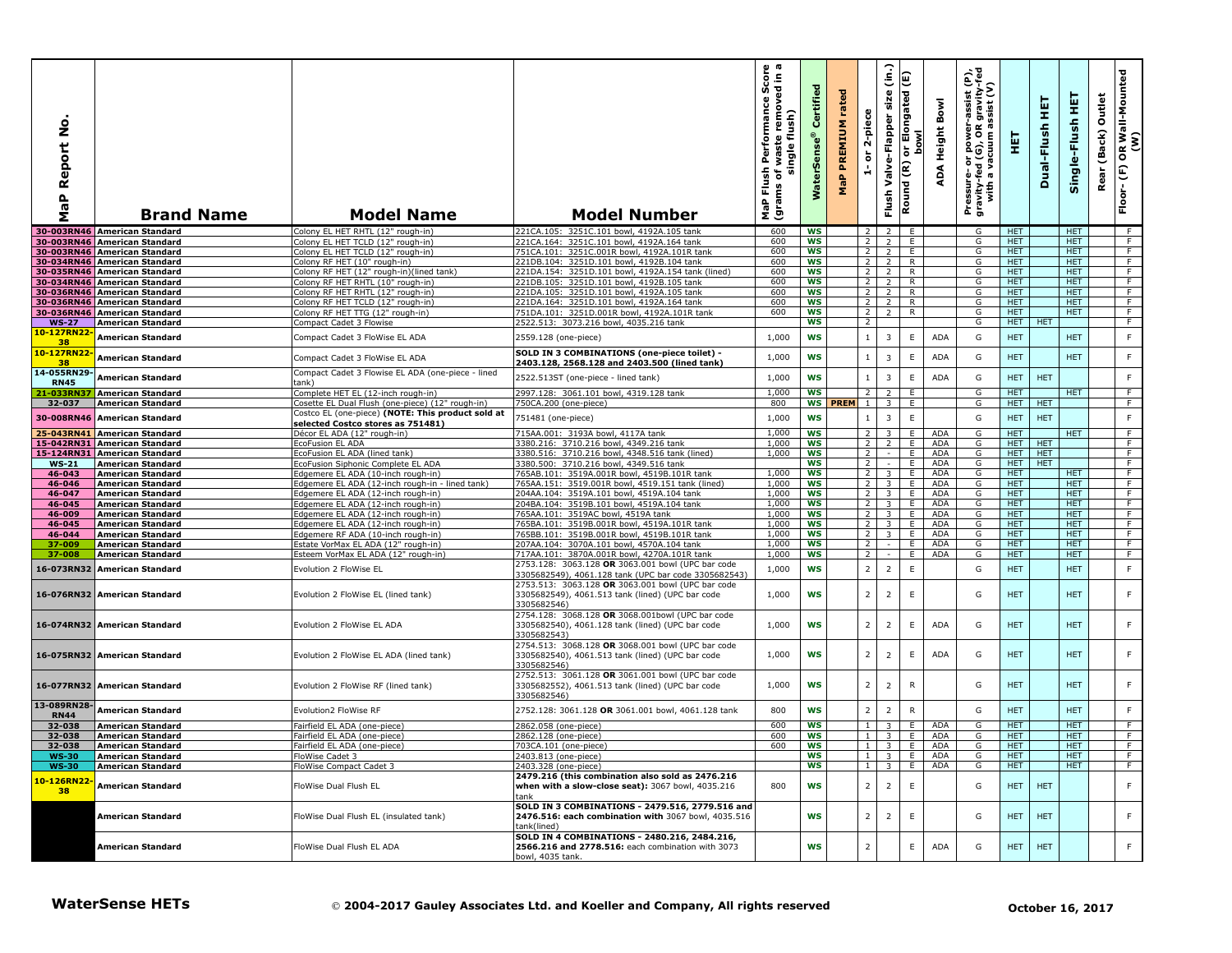| å<br>Report<br>a<br>@<br>Σ | <b>Brand Name</b>                                            | <b>Model Name</b>                                                                                   | <b>Model Number</b>                                                                                                    | Score<br>sdin a<br>sh Performance S<br>of waste removed<br>single flush)<br>Flush<br>ms of <sub>1</sub><br>MaP Flu<br>(grams | Certified<br><b>WaterSens</b> | rated<br>PREMIUM<br>MaP    | 2-piece<br>$\overleftarrow{\mathtt{o}}$<br>÷, | $\hat{a}$<br>size<br>Valve-Flapper<br>Flush        | E<br>or Elongated<br>bowl<br>$\overline{\epsilon}$<br>Round | ADA Height Bowl | Pressure- or power-assist (P),<br>gravity-fed (G), OR gravity-fed<br>with a vacuum assist (V) | 핓                        | 핓<br>Dual-Flush          | 듚<br>Single-Flush        | Outlet<br>(Back)<br>Rear | OR Wall-Mounted<br>(W)<br>$\widehat{\mathbb{E}}$<br>Floor- |
|----------------------------|--------------------------------------------------------------|-----------------------------------------------------------------------------------------------------|------------------------------------------------------------------------------------------------------------------------|------------------------------------------------------------------------------------------------------------------------------|-------------------------------|----------------------------|-----------------------------------------------|----------------------------------------------------|-------------------------------------------------------------|-----------------|-----------------------------------------------------------------------------------------------|--------------------------|--------------------------|--------------------------|--------------------------|------------------------------------------------------------|
|                            | American Standard                                            | FloWise Dual Flush EL ADA (insulated tank)                                                          | SOLD IN 3 COMBINATIONS - 2480.516, 2484.516 and<br>2566.516: each combination with 3073 bowl, 4035.516<br>tank (lined) |                                                                                                                              | <b>WS</b>                     |                            | $\overline{2}$                                | $\overline{2}$                                     | E                                                           | <b>ADA</b>      | G                                                                                             | <b>HET</b>               | <b>HET</b>               |                          |                          | F.                                                         |
|                            | 15-135RN31 American Standard                                 | FloWise Dual Flush RF                                                                               | 2489.216: 3074.216 bowl, 4035.216 tank                                                                                 | 600                                                                                                                          | <b>WS</b>                     |                            | 2                                             |                                                    | R                                                           |                 | G                                                                                             | HET.                     | <b>HET</b>               |                          |                          | F.                                                         |
| 10-021RN22                 | 15-136RN31 American Standard                                 | FloWise Dual Flush RF (lined tank)                                                                  | 2489.516: 3074.216 bowl, 4035.516 tank (lined)                                                                         | 600                                                                                                                          | ws                            |                            | 2                                             |                                                    | R                                                           |                 | G                                                                                             | HET.                     | <b>HET</b>               |                          |                          | F.                                                         |
| 38                         | American Standard                                            | FloWise EL                                                                                          | 2073.014: 3018 bowl, 4023.014 tank                                                                                     | 600                                                                                                                          | <b>WS</b>                     |                            | $\overline{2}$                                | $\overline{\mathbf{3}}$                            | $\mathsf E$                                                 |                 | G                                                                                             | <b>HET</b>               |                          | <b>HET</b>               |                          | F.                                                         |
| 15-123RN31<br>39-032       | <b>American Standard</b><br><b>American Standard</b>         | <b>Flowise RF</b><br>H2Optimum UHET SF EL (12-inch rough-in)                                        | 2880.128: 3011.128 OR 3011.001 bowl, 4021.128 tank<br>288CA.114: 3706.216 bowl, 4133A.114 tank                         | 1,000<br>600                                                                                                                 | <b>WS</b><br><b>WS</b>        | <b>PREM</b>                | $\overline{2}$<br>$\overline{2}$              | 3<br>2                                             | R<br>E                                                      |                 | G<br>G                                                                                        | <b>HET</b><br><b>HET</b> |                          | HET.<br>HET.             |                          | F.<br>F.                                                   |
| 39-033                     | <b>American Standard</b>                                     | H2Optimum UHET SF EL ADA (12-inch rough-in)                                                         | 288AA.114: 3705.216 bowl, 4133A.114 tank                                                                               | 600                                                                                                                          |                               | <b>WS PREM</b>             | $\overline{2}$                                | $\overline{2}$                                     | E.                                                          | <b>ADA</b>      | G                                                                                             | <b>HET</b>               |                          | <b>HET</b>               |                          | F                                                          |
| 39-033                     | <b>American Standard</b>                                     | H2Optimum UHET SF EL ADA (12-inch rough-in)                                                         | 288AA.115: 3705.216 bowl, 4133A.115 tank                                                                               | 600                                                                                                                          | <b>WS</b>                     | <b>PREM</b>                | $\overline{2}$                                | $\overline{2}$                                     | E.                                                          | ADA             | G                                                                                             | HET.                     |                          | <b>HET</b>               |                          | F.                                                         |
| 39-031<br>21-034RN3        | <b>American Standard</b><br><b>American Standard</b>         | H2Optimum UHET SF RF (12-inch rough-in)<br>H2Option RF ADA (12-inch rough-in)                       | 288DA.114: 3708.216 bowl, 4133A.114 tank<br>2888.216: 3707.216 bowl, 4339.216 tank                                     | 600<br>1,000                                                                                                                 | WS<br><b>WS</b>               | <b>PREM</b>                | $\overline{2}$<br>$\overline{2}$              | $\overline{2}$<br>$\overline{2}$                   | R<br>$\overline{R}$                                         |                 | G<br>G                                                                                        | <b>HET</b><br><b>HET</b> | <b>HET</b>               | <b>HET</b>               |                          | F.<br>F                                                    |
| 14-132RN29-                |                                                              |                                                                                                     |                                                                                                                        |                                                                                                                              |                               |                            |                                               |                                                    |                                                             |                 |                                                                                               |                          |                          |                          |                          |                                                            |
| <b>RN45</b>                | <b>American Standard</b>                                     | H2Option Siphonic Dual Flush EL                                                                     | 2887.216: 3706.216 bowl, 4339.216 tank                                                                                 | 1,000                                                                                                                        | <b>WS</b>                     |                            | $\overline{2}$                                | $\overline{2}$                                     | $\mathsf E$                                                 |                 | G                                                                                             | <b>HET</b>               | <b>HET</b>               |                          |                          | F                                                          |
| 14-131RN29                 | 15-125RN31 American Standard                                 | H2Option Siphonic Dual Flush EL (lined tank)                                                        | 2887.516: 3706.216 bowl, 4339.516 tank (lined)                                                                         | 1,000                                                                                                                        | <b>WS</b>                     |                            | $\overline{2}$                                |                                                    | Ε.                                                          |                 | G                                                                                             | <b>HET</b>               | <b>HET</b>               |                          |                          | F.                                                         |
| <b>RN45</b>                | <b>American Standard</b>                                     | H2Option Siphonic Dual Flush EL ADA                                                                 | 2886.216: 3705.216 bowl, 4339.216 tank                                                                                 | 1,000                                                                                                                        | <b>WS</b>                     |                            | $\overline{2}$                                | $\overline{2}$                                     | E                                                           | <b>ADA</b>      | G                                                                                             | <b>HET</b>               | <b>HET</b>               |                          |                          | F.                                                         |
| 15-124RN31                 | <b>American Standard</b>                                     | H2Option Siphonic Dual Flush EL ADA (lined tank)                                                    | 2886.516: 3705.216 bowl, 4339.516 tank (lined)                                                                         | 1,000                                                                                                                        | <b>WS</b>                     |                            | 2                                             |                                                    | E.                                                          | <b>ADA</b>      | G                                                                                             | <b>HET</b>               | <b>HET</b>               |                          |                          | F.                                                         |
| 14-133RN29-                | <b>American Standard</b>                                     | H2Option Siphonic Dual Flush RF                                                                     | 2889.216: 3708.216 bowl, 4339.216 tank                                                                                 | 1,000                                                                                                                        | <b>WS</b>                     |                            | $\overline{2}$                                | $\overline{2}$                                     | R                                                           |                 | G                                                                                             | HET                      | <b>HET</b>               |                          |                          | F                                                          |
| <b>RN45</b>                | 15-126RN31 American Standard                                 | H2Option Siphonic Dual Flush RF (lined tank)                                                        | 2889.516: 3708.216 bowl, 4339.516 tank (lined)                                                                         | 1,000                                                                                                                        | <b>WS</b>                     |                            | $\overline{2}$                                |                                                    | R                                                           |                 | G                                                                                             | HET.                     | <b>HET</b>               |                          |                          | F.                                                         |
| 40-018                     | <b>American Standard</b>                                     | H2Option UHET DF EL (12-inch rough-in - lined tank)                                                 | 2887.518: 3706.216 bowl, 4133A.518 tank (lined)                                                                        | 600                                                                                                                          | <b>WS</b>                     | <b>PREM</b>                | $\overline{2}$                                |                                                    | E.                                                          |                 | G                                                                                             | HET.                     | <b>HET</b>               |                          |                          | F.                                                         |
| 39-029                     | <b>American Standard</b>                                     | H2Option UHET DF EL (12-inch rough-in)                                                              | 2887.218: 3706.216 bowl, 4133A.218 tank                                                                                | 600                                                                                                                          | WS                            | <b>PREM</b>                | 2                                             |                                                    | E.                                                          |                 | G                                                                                             | HET.                     | <b>HET</b>               |                          |                          | F.                                                         |
| 38-038<br>40-019           | <b>American Standard</b><br>American Standard                | H2Option UHET DF EL ADA (12-inch rough-in)<br>H2Option UHET DF RF (12-inch rough-in - lined tank)   | 2886.218: 3705.216 bowl, 4133A.218 tank<br>2889.518: 3708.216 bowl, 4133A.518 tank (lined)                             | 600<br>600                                                                                                                   | WS<br>WS                      | <b>PREM</b><br><b>PREM</b> | 2<br>2                                        |                                                    | E<br>$\overline{R}$                                         | <b>ADA</b>      | G<br>G                                                                                        | <b>HET</b><br>HET.       | <b>HET</b><br><b>HET</b> |                          |                          | F<br>F                                                     |
| 39-030                     | <b>American Standard</b>                                     | H2Option UHET DF RF (12-inch rough-in)                                                              | 2889.218: 3708.216 bowl, 4133A.218 tank                                                                                | 600                                                                                                                          | WS                            | <b>PREM</b>                | $\overline{2}$                                |                                                    | R                                                           |                 | G                                                                                             | HET.                     | <b>HET</b>               |                          |                          | F                                                          |
| 40-020                     | <b>American Standard</b>                                     | H2Option UHET EL ADA (12-inch rough-in - lined tank                                                 | 2886.518: 3705.216 bowl, 4133A.518 tank (lined)                                                                        | 600                                                                                                                          | ws                            | <b>PREM</b>                | 2                                             | $\sim$                                             | E                                                           | ADA             | G                                                                                             | <b>HET</b>               | HET.                     |                          |                          | F                                                          |
| 37-008                     | <b>American Standard</b>                                     | Heritage VorMax EL ADA (12" rough-in)                                                               | 205AA.104: 3870A.001 bowl, 4270A.104 tank<br>3470.128: 3068.101 (UPC bar code 3305682540),                             | 1,000                                                                                                                        | <b>WS</b>                     |                            | $\overline{2}$                                |                                                    | E.                                                          | ADA             | G                                                                                             | <b>HET</b>               |                          | HET.                     |                          | F.                                                         |
|                            | 16-074RN32 American Standard                                 | Horizon EL ADA                                                                                      | 4061.428 tank (lined) (UPC bar code 3305682543)                                                                        | 1,000                                                                                                                        | <b>WS</b>                     |                            | $\overline{2}$                                | $\overline{2}$                                     | $\mathsf E$                                                 | ADA             | G                                                                                             | <b>HET</b>               |                          | <b>HET</b>               |                          | F                                                          |
| 23-047RN39                 | <b>American Standard</b>                                     | Horizon RF (12-inch rough-in)                                                                       | 3471.128: 3061.101 bowl, 4061.428R tank                                                                                | 1,000                                                                                                                        | <b>WS</b>                     |                            | $\overline{2}$                                |                                                    | R                                                           |                 | G                                                                                             | HET.                     |                          | <b>HET</b>               |                          | F                                                          |
| 24-043RN40                 | <b>American Standard</b>                                     | Laton EL ADA (12-inch rough-in)<br>Lexington HET RHEF Toilet-to-Go EL ADA (12-inch                  | 201AA.104: 3323A.101 bowl, 4140A.104 tank                                                                              | 1,000                                                                                                                        | <b>WS</b>                     |                            | 2 <sup>1</sup>                                | $\overline{3}$                                     | E                                                           | ADA             | G                                                                                             | HET.                     |                          | HET.                     |                          | F.                                                         |
| 24-043RN40                 | <b>American Standard</b>                                     | rough-in)                                                                                           | 718AA.101: 3323A.001R bowl, 4140A.101R tank                                                                            | 1,000                                                                                                                        | <b>WS</b>                     |                            | $\overline{2}$                                | $\overline{\mathbf{3}}$                            | E                                                           | ADA             | G                                                                                             | <b>HET</b>               |                          | <b>HET</b>               |                          | F.                                                         |
|                            | 30-078RN46 American Standard                                 | Loft Compact EL ADA (12-inch rough-in - one-piece)                                                  | 2535.128 (one-piece)                                                                                                   | 1,000                                                                                                                        | <b>WS</b>                     |                            | $\mathbf{1}$                                  | 3                                                  | Е                                                           | <b>ADA</b>      | G                                                                                             | <b>HET</b>               |                          | HET.                     |                          | F.                                                         |
|                            | 16-075RN32 American Standard                                 | Mainstream EL ADA (lined tank)                                                                      | 3470.528: 3068.101R, 4061.528R tank (lined)<br>3468.128: sold as a COMPLETE package, which includes                    | 1,000                                                                                                                        | <b>WS</b>                     |                            | 2                                             | $\overline{2}$                                     | E.                                                          | <b>ADA</b>      | G                                                                                             | HET.                     |                          | HET.                     |                          | F.                                                         |
| 13-089RN28<br><b>RN44</b>  | American Standard                                            | Mainstream FloWise RF                                                                               | bowl, tank, seat, & installation mat'ls as one item or SKU.<br>Includes 3061.428 OR 3061.001 bowl, 4061.428 tank       | 800                                                                                                                          | <b>WS</b>                     |                            | $\overline{2}$                                | $\overline{2}$                                     | $\mathsf{R}$                                                |                 | G                                                                                             | <b>HET</b>               |                          | <b>HET</b>               |                          | F.                                                         |
|                            | 20-049RN36 American Standard                                 | Mainstream FloWise RF ADA (12" rough-in)                                                            | 3472.128: 3069.101 bowl, 4061.428 tank                                                                                 | 1,000                                                                                                                        | <b>WS</b>                     |                            | $\overline{2}$                                | 2                                                  | R                                                           | ADA             | G                                                                                             | <b>HET</b>               |                          | <b>HET</b>               |                          | F.                                                         |
|                            | 16-076RN32 American Standard                                 | Mainstream HET NH EL Toilet-to-Go (lined tank)<br>Mainstream Water Warden TTG (toilet-to-go) EL ADA | 3469.528: 3063.001 bowl, 4061.528R tank (lined)                                                                        | 1,000                                                                                                                        | <b>WS</b>                     |                            | <sup>2</sup>                                  | 2                                                  | E.                                                          |                 | G                                                                                             | <b>HET</b>               |                          | <b>HET</b>               |                          | F.                                                         |
| 36-082                     | <b>American Standard</b>                                     | (12-inch rough-in)                                                                                  | 700AA.101: 3414A.001 bowl, 4414A.101 tank                                                                              | 800                                                                                                                          | <b>WS</b>                     |                            | $\overline{2}$                                | $\overline{\mathbf{3}}$                            | E                                                           | ADA             | G                                                                                             | <b>HET</b>               |                          | <b>HET</b>               |                          | F.                                                         |
| 30-012RN46                 | <b>American Standard</b>                                     | Marina EL ADA HET (12" rough-in)(lined tank)                                                        | 702AA.157: 3251A.001 bowl, 4192A.154R tank (lined)                                                                     | 600                                                                                                                          | <b>WS</b>                     |                            | $\overline{2}$                                | 2                                                  | E                                                           | <b>ADA</b>      | G                                                                                             | <b>HET</b>               |                          | <b>HET</b>               |                          | F.                                                         |
| <b>WS-45</b>               | <b>American Standard</b><br>30-030RN46 American Standard     | Modulus Wall-Hung<br>New Cadet 3 RF ADA (10" rough-in)                                              | D23040A.000 bowl; D29054026 DXV carrier<br>3376.128ST: 3517B.001R bowl, 4019.128N tank                                 | 1,000                                                                                                                        | ws<br><b>WS</b>               |                            | $\overline{2}$<br>$\overline{2}$              | 3                                                  | R                                                           | <b>ADA</b>      | G<br>G                                                                                        | HET.<br>HET.             | <b>HET</b>               | <b>HET</b>               | R                        | W<br>F.                                                    |
|                            | 30-027RN46 American Standard                                 | New Cadet 3.1 EL (12" rough-in)                                                                     | 270CA.101: 3717C.001 bowl. 4021.101N tank                                                                              | 1,000                                                                                                                        | WS                            |                            | $\overline{2}$                                | 3                                                  | E.                                                          |                 | G                                                                                             | HET.                     |                          | <b>HET</b>               |                          | F.                                                         |
|                            | American Standard                                            | New Cadet 3.1 EL (10" rough-in)                                                                     | 270CB.101: 3717C.001 bowl, 4019.101N tank                                                                              |                                                                                                                              | <b>WS</b>                     |                            | $\overline{2}$                                | $\overline{\mathbf{3}}$                            | E                                                           |                 | G                                                                                             | <b>HET</b>               |                          | <b>HET</b>               |                          | F.                                                         |
|                            |                                                              |                                                                                                     | 270FA.101: 3717F.001 bowl, 4019.101N tank                                                                              |                                                                                                                              | <b>WS</b>                     |                            | $\overline{2}$                                |                                                    | E                                                           | <b>ADA</b>      |                                                                                               | <b>HET</b>               |                          | <b>HET</b>               |                          | F                                                          |
|                            | 30-079RN46 American Standard<br>30-033RN46 American Standard | New Cadet 3.1 EL ADA (12" rough-in)<br>New Cadet 3.1 EL ADA (10" rough-in)                          | 270AB.101: 3717A.001 bowl, 4019.101N tank                                                                              | 1,000<br>1,000                                                                                                               | ws                            |                            | 2 <sup>1</sup>                                | $\overline{\mathbf{3}}$<br>$\overline{\mathbf{3}}$ | E.                                                          | ADA             | G<br>G                                                                                        | HET.                     |                          | HET.                     |                          | F.                                                         |
|                            | American Standard                                            | New Cadet 3.1 EL ADA (12" rough-in)                                                                 | 270AA.101: 3717A.001 bowl, 4021.101N tank                                                                              |                                                                                                                              | WS                            |                            | $2 \sqrt{ }$                                  | $\overline{\mathbf{3}}$                            | E                                                           | ADA             | G                                                                                             | <b>HET</b>               |                          | HET                      |                          | F.                                                         |
|                            | 30-024RN46 American Standard                                 | New Cadet 3.1 RF (10" rough-in)                                                                     | 270DB.101: 3717D.001 bowl, 4019.101N tank                                                                              | 1,000                                                                                                                        | <b>WS</b>                     |                            | 2 <sup>1</sup>                                | $\overline{\mathbf{3}}$                            | R                                                           |                 | G                                                                                             | <b>HET</b>               |                          | <b>HET</b>               |                          | F.                                                         |
|                            | 23-071RN39 American Standard<br>15-041RN31 American Standard | New Cadet 3.1 RF (12" rough-in)<br>New Cadet 3.1 RF ADA                                             | 270DA.101: 3717D.001 bowl, 4021.101N tank<br>270BA.101: 3717B.001 bowl, 4021.101N tank                                 | 1,000<br>1,000                                                                                                               | ws<br><b>WS</b>               |                            | $\overline{2}$                                | $2 \mid 3$<br>$\overline{\mathbf{3}}$              | R.<br>R                                                     | <b>ADA</b>      | G<br>G                                                                                        | <b>HET</b><br><b>HET</b> |                          | <b>HET</b><br><b>HET</b> |                          | F.<br>F                                                    |
|                            | 30-029RN46 American Standard                                 | New Cadet 3.1 RF ADA (10" rough-in)                                                                 | 270BB.101: 3717B.001 bowl, 4019.101N tank                                                                              | 1,000                                                                                                                        | ws                            |                            | $\overline{2}$                                | $\overline{\mathbf{3}}$                            | R.                                                          | <b>ADA</b>      | G                                                                                             | HET.                     |                          | HET.                     |                          | F                                                          |
|                            | 29-045RN45 American Standard                                 | New Studio Pro Cadet HET EL (12" rough-in)                                                          | 218CA.104: 3517C.101 bowl, 4191A.104 tank                                                                              | 1,000                                                                                                                        | ws                            |                            | $\overline{2}$                                | $\overline{\mathbf{3}}$                            | E.                                                          |                 | G                                                                                             | HET.                     |                          | <b>HET</b>               |                          | F                                                          |
|                            | <b>American Standard</b><br><b>American Standard</b>         | New Studio Pro Cadet HET EL ADA (12" rough-in)<br>New Studio Pro Cadet HET RF (12" rough-in)        | 218AA.104: 3517A.101 bowl, 4191A.104 tank<br>218DA.104: 3517D.101 bowl, 4191A.104 tank                                 |                                                                                                                              | ws<br><b>WS</b>               |                            | $\overline{2}$<br>2 <sub>1</sub>              | $\overline{\mathbf{3}}$<br>-3                      | E.<br>R                                                     | ADA             | G<br>G                                                                                        | <b>HET</b><br>HET.       |                          | <b>HET</b><br>HET.       |                          | F<br>F.                                                    |
|                            | American Standard                                            | New Studio Pro Cadet HET RF ADA (12" rough-in)                                                      | 218BA.104: 3517B.101 bowl, 4191A.104 tank                                                                              |                                                                                                                              | ws                            |                            | 2 <sup>1</sup>                                | $\overline{\mathbf{3}}$                            | R.                                                          | ADA             | G                                                                                             | <b>HET</b>               |                          | <b>HET</b>               |                          | F.                                                         |
|                            | <b>American Standard</b>                                     | New Tropic Pro Cadet HET EL (12" rough-in)                                                          | 217CA.104: 3517C.101 bowl, 4190A.104 tank                                                                              |                                                                                                                              | WS                            |                            | $\overline{2}$                                | $\overline{\mathbf{3}}$                            | E.                                                          |                 | G                                                                                             | HET                      |                          | <b>HET</b>               |                          | $\overline{F}$                                             |
|                            | American Standard                                            | New Tropic Pro Cadet HET EL (lined tank) (12" rough-<br>in)                                         | 217CA.154: 3517C.101 bowl, 4190A.154 tank (lined)                                                                      |                                                                                                                              | <b>WS</b>                     |                            | 2                                             | $\overline{\mathbf{3}}$                            | $\mathsf E$                                                 |                 | G                                                                                             | <b>HET</b>               |                          | <b>HET</b>               |                          | F.                                                         |
|                            | <b>WaterSense HETs</b>                                       |                                                                                                     | © 2004-2017 Gauley Associates Ltd. and Koeller and Company, All rights reserved                                        |                                                                                                                              |                               |                            |                                               |                                                    |                                                             |                 |                                                                                               |                          |                          | October 16, 2017         |                          |                                                            |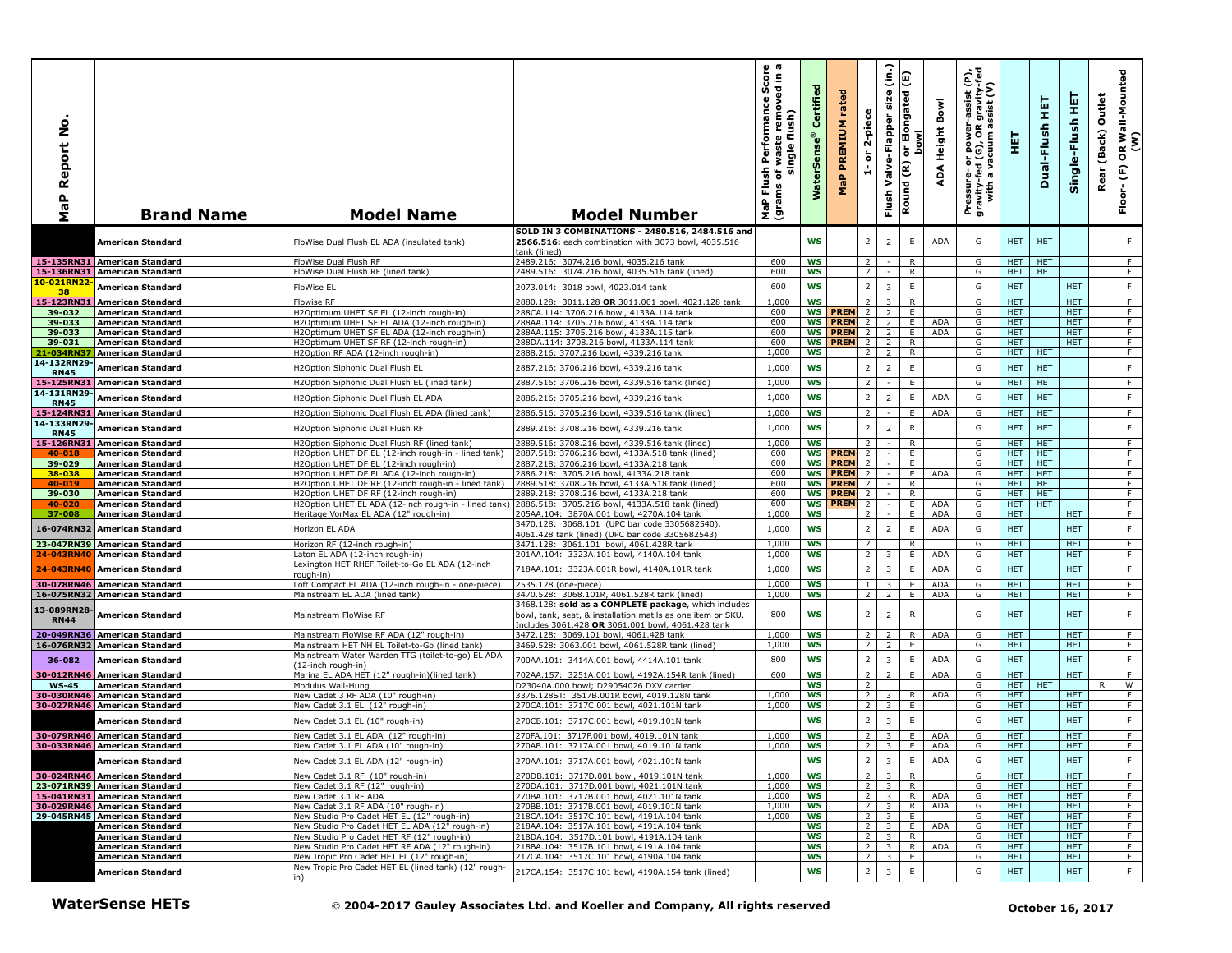| ş<br>aP Report<br>Σ   | <b>Brand Name</b>                                            | <b>Model Name</b>                                                                                   | <b>Model Number</b>                                                                           | s as<br>S. E<br>sh Performance Sco<br>of waste removed in<br>single flush)<br>Flush<br>ms of <sub>\</sub><br>(grams<br>MaP | Certified<br>WaterSens | rated<br>PREMIUM<br>MaP | 2-piece<br>$\overleftarrow{\mathtt{o}}$<br>÷, | $\hat{e}$<br>size<br>Valve-Flapper<br>Flush | E<br>ongated<br>or Elo<br>bowl<br>$\widetilde{\epsilon}$<br>Round | ADA Height Bowl          | Pressure- or power-assist (P),<br>gravity-fed (G), OR gravity-fed<br>with a vacuum assist (V) | 핓                        | 真<br>Dual-Flush  | Single-Flush HET         | Outlet<br>(Back)<br>Rear | OR Wall-Mounted<br>(W)<br>$\widehat{\mathbb{E}}$<br>Floor- |
|-----------------------|--------------------------------------------------------------|-----------------------------------------------------------------------------------------------------|-----------------------------------------------------------------------------------------------|----------------------------------------------------------------------------------------------------------------------------|------------------------|-------------------------|-----------------------------------------------|---------------------------------------------|-------------------------------------------------------------------|--------------------------|-----------------------------------------------------------------------------------------------|--------------------------|------------------|--------------------------|--------------------------|------------------------------------------------------------|
|                       | <b>American Standard</b>                                     | New Tropic Pro Cadet HET EL ADA (12" rough-in)<br>New Tropic Pro Cadet HET EL ADA (lined tank) (12" | 217AA.104: 3517A.101 bowl, 4190A.104 tank                                                     |                                                                                                                            | <b>WS</b>              |                         | 2                                             |                                             | E.                                                                | ADA                      | G                                                                                             | <b>HET</b>               |                  | <b>HET</b>               |                          | F.                                                         |
|                       | <b>American Standard</b>                                     | rough-in)                                                                                           | 217AA.154: 3517A.101 bowl, 4190A.154 tank (lined)                                             |                                                                                                                            | <b>WS</b>              |                         | $\overline{2}$                                | $\overline{\mathbf{3}}$                     | E                                                                 | <b>ADA</b>               | G                                                                                             | <b>HET</b>               |                  | <b>HET</b>               |                          | F.                                                         |
|                       | <b>American Standard</b>                                     | New Tropic Pro Cadet HET RF (12" rough-in)<br>New Tropic Pro Cadet HET RF (lined tank) (12" rough-  | 217DA.104: 3517D.101 bowl, 4190A.104 tank                                                     |                                                                                                                            | <b>WS</b>              |                         | $\overline{2}$                                | $\overline{\mathbf{3}}$                     | R                                                                 |                          | G                                                                                             | HET.                     |                  | HET.                     |                          | F.                                                         |
|                       | American Standard                                            |                                                                                                     | 217DA.154: 3517D.101 bowl, 4190A.154 tank (lined)                                             |                                                                                                                            | <b>WS</b>              |                         | $\overline{2}$                                | $\overline{\mathbf{3}}$                     | ${\sf R}$                                                         |                          | G                                                                                             | <b>HET</b>               |                  | <b>HET</b>               |                          | F.                                                         |
|                       | <b>American Standard</b>                                     | New Tropic Pro Cadet HET RF ADA (12" rough-in)<br>New Tropic Pro Cadet HET RF ADA (lined tank) (12' | 217BA.104: 3517B.101 bowl, 4190A.104 tank                                                     |                                                                                                                            | <b>WS</b>              |                         | $\overline{2}$                                | $\overline{\mathbf{3}}$                     | R<br>$\mathsf{R}$                                                 | <b>ADA</b>               | G                                                                                             | <b>HET</b>               |                  | <b>HET</b>               |                          | F                                                          |
|                       | American Standard                                            | ough-in)                                                                                            | 217BA.154: 3517B.101 bowl, 4190A.154 tank (lined)                                             |                                                                                                                            | <b>WS</b>              |                         | $\overline{2}$                                | $\overline{\mathbf{3}}$                     |                                                                   | <b>ADA</b>               | G                                                                                             | <b>HET</b>               |                  | <b>HET</b>               |                          | F.                                                         |
| $WS-42$               | <b>American Standard</b>                                     | None                                                                                                | 2998.999: 3012.999 bowl, 4037.999 tank (by Industria<br>Ceramica)                             |                                                                                                                            | WS                     |                         | $\overline{2}$                                |                                             |                                                                   |                          | G                                                                                             | <b>HET</b>               |                  | <b>HET</b>               |                          | F.                                                         |
| $WS-42$               | <b>American Standard</b>                                     | None                                                                                                | 2999.999: 3026.999 bowl, 4037.999 tank (by Industria                                          |                                                                                                                            | WS                     |                         | $\overline{2}$                                |                                             |                                                                   |                          | G                                                                                             | <b>HET</b>               |                  | <b>HET</b>               |                          | $\mathsf F$                                                |
| 34-014                | <b>American Standard</b>                                     | None EL ADA with Triangle Tank (12-inch rough-in)                                                   | Ceramica)<br>216AD.104: 3517A bowl, 4189D.104 tank (Triangle type)                            | 1,000                                                                                                                      | <b>WS</b>              |                         | $\overline{2}$                                | 3                                           | E.                                                                | <b>ADA</b>               | G                                                                                             | <b>HET</b>               |                  | <b>HET</b>               |                          | F                                                          |
| 34-015                | <b>American Standard</b>                                     | None RF ADA with Triangle Tank (12-inch rough-in)                                                   | 216BD.104: 3517B bowl, 4189D.104 tank (Triangle type)                                         | 1,000                                                                                                                      | ws                     |                         | $\overline{2}$                                | 3                                           | R.                                                                | ADA                      | G                                                                                             | HET.                     |                  | HET.                     |                          | F.                                                         |
| 34-031                | <b>American Standard</b>                                     | Optum Vormax EL ADA (12-inch rough-in)                                                              | 707AA.101: 3070A.001R bowl, 4370A.101R tank                                                   | 1,000                                                                                                                      | <b>WS</b>              |                         | $\overline{2}$                                |                                             | $\mathsf E$                                                       | <b>ADA</b>               | G                                                                                             | <b>HET</b>               |                  | <b>HET</b>               |                          | F.                                                         |
| 34-031                | <b>American Standard</b>                                     | Optum Vormax EL ADA (12-inch rough-in)                                                              | 707AA.104: 3070A.001R bowl, 4370A.101R tank                                                   | 1,000                                                                                                                      | <b>WS</b>              |                         | $\overline{2}$                                |                                             | E.                                                                | <b>ADA</b>               | G                                                                                             | <b>HET</b>               |                  | HET.                     |                          | F                                                          |
| <b>24-114RN40</b>     | 29-028RN45 American Standard<br><b>American Standard</b>     | Portsmouth Champion PRO HET EL (12" rough-in)<br>Portsmouth Champion PRO HET EL ADA                 | 213CA.104: 3195C.101 bowl, 4327A.104 tank<br>213AA.104: 3195A.101 bowl, 4327A.104 tank        | 1,000<br>1,000                                                                                                             | <b>WS</b><br>WS        |                         | $\overline{2}$<br>$\overline{2}$              | $\overline{4}$<br>3                         | E<br>E.                                                           | ADA                      | G<br>G                                                                                        | <b>HET</b><br>HET.       |                  | <b>HET</b><br>HET.       |                          | F<br>F                                                     |
|                       | 25-035RN41 American Standard                                 | Portsmouth Champion PRO HET RF ADA (12" rough-in                                                    | 213BA.104: 3195B.101 bowl, 4327A.104 tank                                                     | 1,000                                                                                                                      | <b>WS</b>              |                         | $\overline{2}$                                | $\overline{4}$                              | R                                                                 | <b>ADA</b>               | G                                                                                             | <b>HET</b>               |                  | <b>HET</b>               |                          | F.                                                         |
| 17-078RN33            | <b>American Standard</b>                                     | Ravenna 3 EL (concealed trap)                                                                       | 2629.101: 3075.000 bowl, 4000.101 tank                                                        | 1,000                                                                                                                      | WS                     |                         | $\overline{2}$                                | $\overline{\mathbf{3}}$                     | E                                                                 | <b>ADA</b>               | G                                                                                             | <b>HET</b>               |                  | <b>HET</b>               |                          | F                                                          |
| 15-124RN31            | <b>American Standard</b>                                     | Ravenna 3 EL ADA Siphonic Dual Flush                                                                | 3383.516ST: 3710.216 bowl, 4348.516 tank (lined tank)                                         | 1,000                                                                                                                      | WS                     |                         | $\overline{2}$                                |                                             | E                                                                 | <b>ADA</b>               | G                                                                                             | HET.                     | <b>HET</b>       |                          |                          | F                                                          |
|                       | American Standard<br>30-036RN46 American Standard            | Reliant HET NH RF HET (12" rough-in)<br>Reliant HET NH RF HET (12" rough-in)                        | 3332.128DISP: 3251D.001R bowl, 4061.228CR tank<br>3332.228S: 3251D.001R bowl, 4061.228CR tank | 600                                                                                                                        | WS<br>WS               |                         | 2 <sup>1</sup><br>$2^{\circ}$                 | $\overline{2}$<br>$\overline{2}$            | R.<br>R.                                                          |                          | G<br>G                                                                                        | <b>HET</b><br><b>HET</b> |                  | HET.<br><b>HET</b>       |                          | F.<br>F.                                                   |
|                       | American Standard                                            | Reliant NH RF HET (12" rough-in)                                                                    | 3332.128: 3251D.001 bowl, 4061.228 tank                                                       |                                                                                                                            | <b>WS</b>              |                         | $\overline{2}$                                | $\overline{2}$                              | $\mathsf{R}$                                                      |                          | G                                                                                             | <b>HET</b>               |                  | <b>HET</b>               |                          | F                                                          |
|                       | 30-036RN46 American Standard                                 | Reliant NH RF HET (12" rough-in)                                                                    | 3332.128S: 3251D.001 bowl, 4061.228CR tank                                                    | 600                                                                                                                        | WS                     |                         | 2 <sup>1</sup>                                | $\overline{2}$                              | R                                                                 |                          | G                                                                                             | <b>HET</b>               |                  | <b>HET</b>               |                          | F.                                                         |
| 16-077RN32            | <b>American Standard</b>                                     | Renaissance II RF (lined tank)                                                                      | 741DA.151: 3061.101R bowl, 4061.528 tank (lined)                                              | 1,000                                                                                                                      | <b>WS</b>              |                         | $\overline{2}$                                | $\overline{2}$                              | R                                                                 |                          | G                                                                                             | <b>HET</b>               |                  | <b>HET</b>               |                          | $\overline{F}$                                             |
| 36-083                | <b>American Standard</b>                                     | Renaissance WaterWarden RF ADA (12-inch rough-in)                                                   | 725BA.101: 3416B.001 bowl, 4416A.101 tank                                                     | 800                                                                                                                        | <b>WS</b>              |                         | $\overline{2}$                                | 3 <sup>2</sup>                              | $\overline{R}$                                                    | ADA                      | G                                                                                             | <b>HET</b>               |                  | <b>HET</b>               |                          | F                                                          |
| <b>24-114RN40</b>     | 29-028RN45 American Standard<br><b>American Standard</b>     | Retrospect Champion PRO HET EL (12" rough-in)<br>Retrospect Champion PRO HET EL ADA                 | 212CA.104: 3195C.101 bowl, 4326A.104 tank<br>212AA.104: 3195A.101 bowl, 4326A.104 tank        | 1,000<br>1,000                                                                                                             | WS<br>ws               |                         | 2 <sup>1</sup><br>$\overline{2}$              | $\overline{4}$<br>$\overline{\mathbf{3}}$   | E<br>Ε.                                                           | <b>ADA</b>               | G<br>G                                                                                        | <b>HET</b><br>HET.       |                  | <b>HET</b><br><b>HET</b> |                          | F<br>F                                                     |
|                       | 25-035RN41 American Standard                                 | Retrospect Champion PRO HET RF ADA (12" rough-in)                                                   | 212BA.104: 3195B.101 bowl, 4326A.104 tank                                                     | 1,000                                                                                                                      | <b>WS</b>              |                         | 2 <sup>1</sup>                                | $\overline{4}$                              | R.                                                                | ADA                      | G                                                                                             | <b>HET</b>               |                  | <b>HET</b>               |                          | F                                                          |
| 21-032RN37            | <b>American Standard</b>                                     | Saver 1.28 EL ADA (12-inch rough-in)                                                                | 709FA.101: 3517F.001 bowl, 4067.B101 tank                                                     | 1,000                                                                                                                      | WS                     |                         | $\overline{2}$                                | $\overline{3}$                              | E.                                                                | ADA                      | G                                                                                             | <b>HET</b>               |                  | <b>HET</b>               |                          | F.                                                         |
| 21-032RN37            | <b>American Standard</b>                                     | Saver 1.28 EL ADA (12-inch rough-in)                                                                | 710FA.101: 3517F.001 bowl, 4067.B101 tank                                                     | 1,000                                                                                                                      | ws                     |                         | $\overline{2}$                                | $\overline{\mathbf{3}}$                     | E.                                                                | ADA                      | G                                                                                             | <b>HET</b>               |                  | HET.                     |                          | $\overline{F}$                                             |
|                       | American Standard                                            | Saver EL ADA (10" rough-in)                                                                         | 710AB.101: 3717A bowl, 4019N tank                                                             |                                                                                                                            | <b>WS</b>              |                         | $\overline{2}$<br>$\overline{2}$              | $\overline{\mathbf{3}}$                     | E                                                                 | <b>ADA</b>               | G                                                                                             | <b>HET</b>               |                  | <b>HET</b>               | R                        | F<br>$\overline{w}$                                        |
| $WS-45$<br>30-012RN46 | <b>American Standard</b><br><b>American Standard</b>         | Seagram Wall-Hung<br>Sonoma EL ADA HET (12" rough-in)(lined tank)                                   | D23010S.000 bowl; D29054026 DXV carrier<br>702AA.154: 3251A.101 bowl, 4192A.154 tank (lined)  | 600                                                                                                                        | WS<br>WS               |                         | $\overline{2}$                                | $\overline{2}$                              | E.                                                                | <b>ADA</b>               | G<br>G                                                                                        | HET.<br><b>HET</b>       | <b>HET</b>       | <b>HET</b>               |                          | F.                                                         |
| 37-010                | <b>American Standard</b>                                     | Sonoma RF ADA (12" rough-in - insulated tank)                                                       | 702BA.154: 3251B.001 bowl, 4192A.154R tank (lined)                                            | 600                                                                                                                        | <b>WS</b>              |                         | $\overline{2}$                                | 2                                           | R.                                                                | <b>ADA</b>               | G                                                                                             | <b>HET</b>               |                  | <b>HET</b>               |                          | $\overline{F}$                                             |
|                       | 18-051RN44 American Standard                                 | Staton EL (10" rough-in)                                                                            | 2541.128NT: 3046.001R bowl, 4019.128R tank                                                    | 1,000                                                                                                                      | <b>WS</b>              |                         | <sup>2</sup>                                  | $\overline{\mathbf{3}}$                     | E.                                                                |                          | G                                                                                             | HET.                     |                  | <b>HET</b>               |                          | F.                                                         |
| 35-022                | American Standard                                            | Studio ActiVate EL ADA (12" rough-in)                                                               | 2795.119: 3075.120 bowl, 4000.119 tank                                                        | 1,000                                                                                                                      | WS                     |                         | <sup>2</sup>                                  |                                             | E                                                                 | ADA                      | G                                                                                             | <b>HET</b>               |                  | <b>HET</b>               |                          | F                                                          |
| 35-023<br>22-037RN38  | <b>American Standard</b><br><b>American Standard</b>         | Studio ActiVate RF ADA (12" rough-in)<br>Studio Concealed Trapway EL ADA                            | 2794.119: 3053.120 bowl, 4000.119 tank<br>2794.204: 3075.120 bowl, 4000.204 tank              | 1,000<br>1,000                                                                                                             | <b>WS</b><br>ws        |                         | $\overline{2}$<br>$\overline{2}$              | 3                                           | $\overline{R}$<br>$\overline{R}$                                  | <b>ADA</b><br><b>ADA</b> | G<br>G                                                                                        | <b>HET</b><br>HET.       | <b>HET</b>       | <b>HET</b>               |                          | $\overline{F}$<br>$\overline{F}$                           |
|                       | 22-035RN38 American Standard                                 | Studio Concealed Trapway RF ADA                                                                     | 2795.204: 3053.120 bowl, 4000.204 tank                                                        | 1,000                                                                                                                      | <b>WS</b>              |                         | 2 <sup>1</sup>                                | $\overline{\mathbf{3}}$                     | R                                                                 | <b>ADA</b>               | G                                                                                             | HET.                     | <b>HET</b>       |                          |                          | F                                                          |
|                       | American Standard                                            | Studio FloWise EL                                                                                   | 2588.101: 3014.001 bowl, 4202.101 tank                                                        |                                                                                                                            | WS                     |                         | 2 <sup>1</sup>                                | $\overline{\mathbf{3}}$                     | E.                                                                |                          | G                                                                                             | HET.                     |                  | <b>HET</b>               |                          | F                                                          |
|                       | American Standard                                            | Studio FloWise EL (lined tank)                                                                      | 2588.151: 3014.001 bowl, 4202.151 tank (lined)                                                |                                                                                                                            | WS                     |                         | $\overline{2}$                                | $\overline{\mathbf{3}}$                     | E.                                                                |                          | G                                                                                             | HET.                     |                  | HET.                     |                          | $\overline{F}$                                             |
|                       | American Standard                                            | Studio FloWise EL ADA<br>Studio FloWise EL ADA (lined tank)                                         | 2589.101: 3016.001 bowl, 4202.101 tank<br>2589.151: 3016.001 bowl, 4202.151 tank (lined)      |                                                                                                                            | <b>WS</b><br>WS        |                         | $\overline{2}$<br>$\overline{2}$              | 3<br>$\overline{3}$                         | E.<br>E                                                           | <b>ADA</b><br><b>ADA</b> | G<br>G                                                                                        | <b>HET</b><br><b>HET</b> |                  | <b>HET</b><br><b>HET</b> |                          | F<br>F                                                     |
|                       | <u>American Standard</u><br>American Standard                | Studio FloWise RF                                                                                   | 2587.101: 3011.001 bowl, 4202.101 tank                                                        |                                                                                                                            | <b>WS</b>              |                         | 2 <sup>1</sup>                                | $\overline{\mathbf{3}}$                     | R                                                                 |                          | G                                                                                             | <b>HET</b>               |                  | <b>HET</b>               |                          | F                                                          |
|                       | American Standard                                            | Studio FloWise RF (lined tank)                                                                      | 2587.151: 3011.001 bowl, 4202.151 tank (lined)                                                |                                                                                                                            | WS                     |                         | 2 <sup>1</sup>                                | 3                                           | R.                                                                |                          | G                                                                                             | <b>HET</b>               |                  | <b>HET</b>               |                          | F.                                                         |
|                       | American Standard                                            | Studio FloWise RF ADA                                                                               | 2579.101: 3005.001 bowl, 4202.101 tank                                                        |                                                                                                                            | <b>WS</b>              |                         | 2 <sup>1</sup>                                | $\overline{\mathbf{3}}$                     | R                                                                 | <b>ADA</b>               | G                                                                                             | <b>HET</b>               |                  | <b>HET</b>               |                          | F.                                                         |
|                       | American Standard<br>American Standard                       | Studio FloWise RF ADA (lined tank)<br>Tofino Dual-Flush EL (one-piece)                              | 2579.151: 3005.001 bowl, 4202.151 tank (lined)<br>2996C.206 (one-piece)                       |                                                                                                                            | WS<br>ws               |                         | $\overline{2}$<br>$\vert$ 1                   | 3<br>$\overline{\mathbf{3}}$                | R<br>E.                                                           | ADA                      | G<br>G                                                                                        | <b>HET</b><br>HET.       | <b>HET</b>       | <b>HET</b>               |                          | F.<br>F.                                                   |
|                       | 16-069RN32 American Standard                                 | Town Square EL ADA                                                                                  | 2817.128: 3071.128 OR 3071.000 bowl, 4216.128 tank                                            | 1,000                                                                                                                      | WS                     |                         | 2 <sup>1</sup>                                | $3-1$                                       | E ADA                                                             |                          | G                                                                                             | HET.                     |                  | <b>HET</b>               |                          |                                                            |
|                       | 16-069RN32 American Standard                                 | Town Square EL ADA                                                                                  | 2817.813: 3071.000 bowl, 4216.813 tank                                                        | 1,000                                                                                                                      | WS                     |                         |                                               | $2 \mid 3 \mid$                             | E                                                                 | ADA                      | G                                                                                             | <b>HET</b>               |                  | <b>HET</b>               |                          | F                                                          |
|                       | 15-128RN31 American Standard                                 | Town Square EL ADA (one-piece)                                                                      | 2847.128 (one-piece)                                                                          | 1,000                                                                                                                      | WS                     |                         |                                               | $1 \mid 3 \mid$                             | E                                                                 | ADA                      | G                                                                                             | <b>HET</b>               |                  | HET.                     |                          | F.                                                         |
| 45-029                | 15-040RN31 American Standard<br><b>American Standard</b>     | Town Square EL ADA (one-piece)<br>Townsend 1-pc Vormax EL ADA (one-piece; 12-inch                   | 2847.813 (one-piece)<br>2922A.104 and 2922A.104MX (one-piece)                                 | 1,000<br>1,000                                                                                                             | ws<br>WS               |                         | $1 \vert$                                     | $1 \quad 3$<br>$\sim$                       | E.<br>E                                                           | ADA<br>ADA               | G<br>G                                                                                        | HET.<br><b>HET</b>       |                  | <b>HET</b><br><b>HET</b> |                          | F<br>F.                                                    |
|                       |                                                              | rough-in)<br>Townsend 1-pc Vormax EL ADA (one-piece; 12-inch                                        |                                                                                               |                                                                                                                            |                        |                         |                                               |                                             |                                                                   |                          |                                                                                               |                          |                  |                          |                          |                                                            |
| 45-029                | <b>American Standard</b>                                     | rough-in)                                                                                           | 2922A.105 and 2922A.105MX (one-piece)                                                         | 1,000                                                                                                                      | <b>WS</b>              |                         | $\mathbf{1}$                                  | $\overline{\phantom{a}}$                    | E                                                                 | ADA                      | G                                                                                             | <b>HET</b>               |                  | <b>HET</b>               |                          | F.                                                         |
|                       | 15-030RN31 American Standard                                 | Tropic EL ADA (one-piece)                                                                           | 2786.128 (one-piece)                                                                          | 1,000                                                                                                                      | <b>WS</b>              |                         | 1                                             | $\overline{\mathbf{3}}$                     | E.                                                                | ADA                      | G                                                                                             | <b>HET</b>               |                  | <b>HET</b>               |                          | F                                                          |
|                       | 15-030RN31 American Standard<br>16-071RN32 American Standard | Tropic EL ADA (one-piece)<br>Tropic FloWise EL                                                      | 2786.813 (one-piece)<br>2459.101: 3016.001 bowl, 4007.101 tank                                | 1,000<br>1,000                                                                                                             | WS<br><b>WS</b>        |                         | 1                                             | 3 <sup>2</sup><br>$2 \quad 3$               | E.<br>E.                                                          | ADA<br>ADA               | G<br>G                                                                                        | HET.<br>HET.             |                  | HET.<br><b>HET</b>       |                          | F.<br>F.                                                   |
|                       | <b>American Standard</b>                                     | Tropic FloWise EL                                                                                   | 2457.101: 3014.001 bowl, 4007.101 tank                                                        |                                                                                                                            | ws                     |                         |                                               | $2 \mid 3$                                  | E.                                                                |                          | G                                                                                             | HET.                     |                  | HET.                     |                          | F.                                                         |
|                       | American Standard                                            | Tropic FloWise EL (lined tank)                                                                      | 2457.151: 3014.001 bowl, 4007.151 tank (lined)                                                |                                                                                                                            | ws                     |                         |                                               | $\overline{2}$   3                          | E.                                                                |                          | G                                                                                             | <b>HET</b>               |                  | <b>HET</b>               |                          | F                                                          |
|                       | <b>WaterSense HETs</b>                                       |                                                                                                     | © 2004-2017 Gauley Associates Ltd. and Koeller and Company, All rights reserved               |                                                                                                                            |                        |                         |                                               |                                             |                                                                   |                          |                                                                                               |                          | October 16, 2017 |                          |                          |                                                            |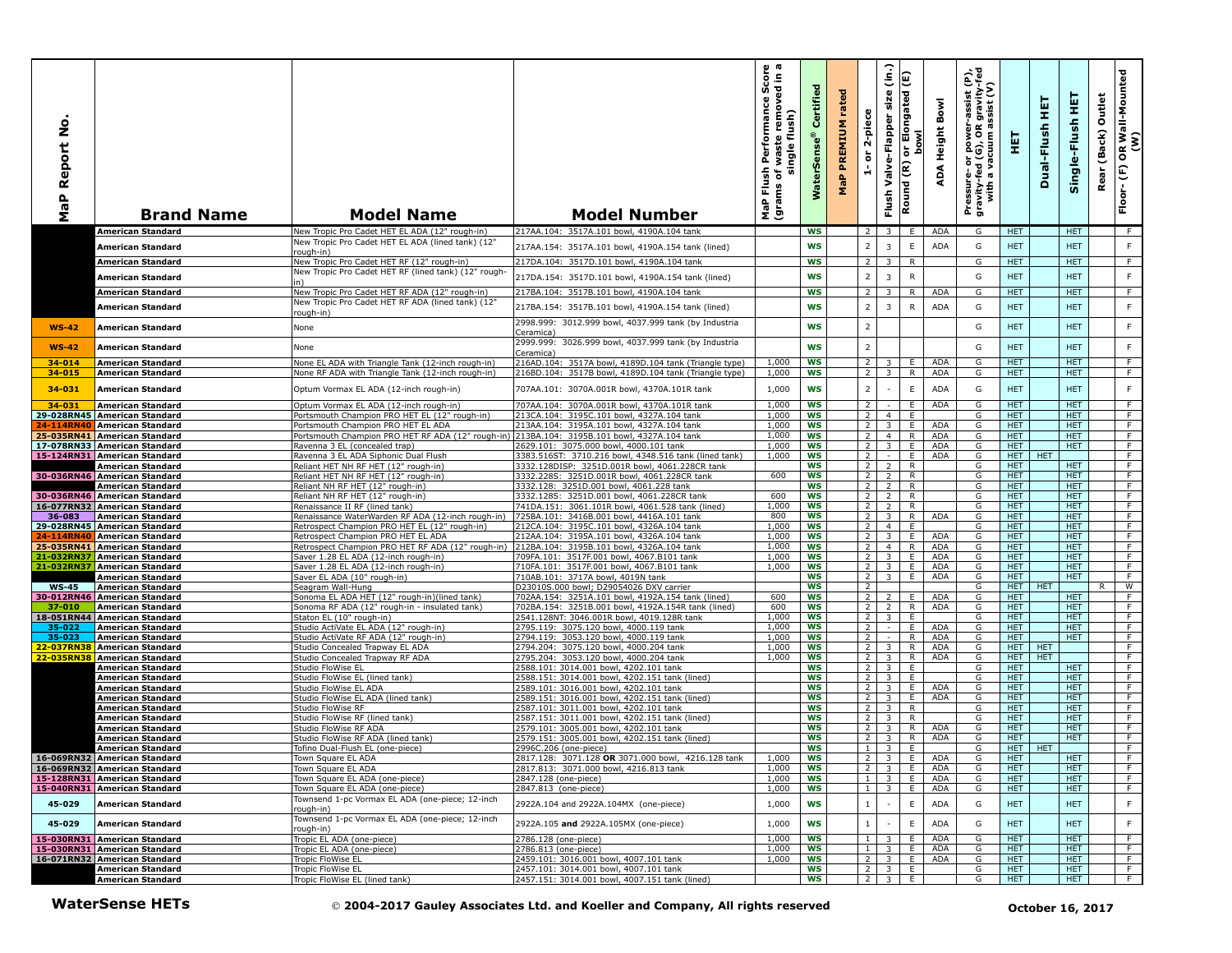| ġ<br>Report<br>a<br>G<br>ž            | <b>Brand Name</b>                                 | <b>Model Name</b>                                                                                                         | <b>Model Number</b>                                                             | യ ത<br>one<br>single flush)<br>single flush)<br>Flush<br>৳<br>(grams<br>MaP | ertifie<br>Ű<br>$^{\circ}$<br>rSens<br><b>RM</b> | rated<br>PREMIUM<br>MaP | 2-piece<br>$\overleftarrow{\mathtt{o}}$<br>÷ | $\widehat{\mathsf{lin}}$<br>size<br>Valve-Flapper<br>Flush | E<br>Elongated<br><b>bowl</b><br>ŏ<br>Round (R) | Bowl<br>Height<br>ADA | Pressure- or power-assist (P),<br>gravity-fed (G), OR gravity-fed<br>with a vacuum assist (V) | 王                        | 튍<br>Dual-Flush | 핓<br>Single-Flush        | Outlet<br>(Back)<br>Rear | OR Wall-Mounted<br>(W)<br>$Floor-(F)$ |
|---------------------------------------|---------------------------------------------------|---------------------------------------------------------------------------------------------------------------------------|---------------------------------------------------------------------------------|-----------------------------------------------------------------------------|--------------------------------------------------|-------------------------|----------------------------------------------|------------------------------------------------------------|-------------------------------------------------|-----------------------|-----------------------------------------------------------------------------------------------|--------------------------|-----------------|--------------------------|--------------------------|---------------------------------------|
|                                       | <b>American Standard</b>                          | Tropic FloWise EL ADA (lined tank)                                                                                        | 2459.151: 3016.001 bowl, 4007.151 tank (lined)                                  |                                                                             | WS                                               |                         | <sup>2</sup>                                 | $\overline{\mathbf{3}}$                                    | E.                                              | <b>ADA</b>            | G                                                                                             | <b>HET</b>               |                 | HET.                     |                          | F                                     |
|                                       | American Standard                                 | Tropic FloWise RF (lined tank)                                                                                            | 2455.151: 3011.001 bowl, 4007.151 tank (lined)                                  |                                                                             | <b>WS</b>                                        |                         | $\overline{2}$                               | 3                                                          | $\mathsf{R}$                                    |                       | G                                                                                             | <b>HET</b>               |                 | <b>HET</b>               |                          | F                                     |
|                                       | American Standard                                 | Tropic FloWise RF ADA                                                                                                     | 2791.101: 3005.001 bowl, 4007.101 tank                                          |                                                                             | ws                                               |                         | $\overline{2}$                               | $\overline{3}$                                             | R.                                              | ADA                   | G                                                                                             | HET.                     |                 | <b>HET</b>               |                          | F.                                    |
|                                       | American Standard                                 | Tropic FloWise RF ADA (lined tank)                                                                                        | 2791.151: 3005.001 bowl, 4007.151 tank (lined)                                  |                                                                             | WS                                               |                         | 2 <sup>1</sup>                               | $\overline{\mathbf{3}}$                                    | R                                               | ADA                   | G                                                                                             | HET.                     |                 | HET.                     |                          | F<br>F                                |
|                                       | 16-072RN32 American Standard<br>American Standard | Tropic FloWise RF Combo<br>Ultima II Dual-Flush EL (one-piece)                                                            | 2455.101: 3011.001 bowl, 4007.101 tank<br>2996C.200 (one-piece)                 | 1,000                                                                       | <b>WS</b><br>ws                                  |                         | 2 <sup>1</sup><br>1                          | $\overline{\mathbf{3}}$<br>$\overline{3}$                  | R<br>E.                                         |                       | G<br>G                                                                                        | HET.<br><b>HET</b>       | <b>HET</b>      | HET.                     |                          | F.                                    |
|                                       | American Standard                                 | Jltima II Dual-Flush EL (one-piece)                                                                                       | 2996C.203 (one-piece)                                                           |                                                                             | WS                                               |                         | 1 <sup>1</sup>                               | 3                                                          | E.                                              |                       | G                                                                                             | HET.                     | <b>HET</b>      |                          |                          | F                                     |
| $34 - 031$                            | <b>American Standard</b>                          | Ultima Vormax EL ADA (12-inch rough-in)                                                                                   | 203AA.104: 3070A.104 bowl, 4370A.121 tank                                       | 1,000                                                                       | <b>WS</b>                                        |                         | $\overline{2}$                               | $\sim$                                                     | E                                               | <b>ADA</b>            | G                                                                                             | <b>HET</b>               |                 | <b>HET</b>               |                          | F                                     |
|                                       |                                                   | Ultra Saver EL ADA (12-inch rough-in) (NOTE:                                                                              |                                                                                 |                                                                             |                                                  |                         |                                              |                                                            |                                                 |                       |                                                                                               |                          |                 |                          |                          |                                       |
| 27-055RN43                            | <b>American Standard</b>                          | 1.0g/3.8L single-flush fixture)                                                                                           | 740AA.101: 3218A.001 bowl, 4133A.101 tank                                       | 500                                                                         | <b>WS</b>                                        |                         | $\overline{2}$                               | $\overline{2}$                                             | E                                               | <b>ADA</b>            | G                                                                                             | <b>HET</b>               |                 | <b>HET</b>               |                          | F.                                    |
| 45-030                                | <b>American Standard</b>                          | Vormax HET EL (12-inch rough-in)                                                                                          | 238AA.104: 3385A.101 bowl, 4385A.104 tank                                       | 1,000                                                                       | <b>WS</b>                                        |                         | $\overline{2}$                               |                                                            | E                                               |                       | G                                                                                             | <b>HET</b>               |                 | <b>HET</b>               |                          | F                                     |
| 45-030                                | American Standard                                 | Vormax HET EL (12-inch rough-in)                                                                                          | 238AA.105: 3385A.101 bowl, 4385A.105 tank                                       | 1.000                                                                       | WS                                               |                         | $\overline{2}$                               |                                                            | E                                               |                       | G                                                                                             | <b>HET</b>               |                 | HET                      |                          | F                                     |
| 34-031                                | American Standard                                 | Vormax Plus TTG EL ADA (12-inch rough-in)                                                                                 | 708AA.101: 3070A.001RCP bowl, 4370A.101R tank                                   | 1,000                                                                       | ws                                               |                         | $\overline{2}$                               | $\sim$                                                     | E.                                              | ADA                   | G                                                                                             | HET.                     |                 | <b>HET</b>               |                          | $\overline{F}$                        |
| 34-031                                | American Standard                                 | Vormax Plus TTG EL ADA (12-inch rough-in)                                                                                 | 708AA.107: 3070A.001RCP bowl, 4370A.101R tank                                   | 1,000                                                                       | <b>WS</b>                                        |                         | $\overline{2}$                               |                                                            | E                                               | <b>ADA</b>            | G                                                                                             | <b>HET</b>               |                 | <b>HET</b>               |                          | $\overline{F}$                        |
| 45-031                                | <b>American Standard</b>                          | Vormax UHET EL (12-inch rough-in)(NOTE: 1.0 gal                                                                           | 238AA.114: 3385A.101 bowl, 4385A.114 tank                                       | 1,000                                                                       | <b>WS</b>                                        | <b>PREM</b>             | $\overline{2}$                               |                                                            | $\mathsf E$                                     |                       | G                                                                                             | <b>HET</b>               |                 | <b>HET</b>               |                          | F                                     |
|                                       |                                                   | per flush toilet)                                                                                                         |                                                                                 |                                                                             |                                                  |                         |                                              |                                                            |                                                 |                       |                                                                                               |                          |                 |                          |                          |                                       |
| 45-031                                | American Standard                                 | Vormax UHET EL (12-inch rough-in)(NOTE: 1.0 gal<br>per flush toilet)                                                      | 238AA.115: 3385A.101 bowl, 4385A.115 tank                                       | 1,000                                                                       | <b>WS</b>                                        | <b>PREM</b>             | $\overline{2}$                               |                                                            | $\mathsf E$                                     |                       | G                                                                                             | <b>HET</b>               |                 | <b>HET</b>               |                          | $\mathsf F$                           |
|                                       |                                                   |                                                                                                                           | 700AA.101: 3414A.001R bowl, 4414A.101R tank (Also                               |                                                                             |                                                  |                         |                                              |                                                            |                                                 |                       |                                                                                               |                          |                 |                          |                          |                                       |
| 36-082                                | American Standard                                 | Water Warden Overflow EL ADA (12-inch rough-in)                                                                           | sold as 700AA.104)                                                              | 800                                                                         | WS                                               |                         | $\overline{2}$                               | 3                                                          | E                                               | <b>ADA</b>            | G                                                                                             | <b>HET</b>               |                 | <b>HET</b>               |                          | F.                                    |
| 25-036RN41<br>& 10-<br><b>127RN22</b> | American Standard                                 | Yorkville FloWise Pressure-Assist EL (back outlet)<br>(NOTE: 1.0 gal per flush toilet)                                    | 2876.100: 3701.100 OR 3701.001 bowl, 4142.100 tank                              | 1,000                                                                       | <b>WS</b>                                        | <b>PREM</b>             | $\overline{2}$                               |                                                            | $\mathsf E$                                     |                       | P                                                                                             | <b>HET</b>               |                 | <b>HET</b>               | R                        | F.                                    |
|                                       | 25-038RN41 American Standard                      | Yorkville FloWise Pressure-Assist EL ADA (back outlet)                                                                    | 2878.100: 3703.100 OR 3703.001 bowl, 4142.100 tank                              | 1,000                                                                       | <b>WS</b>                                        | <b>PREM</b>             | $\overline{2}$                               |                                                            | E                                               | <b>ADA</b>            | P                                                                                             | <b>HET</b>               |                 | <b>HET</b>               | R                        | F                                     |
|                                       |                                                   | (NOTE: 1.0 gal per flush toilet)                                                                                          |                                                                                 |                                                                             |                                                  |                         |                                              |                                                            |                                                 |                       |                                                                                               |                          |                 |                          |                          |                                       |
| <b>WS-20</b>                          | <b>AmeriSink</b>                                  | None EL (by Cerapure & OPS)                                                                                               | AS407: C-3008 bowl, T-3008 tank                                                 |                                                                             | <b>WS</b>                                        |                         | $\overline{2}$                               |                                                            | E                                               |                       | G                                                                                             | HET.                     |                 | <b>HET</b>               |                          | F                                     |
| <b>WS-20</b>                          | AmeriSink<br><b>AmeriSink</b>                     | None EL (by OPS)                                                                                                          | AS409                                                                           |                                                                             | <b>WS</b><br>ws                                  |                         | $\mathbf{1}$<br>$\overline{2}$               |                                                            | E<br>E                                          | <b>ADA</b>            | G<br>G                                                                                        | HET.<br>HET.             | <b>HET</b>      | <b>HET</b>               |                          | F<br>F.                               |
| <b>WS-20</b>                          | AmeriSink                                         | Vone EL ADA (by Cerapure & OPS)<br>None EL ADA (one-piece)(by OPS)                                                        | AS405: C-6008D bowl, T-6008D tank<br>AS410                                      |                                                                             | ws                                               |                         | $\mathbf{1}$                                 | 3                                                          | E                                               | <b>ADA</b>            | G                                                                                             | HET.                     |                 | HET.                     |                          | F                                     |
| <b>WS-20</b>                          | AmeriSink                                         | None RF (by Cerapure & OPS)                                                                                               | AS406: C-3007 bowl, T-3007 tank                                                 |                                                                             | <b>WS</b>                                        |                         | $\overline{2}$                               |                                                            | R.                                              |                       | G                                                                                             | HET.                     |                 | HET.                     |                          | F                                     |
| $WS-38$                               | AmGreen                                           | None RF (12-inch rough-in)                                                                                                | AG20BSW bowl, AG20TSW tank (by Tangshan Hengmao)                                |                                                                             | ws                                               |                         | 2 <sup>1</sup>                               |                                                            | R                                               |                       | G                                                                                             | HET.                     |                 | HET.                     |                          | F.                                    |
| $WS-38$                               | AmGreen                                           | None                                                                                                                      | AG0020D (by Tangshan Hengmao)                                                   |                                                                             | WS                                               |                         | $\overline{1}$                               |                                                            |                                                 |                       | G                                                                                             | <b>HET</b>               |                 | <b>HET</b>               |                          | F                                     |
| $WS-38$                               | AmGreen                                           | None                                                                                                                      | AG0025D (by Tangshan Hengmao)                                                   |                                                                             | <b>WS</b>                                        |                         | $\mathbf{1}$                                 |                                                            |                                                 |                       | G                                                                                             | HET.                     |                 | <b>HET</b>               |                          | F                                     |
| $WS-38$                               | AmGreen                                           | Vone                                                                                                                      | AG0027D (by Tangshan Hengmao)                                                   |                                                                             | ws                                               |                         | $\mathbf{1}$                                 |                                                            |                                                 |                       | G                                                                                             | HET.                     |                 | HET.                     |                          | F                                     |
| 43-002                                | AmGreen                                           | None EL ADA (12-inch rough-in) (NOTE: 1.0 gal<br>per flush toilet)<br>None RF (12-inch rough-in) (NOTE: 1.0 gal per flush | AG25H bowl, AG20T tank                                                          | 1,000                                                                       | <b>WS</b>                                        | <b>PREM</b>             | $\overline{2}$                               | 3                                                          | E                                               | <b>ADA</b>            | G                                                                                             | <b>HET</b>               |                 | <b>HET</b>               |                          | $\mathsf F$                           |
| 38-002                                | AmGreen                                           | toilet)<br>None EL (12-inch rough-in) (NOTE: 1.0 gal per flush                                                            | AG20B bowl, AG20T tank (by Tangshan Hengmao)                                    | 1,000                                                                       | <b>WS</b>                                        | <b>PREM</b><br>PREM     | $\overline{2}$                               | 3                                                          | $\mathsf{R}$                                    |                       | G                                                                                             | <b>HET</b>               |                 | <b>HET</b>               |                          |                                       |
| 38-001                                | AmGreen                                           | toilet)                                                                                                                   | AG25B bowl, AG20T tank (by Tangshan Hengmao)                                    | 1,000                                                                       | <b>WS</b>                                        |                         | $\overline{2}$                               | 3                                                          | E                                               |                       | G                                                                                             | <b>HET</b>               |                 | <b>HET</b>               |                          |                                       |
| $WS-38$                               | AmGreen                                           | None EL ADA (12-inch rough-in)                                                                                            | AG25HSW bowl, AG20TSW tank (by Tangshan Hengmao)                                |                                                                             | <b>WS</b>                                        |                         | <sup>2</sup>                                 | 3                                                          | E.                                              | <b>ADA</b>            | G                                                                                             | HET.                     |                 | HET.                     |                          |                                       |
| <b>WS-38</b>                          | AmGreen                                           | Vone EL (12-inch rough-in)                                                                                                | AG25SW bowl, AG20TSW tank (by Tangshan Hengmao)                                 |                                                                             | <b>WS</b>                                        |                         | 2                                            |                                                            |                                                 |                       | G                                                                                             | HET.                     |                 | HET.                     |                          | F                                     |
| $WS-42$<br><b>WS-42</b>               | Anzzi (by Spa World)<br>Anzzi (by Spa World)      | None<br>None                                                                                                              | T1-AZ054<br>T1-AZ055                                                            |                                                                             | WS<br>ws                                         |                         |                                              |                                                            |                                                 |                       | G<br>G                                                                                        | <b>HET</b><br><b>HET</b> |                 | <b>HET</b><br><b>HET</b> |                          | F.<br>$\overline{F}$                  |
| $WS-42$                               | Anzzi (by Spa World)                              | Vone                                                                                                                      | T1-AZ056                                                                        |                                                                             | <b>WS</b>                                        |                         |                                              |                                                            |                                                 |                       | G                                                                                             | HET.                     | HET             |                          |                          | F                                     |
| $WS-42$                               | Anzzi (by Spa World)                              | None                                                                                                                      | T1-AZ057                                                                        |                                                                             | <b>WS</b>                                        |                         |                                              |                                                            |                                                 |                       | G                                                                                             | HET.                     | HET             |                          |                          | F.                                    |
| $WS-42$                               | Anzzi (by Spa World)                              | None                                                                                                                      | T1-AZ058                                                                        |                                                                             | ws                                               |                         |                                              |                                                            |                                                 |                       | G                                                                                             | HET.                     |                 | HET                      |                          | F.                                    |
| $WS-42$                               | Anzzi (by Spa World)                              | None                                                                                                                      | T1-AZ059                                                                        |                                                                             | <b>WS</b>                                        |                         |                                              |                                                            |                                                 |                       | G                                                                                             | HET.                     | HET.            |                          |                          | F                                     |
| $WS-42$                               | Anzzi (by Spa World)                              | Vone                                                                                                                      | T1-AZ060                                                                        |                                                                             | WS                                               |                         |                                              |                                                            |                                                 |                       | G                                                                                             | HET.                     | <b>HET</b>      |                          |                          | F                                     |
| 44-061                                | Aoteer                                            | None EL (12-inch rough-in)                                                                                                | A058 (one-piece)                                                                | 1,000                                                                       | <b>WS</b>                                        |                         | 1 <sup>1</sup>                               | 2                                                          | E                                               |                       | G                                                                                             | HET.                     | <b>HET</b>      |                          |                          | F                                     |
| 44-070<br>44-066                      | Aoteer<br>Aoteer                                  | Vone EL (12-inch rough-in)<br>None EL ADA (12-inch rough-in)                                                              | A1200:<br>A3511:                                                                | 800<br>1,000                                                                | ws<br>WS                                         |                         | 2 <sup>1</sup><br>$2^{\circ}$                | $\overline{2}$<br>$\overline{\mathbf{3}}$                  | E.<br>E                                         | <b>ADA</b>            | G<br>G                                                                                        | HET.<br>HET.             | <b>HET</b>      | HET.                     |                          | F.<br>F                               |
| 44-072                                | Aoteer                                            | Vone EL ADA (12-inch rough-in)                                                                                            | A3500 (one-piece)                                                               | 800                                                                         | l WS                                             |                         |                                              |                                                            |                                                 | 2 E ADA               | G                                                                                             | HET   HET                |                 |                          |                          |                                       |
| <b>WS-45</b>                          | Aoteer                                            | None                                                                                                                      | A009T                                                                           |                                                                             | WS                                               |                         |                                              |                                                            |                                                 |                       |                                                                                               | HET                      | HET             |                          |                          |                                       |
| <b>WS-45</b>                          | Aoteer                                            | None                                                                                                                      | A009D                                                                           |                                                                             | <b>WS</b>                                        |                         |                                              |                                                            |                                                 |                       |                                                                                               | HET.                     |                 | <b>HET</b>               |                          |                                       |
| <b>WS-45</b>                          | Aoteer                                            | None                                                                                                                      | A019                                                                            |                                                                             | WS                                               |                         |                                              |                                                            |                                                 |                       |                                                                                               | HET                      | <b>HET</b>      |                          |                          |                                       |
| <b>WS-45</b>                          | Aoteer                                            | None                                                                                                                      | <b>NA729T</b>                                                                   |                                                                             | WS                                               |                         |                                              |                                                            |                                                 |                       |                                                                                               | HET                      | HET             |                          |                          |                                       |
| <b>WS-45</b>                          | Aoteer                                            | None                                                                                                                      | <b>NA729D</b>                                                                   |                                                                             | ws                                               |                         |                                              |                                                            |                                                 |                       |                                                                                               | HET.                     |                 | <b>HET</b>               |                          |                                       |
| <b>WS-45</b>                          | Aoteer                                            | None                                                                                                                      | A3578                                                                           |                                                                             | <b>WS</b>                                        |                         |                                              |                                                            |                                                 |                       |                                                                                               | HET.                     | HET             |                          |                          |                                       |
| <b>WS-45</b>                          | Aoteer                                            | None                                                                                                                      | T3511                                                                           |                                                                             | WS                                               |                         |                                              |                                                            |                                                 |                       |                                                                                               | HET.                     |                 | HET.                     |                          |                                       |
| $WS-45$<br><b>WS-45</b>               | Aoteer<br>Aoteer                                  | Vone<br>None                                                                                                              | T3512<br>T3513                                                                  |                                                                             | WS<br><b>WS</b>                                  |                         |                                              |                                                            |                                                 |                       |                                                                                               | HET<br><b>HET</b>        | <b>HET</b>      | <b>HET</b>               |                          |                                       |
| <b>WS-45</b>                          | Aoteer                                            | None                                                                                                                      | A549                                                                            |                                                                             | <b>WS</b>                                        |                         |                                              |                                                            |                                                 |                       |                                                                                               | HET                      | <b>HET</b>      |                          |                          |                                       |
| 37-003                                | Aqualogic                                         | None EL ADA (12-inch rough-in)                                                                                            | JY5220275: JY5220275M bowl, JY5220275T tank                                     | 1,000                                                                       | ws                                               |                         | $2^{\circ}$                                  | 3 <sup>7</sup>                                             | E.                                              | ADA                   | G                                                                                             | HET.                     | <b>HET</b>      |                          |                          | F.                                    |
| <b>WS-45</b>                          | Ariel                                             | None                                                                                                                      | AP-TB108M                                                                       |                                                                             | ws                                               |                         |                                              |                                                            |                                                 |                       | G                                                                                             | <b>HET</b>               |                 | <b>HET</b>               |                          | F.                                    |
|                                       | <b>WaterSense HETs</b>                            |                                                                                                                           | © 2004-2017 Gauley Associates Ltd. and Koeller and Company, All rights reserved |                                                                             |                                                  |                         |                                              |                                                            |                                                 |                       |                                                                                               |                          |                 | October 16, 2017         |                          |                                       |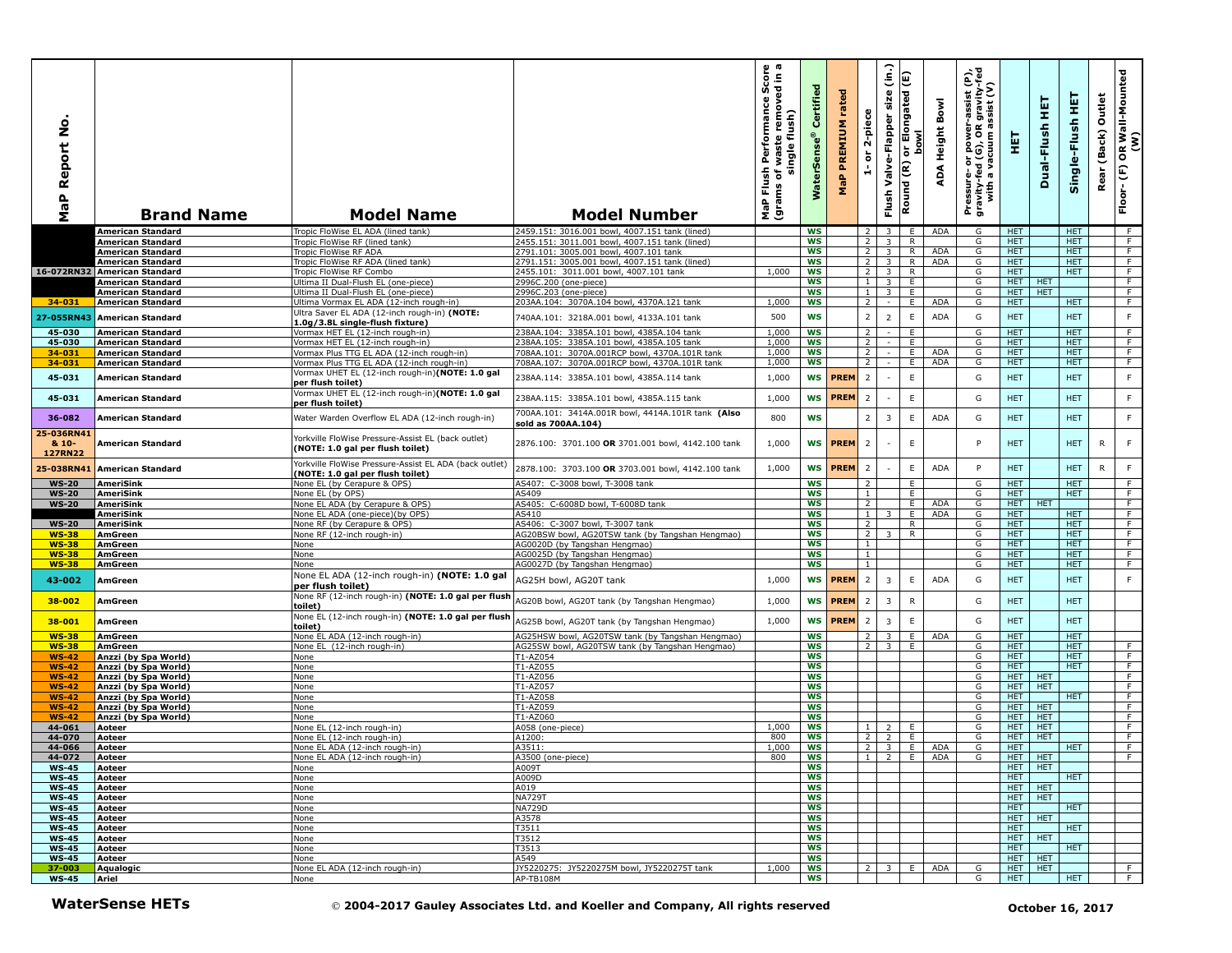| $\circ$<br>z<br>eport<br>≃<br>$\mathbf{a}$<br>œ<br>Σ                        | <b>Brand Name</b>                                                                      | <b>Model Name</b>                                                                                               | <b>Model Number</b>                                                                    | Score<br>sdin a<br>removed<br>Performance<br>waste remove<br>flush)<br>single<br>Flush<br>৳<br>(grams<br><b>P</b> | ertifi<br>ū<br>terSei<br>š | rated<br>PREMIUM<br>MaP | 2-piece<br>ត<br>÷                | (in.)<br>Valve-Flapper size<br>Flush  | or Elongated (E)<br><b>bowl</b><br>Round (R) | Bowl<br>Height<br>ADA    | rer-assist (P),<br>)R gravity-fed<br>1 assist (V)<br>Pressure- or power--<br>gravity-fed (G), OR g<br>with a vacuum as | 핓                        | 듚<br>Dual-Flush          | 뜊<br>Single-Flush        | Outlet<br>(Back)<br>Rear | OR Wall-Mounted<br>(W)<br>$\widehat{\mathsf{E}}$<br>Floor- |
|-----------------------------------------------------------------------------|----------------------------------------------------------------------------------------|-----------------------------------------------------------------------------------------------------------------|----------------------------------------------------------------------------------------|-------------------------------------------------------------------------------------------------------------------|----------------------------|-------------------------|----------------------------------|---------------------------------------|----------------------------------------------|--------------------------|------------------------------------------------------------------------------------------------------------------------|--------------------------|--------------------------|--------------------------|--------------------------|------------------------------------------------------------|
| $WS-45$                                                                     | <b>Ariel</b>                                                                           | None                                                                                                            | AP-TB133M                                                                              |                                                                                                                   | <b>WS</b>                  |                         |                                  |                                       |                                              |                          | G                                                                                                                      | HET.                     |                          | <b>HET</b>               |                          | - F                                                        |
| <b>WS-45</b>                                                                | <b>Ariel</b>                                                                           | None (one-piece)                                                                                                | AP-TB222M (one-piece)                                                                  |                                                                                                                   | ws                         |                         | $\mathbf{1}$                     |                                       |                                              |                          | G                                                                                                                      | HET.                     | <b>HET</b>               |                          |                          | F.                                                         |
| <b>WS-45</b><br><b>WS-45</b>                                                | Ariel<br>Ariel                                                                         | None (one-piece)                                                                                                | AP-TB309-1M (one-piece)<br>AP-TB336M                                                   |                                                                                                                   | WS<br><b>WS</b>            |                         | $\mathbf{1}$                     |                                       |                                              |                          | G<br>G                                                                                                                 | HET.<br>HET.             | <b>HET</b>               |                          |                          | $\overline{F}$<br>F                                        |
| <b>WS-45</b>                                                                | <b>Ariel</b>                                                                           | None<br>None EL (one-piece)(12-inch rough-in)                                                                   | AP-TB346M (one-piece)                                                                  |                                                                                                                   | <b>WS</b>                  |                         | $\mathbf{1}$                     |                                       | E                                            |                          | G                                                                                                                      | <b>HET</b>               | <b>HET</b>               |                          |                          | F                                                          |
| <b>WS-45</b>                                                                | <b>Ariel</b>                                                                           | None (one-piece)                                                                                                | AP-TB351M (one-piece)                                                                  |                                                                                                                   | <b>WS</b>                  |                         | $\mathbf{1}$                     |                                       |                                              |                          | G                                                                                                                      | <b>HET</b>               | <b>HET</b>               |                          |                          | $\overline{F}$                                             |
| <b>WS-45</b>                                                                | <b>Ariel</b>                                                                           | None (one-piece)                                                                                                | AP-TB353M (one-piece)                                                                  |                                                                                                                   | <b>WS</b>                  |                         | $\overline{1}$                   |                                       |                                              |                          | G                                                                                                                      | <b>HET</b>               | <b>HET</b>               |                          |                          | F                                                          |
| <b>WS-45</b>                                                                | Ariel                                                                                  | None                                                                                                            | AP-TB356M                                                                              |                                                                                                                   | <b>WS</b>                  |                         |                                  |                                       |                                              |                          | G                                                                                                                      | HET                      | <b>HET</b>               |                          |                          | F                                                          |
| <b>WS-45</b>                                                                | Ariel                                                                                  | None                                                                                                            | AP-TB357M                                                                              |                                                                                                                   | <b>WS</b>                  |                         |                                  |                                       |                                              |                          | G                                                                                                                      | HET.                     |                          | HET.                     |                          | F                                                          |
| <b>WS-45</b>                                                                | Ariel                                                                                  | None                                                                                                            | AP-TB358M                                                                              |                                                                                                                   | <b>WS</b><br><b>WS</b>     |                         |                                  |                                       |                                              |                          | G                                                                                                                      | HET.<br>HET.             | <b>HET</b><br><b>HET</b> |                          |                          | $\overline{F}$<br>F                                        |
| <b>WS-45</b><br><b>WS-45</b>                                                | Ariel<br><b>Ariel</b>                                                                  | None<br>None                                                                                                    | AP-TB359M<br>AP-TB360M                                                                 |                                                                                                                   | <b>WS</b>                  |                         |                                  |                                       |                                              |                          | G<br>G                                                                                                                 | <b>HET</b>               | <b>HET</b>               |                          |                          | F.                                                         |
| <b>WS-45</b>                                                                | Ariel                                                                                  | None                                                                                                            | AP-TB361M                                                                              |                                                                                                                   | <b>WS</b>                  |                         |                                  |                                       |                                              |                          | G                                                                                                                      | <b>HET</b>               | <b>HET</b>               |                          |                          | $\overline{F}$                                             |
| <b>WS-45</b>                                                                | Ariel                                                                                  | None                                                                                                            | <b>AP-TB362M</b>                                                                       |                                                                                                                   | <b>WS</b>                  |                         |                                  |                                       |                                              |                          | G                                                                                                                      | HET.                     |                          | <b>HET</b>               |                          | $\overline{F}$                                             |
| <b>WS-45</b>                                                                | Ariel                                                                                  | None                                                                                                            | AP-TB364-1M                                                                            |                                                                                                                   | <b>WS</b>                  |                         |                                  |                                       |                                              |                          | G                                                                                                                      | HET                      |                          | <b>HET</b>               |                          | F                                                          |
| <b>WS-45</b>                                                                | Ariel                                                                                  | None                                                                                                            | AP-TB387M                                                                              |                                                                                                                   | <b>WS</b>                  |                         |                                  |                                       |                                              |                          | G                                                                                                                      | HET.                     | <b>HET</b>               |                          |                          | F.                                                         |
| <b>WS-45</b><br><b>WS-45</b>                                                | Ariel<br>Ariel                                                                         | None                                                                                                            | AP-TB388M<br>AP-TB377M                                                                 |                                                                                                                   | <b>WS</b><br><b>WS</b>     |                         |                                  |                                       |                                              |                          | G<br>G                                                                                                                 | <b>HET</b><br>HET.       | <b>HET</b>               | <b>HET</b>               |                          | $\overline{F}$<br>F                                        |
| <b>WS-45</b>                                                                | <b>Ariel</b>                                                                           | None<br>None                                                                                                    | AP-WB380M                                                                              |                                                                                                                   | WS                         |                         |                                  |                                       |                                              |                          | G                                                                                                                      | HET.                     | <b>HET</b>               |                          |                          | F                                                          |
| <b>WS-45</b>                                                                | <b>Ariel</b>                                                                           | None                                                                                                            | AP-WB381M                                                                              |                                                                                                                   | <b>WS</b>                  |                         |                                  |                                       |                                              |                          | G                                                                                                                      | HET.                     | <b>HET</b>               |                          |                          | F                                                          |
|                                                                             | Artika for Living (Atlantis)                                                           | Cyclone EL ADA (one-piece) (12" rough-in)                                                                       | 88-335d (one-piece)                                                                    | 1,000                                                                                                             | WS                         |                         | $1 \mid$                         | 3                                     | E.                                           | ADA                      | G                                                                                                                      |                          | <b>HET HET</b>           |                          |                          | $\overline{F}$                                             |
| 44-104                                                                      | Aurum                                                                                  | None ADA (12-inch rough-in - one-piece)                                                                         | 1372 (one-piece)                                                                       | 1,000                                                                                                             | WS                         |                         | 1                                | 3                                     | S                                            | ADA                      | G                                                                                                                      | HET.                     |                          | <b>HET</b>               |                          | F.                                                         |
| 44-105                                                                      | Aurum                                                                                  | None EL (12-inch rough-in - one-piece)                                                                          | 1371 (one-piece)                                                                       | 1,000                                                                                                             | <b>WS</b>                  |                         | 1 <sup>1</sup>                   | 2                                     | E                                            |                          | G                                                                                                                      | HET.                     |                          | <b>HET</b>               |                          | F                                                          |
| 44-106<br>44-107                                                            | Aurum<br>Aurum                                                                         | None EL (12-inch rough-in - one-piece)<br>None EL ADA (12-inch rough-in - one-piece)                            | 1370 (one-piece)<br>1369 (one-piece)                                                   | 1,000<br>800                                                                                                      | WS<br><b>WS</b>            |                         | 1 <sup>1</sup><br>1 <sup>1</sup> | $\overline{2}$<br>3                   | E<br>E                                       | ADA                      | G<br>G                                                                                                                 | <b>HET</b><br><b>HET</b> |                          | <b>HET</b><br><b>HET</b> |                          | F.<br>F                                                    |
| 42-004                                                                      | Avenue                                                                                 | Madison dual flush HET (wall mount)                                                                             | LL-201A-W bowl, CT-1031DF concealed tank system                                        | 800                                                                                                               | <b>WS</b>                  |                         | 2                                | $\overline{2}$                        | $\overline{\mathsf{s}}$                      | <b>ADA</b>               | G                                                                                                                      | HET.                     | HET                      |                          | R                        | $\overline{w}$                                             |
| 44-021 &                                                                    |                                                                                        |                                                                                                                 |                                                                                        |                                                                                                                   | <b>WS</b>                  |                         | $\overline{2}$                   |                                       |                                              |                          |                                                                                                                        |                          | <b>HET</b>               |                          |                          |                                                            |
| 39-010                                                                      | Avenue                                                                                 | Napoleon RF ADA Dual Flush (wall hung)                                                                          | LL-8359A-*L bowl, CT-1031DF concealed tank system                                      | 800                                                                                                               |                            |                         |                                  |                                       | ${\sf R}$                                    | <b>ADA</b>               | G                                                                                                                      | <b>HET</b>               |                          |                          | R                        | W                                                          |
| <b>WS-46</b>                                                                | Avenue                                                                                 | Cumberland                                                                                                      | TL-4250-*L: LL-4250 bowl, T-4250-*L tank                                               |                                                                                                                   | <b>WS</b>                  |                         | 2                                |                                       |                                              |                          | G                                                                                                                      | HET.                     |                          | <b>HET</b>               |                          | F                                                          |
| 46-026<br>44-102                                                            | Avenue                                                                                 | Grant EL ADA (one-piece - 12-inch rough-in)                                                                     | TL-1261A-*L (one-piece)                                                                | 1,000<br>1,000                                                                                                    | <b>WS</b><br><b>WS</b>     |                         | $\mathbf{1}$<br>1                | 3<br>3                                | E<br>E.                                      | <b>ADA</b><br><b>ADA</b> | G<br>G                                                                                                                 | <b>HET</b><br><b>HET</b> |                          | <b>HET</b><br><b>HET</b> |                          | F<br>$\overline{F}$                                        |
| 46-022                                                                      | Avenue<br>Avenue                                                                       | Grove EL ADA (one-piece - 12-inch rough-in)<br>Grove EL ADA (one-piece - 12-inch rough-in)                      | TL-1263-*L (one-piece)<br>TL-1283A-*L (one-piece)                                      | 1,000                                                                                                             | <b>WS</b>                  |                         | $\perp$                          | $\overline{3}$                        | E                                            | ADA                      | G                                                                                                                      | <b>HET</b>               |                          | <b>HET</b>               |                          | F                                                          |
| 42-00                                                                       | Avenue                                                                                 | St.Clair ADA HET (one-piece - 12-inch rough-in)                                                                 | TL-2012A-*L (one-piece - lined tank)                                                   | 1,000                                                                                                             | <b>WS</b>                  |                         | 1 <sup>1</sup>                   | $3-1$                                 | S                                            | ADA                      | G                                                                                                                      | <b>HET</b>               |                          | <b>HET</b>               |                          | F                                                          |
| <b>WS-35</b>                                                                | Avora (by Cerapure & OPS for Pepco Sales) None                                         |                                                                                                                 | AC-8813                                                                                |                                                                                                                   | ws                         |                         | $\overline{2}$                   |                                       |                                              |                          | G                                                                                                                      | HET                      |                          | <b>HET</b>               |                          | F.                                                         |
| <b>WS-35</b>                                                                | Avora (by Cerapure & OPS for Pepco Sales)                                              | None                                                                                                            | ACT-3007: AC-3007 bowl, AT-3007 tank                                                   |                                                                                                                   | <b>WS</b>                  |                         | $\overline{2}$                   |                                       |                                              |                          | G                                                                                                                      | <b>HET</b>               |                          | <b>HET</b>               |                          | $\overline{F}$                                             |
| <b>WS-35</b>                                                                | Avora (by Cerapure & OPS for Pepco Sales)                                              | None                                                                                                            | ACT-3008: AC-3008 bowl, AT-3007 tank                                                   |                                                                                                                   | <b>WS</b>                  |                         | $\overline{2}$                   |                                       |                                              |                          | G                                                                                                                      | <b>HET</b>               |                          | <b>HET</b>               |                          | F.                                                         |
| <b>WS-35</b><br><b>WS-35</b>                                                | Avora (by Cerapure & OPS for Pepco Sales)<br>Avora (by Cerapure & OPS for Pepco Sales) | None<br>None                                                                                                    | ACT-3008D: AC-3008D bowl, AT-3008D tank<br>ACT-4008: AC-4008 bowl, AT-4007 tank        |                                                                                                                   | <b>WS</b><br><b>WS</b>     |                         | $\mathbf{1}$<br>$\overline{2}$   |                                       |                                              |                          | G<br>G                                                                                                                 | <b>HET</b><br>HET        | <b>HET</b>               | <b>HET</b>               |                          | F.<br>$\overline{F}$                                       |
| $WS-15$                                                                     | Axent                                                                                  | None RF                                                                                                         | AT1201                                                                                 |                                                                                                                   | <b>WS</b>                  |                         | $\overline{2}$                   |                                       | R.                                           |                          | G                                                                                                                      | <b>HET</b>               |                          | <b>HET</b>               |                          | $\overline{F}$                                             |
| <b>WS-36</b>                                                                | Axent                                                                                  | None (dual-flush)                                                                                               | AT1201-DF: LW2204 bowl, LW5203 tank                                                    |                                                                                                                   | <b>WS</b>                  |                         | 2                                |                                       |                                              |                          | G                                                                                                                      | HET.                     | <b>HET</b>               |                          |                          | F                                                          |
| 27-054RN43                                                                  | Axent                                                                                  | HET Complete EL ADA                                                                                             | AT1203                                                                                 | 1,000                                                                                                             | <b>WS</b>                  |                         | $\overline{2}$                   |                                       | E                                            | ADA                      | G                                                                                                                      | HET.                     |                          | <b>HET</b>               |                          | F.                                                         |
| $WS-26$                                                                     | Axent                                                                                  | None EL ADA                                                                                                     | AT5560 bowl, AT5561 tank                                                               |                                                                                                                   | WS                         |                         | $\overline{2}$                   |                                       | E.                                           | <b>ADA</b>               | P                                                                                                                      | <b>HET</b>               |                          | <b>HET</b>               |                          | $\overline{F}$                                             |
| $WS-26$                                                                     | Axent                                                                                  | None EL                                                                                                         | AT5570 bowl, AT5561 tank                                                               |                                                                                                                   | <b>WS</b><br><b>WS</b>     |                         | 2<br>2                           |                                       | E<br>R                                       |                          | P<br>P                                                                                                                 | <b>HET</b><br><b>HET</b> |                          | <b>HET</b>               |                          | F<br>F                                                     |
| $WS-26$<br>24-044RN40                                                       | Axent                                                                                  | None RF                                                                                                         | AT5575 bowl, AT5561 tank                                                               |                                                                                                                   |                            |                         |                                  |                                       |                                              |                          |                                                                                                                        |                          |                          | <b>HET</b>               |                          |                                                            |
|                                                                             | Axent                                                                                  | Boca Raton EL                                                                                                   | FW0201: FW2201 bowl, FW4201 tank                                                       | 1,000                                                                                                             | <b>WS</b>                  |                         | $\overline{2}$                   | 3                                     | $\mathsf E$                                  |                          | G                                                                                                                      | <b>HET</b>               |                          | <b>HET</b>               |                          | $\mathsf F$                                                |
| 8 21-064                                                                    | Axent                                                                                  | Peninsula EL ADA                                                                                                | FW0205: FW2205 bowl, FW4205 tank                                                       | 1,000                                                                                                             | <b>WS</b>                  |                         | $\overline{2}$                   | 3                                     | E                                            | ADA                      | G                                                                                                                      | <b>HET</b>               |                          | <b>HET</b>               |                          | F                                                          |
| & 21-063                                                                    |                                                                                        |                                                                                                                 |                                                                                        |                                                                                                                   |                            |                         |                                  |                                       |                                              |                          |                                                                                                                        |                          |                          |                          |                          |                                                            |
| 20-099RN36 Axent<br>20-098RN36 Axent                                        |                                                                                        | None RF<br>None EL                                                                                              | FW0206: FW2206 bowl, FW5206 tank<br>FW0207: FW2207 bowl, FW5206 tank                   | 600<br>600                                                                                                        | <b>WS</b><br><b>WS</b>     |                         | $\overline{2}$<br>2              | $\mathbf{3}$<br>3                     | R<br>E                                       |                          | G<br>G                                                                                                                 | <b>HET</b><br><b>HET</b> |                          | <b>HET</b><br><b>HET</b> |                          | F.<br>F                                                    |
| 22-031RN38                                                                  |                                                                                        |                                                                                                                 |                                                                                        |                                                                                                                   |                            |                         |                                  |                                       |                                              |                          |                                                                                                                        |                          |                          |                          |                          |                                                            |
| & 20-100                                                                    | Axent                                                                                  | None EL ADA                                                                                                     | FW0208: FW2208 bowl, FW5206 tank                                                       | 1,000                                                                                                             | <b>WS</b>                  |                         | $\overline{2}$                   | 3                                     | $\mathsf E$                                  | ADA                      | G                                                                                                                      | <b>HET</b>               |                          | <b>HET</b>               |                          | F                                                          |
| $\begin{array}{ c c }\n 24 - 041R N40 \\ \hline\n8 & 21 - 065\n\end{array}$ | Axent                                                                                  | Amberley EL                                                                                                     | FW0209: FW2209 bowl, FW4209 tank                                                       | 1,000                                                                                                             | WS                         |                         | $\overline{2}$                   | 3 <sup>1</sup>                        | E                                            |                          | G                                                                                                                      | <b>HET</b>               |                          | <b>HET</b>               |                          | F                                                          |
| 27-074RN43 Axent                                                            |                                                                                        | None EL ADA                                                                                                     | LW0207                                                                                 | 1,000                                                                                                             | <b>WS</b>                  |                         | $2^{\circ}$                      | 3 <sup>7</sup>                        | E.                                           | ADA                      | G                                                                                                                      | <b>HET</b>               |                          | <b>HET</b>               |                          | F.                                                         |
| 27-057RN43                                                                  | Axent                                                                                  | Bellina RF ADA HET Complete                                                                                     | LW0209                                                                                 | 1,000                                                                                                             | <b>WS</b>                  |                         |                                  | $2 \mid 3 \mid$                       | R                                            | ADA                      | G                                                                                                                      | <b>HET</b>               |                          | <b>HET</b>               |                          | $\overline{F}$                                             |
| 27-058RN43                                                                  | Axent                                                                                  | Bellina EL ADA HET Complete                                                                                     | LW0210                                                                                 | 1,000                                                                                                             | <b>WS</b>                  |                         | 2 <sup>1</sup>                   | $\overline{3}$                        | E.                                           | ADA                      | G                                                                                                                      | <b>HET</b>               |                          | <b>HET</b>               |                          | F                                                          |
| 35-003<br>45-002                                                            | Axent<br>Axent                                                                         | Watchdog EL ADA<br>Annie EL ADA (12-inch rough-in)                                                              | LW0212: LW2212 bowl; LW5212 tank<br>W372-223X-U1: W372-B23X-U1 bowl, W372-T08X-U1 tank | 800<br>1,000                                                                                                      | WS<br>WS                   |                         |                                  | $2 \mid 3 \mid$<br>$\overline{2}$   3 | E.<br>E                                      | ADA<br>ADA               | G<br>G                                                                                                                 | <b>HET</b><br>HET.       |                          | HET.<br><b>HET</b>       |                          | F<br>F.                                                    |
| 45-003                                                                      | Axent                                                                                  | Annie EL ADA (one piece - 12-inch rough-in)(NOTE:<br>This fixture flushes at 1.0 gallon-3.8 litres of<br>water) | W376-123X-U1 (one-piece)                                                               | 800                                                                                                               |                            | WS <b>PREM</b>          | 1                                | 3                                     | E                                            | ADA                      | G                                                                                                                      | <b>HET</b>               |                          | <b>HET</b>               |                          | F                                                          |
| <b>WS-44</b>                                                                | Axent                                                                                  | Peninsula 1-piece                                                                                               | W531-113X-U1 (one-piece)                                                               |                                                                                                                   | <b>WS</b>                  |                         | $\overline{1}$                   |                                       |                                              |                          | G                                                                                                                      | <b>HET</b>               |                          | <b>HET</b>               |                          | $\overline{F}$                                             |
| 24-042RN40<br>& 22-024                                                      | Axent                                                                                  | Peninsula EL ADA (one-piece)                                                                                    | W531-113X-U1 (one-piece)                                                               | 1,000                                                                                                             | WS                         |                         | $\mathbf{1}$                     | $\overline{3}$                        | $\mathsf E$                                  | ADA                      | G                                                                                                                      | <b>HET</b>               |                          | <b>HET</b>               |                          | F                                                          |
|                                                                             | <b>WaterSense HETs</b>                                                                 |                                                                                                                 | © 2004-2017 Gauley Associates Ltd. and Koeller and Company, All rights reserved        |                                                                                                                   |                            |                         |                                  |                                       |                                              |                          |                                                                                                                        |                          | October 16, 2017         |                          |                          |                                                            |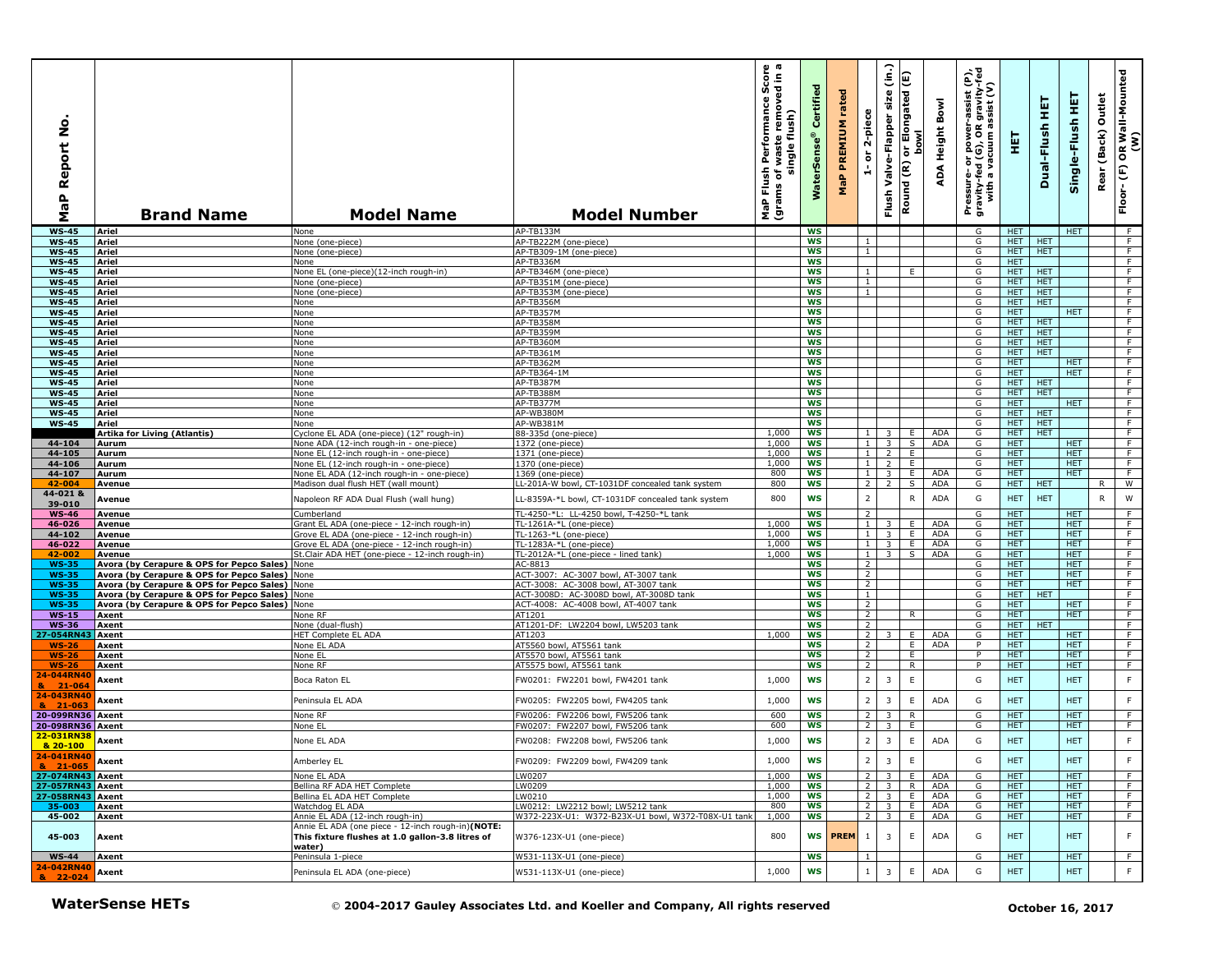| ۰<br>Ž<br>Report<br>a<br>@<br>Σ | <b>Brand Name</b>                                                           | <b>Model Name</b>                                                                                                               | <b>Model Number</b>                                                                          | ωm<br>르 흥<br>rmance Sco<br>removed in<br>rman<br>flush)<br>Perfor<br>waste<br>single<br>Flush<br>৳<br>MaP Flu<br>(grams | Certifi<br>ဖွဲ<br>š    | rated<br>PREMIUM<br>MaP | 2-piece<br>ត                     | (in.)<br>Valve-Flapper size<br>Flush | Round (R) or Elongated (E)<br><b>bowl</b> | Bowl<br>Height<br>ADA    | Pressure- or power-assist (P),<br>gravity-fed (G), OR gravity-fed<br>with a vacuum assist (V) | 핓                        | 듚<br>Dual-Flush          | 뜊<br>Single-Flush        | Outlet<br>(Back)<br>Rear | OR Wall-Mounted<br>(W)<br>$\mathop{\mathbb{E}}$<br>Floor- |
|---------------------------------|-----------------------------------------------------------------------------|---------------------------------------------------------------------------------------------------------------------------------|----------------------------------------------------------------------------------------------|-------------------------------------------------------------------------------------------------------------------------|------------------------|-------------------------|----------------------------------|--------------------------------------|-------------------------------------------|--------------------------|-----------------------------------------------------------------------------------------------|--------------------------|--------------------------|--------------------------|--------------------------|-----------------------------------------------------------|
| <b>WS-44</b>                    | Axent                                                                       | Peninsula 2-piece EL                                                                                                            | W532-113X-U1: W532-B13X-U1 bowl, W532-T08X-US1<br>tank                                       |                                                                                                                         | WS                     |                         | $\overline{2}$                   |                                      | $\mathsf E$                               |                          | G                                                                                             | <b>HET</b>               |                          | <b>HET</b>               |                          | F                                                         |
| 29-006RN45 Axent                |                                                                             | Alden EL ADA (one-piece)                                                                                                        | WW1200 (one-piece)                                                                           | 1,000                                                                                                                   | <b>WS</b>              |                         | 1                                | 3                                    | E.                                        | ADA                      | G                                                                                             | <b>HET</b>               |                          | <b>HET</b>               |                          | $\overline{F}$                                            |
| <b>WS-40</b>                    | Axent                                                                       | Dune                                                                                                                            | WW1201                                                                                       |                                                                                                                         | <b>WS</b>              |                         |                                  |                                      |                                           |                          | G                                                                                             | HET.                     | <b>HET</b>               |                          |                          | F                                                         |
| <b>WS-32</b><br><b>WS-32</b>    | <b>Bathroom Anywhere</b><br><b>Bathroom Anywhere</b>                        | Pro<br>Pro                                                                                                                      | 42815: 42770 bowl, 42813 tank<br>42816: 42771 bowl, 42181 tank                               |                                                                                                                         | <b>WS</b><br>ws        |                         | $\overline{2}$<br>$\overline{2}$ |                                      |                                           |                          | G<br>G                                                                                        | <b>HET</b><br><b>HET</b> |                          | <b>HET</b><br><b>HET</b> |                          | F<br>$\overline{F}$                                       |
| WS-32                           | <b>Bathroom Anywhere</b>                                                    | Pro                                                                                                                             | 42817: 42772 bowl, 42813 tank                                                                |                                                                                                                         | <b>WS</b>              |                         | $\overline{2}$                   |                                      |                                           |                          | G                                                                                             | <b>HET</b>               |                          | <b>HET</b>               |                          | F                                                         |
| <b>WS-32</b>                    | <b>Bathroom Anywhere</b>                                                    | Pro                                                                                                                             | 42818: 42773 bowl, 42812 tank                                                                |                                                                                                                         | <b>WS</b>              |                         | $\overline{2}$                   |                                      |                                           |                          | G                                                                                             | HET.                     |                          | HET.                     |                          | F                                                         |
| <b>WS-32</b>                    | <b>Bathroom Anywhere</b>                                                    | None                                                                                                                            | 42819: 42770 bowl, 42813 tank                                                                |                                                                                                                         | WS                     |                         | $\overline{2}$                   |                                      |                                           |                          | G                                                                                             | <b>HET</b>               |                          | <b>HET</b>               |                          | F                                                         |
| <b>WS-32</b><br><b>WS-32</b>    | <b>Bathroom Anywhere</b><br><b>Bathroom Anywhere</b>                        | None<br>None                                                                                                                    | 42820: 42771 bowl, 42812 tank<br>42821: 42772 bowl, 42813 tank                               |                                                                                                                         | ws<br>WS               |                         | $\overline{2}$<br>$\overline{2}$ |                                      |                                           |                          | G<br>G                                                                                        | <b>HET</b><br>HET.       |                          | <b>HET</b><br>HET.       |                          | $\overline{F}$<br>F.                                      |
| <b>WS-32</b>                    | <b>Bathroom Anywhere</b>                                                    | None                                                                                                                            | 42822: 42773 bowl, 42812 tank                                                                |                                                                                                                         | WS                     |                         | $\overline{2}$                   |                                      |                                           |                          | G                                                                                             | <b>HET</b>               |                          | <b>HET</b>               |                          | F                                                         |
| <b>WS-32</b>                    | <b>Bathroom Anywhere</b>                                                    | Pro                                                                                                                             | 42825: 42770 bowl, 42813 tank                                                                |                                                                                                                         | <b>WS</b>              |                         | $\overline{2}$                   |                                      |                                           |                          | G                                                                                             | <b>HET</b>               |                          | <b>HET</b>               |                          | F                                                         |
| <b>WS-32</b><br><b>WS-32</b>    | <b>Bathroom Anywhere</b><br><b>Bathroom Anywhere</b>                        | Pro<br>Pro                                                                                                                      | 42826: 42771 bowl, 42812 tank<br>42827: 42772 bowl, 42813 tank                               |                                                                                                                         | WS<br>ws               |                         | $\overline{2}$<br>$\overline{2}$ |                                      |                                           |                          | G<br>G                                                                                        | <b>HET</b><br>HET        |                          | <b>HET</b><br>HET.       |                          | F<br>F.                                                   |
| <b>WS-32</b>                    | <b>Bathroom Anywhere</b>                                                    | Pro                                                                                                                             | 42828: 42773 bowl, 42812 tank                                                                |                                                                                                                         | WS                     |                         | $\overline{2}$                   |                                      |                                           |                          | G                                                                                             | HET.                     |                          | <b>HET</b>               |                          | F                                                         |
| <b>WS-32</b>                    | <b>Bathroom Anywhere</b>                                                    | None                                                                                                                            | 42829: 42770 bowl, 42813 tank                                                                |                                                                                                                         | <b>WS</b>              |                         | $\overline{2}$                   |                                      |                                           |                          | G                                                                                             | <b>HET</b>               |                          | <b>HET</b>               |                          | $\overline{F}$                                            |
| <b>WS-32</b>                    | <b>Bathroom Anywhere</b>                                                    | None                                                                                                                            | 42830: 42771 bowl, 42812 tank                                                                |                                                                                                                         | <b>WS</b>              |                         | $\overline{2}$                   |                                      |                                           |                          | G                                                                                             | <b>HET</b>               |                          | <b>HET</b>               |                          | F                                                         |
| <b>WS-32</b><br><b>WS-32</b>    | <b>Bathroom Anywhere</b><br><b>Bathroom Anywhere</b>                        | <b>None</b><br>None                                                                                                             | 42772 bowl, 42813 tank<br>42831:<br>42832: 42773 bowl, 42812 tank                            |                                                                                                                         | <b>WS</b><br><b>WS</b> |                         | $\overline{2}$<br>$\overline{2}$ |                                      |                                           |                          | G<br>G                                                                                        | <b>HET</b><br>HET.       |                          | <b>HET</b><br><b>HET</b> |                          | F<br>F                                                    |
|                                 | 16-046RN32 Bath-tech Industrial                                             | New York RF                                                                                                                     | Z15R15 bowl, S17248 tank                                                                     | 600                                                                                                                     | <b>WS</b>              |                         | $2^{\circ}$                      | $\overline{2}$                       | R                                         |                          | G                                                                                             | HET.                     |                          | HET.                     |                          | F.                                                        |
|                                 | <b>Bath-tech Industrial</b>                                                 | Washington RF                                                                                                                   | Z15R15 bowl, S18246 tank                                                                     |                                                                                                                         | <b>WS</b>              |                         | 2                                | 2                                    | R                                         |                          | G                                                                                             | <b>HET</b>               | <b>HET</b>               |                          |                          | F                                                         |
|                                 | 16-050RN32 Bath-tech Industrial                                             | Los Angeles EL (one-piece)                                                                                                      | L1315E346 (one-piece)                                                                        | 600                                                                                                                     | <b>WS</b>              |                         | $\mathbf{1}$                     | 3                                    | E                                         |                          | G                                                                                             | <b>HET</b>               | <b>HET</b>               |                          |                          | F                                                         |
|                                 | <b>Bath-tech Industrial</b>                                                 | Washington EL                                                                                                                   | Z15E15 bowl, S18246 tank                                                                     |                                                                                                                         | WS                     |                         |                                  | $2 \mid 2$                           | E                                         |                          | G                                                                                             | HET.                     | HET                      |                          |                          | F                                                         |
|                                 | <b>Bath-tech Industrial</b>                                                 | New York EL                                                                                                                     | Z15E15 bowl, S17248 tank<br>Z59E16 bowl, S19348 tank                                         | 1,000                                                                                                                   | <b>WS</b><br><b>WS</b> |                         | $\overline{2}$<br>2              | 3<br>3                               | Ε.<br>E                                   | ADA                      | G<br>G                                                                                        | <b>HET</b><br><b>HET</b> |                          | HET<br><b>HET</b>        |                          | $\overline{F}$<br>F                                       |
|                                 | <mark>18-011RN34</mark> Bath-tech Industrial<br><b>Bath-tech Industrial</b> | Chicago EL ADA<br>Jackson EL (one-piece)                                                                                        | L4015E346 (one-piece)                                                                        |                                                                                                                         | WS                     |                         | 1                                | $\overline{\mathbf{3}}$              | E                                         |                          | G                                                                                             | <b>HET</b>               | <b>HET</b>               |                          |                          | F.                                                        |
|                                 | <b>Bath-tech Industrial</b>                                                 | Vancouver EL (one-piece)                                                                                                        | L6815E346 (one-piece)                                                                        |                                                                                                                         | <b>WS</b>              |                         | $\mathbf{1}$                     | 3                                    | E                                         |                          | G                                                                                             | HET.                     | <b>HET</b>               |                          |                          | F                                                         |
|                                 | 23-029RN39 Bath-tech Industrial                                             | Granby EL ADA (one-piece)                                                                                                       | L4816E346 (one-piece)                                                                        | 1,000                                                                                                                   | <b>WS</b>              |                         | $\overline{1}$                   | 3                                    | E                                         | <b>ADA</b>               | G                                                                                             | <b>HET</b>               | <b>HET</b>               |                          |                          | F                                                         |
| 23-030RN39                      | <b>Bath-tech Industrial</b>                                                 | Ottawa RF (NOTE: 1.28g/4.8L for the full flush -                                                                                | Z15R15 bowl, S23348 tank                                                                     | 1,000                                                                                                                   | <b>WS</b>              | <b>PREM</b>             | $\overline{2}$                   | $\overline{3}$                       | $\mathsf{R}$                              |                          | G                                                                                             | <b>HET</b>               | <b>HET</b>               |                          |                          | $\mathsf F$                                               |
|                                 |                                                                             | 0.8g/3.0L for reduced flush)<br>Edmonton RF (NOTE: 1.0g/3.8L single-flush                                                       |                                                                                              |                                                                                                                         |                        |                         |                                  |                                      |                                           |                          |                                                                                               |                          |                          |                          |                          |                                                           |
|                                 | 23-031RN39 Bath-tech Industrial                                             | fixture)                                                                                                                        | Z88R15 bowl, S8803 tank                                                                      | 600                                                                                                                     | <b>WS</b>              | <b>PREM</b>             | $\overline{2}$                   | $\overline{2}$                       | $\mathsf{R}$                              |                          | G                                                                                             | <b>HET</b>               |                          | <b>HET</b>               |                          | F                                                         |
|                                 | 23-033RN39 Bath-tech Industrial                                             | Quebec RF                                                                                                                       | Z46R15 bowl, R346 tank                                                                       | 1,000                                                                                                                   | <b>WS</b>              |                         | 2                                | $\mathbf{3}$                         | R                                         |                          | G                                                                                             | HET.                     | <b>HET</b>               |                          |                          | F.                                                        |
|                                 | Bath-tech Industrial                                                        | Ottawa RF ADA (NOTE: 1.2g/4.5L for the full flush                                                                               | Z59R16 bowl, S23348 tank                                                                     |                                                                                                                         | WS                     | <b>PREM</b>             | $\overline{2}$                   | 3                                    | ${\sf R}$                                 | <b>ADA</b>               | G                                                                                             | HET                      | <b>HET</b>               |                          |                          | F                                                         |
|                                 | 23-035RN39 Bath-tech Industrial                                             | 0.84g/3.2L for reduced flush)<br>Perth RF ADA (one-piece)(lined tank)                                                           | L0316E346 (one-piece)(lined tank)                                                            | 1,000                                                                                                                   | <b>WS</b>              |                         | $\mathbf{1}$                     | 3                                    | R                                         | <b>ADA</b>               | G                                                                                             | <b>HET</b>               | <b>HET</b>               |                          |                          | F                                                         |
|                                 | 23-036RN39 Bath-tech Industrial                                             | Hilton EL ADA                                                                                                                   | Z40E16 bowl, S40348 tank                                                                     | 1,000                                                                                                                   | <b>WS</b>              |                         | 2                                | 3                                    | E                                         | <b>ADA</b>               | G                                                                                             | HET                      |                          | <b>HET</b>               |                          | F                                                         |
|                                 | 23-037RN39 Bath-tech Industrial                                             | Deco RF                                                                                                                         | Z05R15 bowl, S05348 tank                                                                     | 1,000                                                                                                                   | <b>WS</b>              |                         | $\overline{2}$                   | $\overline{3}$                       | R                                         |                          | G                                                                                             | <b>HET</b>               |                          | <b>HET</b>               |                          | F                                                         |
|                                 | 30-050RN46 Bath-tech Industrial                                             | Washington EL (lined tank)                                                                                                      | Z15E15 bowl, S18246-N tank (lined)                                                           | 1,000                                                                                                                   | WS                     |                         | $\overline{2}$                   | $\overline{2}$                       | E                                         |                          | G                                                                                             | HET.                     | <b>HET</b>               |                          |                          | F                                                         |
|                                 | 30-051RN46 Bath-tech Industrial                                             | Washington EL ADA (lined tank - 12-inch rough-in)                                                                               | Z22E16 bowl, S18246-N tank (lined)                                                           | 1,000                                                                                                                   | <b>WS</b><br><b>WS</b> |                         | $\overline{2}$<br>$\overline{2}$ | $\overline{2}$                       | E<br>R                                    | ADA                      | G<br>G                                                                                        | <b>HET</b>               | <b>HET</b><br><b>HET</b> |                          |                          | F<br>F                                                    |
| 30-053RN46                      | 30-052RN46 Bath-tech Industrial                                             | Washington RF (lined tank)                                                                                                      | Z15R15 bowl, S18246-N tank (lined)                                                           | 1,000                                                                                                                   |                        |                         |                                  | $\overline{2}$                       |                                           |                          |                                                                                               | HET.                     |                          |                          |                          |                                                           |
| & 16-053                        | <b>Bath-tech Industrial</b>                                                 | Chicago RF ADA (lined tank)                                                                                                     | Z58R16 bowl, S19348 tank (lined tank)                                                        | 1,000                                                                                                                   | WS                     |                         | $\overline{2}$                   | 3                                    | $\mathsf{R}$                              | <b>ADA</b>               | G                                                                                             | <b>HET</b>               |                          | <b>HET</b>               |                          | F                                                         |
|                                 | 33-027RN46 Bath-tech Industrial                                             | Sydney EL (one-piece - 12-inch rough-in)                                                                                        | L20E16348 (one-piece)                                                                        | 1,000                                                                                                                   | <b>WS</b>              |                         | 1                                | 3                                    | Ε                                         |                          | G                                                                                             | <b>HET</b>               |                          | <b>HET</b>               |                          | F.                                                        |
| 33-028                          | <b>Bath-tech Industrial</b>                                                 | Beauport EL ADA (one-piece - 12-inch rough-in)                                                                                  | Z22E16S23246:                                                                                | 1,000                                                                                                                   | <b>WS</b>              |                         | $\overline{2}$                   | $\overline{2}$                       | E                                         | <b>ADA</b>               | G                                                                                             | HET.                     | <b>HET</b>               |                          |                          | F                                                         |
| 33-030<br>37-023 &              | <b>Bath-tech Industrial</b>                                                 | Ottawa EL ADA (one-piece - 12-inch rough-in)                                                                                    | L20E18346 (one-piece)                                                                        | 1,000                                                                                                                   | WS                     |                         | $\mathbf{1}$                     | 3                                    | E.                                        | ADA                      | G                                                                                             | HET.                     | <b>HET</b>               |                          |                          | F                                                         |
| 16-048                          | <b>Bath-tech Industrial</b>                                                 | Washington EL ADA (12-inch rough-in)                                                                                            | Z22E16 bowl, S18246-N tank                                                                   | 1,000                                                                                                                   | WS                     |                         | $\overline{2}$                   | $\overline{2}$                       | E                                         | <b>ADA</b>               | G                                                                                             | HET                      | <b>HET</b>               |                          |                          | $\mathsf F$                                               |
| 37-036                          | <b>Bath-tech Industrial</b>                                                 | None RF ADA (12-inch rough-in)                                                                                                  | Z58R16S19348SH                                                                               | 1,000                                                                                                                   | <b>WS</b>              |                         | $\overline{2}$                   | 3                                    | $\mathsf{R}$                              | ADA                      | G                                                                                             | <b>HET</b>               |                          | <b>HET</b>               |                          | F                                                         |
| 37-037                          | <b>Bath-tech Industrial</b>                                                 | None EL ADA (12-inch rough-in)                                                                                                  | Z59E16S19348SH                                                                               | 1,000                                                                                                                   | ws                     |                         | $\overline{2}$                   | 3                                    | E.                                        | ADA                      | G                                                                                             | <b>HET</b>               |                          | <b>HET</b>               |                          | F.                                                        |
| 39-034 &<br>23-032RN39          | <b>Bath-tech Industrial</b>                                                 | Portland RF ADA (12-inch rough-in) (NOTE:<br>1.0g/3.8L single-flush fixture)                                                    | Z59R16S22338: Z59R16 bowl, S22338 tank                                                       | 800                                                                                                                     | <b>WS</b>              | <b>PREM</b>             | $\overline{2}$                   | $\overline{3}$                       | $\mathsf{R}$                              | <b>ADA</b>               | G                                                                                             | <b>HET</b>               |                          | <b>HET</b>               |                          | F                                                         |
| 39-035                          | <b>Bath-tech Industrial</b>                                                 | Miami RF ADA (12-inch rough-in) (NOTE: 1.0g/3.8L<br>single-flush fixture)                                                       | Z59R16S11338: Z59R16 bowl, S11338 tank                                                       | 800                                                                                                                     | <b>WS</b>              | <b>PREM</b>             | $\overline{2}$                   | 3                                    | $\mathsf{R}$                              | ADA                      | G                                                                                             | <b>HET</b>               |                          | <b>HET</b>               |                          | F                                                         |
| 39-036                          | <b>Bath-tech Industrial</b>                                                 | Chicago EL ADA (12-inch rough-in) (NOTE: 1.0g/3.8L<br>single-flush fixture)<br>Miami EL ADA (12-inch rough-in) (NOTE: 1.0g/3.8L | Z59E16S22338: Z59E16 bowl, S22338 tank                                                       | 800                                                                                                                     | WS                     | <b>PREM</b>             | $\overline{2}$                   | 3                                    | $\mathsf E$                               | <b>ADA</b>               | G                                                                                             | <b>HET</b>               |                          | <b>HET</b>               |                          | F                                                         |
| 39-037                          | <b>Bath-tech Industrial</b>                                                 | single-flush fixture)                                                                                                           | Z59E16S11338: Z59E16 bowl, S11338 tank                                                       | 1,000                                                                                                                   | WS                     | <b>PREM</b>             | $\overline{2}$                   | $\overline{3}$                       | $\mathsf E$                               | <b>ADA</b>               | G                                                                                             | <b>HET</b>               |                          | <b>HET</b>               |                          | F                                                         |
| 40-024                          | <b>Bath-tech Industrial</b>                                                 | Hollywood RF (12-inch rough-in)                                                                                                 | Z15R15S50248: Z15R15 bowl, S50248 tank                                                       | 1,000                                                                                                                   | <b>WS</b>              |                         | $\overline{2}$                   | $\overline{z}$                       | R                                         |                          | G                                                                                             | <b>HET</b>               |                          | <b>HET</b>               |                          | F.                                                        |
| 42-014<br>42-015                | <b>Bath-tech Industrial</b>                                                 | None ADA (one-piece - 12-inch rough-in)<br>None EL ADA (12-inch rough-in)                                                       | L80E16348 (one-piece - insulated tank)<br>Z82E16S82348: Z82E16 bowl, S82348 tank (insulated) | 800<br>1,000                                                                                                            | WS<br>ws               |                         | 1<br>$\overline{2}$              | $\overline{\mathbf{3}}$<br>3         | S<br>E.                                   | <b>ADA</b><br><b>ADA</b> | G<br>G                                                                                        | HET.<br><b>HET</b>       |                          | <b>HET</b><br><b>HET</b> |                          | F.<br>F                                                   |
| 42-016                          | <b>Bath-tech Industrial</b><br><b>Bath-tech Industrial</b>                  | None EL ADA (12-inch rough-in)                                                                                                  | Z66E17 bowl, S66348 tank (insulated)                                                         | 1,000                                                                                                                   | WS                     |                         | 2                                | 3                                    | E                                         | ADA                      | G                                                                                             | <b>HET</b>               |                          | <b>HET</b>               |                          | F                                                         |
|                                 | <b>WaterSense HETs</b>                                                      |                                                                                                                                 | © 2004-2017 Gauley Associates Ltd. and Koeller and Company, All rights reserved              |                                                                                                                         |                        |                         |                                  |                                      |                                           |                          |                                                                                               |                          | October 16, 2017         |                          |                          |                                                           |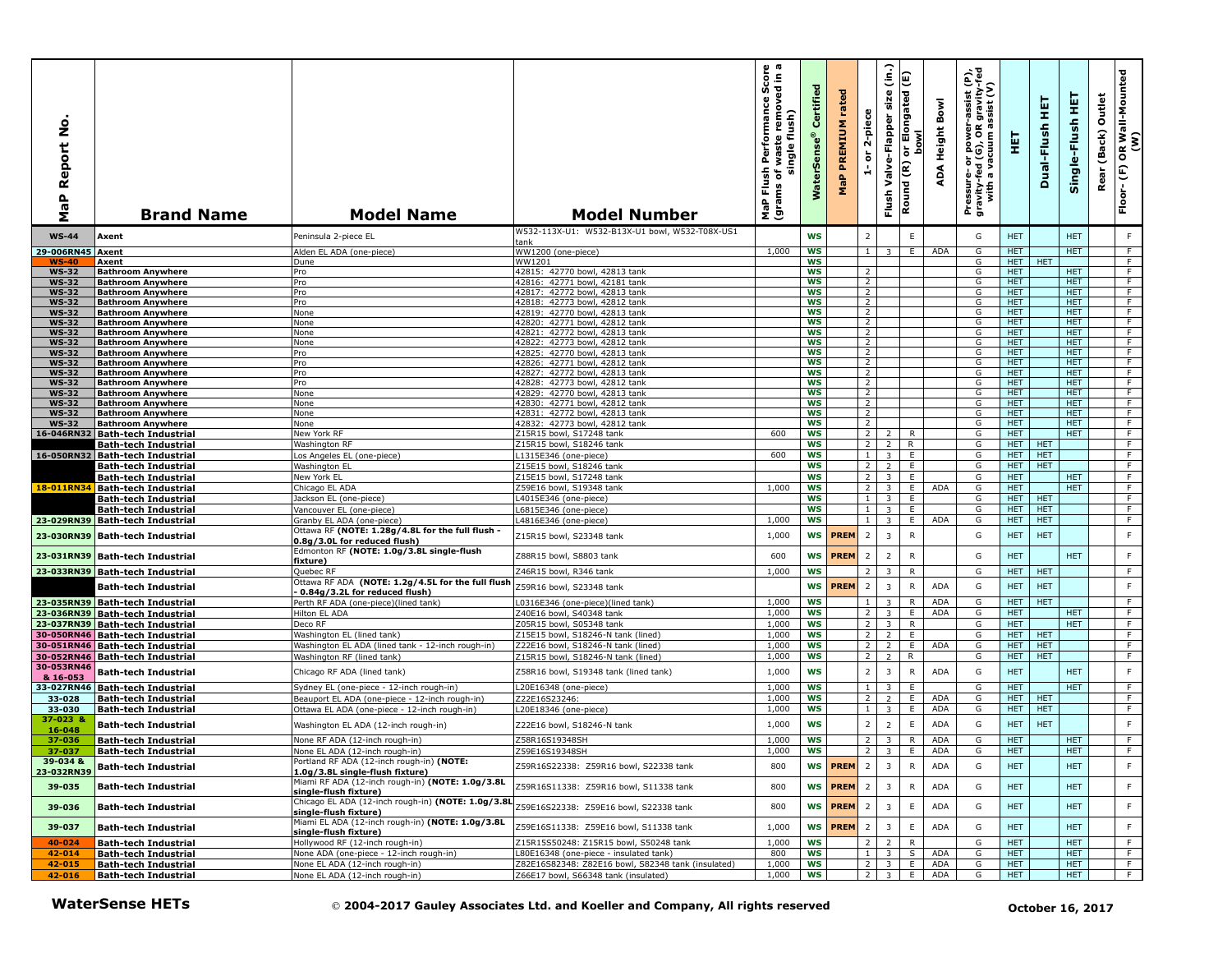| ş<br>Report<br>$\frac{a}{b}$<br>Σ | <b>Brand Name</b>                                            | <b>Model Name</b>                                                                    | <b>Model Number</b>                                                             | mance Score<br>removed in a<br>Performan<br>single flush)<br>waste<br>Flush<br>৳<br>(grams<br>NaP | Certified<br><b>WaterSens</b> | rated<br>PREMIUM<br>MaP | 2-piece<br>$\overleftarrow{\mathtt{o}}$<br>÷ | (in.)<br>size<br>Valve-Flapper<br>Flush            | or Elongated (E)<br><b>bowl</b><br>Round (R) | Bowl<br>Height<br>ADA | er-assist (P),<br>)R gravity-fed<br>) assist (V)<br>Pressure- or power-a<br>gravity-fed (G), OR g<br>with a vacuum as | 핓                        | 実<br>Dual-Flush          | 뜊<br>Single-Flush        | Outlet<br>(Back)<br>Rear | OR Wall-Mounted<br>(W)<br>$\mathop{\mathbb{E}}$<br>Floor- |
|-----------------------------------|--------------------------------------------------------------|--------------------------------------------------------------------------------------|---------------------------------------------------------------------------------|---------------------------------------------------------------------------------------------------|-------------------------------|-------------------------|----------------------------------------------|----------------------------------------------------|----------------------------------------------|-----------------------|-----------------------------------------------------------------------------------------------------------------------|--------------------------|--------------------------|--------------------------|--------------------------|-----------------------------------------------------------|
| <b>WS-24</b>                      | <b>Bath-tech Industrial</b>                                  | Dallas EL                                                                            | L12E16 bowl, S12346 tank                                                        |                                                                                                   | <b>WS</b>                     |                         | $\overline{2}$                               |                                                    |                                              |                       | G                                                                                                                     | <b>HET</b>               |                          | <b>HET</b>               |                          | F                                                         |
| <b>WS-38</b>                      | <b>Bianco</b>                                                | None                                                                                 | 642615                                                                          |                                                                                                   | <b>WS</b><br><b>WS</b>        | <b>PREM</b>             | $\overline{1}$                               |                                                    |                                              |                       |                                                                                                                       |                          |                          |                          |                          |                                                           |
| 43-027<br>43-028                  | <b>BINLI</b><br><b>BINLI</b>                                 | None EL (one-piece - 12-inch rough-in)<br>None (one-piece - 12-inch rough-in)        | <b>BL-118-OPT</b><br><b>BL-153-OPT</b>                                          | 1,000<br>1,000                                                                                    |                               | WS PREM 1               |                                              | 3<br>$\overline{3}$                                | E<br>S                                       |                       | G<br>G                                                                                                                | HET.<br>HET.             | HET<br><b>HET</b>        |                          |                          | F<br>F                                                    |
| 43-029                            | BINLI                                                        | None (one-piece - 12-inch rough-in)                                                  | BL-151-OPT                                                                      | 1,000                                                                                             | WS                            |                         | $\mathbf{1}$                                 | 3 <sup>7</sup>                                     | S                                            |                       | G                                                                                                                     | <b>HET</b>               | <b>HET</b>               |                          |                          | $\overline{F}$                                            |
| 43-030                            | <b>BINLI</b>                                                 | None (one-piece - 12-inch rough-in)                                                  | <b>BL-137-OPT</b>                                                               | 1,000                                                                                             | <b>WS</b>                     | PREM 1                  |                                              | $\overline{3}$                                     | s,                                           |                       | G                                                                                                                     | <b>HET</b>               | <b>HET</b>               |                          |                          | F                                                         |
| 43-031                            | <b>BINLI</b>                                                 | None (one-piece - 12-inch rough-in)                                                  | <b>BL-136-OPT</b>                                                               | 1,000                                                                                             |                               | <b>WS PREM</b> 1 3      |                                              |                                                    | S                                            |                       | G                                                                                                                     | HET                      | HET                      |                          |                          | F<br>F                                                    |
| 43-032<br>43-033                  | <b>BINLI</b><br><b>BINLI</b>                                 | None EL (one-piece - 12-inch rough-in)<br>None (one-piece - 12-inch rough-in)        | BL-132-OPT<br><b>BL-128-OPT</b>                                                 | 1,000<br>1,000                                                                                    | WS<br><b>WS</b>               |                         | $1\phantom{0}$                               | $\overline{\mathbf{3}}$<br>$1 \quad 3$             | E.<br>S                                      |                       | G<br>G                                                                                                                | <b>HET</b><br><b>HET</b> | <b>HET</b><br><b>HET</b> |                          |                          | $\overline{F}$                                            |
| 43-034                            | <b>BINLI</b>                                                 | None EL (one-piece - 12-inch rough-in)                                               | <b>BL-125-OPT</b>                                                               | 1,000                                                                                             | <b>WS</b>                     |                         |                                              | $1 \mid 3 \mid$                                    | E                                            |                       | G                                                                                                                     | HET.                     | <b>HET</b>               |                          |                          | F.                                                        |
| 43-035                            | <b>BINLI</b>                                                 | None EL (one-piece - 12-inch rough-in)                                               | <b>BL-123-OPT</b>                                                               | 1,000                                                                                             | <b>WS</b>                     |                         | $\mathbf{1}$                                 | $\overline{3}$                                     | E                                            |                       | G                                                                                                                     | HET.                     |                          | <b>HET</b>               |                          | F                                                         |
| <b>WS-44</b>                      | Bolina (by Zhangzhou)                                        | None EL ADA (12-inch rough-in)                                                       | W8253 bowl, T8250 tank                                                          |                                                                                                   | <b>WS</b>                     |                         | $\overline{2}$                               | $\overline{\mathbf{3}}$                            | E                                            | ADA                   | G                                                                                                                     | <b>HET</b>               |                          | <b>HET</b>               |                          | F                                                         |
| <b>WS-44</b><br><b>WS-44</b>      | <b>Bolina (by Zhangzhou)</b><br><b>Bolina (by Zhangzhou)</b> | None EL (12-inch rough-in)<br>None RF (12-inch rough-in)                             | W8251 bowl, T8250 tank<br>W8250 bowl, T8250 tank                                |                                                                                                   | <b>WS</b><br><b>WS</b>        |                         | $\overline{2}$<br>2                          | $\overline{\mathbf{3}}$<br>$\overline{3}$          | E<br>$\mathsf{R}$                            |                       | G<br>G                                                                                                                | <b>HET</b><br>HET.       |                          | <b>HET</b><br><b>HET</b> |                          | F<br>F                                                    |
| <b>WS-44</b>                      | <b>Bolina (by Zhangzhou)</b>                                 | None EL (12-inch rough-in - one-piece)                                               | W1991L/C-132 (one-piece)                                                        |                                                                                                   | <b>WS</b>                     |                         | $\mathbf{1}$                                 | $\overline{\mathbf{3}}$                            | E.                                           |                       | G                                                                                                                     | HET.                     |                          | <b>HET</b>               |                          | F                                                         |
| <b>WS-44</b>                      | <b>Bolina (by Zhangzhou)</b>                                 | None EL ADA (12-inch rough-in)                                                       | W8281 bowl, T8282 tank                                                          |                                                                                                   | <b>WS</b>                     |                         | $\overline{2}$                               | 3 I                                                | E.                                           | ADA                   | G                                                                                                                     | <b>HET</b>               |                          | <b>HET</b>               |                          | $\overline{F}$                                            |
| $WS-27$                           | Bolina (by Zhangzhou)                                        | None                                                                                 | W8260 bowl, T8260 tank                                                          |                                                                                                   | <b>WS</b>                     |                         | $\overline{2}$                               |                                                    |                                              |                       | G                                                                                                                     | <b>HET</b>               |                          | <b>HET</b>               |                          | F.                                                        |
| <b>WS-32</b>                      | <b>Bolina (by Zhangzhou)</b>                                 | None                                                                                 | W1231<br>W8273/B772 bowl, T8272/T7ULF tank (1 gallon - 3.8                      |                                                                                                   | <b>WS</b>                     |                         | $\mathbf{1}$                                 |                                                    |                                              |                       | G                                                                                                                     | HET                      | <b>HET</b>               |                          |                          | F                                                         |
| 46-042                            | <b>Bolina (by Zhangzhou)</b>                                 | None EL ADA (12-inch rough-in)                                                       | litres per flush)                                                               | 1,000                                                                                             | <b>WS</b>                     |                         | $\overline{2}$                               | $\overline{3}$                                     | $\mathsf E$                                  | <b>ADA</b>            | G                                                                                                                     | <b>HET</b>               |                          | <b>HET</b>               |                          | $\mathsf F$                                               |
| 46-037                            | <b>Bolina (by Zhangzhou)</b>                                 | None RF (12-inch rough-in)                                                           | W8270/B722 bowl, T8272/T7ULF tank                                               | 800                                                                                               | <b>WS</b>                     |                         | $\overline{2}$                               | $\overline{\mathbf{3}}$                            | $\mathsf{R}$                                 |                       | G                                                                                                                     | <b>HET</b>               |                          | <b>HET</b>               |                          | F                                                         |
| <b>WS-36</b>                      | <b>Bolina (by Zhangzhou)</b>                                 | None                                                                                 | W1233                                                                           |                                                                                                   | <b>WS</b>                     |                         |                                              |                                                    |                                              |                       | G                                                                                                                     | HET.                     | <b>HET</b>               |                          |                          | F                                                         |
| <b>WS-44</b><br><b>WS-44</b>      | Bolina (by Zhangzhou)<br>Bolina (by Zhangzhou)               | None<br>None                                                                         | 524-B bowl, 524-T tank<br>W524H bowl, T034H tank                                |                                                                                                   | WS<br><b>WS</b>               |                         | 2<br>$\overline{2}$                          |                                                    |                                              |                       | G<br>G                                                                                                                | <b>HET</b><br><b>HET</b> |                          | <b>HET</b><br><b>HET</b> |                          | F.<br>F                                                   |
| <b>WS-44</b>                      | Bolina (by Zhangzhou)                                        | None                                                                                 | W524H bowl, T072H tank                                                          |                                                                                                   | <b>WS</b>                     |                         | $\overline{2}$                               |                                                    |                                              |                       | G                                                                                                                     | HET.                     | <b>HET</b>               |                          |                          | F                                                         |
| 31-078                            | <b>Briggs</b>                                                | Abingdon EL (12-inch rough-in)                                                       | 4865 bowl, 4800 tank                                                            | 1,000                                                                                             | <b>WS</b>                     |                         | 2                                            | $\overline{2}$                                     | E.                                           |                       | G                                                                                                                     | HET.                     |                          | HET.                     |                          | F                                                         |
| 31-076                            | <u>Briggs</u>                                                | Abingdon EL (12-inch rough-in)                                                       | 4865 bowl, 4802 tank                                                            | 1,000                                                                                             | ws                            |                         | $\overline{2}$                               | $\overline{2}$                                     | Ε.                                           |                       | G                                                                                                                     | <b>HET</b>               |                          | <b>HET</b>               |                          | $\overline{F}$                                            |
| 31-077<br>31-075                  | Briggs                                                       | Abingdon EL ADA (12-inch rough-in)<br>Abingdon EL ADA (12-inch rough-in)             | 4868 bowl, 4800 tank<br>4868 bowl, 4802 tank                                    | 1,000<br>1,000                                                                                    | <b>WS</b><br><b>WS</b>        |                         | 2<br>$\overline{2}$                          | 2<br>$\overline{2}$                                | E.<br>E.                                     | ADA<br>ADA            | G<br>G                                                                                                                | <b>HET</b><br><b>HET</b> |                          | <b>HET</b><br><b>HET</b> |                          | F<br>F                                                    |
| 31-079                            | Briggs<br><b>Briggs</b>                                      | Abingdon RF (12-inch rough-in)                                                       | 4860 bowl, 4800 tank                                                            | 1,000                                                                                             | <b>WS</b>                     |                         | $\overline{2}$                               | $\overline{2}$                                     | $\overline{R}$                               |                       | G                                                                                                                     | <b>HET</b>               |                          | <b>HET</b>               |                          | $\overline{F}$                                            |
| 42-032                            | <b>Briggs</b>                                                | Altima RF (12-inch rough-in)                                                         | 4030: 4320 bowl, 4130 tank                                                      | 800                                                                                               | <b>WS</b>                     |                         | $\overline{2}$                               | $\overline{2}$                                     | $\overline{R}$                               |                       | G                                                                                                                     | <b>HET</b>               |                          | <b>HET</b>               |                          | F                                                         |
| 42-027                            | <b>Briggs</b>                                                | Altima EL (12-inch rough-in)                                                         | 4035: 4325 bowl, 4130 tank                                                      | 800                                                                                               | <b>WS</b>                     |                         |                                              | $2 \mid 2 \mid$                                    | E                                            |                       | G                                                                                                                     | HET.                     |                          | <b>HET</b>               |                          | F                                                         |
| 42-022<br>42-031                  | Briggs                                                       | Altima EL ADA (12-inch rough-in)<br>Altima RF (12-inch rough-in)                     | 4038: 4328 bowl, 4130 tank<br>4320 bowl, 4132 tank                              | 800<br>800                                                                                        | WS<br><b>WS</b>               |                         | $2^{\circ}$<br>2 <sub>1</sub>                | $\overline{2}$<br>$\overline{2}$                   | E.<br>R                                      | ADA                   | G<br>G                                                                                                                | HET.<br><b>HET</b>       |                          | <b>HET</b><br><b>HET</b> |                          | F.<br>$\overline{F}$                                      |
| 42-030                            | Briggs<br>Briggs                                             | Altima RF (12-inch rough-in)                                                         | 4320 bowl, 4133 tank                                                            | 800                                                                                               | <b>WS</b>                     |                         |                                              | $2 \mid 2 \mid$                                    | R                                            |                       | G                                                                                                                     | <b>HET</b>               |                          | HET.                     |                          | F                                                         |
| 42-029                            | <b>Briggs</b>                                                | Altima RF (10-inch rough-in)                                                         | 4320 bowl, 4134 tank                                                            | 800                                                                                               | <b>WS</b>                     |                         | 2                                            | $\overline{2}$                                     | R                                            |                       | G                                                                                                                     | <b>HET</b>               |                          | <b>HET</b>               |                          | F                                                         |
| 42-028                            | Briggs                                                       | Altima RF (14-inch rough-in)                                                         | 4320 bowl, 4135 tank                                                            | 600                                                                                               | <b>WS</b>                     |                         |                                              | $2 \mid 2$                                         | $\overline{R}$                               |                       | G                                                                                                                     | <b>HET</b>               |                          | <b>HET</b>               |                          | $\overline{F}$                                            |
| 42-026                            | <b>Briggs</b>                                                | Altima EL (12-inch rough-in)                                                         | 4325 bowl, 4132 tank                                                            | 800<br>800                                                                                        | <b>WS</b><br><b>WS</b>        |                         | $\overline{2}$                               | $\overline{2}$                                     | E<br>E                                       |                       | G<br>G                                                                                                                | <b>HET</b><br>HET.       |                          | <b>HET</b><br><b>HET</b> |                          | F<br>F                                                    |
| 42-025<br>42-024                  | Briggs<br>Briggs                                             | Altima EL (12-inch rough-in)<br>Altima EL (10-inch rough-in)                         | 4325 bowl, 4133 tank<br>4325 bowl, 4134 tank                                    | 800                                                                                               | WS                            |                         | $\overline{2}$<br>$\overline{2}$             | $\overline{2}$<br>$\overline{2}$                   | E                                            |                       | G                                                                                                                     | HET.                     |                          | <b>HET</b>               |                          | F                                                         |
| 42-023                            | Briggs                                                       | Altima EL (14-inch rough-in)                                                         | 4325 bowl, 4135 tank                                                            | 600                                                                                               | <b>WS</b>                     |                         | $\overline{2}$                               | $\overline{2}$                                     | Ε.                                           |                       | G                                                                                                                     | <b>HET</b>               |                          | <b>HET</b>               |                          | $\overline{F}$                                            |
| 42-021                            | <b>Briggs</b>                                                | Altima EL ADA (12-inch rough-in)                                                     | 4328 bowl, 4132 tank                                                            | 800                                                                                               | <b>WS</b>                     |                         | 2                                            | $\overline{2}$                                     | E                                            | <b>ADA</b>            | G                                                                                                                     | <b>HET</b>               |                          | <b>HET</b>               |                          | F                                                         |
| 42-020                            | <b>Briggs</b>                                                | Altima EL ADA (12-inch rough-in)                                                     | 4328 bowl, 4133 tank                                                            | 800<br>800                                                                                        | WS                            |                         | $\overline{2}$                               | $\overline{2}$                                     | E                                            | ADA<br><b>ADA</b>     | G<br>G                                                                                                                | <b>HET</b>               |                          | <b>HET</b><br><b>HET</b> |                          | F<br>F                                                    |
| 42-019<br>42-018                  | <b>Briggs</b><br><b>Briggs</b>                               | Altima EL ADA (10-inch rough-in)<br>Altima EL ADA (14-inch rough-in)                 | 4328 bowl, 4134 tank<br>4328 bowl, 4135 tank                                    | 800                                                                                               | <b>WS</b><br>WS               |                         | $\overline{2}$<br>2 <sup>1</sup>             | $\overline{2}$<br>$\overline{2}$                   | E<br>E.                                      | ADA                   | G                                                                                                                     | HET.<br>HET.             |                          | <b>HET</b>               |                          | $\overline{F}$                                            |
| 31-071                            | Briggs                                                       | Altima Max EL (12-inch rough-in)                                                     | 4385 bowl, 4142 tank                                                            | 1,000                                                                                             | <b>WS</b>                     |                         | 2 <sup>1</sup>                               | $\overline{\mathbf{3}}$                            | E.                                           |                       | G                                                                                                                     | HET.                     |                          | HET.                     |                          | F                                                         |
| 31-070                            | <b>Briggs</b>                                                | Altima Max EL ADA (12-inch rough-in)                                                 | 4388 bowl, 4142 tank                                                            | 1,000                                                                                             | <b>WS</b>                     |                         | $\overline{2}$                               | $\overline{\mathbf{3}}$                            | E                                            | ADA                   | G                                                                                                                     | <b>HET</b>               |                          | <b>HET</b>               |                          | F                                                         |
| 34-020                            | Briggs                                                       | Altima MAX OP EL (one-piece - 12-inch rough-in)                                      | 6128 (one-piece)                                                                | 1.000                                                                                             | <b>WS</b>                     |                         | $\mathbf{1}$                                 | $\overline{\mathbf{3}}$                            | E                                            |                       | G                                                                                                                     | <b>HET</b>               |                          | <b>HET</b>               |                          | F                                                         |
| 31-074<br>31-073                  | <b>Briggs</b><br>Briggs                                      | Altima Max/Montero RF (12-inch rough-in)<br>Altima Max/Montero EL (12-inch rough-in) | 7084: 4380 bowl, 4140 tank<br>7085: 4385 bowl, 4140 tank                        | 1,000<br>1,000                                                                                    | <b>WS</b><br><b>WS</b>        |                         | $\overline{2}$<br>2                          | $\overline{\mathbf{3}}$<br>$\overline{\mathbf{3}}$ | $\mathsf{R}$<br>E                            |                       | G<br>G                                                                                                                | <b>HET</b><br>HET.       |                          | <b>HET</b><br><b>HET</b> |                          | F<br>F                                                    |
| 31-072                            | <b>Briggs</b>                                                | Altima Max/Montero EL ADA (12-inch rough-in)                                         | 7086: 4388 bowl, 4140 tank                                                      | 1,000                                                                                             | ws                            |                         | 2                                            | $\overline{3}$                                     | Ε.                                           | <b>ADA</b>            | G                                                                                                                     | <b>HET</b>               |                          | <b>HET</b>               |                          | F.                                                        |
| $WS-26$                           | <b>Briggs</b>                                                | Brighton                                                                             | 433813001 bowl, 415013001 tank                                                  |                                                                                                   | WS                            |                         | $\overline{2}$                               |                                                    |                                              |                       | G                                                                                                                     | <b>HET</b>               |                          | HET.                     |                          | F                                                         |
| <b>WS-26</b>                      | Briggs                                                       | Brighton                                                                             | 433823501 bowl, 415023501 tank                                                  |                                                                                                   | ws                            |                         |                                              |                                                    |                                              |                       | G                                                                                                                     | <b>HET</b>               |                          | <b>HET</b>               |                          |                                                           |
| <b>WS-27</b>                      | Briggs<br><b>Briggs</b>                                      | Brighton (by Axent)<br>Classic Vacuity EL (rear outlet)                              | 4710: 4330 bowl, 4150 tank<br>4247: 4347 bowl, 4411 tank                        |                                                                                                   | WS<br>ws                      |                         | $\overline{2}$<br>$\overline{2}$             |                                                    | Ε.                                           |                       | G<br>V                                                                                                                | <b>HET</b><br>HET.       |                          | HET.<br><b>HET</b>       | R                        | $\overline{F}$<br>ਾਸ                                      |
|                                   | <b>Briggs</b>                                                | Classic Vacuity EL ADA                                                               | 4241: 4341 bowl, 4411 tank                                                      |                                                                                                   | <b>WS</b>                     |                         | $\overline{2}$                               |                                                    | $\blacksquare$                               | ADA                   | $\vee$                                                                                                                | <b>HET</b>               |                          | <b>HET</b>               |                          | F                                                         |
|                                   | <b>Briggs</b>                                                | Conserver D/F EL (12-in rough-in)                                                    | 4325 bowl, 4484 tank                                                            |                                                                                                   | <b>WS</b>                     |                         |                                              | 22 E                                               |                                              |                       | G                                                                                                                     |                          | HET HET                  |                          |                          | F                                                         |
|                                   | <b>Briggs</b>                                                | Conserver D/F EL (12-in rough-in)                                                    | 4325 bowl, 4488 tank                                                            |                                                                                                   | ws                            |                         | $2 \mid$                                     | $2-1$                                              | E                                            |                       | G                                                                                                                     | HET                      | <b>HET</b>               |                          |                          | F                                                         |
| $WS-22$                           | <u>Briggs</u><br><b>Briggs</b>                               | Conserver D/F RF (12-in rough-in)<br>Conserver EL ADA                                | 4370 bowl, 4488 tank<br>4209: 4378 bowl, 4484 tank                              |                                                                                                   | ws<br><b>WS</b>               |                         | 2                                            | $2 \mid 2 \mid$                                    | $\mathsf{R}$<br>E.                           | ADA                   | G<br>G                                                                                                                | <b>HET</b><br>HET        | <b>HET</b><br><b>HET</b> |                          |                          | ਾ<br>F.                                                   |
| $WS-26$                           | <b>Briggs</b>                                                | Dalton (by Axent)                                                                    | 4321 bowl, 4100 tank                                                            |                                                                                                   | WS                            |                         | $\overline{2}$                               |                                                    |                                              |                       | P                                                                                                                     | <b>HET</b>               |                          | <b>HET</b>               |                          | F                                                         |
| $WS-26$                           | <b>Briggs</b>                                                | Dalton (by Axent)                                                                    | 4322 bowl, 4100 tank                                                            |                                                                                                   | <b>WS</b>                     |                         | $\overline{2}$                               |                                                    |                                              |                       | P                                                                                                                     | <b>HET</b>               |                          | <b>HET</b>               |                          | $\overline{F}$                                            |
| $WS-26$                           | <b>Briggs</b>                                                | Dalton (by Axent)                                                                    | 4323 bowl, 4100 tank                                                            |                                                                                                   | ws                            |                         | $\overline{2}$                               |                                                    |                                              |                       | P                                                                                                                     | <b>HET</b>               |                          | <b>HET</b>               |                          | F                                                         |
| <b>WS-27</b>                      | <b>Briggs</b>                                                | Dalton (by Axent)                                                                    | 4690: 4321 bowl, 4100 tank<br>4695: 4322 bowl, 4100 tank                        |                                                                                                   | ws<br><b>WS</b>               |                         | $\overline{2}$<br>$\overline{2}$             |                                                    |                                              |                       | P<br>P                                                                                                                | HET.<br>HET.             |                          | HET.<br><b>HET</b>       |                          | F<br>F                                                    |
| <b>WS-27</b>                      | Briggs                                                       | Dalton (by Axent)                                                                    |                                                                                 |                                                                                                   |                               |                         |                                              |                                                    |                                              |                       |                                                                                                                       |                          |                          |                          |                          |                                                           |
|                                   | <b>WaterSense HETs</b>                                       |                                                                                      | © 2004-2017 Gauley Associates Ltd. and Koeller and Company, All rights reserved |                                                                                                   |                               |                         |                                              |                                                    |                                              |                       |                                                                                                                       |                          |                          | October 16, 2017         |                          |                                                           |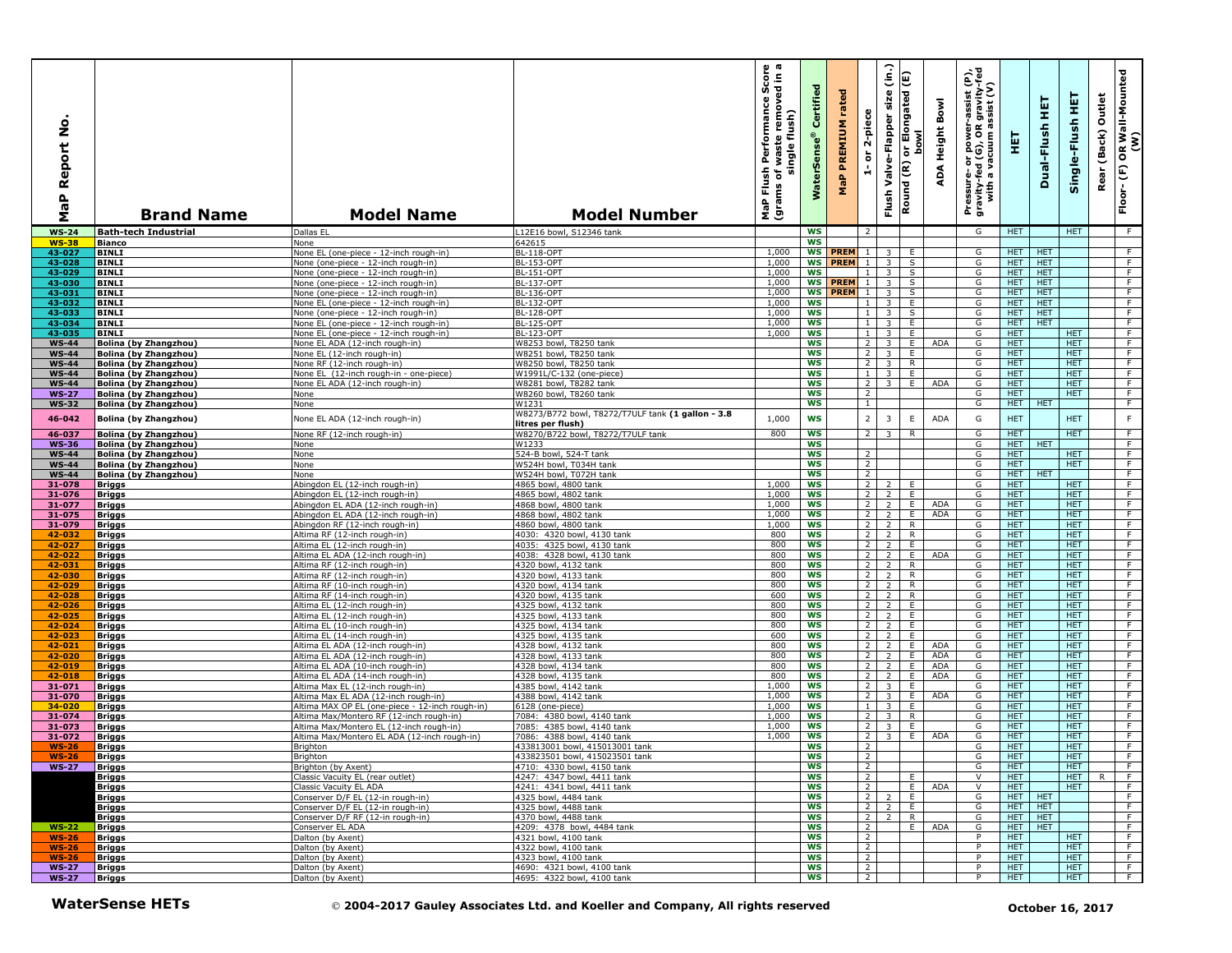| Report No<br>$\mathbf{r}$<br><b>r</b><br>Σ | <b>Brand Name</b>                              | <b>Model Name</b>                                                                                                | <b>Model Number</b>                                                                                        | <b>ormance Score</b><br><b>b</b> removed in a<br>Flush Performance<br>single flush)<br>waste<br>grams of<br>MaP | Certified<br><b>WaterSens</b> | rated<br><b>MaP PREMIUM</b> | 2-piece<br>$\overleftarrow{\mathtt{o}}$<br>ă | $\widehat{\epsilon}$<br>Flush Valve-Flapper size | or Elongated (E)<br>bowl<br>Round (R) | Bowl<br>ADA Height | e,<br>Pressure- or power-assist (I<br>gravity-fed (G), OR gravity-l<br>with a vacuum assist (V) | 핓                        | 実<br>Dual-Flush          | 뜊<br>Single-Flush        | Outlet<br>Rear (Back) | OR Wall-Mounted<br>(W)<br>Floor-(F) |
|--------------------------------------------|------------------------------------------------|------------------------------------------------------------------------------------------------------------------|------------------------------------------------------------------------------------------------------------|-----------------------------------------------------------------------------------------------------------------|-------------------------------|-----------------------------|----------------------------------------------|--------------------------------------------------|---------------------------------------|--------------------|-------------------------------------------------------------------------------------------------|--------------------------|--------------------------|--------------------------|-----------------------|-------------------------------------|
| <b>WS-27</b>                               | <b>Briggs</b>                                  | Dalton (by Axent)                                                                                                | 4698: 4323 bowl, 4100 tank                                                                                 |                                                                                                                 | <b>WS</b>                     |                             | $\overline{2}$                               |                                                  |                                       |                    | P                                                                                               | <b>HET</b>               |                          | <b>HET</b>               |                       | - F                                 |
| <b>WS-26</b>                               | Briggs                                         | <b>Tathaway</b>                                                                                                  | 605813001                                                                                                  |                                                                                                                 | <b>WS</b>                     |                             |                                              |                                                  |                                       |                    | G                                                                                               | HET.                     |                          | <b>HET</b>               |                       | F.                                  |
| <b>WS-26</b><br><b>WS-26</b>               | Briggs<br>Briggs                               | Hathaway<br>Hathaway                                                                                             | 605823501<br>436813001 bowl, 446113001 tank                                                                |                                                                                                                 | <b>WS</b><br><b>WS</b>        |                             | $\overline{2}$                               |                                                  |                                       |                    | G<br>G                                                                                          | HET<br><b>HET</b>        |                          | <b>HET</b><br><b>HET</b> |                       | $\overline{F}$<br>F                 |
| <b>WS-26</b>                               | Briggs                                         | Hathaway                                                                                                         | 436823501 bowl, 446123501 tank                                                                             |                                                                                                                 | <b>WS</b>                     |                             | $\overline{2}$                               |                                                  |                                       |                    | G                                                                                               | HET.                     |                          | <b>HET</b>               |                       | F                                   |
| <b>WS-27</b>                               | Briggs                                         | Hathaway (by Axent)                                                                                              | 6058                                                                                                       |                                                                                                                 | <b>WS</b>                     |                             | $\overline{2}$                               |                                                  |                                       |                    | G                                                                                               | <b>HET</b>               |                          | <b>HET</b>               |                       | F.                                  |
| <b>WS-27</b>                               | Briggs                                         | Hathaway (by Axent)                                                                                              | 4218: 4368 bowl, 4461 tank                                                                                 |                                                                                                                 | <b>WS</b>                     |                             | $\overline{2}$                               |                                                  |                                       |                    | G                                                                                               | <b>HET</b>               |                          | <b>HET</b>               |                       | F                                   |
| <b>WS-27</b>                               | <b>Briggs</b>                                  | Hathaway (by Axent)                                                                                              | 4718: 4338 bowl, 4150 tank                                                                                 |                                                                                                                 | <b>WS</b>                     |                             | $\overline{2}$                               |                                                  |                                       |                    | G                                                                                               | HET.                     |                          | HET.                     |                       | F                                   |
|                                            | Briggs                                         | M128 Maelstrom HET EL                                                                                            | 4685: 4115 bowl (UPC 671021377770), 4494 tank (UPC<br>671021377749)<br>4688: 4118 bowl (UPC 671021377800), |                                                                                                                 | <b>WS</b>                     |                             | $\overline{\mathbf{2}}$                      | 3                                                | $\mathsf E$                           |                    | G                                                                                               | <b>HET</b>               |                          | <b>HET</b>               |                       | $\mathsf F$                         |
|                                            | Briggs                                         | M128 Maelstrom HET EL ADA                                                                                        | 4494 tank (UPC 671021377749)<br>4680: 4110 bowl (UPC 671021376216), 4494 tank (UPC                         |                                                                                                                 | <b>WS</b>                     |                             | $\overline{2}$                               | 3                                                | E                                     | <b>ADA</b>         | G                                                                                               | <b>HET</b>               |                          | <b>HET</b>               |                       | $\mathsf F$                         |
|                                            | Briggs                                         | M128 Maelstrom HET RF                                                                                            | 571021377749)                                                                                              |                                                                                                                 | <b>WS</b>                     |                             | $\overline{2}$                               | $\overline{3}$                                   | ${\sf R}$                             |                    | G                                                                                               | <b>HET</b>               |                          | <b>HET</b>               |                       | $\mathsf F$                         |
| $WS-12$                                    | <b>Briggs</b>                                  | None EL                                                                                                          | 4208: 4375 bowl, 4484 tank                                                                                 |                                                                                                                 | <b>WS</b>                     |                             | $\overline{2}$                               |                                                  | E                                     |                    | G                                                                                               | HET.                     | <b>HET</b>               |                          |                       | F.                                  |
| $WS-16$                                    | <b>Briggs</b>                                  | None EL                                                                                                          | 4213: 4378 bowl, 4488 tank                                                                                 |                                                                                                                 | <b>WS</b>                     |                             | $\overline{2}$                               |                                                  | Ε.                                    |                    | G                                                                                               | HET.                     | <b>HET</b>               |                          |                       | F                                   |
| $WS-12$<br><b>WS-32</b>                    | Briggs<br>Capizzi (by Procesadora de Ceramica) | None RF<br>Flora HET EL                                                                                          | 4207: 4370 bowl (rear outlet), 4484 tank<br>3662: 662 bowl, 3 tank                                         |                                                                                                                 | WS<br>WS                      |                             | 2<br>$\overline{2}$                          |                                                  | R<br>E                                |                    | G<br>G                                                                                          | <b>HET</b><br>HET.       | <b>HET</b>               | <b>HET</b>               |                       | F.<br>F                             |
| <b>WS-31</b>                               | Capizzi (by Procesadora de Ceramica)           | Flora HET EL ADA                                                                                                 | 11678: 678 bowl, 11 tank                                                                                   |                                                                                                                 | <b>WS</b>                     |                             | $\overline{2}$                               |                                                  | E                                     | ADA                | G                                                                                               | <b>HET</b>               |                          | <b>HET</b>               |                       | F                                   |
| <b>WS-31</b>                               | Capizzi (by Procesadora de Ceramica)           | Flora HET RF                                                                                                     | 3162: 162 bowl, 3 tank                                                                                     |                                                                                                                 | <b>WS</b>                     |                             | $\overline{2}$                               |                                                  | R                                     |                    | G                                                                                               | HET.                     |                          | HET.                     |                       | F                                   |
| <b>WS-31</b>                               | Capizzi (by Procesadora de Ceramica)           | Thor HET EL                                                                                                      | 6806: 806 bowl, 6 tank                                                                                     |                                                                                                                 | WS                            |                             | $\overline{2}$                               |                                                  | E                                     |                    | G                                                                                               | <b>HET</b>               |                          | <b>HET</b>               |                       | $\overline{F}$                      |
| <b>WS-31</b>                               | Capizzi (by Procesadora de Ceramica)           | Thor HET EL ADA                                                                                                  | 12808: 808 bowl, 12 tank                                                                                   |                                                                                                                 | <b>WS</b>                     |                             | $\overline{2}$                               |                                                  | E                                     | <b>ADA</b>         | G                                                                                               | <b>HET</b>               |                          | HET.                     |                       | F                                   |
| <b>WS-31</b>                               | Capizzi (by Procesadora de Ceramica)           | Thor HET RF                                                                                                      | 6800: 800 bowl, 6 tank<br>334000 bowl, 814790 tank                                                         |                                                                                                                 | WS<br>WS                      |                             | 2<br>$\overline{2}$                          |                                                  | R<br>R                                |                    | G<br>G                                                                                          | HET.<br><b>HET</b>       | <b>HET</b>               | <b>HET</b>               |                       | F<br>$\overline{F}$                 |
|                                            | Caroma<br>Caroma                               | Adelaide 270 CC Cube RF<br>Adelaide 270 CC Standard RF                                                           | 834000 bowl, 814328 tank                                                                                   |                                                                                                                 | <b>WS</b>                     |                             | $\overline{2}$                               |                                                  | $\overline{R}$                        |                    | G                                                                                               | HET.                     | <b>HET</b>               |                          |                       | F                                   |
|                                            | Caroma                                         | Adelaide 270 EH Cube RF ADA                                                                                      | 825500 bowl, 814790 tank                                                                                   |                                                                                                                 | <b>WS</b>                     |                             | 2                                            |                                                  | R                                     | <b>ADA</b>         | G                                                                                               | HET.                     | <b>HET</b>               |                          |                       | F                                   |
|                                            | Caroma                                         | Adelaide 270 EH Standard RF ADA                                                                                  | 825500 bowl, 814328 tank                                                                                   |                                                                                                                 | <b>WS</b>                     |                             | $\overline{2}$                               |                                                  | R                                     | ADA                | G                                                                                               | HET.                     | <b>HET</b>               |                          |                       | F                                   |
|                                            | Caroma                                         | Bondi 270 CC RF                                                                                                  | 609159 bowl, 726350 tank                                                                                   |                                                                                                                 | <b>WS</b>                     |                             | $\overline{2}$                               |                                                  | $\overline{R}$                        |                    | G                                                                                               | <b>HET</b>               | <b>HET</b>               |                          |                       | $\overline{F}$                      |
|                                            | Caroma                                         | Bondi 270 EL                                                                                                     | 609100 bowl, 726350 tank                                                                                   |                                                                                                                 | <b>WS</b><br><b>WS</b>        |                             | $\overline{2}$<br>$\overline{2}$             |                                                  | E<br>E                                | ADA                | G                                                                                               | <b>HET</b><br>HET.       | <b>HET</b><br><b>HET</b> |                          |                       | F.<br>F                             |
|                                            | Caroma<br>Caroma                               | Bondi 270 EL ADA<br>Bondi 270 RF ADA                                                                             | 609120 bowl, 726350 tank<br>609177 bowl, 726350 tank                                                       |                                                                                                                 | <b>WS</b>                     |                             | $\overline{2}$                               | $\sim$                                           | $\overline{R}$                        | ADA                | G<br>G                                                                                          | <b>HET</b>               | HET                      |                          |                       | F.                                  |
|                                            | Caroma                                         | Bondi 305 CC RF                                                                                                  | 609151 bowl, 726350 tank                                                                                   |                                                                                                                 | <b>WS</b>                     |                             | $\overline{2}$                               | $\sim$                                           | R                                     |                    | G                                                                                               | <b>HET</b>               | <b>HET</b>               |                          |                       | F                                   |
|                                            | Caroma                                         | Bondi 305 EL                                                                                                     | 609130 bowl, 726350 tank                                                                                   |                                                                                                                 | <b>WS</b>                     |                             | $\overline{2}$                               | $\sim$                                           | E                                     |                    | G                                                                                               | HET.                     | <b>HET</b>               |                          |                       | F                                   |
|                                            | Caroma                                         | Brisbane 270 RF                                                                                                  | 833900 bowl, 810266 tank                                                                                   |                                                                                                                 | <b>WS</b>                     |                             | $2^{\circ}$                                  |                                                  | R                                     |                    | G                                                                                               | HET.                     | <b>HET</b>               |                          |                       | F                                   |
|                                            | Caroma                                         | Caravelle 270 EL                                                                                                 | 609100 bowl, 629435 tank                                                                                   |                                                                                                                 | <b>WS</b>                     |                             | $\overline{2}$                               |                                                  | E.                                    |                    | G                                                                                               | <b>HET</b>               | <b>HET</b>               |                          |                       | $\overline{F}$                      |
|                                            | Caroma                                         | Caravelle 270 EL ADA<br>Caravelle 270 RF                                                                         | 609120 bowl, 629435 tank<br>989760: 609159 bowl, 629435 tank                                               |                                                                                                                 | <b>WS</b><br>WS               |                             | 2<br>2                                       |                                                  | E<br>$\mathsf{R}$                     | <b>ADA</b>         | G<br>G                                                                                          | HET.<br><b>HET</b>       | <b>HET</b><br><b>HET</b> |                          |                       | F.<br>$\overline{F}$                |
|                                            | Caroma<br>Caroma                               | Caravelle 270 RF ADA                                                                                             | 989770: 609177 bowl, 629435 tank                                                                           |                                                                                                                 | <b>WS</b>                     |                             | $\overline{2}$                               | $\sim$                                           | $\overline{R}$                        | <b>ADA</b>         | G                                                                                               | <b>HET</b>               | <b>HET</b>               |                          |                       | F                                   |
|                                            | Caroma                                         | Caravelle 305 EL                                                                                                 | 609130 bowl, 629435 tank                                                                                   |                                                                                                                 | WS                            |                             | $\overline{2}$                               |                                                  | E.                                    |                    | G                                                                                               | HET.                     | <b>HET</b>               |                          |                       | $\overline{F}$                      |
|                                            | Caroma                                         | Caravelle 305 RF                                                                                                 | 989680: 609151 bowl, 629435 tank                                                                           |                                                                                                                 | <b>WS</b>                     |                             | $\overline{2}$                               |                                                  | R                                     |                    | G                                                                                               | HET.                     | <b>HET</b>               |                          |                       | F.                                  |
|                                            | Caroma                                         | Caravelle One-Piece RF                                                                                           | 989646                                                                                                     |                                                                                                                 | <b>WS</b>                     |                             | $\mathbf{1}$                                 |                                                  | $\mathsf{R}$                          |                    | G                                                                                               | HET.                     | <b>HET</b>               |                          |                       | F                                   |
| <b>WS-36</b>                               | Caroma                                         | Caravelle One-Piece RF ADA                                                                                       | 989668                                                                                                     |                                                                                                                 | WS<br><b>WS</b>               |                             | $\mathbf{1}$<br>$\mathbf{1}$                 |                                                  | R                                     | ADA                | G<br>G                                                                                          | HET.<br>HET.             | <b>HET</b><br><b>HET</b> |                          |                       | F.<br>F                             |
|                                            | Caroma                                         | Caravelle Smart One-Piece<br>Caravelle Smart One-Piece EL ADA (10-inch and 12-                                   | NOCLOG002                                                                                                  |                                                                                                                 |                               |                             |                                              |                                                  |                                       |                    |                                                                                                 |                          |                          |                          |                       |                                     |
| 35-025                                     | Caroma<br>Caroma                               | nch rough-in)<br>Colonial 270 RF                                                                                 | 989900 (one-piece)<br>605310 bowl, 625070 tank                                                             | 800                                                                                                             | <b>WS</b><br><b>WS</b>        | <b>PREM</b>                 | $\,$ 1<br>$\overline{2}$                     | $\sim$                                           | $\mathsf E$<br>R                      | <b>ADA</b>         | G<br>G                                                                                          | <b>HET</b><br><b>HET</b> | <b>HET</b><br><b>HET</b> |                          |                       | $\mathsf F$<br>F.                   |
|                                            | Caroma                                         | Colonial 270 RF ADA                                                                                              | 605320 bowl, 625070 tank                                                                                   |                                                                                                                 | <b>WS</b>                     |                             | $\overline{2}$                               | $\sim$                                           | R                                     | ADA                | G                                                                                               | HET.                     | <b>HET</b>               |                          |                       | F                                   |
| $WS-19$                                    | Caroma                                         | Invisi II Cube Wall Faced                                                                                        | 824708 bowl, 237060 tank (concealed in-wall)                                                               |                                                                                                                 | WS                            |                             | 2                                            |                                                  |                                       |                    | G                                                                                               | HET.                     | <b>HET</b>               |                          |                       |                                     |
| $WS-19$                                    | Caroma                                         | Invisi II Cube Wall Mount                                                                                        | 604300 bowl, 237061 or 237062 tank (concealed in-wall)                                                     |                                                                                                                 | ws                            |                             | $\overline{2}$                               | $\sim$                                           |                                       |                    | G                                                                                               | <b>HET</b>               | <b>HET</b>               |                          | R                     | W                                   |
| <b>WS-19</b><br><b>WS-19</b>               | Caroma                                         | Invisi II Metro Wall Mount<br>Invisi II Seido Wall Faced                                                         | 604500 bowl, 237061 or 237062 tank (concealed in-wall)<br>824508 bowl, 237060 tank (concealed in-wall)     |                                                                                                                 | <b>WS</b><br><b>WS</b>        |                             | $\overline{2}$<br>$\overline{2}$             | $\sim$                                           |                                       |                    | G<br>G                                                                                          | HET.<br>HET.             | <b>HET</b><br><b>HET</b> |                          |                       |                                     |
| <b>WS-19</b>                               | Caroma<br>Caroma                               | Invisi II Seido Wall Mount                                                                                       | 604408 bowl, 237061 or 237062 tank (concealed in-wall)                                                     |                                                                                                                 | WS                            |                             | $\overline{2}$                               |                                                  |                                       |                    | G                                                                                               | HET.                     | <b>HET</b>               |                          | R.                    | W                                   |
| WS-19                                      | Caroma                                         | Invisi II Walvit EL (ADA optional)                                                                               | 604119 bowl, 237061 or 237062 tank (concealed in-wall)                                                     |                                                                                                                 | ws                            |                             |                                              |                                                  |                                       | I E ADA            | G                                                                                               | HET I HET                |                          |                          |                       | R W                                 |
| $WS-18$                                    | Caroma                                         | Profile Smart 270 EL ADA                                                                                         | 609120 bowl, 840240 tank                                                                                   |                                                                                                                 | <b>WS</b>                     |                             | 2                                            | $\sim$ 1                                         | E                                     | ADA                | G                                                                                               | HET HET                  |                          |                          |                       | F                                   |
| 14-035RN36 Caroma                          |                                                | Profile Smart 305 RF (NOTE: 1.2g/4.5L for the full<br>flush - 0.8g/3.0L for reduced flush) (12-inch rougl<br>in) | 609151A bowl, 840420 tank (SPECIAL NOTE: tank lid<br>contains a lavatory sink that drains to the tank)     | 800                                                                                                             |                               | WS <b>PREM</b>              | $\overline{2}$                               |                                                  | $\mathsf{R}$                          |                    | G                                                                                               | HET.                     | <b>HET</b>               |                          |                       | F                                   |
|                                            | Caroma                                         | Reflections 270 EL                                                                                               | 609100 bowl, 629530 tank                                                                                   |                                                                                                                 | <b>WS</b>                     |                             | $\overline{2}$                               |                                                  | E                                     |                    | G                                                                                               |                          | HET HET                  |                          |                       | F                                   |
|                                            | Caroma                                         | Reflections 305 RF                                                                                               | 609151 bowl, 629530 tank                                                                                   |                                                                                                                 | WS                            |                             | 2 <sup>1</sup>                               | $\sim$                                           | R                                     |                    | G                                                                                               |                          | HET HET                  |                          |                       | F                                   |
|                                            | Caroma                                         | Royale 270 EL                                                                                                    | 609100 bowl, 624530 tank                                                                                   |                                                                                                                 | WS                            |                             | 2 <sub>1</sub>                               | $\sim$                                           | E                                     |                    | G                                                                                               | HET                      | <b>HET</b>               |                          |                       | F.                                  |
|                                            | Caroma                                         | Royale 270 EL ADA                                                                                                | 609120 bowl, 624530 tank                                                                                   |                                                                                                                 | WS                            |                             | 2                                            | $\sim$                                           | E<br>R                                | ADA                | G                                                                                               | HET.                     | <b>HET</b>               |                          |                       | F                                   |
|                                            | Caroma<br>Caroma                               | Royale 270 RF<br>Royale 270 RF ADA                                                                               | 609159 bowl, 624530 tank<br>609177 bowl, 624530 tank                                                       |                                                                                                                 | <b>WS</b><br>ws               |                             | 2 <sup>1</sup><br>2 <sup>1</sup>             | $\sim$                                           | R                                     | ADA                | G<br>G                                                                                          | <b>HET</b>               | <b>HET</b><br>HET HET    |                          |                       | F<br>$\overline{F}$                 |
|                                            | Caroma                                         | Royale 305 EL                                                                                                    | 609130 bowl, 629530 tank                                                                                   |                                                                                                                 | WS                            |                             | $\overline{2}$                               | $\sim$                                           | E.                                    |                    | G                                                                                               | HET                      | HET                      |                          |                       | $\overline{F}$                      |
|                                            | Caroma                                         | Royale 305 RF                                                                                                    | 609151 bowl, 624530 tank                                                                                   |                                                                                                                 | <b>WS</b>                     |                             | 2 <sup>1</sup>                               | $\sim$                                           | R                                     |                    | G                                                                                               | HET   HET                |                          |                          |                       | F                                   |
|                                            | <b>WaterSense HETs</b>                         |                                                                                                                  | © 2004-2017 Gauley Associates Ltd. and Koeller and Company, All rights reserved                            |                                                                                                                 |                               |                             |                                              |                                                  |                                       |                    |                                                                                                 |                          |                          | October 16, 2017         |                       |                                     |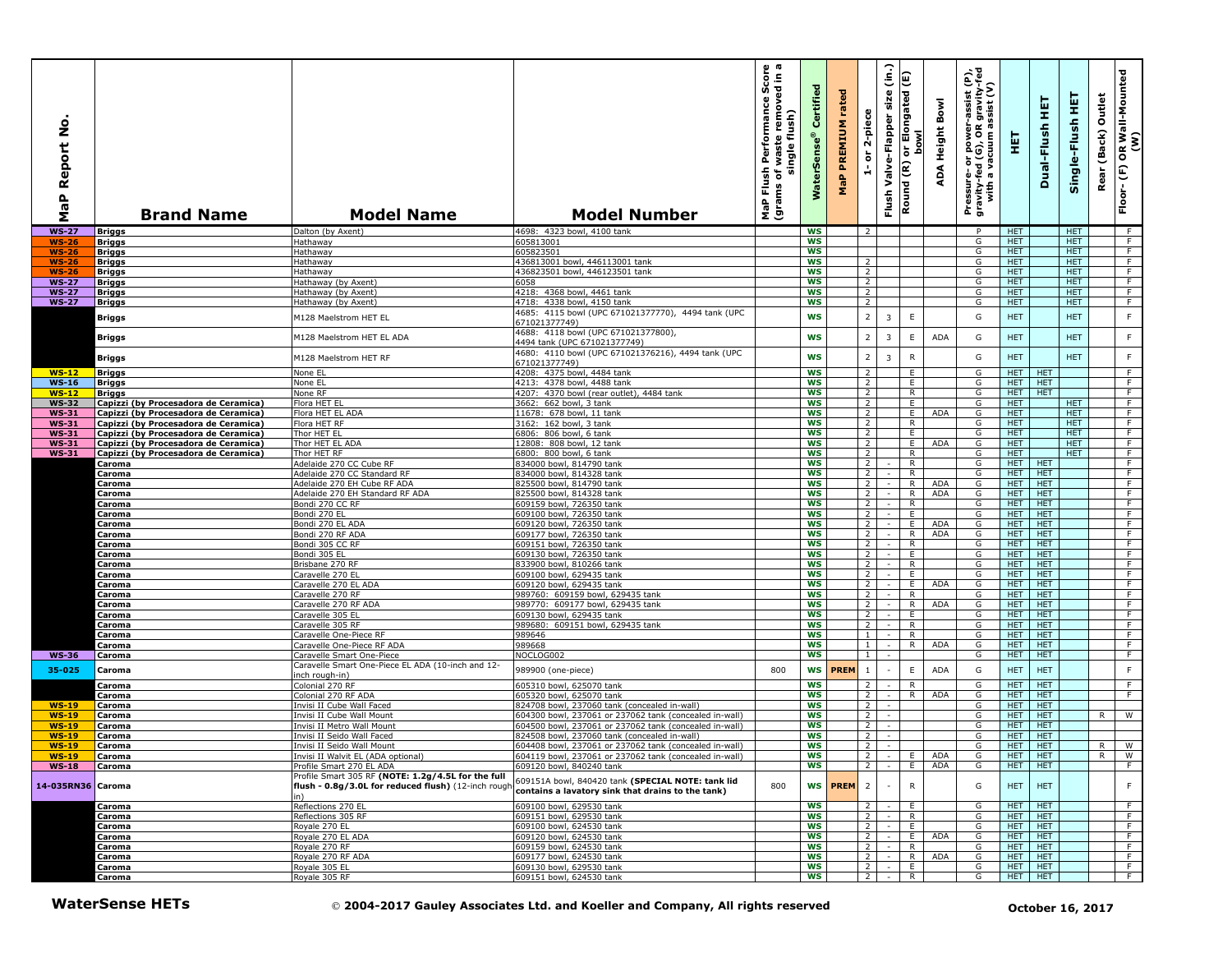| å<br>Report<br><b>MaP</b> | <b>Brand Name</b>                                                    | <b>Model Name</b>                                                                               | <b>Model Number</b>                                                             | ωm<br>르 흥<br>rmance Sco<br>removed in<br>Performan<br>single flush)<br>waste<br>Flush<br>৳<br>MaP Flu<br>(grams | Certifi<br>terSens<br>Š | rated<br><b>MaP PREMIUM</b> | 2-piece<br>$\overleftarrow{\mathtt{o}}$<br>ă | $\widehat{\mathsf{lin}}$<br>Valve-Flapper size<br>Flush | (Ε)<br>or Elongated<br>bowl<br>Round (R) | ADA Height Bowl | Pressure- or power-assist (P),<br>gravity-fed (G), OR gravity-fed<br>with a vacuum assist (V) | 핓                        | 更<br>Dual-Flush          | Single-Flush HET         | Outlet<br>(Back)<br>Rear | OR Wall-Mounted<br>(W)<br>$\widehat{\mathbb{E}}$<br>Floor- |
|---------------------------|----------------------------------------------------------------------|-------------------------------------------------------------------------------------------------|---------------------------------------------------------------------------------|-----------------------------------------------------------------------------------------------------------------|-------------------------|-----------------------------|----------------------------------------------|---------------------------------------------------------|------------------------------------------|-----------------|-----------------------------------------------------------------------------------------------|--------------------------|--------------------------|--------------------------|--------------------------|------------------------------------------------------------|
|                           | Caroma                                                               | Somerton 270 EL (NOTE: 1.2g/4.8L full flush -<br>0.73g/2.8L reduced flush)                      | 829108 bowl, 810788 tank                                                        |                                                                                                                 |                         | <b>WS PREM</b>              | $\overline{2}$                               |                                                         | $\mathsf E$                              |                 | G                                                                                             | HET.                     | <b>HET</b>               |                          |                          | F.                                                         |
| 45-028                    | Caroma                                                               | Somerton Smart EL ADA (12-inch rough-in)                                                        | 829109 bowl, 829110 tank (also 829110-R tank)                                   | 1,000                                                                                                           | WS                      | <b>PREM</b>                 | $\overline{2}$                               | 2                                                       | E                                        | <b>ADA</b>      | G                                                                                             | <b>HET</b>               | <b>HET</b>               |                          |                          | F.                                                         |
| $WS-44$                   | Caroma                                                               | Somerton Smart                                                                                  | 829109 bowl, 829910-R tank                                                      |                                                                                                                 | <b>WS</b>               |                             | $\overline{2}$                               |                                                         |                                          |                 | G                                                                                             | HET.                     | <b>HET</b>               |                          |                          | F.                                                         |
|                           | Caroma<br>Caroma                                                     | Sydney 270 EL<br>Sydney 270 EL ADA                                                              | 609100 bowl, 622320 tank<br>609120 bowl, 622320 tank                            |                                                                                                                 | <b>WS</b><br><b>WS</b>  |                             | 2 <sup>1</sup><br>$\overline{2}$             | $\sim$                                                  | E.<br>E                                  | <b>ADA</b>      | G<br>G                                                                                        | <b>HET</b><br><b>HET</b> | <b>HET</b><br><b>HET</b> |                          |                          | F.<br>$\overline{F}$                                       |
|                           | Caroma                                                               | Sydney 270 RF                                                                                   | 609159 bowl, 622320 tank                                                        |                                                                                                                 | <b>WS</b>               |                             | $\overline{2}$                               |                                                         | $\overline{R}$                           |                 | G                                                                                             | HET.                     | <b>HET</b>               |                          |                          | F                                                          |
|                           | Caroma                                                               | Sydney 270 RF ADA                                                                               | 609177 bowl, 622320 tank                                                        |                                                                                                                 | <b>WS</b>               |                             | $\overline{2}$                               | $\sim$                                                  | $\overline{R}$                           | <b>ADA</b>      | G                                                                                             | HET.                     | <b>HET</b>               |                          |                          | F                                                          |
|                           | Caroma                                                               | Sydney 305 EL                                                                                   | 609130 bowl, 622320 tank                                                        |                                                                                                                 | ws                      |                             | $\overline{2}$                               |                                                         | E                                        |                 | G                                                                                             | <b>HET</b>               | <b>HET</b>               |                          |                          | F.                                                         |
|                           | Caroma                                                               | Sydney 305 EL ADA (one-piece) (NOTE: 1.25g/4.7L<br>ull flush - 0.76g/2.9L reduced flush)        | 828908 (one-piece)                                                              |                                                                                                                 | <b>WS</b>               |                             | $1\,$                                        | $\sim$                                                  | E                                        | <b>ADA</b>      | G                                                                                             | <b>HET</b>               | <b>HET</b>               |                          |                          | F.                                                         |
|                           |                                                                      | Sydney 305 Point Eight RF (NOTE: 1.0g/3.8L full                                                 |                                                                                 |                                                                                                                 | <b>WS</b>               |                             | $\overline{2}$                               |                                                         | $\mathsf{R}$                             |                 | G                                                                                             | <b>HET</b>               | <b>HET</b>               |                          |                          | F.                                                         |
|                           | Caroma                                                               | flush - 0.73g/2.8L reduced flush)                                                               | 609151 bowl, 622328 tank                                                        |                                                                                                                 |                         |                             |                                              |                                                         |                                          |                 |                                                                                               |                          |                          |                          |                          |                                                            |
|                           | Caroma                                                               | Sydney 305 RF<br>Sydney 305 RF ADA (one-piece) (NOTE: 1.28g/4.8L                                | 609151A bowl, 622320 tank                                                       |                                                                                                                 | <b>WS</b>               |                             | $\overline{2}$                               |                                                         | $\overline{R}$                           |                 | G                                                                                             | <b>HET</b>               | <b>HET</b>               |                          |                          | F                                                          |
|                           | Caroma                                                               | ull flush - 0.9g/3.4L reduced flush)                                                            | 828808 (one-piece)                                                              |                                                                                                                 | <b>WS</b>               |                             | $\mathbf{1}$                                 |                                                         | ${\sf R}$                                | <b>ADA</b>      | G                                                                                             | <b>HET</b>               | <b>HET</b>               |                          |                          | F.                                                         |
|                           | Caroma                                                               | Sydney Low Profile 270 EH EL ADA                                                                | 609120 bowl, 622330 tank                                                        |                                                                                                                 | ws                      |                             | $\overline{2}$                               |                                                         | E.                                       | <b>ADA</b>      | G                                                                                             | <b>HET</b>               | <b>HET</b>               |                          |                          | F.                                                         |
|                           | Caroma                                                               | Sydney Low Profile 270 EH EL ADA (Single Flush                                                  | 609120 bowl, 622330WADAL OR 622330WADAR (Single                                 |                                                                                                                 | <b>WS</b>               |                             | $\overline{2}$                               |                                                         | $\mathsf E$                              | <b>ADA</b>      | G                                                                                             | <b>HET</b>               |                          | <b>HET</b>               |                          | F                                                          |
|                           | Caroma                                                               | 1.2g/4.5L)<br>Sydney Low Profile 270 EL                                                         | Flush)<br>609100 bowl, 622330 tank                                              |                                                                                                                 | <b>WS</b>               |                             | $\overline{2}$                               |                                                         | E                                        |                 | G                                                                                             | HET.                     | <b>HET</b>               |                          |                          | F                                                          |
|                           | Caroma                                                               | Sydney Low Profile 270 RF                                                                       | 609159 bowl, 622330 tank                                                        |                                                                                                                 | ws                      |                             | $\overline{2}$                               |                                                         | $\overline{R}$                           |                 | G                                                                                             | HET.                     | <b>HET</b>               |                          |                          | F                                                          |
|                           | Caroma                                                               | Sydney Low Profile 270 RF ADA                                                                   | 609177 bowl, 622330 tank                                                        |                                                                                                                 | WS                      |                             | 2 <sup>1</sup>                               | $\sim$                                                  | R                                        | <b>ADA</b>      | G                                                                                             | HET.                     | <b>HET</b>               |                          |                          | F                                                          |
|                           | Caroma<br>Caroma                                                     | Sydney Low Profile 305 EL<br>Sydney Low Profile 305 RF                                          | 609130 bowl, 622330 tank<br>609151A bowl, 622330 tank                           |                                                                                                                 | <b>WS</b><br>WS         |                             | $\overline{2}$<br>$\overline{2}$             |                                                         | E.<br>R                                  |                 | G<br>G                                                                                        | HET.<br><b>HET</b>       | <b>HET</b><br><b>HET</b> |                          |                          | F.<br>F.                                                   |
|                           |                                                                      | Sydney Smart 270 EL (NOTE: 1.3g/4.9L full flush                                                 |                                                                                 |                                                                                                                 |                         |                             | $\overline{2}$                               |                                                         |                                          |                 |                                                                                               |                          |                          |                          |                          |                                                            |
|                           | Caroma                                                               | 0.9g/3.4L reduced flush)                                                                        | 609100 bowl, 622322 tank                                                        |                                                                                                                 | <b>WS</b>               |                             |                                              |                                                         | E                                        |                 | G                                                                                             | <b>HET</b>               | <b>HET</b>               |                          |                          | F.                                                         |
|                           | Caroma                                                               | Sydney Smart 270 EL ADA (NOTE: 1.28-gpf full<br>flush - 0.8-gpf reduced flush)                  | 609120 bowl, 622322 tank                                                        |                                                                                                                 | <b>WS</b>               | <b>PREM</b>                 | $\overline{2}$                               |                                                         | $\mathsf E$                              | <b>ADA</b>      | G                                                                                             | <b>HET</b>               | <b>HET</b>               |                          |                          | F.                                                         |
|                           | Caroma                                                               | Sydney Smart 270 RF (NOTE: 1.3g/4.9L full flush<br>0.9g/3.4L reduced flush)                     | 609159 bowl, 622322 tank                                                        |                                                                                                                 | <b>WS</b>               |                             | $\overline{2}$                               |                                                         | ${\sf R}$                                |                 | G                                                                                             | <b>HET</b>               | <b>HET</b>               |                          |                          | F.                                                         |
|                           | Caroma                                                               | Sydney Smart 270 RF ADA (NOTE: 1.3g/4.9L full<br>flush - 0.9g/3.4L reduced flush)               | 609177 bowl, 622322 tank                                                        |                                                                                                                 | <b>WS</b>               |                             | $\overline{2}$                               |                                                         | $\mathsf{R}$                             | <b>ADA</b>      | G                                                                                             | <b>HET</b>               | <b>HET</b>               |                          |                          | F.                                                         |
|                           | Caroma                                                               | Sydney Smart 305 EL (12-inch rough-in) (NOTE:<br>28g/4.8L full flush - 0.8g/3.0L reduced flush) | 609130 bowl, 622322 tank                                                        |                                                                                                                 | <b>WS</b>               | <b>PREM</b>                 | $\overline{2}$                               |                                                         | $\mathsf E$                              |                 | G                                                                                             | <b>HET</b>               | <b>HET</b>               |                          |                          | F                                                          |
|                           | Caroma                                                               | Sydney Smart 305 RF (NOTE: 1.28-gpf full flush -<br>0.8-gpf reduced flush)                      | 609151A bowl, 622322 tank                                                       |                                                                                                                 | <b>WS</b>               |                             | $\overline{2}$                               |                                                         | $\mathsf{R}$                             |                 | G                                                                                             | <b>HET</b>               | <b>HET</b>               |                          |                          | F.                                                         |
| 32-112                    | Caroma                                                               | Sydney Smart II 305 EL ADA (12-inch rough-in)                                                   | NOCLOG001: 305102 bowl, 302100 tank                                             | 1,000                                                                                                           | WS                      | <b>PREM</b>                 | $\overline{2}$                               |                                                         | E                                        | <b>ADA</b>      | G                                                                                             | <b>HET</b>               | <b>HET</b>               |                          |                          | F.                                                         |
| 32-113                    | Caroma                                                               | Sydney Smart II 305 RF ADA (12-inch rough-in)                                                   | 305101 bowl, 302100 tank                                                        | 1,000                                                                                                           | <b>WS</b>               | <b>PREM</b>                 | $\overline{2}$                               |                                                         | $\overline{R}$                           | ADA             | G                                                                                             | <b>HET</b>               | <b>HET</b>               |                          |                          | F                                                          |
| 14-026RN36                | Caroma                                                               | Sydney Smart RF Rear Outlet (NOTE: 1.28-gpf full<br>flush - 0.8-gpf reduced flush)              | 609450 bowl, 622322 tank                                                        | 900                                                                                                             | <b>WS</b>               | <b>PREM</b>                 | $\overline{2}$                               |                                                         | $\mathsf{R}$                             |                 | G                                                                                             | <b>HET</b>               | <b>HET</b>               |                          | R                        | $\mathsf F$                                                |
| $WS-42$                   | Casa Bathroom (by Chaozhou Boling)                                   | None                                                                                            | <b>BL101</b>                                                                    |                                                                                                                 | WS                      |                             |                                              |                                                         |                                          |                 | G                                                                                             | HET.                     |                          | <b>HET</b>               |                          | F.                                                         |
| $WS-42$                   | Casa Bathroom (by Chaozhou Boling)                                   | None                                                                                            | <b>BL103</b>                                                                    |                                                                                                                 | WS                      |                             |                                              |                                                         |                                          |                 | G                                                                                             | <b>HET</b>               |                          | <b>HET</b>               |                          | F.                                                         |
| $WS-42$                   | Casa Bathroom (by Chaozhou Boling)                                   | <b>None</b>                                                                                     | <b>BL108</b><br>C736 bowl, T761 tank (Also sold as 'Ready-To-Go'                |                                                                                                                 | <b>WS</b>               |                             |                                              |                                                         |                                          |                 | G                                                                                             | <b>HET</b>               |                          | HET.                     |                          | F.                                                         |
|                           | Cascadian Sanitary Ware                                              | Conserver EL ADA                                                                                | model CTR 736 761)<br>C761 bowl, T761 tank (Also sold as 'Ready-To-Go'          |                                                                                                                 | <b>WS</b>               |                             | $\overline{2}$                               | $\overline{3}$                                          | E                                        | <b>ADA</b>      | G                                                                                             | <b>HET</b>               |                          | <b>HET</b>               |                          | F                                                          |
|                           | Cascadian Sanitary Ware<br>Cascadian Sanitary Ware                   | Conserver EL ADA<br>Conserver RF                                                                | model CTR 761 761)<br>C706 bowl, T761 tank (Also sold as 'Ready-To-Go'          |                                                                                                                 | WS<br><b>WS</b>         |                             | $\overline{2}$<br>$\overline{2}$             | $\overline{2}$<br>3                                     | E<br>$\mathsf{R}$                        | <b>ADA</b>      | G<br>G                                                                                        | <b>HET</b><br><b>HET</b> |                          | <b>HET</b><br><b>HET</b> |                          | F.<br>F.                                                   |
| 38-035                    | <b>Cascadian Sanitary Ware</b>                                       | Vone RF (12-inch rough-in) (NOTE: This fixture                                                  | model CTR 706 761)<br>C201 bowl, T201 tank                                      | 1,000                                                                                                           |                         | WS <b>PREM</b>              | $\overline{2}$                               | 3                                                       | ${\sf R}$                                |                 | G                                                                                             | <b>HET</b>               |                          | <b>HET</b>               |                          | F.                                                         |
| 38-034                    | <b>Cascadian Sanitary Ware</b>                                       | flushes with 1.0 gallon-3.8 litres of water)<br>None EL (12-inch rough-in) (NOTE: This fixture  | C202 bowl, T201 tank                                                            | 1,000                                                                                                           | <b>WS</b>               | <b>PREM</b>                 | $\overline{2}$                               | $\overline{3}$                                          | E                                        |                 | G                                                                                             | <b>HET</b>               |                          | <b>HET</b>               |                          | F                                                          |
|                           |                                                                      | flushes with 1.0 gallon-3.8 litres of water)                                                    | C602 bowl, T601 tank (Also sold as 'Ready-To-Go'                                |                                                                                                                 |                         |                             | 2                                            | $\overline{3}$                                          | $\mathsf E$                              |                 |                                                                                               |                          |                          |                          |                          |                                                            |
|                           | 23-094RN39 Cascadian Sanitary Ware                                   | Epic EL                                                                                         | model CTR 602 601)<br>C602 bowl, T704 tank (Also sold as 'Ready-To-Go'          | 1,000                                                                                                           | WS                      |                             |                                              |                                                         | $\mathsf E$                              |                 | G                                                                                             | <b>HET</b>               |                          | <b>HET</b>               |                          | F.                                                         |
|                           | Cascadian Sanitary Ware                                              | Epic EL                                                                                         | model CTR 602 704)<br>C630 bowl, T704 tank (Also sold as 'Ready-To-Go'          |                                                                                                                 | <b>WS</b>               |                             | 2 <sup>1</sup>                               | $\overline{\mathbf{3}}$                                 |                                          |                 | G                                                                                             | <b>HET</b>               |                          | <b>HET</b>               |                          | F.                                                         |
| 32-120                    | <b>Cascadian Sanitary Ware</b>                                       | Epic EL ADA                                                                                     | model CTR 630 704)<br>C601 bowl, T601 tank (Also sold as 'Ready-To-Go'          | 600                                                                                                             | WS                      |                             | 2                                            | $\overline{3}$                                          | E                                        | ADA             | G                                                                                             | <b>HET</b>               |                          | <b>HET</b>               |                          | F.                                                         |
|                           | 23-093RN39 Cascadian Sanitary Ware<br><b>Cascadian Sanitary Ware</b> | Epic RF                                                                                         | model CTR 601 601)<br>C601 bowl, T704 tank (Also sold as 'Ready-To-Go'          | 1,000                                                                                                           | WS                      |                             | 2                                            | $\overline{\mathbf{3}}$                                 | ${\sf R}$                                |                 | G                                                                                             | <b>HET</b>               |                          | <b>HET</b>               |                          | F.                                                         |
|                           |                                                                      | Epic RF                                                                                         | model CTR 601 704)                                                              |                                                                                                                 | WS                      |                             | 2                                            | $\overline{\mathbf{3}}$                                 | $\mathsf{R}$                             |                 | G                                                                                             | <b>HET</b>               |                          | <b>HET</b>               |                          | F.                                                         |
|                           | <b>Cascadian Sanitary Ware</b>                                       | Ramada EL ADA (one-piece)                                                                       | C940 (one-piece)                                                                |                                                                                                                 | WS                      |                             | $1\quad$                                     | 3 <sup>1</sup>                                          | E                                        | ADA             | G                                                                                             |                          | HET HET                  |                          |                          | F.                                                         |
|                           | <b>WaterSense HETs</b>                                               |                                                                                                 | © 2004-2017 Gauley Associates Ltd. and Koeller and Company, All rights reserved |                                                                                                                 |                         |                             |                                              |                                                         |                                          |                 |                                                                                               |                          | October 16, 2017         |                          |                          |                                                            |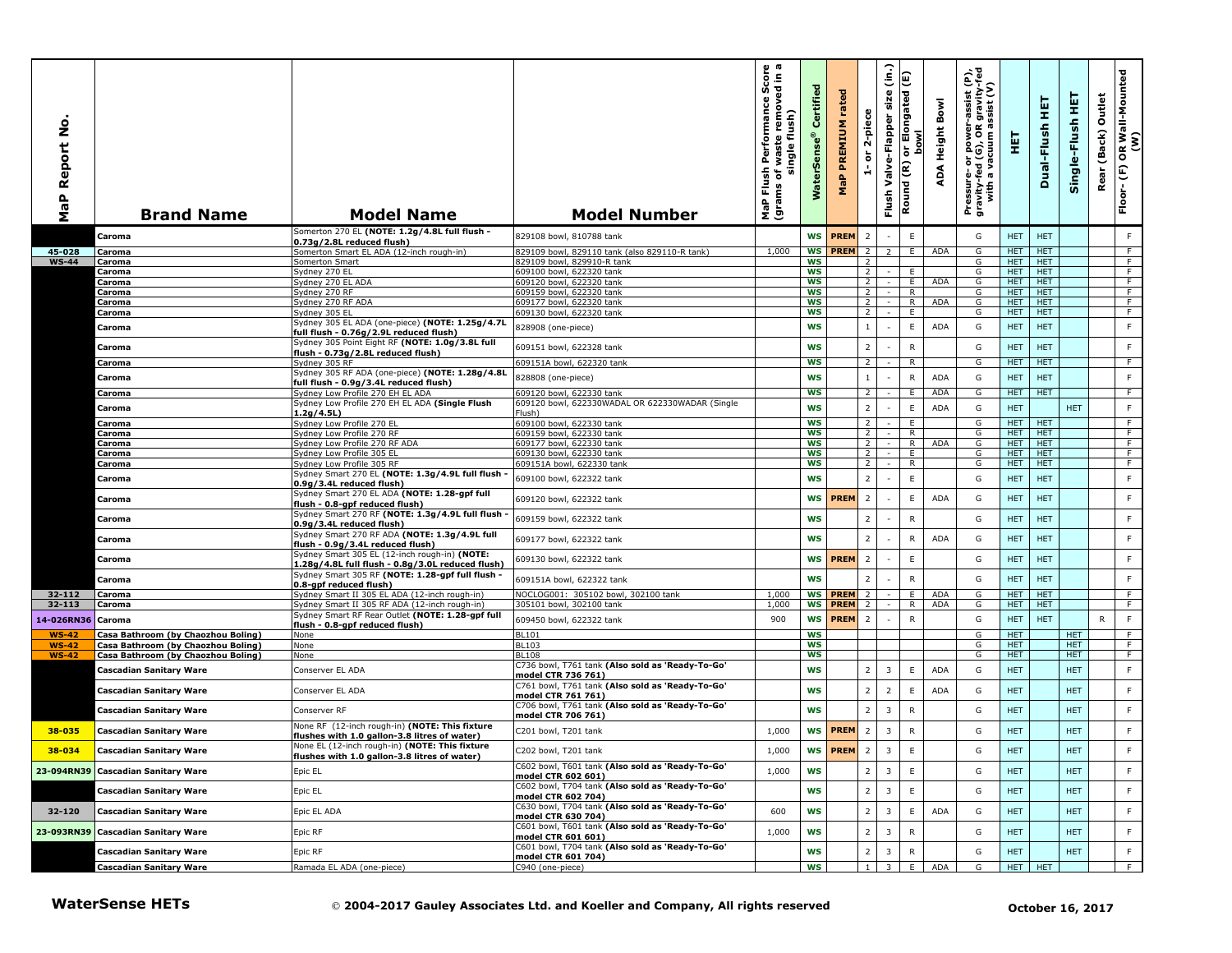| ş<br>aP Report<br>Σ          | <b>Brand Name</b>                                                       | <b>Model Name</b>                              | <b>Model Number</b>                                                                        | h Performance Score<br>f waste removed in a<br>single flush)<br>single<br>Flush<br>৳<br>MaP Flu<br>(grams | Certified<br>$\bullet$<br><b>WaterSens</b> | rated<br>PREMIUM<br>MaP | 2-piece<br>$\overleftarrow{\mathtt{o}}$<br>÷ | $\hat{c}$<br>size<br>Valve-Flapper<br>Flush | E<br>or Elongated<br>bowl<br>Round (R) | Bowl<br>ADA Height | Pressure- or power-assist (P),<br>gravity-fed (G), OR gravity-fed<br>with a vacuum assist (V) | 핓                  | 真<br>Dual-Flush          | 토<br>Single-Flush        | Outlet<br>(Back)<br>Rear | OR Wall-Mounted<br>(W)<br>(F)<br>Floor- |
|------------------------------|-------------------------------------------------------------------------|------------------------------------------------|--------------------------------------------------------------------------------------------|-----------------------------------------------------------------------------------------------------------|--------------------------------------------|-------------------------|----------------------------------------------|---------------------------------------------|----------------------------------------|--------------------|-----------------------------------------------------------------------------------------------|--------------------|--------------------------|--------------------------|--------------------------|-----------------------------------------|
| 23-092RN39                   | <b>Cascadian Sanitary Ware</b>                                          | Roma EL (one-piece)                            | C720 (one-piece) (Also sold as 'Ready-To-Go' model<br><b>CTR 720)</b>                      | 600                                                                                                       | <b>WS</b>                                  |                         | 1                                            | 3                                           | $\mathsf E$                            |                    | G                                                                                             | <b>HET</b>         |                          | <b>HET</b>               |                          | F                                       |
| 23-095RN39                   | <b>Cascadian Sanitary Ware</b>                                          | Roma II EL (one-piece)                         | C750 (one-piece) (Also sold as 'Ready-To-Go' model<br><b>CTR 750)</b>                      | 800                                                                                                       | <b>WS</b>                                  |                         | $\mathbf{1}$                                 | 3                                           | $\mathsf E$                            |                    | G                                                                                             | <b>HET</b>         | <b>HET</b>               |                          |                          | F                                       |
| 33-032 &                     | Cascadian Sanitary Ware                                                 | Royal EL ADA                                   | C2050 bowl, T2050 tank<br>C930 bowl, T901 tank (Also sold as 'Ready-To-Go'                 |                                                                                                           | <b>WS</b>                                  |                         | $2^{\circ}$                                  | 3                                           | E                                      | <b>ADA</b>         | G                                                                                             | <b>HET</b>         |                          | HET.                     |                          | F                                       |
| 14-049                       | <b>Cascadian Sanitary Ware</b>                                          | Toscano EL ADA                                 | model CTR 930 901)                                                                         | 1,000                                                                                                     | WS                                         |                         | $\overline{2}$                               | $\overline{\mathbf{3}}$                     | $\mathsf E$                            | <b>ADA</b>         | G                                                                                             | <b>HET</b>         |                          | <b>HET</b>               |                          | $\mathsf F$                             |
| 18-080RN34                   | <b>Cascadian Sanitary Ware</b>                                          | Toscano EL ADA                                 | C930 bowl, T981 tank (Also sold as 'Ready-To-Go'<br>model CTR 930 981)                     | 800                                                                                                       | <b>WS</b>                                  |                         | $\overline{2}$                               | $\overline{\mathbf{3}}$                     | E                                      | ADA                | G                                                                                             | <b>HET</b>         | <b>HET</b>               |                          |                          | F.                                      |
| 33-033 &<br>16-086           | <b>Cascadian Sanitary Ware</b>                                          | Toscano RF ADA                                 | C920 bowl, T901 tank (Also sold as 'Ready-To-Go'<br>model CTR 920 901)                     | 1,000                                                                                                     | <b>WS</b>                                  |                         | $\overline{2}$                               | $\overline{3}$                              | ${\sf R}$                              | ADA                | G                                                                                             | <b>HET</b>         |                          | <b>HET</b>               |                          | F                                       |
| 18-081RN34                   | <b>Cascadian Sanitary Ware</b>                                          | Toscano RF ADA                                 | C920 bowl, T981 tank (Also sold as 'Ready-To-Go'<br>model CTR 920 981)                     | 800                                                                                                       | <b>WS</b>                                  |                         | $\overline{2}$                               | 3                                           | ${\sf R}$                              | ADA                | G                                                                                             | <b>HET</b>         | <b>HET</b>               |                          |                          | $\mathsf F$                             |
| 18-084RN34                   | <b>Cascadian Sanitary Ware</b>                                          | Venezia EL ADA                                 | C830 bowl, T881 tank (Also sold as 'Ready-To-Go'                                           | 600                                                                                                       | <b>WS</b>                                  |                         | $\overline{2}$                               | 3                                           | $\mathsf E$                            | <b>ADA</b>         | G                                                                                             | <b>HET</b>         | <b>HET</b>               |                          |                          | F.                                      |
| <b>WS-33</b>                 | <b>CATO (by Calidad Total)</b>                                          | Zurich                                         | model CTR 830 881)<br>1812 bowl, 2A12 tank                                                 |                                                                                                           | WS                                         |                         | $\overline{2}$                               |                                             |                                        |                    | G                                                                                             | HET.               |                          | HET.                     |                          | F                                       |
| <b>WS-32</b>                 | <b>CATO (by Calidad Total)</b>                                          | Jazmin RF                                      | 1AO1 bowl, 2AO1 tank                                                                       |                                                                                                           | WS                                         |                         | $\overline{2}$                               |                                             | R                                      |                    | G                                                                                             | <b>HET</b>         |                          | <b>HET</b>               |                          | $\overline{F}$                          |
| <b>WS-33</b>                 | <b>CATO</b> (by Calidad Total)                                          | Polanco                                        | 1B02 bowl, 2A14 tank                                                                       |                                                                                                           | <b>WS</b>                                  |                         | 2<br>2                                       |                                             | F.                                     |                    | G                                                                                             | HET.               |                          | HET.                     |                          | F.<br>F                                 |
| <b>WS-32</b><br><b>WS-32</b> | <b>CATO (by Calidad Total)</b><br><b>CATO (by Calidad Total)</b>        | lazmin EL<br>Terra Handicap                    | 1B01 bowl, 2A01 tank<br>IEO6 bowl, 2AO4 tank                                               |                                                                                                           | WS<br><b>WS</b>                            |                         | $\overline{2}$                               |                                             |                                        |                    | G<br>G                                                                                        | <b>HET</b><br>HET. |                          | <b>HET</b><br><b>HET</b> |                          | F                                       |
| <b>WS-42</b>                 | <b>CATO (by Calidad Total)</b>                                          | Tulipan                                        | 0052011120: 1252 bowl, 2652 tank                                                           |                                                                                                           | ws                                         |                         | $\overline{2}$                               |                                             |                                        |                    | G                                                                                             | <b>HET</b>         |                          | <b>HET</b>               |                          | F.                                      |
| <b>WS-45</b>                 | <b>CATO (by Calidad Total)</b>                                          | Tulipan                                        | 12052011120: 5052 bowl, 2652 tank                                                          |                                                                                                           | WS                                         |                         | $\overline{2}$                               |                                             |                                        |                    | G                                                                                             | HET.               |                          | HET.                     |                          | F                                       |
| <b>WS-45</b>                 | <b>CATO (by Calidad Total)</b>                                          | Tulipan                                        | J4052011120: 6052 bowl, 2652 tank                                                          |                                                                                                           | <b>WS</b>                                  |                         | $\overline{2}$                               |                                             |                                        |                    | G                                                                                             | HET.               |                          | HET.                     |                          | F.                                      |
| <b>WS-42</b>                 | <b>CATO (by Calidad Total)</b>                                          | Tulipan Elg                                    | 1052011120: 1352 bowl, 2652 tank                                                           |                                                                                                           | WS                                         |                         | $\overline{2}$                               |                                             |                                        |                    | G                                                                                             | <b>HET</b>         |                          | HET.                     |                          | F.                                      |
| <b>WS-20</b>                 | Ceramica Dolomite (by Industria Ceramica) Hyperflush EL                 |                                                | 2582128: 5820128 bowl, 5810425 tank                                                        |                                                                                                           | <b>WS</b>                                  |                         | $\overline{2}$                               |                                             | E                                      |                    | G                                                                                             | <b>HET</b>         |                          | <b>HET</b>               |                          | $\mathsf F$                             |
| <b>WS-20</b>                 | Ceramica Dolomite (by Industria Ceramica) Hyperflush EL ADA             |                                                | 2583128: 5830128 bowl, 5810425 tank                                                        |                                                                                                           | <b>WS</b>                                  |                         | $\overline{2}$                               |                                             | E.                                     | ADA                | G                                                                                             | <b>HET</b>         |                          | <b>HET</b>               |                          | F.                                      |
| <b>WS-20</b>                 | Ceramica Dolomite (by Industria Ceramica) Hyperflush EL ADA (one-piece) |                                                | 5890128 (one-piece)                                                                        |                                                                                                           | <b>WS</b>                                  |                         | $\mathbf{1}$                                 |                                             | $\mathsf E$                            | ADA                | G                                                                                             | <b>HET</b>         |                          | <b>HET</b>               |                          | $\mathsf F$                             |
| <b>WS-13</b>                 | Ceramica Industrial De Taubate Ltd                                      | Nina EL                                        | 111: bowl model unknown, 815 tank                                                          |                                                                                                           | <b>WS</b>                                  |                         | 2                                            |                                             | E                                      |                    | G                                                                                             | <b>HET</b>         |                          | <b>HET</b>               |                          | F.                                      |
| $WS-13$                      | Ceramica Industrial De Taubate Ltd                                      | Twister EL                                     | 151: 151 bowl, 855 tank                                                                    |                                                                                                           | <b>WS</b>                                  |                         | $\overline{2}$                               |                                             | E                                      |                    | G                                                                                             | HET.               |                          | HET.                     |                          | F                                       |
| $WS-13$                      | Ceramica Industrial De Taubate Ltd                                      | Twister RF                                     | 150: 150 bowl, 855 tank                                                                    |                                                                                                           | WS                                         |                         | 2                                            |                                             | R                                      |                    | G                                                                                             | HET                |                          | HET.                     |                          | F                                       |
| <b>WS-32</b>                 | <b>Ceramicas Gala</b>                                                   | Edenton                                        | MIRED240 bowl, MIRED200 tank                                                               |                                                                                                           | <b>WS</b><br><b>WS</b>                     |                         | $\overline{2}$<br>$\overline{2}$             |                                             |                                        |                    | G                                                                                             | HET.               | <b>HET</b><br><b>HET</b> |                          |                          | F.<br>$\overline{F}$                    |
| <b>WS-32</b><br><b>WS-32</b> | <b>Ceramicas Gala</b><br><b>Ceramicas Gala</b>                          | Edenton<br>Winter Haven                        | MIRED240 bowl, MIRED201 tank<br>MIRWH240 bowl, MIRED200 tank                               |                                                                                                           | <b>WS</b>                                  |                         | 2                                            |                                             |                                        |                    | G<br>G                                                                                        | <b>HET</b><br>HET. | <b>HET</b>               |                          |                          | F.                                      |
| $WS-41$                      | <b>Cerapure Industries</b>                                              | Avora                                          | CT-4008: C-4008 bowl, T-4007 tank                                                          |                                                                                                           | <b>WS</b>                                  |                         | $\overline{2}$                               |                                             |                                        |                    | G                                                                                             | HET.               |                          | HET.                     |                          | F                                       |
| <b>WS-29</b>                 | <b>Cerapure Industries</b>                                              | Concord                                        | CT-3008D: C-3008D bowl, T-3008D tank                                                       |                                                                                                           | <b>WS</b>                                  |                         | $\overline{2}$                               |                                             |                                        |                    | G                                                                                             | <b>HET</b>         | <b>HET</b>               |                          |                          | $\overline{F}$                          |
| $WS-12$                      | <b>Cerapure Industries</b>                                              | Concord EL ADA (one-piece)                     | C-3432D (one-piece)                                                                        |                                                                                                           | WS                                         |                         | $\overline{1}$                               |                                             | E.                                     | ADA                | G                                                                                             | HET.               | <b>HET</b>               |                          |                          | $\overline{F}$                          |
| $WS-14$                      | <b>Cerapure Industries</b>                                              | Tuscany EL                                     | CT-3008: C-3008 bowl, T-3008 tank                                                          |                                                                                                           | <b>WS</b>                                  |                         | 2                                            |                                             | E                                      |                    | G                                                                                             | HET                |                          | HET.                     |                          | F                                       |
| <b>WS-45</b>                 | <b>Cerapure Industries</b>                                              | None                                           | CT-3009DF: C-3009DF bowl, T-3009DF tank                                                    |                                                                                                           | WS                                         |                         |                                              |                                             |                                        |                    | G                                                                                             | HET.               | <b>HET</b>               |                          |                          | F                                       |
| $WS-14$                      | <b>Cerapure Industries</b>                                              | Tuscany RF                                     | CT-3007: C-3007 bowl, T-3007 tank                                                          |                                                                                                           | <b>WS</b>                                  |                         | $\overline{2}$                               |                                             | R.                                     |                    | G                                                                                             | <b>HET</b>         |                          | HET                      |                          | F.                                      |
|                              | <b>Cerapure Industries</b>                                              | /enice EL ADA (one-piece)                      | C8813/PF2001HE (one-piece)                                                                 |                                                                                                           | <b>WS</b>                                  |                         | $\mathbf{1}$                                 | 3                                           | E                                      | <b>ADA</b>         | G                                                                                             | <b>HET</b>         |                          | <b>HET</b>               |                          | F                                       |
| 14-046RN29-<br><b>RN45</b>   | Chelini                                                                 | Bournelli RF (lined tank)                      | B1415R bowl, T14248 tank (lined tank)                                                      | 500                                                                                                       | WS                                         |                         | $\overline{2}$                               | $\overline{2}$                              | $\mathsf{R}$                           |                    | G                                                                                             | <b>HET</b>         |                          | <b>HET</b>               |                          | F                                       |
| 14-020RN29-<br><b>RN45</b>   | Chelini                                                                 | Cabot EL ADA (lined tank)                      | B1516E bowl, T10348 tank (lined tank)                                                      | 1,000                                                                                                     | WS                                         |                         | $\overline{2}$                               | 3                                           | E                                      | ADA                | G                                                                                             | <b>HET</b>         |                          | <b>HET</b>               |                          | F.                                      |
| 14-079RN29<br><b>RN45</b>    | Chelini                                                                 | Cabot RF ADA (lined tank)                      | B1516R bowl, T10348 tank (lined tank)                                                      | 800                                                                                                       | <b>WS</b>                                  |                         | $\overline{2}$                               | $\overline{3}$                              | $\mathsf{R}$                           | ADA                | G                                                                                             | <b>HET</b>         |                          | <b>HET</b>               |                          | F                                       |
|                              | Chelini<br>Chelini                                                      | Cabot Tall Boy EL ADA<br>Cabot Tall Boy RF ADA | B1517E bowl, T10348 tank (by Cobban/Unison)<br>B1517R bowl, T10348 tank (by Cobban/Unison) | 350<br>350                                                                                                | WS<br>WS                                   |                         | $2^{\circ}$<br>$\overline{2}$                | 3<br>$\overline{\mathbf{3}}$                | E<br>R                                 | <b>ADA</b><br>ADA  | G<br>G                                                                                        | <b>HET</b><br>HET. |                          | <b>HET</b><br>HET.       |                          |                                         |
| 14-080RN29-                  | Chelini                                                                 | Marriot EL (lined tank)                        | B1215E bowl, TDF1246 tank (lined tank)                                                     | 400                                                                                                       | <b>WS</b>                                  |                         | $\overline{2}$                               | 2.5                                         | E                                      |                    | G                                                                                             | HET.               | <b>HET</b>               |                          |                          | F                                       |
| <b>RN45</b><br>14-047RN29-   | Chelini                                                                 |                                                | B1216E bowl, TDF1246 tank (lined tank)                                                     | 800                                                                                                       | <b>WS</b>                                  |                         | $\overline{2}$                               | $\overline{2}$                              | $\mathsf E$                            | <b>ADA</b>         | G                                                                                             | <b>HET</b>         | <b>HET</b>               |                          |                          | F                                       |
| <b>RN45</b><br>13-066RN28-   |                                                                         | Marriot EL ADA (lined tank)                    |                                                                                            |                                                                                                           |                                            |                         |                                              |                                             | $\mathsf{R}$                           |                    |                                                                                               |                    |                          |                          |                          |                                         |
| <b>RN44</b>                  | Chelini                                                                 | Marriot RF (lined tank)                        | B1215R bowl, TDF1246 tank (lined)                                                          | 600                                                                                                       | WS                                         |                         | 2 <sup>1</sup>                               | 2.5                                         |                                        |                    | G                                                                                             | <b>HET</b>         | <b>HET</b>               |                          |                          | F.                                      |
| $WS-16$                      | Chelini                                                                 | None                                           | B1415R-10 bowl, T14206 tank (by Cobban/Unison)                                             |                                                                                                           | <b>WS</b>                                  |                         | 2                                            |                                             | R                                      |                    | G                                                                                             | HET.               |                          | HET.                     |                          |                                         |
| 16-003RN32 Chelini           | Chelini                                                                 | /ictoriana EL<br>Victoriana RF                 | B315E3 bowl, T3348 tank (by Cobban/Unison)<br>B315R3 bowl, T3348 tank (by Cobban/Unison)   | 500                                                                                                       | <b>WS</b><br><b>WS</b>                     |                         | 2 <sup>1</sup><br>$\overline{2}$             | 3                                           | E.<br>R.                               |                    | G<br>G                                                                                        | HET.<br><b>HET</b> |                          | HET.<br><b>HET</b>       |                          | F.                                      |
| $WS-42$                      | <b>CLS</b> (by Classic Art)                                             | None                                           | C-803-300                                                                                  |                                                                                                           | WS                                         |                         |                                              | 3                                           |                                        |                    | G                                                                                             | HET.               |                          | HET.                     |                          | F.                                      |
| $WS-42$                      | <b>CLS (by Classic Art)</b>                                             | Vone                                           | $C-801-400$                                                                                |                                                                                                           | WS                                         |                         |                                              |                                             |                                        |                    | G                                                                                             | HET.               | <b>HET</b>               |                          |                          | F                                       |
|                              | Cobban                                                                  | Baresi EL (one-piece)                          | BT2103 (one-piece)                                                                         |                                                                                                           | <b>WS</b>                                  |                         | 1                                            | $\overline{3}$                              | E.                                     |                    | G                                                                                             | HET                | <b>HET</b>               |                          |                          | ਾਸ                                      |
| $WS-15$                      | Cobban                                                                  | Bournelli RF                                   | UB1415R bowl, UT14248 tank                                                                 |                                                                                                           | ws                                         |                         | $\overline{2}$                               |                                             | R                                      |                    | G                                                                                             | <b>HET</b>         |                          | <b>HET</b>               |                          | $\overline{F}$                          |
| $WS-15$                      | Cobban                                                                  | Cabot EL                                       | B1516E bowl, T10348 tank                                                                   |                                                                                                           | <b>WS</b>                                  |                         | 2                                            |                                             | E.                                     |                    | G                                                                                             | HET.               |                          | HET.                     |                          | F.                                      |
|                              | <b>WaterSense HETs</b>                                                  |                                                | © 2004-2017 Gauley Associates Ltd. and Koeller and Company, All rights reserved            |                                                                                                           |                                            |                         |                                              |                                             |                                        |                    |                                                                                               |                    |                          | October 16, 2017         |                          |                                         |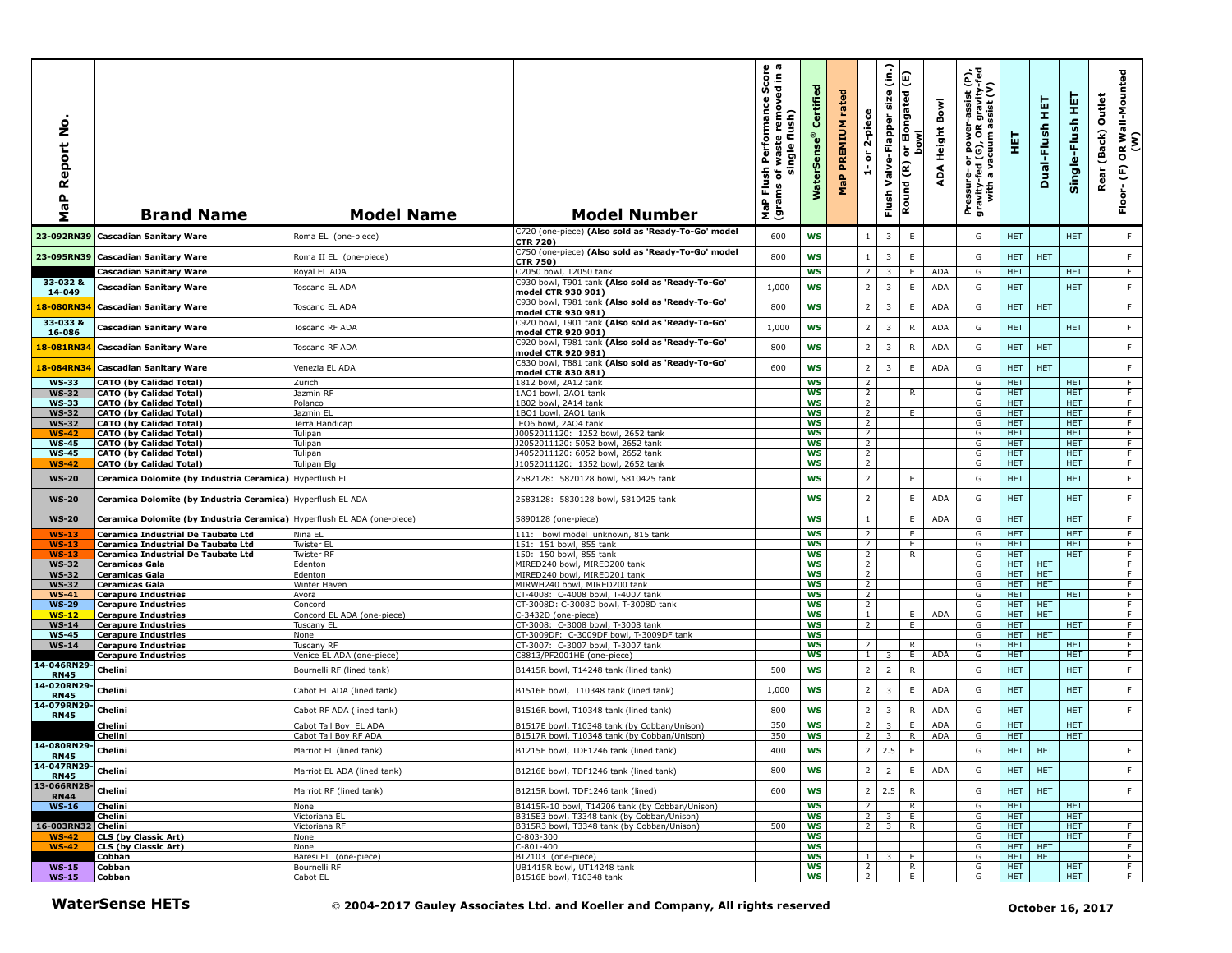| ġ<br>Report<br>a<br>G<br>Σ   | <b>Brand Name</b>                                                                  | <b>Model Name</b>                                                                | <b>Model Number</b>                                                                                          | γ ω<br>rmance Score<br>removed in<br>Performan<br>flush)<br>waste<br>single<br>Flush<br>৳<br>Ë<br>NaP<br>(grai | Certified<br>Ģ,<br>Water | rated<br>PREMIUM<br>MaP | 2-piece<br>$\overleftarrow{\mathtt{o}}$<br>÷ | (in.)<br>Elongated (E)<br>Valve-Flapper size<br>់ត<br>Round (R)<br>Flush | lwod               | εť<br>ε<br>$\frac{1}{2}$<br>Bowl<br>assis<br>gravi<br>sist<br>Pressure- or power--<br>gravity-fed (G), OR g<br>with a vacuum as<br>Height<br>ADA | 핓                        | 뚶<br>Dual-Flush  | 똪<br>Single-Flush        | Outlet<br>Rear (Back) | OR Wall-Mounted<br>(W)<br>$\overline{F}$<br>$Floor -$ |
|------------------------------|------------------------------------------------------------------------------------|----------------------------------------------------------------------------------|--------------------------------------------------------------------------------------------------------------|----------------------------------------------------------------------------------------------------------------|--------------------------|-------------------------|----------------------------------------------|--------------------------------------------------------------------------|--------------------|--------------------------------------------------------------------------------------------------------------------------------------------------|--------------------------|------------------|--------------------------|-----------------------|-------------------------------------------------------|
| <b>WS-16</b>                 | Cobban                                                                             | Cabot EL                                                                         | B1517E bowl, T10348 tank                                                                                     |                                                                                                                | <b>WS</b>                |                         | $\overline{2}$                               |                                                                          | E                  | G                                                                                                                                                | HET.                     |                  | <b>HET</b>               |                       | F                                                     |
| <b>WS-16</b>                 | Cobban                                                                             | Cabot RF                                                                         | B1516R bowl, T10348 tank                                                                                     |                                                                                                                | <b>WS</b>                |                         | $\overline{2}$                               |                                                                          | R                  | G                                                                                                                                                | HET.                     |                  | <b>HET</b>               |                       | F                                                     |
| $WS-16$                      | Cobban                                                                             | Cabot RF                                                                         | B1517R bowl, T10348 tank                                                                                     |                                                                                                                | ws                       |                         | $\overline{2}$                               |                                                                          | R.                 | G                                                                                                                                                | <b>HET</b>               |                  | <b>HET</b>               |                       | $\overline{F}$                                        |
|                              | Cobban<br>Cobban                                                                   | Cassani EL (one-piece)<br>Decorative RF                                          | BT1616E336 (one-piece)<br>B615R3/T6348: B615R bowl, T6348 tank                                               |                                                                                                                | <b>WS</b><br><b>WS</b>   |                         | $\mathbf{1}$<br>$\overline{2}$               | 3                                                                        | Ε.<br>$\mathsf{R}$ | G<br>G                                                                                                                                           | HET.<br>HET.             | <b>HET</b>       | <b>HET</b>               |                       | F<br>F                                                |
|                              | Cobban                                                                             | Marabella EL ADA (one-piece)                                                     | BT1516E336 (one-piece)                                                                                       |                                                                                                                | <b>WS</b>                |                         | $\overline{1}$                               | $\overline{3}$                                                           | E                  | ADA<br>G                                                                                                                                         | <b>HET</b>               | <b>HET</b>       |                          |                       | F.                                                    |
|                              | Cobban                                                                             | Marabella RF ADA (one-piece)                                                     | BT1516R336 (one-piece)                                                                                       |                                                                                                                | <b>WS</b>                |                         | $\mathbf{1}$                                 | 3 <sup>7</sup>                                                           | R                  | ADA<br>G                                                                                                                                         | HET                      | <b>HET</b>       |                          |                       | F                                                     |
| $WS-15$                      | Cobban                                                                             | Marriot EL                                                                       | B1215E bowl, TDF1246 tank                                                                                    |                                                                                                                | ws                       |                         | $\overline{2}$                               |                                                                          | E                  | G                                                                                                                                                | HET.                     | <b>HET</b>       |                          |                       | F                                                     |
| $WS-26$                      | Cobban                                                                             | Marriot EL                                                                       | B1216E bowl, TDF1246 tank                                                                                    |                                                                                                                | <b>WS</b>                |                         | $\overline{2}$                               |                                                                          | E                  | G                                                                                                                                                | <b>HET</b>               | <b>HET</b>       |                          |                       | F.                                                    |
| $WS-15$                      | Cobban                                                                             | Marriot RF                                                                       | B1215R bowl, TDF1246 tank                                                                                    |                                                                                                                | WS                       |                         | $\overline{2}$                               |                                                                          | R.                 | G                                                                                                                                                | <b>HET</b>               | <b>HET</b>       |                          |                       | F.                                                    |
|                              | Cobban                                                                             | None EL (NOTE: 1.28g/4.8L for the full flush -<br>0.8g/3.0L for reduced flush)   | B1215E3 bowl, TDF1233248 tank                                                                                |                                                                                                                | ws                       | <b>PREM</b>             | $\overline{2}$                               | 3                                                                        | $\mathsf E$        | G                                                                                                                                                | <b>HET</b>               | <b>HET</b>       |                          |                       | F                                                     |
|                              | Cobban                                                                             | None EL ADA                                                                      | B1716E/T17336: B1716E bowl, T17336 tank                                                                      |                                                                                                                | <b>WS</b>                |                         | 2                                            |                                                                          | Ε.                 | <b>ADA</b><br>G                                                                                                                                  | <b>HET</b>               | <b>HET</b>       |                          |                       | F                                                     |
|                              |                                                                                    | None EL ADA (NOTE: 1.28g/4.8L for the full flush                                 |                                                                                                              |                                                                                                                |                          | <b>PREM</b>             | $\overline{2}$                               | 3                                                                        |                    | G                                                                                                                                                |                          | <b>HET</b>       |                          |                       | F                                                     |
|                              | Cobban                                                                             | 0.8g/3.0L for reduced flush)                                                     | B1216E3 bowl, TDF1233248 tank                                                                                |                                                                                                                | WS                       |                         |                                              |                                                                          | E                  | <b>ADA</b>                                                                                                                                       | <b>HET</b>               |                  |                          |                       |                                                       |
| <b>WS-27</b>                 | Cobban                                                                             | None RF                                                                          | B1415R-10 bowl, T14206 tank (by Cobban/Unison)                                                               |                                                                                                                | <b>WS</b>                |                         | $\overline{z}$                               |                                                                          | R                  | G                                                                                                                                                | <b>HET</b>               |                  | <b>HET</b>               |                       | F                                                     |
|                              | Cobban                                                                             | None RF (NOTE: 1.28g/4.8L for the full flush -                                   | B1215R3 bowl, TDF1233248 tank                                                                                |                                                                                                                | WS                       | <b>PREM</b>             | $\overline{2}$                               | $\overline{3}$                                                           | ${\sf R}$          | G                                                                                                                                                | <b>HET</b>               | <b>HET</b>       |                          |                       | $\mathsf F$                                           |
|                              |                                                                                    | 0.8g/3.0L for reduced flush)<br>None RF ADA (NOTE: 1.28g/4.8L for the full flush |                                                                                                              |                                                                                                                |                          |                         |                                              |                                                                          |                    |                                                                                                                                                  |                          |                  |                          |                       |                                                       |
|                              | Cobban                                                                             | 0.8g/3.0L for reduced flush)                                                     | B1216R3 bowl, TDF1233248 tank                                                                                |                                                                                                                | <b>WS</b>                | <b>PREM</b>             | $\overline{2}$                               | $\overline{3}$                                                           | ${\sf R}$          | ADA<br>G                                                                                                                                         | HET.                     | <b>HET</b>       |                          |                       | $\mathsf F$                                           |
| $WS-16$                      | Cobban                                                                             | Victorian EL                                                                     | B315E3 bowl, T3348 tank                                                                                      |                                                                                                                | <b>WS</b>                |                         | $\overline{2}$                               |                                                                          | E.                 | G                                                                                                                                                | <b>HET</b>               |                  | <b>HET</b>               |                       | F                                                     |
| <b>WS-16</b>                 | Cobban                                                                             | Victorian RF                                                                     | B315R3 bowl, T3348 tank                                                                                      |                                                                                                                | <b>WS</b>                |                         | $\overline{2}$                               |                                                                          | $\mathsf{R}$       | G                                                                                                                                                | <b>HET</b>               |                  | <b>HET</b>               |                       | F                                                     |
| <b>WS-43</b>                 | COCO (by Zhiru)                                                                    | None                                                                             | A01                                                                                                          |                                                                                                                | WS                       |                         |                                              |                                                                          |                    | G                                                                                                                                                | <b>HET</b>               |                  | <b>HET</b>               |                       | F                                                     |
| <b>WS-43</b>                 | COCO (by Zhiru)                                                                    | None                                                                             | A02                                                                                                          |                                                                                                                | ws                       |                         |                                              |                                                                          |                    | G                                                                                                                                                | <b>HET</b>               |                  | <b>HET</b>               |                       | $\overline{F}$                                        |
| <b>WS-43</b>                 | COCO (by Zhiru)                                                                    | None                                                                             | A03<br>A04                                                                                                   |                                                                                                                | <b>WS</b><br><b>WS</b>   |                         |                                              |                                                                          |                    | G<br>G                                                                                                                                           | HET.<br>HET.             |                  | <b>HET</b><br><b>HET</b> |                       | F<br>F                                                |
| <b>WS-43</b><br><b>WS-43</b> | COCO (by Zhiru)<br>COCO (by Zhiru)                                                 | None<br>None                                                                     | A05                                                                                                          |                                                                                                                | <b>WS</b>                |                         |                                              |                                                                          |                    | G                                                                                                                                                | HET.                     | <b>HET</b>       |                          |                       | F                                                     |
| <b>WS-33</b>                 | Colcerarmica                                                                       | None                                                                             | 306                                                                                                          |                                                                                                                | <b>WS</b>                |                         |                                              |                                                                          |                    | G                                                                                                                                                | <b>HET</b>               |                  |                          |                       | $\overline{F}$                                        |
| 32-027                       | Compass Manufacturing Int'l Eden                                                   | None EL (12-inch rough-in) (one-piece)                                           | 8036508                                                                                                      | 600                                                                                                            | <b>WS</b>                |                         | $\mathbf{1}$                                 | 3                                                                        | E                  | G                                                                                                                                                | <b>HET</b>               |                  | <b>HET</b>               |                       | F.                                                    |
| 32-031                       | <b>Compass Manufacturing Int'l Eden</b>                                            | None RF (12-inch rough-in)                                                       | 571-6911 bowl, 571-6912 tank                                                                                 | 1,000                                                                                                          | WS                       |                         | 2                                            | $2^{\circ}$                                                              | $\mathsf{R}$       | G                                                                                                                                                | <b>HET</b>               | <b>HET</b>       |                          |                       | F                                                     |
| 32-030                       | <b>Compass Manufacturing Int'l Eden</b>                                            | None RF (12-inch rough-in)                                                       | 571-6913 bowl, 571-6914 tank                                                                                 | 800                                                                                                            | <b>WS</b>                |                         | $\overline{2}$                               | $\overline{3}$                                                           | $\overline{R}$     | G                                                                                                                                                | <b>HET</b>               |                  | <b>HET</b>               |                       | F                                                     |
| 32-018                       | <b>Compass Manufacturing Int'l Eden</b>                                            | None RF (12-inch rough-in)                                                       | 571-6913 bowl, 571-8655 tank                                                                                 | 800                                                                                                            | <b>WS</b>                |                         | $\overline{2}$                               | 3 <sup>1</sup>                                                           | R                  | G                                                                                                                                                | <b>HET</b>               |                  | <b>HET</b>               |                       | F                                                     |
| 32-021<br>32-014             | <b>Compass Manufacturing Int'l Eden</b><br><b>Compass Manufacturing Int'l Eden</b> | None RF (12-inch rough-in)                                                       | 571-6913 bowl, 572-5737 tank                                                                                 | 800<br>800                                                                                                     | ws<br>WS                 |                         | 2<br>2 <sub>1</sub>                          | $\overline{\mathbf{3}}$<br>$\overline{\mathbf{3}}$                       | R<br>R             | G<br>G                                                                                                                                           | HET.<br><b>HET</b>       | <b>HET</b>       | HET.                     |                       | F<br>F.                                               |
| 38-031                       | <b>Compass Manufacturing Int'l Eden</b>                                            | None RF (12-inch rough-in)<br>Eden RF (12-inch rough-in)                         | 571-6913 bowl, 572-5869 tank<br>571-6913 or 572-6192 bowl; 571-6914 or 572-6191 tank                         | 1,000                                                                                                          | <b>WS</b>                |                         |                                              | $2 \mid 3 \mid$                                                          | R                  | G                                                                                                                                                | <b>HET</b>               |                  | <b>HET</b>               |                       | $\overline{F}$                                        |
| 38-025                       | <b>Compass Manufacturing Int'l Eden</b>                                            | Eden RF (12-inch rough-in)                                                       | 571-6913 or 572-6192 bowl; 571-8655 or 572-6196 tank                                                         | 1,000                                                                                                          | <b>WS</b>                |                         | 2                                            | 3                                                                        | R                  | G                                                                                                                                                | <b>HET</b>               |                  | <b>HET</b>               |                       | F                                                     |
| 38-028                       | <b>Compass Manufacturing Int'l Eden</b>                                            | Eden RF (12-inch rough-in)                                                       | 571-6913 or 572-6192 bowl; 572-5737 or 572-6195 tank                                                         | 1,000                                                                                                          | WS                       |                         | $\overline{2}$                               | $\overline{3}$                                                           | $\mathsf{R}$       | G                                                                                                                                                | <b>HET</b>               |                  | <b>HET</b>               |                       | $\overline{F}$                                        |
| 32-028                       | <b>Compass Manufacturing Int'l Eden</b>                                            | None EL ADA (12-inch rough-in)                                                   | 571-6915 bowl, 571-6914 tank                                                                                 | 800                                                                                                            | <b>WS</b>                |                         | $\overline{2}$                               | $\overline{\mathbf{3}}$                                                  | E                  | ADA<br>G                                                                                                                                         | <b>HET</b>               |                  | <b>HET</b>               |                       | F                                                     |
| 32-017                       | <b>Compass Manufacturing Int'l Eden</b>                                            | None EL ADA (12-inch rough-in)                                                   | 571-6915 bowl, 571-8655 tank                                                                                 | 800                                                                                                            | WS                       |                         | $\overline{2}$                               | $\overline{\mathbf{3}}$                                                  | E.                 | <b>ADA</b><br>G                                                                                                                                  | HET.                     |                  | <b>HET</b>               |                       | F.                                                    |
| 32-019                       | <b>Compass Manufacturing Int'l Eden</b>                                            | None EL ADA (12-inch rough-in)                                                   | 571-6915 bowl, 572-5737 tank                                                                                 | 800                                                                                                            | WS                       |                         | $\overline{2}$                               | $\overline{\mathbf{3}}$                                                  | E                  | ADA<br>G                                                                                                                                         | HET.                     |                  | <b>HET</b>               |                       | F                                                     |
| 32-012                       | <b>Compass Manufacturing Int'l Eden</b>                                            | None EL ADA (12-inch rough-in)                                                   | 571-6915 bowl, 572-5869 tank                                                                                 | 800<br>1,000                                                                                                   | <b>WS</b>                |                         | $\overline{2}$                               | 3 <sup>7</sup>                                                           | E                  | ADA<br>G                                                                                                                                         | HET.                     | <b>HET</b>       |                          |                       | F                                                     |
| 38-030<br>38-024             | <b>Compass Manufacturing Int'l Eden</b><br><b>Compass Manufacturing Int'l Eden</b> | None EL ADA (12-inch rough-in)<br>None EL ADA (12-inch rough-in)                 | 571-6915 or 572-6194 bowl; 571-6914 or 572-6191 tank<br>571-6915 or 572-6194 bowl; 571-8655 or 572-6196 tank | 1,000                                                                                                          | ws<br>WS                 |                         | $\overline{2}$<br>$\overline{2}$             | $\overline{3}$<br>$\overline{\mathbf{3}}$                                | E<br>E             | <b>ADA</b><br>G<br>ADA<br>G                                                                                                                      | <b>HET</b><br><b>HET</b> |                  | <b>HET</b><br><b>HET</b> |                       | F.<br>F                                               |
| 38-027                       | <b>Compass Manufacturing Int'l Eden</b>                                            | None EL ADA (12-inch rough-in)                                                   | 571-6915 or 572-6194 bowl; 572-5737 or 572-6195 tank                                                         | 1,000                                                                                                          | <b>WS</b>                |                         | $2^{\circ}$                                  | $\overline{\mathbf{3}}$                                                  | E                  | ADA<br>G                                                                                                                                         | HET.                     |                  | <b>HET</b>               |                       | F                                                     |
| 32-008                       | <b>Compass Manufacturing Int'l Eden</b>                                            | None EL ADA (12-inch rough-in)                                                   | 571-6916 bowl, 571-6917 tank                                                                                 | 800                                                                                                            | ws                       |                         | $2^{\circ}$                                  | 3 <sup>7</sup>                                                           | E                  | G<br>ADA                                                                                                                                         | HET.                     |                  | HET.                     |                       | F                                                     |
| 32-027                       | <b>Compass Manufacturing Int'l Eden</b>                                            | None EL (12-inch rough-in) (one-piece)                                           | 571-6921 (one-piece)                                                                                         | 600                                                                                                            | WS                       |                         | $1 \quad$                                    | 3 <sup>1</sup>                                                           | E.                 | G                                                                                                                                                | HET.                     |                  | <b>HET</b>               |                       | $\overline{F}$                                        |
| 32-016                       | <b>Compass Manufacturing Int'l Eden</b>                                            | None EL (12-inch rough-in)                                                       | 572-5789 bowl, 571-8655 tank                                                                                 | 600                                                                                                            | <b>WS</b>                |                         | 2 <sup>1</sup>                               | 3 <sup>1</sup>                                                           | E                  | G                                                                                                                                                | <b>HET</b>               |                  | <b>HET</b>               |                       | $\overline{F}$                                        |
| 32-020                       | <b>Compass Manufacturing Int'l Eden</b>                                            | None EL (12-inch rough-in)                                                       | 572-5789 bowl, 572-5737 tank                                                                                 | 800                                                                                                            | ws                       |                         | 2 <sup>1</sup>                               | $\overline{\mathbf{3}}$                                                  | E                  | G                                                                                                                                                | HET.                     |                  | <b>HET</b>               |                       | F<br>$\overline{F}$                                   |
| 32-013<br>38-029             | <b>Compass Manufacturing Int'l Eden</b>                                            | None EL (12-inch rough-in)                                                       | 572-5789 bowl, 572-5869 tank                                                                                 | 800                                                                                                            | ws                       |                         | $\overline{2}$                               | 3                                                                        | E                  | G                                                                                                                                                | <b>HET</b>               | <b>HET</b>       |                          |                       |                                                       |
| & 32-029                     | <b>Compass Manufacturing Int'l Eden</b>                                            | None EL (12-inch rough-in)<br>None EL (12-inch rough-in)                         | 572-5789 or 572-6193 bowl; 571-6914 or 572-6191 tank                                                         | 1,000<br>1,000                                                                                                 | <b>WS</b><br><b>WS</b>   |                         | $\overline{2}$<br>$\overline{2}$             | $\overline{3}$<br>$\overline{3}$                                         | $\mathsf E$<br>E   | G<br>G                                                                                                                                           | <b>HET</b><br>HET.       |                  | <b>HET</b><br>HET.       |                       | F<br>F                                                |
| 38-023<br>$38 - 026$         | <b>Compass Manufacturing Int'l Eden</b><br>Compass Manufacturing Int'l Eden        | None EL (12-inch rough-in)                                                       | 572-5789 or 572-6193 bowl; 571-8655 or 572-6196 tank<br>572-5789 or 572-6193 howl: 572-5737 or 572-6195 tank | 1,000                                                                                                          | ws                       |                         |                                              |                                                                          |                    | G                                                                                                                                                | <b>HET</b>               |                  | HET                      |                       |                                                       |
| 32-007                       | <b>Compass Manufacturing Int'l Eden</b>                                            | None RF (12-inch rough-in)                                                       | 572-5833: 572-5953 bowl, 572-5951 tank                                                                       | 800                                                                                                            | WS                       |                         |                                              | $2 \times 3 \times R$                                                    |                    | G                                                                                                                                                | <b>HET</b>               |                  | HET.                     |                       | F                                                     |
| 32-006                       | <b>Compass Manufacturing Int'l Eden</b>                                            | None EL (12-inch rough-in)                                                       | 572-5834: 572-5953 bowl, 572-5951 tank                                                                       | 800                                                                                                            | ws                       |                         |                                              | $2 \overline{3}$ E                                                       |                    | G                                                                                                                                                | HET.                     |                  | HET.                     |                       | F                                                     |
| 32-005                       | <b>Compass Manufacturing Int'l Eden</b>                                            | None EL ADA (12-inch rough-in)                                                   | 572-5835: 572-5952 bowl, 572-5951 tank                                                                       | 800                                                                                                            | WS                       |                         |                                              | 23 E                                                                     |                    | ADA<br>G                                                                                                                                         | <b>HET</b>               |                  | <b>HET</b>               |                       | $\overline{F}$                                        |
| <b>WS-39</b>                 | <b>Compass Manufacturing Int'l Eden</b>                                            | None                                                                             | 572-6192 bowl, 572-6191 tank                                                                                 |                                                                                                                | <b>WS</b>                |                         | $\overline{2}$                               |                                                                          |                    | G                                                                                                                                                | <b>HET</b>               |                  | <b>HET</b>               |                       | F                                                     |
| <b>WS-39</b>                 | <b>Compass Manufacturing Int'l Eden</b>                                            | None                                                                             | 572-6192 bowl, 572-6195 tank                                                                                 |                                                                                                                | ws                       |                         | $\overline{2}$                               |                                                                          |                    | G                                                                                                                                                | HET.<br>HET.             |                  | HET.<br>HET.             |                       | F.<br>F.                                              |
| <b>WS-39</b><br><b>WS-39</b> | <b>Compass Manufacturing Int'l Eden</b><br><b>Compass Manufacturing Int'l Eden</b> | None<br>None                                                                     | 572-6192 bowl, 572-6196 tank<br>572-6194 bowl, 572-6191 tank                                                 |                                                                                                                | WS<br>ws                 |                         | $\overline{2}$<br>$\overline{2}$             |                                                                          |                    | G<br>G                                                                                                                                           | <b>HET</b>               |                  | <b>HET</b>               |                       | F.                                                    |
| <b>WS-39</b>                 | <b>Compass Manufacturing Int'l Eden</b>                                            | None                                                                             | 572-6194 bowl, 572-6195 tank                                                                                 |                                                                                                                | <b>WS</b>                |                         | $\overline{2}$                               |                                                                          |                    | G                                                                                                                                                | HET.                     |                  | <b>HET</b>               |                       | F                                                     |
| <b>WS-39</b>                 | <b>Compass Manufacturing Int'l Eden</b>                                            | None                                                                             | 572-6194 bowl, 572-6196 tank                                                                                 |                                                                                                                | <b>WS</b>                |                         | $\overline{2}$                               |                                                                          |                    | G                                                                                                                                                | <b>HET</b>               |                  | <b>HET</b>               |                       | F.                                                    |
| <b>WS-39</b>                 | <b>Compass Manufacturing Int'l Eden</b>                                            | None                                                                             | 8036340 bowl, 8036341 tank                                                                                   |                                                                                                                | <b>WS</b>                |                         | $\overline{2}$                               |                                                                          |                    | G                                                                                                                                                | <b>HET</b>               |                  | <b>HET</b>               |                       | F                                                     |
| 38-033                       | <b>Compass Manufacturing Int'l Eden</b>                                            | None EL ADA (12-inch rough-in)                                                   | 8036341 bowl, 8036340 tank                                                                                   | 600                                                                                                            | ws                       |                         | 2 <sup>1</sup>                               | 3 <sup>1</sup>                                                           | E                  | ADA<br>G                                                                                                                                         | HET.                     |                  | <b>HET</b>               |                       | F.                                                    |
| <b>WS-39</b>                 | <b>Compass Manufacturing Int'l Eden</b>                                            | None                                                                             | 8036392 bowl, 8036393 tank                                                                                   |                                                                                                                | WS                       |                         | 2                                            |                                                                          |                    | G                                                                                                                                                | HET.                     |                  | HET.                     |                       | F.                                                    |
|                              | <b>WaterSense HETs</b>                                                             |                                                                                  | © 2004-2017 Gauley Associates Ltd. and Koeller and Company, All rights reserved                              |                                                                                                                |                          |                         |                                              |                                                                          |                    |                                                                                                                                                  |                          | October 16, 2017 |                          |                       |                                                       |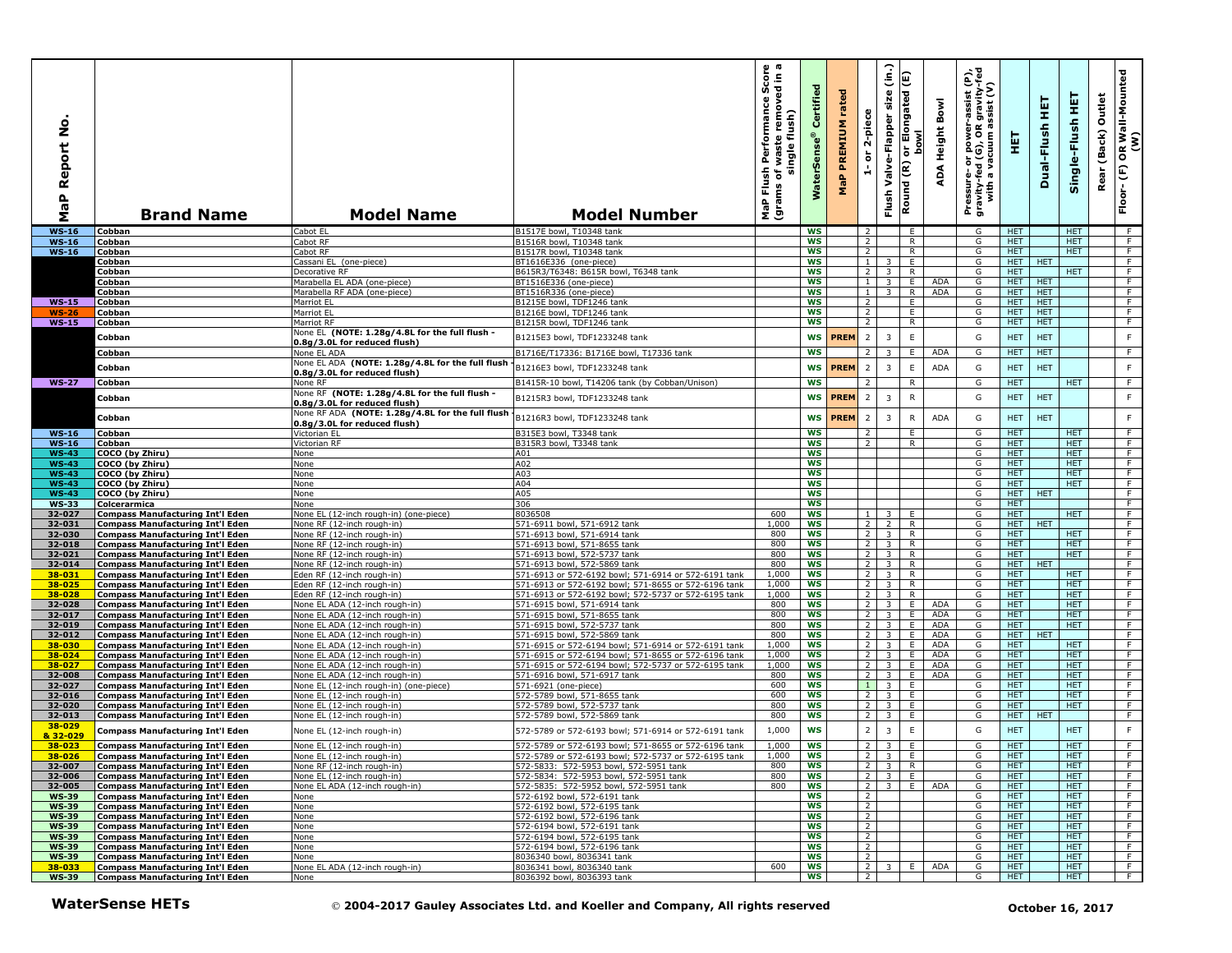| $\circ$<br>Ž<br>eport<br>≃<br>$\mathbf{a}$<br>œ<br>Σ                      | <b>Brand Name</b>                       | <b>Model Name</b>                                          | <b>Model Number</b>                                                                                                                                                                                                                         | o a<br>르.<br>Š<br>removed<br>Performance<br>waste remove<br>flush)<br>single<br>Flush<br>৳<br>(grams<br><b>P</b> | ertifi<br>ū<br>$^{\circ}$<br>rSens<br>š | rated<br>PREMIUM<br>$\mathbf{a}_i$<br>문 | 2-piece<br>ត<br>÷ | (in.)<br>size<br>Valve-Flapper<br>Flush      | Elongated (E)<br><b>bowl</b><br>້៰<br>Round (R) | Bowl<br>Height<br>∢<br>ą | Pressure- or power-assist (P),<br>gravity-fed (G), OR gravity-fed<br>with a vacuum assist (V) | 핓                     | 듚<br>Dual-Flush          | 뜊<br>Single-Flush        | Outlet<br>(Back)<br>Rear | R Wall-Mounted<br>(W)<br>$\mathbf{g}$<br>$\widehat{\mathsf{E}}$<br>Floor- |
|---------------------------------------------------------------------------|-----------------------------------------|------------------------------------------------------------|---------------------------------------------------------------------------------------------------------------------------------------------------------------------------------------------------------------------------------------------|------------------------------------------------------------------------------------------------------------------|-----------------------------------------|-----------------------------------------|-------------------|----------------------------------------------|-------------------------------------------------|--------------------------|-----------------------------------------------------------------------------------------------|-----------------------|--------------------------|--------------------------|--------------------------|---------------------------------------------------------------------------|
| 38-032                                                                    | <b>Compass Manufacturing Int'l Eden</b> | None EL (12-inch rough-in)                                 | 8036393 bowl, 8036392 tank                                                                                                                                                                                                                  | 1,000                                                                                                            | <b>WS</b>                               |                                         | 2 <sub>1</sub>    | $\overline{\mathbf{3}}$                      | E                                               |                          | G                                                                                             | <b>HET</b>            |                          | <b>HET</b>               |                          | - F                                                                       |
| 32-026                                                                    | <b>Compass Manufacturing Int'l Eden</b> | None RF (12-inch rough-in)                                 | 8036501 howl, 8036500 tank                                                                                                                                                                                                                  | 600                                                                                                              | <b>WS</b>                               |                                         | $2^{\circ}$       | $\overline{\mathbf{3}}$                      | R                                               |                          | G                                                                                             | HET.                  |                          | <b>HET</b>               |                          | F.                                                                        |
| 32-024                                                                    | <b>Compass Manufacturing Int'l Eden</b> | None EL ADA (12-inch rough-in)                             | 8036503 bowl, 8036502 tank                                                                                                                                                                                                                  | 800                                                                                                              | WS                                      |                                         | 2 <sub>1</sub>    | $\overline{\mathbf{3}}$                      | E.                                              | <b>ADA</b>               | G                                                                                             | <b>HET</b>            |                          | <b>HET</b>               |                          | $\overline{F}$                                                            |
| 32-025                                                                    | <b>Compass Manufacturing Int'l Eden</b> | None EL ADA (12-inch rough-in)                             | 8036505 bowl, 8036504 tank                                                                                                                                                                                                                  | 800                                                                                                              | <b>WS</b>                               |                                         | $2^{\circ}$       | 3 <sup>7</sup>                               | E                                               | <b>ADA</b>               | G                                                                                             | <b>HET</b>            |                          | <b>HET</b>               |                          | F                                                                         |
| 32-022                                                                    | <b>Compass Manufacturing Int'l Eden</b> | None EL ADA (12-inch rough-in)                             | 8036507 bowl, 8036506 tank                                                                                                                                                                                                                  | 800                                                                                                              | WS                                      |                                         | $\overline{2}$    | $\overline{3}$                               | E                                               | ADA                      | G                                                                                             | <b>HET</b>            |                          | <b>HET</b>               |                          | F                                                                         |
|                                                                           | Condy's Mid-North Sales                 | None RF ADA (by Tangshan Beifangcidu)                      | 9025S: 9025SD bowl, 9025ST or X-38 tank                                                                                                                                                                                                     |                                                                                                                  | <b>WS</b>                               |                                         | $\overline{2}$    | $\overline{3}$                               | ${\sf R}$                                       | <b>ADA</b>               | G                                                                                             | <b>HET</b>            | <b>HET</b>               |                          |                          | $\mathsf F$                                                               |
|                                                                           | Condy's Mid-North Sales                 | None RF ADA (by Tangshan Beifangcidu)                      | 9025D: 9025SD bowl, 9025DT or X-38 tank                                                                                                                                                                                                     |                                                                                                                  | <b>WS</b>                               |                                         | 2 <sup>1</sup>    | $3-1$                                        | R.                                              | <b>ADA</b>               | G                                                                                             | HET.                  |                          | <b>HET</b>               |                          | F                                                                         |
| <b>WS-30</b>                                                              | Conglom                                 | Alexis                                                     | <b30014k: 3001="" 3004="" bowl,="" tank<="" td=""><td></td><td><b>WS</b></td><td></td><td><math>\overline{2}</math></td><td></td><td></td><td></td><td>G</td><td>HET.</td><td><b>HET</b></td><td></td><td></td><td>F</td></b30014k:>        |                                                                                                                  | <b>WS</b>                               |                                         | $\overline{2}$    |                                              |                                                 |                          | G                                                                                             | HET.                  | <b>HET</b>               |                          |                          | F                                                                         |
| <b>WS-30</b>                                                              | Conglom                                 | Bermuda                                                    | KB200119: 2001 bowl, 2019 tank                                                                                                                                                                                                              |                                                                                                                  | <b>WS</b>                               |                                         | $\overline{2}$    |                                              |                                                 |                          | G                                                                                             | HET.                  | <b>HET</b>               |                          |                          | $\overline{F}$                                                            |
| <b>WS-30</b>                                                              | Conglom                                 | Dylan                                                      | KB9012K                                                                                                                                                                                                                                     |                                                                                                                  | <b>WS</b>                               |                                         |                   |                                              |                                                 |                          | G                                                                                             | HET.                  | <b>HET</b>               |                          |                          | F.                                                                        |
| <b>WS-30</b>                                                              | Conglom                                 | Elegante                                                   | <b40011k: 4000="" 4001="" bowl,="" tank<="" td=""><td></td><td><b>WS</b></td><td></td><td><math>\overline{2}</math></td><td></td><td></td><td></td><td>G</td><td><b>HET</b></td><td><b>HET</b></td><td></td><td></td><td>F.</td></b40011k:> |                                                                                                                  | <b>WS</b>                               |                                         | $\overline{2}$    |                                              |                                                 |                          | G                                                                                             | <b>HET</b>            | <b>HET</b>               |                          |                          | F.                                                                        |
| <b>WS-30</b>                                                              | Conglom                                 | Elegante                                                   | KB40012K: 4000 bowl, 4002 tank                                                                                                                                                                                                              |                                                                                                                  | <b>WS</b>                               |                                         | $\overline{2}$    |                                              |                                                 |                          | G                                                                                             | <b>HET</b>            | <b>HET</b>               |                          |                          | $\overline{F}$                                                            |
| <b>WS-30</b>                                                              | Conglom                                 | Madison                                                    | KB9022K<br>(B0025S: 0025S bowl, X-38 tank                                                                                                                                                                                                   |                                                                                                                  | <b>WS</b><br><b>WS</b>                  |                                         | 2                 |                                              |                                                 |                          | G                                                                                             | <b>HET</b><br>HET.    | <b>HET</b><br><b>HET</b> |                          |                          | $\overline{F}$<br>F                                                       |
| <b>WS-30</b><br><b>WS-30</b>                                              | Conglom<br>Conglom                      | Nautia/Brena<br>Nexstyle                                   | <b><b9522k< b=""></b9522k<></b>                                                                                                                                                                                                             |                                                                                                                  | <b>WS</b>                               |                                         |                   |                                              |                                                 |                          | G<br>G                                                                                        | HET.                  | <b>HET</b>               |                          |                          | F.                                                                        |
| <b>WS-32</b>                                                              | Conglom                                 | None                                                       | KB3001/KB3004: 3001 bowl, 3004 tank                                                                                                                                                                                                         |                                                                                                                  | <b>WS</b>                               |                                         | 2                 |                                              |                                                 |                          | G                                                                                             | <b>HET</b>            | <b>HET</b>               |                          |                          | $\overline{F}$                                                            |
| <b>WS-30</b>                                                              | Conglom                                 | None                                                       | <b><b9512k< b=""></b9512k<></b>                                                                                                                                                                                                             |                                                                                                                  | <b>WS</b>                               |                                         |                   |                                              |                                                 |                          | G                                                                                             | HET.                  | <b>HET</b>               |                          |                          | F.                                                                        |
| 2-054RN3                                                                  | Contrac                                 | Caden EL (one piece - lined tank)                          | 4710BEV (one-piece - lined tank)                                                                                                                                                                                                            | 800                                                                                                              | <b>WS</b>                               |                                         | $\mathbf{1}$      | $\mathbf{z}$                                 | E                                               |                          | G                                                                                             | HET.                  |                          | <b>HET</b>               |                          | F                                                                         |
| 22-052RN3                                                                 | Contrac                                 | Caden EL (one-piece)                                       | 4710BEVU (one-piece)                                                                                                                                                                                                                        | 800                                                                                                              | <b>WS</b>                               |                                         | 1                 | 3 <sup>7</sup>                               | E                                               |                          | G                                                                                             | <b>HET</b>            |                          | <b>HET</b>               |                          | F                                                                         |
| 22-055RN38 Contrac                                                        |                                         | Chloe RF (one piece - lined tank)                          | 4710BFV (one-piece - lined tank)                                                                                                                                                                                                            | 800                                                                                                              | WS                                      |                                         | 1                 | 3 <sup>7</sup>                               | $\mathsf{R}$                                    |                          | G                                                                                             | HET.                  |                          | <b>HET</b>               |                          | F                                                                         |
| 22-053RN38                                                                | Contrac                                 | Chloe RF                                                   | 4710BFVU (one-piece)                                                                                                                                                                                                                        | 800                                                                                                              | WS                                      |                                         | 1 <sup>1</sup>    | 3                                            | R                                               |                          | G                                                                                             | HET                   |                          | <b>HET</b>               |                          | F.                                                                        |
| 13-126RN35                                                                | Contrac                                 | Caldwell EL ADA (one-piece)                                | 4710BIV (one-piece - lined tank)                                                                                                                                                                                                            | 800                                                                                                              | <b>WS</b>                               |                                         | $\mathbf{1}$      | 3                                            | Ε.                                              | ADA                      | G                                                                                             | <b>HET</b>            |                          | <b>HET</b>               |                          | F                                                                         |
| 39-012                                                                    | Contrac                                 | Kiera EL ADA (12-inch rough-in - one-piece - lined<br>tank | 4710BNW (one piece - lined tank - skirted bowl)                                                                                                                                                                                             | 1,000                                                                                                            | <b>WS</b>                               | <b>PREM</b>                             | $\overline{1}$    |                                              | $\mathsf E$                                     | <b>ADA</b>               | G                                                                                             | <b>HET</b>            | <b>HET</b>               |                          |                          | $\mathsf F$                                                               |
| $39 - 011$                                                                | Contrac                                 | Kiera EL ADA (12-inch rough-in - one-piece)                | 4710BNWU (one piece - skirted bowl)                                                                                                                                                                                                         | 1,000                                                                                                            | <b>WS</b>                               | <b>PREM</b>                             |                   |                                              | E                                               | <b>ADA</b>               | G                                                                                             | <b>HET</b>            | <b>HET</b>               |                          |                          | F                                                                         |
| 39-013 &                                                                  |                                         | Cali EL ADA (12-inch rough-in - one-piece - lined          |                                                                                                                                                                                                                                             |                                                                                                                  |                                         |                                         |                   |                                              |                                                 |                          |                                                                                               |                       |                          |                          |                          |                                                                           |
| 32-111                                                                    | Contrac                                 | tank)                                                      | 4710BOV (one piece - lined tank - skirted bowl)                                                                                                                                                                                             | 1,000                                                                                                            | <b>WS</b>                               |                                         | $\overline{1}$    | 3                                            | $\mathsf E$                                     | <b>ADA</b>               | G                                                                                             | <b>HET</b>            |                          | <b>HET</b>               |                          | $\mathsf F$                                                               |
| 33-020 &                                                                  |                                         | Cali EL ADA (12-inch rough-in - unlined tank)(one-         |                                                                                                                                                                                                                                             | 1,000                                                                                                            | <b>WS</b>                               |                                         | $\overline{1}$    | 3                                            | $\mathsf E$                                     | <b>ADA</b>               | G                                                                                             |                       |                          |                          |                          | $\mathsf F$                                                               |
| 32-003                                                                    | Contrac                                 | piece)                                                     | 4710BOVU (unlined - one-piece)                                                                                                                                                                                                              |                                                                                                                  |                                         |                                         |                   |                                              |                                                 |                          |                                                                                               | <b>HET</b>            |                          | <b>HET</b>               |                          |                                                                           |
| 4-068RN4                                                                  | Contrac                                 | Cartwright RF ADA (one-piece)                              | 4710BRV (one-piece)                                                                                                                                                                                                                         | 800                                                                                                              | <b>WS</b>                               |                                         | $\mathbf{1}$      | $\overline{\mathbf{3}}$                      | R                                               | <b>ADA</b>               | G                                                                                             | <b>HET</b>            |                          | <b>HET</b>               |                          | $\overline{F}$                                                            |
| $WS-46$                                                                   | Contrac                                 | Clia                                                       | 4710BOXU                                                                                                                                                                                                                                    |                                                                                                                  | <b>WS</b>                               |                                         |                   |                                              |                                                 |                          | G                                                                                             | <b>HET</b>            |                          | <b>HET</b>               |                          | F                                                                         |
| 39-015 &                                                                  | Contrac                                 | Cody EL (12-inch rough-in - lined tank)                    | 4720BEV: 4722BEV bowl, 4721BFV tank (lined)                                                                                                                                                                                                 | 1,000                                                                                                            | <b>WS</b>                               |                                         | $\overline{2}$    | 3                                            | $\mathsf E$                                     |                          | G                                                                                             | <b>HET</b>            |                          | <b>HET</b>               |                          | F                                                                         |
| 19-086RN35<br>39-014 &                                                    |                                         |                                                            |                                                                                                                                                                                                                                             |                                                                                                                  |                                         |                                         |                   |                                              |                                                 |                          |                                                                                               |                       |                          |                          |                          |                                                                           |
| 19-087RN35                                                                | Contrac                                 | Cody EL (12-inch rough-in)                                 | 4720BEVU: 4722BEV bowl, 4721BFVU tank                                                                                                                                                                                                       | 1,000                                                                                                            | <b>WS</b>                               |                                         | $\overline{2}$    | 3                                            | $\mathsf E$                                     |                          | G                                                                                             | <b>HET</b>            |                          | <b>HET</b>               |                          | F                                                                         |
| 21-016RN37                                                                | Contrac                                 | Camri EL (lined tank)                                      | 4720BEW: 4722BEW bowl, 4721BFW tank (lined)                                                                                                                                                                                                 | 800                                                                                                              | <b>WS</b>                               |                                         | $\overline{2}$    | 3                                            | E                                               |                          | G                                                                                             | <b>HET</b>            | <b>HET</b>               |                          |                          | F                                                                         |
| 21-014RN3                                                                 | Contrac                                 | Camri EL                                                   | 4720BEWU: 4722BEW bowl, 4721BFWU tank                                                                                                                                                                                                       | 800                                                                                                              | <b>WS</b>                               |                                         | $\overline{2}$    | $\overline{3}$                               | E                                               |                          | G                                                                                             | <b>HET</b>            | <b>HET</b>               |                          |                          | $\overline{F}$                                                            |
| <b>WS-33</b>                                                              | Contrac                                 | Carlin RF (12" rough-in - lined Tank)                      | 4720BFV-LT: 4722BFV bowl, 4721BFV-LT tank (lined)                                                                                                                                                                                           |                                                                                                                  | <b>WS</b>                               |                                         | $\overline{2}$    | 3                                            | R                                               |                          | G                                                                                             | HET.                  |                          | <b>HET</b>               |                          | $\overline{F}$                                                            |
| 25-055RN41                                                                | Contrac                                 | Carlin RF (12" rough-in - lined Tank)                      | 4720BFV: 4722BFV bowl, 4721BFV tank (lined)                                                                                                                                                                                                 | 1,000                                                                                                            | <b>WS</b>                               |                                         | $\overline{2}$    | $\overline{3}$                               | $\mathsf{R}$                                    |                          | G                                                                                             | <b>HET</b>            |                          | <b>HET</b>               |                          | F                                                                         |
| & 19-084                                                                  |                                         |                                                            |                                                                                                                                                                                                                                             |                                                                                                                  |                                         |                                         |                   |                                              |                                                 |                          |                                                                                               |                       |                          |                          |                          |                                                                           |
| <b>WS-33</b>                                                              | Contrac                                 | Carlin RF (12-inch rough-in)                               | 4720BFVU-LT: 4722BFV bowl, 4721BFVU-LT tank                                                                                                                                                                                                 |                                                                                                                  | <b>WS</b>                               |                                         | $\overline{2}$    | 3                                            | R                                               |                          | G                                                                                             | <b>HET</b>            |                          | <b>HET</b>               |                          | F.                                                                        |
| 25-056RN41<br>& 19-085                                                    | Contrac                                 | Carlin RF (12-inch rough-in)                               | 4720BFVU: 4722BFV bowl, 4721BFVU tank                                                                                                                                                                                                       | 1,000                                                                                                            | <b>WS</b>                               |                                         | $\overline{2}$    | $\overline{3}$                               | $\mathsf{R}$                                    |                          | G                                                                                             | <b>HET</b>            |                          | <b>HET</b>               |                          |                                                                           |
| 19-082RN35                                                                | Contrac                                 | Carson RF Dual Flush (lined tank)                          | 4720BFW: 4722BFW bowl, 4721BFW tank (lined)                                                                                                                                                                                                 | 1,000                                                                                                            | <b>WS</b>                               |                                         | $\overline{2}$    | $\overline{3}$                               | $\mathsf{R}$                                    |                          | G                                                                                             | HET.                  | HET                      |                          |                          | F                                                                         |
| 21-012RN37                                                                | Contrac                                 | Carson RF                                                  | 4720BFWU: 4722BFW bowl, 4721BFWU tank                                                                                                                                                                                                       | 800                                                                                                              | ws                                      |                                         | 2 <sup>1</sup>    | 3                                            | R                                               |                          | G                                                                                             | HET.                  | <b>HET</b>               |                          |                          | $\overline{F}$                                                            |
|                                                                           | Contrac                                 | Carson RF (lined tank)                                     | 4720BFZ: B4720BFZ bowl, T4720BFZ tank (lined)                                                                                                                                                                                               |                                                                                                                  | <b>WS</b>                               |                                         | $2^{\circ}$       | $\overline{2}$                               | R                                               |                          | G                                                                                             | HET.                  | <b>HET</b>               |                          |                          | F                                                                         |
|                                                                           | Contrac                                 | Carson RF                                                  | 4720BFZU: B4720BFZ bowl, T4720BFZU tank                                                                                                                                                                                                     |                                                                                                                  | WS                                      |                                         | $2^{\circ}$       | 2                                            | R                                               |                          | G                                                                                             | HET.                  | <b>HET</b>               |                          |                          | F.                                                                        |
| 19-088RN35 Contrac                                                        |                                         | Crista EL ADA (lined tank)                                 | 4720BHV: 4722BHV bowl, 4721BFV tank (lined                                                                                                                                                                                                  | 1,000                                                                                                            | WS                                      |                                         | 2 <sup>1</sup>    | 3                                            | Ε.                                              | ADA                      | G                                                                                             | HET.                  |                          | <b>HET</b>               |                          | F.                                                                        |
| 24-057RN40                                                                | Contrac                                 | Crista EL ADA                                              | 4720BHVU: 4722BHV bowl, 4700BFVU tank                                                                                                                                                                                                       | 800                                                                                                              | <b>WS</b>                               |                                         | 2 <sup>1</sup>    | 3                                            | E.                                              | ADA                      | G                                                                                             | <b>HET</b>            |                          | <b>HET</b>               |                          | F                                                                         |
| 19-083RN35                                                                | Contrac                                 | Crista EL ADA                                              | 4720BHVU: 4722BHV bowl, 4721BFVU tank                                                                                                                                                                                                       | 1,000                                                                                                            | <b>WS</b>                               |                                         | $\overline{2}$    | $\overline{3}$                               | E                                               | <b>ADA</b><br><b>ADA</b> | G                                                                                             | HET.                  |                          | <b>HET</b>               |                          | F<br>F.                                                                   |
| 21-013RN37 Contrac                                                        | Contrac                                 | Carter EL ADA (lined tank)<br>Cullen EL ADA (lined tank)   | 4720BIV: 4720BIV bowl, T4720BIV tank (lined)<br>4720BIW: 4722BIW bowl, 4721BFW tank (lined)                                                                                                                                                 | 800                                                                                                              | ws<br>ws                                |                                         | $2^{\circ}$       | 3 <sup>7</sup>                               | E                                               | $2 \mid 3 \mid E$ ADA    | G<br>G                                                                                        | <b>HET</b><br>HET HET |                          | <b>HET</b>               |                          |                                                                           |
| 21-015RN37 Contrac                                                        |                                         | Cullen EL ADA                                              | 4720BIWU: 4722BIW bowl, 4721BFWU tank                                                                                                                                                                                                       | 800                                                                                                              | WS                                      |                                         |                   |                                              |                                                 | 2 3 E ADA                | G                                                                                             | HET   HET             |                          |                          |                          | F                                                                         |
| 36-059                                                                    | Contrac                                 | Camri EL (lined tank)(12-inch rough-in)                    | 4720BLW:4722BLW bowl, 4721BPW tank(lined)                                                                                                                                                                                                   | 800                                                                                                              |                                         | WS PREM $2$ 3 E                         |                   |                                              |                                                 |                          | G                                                                                             | HET                   | <b>HET</b>               |                          |                          | F.                                                                        |
| 36-058                                                                    | Contrac                                 | Camri EL (12-inch rough-in)                                | 4720BLWU:4722BLW bowl, 4721BPWU tank                                                                                                                                                                                                        | 800                                                                                                              |                                         | WS PREM 2 3 E                           |                   |                                              |                                                 |                          | G                                                                                             |                       | HET HET                  |                          |                          | F                                                                         |
| 36-057                                                                    | Contrac                                 | Cullen EL ADA (lined tank)(12-inch rough-in)               | 4720BNW: 4722BNW bowl, 4721BPW tank (lined)                                                                                                                                                                                                 | 800                                                                                                              |                                         | WS PREM $2$ 3 E                         |                   |                                              |                                                 | ADA                      | G                                                                                             |                       | HET HET                  |                          |                          | $\overline{F}$                                                            |
| 36-056                                                                    | Contrac                                 | Cullen EL ADA (12-inch rough-in)                           | 4720BNWU: 4722BNW bowl, 4721BPWU tank                                                                                                                                                                                                       | 800                                                                                                              |                                         | WS PREM 2 3 E ADA                       |                   |                                              |                                                 |                          | G                                                                                             |                       | HET   HET                |                          |                          | F                                                                         |
| 34-009                                                                    | Contrac                                 | Carson RF (lined tank - 12-inch rough-in)                  | 4720BPW: 4722BPW bowl, 4721BPW tank                                                                                                                                                                                                         | 1,000                                                                                                            |                                         | WS PREM 2 3                             |                   |                                              | R                                               |                          | G                                                                                             |                       | HET HET                  |                          |                          | F                                                                         |
| $34 - 008$                                                                | Contrac                                 | Carson RF (12-inch rough-in)                               | 4720BPWU: 4722BPW bowl, 4721BPWU tank                                                                                                                                                                                                       | 1,000                                                                                                            | <b>WS</b>                               | <b>PREM</b> 2 3 R                       |                   |                                              |                                                 |                          | G                                                                                             |                       | HET HET                  |                          |                          | $\overline{F}$                                                            |
| 24-053RN40<br><b>WS-24</b>                                                | Contrac<br>Contrac                      | Cody EL (10"rough-in)<br>Cody EL                           | 4722BEV bowl, 4700BFVU tank<br>4722BEV bowl, 4721BFVU-RH tank                                                                                                                                                                               | 800                                                                                                              | ws<br><b>WS</b>                         |                                         | <sup>2</sup>      | $2 \mid 3 \mid E$                            | E                                               |                          | G<br>G                                                                                        | <b>HET</b><br>HET.    |                          | <b>HET</b><br><b>HET</b> |                          | F.<br>F                                                                   |
|                                                                           |                                         | Cody EL (14"rough-in)                                      | 4722BEV bowl, 4724BFV tank (lined)                                                                                                                                                                                                          | 800                                                                                                              | <b>WS</b>                               |                                         |                   | $\overline{2}$ $\overline{3}$ $\overline{1}$ | E.                                              |                          | G                                                                                             | <b>HET</b>            |                          | <b>HET</b>               |                          | $\overline{F}$                                                            |
|                                                                           |                                         | Cody EL                                                    | 4722BEV bowl, 4724BFVU tank                                                                                                                                                                                                                 | 800                                                                                                              | ws                                      |                                         |                   | $\overline{2}$ $\overline{3}$                | E.                                              |                          | G                                                                                             | <b>HET</b>            |                          | <b>HET</b>               |                          | $\overline{F}$                                                            |
| <b>24-050RN40 Contrac<br/> 24-046RN40 Contrac<br/> 24-052RN40 Contrac</b> |                                         | Carlin RF (10"rough-in)                                    | 4722BFV bowl, 4700BFVU tank                                                                                                                                                                                                                 | 800                                                                                                              | WS                                      |                                         |                   | $2 \mid 3$                                   | R                                               |                          | G                                                                                             | HET.                  |                          | HET.                     |                          | F                                                                         |
|                                                                           | <b>WaterSense HETs</b>                  |                                                            | © 2004-2017 Gauley Associates Ltd. and Koeller and Company, All rights reserved                                                                                                                                                             |                                                                                                                  |                                         |                                         |                   |                                              |                                                 |                          |                                                                                               |                       | October 16, 2017         |                          |                          |                                                                           |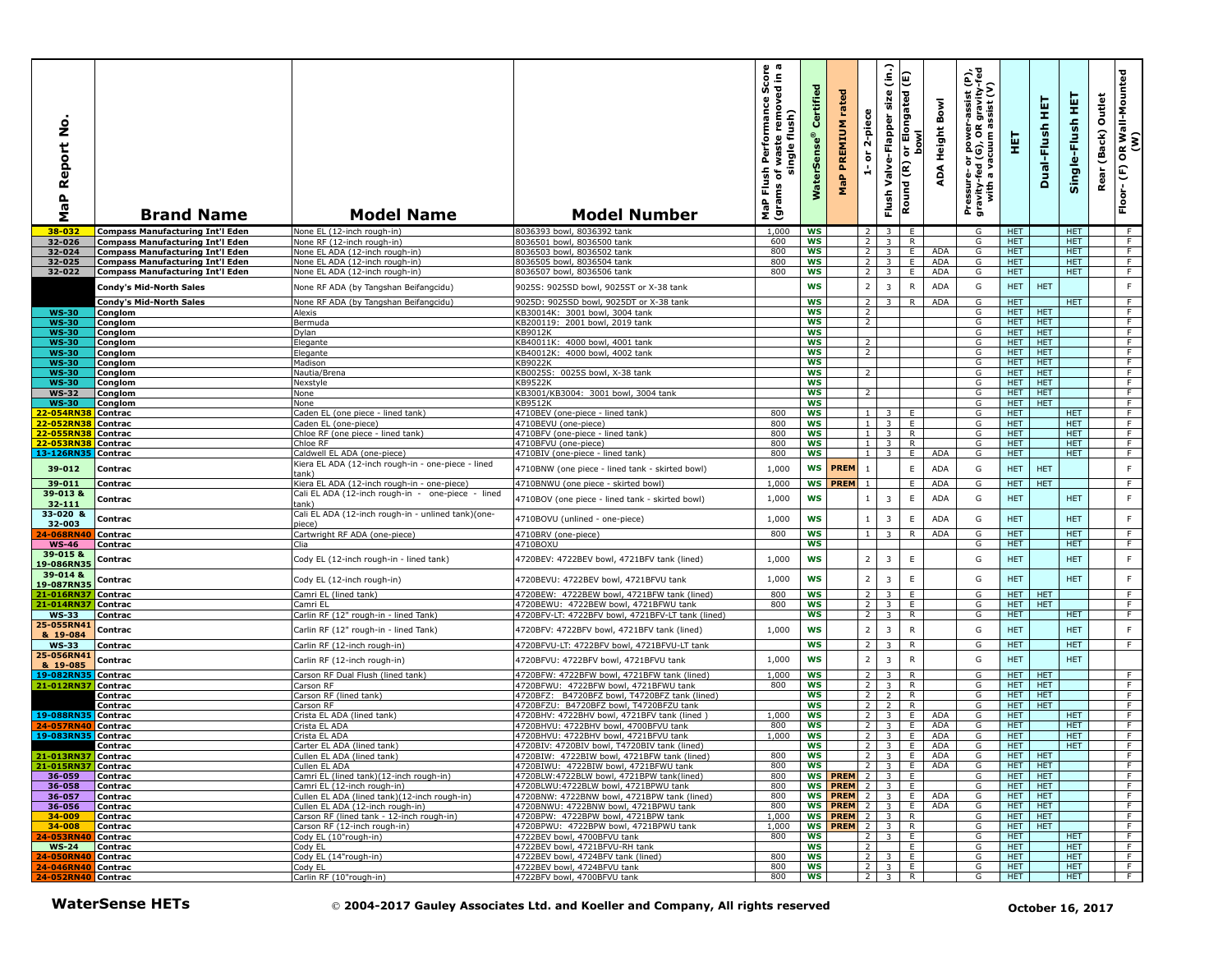| 2<br>S<br>Report<br>$\mathbf{a}$<br><b>G</b><br>Σ | <b>Brand Name</b>      | <b>Model Name</b>                                                                            | <b>Model Number</b>                                                                    | ωω<br>£,<br>ō<br>rmance Sco<br>removed in<br>Performan<br>flush)<br>waste<br>single<br>Flush<br>৳<br>(grams<br>MaP | $\overline{e}$<br>Certifi<br>Ģ,<br>፼<br>Š | rated<br>PREMIUM<br>MaP    | 2-piece<br>ត                     | (in.)<br>Flush Valve-Flapper size         | Elongated (E)<br>lwo<br>S<br>$\overleftarrow{\mathtt{o}}$<br>Round (R) | Bowl<br>Height<br>ADA    | εĮ<br>r-assist (P<br>: gravity-f<br>issist (V)<br>Pressure- or power-a<br>gravity-fed (G), OR g<br>with a vacuum as | 핓                        | 듚<br>Dual-Flush          | 뜊<br>Single-Flush        | Outlet<br>Rear (Back) | OR Wall-Mounted<br>(W)<br>$\overline{F}$<br>$Floor -$ |
|---------------------------------------------------|------------------------|----------------------------------------------------------------------------------------------|----------------------------------------------------------------------------------------|--------------------------------------------------------------------------------------------------------------------|-------------------------------------------|----------------------------|----------------------------------|-------------------------------------------|------------------------------------------------------------------------|--------------------------|---------------------------------------------------------------------------------------------------------------------|--------------------------|--------------------------|--------------------------|-----------------------|-------------------------------------------------------|
| <b>WS-24</b>                                      | Contrac                | Carlin RF                                                                                    | 4722BFV bowl, 4721BFVU-RH tank                                                         |                                                                                                                    | <b>WS</b>                                 |                            | $\overline{2}$                   |                                           | R                                                                      |                          | G                                                                                                                   | HET.                     |                          | <b>HET</b>               |                       | F                                                     |
| 4-049RN40                                         | Contrac                | Carlin RF (14"rough-in)                                                                      | 4722BFV bowl, 4724BFV tank (lined)                                                     | 800                                                                                                                | <b>WS</b>                                 |                            | $\overline{2}$                   | 3                                         | R                                                                      |                          | G                                                                                                                   | HET                      |                          | <b>HET</b>               |                       | F                                                     |
| 4-045RN40<br>4-056RN4(                            | Contrac<br>Contrac     | Carlin RF<br>Crista EL ADA (14" rough-in)                                                    | 4722BFV bowl, 4724BFVU tank<br>4722BHV bowl, 4724BFV tank (lined)                      | 800<br>800                                                                                                         | <b>WS</b><br><b>WS</b>                    |                            | $\overline{2}$<br>2              | $\overline{3}$<br>$\overline{3}$          | R.<br>Ε.                                                               | <b>ADA</b>               | G<br>G                                                                                                              | <b>HET</b><br><b>HET</b> |                          | <b>HET</b><br><b>HET</b> |                       | $\overline{F}$<br>F                                   |
| 4-023RN40                                         | Contrac                | Crista EL ADA                                                                                | 4722BHV bowl, 4724BFVU tank                                                            | 800                                                                                                                | WS                                        |                            | $\overline{2}$                   | $\overline{3}$                            | E                                                                      | <b>ADA</b>               | G                                                                                                                   | <b>HET</b>               |                          | <b>HET</b>               |                       | F.                                                    |
| <b>WS-24</b>                                      | Contrac                | Crista EL ADA                                                                                | 4722BHV, 4721BFVU-RH tank                                                              |                                                                                                                    | <b>WS</b>                                 |                            | $\overline{2}$                   |                                           | E                                                                      | <b>ADA</b>               | G                                                                                                                   | <b>HET</b>               |                          | <b>HET</b>               |                       | F                                                     |
| $WS-26$                                           | Contrac                | Crista EL ADA                                                                                | 4722BHV: 4722BHV bowl, 4700 BFVU                                                       |                                                                                                                    | <b>WS</b>                                 |                            | $\overline{2}$                   |                                           | E.                                                                     | <b>ADA</b>               | G                                                                                                                   | HET                      |                          | <b>HET</b>               |                       | F                                                     |
| 4-051RN40                                         | Contrac                | Caven RF ADA (10" rough-in)                                                                  | 4722BRV bowl, 4700BFVU tank                                                            | 800                                                                                                                | ws                                        |                            | $\overline{2}$                   | 3                                         | $\mathsf{R}$                                                           | <b>ADA</b>               | G                                                                                                                   | HET                      |                          | <b>HET</b>               |                       | F                                                     |
| 4-055RN40                                         | Contrac                | Caven RF ADA                                                                                 | 4722BRV bowl, 4721BFV tank (lined)                                                     | 800<br>800                                                                                                         | WS<br>WS                                  |                            | 2 <sup>1</sup><br><sup>2</sup>   | $\overline{\mathbf{3}}$                   | R                                                                      | <b>ADA</b><br><b>ADA</b> | G                                                                                                                   | HET.<br><b>HET</b>       |                          | HET.<br><b>HET</b>       |                       | F<br>$\overline{F}$                                   |
| 4-054RN40<br>4-048RN40                            | Contrac<br>Contrac     | Caven RF ADA<br>Caven RF ADA                                                                 | 4722BRV bowl, 4721BFVU tank<br>4722BRV bowl, 4724BFV tank (lined)                      | 800                                                                                                                | <b>WS</b>                                 |                            | 2                                | 3<br>3                                    | R<br>R                                                                 | <b>ADA</b>               | G<br>G                                                                                                              | HET.                     |                          | <b>HET</b>               |                       | F.                                                    |
|                                                   |                        |                                                                                              | 4760BKV: 4762BKV bowl, 4761BKV tank (Note:                                             |                                                                                                                    |                                           |                            |                                  |                                           |                                                                        |                          |                                                                                                                     |                          |                          |                          |                       |                                                       |
| 34-029                                            | Contrac                | Caledon RF (children's toilet - 9.7-inch rough-in)                                           | children's toilet - bowl height = 11" (280mm))                                         | 800                                                                                                                | WS                                        |                            | $\overline{2}$                   | $\overline{3}$                            | $\mathsf{R}$                                                           |                          | G                                                                                                                   | <b>HET</b>               |                          | <b>HET</b>               |                       | $\mathsf F$                                           |
| 32-002                                            | Contrac                | Cavla EL ADA (lined tank)                                                                    | 4780BOV: 4782BOV bowl, 4781BOV tank (lined)                                            | 1,000                                                                                                              | WS                                        |                            | $\overline{2}$                   | $\overline{3}$                            | Ε.                                                                     | <b>ADA</b>               | G                                                                                                                   | HET                      |                          | <b>HET</b>               |                       | $\overline{F}$                                        |
| 32-001                                            | Contrac                | Cayla EL ADA                                                                                 | 4780BOVU: 4782BOV bowl, 4781BOVU tank                                                  | 1,000                                                                                                              | WS                                        |                            | 2 <sup>1</sup>                   | 3                                         | E                                                                      | ADA                      | G                                                                                                                   | HET                      |                          | <b>HET</b>               |                       | F                                                     |
| 40-010<br>40-008                                  | Contrac<br>Contrac     | Viera EL ADA (12-inch rough-in)<br>Viera EL ADA (12-inch rough-in)                           | 4790BOV: 4792BOV bowl, 4791BOV tank (lined)<br>4790BOVU: 4792BOV bowl, 4791BOVU tank   | 1,000<br>1.000                                                                                                     | <b>WS</b><br><b>WS</b>                    |                            | $\overline{2}$<br>2              | $\overline{3}$<br>3                       | E<br>E                                                                 | ADA<br><b>ADA</b>        | G<br>G                                                                                                              | <b>HET</b><br><b>HET</b> |                          | <b>HET</b><br><b>HET</b> |                       | F<br>F.                                               |
|                                                   | Contrac                | Canby EL (one-piece)                                                                         | 5710BEW (one-piece) (lined)                                                            |                                                                                                                    | <b>WS</b>                                 |                            | $\mathbf{1}$                     | 3                                         | E                                                                      |                          | G                                                                                                                   | <b>HET</b>               | HET                      |                          |                       | F                                                     |
| 18-022RN34                                        | Contrac                | Canby EL                                                                                     | 5710BEWU (one-piece)                                                                   | 800                                                                                                                | <b>WS</b>                                 |                            | $\overline{1}$                   | $\overline{3}$                            | E                                                                      |                          | G                                                                                                                   | <b>HET</b>               | <b>HET</b>               |                          |                       | F                                                     |
| 26-003RN42                                        | Contrac                | Canby EL (one-piece) (NOTE: 1.28-gpf/4.8-Lpf full<br>flush - 0.8-gpf/3.0-Lpf reduced flush)  | 5710BEX (one-piece) (lined)                                                            | 800                                                                                                                | WS                                        | PREM                       | $\mathbf{1}$                     | $\overline{\mathbf{3}}$                   | $\mathsf E$                                                            |                          | G                                                                                                                   | <b>HET</b>               | <b>HET</b>               |                          |                       | $\mathsf F$                                           |
| 26-004RN42                                        | Contrac                | Canby EL (one-piece) (NOTE: 1.28-gpf/4.8-Lpf full<br>flush - 0.8-gpf/3.0-Lpf reduced flush)  | 5710BEXU (one-piece)                                                                   | 800                                                                                                                | <b>WS</b>                                 | <b>PREM</b>                | $\overline{1}$                   | 3                                         | $\mathsf E$                                                            |                          | G                                                                                                                   | <b>HET</b>               | <b>HET</b>               |                          |                       | F                                                     |
|                                                   | Contrac                | Clint EL (1 piece - lined tank)                                                              | 5710BEZ (one-piece - lined tank)                                                       |                                                                                                                    | <b>WS</b>                                 |                            | <sup>1</sup>                     | $\overline{2}$                            | E.                                                                     |                          | G                                                                                                                   | <b>HET</b>               | <b>HET</b>               |                          |                       | $\overline{F}$                                        |
|                                                   | Contrac                | Cosby RF (one-piece)                                                                         | 5710BFVU (one-piece)<br>5710BFW (one-piece) (lined)                                    |                                                                                                                    | <b>WS</b><br><b>WS</b>                    |                            | $\mathbf{1}$<br>1 <sup>1</sup>   | $\overline{3}$<br>$\overline{\mathbf{3}}$ | $\mathsf{R}$<br>R                                                      |                          | G<br>G                                                                                                              | <b>HET</b><br><b>HET</b> | <b>HET</b>               | HET.                     |                       | F<br>F                                                |
|                                                   | Contrac<br>Contrac     | Claire RF (one-piece)<br>Claire RF (one-piece)                                               | 5710BFWU (one-piece)                                                                   |                                                                                                                    | WS                                        |                            | 1 <sup>1</sup>                   | 3                                         | R                                                                      |                          | G                                                                                                                   | <b>HET</b>               | <b>HET</b>               |                          |                       | F                                                     |
|                                                   |                        | Claire RF (one-piece) (NOTE: 1.28-gpf/4.8-Lpf full                                           |                                                                                        |                                                                                                                    |                                           | <b>PREM</b>                |                                  | $\overline{3}$                            |                                                                        |                          |                                                                                                                     |                          |                          |                          |                       | $\mathsf F$                                           |
| 26-005RN42<br>26-006RN42 Contrac                  | Contrac                | flush - 0.8-gpf/3.0-Lpf reduced flush)<br>Claire RF (one-piece) (NOTE: 1.28-gpf/4.8-Lpf full | 5710BFX (one-piece) (lined)<br>5710BFXU (one-piece)                                    | 800<br>800                                                                                                         | WS<br>WS                                  | <b>PREM</b>                | $\mathbf{1}$<br>$\overline{1}$   | 3                                         | ${\sf R}$<br>$\mathsf{R}$                                              |                          | G<br>G                                                                                                              | <b>HET</b><br><b>HET</b> | <b>HET</b><br><b>HET</b> |                          |                       | $\mathsf F$                                           |
|                                                   | Contrac                | flush - 0.8-gpf/3.0-Lpf reduced flush)<br>Creston EL ADA                                     | 5710BIWU                                                                               |                                                                                                                    | <b>WS</b>                                 |                            | $\mathbf{1}$                     | 3 I                                       | E                                                                      | ADA                      | G                                                                                                                   | <b>HET</b>               | <b>HET</b>               |                          |                       | F                                                     |
|                                                   | Contrac                | Ciara (1 piece - lined tank)                                                                 | 5710BLT (one-piece - lined tank)                                                       |                                                                                                                    | ws                                        |                            | 1                                | $\overline{2}$                            | S                                                                      |                          | G                                                                                                                   | HET.                     | <b>HET</b>               |                          |                       | F                                                     |
|                                                   | Contrac                | Cain EL (lined tank)                                                                         | 5720BEV: B5720BEV bowl, T5720BEV tank (lined)                                          |                                                                                                                    | <b>WS</b>                                 |                            | 2 <sup>1</sup>                   | 3 <sup>1</sup>                            | E                                                                      |                          | G                                                                                                                   | HET                      |                          | <b>HET</b>               |                       | F                                                     |
|                                                   | Contrac<br>Contrac     | Camri EL<br>Colin EL (lined tank)                                                            | 5720BEWU: 5722BEW bowl, 5721BEWU tank<br>5720BEZ: B5720BEZ bowl, T5720BEZ tank (lined) |                                                                                                                    | WS<br><b>WS</b>                           |                            | $2^{\circ}$<br>$\overline{2}$    | 3 I<br>$\overline{2}$                     | E<br>Ε.                                                                |                          | G<br>G                                                                                                              | HET.<br>HET.             | <b>HET</b><br><b>HET</b> |                          |                       | F.<br>F.                                              |
|                                                   | Contrac                | Colin EL                                                                                     | 5720BEZU: B5720BEZ bowl, T5720BEZU tank                                                |                                                                                                                    | <b>WS</b>                                 |                            | $\overline{2}$                   | $\overline{2}$                            | E                                                                      |                          | G                                                                                                                   | <b>HET</b>               | <b>HET</b>               |                          |                       | F.                                                    |
|                                                   | Contrac                | Calum RF (lined tank)                                                                        | 5720BFV: B5720BFV bowl, T5720BFV tank (lined)                                          |                                                                                                                    | <b>WS</b>                                 |                            | $\overline{2}$                   | 3                                         | $\mathsf{R}$                                                           |                          | G                                                                                                                   | HET                      |                          | <b>HET</b>               |                       | F                                                     |
|                                                   | Contrac                | Craig RF                                                                                     | 5720BFWU: 5722BFW bowl, 5721BFWU tank                                                  |                                                                                                                    | WS                                        |                            | $\overline{2}$                   | $\overline{3}$                            | R                                                                      |                          | G                                                                                                                   | HET.                     | <b>HET</b>               |                          |                       | F.                                                    |
|                                                   | Contrac                | None RF (lined tank)                                                                         | 5720BFZ: B5720BFZ bowl, T5720BFZ tank (lined)                                          |                                                                                                                    | WS                                        |                            | 2 <sup>1</sup>                   | $\overline{2}$                            | R                                                                      |                          | G                                                                                                                   | HET.                     | <b>HET</b>               |                          |                       | F                                                     |
|                                                   | Contrac                | Cullen EL ADA (lined tank)<br>Chane EL ADA (NOTE: This fixture flushes with                  | 5720BIZ: B5720BIZ bowl, T5720BIZ tank (lined)                                          |                                                                                                                    | <b>WS</b>                                 |                            | 2                                | $\overline{2}$                            | E                                                                      | ADA                      | G                                                                                                                   | HET.                     | <b>HET</b>               |                          |                       | F                                                     |
| 19-089RN35                                        | Contrac<br>Contrac     | 1.0-gal / 3.8 Litres of water)<br>None EL ADA (lined tank)                                   | 5720BMY: 5722BMY bowl, 5721BOY tank<br>5720BOV: B5720BOV bowl, T5720BOV tank (lined)   | 1,000                                                                                                              | WS<br><b>WS</b>                           | <b>PREM</b>                | $\overline{2}$<br>$\overline{2}$ |                                           | E<br>E.                                                                | <b>ADA</b><br>ADA        | P<br>G                                                                                                              | <b>HET</b><br><b>HET</b> |                          | <b>HET</b><br><b>HET</b> | $\mathsf{R}$          | $\mathsf F$<br>F                                      |
| 21-017RN37 Contrac                                |                        | Cleo EL ADA                                                                                  | 5720BOY: B5722BOY bowl, T5721BOY tank                                                  | 1,000                                                                                                              | <b>WS</b>                                 | <b>PREM</b>                | $\overline{2}$                   |                                           | Ε.                                                                     | ADA                      | P                                                                                                                   | HET.                     |                          | <b>HET</b>               |                       | F                                                     |
| 24-075RN40                                        | Contrac                | Cato EL (NOTE: 1.0g/3.8L single-flush fixture)<br>(lined tank)                               | 5730BEV: B5730BEV bowl, T5730BEV tank (lined)                                          | 600                                                                                                                | <b>WS</b>                                 | <b>PREM</b>                | $\overline{2}$                   | $\overline{3}$                            | $\mathsf E$                                                            |                          | G                                                                                                                   | <b>HET</b>               |                          | <b>HET</b>               |                       | F                                                     |
| 33-022,<br>24-069 & 16 Contrac<br>134             |                        | Cato EL (NOTE: 1.0g/3.8L single-flush fixture)(12-<br>inch rough-in)                         | 5730BEVU: 5730BEVU bowl, T5730BEVU tank                                                | 800                                                                                                                |                                           | <b>WS PREM</b>             | $\overline{2}$                   | $\overline{3}$                            | $\mathsf E$                                                            |                          | G                                                                                                                   | <b>HET</b>               |                          | <b>HET</b>               |                       | F                                                     |
| 36-067                                            | Contrac                | Cato EL (lined tank)(12-inch rough-in)                                                       | 5730BEX: 5732BEX bowl, 5731BFX tank(lined)                                             | 600                                                                                                                |                                           | <b>WS PREM</b>             | <sup>2</sup>                     | 3                                         | E                                                                      |                          | G                                                                                                                   | HET.                     |                          | <b>HET</b>               |                       | F                                                     |
| 36-066                                            | Contrac                | Cato EL (12-inch rough-in)                                                                   | 5730BEXU: 5732BEX bowl, 5731BFXU tank                                                  | 600                                                                                                                |                                           | <b>WS PREM</b>             | $\overline{2}$                   | 3                                         | Ε.                                                                     |                          | G                                                                                                                   | HET                      |                          | <b>HET</b>               |                       | F.                                                    |
| 24-073RN40 Contrac                                |                        | Cadell RF (NOTE: 1.0g/3.8L single-flush fixture)<br>(lined tank)                             | 5730BFV: B5730BFV bowl, T5730BFV tank (lined)                                          | 600                                                                                                                |                                           | WS PREM 2                  |                                  | 3 <sup>1</sup>                            | R.                                                                     | ADA                      | G                                                                                                                   | <b>HET</b>               |                          | <b>HET</b>               |                       | F                                                     |
| 33-023,<br>24-071 & 16 Contrac<br>135             |                        | Cadell RF (NOTE: 1.0g/3.8L single-flush fixture)<br>(12-inch rough-in)                       | 5730BFVU: B5730BFVU bowl, T5730BFVU tank                                               | 800                                                                                                                |                                           | <b>WS PREM</b>             | $\overline{2}$                   | $\overline{3}$                            | $\mathsf{R}$                                                           |                          | G                                                                                                                   | <b>HET</b>               |                          | <b>HET</b>               |                       | F                                                     |
| 36-065                                            | Contrac                | Cadell RF (lined tank)(12-inch rough-in)                                                     | 5730BFX: 5732BFX bowl, 5731BFX tank(lined)<br>5730BFXU: 5732BFX bowl, 5731BFXU tank    | 600<br>600                                                                                                         |                                           | WS PREM 2 3<br>WS PREM 2 3 |                                  |                                           | R<br>R                                                                 |                          | G<br>G                                                                                                              | HET.<br>HET.             |                          | <b>HET</b><br>HET.       |                       | F.<br>F                                               |
| 36-064<br>24-072RN40 Contrac                      | Contrac                | Cadell RF (12-inch rough-in)<br>Clancy RF ADA (NOTE: 1.0g/3.8L single-flush<br>fixture)      | 5730BIV: B5730BIV bowl, T5730BIV tank                                                  | 600                                                                                                                | WS                                        | <b>PREM</b>                | $\overline{2}$                   | $\overline{3}$                            | R                                                                      | <b>ADA</b>               | G                                                                                                                   | <b>HET</b>               |                          | <b>HET</b>               |                       | F                                                     |
| 34-028 &<br>6-094RN32                             | Contrac                | Clancy RF ADA (12-inch rough-in)                                                             | 5730BIVU: B5730BIVU bowl, T5730BIVU tank                                               | 800                                                                                                                |                                           | WS <b>PREM</b>             | $\overline{2}$                   | $\overline{3}$                            | ${\sf R}$                                                              | ADA                      | G                                                                                                                   | <b>HET</b>               |                          | <b>HET</b>               |                       | F                                                     |
| 36-063                                            | Contrac                | Clancy RF ADA (lined tank)(12-inch rough-in)                                                 | 5730BIX: 5732BIX bowl, 5731BFX tank (lined)                                            | 600                                                                                                                |                                           | <b>WS PREM</b>             | 2                                | $\overline{\mathbf{3}}$                   | R                                                                      | ADA                      | G                                                                                                                   | <b>HET</b>               |                          | <b>HET</b>               |                       | F.                                                    |
| 36-062                                            | Contrac                | Clancy RF ADA (12-inch rough-in)                                                             | 5730BIXU: 5732BIX bowl, 5731BFXU tank                                                  | 600                                                                                                                |                                           | WS PREM 2 3                |                                  |                                           | R I                                                                    | ADA                      | G                                                                                                                   | HET.                     |                          | HET.                     |                       | F.                                                    |
|                                                   | <b>WaterSense HETs</b> |                                                                                              | © 2004-2017 Gauley Associates Ltd. and Koeller and Company, All rights reserved        |                                                                                                                    |                                           |                            |                                  |                                           |                                                                        |                          |                                                                                                                     |                          | October 16, 2017         |                          |                       |                                                       |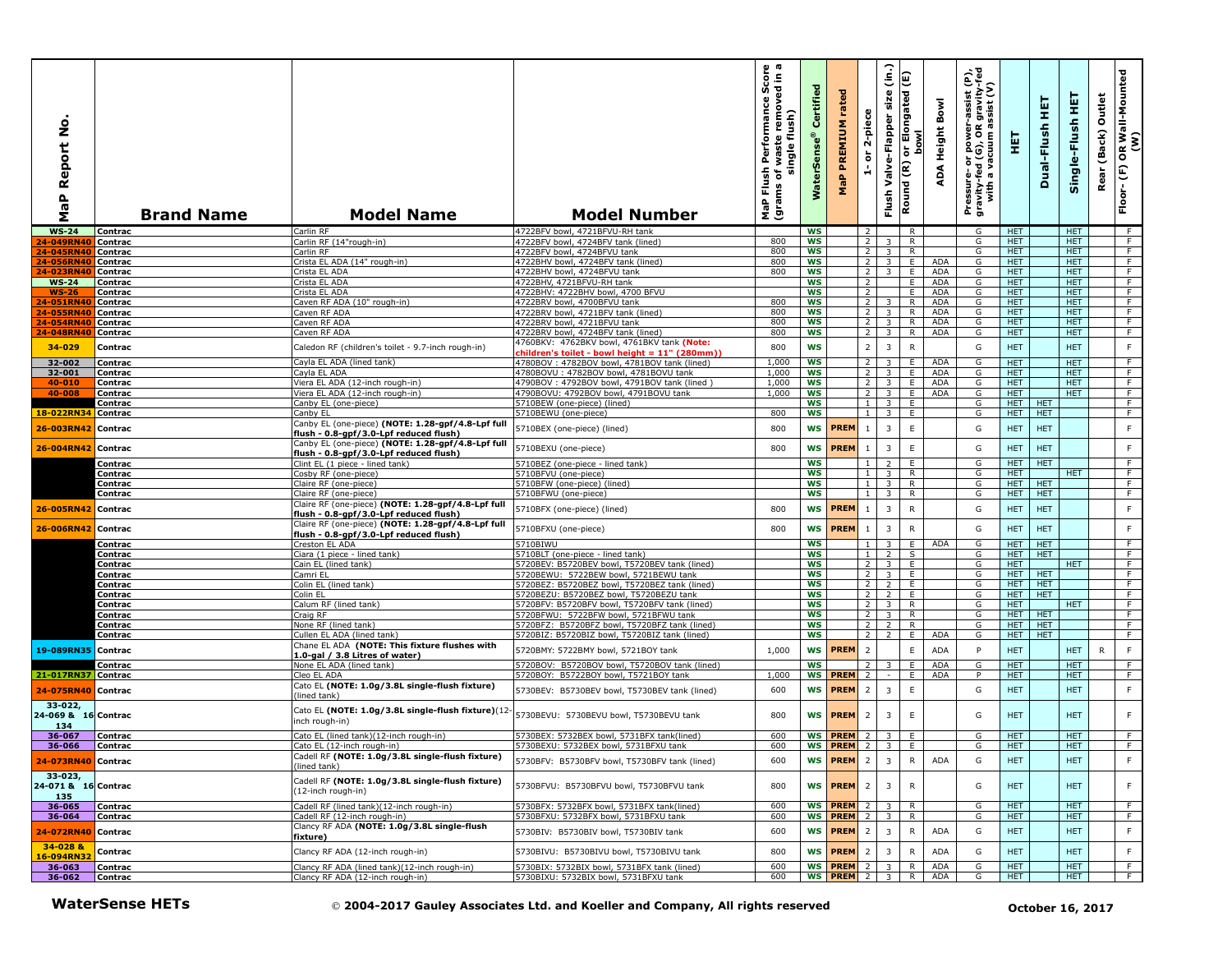| ۰<br>Ž<br>Report<br>a<br>G<br>Σ  | <b>Brand Name</b>             | <b>Model Name</b>                                                            | <b>Model Number</b>                                                                                                                                         | ish Performance Score<br>of waste removed in a<br>single flush)<br>Flush<br>ms of <sub>\</sub><br>MaP Flu<br>(grams | Certified<br><b>WaterSens</b> | rated<br>PREMIUM<br>MaP       | 2-piece<br>$\overleftarrow{\mathtt{o}}$<br>$\frac{1}{\sqrt{2}}$ | $\hat{a}$<br>size<br>Valve-Flapper<br>Flush        | E<br>or Elongated<br>bowl<br>$\widetilde{\epsilon}$<br>Round | ADA Height Bowl   | Pressure- or power-assist (P),<br>gravity-fed (G), OR gravity-fed<br>with a vacuum assist (V) | 핓                        | 펕<br>Dual-Flush          | Single-Flush HET         | Outlet<br>(Back)<br>Rear | OR Wall-Mounted<br>(W)<br>$\widehat{\mathbb{E}}$<br>Floor- |
|----------------------------------|-------------------------------|------------------------------------------------------------------------------|-------------------------------------------------------------------------------------------------------------------------------------------------------------|---------------------------------------------------------------------------------------------------------------------|-------------------------------|-------------------------------|-----------------------------------------------------------------|----------------------------------------------------|--------------------------------------------------------------|-------------------|-----------------------------------------------------------------------------------------------|--------------------------|--------------------------|--------------------------|--------------------------|------------------------------------------------------------|
| 24-074RN40                       | Contrac                       | Case EL ADA (NOTE: 1.0g/3.8L single-flush<br>fixture) (lined tank)           | 5730BOV: B5730BOV bowl, T5730BOV tank (lined)                                                                                                               | 600                                                                                                                 |                               | <b>WS PREM</b>                | $\overline{2}$                                                  | $\overline{\mathbf{3}}$                            | E                                                            | <b>ADA</b>        | G                                                                                             | <b>HET</b>               |                          | <b>HET</b>               |                          | F.                                                         |
| $34 - 027$<br>24-070 &<br>16-093 | Contrac                       | Case EL ADA (12-inch rough-in) (NOTE: 1.0g/3.8L<br>single-flush fixture)     | 5730BOVU: B5730BOVU bowl, T5730BOVU tank                                                                                                                    | 800                                                                                                                 | <b>WS</b>                     | <b>PREM</b>                   | $\overline{2}$                                                  | $\overline{3}$                                     | E                                                            | ADA               | G                                                                                             | <b>HET</b>               |                          | <b>HET</b>               |                          | F.                                                         |
| 36-061<br>36-060                 | Contrac<br>Contrac            | Case EL ADA (lined tank)(12-inch rough-in)<br>Case EL ADA (12-inch rough-in) | 5730BOX: 5732BOX bowl, 5731BFX tank(lined)<br>5730BOXU: 5732BOX bowl, 5731BFXU tank                                                                         | 600<br>600                                                                                                          |                               | WS <b>PREM</b> 2<br>WS PREM 2 |                                                                 | $\overline{3}$<br>$\overline{\mathbf{3}}$          | Ε.<br>E                                                      | ADA<br><b>ADA</b> | G<br>G                                                                                        | HET.<br><b>HET</b>       |                          | <b>HET</b><br><b>HET</b> |                          | F.<br>F                                                    |
| <b>WS-44</b>                     | Contrac                       | Canaan                                                                       | 5780CFW: 5782CFW bowl, CT-1031DF tank                                                                                                                       |                                                                                                                     | <b>WS</b>                     |                               | 2                                                               |                                                    |                                                              |                   | G                                                                                             | HET.                     | <b>HET</b>               |                          |                          | F                                                          |
| 44-021 &<br>39-010               | Contrac                       | Canaan Dual-Flush HET RF ADA (wall hung)                                     | 5782CFW bowl, CT-1031DF concealed tank system                                                                                                               | 800                                                                                                                 | <b>WS</b>                     |                               | $\overline{2}$                                                  |                                                    | R                                                            | <b>ADA</b>        | G                                                                                             | HET.                     | <b>HET</b>               |                          | R                        | W                                                          |
| 44-068                           | Copperfit                     | None EL (12-inch rough-in)                                                   | T3512:                                                                                                                                                      | 1,000                                                                                                               | <b>WS</b>                     |                               | 2                                                               | 3                                                  | E.                                                           |                   | G                                                                                             | <b>HET</b>               |                          | HET.                     |                          | F.                                                         |
| 44-069<br>44-067                 | Copperfit<br><b>Copperfit</b> | None EL ADA (12-inch rough-in)<br>None RF (12-inch rough-in)                 | T3511:<br>T3513:                                                                                                                                            | 1,000<br>1,000                                                                                                      | WS<br><b>WS</b>               |                               | $\overline{2}$<br>$\overline{2}$                                | $\overline{3}$<br>$\overline{3}$                   | E<br>$\overline{R}$                                          | <b>ADA</b>        | G<br>G                                                                                        | <b>HET</b><br><b>HET</b> |                          | <b>HET</b><br><b>HET</b> |                          | F.<br>$\overline{F}$                                       |
| <b>WS-29</b>                     | <b>Corporacion Ceramica</b>   | Acqua4                                                                       | 271-366: 271 bowl, 366 tank                                                                                                                                 |                                                                                                                     | ws                            |                               | $\overline{2}$                                                  |                                                    |                                                              |                   | G                                                                                             | HET.                     | <b>HET</b>               |                          |                          | F                                                          |
| <b>WS-29</b>                     | <b>Corporacion Ceramica</b>   | Acqua4                                                                       | 271-367: 271 bowl, 367 tank                                                                                                                                 |                                                                                                                     | <b>WS</b>                     |                               | $\overline{2}$                                                  |                                                    |                                                              |                   | G                                                                                             | <b>HET</b>               |                          | HET.                     |                          | F                                                          |
| <b>WS-20</b>                     | Crane                         | Diplomat EL (one-piece)                                                      | 081-4275 (one-piece)<br>091-1283: 3011.301 bowl, 4007.458 tank (lined) NOTE:                                                                                |                                                                                                                     | <b>WS</b>                     |                               | $\mathbf{1}$                                                    |                                                    | E.                                                           |                   |                                                                                               | HET.                     |                          |                          |                          | F.                                                         |
| <b>WS-20</b>                     | Crane                         | Stratus RF Toilet-to-Go                                                      | This fixture is sold as a COMPLETE package and<br>includes toilet fixture, seat, & installation mat'ls as<br>one item                                       |                                                                                                                     | <b>WS</b>                     |                               | $\overline{2}$                                                  |                                                    | R                                                            |                   | G                                                                                             | <b>HET</b>               |                          |                          |                          | F                                                          |
| <b>WS-20</b>                     | Crane                         | Somerville RF Toilet to Go                                                   | 091-6130: 3708.416 bowl, 4339.456 tank (lined) NOTE:<br>this fixture sold as a "COMPLETE" package and<br>includes seat and installation mat'ls as one item. |                                                                                                                     | WS                            |                               | $\overline{2}$                                                  |                                                    | R                                                            |                   | G                                                                                             | <b>HET</b>               |                          |                          |                          | F.                                                         |
|                                  | Crane                         | Cranada/Galaxy HET II RH EL ADA (12" rough-in)                               | 221AA.704: 3251A.701 bowl, 4192A.704 tank                                                                                                                   |                                                                                                                     | ws                            |                               | 2                                                               |                                                    | E.                                                           | ADA               | G                                                                                             | HET.                     |                          | HET.                     |                          | F.                                                         |
|                                  | Crane                         | Cranada/Galaxy II HET RH EL ADA (12" rough-in)(lined<br>tank)                | 221AA.754: 3251A.701 bowl, 4192A.754 tank (lined)                                                                                                           |                                                                                                                     | <b>WS</b>                     |                               | $\overline{2}$                                                  | $\overline{2}$                                     | $\mathsf E$                                                  | <b>ADA</b>        | G                                                                                             | <b>HET</b>               |                          | <b>HET</b>               |                          | F.                                                         |
|                                  | Crane                         | Cranada/Galaxy II HET RH EL ADA (10" rough-in)                               | 221AB.704: 3251A.701 bowl, 4192B.704 tank                                                                                                                   |                                                                                                                     | <b>WS</b>                     |                               | 2 <sup>1</sup>                                                  | $\overline{2}$                                     | E                                                            | <b>ADA</b>        | G                                                                                             | <b>HET</b>               |                          | HET.                     |                          | F                                                          |
|                                  | Crane                         | Cranada/Galaxy II NH EL (12" rough-in)                                       | 221CA.704: 3251C.701 bowl, 4192A.704 tank                                                                                                                   |                                                                                                                     | ws                            |                               | 2 <sup>1</sup>                                                  | $\overline{2}$                                     | E.                                                           |                   | G                                                                                             | HET.                     |                          | <b>HET</b>               |                          | F.                                                         |
|                                  | Crane                         | Cranada/Galaxy II HET NH EL (12" rough-in)(lined<br>tank)                    | 221CA.754: 3251C.701 bowl, 4192A.754 tank (lined)                                                                                                           |                                                                                                                     | <b>WS</b>                     |                               | $\overline{2}$                                                  | $\overline{2}$                                     | E                                                            |                   | G                                                                                             | <b>HET</b>               |                          | <b>HET</b>               |                          | F.                                                         |
|                                  | Crane                         | Cranada/Galaxy II HET NH EL (10" rough-in)                                   | 221CB.704: 3251C.701 bowl, 4192B.704 tank                                                                                                                   |                                                                                                                     | <b>WS</b>                     |                               | 2                                                               | $\overline{2}$                                     | E.                                                           |                   | G                                                                                             | <b>HET</b>               |                          | <b>HET</b>               |                          | F.                                                         |
|                                  | Crane                         | Cranada/Galaxy II HET NH RF (12" rough-in)                                   | 221DA.704: 3251D.701 bowl, 4192A.704 tank                                                                                                                   |                                                                                                                     | <b>WS</b>                     |                               | $\overline{2}$                                                  | $\overline{2}$                                     | $\overline{R}$                                               |                   | G                                                                                             | <b>HET</b>               |                          | <b>HET</b>               |                          | F                                                          |
|                                  | Crane                         | Cranada/Galaxy II HET NH RF (12" rough-in)(lined<br>:ank)                    | 221DA.754: 3251D.701 bowl, 4192A.754 tank (lined)                                                                                                           |                                                                                                                     | <b>WS</b>                     |                               | $\overline{2}$                                                  | $\overline{2}$                                     | $\mathsf{R}$                                                 |                   | G                                                                                             | <b>HET</b>               |                          | <b>HET</b>               |                          | F.                                                         |
|                                  | Crane                         | Cranada/Galaxy II HET NH RF (10" rough-in)                                   | 221DB.704: 3251D.701 bowl, 4192B.704 tank                                                                                                                   |                                                                                                                     | <b>WS</b>                     |                               | $\overline{2}$                                                  | $\overline{2}$                                     | R                                                            |                   | G                                                                                             | <b>HET</b>               |                          | <b>HET</b>               |                          | F.                                                         |
|                                  | Crane                         | Eco Opus III EL                                                              | 2383328: 3014.328 OR 3014.601 bowl, 4021.328 tank                                                                                                           |                                                                                                                     | <b>WS</b>                     |                               | $\overline{2}$                                                  | 3                                                  | E                                                            |                   | G                                                                                             | <b>HET</b>               |                          | HET.                     |                          | F                                                          |
|                                  | Crane                         | Eco Opus III EL (insulated tank)                                             | 2383358: 3014.328 OR 3014.601 bowl, 4021.358<br>tank(lined)                                                                                                 |                                                                                                                     | <b>WS</b>                     |                               | $\overline{2}$                                                  | $\overline{3}$                                     | E                                                            |                   | G                                                                                             | <b>HET</b>               |                          | <b>HET</b>               |                          | F.                                                         |
|                                  | Crane                         | Eco Opus III RF                                                              | 2384328: 3011.328 OR 3011.601 bowl, 4021.328 tank                                                                                                           |                                                                                                                     | <b>WS</b>                     |                               | $\overline{2}$                                                  | 3                                                  | R                                                            |                   | G                                                                                             | <b>HET</b>               |                          | <b>HET</b>               |                          | F                                                          |
|                                  | Crane                         | Eco Opus III RF (insulated tank)                                             | 2384358: 3011.328 OR 3011.601 bowl, 4021.358 tank                                                                                                           |                                                                                                                     | <b>WS</b>                     |                               | $\overline{2}$                                                  | $\overline{3}$                                     | R                                                            |                   | G                                                                                             | <b>HET</b>               |                          | <b>HET</b>               |                          | F                                                          |
|                                  | Crane                         | Eco Opus III EL ADA                                                          | (insulated tank)<br>2386328: 3016.328 OR 3016 601 bowl, 4021.328 tank;                                                                                      |                                                                                                                     | <b>WS</b>                     |                               | $\overline{2}$                                                  | $\overline{3}$                                     | E                                                            | <b>ADA</b>        | G                                                                                             | <b>HET</b>               |                          | <b>HET</b>               |                          | F                                                          |
|                                  |                               |                                                                              | 2386358: 3016.328 OR 3016.601 bowl, 4021.358 tank                                                                                                           |                                                                                                                     |                               |                               |                                                                 |                                                    |                                                              |                   |                                                                                               |                          |                          |                          |                          |                                                            |
|                                  | Crane                         | Eco Opus III EL ADA (insulated tank)                                         | (lined)                                                                                                                                                     |                                                                                                                     | <b>WS</b>                     |                               | $\overline{2}$                                                  | $\overline{3}$                                     | E                                                            | <b>ADA</b>        | G                                                                                             | <b>HET</b>               |                          | <b>HET</b>               |                          | F                                                          |
| $WS-11$<br><b>WS-11</b>          | Crane<br>Crane                | Eco Galaxy/Cranada RF<br>Eco Galaxy/Cranada EL                               | 31007: 3352 bowl, 31590 tank<br>31008: 3372 bowl, 31590 tank                                                                                                |                                                                                                                     | <b>WS</b><br><b>WS</b>        |                               | $\overline{2}$<br>$\overline{2}$                                | $\sim$                                             | R<br>E                                                       |                   | G<br>G                                                                                        | HET.<br>HET.             | <b>HET</b><br><b>HET</b> |                          |                          | F.<br>F                                                    |
|                                  | Crane                         | Eco Galaxy/Cranada EL ADA                                                    | 31009: 3815 bowl, 31590 tank                                                                                                                                |                                                                                                                     | <b>WS</b>                     |                               | $\overline{2}$                                                  | $\overline{2}$                                     | E.                                                           | <b>ADA</b>        | G                                                                                             | HET.                     | <b>HET</b>               |                          |                          | F.                                                         |
|                                  | Crane                         | Eco Galaxy/Cranada EL ADA (insulated tank)                                   | 31069: 3815 bowl, 31593 tank (insulated)                                                                                                                    |                                                                                                                     | ws                            |                               | $\overline{2}$                                                  | 2                                                  | E.                                                           | <b>ADA</b>        | G                                                                                             | HET.                     | <b>HET</b>               |                          |                          | F.                                                         |
| $WS-11$                          | Crane<br>Crane                | Eco Opus III RF<br>Eco Opus III RF (insulated tank)                          | 31692: 31562 bowl, 31542 tank<br>31693: 31562 bowl, 31543 tank (insulated)                                                                                  |                                                                                                                     | WS<br><b>WS</b>               |                               | $\overline{2}$<br>$\overline{2}$                                | $\overline{\mathbf{3}}$<br>$\overline{\mathbf{3}}$ | R<br>$\overline{R}$                                          |                   | G<br>G                                                                                        | <b>HET</b><br><b>HET</b> |                          | <b>HET</b><br>HET.       |                          | F.<br>F                                                    |
| <b>WS-11</b>                     | Crane                         | Economiser One Bigfoot EL ADA                                                | 31888: 31128 bowl, 31612 tank                                                                                                                               |                                                                                                                     | WS                            |                               | $\overline{2}$                                                  | $\sim$                                             | E.                                                           | ADA               | P                                                                                             | HET.                     |                          | HET.                     |                          | F                                                          |
| ws                               | Crane                         | Eco Saratoga Dual RF                                                         | 31970:   3352 bowl,  31960 tank                                                                                                                             |                                                                                                                     | ws                            |                               |                                                                 |                                                    | K.                                                           |                   | G                                                                                             | HEI HEI                  |                          |                          |                          | <b>F</b>                                                   |
| WS-11                            | Crane                         | Eco Saratoga RF                                                              | 31972: 3352 bowl, 31964 tank                                                                                                                                |                                                                                                                     | WS                            |                               | 2                                                               |                                                    | R.                                                           |                   | G                                                                                             | <b>HET</b>               | <b>HET</b>               |                          |                          | F                                                          |
| <b>WS-11</b><br>ws               | Crane<br>Crane                | Eco Saratoga EL<br>Eco Saratoga RF (insulated tank)                          | 31973: 3372 bowl, 31964 tank<br>31976: 3352 bowl, 31966 tank (insulated)                                                                                    |                                                                                                                     | ws<br>ws                      |                               | 2<br>$\overline{2}$                                             |                                                    | E.<br>R.                                                     |                   | G<br>G                                                                                        | HET.<br><b>HET</b>       | HET<br>HET               |                          |                          | F.<br>F                                                    |
| ws                               | Crane                         | Eco Saratoga EL                                                              | 31980: 3372 bowl, 31960 tank                                                                                                                                |                                                                                                                     | <b>WS</b>                     |                               | $\overline{2}$                                                  |                                                    | F                                                            |                   | G                                                                                             | HET.                     | <b>HET</b>               |                          |                          | F                                                          |
|                                  | Crane                         | Eco Saratoga EL ADA                                                          | 31983: 3815 bowl, 31964 tank                                                                                                                                |                                                                                                                     | ws                            |                               | $\overline{2}$                                                  | 2                                                  | E.                                                           | ADA               | G                                                                                             | HET.                     | <b>HET</b>               |                          |                          | F                                                          |
| ws                               | Crane                         | Eco Saratoga EL (insulated tank)<br>Eco Saratoga EL ADA (insulated tank)     | 31986: 3372 bowl, 31966 tank (insulated)<br>31996: 3815 bowl, 31966 tank (insulated)                                                                        |                                                                                                                     | WS<br><b>WS</b>               |                               | $\overline{2}$<br>$\overline{2}$                                |                                                    | Ε.<br>E.                                                     | ADA               | G<br>G                                                                                        | <b>HET</b><br>HET        | <b>HET</b><br><b>HET</b> |                          |                          | F<br>F                                                     |
|                                  | Crane<br>Crane                | Galaxy HET RF                                                                | 3742-28: 3352-01 bowl, 3782-28 tank                                                                                                                         |                                                                                                                     | <b>WS</b>                     |                               | 2 <sub>1</sub>                                                  | -2<br>2                                            | R                                                            |                   | G                                                                                             | HET.                     |                          | <b>HET</b>               |                          | F.                                                         |
|                                  | Crane                         | Galaxy HET RF                                                                | 3755-28N: 3352-01R bowl, 3742-28R tank                                                                                                                      |                                                                                                                     | WS                            |                               | $\overline{2}$                                                  | $\overline{2}$                                     | R                                                            |                   | G                                                                                             | <b>HET</b>               |                          | <b>HET</b>               |                          | F.                                                         |
|                                  | Crane                         | Galaxy RF (10-inch rough-in)                                                 | 3780-28: 3352 bowl, 3740-28 tank                                                                                                                            |                                                                                                                     | ws                            |                               | $\overline{2}$                                                  | 2                                                  | R                                                            |                   | G                                                                                             | <b>HET</b>               |                          | HET.                     |                          | F                                                          |
| <b>WS-24</b>                     | Crane                         | Galaxy HET RF                                                                | 3782-28: 3352-01R bowl, 3472-28 tank                                                                                                                        |                                                                                                                     | WS                            |                               | $\overline{2}$                                                  |                                                    | R.                                                           |                   | G                                                                                             | HET.                     |                          | HET.                     |                          | F                                                          |
|                                  | <b>WaterSense HETs</b>        |                                                                              | © 2004-2017 Gauley Associates Ltd. and Koeller and Company, All rights reserved                                                                             |                                                                                                                     |                               |                               |                                                                 |                                                    |                                                              |                   |                                                                                               |                          |                          | October 16, 2017         |                          |                                                            |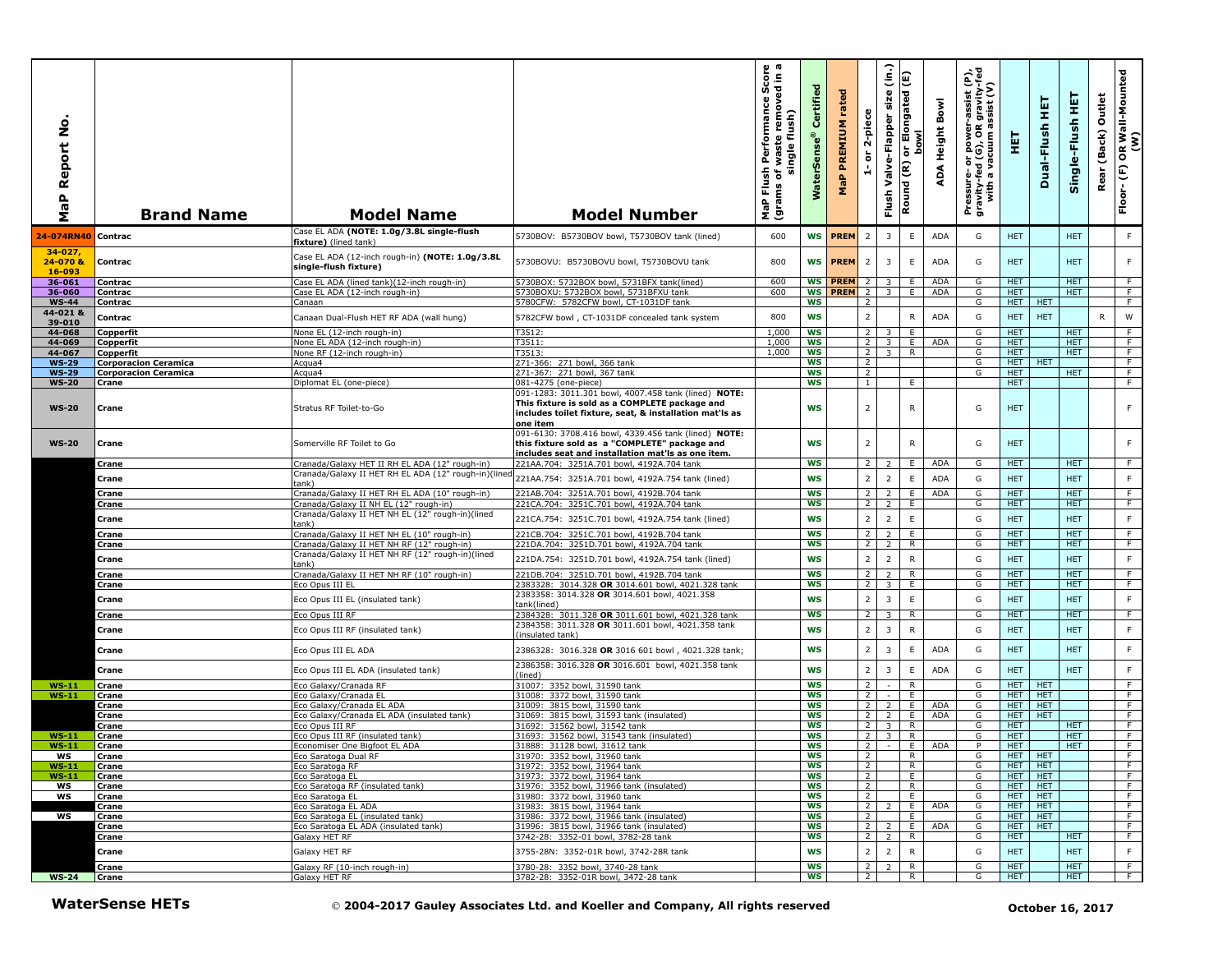| ş<br>Report<br>$\overline{\mathbf{e}}$<br>Σ | <b>Brand Name</b>            | <b>Model Name</b>                                                                                 | <b>Model Number</b>                                                                                  | ωω<br>rmance Scor<br>Performan<br>single flush)<br>waste<br>Flush<br>৳<br>(grams<br><b>P</b> | ertifi<br>terSens<br>Š | rated<br>PREMIUM<br>MaP | 2-piece<br>$\overleftarrow{\mathtt{o}}$<br>÷ | $\widehat{\mathsf{lin}}$<br>size<br>Valve-Flapper<br>Flush | ί<br>Elongated<br>bowl<br>ŏ<br>Round (R) | Bowl<br>Height<br>ADA    | Pressure- or power-assist (P),<br>gravity-fed (G), OR gravity-fed<br>with a vacuum assist (V) | 둊                        | 真<br>Dual-Flush    | 토<br>Single-Flush        | Outlet<br>(Back)<br>Rear | OR Wall-Mounted<br>(W)<br>$\mathop{\mathbb{E}}$<br>Floor- |
|---------------------------------------------|------------------------------|---------------------------------------------------------------------------------------------------|------------------------------------------------------------------------------------------------------|----------------------------------------------------------------------------------------------|------------------------|-------------------------|----------------------------------------------|------------------------------------------------------------|------------------------------------------|--------------------------|-----------------------------------------------------------------------------------------------|--------------------------|--------------------|--------------------------|--------------------------|-----------------------------------------------------------|
|                                             | Crane                        | Galaxy RF (12-inch rough-in)                                                                      | 3783-28: 3352 bowl, 3743-28 tanl                                                                     |                                                                                              | WS                     |                         | 2 <sup>1</sup>                               | $\overline{z}$                                             | $\mathsf{R}$                             |                          | G                                                                                             | <b>HET</b>               |                    | <b>HET</b>               |                          | $-F$                                                      |
|                                             | Crane                        | comiser One Bigfoot RF                                                                            | 38335: 31124 howl. 31500 tank                                                                        |                                                                                              | <b>WS</b>              |                         | $\overline{2}$                               |                                                            | R                                        |                          | P                                                                                             | HET.                     | HET.               |                          |                          | F                                                         |
| $WS-11$                                     | Crane<br>Crane               | Ecomiser Bigfoot EL<br>Ecomiser Bigfoot EL ADA                                                    | 38345: 31125 bowl, 31500 tank<br>38355: 31128 bowl, 31500 tank                                       |                                                                                              | ws<br><b>WS</b>        |                         | 2 <sup>1</sup><br>$\overline{2}$             |                                                            | E.<br>E                                  | ADA                      | P<br>P                                                                                        | HET.<br>HET.             | <b>HET</b><br>HET. |                          |                          | $\overline{F}$<br>F                                       |
| WS                                          | Crane                        | Ecomiser Dual EL                                                                                  | 38370: 3827 bowl, 31500 tank                                                                         |                                                                                              | <b>WS</b>              |                         | $\overline{2}$                               |                                                            | E.                                       |                          | P                                                                                             | HET.                     | <b>HET</b>         |                          | R                        | F.                                                        |
| ws                                          | Crane                        | comiser Dual EL ADA                                                                               | 38400: 3830 bowl, 31500 tank                                                                         |                                                                                              | <b>WS</b>              |                         | $\overline{2}$                               |                                                            | E                                        | <b>ADA</b>               | P                                                                                             | <b>HET</b>               | <b>HET</b>         |                          | R                        | $\overline{F}$                                            |
|                                             | Crane                        | Eco Galaxy/Cranada RF (insulated tank)                                                            | 3953.100: 3352.100 bowl, 31593 tank (insulated)                                                      |                                                                                              | <b>WS</b>              |                         | $\overline{2}$                               | $\sim$                                                     | $\overline{R}$                           |                          | G                                                                                             | HET.                     | <b>HET</b>         |                          |                          | F                                                         |
|                                             | Crane<br>Crane               | Eco Galaxy Dual Flush Complete RF (insulated tank)<br>Cranada/Galaxy II HET TTG RF (12" rough-in) | 3953100: 3352100 bowl, 31593100 tank (insulated)<br>751DA.701: 3251D.601R bowl, 4192A.701R tank      |                                                                                              | <b>WS</b><br>ws        |                         | $\overline{2}$<br>2 <sup>1</sup>             | $\sim$<br>$\overline{2}$                                   | $\mathsf{R}$<br>$\mathsf{R}$             |                          | G<br>G                                                                                        | HET<br>HET.              | HET                | HET.                     |                          | F<br>F                                                    |
| 41-019                                      | Crosswater                   | Wisp EL ADA (12-inch rough-in)                                                                    | <b>US-WP9005CW</b>                                                                                   | 800                                                                                          | <b>WS</b>              |                         | 1                                            | 3                                                          | E.                                       | <b>ADA</b>               | G                                                                                             | <b>HET</b>               | <b>HET</b>         |                          |                          | $\overline{F}$                                            |
| 41-020                                      | Crosswater                   | M-PRO EL ADA (12-inch rough-in)                                                                   | US-PRO9005CW                                                                                         | 800                                                                                          | <b>WS</b>              |                         | 1                                            | 3                                                          | E.                                       | <b>ADA</b>               | G                                                                                             | HET.                     | HET                |                          |                          | F                                                         |
| 41-017                                      | Crosswater                   | None EL ADA (12-inch rough-in)                                                                    | US-BL6005CW bowl, US-AL7005CW tank                                                                   | 800                                                                                          | <b>WS</b>              |                         | 2 <sup>1</sup>                               | 3                                                          | E.                                       | <b>ADA</b>               | G                                                                                             | HET.                     |                    | <b>HET</b>               |                          | F                                                         |
| 41-018                                      | Crosswater<br>Danze          | None EL ADA (12-inch rough-in)<br>Cirtangular EL ADA                                              | US-BL6005CW bowl, US-BL7005CW tank<br>DC023330 bowl, DC022321 tank                                   | 800                                                                                          | <b>WS</b><br><b>WS</b> |                         | $\overline{2}$<br>$\overline{2}$             | $\overline{\mathbf{3}}$<br>3                               | E<br>E.                                  | <b>ADA</b><br><b>ADA</b> | G<br>G                                                                                        | <b>HET</b><br>HET.       |                    | <b>HET</b><br><b>HET</b> |                          | $\overline{F}$<br>$\overline{F}$                          |
| 19-002RN35 Danze                            |                              | Cobalt Compact EL ADA (one-piece)(12-inch rough-in)                                               | DC061421 (UPC bar code 719934002164) (one-piece)                                                     | 1,000                                                                                        | <b>WS</b>              |                         | 1 <sup>1</sup>                               | 3                                                          | E                                        | <b>ADA</b>               | G                                                                                             | HET.                     |                    | HET.                     |                          | F                                                         |
| 19-001RN35 Danze                            |                              | Cobalt EL ADA (12-inch rough-in)                                                                  | DC063330 bowl (UPC bar code 719934002188), DC062321                                                  | 1,000                                                                                        | <b>WS</b>              |                         | $\overline{2}$                               | $\overline{\mathbf{3}}$                                    | $\mathsf E$                              | <b>ADA</b>               | G                                                                                             | <b>HET</b>               |                    | <b>HET</b>               |                          | F                                                         |
|                                             |                              |                                                                                                   | tank (UPC bar code 719934002201)<br>C210892: C531082 bowl, C600136 tank                              |                                                                                              |                        |                         |                                              |                                                            |                                          |                          |                                                                                               |                          |                    |                          |                          |                                                           |
| 21-041RN37 Danze<br>21-036RN37              | Danze                        | None EL (By Milim G&G Ceramics)<br>Vone EL (By Milim G&G Ceramics)                                | C210932: C531082 bowl, C600190 tank                                                                  | 1.000<br>1,000                                                                               | <b>WS</b><br>WS        |                         | $\overline{2}$<br>$\overline{2}$             | 3<br>$\overline{3}$                                        | E<br>E                                   |                          | G<br>G                                                                                        | HET.<br><b>HET</b>       | <b>HET</b>         | HET.                     |                          | F<br>F.                                                   |
| 21-043RN37                                  | Danze                        | None EL ADA (By Milim G&G Ceramics)                                                               | C210912: C531092 bowl, C600136 tank                                                                  | 800                                                                                          | WS                     |                         | $\overline{2}$                               | $\overline{\mathbf{3}}$                                    | E.                                       | <b>ADA</b>               | G                                                                                             | HET.                     |                    | <b>HET</b>               |                          | F                                                         |
| 21-038RN37                                  | Danze                        | Vone EL ADA (By Milim G&G Ceramics)                                                               | C210952: C531092 bowl, C600190 tank                                                                  | 1,000                                                                                        | WS                     |                         | 2 <sup>1</sup>                               | 3                                                          | E.                                       | <b>ADA</b>               | G                                                                                             | HET                      | <b>HET</b>         |                          |                          | F.                                                        |
| 21-039RN37                                  | Danze                        | None EL ADA (one-piece) (By Milim G&G Ceramics)                                                   | C221142 (one-piece)                                                                                  | 1,000<br>800                                                                                 | WS<br><b>WS</b>        |                         | 1<br>2 <sup>1</sup>                          | 3                                                          | E.<br>R                                  | <b>ADA</b>               | G                                                                                             | HET.<br>HET.             |                    | HET.<br>HET.             |                          | F<br>F                                                    |
| 21-040RN37<br>21-035RN37                    | Danze<br><b>Danze</b>        | None RF (By Milim G&G Ceramics)<br>None RF (By Milim G&G Ceramics)                                | C210882: C531052 bowl, C600136 tank<br>C210923: C531052 bowl, C600190 tank                           | 1,000                                                                                        | ws                     |                         | 2 <sup>1</sup>                               | 3<br>$\overline{\mathbf{3}}$                               | R                                        |                          | G<br>G                                                                                        | HET.                     | <b>HET</b>         |                          |                          | F.                                                        |
| 21-042RN37                                  | Danze                        | None RF ADA (By Milim G&G Ceramics)                                                               | C210902: C531322 bowl, C600136 tank                                                                  | 800                                                                                          | WS                     |                         | 2 <sup>1</sup>                               | $\overline{\mathbf{3}}$                                    | R                                        | <b>ADA</b>               | G                                                                                             | <b>HET</b>               |                    | <b>HET</b>               |                          | F                                                         |
| 21-037RN37                                  | Danze                        | None RF ADA (By Milim G&G Ceramics)                                                               | 2210942: C531322 bowl, C600190 tank                                                                  | 1,000                                                                                        | <b>WS</b>              |                         | $\overline{2}$                               | $\overline{\mathbf{3}}$                                    | $\mathsf{R}$                             | <b>ADA</b>               | G                                                                                             | HET.                     | HET.               |                          |                          | F                                                         |
| 15-145RN31 Danze                            |                              | Orrington EL ADA (12" rough-in - one-piece)                                                       | DC011323 (one-piece)                                                                                 | 800<br>800                                                                                   | WS<br>WS               |                         | 1<br>2 <sup>1</sup>                          | 3                                                          | E.<br>E.                                 | <b>ADA</b><br><b>ADA</b> | G<br>G                                                                                        | HET.<br>HET.             |                    | HET.<br><b>HET</b>       |                          | F<br>$\overline{F}$                                       |
| 15-146RN31 Danze<br>31-043                  | Danze                        | Orrington EL ADA (12" rough-in)<br>Pottie Collection EL ADA (one-piece)                           | DC013330 bowl, DC012323 tank<br>DC061521 (one-piece)                                                 | 1,000                                                                                        | <b>WS</b>              |                         | 1 <sup>1</sup>                               | 3<br>$\overline{\mathbf{3}}$                               | E                                        | <b>ADA</b>               | G                                                                                             | <b>HET</b>               |                    | <b>HET</b>               |                          | F                                                         |
| 19-001RN35 Danze                            |                              | Pottie EL ADA (12-inch rough-in)                                                                  | DC069521: DC063330 bowl (UPC bar code<br>719934002188), DC062321 tank (UPC bar code<br>719934002201) | 1,000                                                                                        | ws                     |                         | $\overline{2}$                               | 3                                                          | E                                        | <b>ADA</b>               | G                                                                                             | <b>HET</b>               |                    | <b>HET</b>               |                          | F.                                                        |
| 15-147RN31 Danze<br>40-023                  |                              | Ziga Zaga EL ADA (12" rough-in - one-piece)<br>None RF ADA (12-inch rough-in)                     | DC031321 (one-piece)<br>C01905: C21905 bowl, C11905 tank                                             | 800<br>1.000                                                                                 | <b>WS</b><br><b>WS</b> |                         | 1 <sub>1</sub><br>2 <sup>1</sup>             | 3<br>3                                                     | E.<br>R                                  | <b>ADA</b><br>ADA        | G<br>G                                                                                        | HET.<br>HET.             |                    | HET.<br>HET.             |                          | F.<br>F                                                   |
| 40-023                                      | Delta<br>Delta               | None RF ADA (12-inch rough-in)                                                                    | C01913: C21913 bowl, C11913 tank                                                                     | 1,000                                                                                        | <b>WS</b>              |                         | $\overline{2}$                               | $\overline{\mathbf{3}}$                                    | R.                                       | <b>ADA</b>               | G                                                                                             | <b>HET</b>               |                    | <b>HET</b>               |                          | $\overline{F}$                                            |
| 26-026RN4                                   | Delta                        | Prelude RF ADA                                                                                    | C41101: RP71185 bowl, RP71179 tank                                                                   | 1,000                                                                                        | <b>WS</b>              |                         | 2 <sup>1</sup>                               | 3                                                          | R                                        | <b>ADA</b>               | G                                                                                             | HET.                     |                    | HET.                     |                          | F.                                                        |
| 26-026RN42                                  | <b>Delta</b>                 | Prelude RF ADA                                                                                    | C41201: RP71185 bowl, RP71179 tank                                                                   | 1,000                                                                                        | <b>WS</b>              |                         | 2 <sup>1</sup>                               | 3                                                          | R                                        | <b>ADA</b>               | G                                                                                             | HET.                     |                    | HET.                     |                          | F                                                         |
| 26-026RN42<br>26-026RN42                    | Delta<br>Delta               | Prelude RF ADA<br>Prelude RF ADA                                                                  | C41801: RP71185 bowl, RP71179 tank<br>C41901: RP71185 bowl, RP71179 tank                             | 1,000<br>1,000                                                                               | <b>WS</b><br><b>WS</b> |                         | $\overline{2}$<br>$\overline{2}$             | $\overline{3}$<br>$\overline{\mathbf{3}}$                  | R.<br>R                                  | <b>ADA</b><br><b>ADA</b> | G<br>G                                                                                        | <b>HET</b><br>HET.       |                    | <b>HET</b><br><b>HET</b> |                          | $\overline{F}$<br>$\overline{F}$                          |
| 35-005                                      | <b>Delta</b>                 | ilah RF ADA                                                                                       | 241902: RP71176 bowl, RP71189 tank                                                                   | 1,000                                                                                        | <b>WS</b>              |                         | 2 <sup>1</sup>                               | 3                                                          | R                                        | <b>ADA</b>               | G                                                                                             | HET.                     |                    | HET.                     |                          | F                                                         |
|                                             | Delta                        | Brevard RF ADA                                                                                    | C41903: RP71185 bowl, RP71183 tank                                                                   |                                                                                              | <b>WS</b>              |                         | 2 <sup>1</sup>                               | 3                                                          | R                                        | <b>ADA</b>               | G                                                                                             | HET.                     |                    | HET.                     |                          | F                                                         |
| 33-001                                      | Delta                        | Brevard RF ADA (12-inch rough-in)(touch-free flush)                                               | C41903T: RP71185 bowl, RP75711 tank                                                                  | 1,000                                                                                        | <b>WS</b>              |                         | 2 <sup>1</sup>                               | 3                                                          | R.                                       | <b>ADA</b>               | G                                                                                             | <b>HET</b>               |                    | <b>HET</b>               |                          | F.                                                        |
| 44-081<br>45-005                            | Delta<br><b>Delta</b>        | None RF ADA (12-inch rough-in)<br>None RF ADA (12-inch rough-in)                                  | C41908: RP91367 bowl, RP78700 tank<br>C41908D: RP91367 bowl, RP91467 tank                            | 1.000<br>1,000                                                                               | <b>WS</b><br>WS        |                         | $\overline{2}$<br>2 <sup>1</sup>             | 3<br>$\overline{\mathbf{3}}$                               | R<br>$\mathsf{R}$                        | <b>ADA</b><br><b>ADA</b> | G<br>G                                                                                        | HET.<br>HET              | <b>HET</b>         | HET.                     |                          | F.<br>F                                                   |
| 44-082                                      | Delta                        | None RF ADA (12-inch rough-in)                                                                    | C41909: RP91368 bowl, RP79518 tank                                                                   | 1,000                                                                                        | WS                     |                         | $\overline{2}$                               | 3                                                          | R                                        | <b>ADA</b>               | G                                                                                             | HET.                     |                    | <b>HET</b>               |                          | F                                                         |
| 40-023                                      | Delta                        | None RF ADA (12-inch rough-in)                                                                    | C41913: RP81872 bowl, RP81873 tank                                                                   | 1,000                                                                                        | WS                     |                         | 2 <sup>1</sup>                               | 3                                                          | R.                                       | ADA                      | G                                                                                             | HET.                     |                    | <b>HET</b>               |                          | $\overline{F}$                                            |
| 26-027RN42<br>26-027RN42                    | Delta                        | Prelude EL                                                                                        | C43101: RP73320 bowl, RP71179 tank<br>C43201: RP73320 bowl, RP71179 tank                             | 1,000<br>1,000                                                                               | WS<br><b>WS</b>        |                         | $2^{\circ}$<br>2 <sup>1</sup>                | $\overline{\mathbf{3}}$                                    | E<br>E.                                  | <b>ADA</b><br><b>ADA</b> | G<br>G                                                                                        | HET.<br>HET.             |                    | HET.<br>HET.             |                          | F<br>F                                                    |
| 31-039                                      | Delta<br>Delta               | Prelude EL<br>ilah EL ADA                                                                         | C43202: RP71162 bowl, RP75019 tank                                                                   | 1,000                                                                                        | ws                     |                         | 2 <sup>1</sup>                               | 3<br>3                                                     | E.                                       | ADA                      | G                                                                                             | HET.                     |                    | <b>HET</b>               |                          | F.                                                        |
| 26-027RN42                                  | Delta                        | Prelude EL                                                                                        | C43801: RP73320 bowl, RP71179 tank                                                                   | 1,000                                                                                        | WS                     |                         | 2 <sup>1</sup>                               | $\overline{\mathbf{3}}$                                    | E                                        | <b>ADA</b>               | G                                                                                             | <b>HET</b>               |                    | <b>HET</b>               |                          | F                                                         |
| 33-002                                      | Delta                        | Brevard EL ADA (12-inch rough-in)(touch-free flush)                                               | C43803T: RP73320 bowl, RP75711 tank                                                                  | 1,000                                                                                        | <b>WS</b>              |                         | $\overline{2}$                               | $\overline{\mathbf{3}}$                                    | E                                        | <b>ADA</b>               | G                                                                                             | HET.                     |                    | HET.                     |                          | F                                                         |
| 28-004RN44 Delta<br>26-027RN42   Delta      |                              | Corrente EL<br>Prelude EL                                                                         | C43804: RP71162 bowl, RP71192 tank<br>:43901:  RP73320 bowl, RP71179 tank                            | 1,000<br>1,000                                                                               | ws<br>ws               |                         | $2^{\circ}$                                  | 3 <sup>7</sup>                                             | E.                                       | <b>ADA</b><br>3 E ADA    | G<br>G                                                                                        | HET.<br>HEI              |                    | HET.<br>HEI              |                          | F.                                                        |
| 31-039 Delta                                |                              | Lilah EL ADA                                                                                      | C43902: RP71162 bowl, RP75019 tank                                                                   | 1,000                                                                                        | <b>WS</b>              |                         | 2 <sup>1</sup>                               | 3 <sup>1</sup>                                             | E                                        | ADA                      | G                                                                                             | <b>HET</b>               |                    | HET.                     |                          | $-$ F                                                     |
| $WS-31$                                     | Delta                        | None EL                                                                                           | C43903: RP73320 bowl, RP75279 tank                                                                   |                                                                                              | ws                     |                         | 2 <sup>1</sup>                               |                                                            | E.                                       |                          | G                                                                                             | HET.                     |                    | HET.                     |                          | F                                                         |
| 33-002                                      | <b>Delta</b>                 | Brevard EL ADA (12-inch rough-in)(touch-free flush)                                               | C43903T: RP73320 bowl, RP75711 tank                                                                  | 1,000                                                                                        | ws                     |                         | $2^{\prime}$                                 | 3 <sup>1</sup>                                             | E.                                       | ADA                      | G                                                                                             | HET.                     |                    | <b>HET</b>               |                          | $\overline{F}$                                            |
| 28-004RN44 Delta                            | Delta                        | Corrente EL<br>Riosa EL                                                                           | C43904: RP71162 bowl, RP71192 tank<br>C43906: RP71169 bowl, RP71191 tank                             | 1,000                                                                                        | WS<br>WS               |                         | $2^{\circ}$                                  | $2 \mid 3 \mid$<br>3 <sup>1</sup>                          | E<br>E.                                  | ADA                      | G<br>G                                                                                        | HET.<br>HET.             |                    | HET.<br>HET.             |                          | F<br>F.                                                   |
| 42-005                                      | Delta                        | None EL ADA (12-inch rough-in)                                                                    | C43907: RP84602 bowl, RP84502 tank                                                                   | 1,000                                                                                        | ws                     |                         |                                              | $2 \mid 3 \mid$                                            | E.                                       | <b>ADA</b>               | G                                                                                             | HET.                     |                    | HET.                     |                          | F.                                                        |
| 35-004                                      | <b>Delta</b>                 | Turner RF;ADA (12-inch rough-in)                                                                  | C43908: RP71162 bowl, RP78253 tank                                                                   | 1,000                                                                                        | ws                     |                         |                                              | $2 \mid 3$                                                 | R.                                       | ADA                      | G                                                                                             | <b>HET</b>               |                    | <b>HET</b>               |                          | $\overline{F}$                                            |
| 45-006                                      | Delta                        | None EL ADA (12-inch rough-in)                                                                    | C43908D: RP71162 bowl, RP91467 tank                                                                  | 1,000                                                                                        | ws                     |                         |                                              | $2 \mid 3$                                                 | E                                        | ADA                      | G                                                                                             | <b>HET</b>               | <b>HET</b>         |                          |                          | F.                                                        |
| 47-007<br>40-022                            | Delta<br><b>Delta</b>        | None EL ADA (12-inch rough-in)<br>None EL ADA (12-inch rough-in)                                  | C43913: RP92790 bowl, RP81873 tank<br>C43909: RP83876 bowl, RP79518 tank                             | 1,000<br>1,000                                                                               | ws<br><b>WS</b>        |                         | $2^{\circ}$                                  | 3 <sup>7</sup><br>$2 \mid 3 \mid$                          | E.<br>E.                                 | ADA<br>ADA               | G<br>G                                                                                        | <b>HET</b><br><b>HET</b> |                    | <b>HET</b><br><b>HET</b> |                          | F<br>ਾਸ                                                   |
| <b>WS-20</b>                                | Dofiny - Tangshan Ayers Bath | None EL (one-piece)                                                                               | A1002-E (one-piece)                                                                                  |                                                                                              | ws                     |                         | 1                                            |                                                            | E.                                       |                          | G                                                                                             | HET                      | HET                |                          |                          | $\overline{F}$                                            |
|                                             | Dofiny - Tangshan Ayers Bath | None EL (one-piece)                                                                               | A1003-E (one-piece)                                                                                  |                                                                                              | <b>WS</b>              |                         | $1 \quad$                                    | $\overline{\mathbf{3}}$                                    | E.                                       |                          | G                                                                                             | HET                      | <b>HET</b>         |                          |                          | F                                                         |
|                                             | <b>WaterSense HETs</b>       |                                                                                                   | © 2004-2017 Gauley Associates Ltd. and Koeller and Company, All rights reserved                      |                                                                                              |                        |                         |                                              |                                                            |                                          |                          |                                                                                               |                          | October 16, 2017   |                          |                          |                                                           |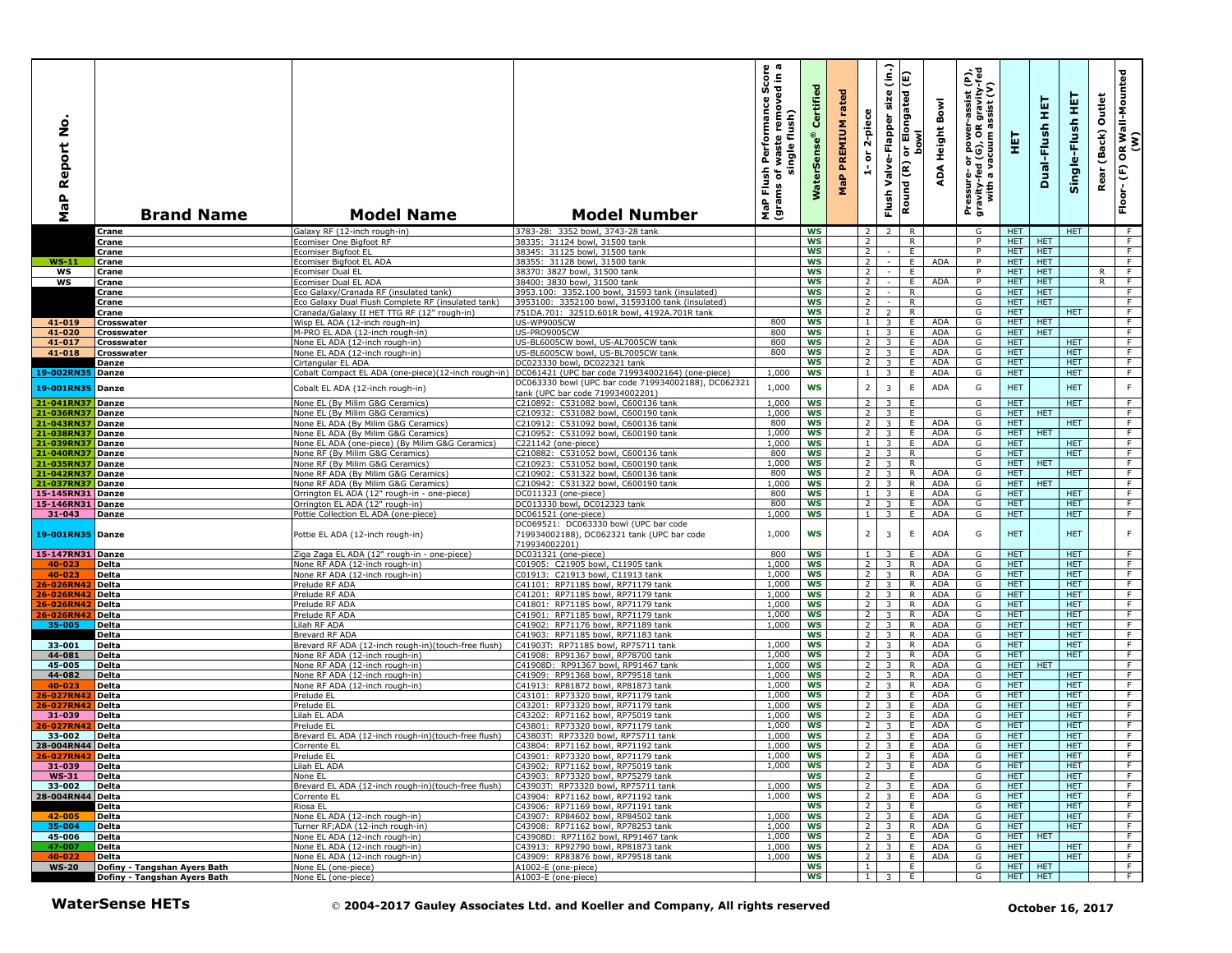| å<br>Report<br>MaP           | <b>Brand Name</b>                                            | <b>Model Name</b>                                      | <b>Model Number</b>                                                                            | ā<br>Score<br>٤.<br>waste removed<br>Performance<br>single flush)<br>Flush<br>٥t<br>(grams<br>MaP | Certified<br><b>WaterSens</b> | rated<br>PREMIUM<br>MaP | 2-piece<br>$\overleftarrow{\mathtt{o}}$<br>ă | $\hat{c}$<br>or Elongated (E)<br>size<br>Valve-Flapper<br>Round (R)<br>Flush | <b>bowl</b>  | Bowl<br>Height<br>ADA | Pressure- or power-a<br>gravity-fed (G), OR g<br>with a vacuum ass | 핓                        | 틡<br>Dual-Flush          | 뜊<br>Single-Flush        | Outlet<br>(Back)<br>Rear | OR Wall-Mounted<br>(W)<br>$\mathop{\mathbb{E}}$<br>Floor- |
|------------------------------|--------------------------------------------------------------|--------------------------------------------------------|------------------------------------------------------------------------------------------------|---------------------------------------------------------------------------------------------------|-------------------------------|-------------------------|----------------------------------------------|------------------------------------------------------------------------------|--------------|-----------------------|--------------------------------------------------------------------|--------------------------|--------------------------|--------------------------|--------------------------|-----------------------------------------------------------|
|                              | Dofiny - Tangshan Ayers Bath                                 | None EL ADA (one-piece)                                | A1004-EA (one-piece)                                                                           |                                                                                                   | <b>WS</b>                     |                         | $\overline{1}$                               | $\overline{3}$                                                               | E.           | ADA                   | G                                                                  | HET.                     | <b>HET</b>               |                          |                          | - F                                                       |
|                              | Dofiny - Tangshan Ayers Bath                                 | None EL (one-piece)                                    | A1005-E (one-piece)                                                                            |                                                                                                   | <b>WS</b>                     |                         | $\mathbf{1}$                                 | $\overline{3}$                                                               | E.           | <b>ADA</b>            | G                                                                  | HET.<br><b>HET</b>       |                          | HET.                     |                          | F.<br>$\overline{F}$                                      |
|                              | Dofiny - Tangshan Ayers Bath<br>Dofiny - Tangshan Ayers Bath | None EL ADA (one-piece)<br>None EL (one-piece)         | A1005-EAD (one-piece)<br>A1005-ED (one-piece)                                                  |                                                                                                   | WS<br><b>WS</b>               |                         | $\mathbf{1}$<br>$\mathbf{1}$                 | $\overline{3}$<br>$\overline{\mathbf{3}}$                                    | R<br>E       |                       | G<br>G                                                             | <b>HET</b>               | <b>HET</b><br><b>HET</b> |                          |                          | F                                                         |
|                              | Dofiny - Tangshan Ayers Bath                                 | None RF (one-piece)                                    | A1005-R (one-piece)                                                                            |                                                                                                   | <b>WS</b>                     |                         | 1 <sup>1</sup>                               | $\overline{3}$                                                               | R            |                       | G                                                                  | HET.                     |                          | <b>HET</b>               |                          | F                                                         |
|                              | Dofiny - Tangshan Ayers Bath                                 | None RF (one-piece)                                    | A1005-RD (one-piece)                                                                           |                                                                                                   | <b>WS</b>                     |                         | $\mathbf{1}$                                 | $\overline{\mathbf{3}}$                                                      | R            |                       | G                                                                  | <b>HET</b>               | <b>HET</b>               |                          |                          | $\overline{F}$                                            |
|                              | Dofiny - Tangshan Ayers Bath                                 | None EL                                                | A2001-E: A2001-E-B bowl, A2001-E-T tank                                                        |                                                                                                   | <b>WS</b>                     |                         | $\overline{2}$                               | $\overline{3}$                                                               | E            |                       | G                                                                  | <b>HET</b>               |                          | <b>HET</b><br><b>HET</b> |                          | F<br>F                                                    |
|                              | Dofiny - Tangshan Ayers Bath<br>Dofiny - Tangshan Ayers Bath | None EL<br>None EL ADA                                 | A2001-EA: A2001-EA-B bowl, A2001-T tank<br>A2001-EAL: A2001-EA-B bowl, A2013-EA-T tank         |                                                                                                   | <b>WS</b><br>ws               |                         | $\overline{2}$<br>2 <sup>1</sup>             | 3                                                                            | E.<br>E      | <b>ADA</b>            | G<br>G                                                             | HET.<br>HET.             |                          | HET.                     |                          | F.                                                        |
|                              | Dofiny - Tangshan Ayers Bath                                 | None EL                                                | A2001-ED: A2001-E2-B bowl, A2001-E2-T tank                                                     |                                                                                                   | <b>WS</b>                     |                         | $\overline{2}$                               | $\overline{2}$                                                               | E            |                       | G                                                                  | <b>HET</b>               | <b>HET</b>               |                          |                          | $\overline{F}$                                            |
|                              | Dofiny - Tangshan Ayers Bath                                 | None RF                                                | A2001-R: A2001-R-B bowl, A2001-R-T tank                                                        |                                                                                                   | <b>WS</b>                     |                         | 2 <sup>1</sup>                               | $\overline{\mathbf{3}}$                                                      | R            |                       | G                                                                  | <b>HET</b>               |                          | <b>HET</b>               |                          | F                                                         |
| <b>WS-20</b>                 | Dofiny - Tangshan Ayers Bath                                 | None EL                                                | A2002-EA: A2002-EA-B bowl, A2002-T tank                                                        |                                                                                                   | <b>WS</b>                     |                         | $\overline{2}$                               |                                                                              | E.<br>E      |                       | G                                                                  | <b>HET</b><br><b>HET</b> |                          | <b>HET</b><br><b>HET</b> |                          | F.<br>$\overline{F}$                                      |
| <b>WS-20</b>                 | Dofiny - Tangshan Ayers Bath<br>Dofiny - Tangshan Avers Bath | None EL<br>None EL                                     | A2003-E: A2003-E-B bowl, A2003-T tank<br>A2008-ED: A2008-E2-B bowl, A2008-E2-T tank            |                                                                                                   | <b>WS</b><br><b>WS</b>        |                         | $\overline{2}$<br>2 <sup>1</sup>             | $\mathcal{L}$                                                                | E            |                       | G<br>G                                                             | <b>HET</b>               | <b>HET</b>               |                          |                          | $\overline{F}$                                            |
| <b>WS-20</b>                 | Dofiny - Tangshan Ayers Bath                                 | None RF                                                | A2008-R: A2008-R-B bowl, A2008-T tank                                                          |                                                                                                   | <b>WS</b>                     |                         | 2                                            |                                                                              | $\mathsf{R}$ |                       | G                                                                  | HET.                     | <b>HET</b>               |                          |                          | F                                                         |
|                              | Dofiny - Tangshan Ayers Bath                                 | None RF                                                | A2008-RL: A2008-R-B bowl, A2008-RL-T tank                                                      |                                                                                                   | <b>WS</b>                     |                         | $\overline{2}$                               | $\overline{\phantom{0}}$                                                     | R            |                       | G                                                                  | <b>HET</b>               |                          | <b>HET</b>               |                          | F.                                                        |
|                              | Dofiny - Tangshan Ayers Bath                                 | None EL                                                | A2011-E: A2011-E-B bowl, A2011-E-T tank (1.0 qpf)                                              |                                                                                                   | <b>WS</b>                     |                         | $\overline{2}$                               | 3                                                                            | E.           |                       | G                                                                  | <b>HET</b>               |                          | <b>HET</b>               |                          | $\overline{F}$                                            |
|                              | Dofiny - Tangshan Ayers Bath<br>Dofiny - Tangshan Ayers Bath | None EL<br>None RF                                     | A2011-ED: A2011-E-B bowl, A2011-E3-T tank<br>A2011-R: A2011-R-B bowl, A2011-E-T tank (1.0 qpf) |                                                                                                   | <b>WS</b><br>WS               |                         | $\overline{2}$<br>$\overline{2}$             | 3<br>$\overline{3}$                                                          | E.<br>R      |                       | G<br>G                                                             | HET.<br><b>HET</b>       | <b>HET</b>               | <b>HET</b>               |                          | F.<br>F                                                   |
|                              | Dofiny - Tangshan Ayers Bath                                 | None EL                                                | A2015-E: A2001-E-B bowl, A2015-E-T tank                                                        |                                                                                                   | <b>WS</b>                     |                         | $\overline{2}$                               | $\overline{\mathbf{3}}$                                                      | Ε            |                       | G                                                                  | <b>HET</b>               |                          | <b>HET</b>               |                          | F                                                         |
| $WS-18$                      | Dofiny - Tangshan Ayers Bath                                 | None EL (one-piece)                                    | DB1602B (one-piece)                                                                            |                                                                                                   | WS                            |                         | $\mathbf{1}$                                 |                                                                              | E.           |                       | G                                                                  | HET                      | <b>HET</b>               |                          |                          | $\overline{F}$                                            |
| <b>WS-18</b>                 | Dofiny - Tangshan Ayers Bath                                 | None RF                                                | DB2602B bowl, DSX2602 tank                                                                     |                                                                                                   | <b>WS</b>                     |                         | $\overline{2}$                               |                                                                              | R.           |                       | G                                                                  | HET.                     |                          | <b>HET</b>               |                          | F                                                         |
| $WS-18$                      | Dofiny - Tangshan Ayers Bath                                 | None RF<br>None RF                                     | DB2604B bowl, DSX2604 tank<br>DB2604B bowl, DSX2604B tank                                      |                                                                                                   | <b>WS</b><br>WS               |                         | $\overline{2}$                               |                                                                              | R<br>R       |                       | G<br>G                                                             | HET.<br>HET.             | <b>HET</b><br><b>HET</b> |                          |                          | F<br>$\overline{F}$                                       |
| $WS-18$<br><b>WS-20</b>      | Dofiny - Tangshan Ayers Bath<br>Dofiny - Tangshan Ayers Bath | None RF (one-piece)                                    | UAC1003BS-AA (one-piece)                                                                       |                                                                                                   | <b>WS</b>                     |                         | $\overline{2}$<br>$\mathbf{1}$               |                                                                              | R            |                       | G                                                                  | <b>HET</b>               |                          | <b>HET</b>               |                          | F                                                         |
|                              | Dofiny - Tangshan Ayers Bath                                 | None EL ADA                                            | UAC1301: UAC1301BS-AA bowl, UAT1302-AA tank                                                    |                                                                                                   | <b>WS</b>                     |                         | $\overline{2}$                               | 3                                                                            | E            | <b>ADA</b>            | G                                                                  | <b>HET</b>               |                          | <b>HET</b>               |                          | F                                                         |
| <b>WS-20</b>                 | Dofiny - Tangshan Ayers Bath                                 | None EL                                                | UAC1303BS-AA/UAT1304-AA: UAC1303BS-AA bowl;                                                    |                                                                                                   | WS                            |                         | $\overline{2}$                               |                                                                              | $\mathsf E$  |                       | G                                                                  | <b>HET</b>               |                          | <b>HET</b>               |                          | $\mathsf F$                                               |
| <b>WS-28</b>                 | <b>Donglin Group</b>                                         | None                                                   | JAT1304-AA tank<br>DL-SA86                                                                     |                                                                                                   | <b>WS</b>                     |                         |                                              |                                                                              |              |                       | G                                                                  | <b>HET</b>               |                          | <b>HET</b>               |                          | F                                                         |
| <b>WS-28</b>                 | <b>Donglin Group</b>                                         | None                                                   | DL-SA87                                                                                        |                                                                                                   | <b>WS</b>                     |                         |                                              |                                                                              |              |                       | G                                                                  | <b>HET</b>               |                          | <b>HET</b>               |                          | F                                                         |
| <b>WS-28</b>                 | <b>Donglin Group</b>                                         | None                                                   | DL-SA88                                                                                        |                                                                                                   | <b>WS</b>                     |                         |                                              |                                                                              |              |                       | G                                                                  | <b>HET</b>               |                          | <b>HET</b>               |                          | $\overline{F}$                                            |
| <b>WS-28</b>                 | <b>Donglin Group</b>                                         | None                                                   | DL-SA89                                                                                        |                                                                                                   | <b>WS</b>                     |                         |                                              |                                                                              |              |                       | G                                                                  | <b>HET</b>               | <b>HET</b>               |                          |                          | F                                                         |
| $WS-21$                      | <b>Duravit</b>                                               | 1930 Series                                            | 213001 bowl, 087230 tank                                                                       |                                                                                                   | <b>WS</b><br>WS               |                         | 2<br>$2^{\circ}$                             | $\overline{2}$                                                               | S            | <b>ADA</b>            | G                                                                  | HET.<br>HET.             | <b>HET</b>               | <b>HET</b>               |                          | F<br>W                                                    |
| 46-039                       | Duravit<br>Duravit                                           | 2nd Floor (ADA optional)<br>2nd Floor (wall hung bowl) | 220509 bowl, 111.335 in-wall tank (Geberit)<br>222009 bowl, 111.335 in-wall tank (by Geberit)  | 500                                                                                               | <b>WS</b>                     |                         |                                              | $2 \quad 2.5$                                                                | $\mathsf{s}$ | ADA                   | G                                                                  | <b>HET</b>               | <b>HET</b>               |                          | R<br>R.                  | W                                                         |
| <b>WS-27</b>                 | <b>Duravit</b>                                               | Caro                                                   | 010101: 0101010062 bowl, 0924100005 tank                                                       |                                                                                                   | <b>WS</b>                     |                         |                                              |                                                                              |              |                       |                                                                    | <b>HET</b>               |                          | <b>HET</b>               |                          | W                                                         |
| <b>WS-26</b>                 | <b>Duravit</b>                                               | Caro                                                   | 09241000005 tank                                                                               |                                                                                                   | <b>WS</b>                     |                         |                                              |                                                                              |              |                       | G                                                                  | <b>HET</b>               |                          | HET.                     |                          |                                                           |
|                              | Duravit                                                      | Caro (ADA optional)                                    | 015609 bowl, 111.335 in-wall tank (Geberit)                                                    |                                                                                                   | <b>WS</b>                     |                         | $\overline{2}$                               | $\overline{z}$                                                               | $\mathsf{s}$ | <b>ADA</b>            | G                                                                  | <b>HET</b>               | <b>HET</b>               |                          |                          | W                                                         |
| $WS-13$                      | <b>Duravit</b><br>Duravit                                    | D-Code<br>D-Code                                       | 011701 bowl, 092720 tank<br>220909 bowl, 111.335 in-wall tank (Geberit)                        |                                                                                                   | <b>WS</b><br><b>WS</b>        |                         | 2<br>2                                       |                                                                              | S            | <b>ADA</b>            | G<br>G                                                             | <b>HET</b><br>HET.       | <b>HET</b>               | <b>HET</b>               | R                        | F<br>W                                                    |
| 46-032                       | <b>Duravit</b>                                               | D-Code (wall-mount - ADA possible)                     | 253509 bowl, 111.335 in-wall tank (Geberit)                                                    | 800                                                                                               | <b>WS</b>                     |                         | $\overline{2}$                               |                                                                              | S.           | ADA                   | G                                                                  | HET.                     | <b>HET</b>               |                          | $\overline{R}$           | W                                                         |
| $WS-15$                      | <b>Duravit</b>                                               | D-Code (one-piece)                                     | 011301 (one-piece)                                                                             |                                                                                                   | <b>WS</b>                     |                         | $\mathbf{1}$                                 |                                                                              |              |                       | G                                                                  | <b>HET</b>               |                          | <b>HET</b>               |                          | $\overline{F}$                                            |
|                              | Duravit                                                      | Darling                                                | 020709 bowl, 111.335 in-wall tank (Geberit)                                                    |                                                                                                   | <b>WS</b>                     |                         | $\overline{2}$                               |                                                                              | $\mathsf{R}$ | <b>ADA</b>            | G                                                                  | HET.                     | <b>HET</b>               |                          | R                        | W                                                         |
| <b>WS-27</b><br><b>WS-27</b> | <b>Duravit</b>                                               | Darling New                                            | 212309<br>2123010005                                                                           |                                                                                                   | <b>WS</b><br><b>WS</b>        |                         | $\overline{2}$<br>$\overline{2}$             |                                                                              |              |                       |                                                                    | <b>HET</b><br><b>HET</b> |                          | <b>HET</b><br><b>HET</b> |                          |                                                           |
| <b>WS-27</b>                 | Duravit<br><b>Duravit</b>                                    | Darling New<br>Darling New                             | 212601: 2126010000 bowl, 093120005 tank                                                        |                                                                                                   | WS                            |                         | $\overline{2}$                               |                                                                              |              |                       |                                                                    | HET.                     |                          | <b>HET</b>               |                          |                                                           |
| <b>WS-27</b>                 | <b>Duravit</b>                                               | Darling New                                            | 213809: 2138090000 bowl, 0931100005 tank                                                       |                                                                                                   | <b>WS</b>                     |                         | $\overline{2}$                               |                                                                              |              | ADA                   |                                                                    | HET.                     | <b>HET</b>               |                          |                          |                                                           |
| <b>WS-36</b>                 | <b>Duravit</b>                                               | Darling New                                            | 213909 bowl, 111.335 in-wall tank (Geberit)                                                    |                                                                                                   | <b>WS</b>                     |                         |                                              |                                                                              |              |                       |                                                                    | HET.                     | <b>HET</b>               |                          |                          |                                                           |
| <b>WS-32</b>                 | <b>Duravit</b>                                               | Darling New                                            | 215809 bowl, 111.335 in-wall tank (Geberit)                                                    |                                                                                                   | WS                            |                         |                                              |                                                                              |              |                       |                                                                    | HET.                     | <b>HET</b>               |                          |                          |                                                           |
| <b>WS-32</b><br><b>WS-36</b> | <b>Duravit</b><br>Duravit                                    | Darling New<br>Darling New                             | 254459 bowl, 111.335 in-wall tank (Geberit)<br>254509 bowl, 111.335 in-wall tank (Geberit)     |                                                                                                   | WS<br><b>WS</b>               |                         | $\overline{2}$<br>$\overline{2}$             |                                                                              |              |                       |                                                                    | HET.<br>HET.             | <b>HET</b><br><b>HET</b> |                          |                          |                                                           |
| <b>WS-36</b>                 | <b>Duravit</b>                                               | Darling New                                            | 255709 bowl, 111.335 in-wall tank (Geberit)                                                    |                                                                                                   | WS                            |                         | $\overline{2}$                               |                                                                              |              |                       |                                                                    | HET.                     | <b>HET</b>               |                          |                          |                                                           |
| - 46 -                       | Duravit                                                      | Darling New EL (wall-mount - ADA possible)             | 254409 bowl, 111.335 in-wall tank (Geberit)                                                    | <b>600</b>                                                                                        | ws                            |                         | $\mathcal{L}_{\mathcal{L}}$                  | 2 E                                                                          |              |                       | G                                                                  | HEI HEI                  |                          |                          |                          | R I W                                                     |
| WS-46 Duravit                |                                                              | Duraplus Colomba                                       | 254709 bowl,                                                                                   |                                                                                                   | WS<br>ws                      |                         |                                              |                                                                              |              |                       | G                                                                  | HET HET<br>HET   HET     |                          |                          |                          |                                                           |
| <b>WS-35</b><br><b>WS-35</b> | Duravit<br><b>Duravit</b>                                    | DuraStyle<br>DuraStyle                                 | 215609<br>215659                                                                               |                                                                                                   | WS                            |                         |                                              |                                                                              |              |                       |                                                                    | HET   HET                |                          |                          |                          |                                                           |
| <b>WS-32</b>                 | Duravit                                                      | DuraStyle                                              | 2157010005                                                                                     |                                                                                                   | <b>WS</b>                     |                         |                                              |                                                                              |              |                       |                                                                    | HET HET                  |                          |                          |                          |                                                           |
| <b>WS-32</b>                 | Duravit                                                      | DuraStyle                                              | 2157510005                                                                                     |                                                                                                   | ws                            |                         |                                              |                                                                              |              |                       |                                                                    |                          | HET HET                  |                          |                          |                                                           |
| <b>WS-32</b>                 | Duravit                                                      | DuraStyle                                              | 216001 bowl, 0935200005 tank                                                                   |                                                                                                   | ws                            |                         | $\overline{2}$                               |                                                                              |              |                       |                                                                    |                          | HET HET                  |                          |                          |                                                           |
| <b>WS-32</b><br><b>WS-36</b> | Duravit<br>Duravit                                           | DuraStyle<br>DuraStyle                                 | 216051 bowl, 0935200005 tank<br>253809 bowl, 111.335 in-wall tank (Geberit)                    |                                                                                                   | ws<br><b>WS</b>               |                         | $\overline{2}$<br>2                          |                                                                              |              |                       |                                                                    | HET HET<br>HET   HET     |                          |                          |                          |                                                           |
| <b>WS-36</b>                 | Duravit                                                      | DuraStyle                                              | 254209 bowl, 111.335 in-wall tank (Geberit)                                                    |                                                                                                   | WS                            |                         | $\overline{2}$                               |                                                                              |              |                       |                                                                    | HET   HET                |                          |                          |                          |                                                           |
| <b>WS-36</b>                 | Duravit                                                      | DuraStyle                                              | 254259 bowl, 111.335 in-wall tank (Geberit)                                                    |                                                                                                   | <b>WS</b>                     |                         | $\overline{2}$                               |                                                                              |              |                       |                                                                    | HET HET                  |                          |                          |                          |                                                           |
| <b>WS-35</b>                 | Duravit                                                      | DuraStyle                                              | 255109: 2551090092 bowl, 111.335 in-wall tank (Geberit)                                        |                                                                                                   | ws                            |                         | $\overline{2}$                               |                                                                              |              |                       |                                                                    | HET HET                  |                          |                          |                          | R W                                                       |
| <b>WS-47</b>                 | Duravit                                                      | DuraStyle                                              | 253609 bowl, 111.335 in-wall tank (Geberit)                                                    |                                                                                                   | <b>WS</b>                     |                         | $\overline{2}$                               |                                                                              |              |                       | G                                                                  | HET   HET                |                          |                          |                          |                                                           |
|                              | <b>WaterSense HETs</b>                                       |                                                        | © 2004-2017 Gauley Associates Ltd. and Koeller and Company, All rights reserved                |                                                                                                   |                               |                         |                                              |                                                                              |              |                       |                                                                    |                          | October 16, 2017         |                          |                          |                                                           |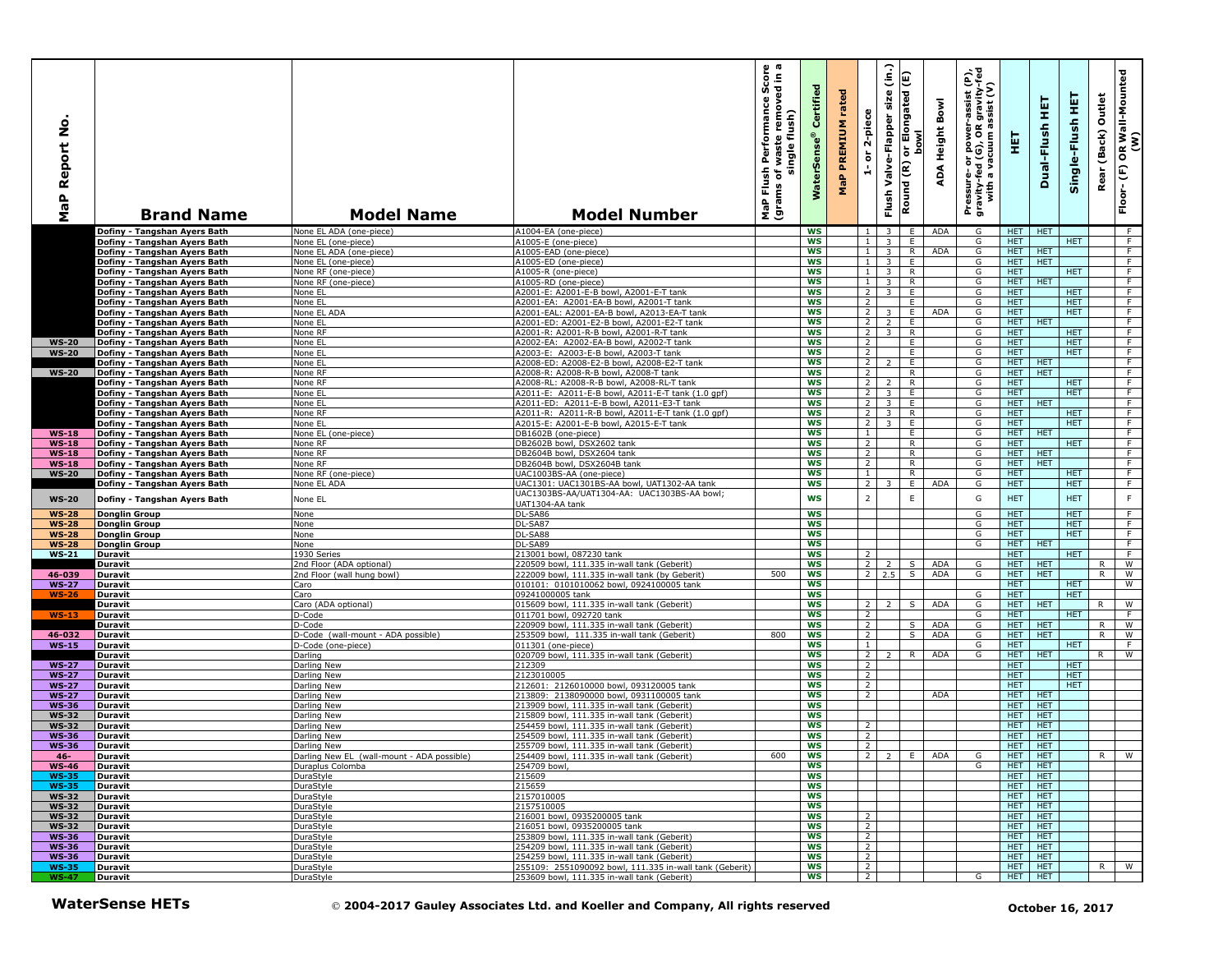| $\circ$<br>z<br>eport<br>≃<br>$\mathbf{r}$<br>œ<br>Σ | <b>Brand Name</b>                | <b>Model Name</b>                                                | <b>Model Number</b>                                                                        | ωm<br>rmance Score<br>removed in a<br>Performan<br>flush)<br>waste<br>single<br>Flush<br>৳<br>(grams<br>NaP | Certified<br><b>WaterSens</b> | rated<br>PREMIUM<br>$\mathbf{a}$<br>운 | 2-piece<br>$\overleftarrow{\mathtt{o}}$<br>÷ | $\widehat{\epsilon}$<br>size<br>Valve-Flapper<br>Flush | Elongated (E)<br><b>bowl</b><br>ð<br>Round (R) | Bowl<br>Height<br>∢<br>ą | $\hat{\mathbf{e}}$<br>R gravity-f<br>assist (V)<br>assist<br>ad (G), OR<br>vacuum as<br>or power-<br>d (G), OR<br>Pressure- oi<br>gravity-fed<br>with a va | 듚                        | 핖<br>Dual-Flush          | 뿦<br>Single-Flush  | Outlet<br>(Back)<br>Rear | OR Wall-Mounted<br>(W)<br>$\widehat{\mathbf{f}}$<br>Floor- |
|------------------------------------------------------|----------------------------------|------------------------------------------------------------------|--------------------------------------------------------------------------------------------|-------------------------------------------------------------------------------------------------------------|-------------------------------|---------------------------------------|----------------------------------------------|--------------------------------------------------------|------------------------------------------------|--------------------------|------------------------------------------------------------------------------------------------------------------------------------------------------------|--------------------------|--------------------------|--------------------|--------------------------|------------------------------------------------------------|
| $36 - 093$                                           | Duravit                          | Durastyle ADA (wall-mount - ADA possible)                        | 253709 bowl, Duofix UP320 tank                                                             | 600                                                                                                         | WS                            |                                       | $\overline{2}$                               |                                                        | S I                                            | ADA                      | G                                                                                                                                                          | HET HET                  |                          |                    | R.                       | l W                                                        |
| 46-031                                               | Duravit                          | Durastyle ADA (wall-mount - ADA possible)                        | 256209 bowl, 111.335 in-wall tank (Geberit)                                                | 800                                                                                                         | <b>WS</b>                     |                                       | $\overline{2}$                               |                                                        | S.                                             | ADA                      | G                                                                                                                                                          | HET.                     | <b>HET</b>               |                    | R                        | W                                                          |
| <b>WS-27</b><br><b>WS-30</b>                         | <b>Duravit</b><br>Duravit        | Esplanade<br>Esplanade                                           | 214609: 2146090000 bowl, 0872800005<br>255409 bowl, 111.335 in-wall tank (Geberit)         |                                                                                                             | WS<br><b>WS</b>               |                                       | $\overline{2}$<br>2                          |                                                        |                                                | ADA                      |                                                                                                                                                            | HET.<br>HET.             | <b>HET</b><br><b>HET</b> |                    |                          |                                                            |
|                                                      | <b>Duravit</b>                   | Foster (ADA optional)                                            | 017509 bowl, 111.335 in-wall tank (Geberit)                                                |                                                                                                             | WS                            |                                       | $\overline{2}$                               | $\overline{2}$                                         | S                                              | ADA                      | G                                                                                                                                                          | HET.                     | <b>HET</b>               |                    | R                        | W                                                          |
| $WS-13$                                              | <b>Duravit</b>                   | Happy D                                                          | 017009 bowl, 091010 tank                                                                   |                                                                                                             | <b>WS</b>                     |                                       | $\overline{2}$                               |                                                        |                                                |                          | G                                                                                                                                                          | HET.                     | <b>HET</b>               |                    |                          | $\overline{F}$                                             |
| $WS-21$                                              | <b>Duravit</b>                   | Happy D                                                          | 17109 bowl, 111.335 in-wall tank (Geberit)                                                 |                                                                                                             | <b>WS</b>                     |                                       |                                              |                                                        |                                                |                          |                                                                                                                                                            | <b>HET</b>               | <b>HET</b>               |                    |                          | W                                                          |
| $WS-15$<br><b>WS-35</b>                              | <b>Duravit</b><br><b>Duravit</b> | Happy D EL<br>Happy D.2                                          | 011201 bowl, 092910 tank<br>212101                                                         |                                                                                                             | <b>WS</b><br><b>WS</b>        |                                       | $\overline{2}$                               |                                                        | E                                              |                          | G                                                                                                                                                          | HET.<br>HET.             | <b>HET</b>               | <b>HET</b>         |                          | F                                                          |
| <b>WS-35</b>                                         | Duravit                          | Happy D.2                                                        | 212151                                                                                     |                                                                                                             | <b>WS</b>                     |                                       |                                              |                                                        |                                                |                          |                                                                                                                                                            | <b>HET</b>               | <b>HET</b>               |                    |                          |                                                            |
| <b>WS-35</b>                                         | <b>Duravit</b>                   | Happy D.2                                                        | 213409                                                                                     |                                                                                                             | <b>WS</b>                     |                                       |                                              |                                                        |                                                |                          |                                                                                                                                                            | <b>HET</b>               | <b>HET</b>               |                    |                          |                                                            |
| <b>WS-35</b>                                         | <b>Duravit</b>                   | Happy D.2                                                        | 222209: 22222090092 bowl, 111.335 in-wall tank (Geberit)                                   |                                                                                                             | <b>WS</b>                     |                                       | $\overline{2}$                               |                                                        |                                                |                          |                                                                                                                                                            | HET.                     | <b>HET</b>               |                    | R                        | W                                                          |
| <b>WS-36</b><br><b>WS-36</b>                         | Duravit<br><b>Duravit</b>        | Happy D.2<br>Happy D.2                                           | 255009 bowl, 111.335 in-wall tank (Geberit)<br>255059 bowl, 111.335 in-wall tank (Geberit) |                                                                                                             | <b>WS</b><br><b>WS</b>        |                                       | $\overline{2}$<br>$\overline{2}$             |                                                        |                                                |                          |                                                                                                                                                            | <b>HET</b><br><b>HET</b> | <b>HET</b><br><b>HET</b> |                    |                          |                                                            |
| 36-094                                               | <b>Duravit</b>                   | Happy D.2 ADA (wall-mount - ADA possible)                        | 222109 bowl, Duofix UP320 tank                                                             | 800                                                                                                         | <b>WS</b>                     |                                       | 2                                            |                                                        | S.                                             | <b>ADA</b>               | G                                                                                                                                                          | HET.                     | <b>HET</b>               |                    | R.                       | <b>W</b>                                                   |
| <b>WS-46</b>                                         | <b>Duravit</b>                   | ME by Starck                                                     | 217151 bowl, 093520 tank                                                                   |                                                                                                             | <b>WS</b>                     |                                       |                                              |                                                        |                                                |                          | G                                                                                                                                                          | HET.                     | <b>HET</b>               |                    |                          |                                                            |
| <b>WS-46</b>                                         | <b>Duravit</b>                   | ME by Starck                                                     | 217101 bowl, 093520 tank                                                                   |                                                                                                             | <b>WS</b>                     |                                       |                                              |                                                        |                                                |                          | G                                                                                                                                                          | <b>HET</b>               | <b>HET</b>               |                    |                          |                                                            |
| <b>WS-44</b><br><b>WS-44</b>                         | <b>Duravit</b>                   | ME by Starck                                                     | 217351<br>217301                                                                           |                                                                                                             | <b>WS</b><br><b>WS</b>        |                                       |                                              |                                                        |                                                |                          | G<br>G                                                                                                                                                     | HET.<br><b>HET</b>       |                          | HET.<br><b>HET</b> |                          |                                                            |
| <b>WS-44</b>                                         | <b>Duravit</b><br><b>Duravit</b> | ME by Starck<br>ME by Starck                                     | 216959 bowl, 111.335 in-wall tank (Geberit)                                                |                                                                                                             | <b>WS</b>                     |                                       |                                              |                                                        |                                                |                          | G                                                                                                                                                          | HET.                     | <b>HET</b>               |                    |                          |                                                            |
| $WS-44$                                              | <b>Duravit</b>                   | ME by Starck                                                     | 216909 bowl, 111.335 in-wall tank (Geberit)                                                |                                                                                                             | WS                            |                                       |                                              |                                                        |                                                |                          | G                                                                                                                                                          | HET                      | <b>HET</b>               |                    |                          |                                                            |
| <b>WS-16</b>                                         | Duravit                          | Metro EL (one-piece)                                             | 015701 (one-piece)                                                                         |                                                                                                             | <b>WS</b>                     |                                       | $\mathbf{1}$                                 |                                                        | E                                              |                          | G                                                                                                                                                          | HET.                     |                          | <b>HET</b>         |                          | F                                                          |
| $WS-19$                                              | <b>Duravit</b>                   | None EL (one-piece)                                              | 212001 (one-piece)                                                                         |                                                                                                             | <b>WS</b>                     |                                       | $\mathbf{1}$                                 |                                                        | E.                                             |                          | G                                                                                                                                                          | <b>HET</b>               |                          | <b>HET</b>         |                          |                                                            |
| <b>WS-44</b><br><b>WS-44</b>                         | <b>Duravit</b><br>Duravit        | P3 Comforts<br>P3 Comforts                                       | 256159 bowl, 111.335 in-wall tank (Geberit)<br>216851 bowl, 093720 tank                    |                                                                                                             | WS<br><b>WS</b>               |                                       |                                              |                                                        |                                                |                          | G<br>G                                                                                                                                                     | HET.<br><b>HET</b>       | <b>HET</b>               | <b>HET</b>         |                          |                                                            |
| <b>WS-44</b>                                         | Duravit                          | P3 Comforts                                                      | 216801 bowl, 093720 tank                                                                   |                                                                                                             | <b>WS</b>                     |                                       |                                              |                                                        |                                                |                          | G                                                                                                                                                          | <b>HET</b>               |                          | <b>HET</b>         |                          |                                                            |
| <b>WS-43</b>                                         | <b>Duravit</b>                   | P3 Comforts                                                      | 216709 bowl, 93710 tank                                                                    |                                                                                                             | <b>WS</b>                     |                                       |                                              |                                                        |                                                |                          | G                                                                                                                                                          | HET.                     |                          | HET.               |                          |                                                            |
| <b>WS-43</b>                                         | Duravit                          | P3 Comforts                                                      | 217551                                                                                     |                                                                                                             | ws                            |                                       |                                              |                                                        |                                                |                          | G                                                                                                                                                          | <b>HET</b>               |                          | HET.               |                          |                                                            |
| <b>WS-43</b><br>46-035                               | Duravit<br>Duravit               | P3 Comforts<br>P3 Conforts ADA (wall-hung bowl)                  | 217501<br>256109 bowl, 111.335 in-wall tank (Geberit)                                      | 800                                                                                                         | <b>WS</b><br><b>WS</b>        |                                       | 2                                            |                                                        | S                                              | ADA                      | G<br>G                                                                                                                                                     | <b>HET</b><br>HET.       | <b>HET</b>               | HET.               | R.                       | W                                                          |
| <b>WS-16</b>                                         | Duravit                          | Pura Vida                                                        | 211909 bowl, 1087270 tank                                                                  |                                                                                                             | <b>WS</b>                     |                                       | 2                                            |                                                        | $\mathsf{s}$                                   |                          | G                                                                                                                                                          | <b>HET</b>               | <b>HET</b>               |                    | R.                       | $\overline{w}$                                             |
| <b>WS-21</b>                                         | <b>Duravit</b>                   | Puravida                                                         | 221909                                                                                     |                                                                                                             | <b>WS</b>                     |                                       |                                              |                                                        |                                                |                          |                                                                                                                                                            | HET.                     | <b>HET</b>               |                    |                          | $\overline{w}$                                             |
| 33-031                                               | <b>Duravit</b>                   | Senso Wash I EL (12-inch rough-in)                               | 620000 00 1001 300 (Electro-hydraulic)                                                     | 600                                                                                                         |                               | WS PREM 2                             |                                              |                                                        | E                                              |                          | P                                                                                                                                                          | HET.                     | <b>HET</b>               |                    |                          | F                                                          |
| <b>WS-19</b><br>46-033                               | <b>Duravit</b><br>Duravit        | Stack X (12-inch rough-in)<br>Starck (wall-mount - ADA possible) | 210009 bowl, 087260 tank<br>253009 bowl, 111.335 in-wall tank (Geberit)                    | 800                                                                                                         | <b>WS</b><br><b>WS</b>        |                                       | 2<br>$\overline{2}$                          |                                                        | S -                                            | <b>ADA</b>               | G<br>G                                                                                                                                                     | HET.<br><b>HET</b>       | <b>HET</b><br><b>HET</b> |                    | R.                       | F<br>$\overline{w}$                                        |
| <b>WS-36</b>                                         | <b>Duravit</b>                   | Starck 1                                                         | 021009 bowl, 111.335 in-wall tank (Geberit)                                                |                                                                                                             | <b>WS</b>                     |                                       |                                              |                                                        |                                                |                          |                                                                                                                                                            | HET.                     | <b>HET</b>               |                    |                          | W                                                          |
| <b>WS26</b>                                          | <b>Duravit</b>                   | Starck 2                                                         | 93300005                                                                                   |                                                                                                             | <b>WS</b>                     |                                       |                                              |                                                        |                                                |                          |                                                                                                                                                            | HET.                     | <b>HET</b>               |                    |                          |                                                            |
| <b>WS-32</b>                                         | <b>Duravit</b>                   | Starck 2                                                         | 2133010005                                                                                 |                                                                                                             | <b>WS</b>                     |                                       |                                              |                                                        |                                                |                          |                                                                                                                                                            | HET                      |                          | <b>HET</b>         |                          |                                                            |
| <b>WS-32</b>                                         | Duravit                          | Starck 2                                                         | 2133510005                                                                                 |                                                                                                             | <b>WS</b>                     |                                       |                                              |                                                        |                                                |                          |                                                                                                                                                            | <b>HET</b>               |                          | <b>HET</b>         |                          |                                                            |
| <b>WS-36</b><br><b>WS-32</b>                         | <b>Duravit</b><br><b>Duravit</b> | Starck 2<br>Starck 2                                             | 212809 bowl, 111.335 in-wall tank (Geberit)<br>253359 bowl, 111.335 in-wall tank (Geberit) |                                                                                                             | <b>WS</b><br><b>WS</b>        |                                       | $\overline{2}$                               |                                                        |                                                |                          |                                                                                                                                                            | HET.<br>HET.             | <b>HET</b><br><b>HET</b> |                    |                          |                                                            |
| <b>WS-36</b>                                         | <b>Duravit</b>                   | Starck 2                                                         | 253409 bowl, 111.335 in-wall tank (Geberit)                                                |                                                                                                             | <b>WS</b>                     |                                       | 2                                            |                                                        |                                                |                          |                                                                                                                                                            | <b>HET</b>               | <b>HET</b>               |                    |                          |                                                            |
|                                                      | <b>Duravit</b>                   | Starck 2 (ADA optional)                                          | 016009 bowl, 111.335 in-wall tank (Geberit)                                                |                                                                                                             | <b>WS</b>                     |                                       | 2                                            | 2                                                      | S.                                             | <b>ADA</b>               | G                                                                                                                                                          | HET.                     | <b>HET</b>               |                    | R                        | W                                                          |
| <b>WS-21</b>                                         | <b>Duravit</b>                   | Starck 2 (one-piece)                                             | 16301                                                                                      |                                                                                                             | <b>WS</b>                     |                                       | $\mathbf{1}$                                 |                                                        |                                                |                          |                                                                                                                                                            | <b>HET</b>               |                          | <b>HET</b>         |                          | $\overline{\mathsf{w}}$                                    |
| <b>WS-27</b><br>47-013                               | <b>Duravit</b><br><b>Duravit</b> | Starck 2 (wall-hung bowl)<br>Starck 2 EL (wall outlet)           | 253309 bowl, 111.335 in-wall tank (by Geberit)<br>212909 bowl, 093300 tank                 | 600                                                                                                         | <b>WS</b><br>WS               |                                       | $\overline{2}$<br>$\overline{2}$             | $\sim$                                                 | E.                                             | ADA                      | G                                                                                                                                                          | HET.<br>HET.             | <b>HET</b><br><b>HET</b> |                    | R.<br>R.                 | <b>W</b><br>$\overline{F}$                                 |
| 46-038                                               | <b>Duravit</b>                   | Starck 2: ADA (wall-hung bowl)                                   | 253309 bowl, 111.335 in-wall tank (Geberit)                                                | 500                                                                                                         | <b>WS</b>                     |                                       |                                              | $2 \quad 2.5$ S                                        |                                                | <b>ADA</b>               | G                                                                                                                                                          | HET.                     | <b>HET</b>               |                    | R.                       | W                                                          |
| <b>WS-35</b>                                         | <b>Duravit</b>                   | Starck 3                                                         | 214159                                                                                     |                                                                                                             | ws                            |                                       |                                              |                                                        |                                                |                          |                                                                                                                                                            | HET.                     | <b>HET</b>               |                    |                          |                                                            |
| $WS-13$                                              | <b>Duravit</b>                   | Starck 3                                                         | 012809 bowl, 092010 tank                                                                   |                                                                                                             | WS                            |                                       | $\overline{2}$                               |                                                        |                                                |                          | G                                                                                                                                                          | <b>HET</b>               | <b>HET</b>               |                    |                          | F.                                                         |
| <b>WS-21</b><br><b>WS-36</b>                         | Duravit<br>Duravit               | Starck <sub>3</sub><br>Starck 3                                  | 212501 bowl, 092040 tank<br>215859 bowl, 111.335 in-wall tank (Geberit)                    |                                                                                                             | <b>WS</b><br><b>WS</b>        |                                       | 2                                            |                                                        |                                                |                          |                                                                                                                                                            | <b>HET</b><br>HET.       | <b>HET</b>               | HET.               |                          | F                                                          |
| <b>WS-18</b>                                         | <b>Duravit</b>                   | Starck 3                                                         | 220209 bowl, 092040 tank                                                                   |                                                                                                             | WS                            |                                       | $\overline{2}$                               |                                                        | S                                              |                          | G                                                                                                                                                          | HET.                     |                          | HET.               |                          | F                                                          |
| WS-16                                                | Duravit                          | Starck 3                                                         | :20209 bowl, 111.335 in-wall tank (Geberit)                                                |                                                                                                             | ws                            |                                       |                                              |                                                        |                                                | S I ADA                  | G                                                                                                                                                          | HEI HEI                  |                          |                    |                          | R W                                                        |
| $WS-16$                                              | Duravit                          | Starck 3                                                         | 220309 bowl, 111.335 in-wall tank (Geberit)                                                |                                                                                                             | WS                            |                                       | $\overline{2}$                               |                                                        | s I                                            | ADA                      | G                                                                                                                                                          | HET HET                  |                          |                    |                          | $R$ W                                                      |
| <b>WS-32</b><br><b>WS-32</b>                         | Duravit                          | Starck 3<br>Starck 3                                             | 222509 bowl, 111.335 in-wall tank (Geberit)<br>222659 bowl, 111.335 in-wall tank (Geberit) |                                                                                                             | WS<br>ws                      |                                       | 2<br>2                                       |                                                        |                                                |                          |                                                                                                                                                            | HET   HET<br>HET   HET   |                          |                    |                          |                                                            |
| <b>WS-36</b>                                         | <b>Duravit</b><br>Duravit        | Starck 3                                                         | 222709 bowl, 111.335 in-wall tank (Geberit)                                                |                                                                                                             | <b>WS</b>                     |                                       | $\overline{2}$                               |                                                        |                                                |                          |                                                                                                                                                            | HET   HET                |                          |                    |                          |                                                            |
| $WS-44$                                              | <b>Duravit</b>                   | Starck 3                                                         | 252709 bowl, 111.335 in-wall tank (Geberit)                                                |                                                                                                             | ws                            |                                       |                                              |                                                        |                                                |                          | G                                                                                                                                                          | HET HET                  |                          |                    |                          |                                                            |
| 46-048                                               | Duravit                          | Starck 3 EL (wall-mount - ADA possible)                          | 222609 bowl, Geberit valve                                                                 | 500                                                                                                         | ws                            |                                       |                                              | $2 \mid 2 \mid$                                        | E I                                            | ADA                      | G                                                                                                                                                          | <b>HET</b>               | <b>HET</b>               |                    | R.                       | W                                                          |
| $WS-26$                                              | Duravit                          | Starck 3 RF (also known as '2nd Floor')                          | 220009 bowl, 111.335 in-wall tank (Geberit)                                                |                                                                                                             | ws                            |                                       |                                              | $2 \quad 2 \quad R$                                    |                                                | ADA                      | G                                                                                                                                                          | HET                      | <b>HET</b>               |                    |                          | R W                                                        |
| 46-034<br><b>WS-13</b>                               | Duravit<br><b>Duravit</b>        | Starck ADA (wall-hung bowl)<br>Starck X                          | 252909 bowl, 111.335 in-wall tank (Geberit)<br>220409 bowl, 111.335 in-wall tank (Geberit) | 800                                                                                                         | WS<br>ws                      |                                       | 2 <sup>1</sup><br>$\overline{2}$             |                                                        | S.<br>S                                        | ADA<br>ADA               | G<br>G                                                                                                                                                     | HET.<br>HET.             | <b>HET</b><br><b>HET</b> |                    |                          | R W<br>$R$   W                                             |
| <b>WS-13</b>                                         | Duravit                          | Vero                                                             | 211609 bowl, 090910 tank                                                                   |                                                                                                             | <b>WS</b>                     |                                       | $\overline{2}$                               |                                                        |                                                |                          | G                                                                                                                                                          | <b>HET</b>               | HET                      |                    |                          | ਾਸ                                                         |
| $WS-13$                                              | Duravit                          | Vero                                                             | 211709 bowl, 109.304 in-wall tank (Geberit)                                                |                                                                                                             | ws                            |                                       |                                              | $\overline{2}$ $\overline{2}$ $\overline{2}$           | S.                                             |                          | G                                                                                                                                                          | <b>HET</b>               | <b>HET</b>               |                    |                          | $-F$                                                       |
|                                                      | Duravit                          | Vero (ADA optional)                                              | 221709 bowl, 111.335 in-wall tank (Geberit)                                                |                                                                                                             | WS                            |                                       |                                              | $2 \mid 2 \mid$                                        | S                                              | ADA                      | G                                                                                                                                                          | HET HET                  |                          |                    |                          | R W                                                        |
|                                                      | <b>WaterSense HETs</b>           |                                                                  | © 2004-2017 Gauley Associates Ltd. and Koeller and Company, All rights reserved            |                                                                                                             |                               |                                       |                                              |                                                        |                                                |                          |                                                                                                                                                            |                          |                          | October 16, 2017   |                          |                                                            |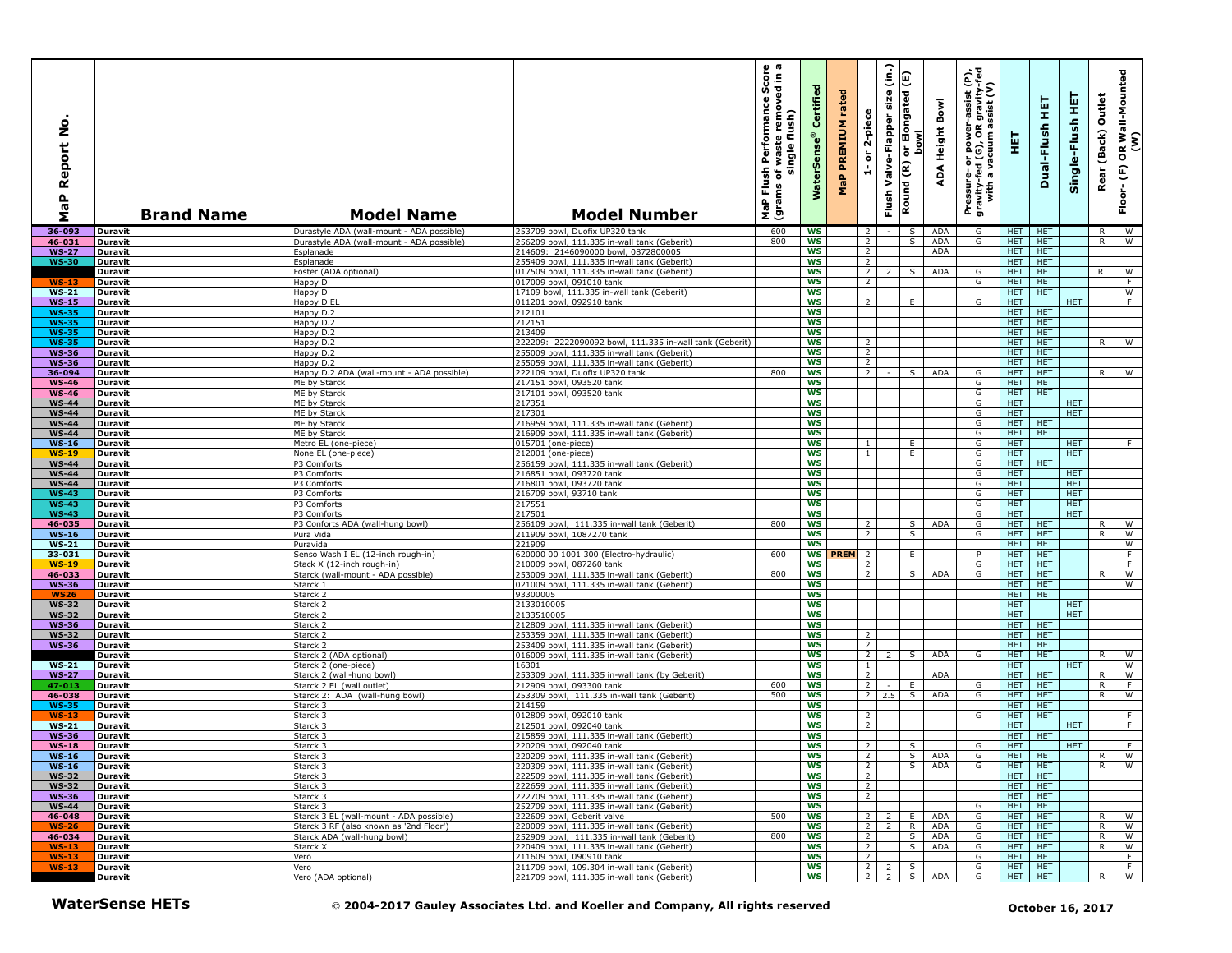| ۰<br>z<br>eport<br>≃<br>$\mathbf{a}$<br>œ<br>Σ      | <b>Brand Name</b>                                                    | <b>Model Name</b>                                      | <b>Model Number</b>                                                                                                                                                                                       | ο ω<br>rmance Score<br>removed in a<br>Performan<br>flush)<br>waste<br>single<br>Flush<br>৳<br>(grams<br>MaP | Certified<br><b>WaterSens</b> | rated<br><b>PREMIUM</b><br>MaP | 2-piece<br>$\overleftarrow{\mathtt{o}}$ | $\widehat{\epsilon}$<br>size<br>Valve-Flapper<br>Flush | Elongated (E)<br><b>bowl</b><br>ð<br>Round (R) | Bowl<br>Height<br>⋖<br>ą | Ë<br>-assist<br>R gravi<br>assist<br>ed (G), OR<br>vacuum as<br>power<br>ㅎ<br>Pressure- o<br>gravity-fed<br>with a va | 핓                        | 틫<br>Dual-Flush          | 王<br>Single-Flush        | Outlet<br>(Back)<br>Rea | OR Wall-Mounted<br>(W)<br>$\boldsymbol{\epsilon}$<br>Floor- |
|-----------------------------------------------------|----------------------------------------------------------------------|--------------------------------------------------------|-----------------------------------------------------------------------------------------------------------------------------------------------------------------------------------------------------------|--------------------------------------------------------------------------------------------------------------|-------------------------------|--------------------------------|-----------------------------------------|--------------------------------------------------------|------------------------------------------------|--------------------------|-----------------------------------------------------------------------------------------------------------------------|--------------------------|--------------------------|--------------------------|-------------------------|-------------------------------------------------------------|
| $WS-15$                                             | Duravit                                                              | Vero EL                                                | 210301 (one-piece)                                                                                                                                                                                        |                                                                                                              | <b>WS</b>                     |                                | $\overline{1}$                          |                                                        | E                                              |                          | G                                                                                                                     | <b>HET</b>               |                          | <b>HET</b>               |                         | - F                                                         |
| <b>WS-45</b>                                        | <b>Duval Bathworks (by Cobban)</b>                                   | None                                                   | BT0116-D                                                                                                                                                                                                  | 1,000                                                                                                        | ws                            |                                | $\mathbf{1}$                            |                                                        | E                                              |                          | G                                                                                                                     | HET.<br><b>HET</b>       | <b>HET</b>               | <b>HET</b>               |                         | $\overline{F}$<br>$\overline{F}$                            |
| 43-035<br><b>WS-45</b>                              | <b>Duval Bathworks (by Cobban)</b><br>Duval Bathworks (by Cobban)    | None EL (one-piece - 12-inch rough-in)<br>None         | BT0215<br>BT0316-TDF                                                                                                                                                                                      |                                                                                                              | WS<br><b>WS</b>               |                                |                                         | $\overline{\mathbf{3}}$                                |                                                |                          | G<br>G                                                                                                                | HET.                     | <b>HET</b>               |                          |                         | F                                                           |
| <b>WS-45</b>                                        | <b>Duval Bathworks (by Cobban)</b>                                   | None                                                   | BT04SO15-TDF                                                                                                                                                                                              |                                                                                                              | WS                            |                                |                                         |                                                        |                                                |                          | G                                                                                                                     | HET.                     | <b>HET</b>               |                          |                         | F                                                           |
| <b>WS-45</b>                                        | Duval Bathworks (by Cobban)                                          | None                                                   | BT0515-TDF                                                                                                                                                                                                |                                                                                                              | <b>WS</b>                     |                                |                                         |                                                        |                                                |                          | G                                                                                                                     | HET                      | <b>HET</b>               |                          |                         | $\overline{F}$                                              |
| <b>WS-45</b>                                        | Duval Bathworks (by Cobban)                                          | None                                                   | <b>BT0615-TDF</b>                                                                                                                                                                                         |                                                                                                              | <b>WS</b>                     |                                |                                         |                                                        |                                                |                          | G                                                                                                                     | HET.                     | <b>HET</b>               |                          |                         | F                                                           |
| <b>WS-45</b><br><b>WS-45</b>                        | Duval Bathworks (by Cobban)<br><b>Duval Bathworks (by Cobban)</b>    | None<br>None                                           | BT0716-TDF<br>BT0815-TDF                                                                                                                                                                                  |                                                                                                              | <b>WS</b><br><b>WS</b>        |                                |                                         |                                                        |                                                |                          | G<br>G                                                                                                                | HET.<br><b>HET</b>       | <b>HET</b><br><b>HET</b> |                          |                         | F<br>F                                                      |
| 43-028                                              | Duval Bathworks (by Cobban)                                          | None (one-piece - 12-inch rough-in)                    | BT0915-TDF                                                                                                                                                                                                | 1,000                                                                                                        | ws                            | PREM 1                         |                                         | 3                                                      | S                                              |                          | G                                                                                                                     | HET.                     | <b>HET</b>               |                          |                         | $\overline{F}$                                              |
| 35-023                                              | <b>DXV (American Standard)</b>                                       | AT200 EL (one-piece - 12-inch rough-in)                | D29020CS416 (one-piece - electronic)                                                                                                                                                                      | 500                                                                                                          | <b>WS</b>                     |                                | $\overline{1}$                          |                                                        | E                                              |                          | P                                                                                                                     | HET.                     | <b>HET</b>               |                          |                         | F                                                           |
| 16-126RN32                                          | <b>DXV (American Standard)</b>                                       | Fitzgerald 1.28 EL ADA                                 | D2205CA.101: D23005C.000 bowl, D24005A.101 tank                                                                                                                                                           | 1,000<br>1,000                                                                                               | ws<br><b>WS</b>               |                                | $\overline{2}$<br>$\overline{2}$        | 3                                                      | E.<br>$\overline{R}$                           | ADA<br>ADA               | G<br>G                                                                                                                | <b>HET</b><br>HET        |                          | <b>HET</b><br><b>HET</b> |                         | F<br>$\overline{F}$                                         |
| 32-036                                              | 17-029RN33 DXV (American Standard)<br><b>DXV (American Standard)</b> | Fitzgerald 1.28 RF ADA<br>Lyndon EL ADA (12" rough-in) | D2205DA.101: D23005D.000 bowl, D24005A.101 tank<br>D2210AA.200: D23226A.000 bowl, D24434A.200 tank                                                                                                        | 1,000                                                                                                        | ws                            |                                | 2 <sub>1</sub>                          | $\overline{3}$<br>$\overline{2}$                       | E.                                             | <b>ADA</b>               | G                                                                                                                     | HET.                     | HET                      |                          |                         | F                                                           |
| 37-007                                              | DXV (American Standard)                                              | Oakhill EL ADA (12-inch rough-in)                      | D2203AA.100: D23030.100 bowl, D24030.100 tank                                                                                                                                                             | 800                                                                                                          | <b>WS</b>                     |                                | $\overline{2}$                          | 3                                                      | E                                              | ADA                      | G                                                                                                                     | HET.                     |                          | HET.                     |                         | F                                                           |
|                                                     | 15-138RN31 DXV (American Standard)                                   | Roycroft 1.28 EL (one-piece)                           | D22010C.101 (one-piece)                                                                                                                                                                                   | 1,000                                                                                                        | WS                            |                                | 1                                       | $\overline{3}$                                         | E.                                             |                          | G                                                                                                                     | <b>HET</b>               |                          | HET.                     |                         | F                                                           |
| 17-074RN33                                          | <b>DXV (American Standard)</b>                                       | Seagram dual-flush RF ADA (adjustable height bowl)     | D29001000: D23010S000 bowl, D29000000 Geberit in wal                                                                                                                                                      | 400                                                                                                          | <b>WS</b>                     |                                | $\overline{2}$                          | $\overline{2}$                                         | $\mathsf{R}$                                   | <b>ADA</b>               | G                                                                                                                     | <b>HET</b>               | <b>HET</b>               |                          | R                       | W                                                           |
| 15-037RN31                                          | <b>DXV (American Standard)</b>                                       | St. George 1.28 EL ADA (one-piece)                     | carrier<br>D22000C.101 (one-piece)                                                                                                                                                                        | 1,000                                                                                                        | <b>WS</b>                     |                                | $\mathbf{1}$                            |                                                        | E                                              | <b>ADA</b>               | G                                                                                                                     | <b>HET</b>               |                          | <b>HET</b>               |                         | F                                                           |
| 33-041                                              | DXV (American Standard)                                              | St. George EL ADA (12-inch rough-in                    | D2215AA.104: D23015A.100 bowl, D24000A.104 tank                                                                                                                                                           | 800                                                                                                          | <b>WS</b>                     |                                | $\overline{2}$                          | $\overline{\mathbf{3}}$                                | E                                              | <b>ADA</b>               | G                                                                                                                     | <b>HET</b>               |                          | <b>HET</b>               |                         | F                                                           |
|                                                     | 15-035RN31 DXV (American Standard)                                   | Wyatt 1.28 EL ADA (one-piece)                          | D22005C.101 (one-piece)                                                                                                                                                                                   | 1,000                                                                                                        | WS                            |                                | 1                                       | $\overline{\mathbf{3}}$                                | Ε.                                             | ADA                      | G                                                                                                                     | HET.                     |                          | <b>HET</b>               |                         | F.                                                          |
| <b>WS-38</b>                                        | Eago (by Foshan)                                                     | None                                                   | TB108                                                                                                                                                                                                     |                                                                                                              | WS                            |                                |                                         |                                                        |                                                |                          | G                                                                                                                     | HET.                     |                          | <b>HET</b>               |                         | F                                                           |
| <b>WS-38</b>                                        | Eago (by Foshan)                                                     | None                                                   | TB133                                                                                                                                                                                                     |                                                                                                              | WS                            |                                |                                         |                                                        |                                                |                          | G<br>G                                                                                                                | <b>HET</b><br>HET.       | <b>HET</b>               | <b>HET</b>               |                         | F<br>F.                                                     |
| <b>WS-24</b><br>WS-24                               | Eago (by Foshan)<br>Eago (by Foshan)                                 | None (one-piece)<br>None (one-piece)                   | TB222 (one-piece)<br>TB309-1 (one-piece)                                                                                                                                                                  |                                                                                                              | WS<br>WS                      |                                | 1<br>$\mathbf{1}$                       |                                                        |                                                |                          | G                                                                                                                     | HET.                     | <b>HET</b>               |                          |                         | F                                                           |
| WS-38                                               | Eago (by Foshan)                                                     | None                                                   | TB336                                                                                                                                                                                                     |                                                                                                              | <b>WS</b>                     |                                |                                         |                                                        |                                                |                          | G                                                                                                                     | <b>HET</b>               |                          |                          |                         | $\overline{F}$                                              |
| <b>WS-24</b>                                        | Eago (by Foshan)                                                     | None EL (one-piece)(12-inch rough-in)                  | TB346M (one-piece)                                                                                                                                                                                        |                                                                                                              | ws                            |                                | $\mathbf{1}$                            |                                                        | E.                                             |                          | G                                                                                                                     | HET.                     | <b>HET</b>               |                          |                         | F                                                           |
| WS-24                                               | Eago (by Foshan)                                                     | None (one-piece)                                       | FB351 (one-piece)                                                                                                                                                                                         |                                                                                                              | ws                            |                                | $\mathbf{1}$                            |                                                        |                                                |                          | G                                                                                                                     | HET.                     | HET.<br><b>HET</b>       |                          |                         | $\overline{F}$<br>F                                         |
| <b>WS-24</b><br><b>WS-38</b>                        | Eago (by Foshan)<br>Eago (by Foshan)                                 | None (one-piece)<br>None                               | TB353 (one-piece)<br>TB356                                                                                                                                                                                |                                                                                                              | <b>WS</b><br>WS               |                                | $\mathbf{1}$                            |                                                        |                                                |                          | G<br>G                                                                                                                | HET.<br><b>HET</b>       | <b>HET</b>               |                          |                         | F                                                           |
| <b>WS-38</b>                                        | Eago (by Foshan)                                                     | None                                                   | TB357                                                                                                                                                                                                     |                                                                                                              | ws                            |                                |                                         |                                                        |                                                |                          | G                                                                                                                     | <b>HET</b>               |                          | <b>HET</b>               |                         | $\overline{F}$                                              |
| <b>WS-38</b>                                        | Eago (by Foshan)                                                     | None                                                   | TB358                                                                                                                                                                                                     |                                                                                                              | <b>WS</b>                     |                                |                                         |                                                        |                                                |                          | G                                                                                                                     | HET.                     | <b>HET</b>               |                          |                         | $-F$                                                        |
| <b>WS-38</b>                                        | Eago (by Foshan)                                                     | None                                                   | TB359                                                                                                                                                                                                     |                                                                                                              | ws                            |                                |                                         |                                                        |                                                |                          | G                                                                                                                     | HET.                     | <b>HET</b>               |                          |                         | F<br>F                                                      |
| <b>WS-38</b><br><b>WS-38</b>                        | Eago (by Foshan)<br>Eago (by Foshan)                                 | None<br>None                                           | TB360<br>TB361                                                                                                                                                                                            |                                                                                                              | <b>WS</b><br>ws               |                                |                                         |                                                        |                                                |                          | G<br>G                                                                                                                | <b>HET</b><br><b>HET</b> | <b>HET</b><br><b>HET</b> |                          |                         | $\overline{F}$                                              |
| <b>WS-38</b>                                        | Eago (by Foshan)                                                     | None                                                   | TB362                                                                                                                                                                                                     |                                                                                                              | <b>WS</b>                     |                                |                                         |                                                        |                                                |                          | G                                                                                                                     | <b>HET</b>               |                          | <b>HET</b>               |                         | F                                                           |
| <b>WS-38</b>                                        | Eago (by Foshan)                                                     | None                                                   | TB364                                                                                                                                                                                                     |                                                                                                              | <b>WS</b>                     |                                |                                         |                                                        |                                                |                          | G                                                                                                                     | <b>HET</b>               |                          | <b>HET</b>               |                         | F                                                           |
| <b>WS-38</b>                                        | Eago (by Foshan)                                                     | None                                                   | <b>TB387M</b>                                                                                                                                                                                             |                                                                                                              | <b>WS</b>                     |                                |                                         |                                                        |                                                |                          | G                                                                                                                     | <b>HET</b>               | <b>HET</b>               |                          |                         | $\overline{F}$                                              |
| <b>WS-38</b>                                        | Eago (by Foshan)                                                     | None                                                   | TB388M                                                                                                                                                                                                    |                                                                                                              | ws                            |                                |                                         |                                                        |                                                |                          | G                                                                                                                     | <b>HET</b>               | <b>HET</b>               |                          |                         | F                                                           |
| <b>WS-38</b><br><b>WS-38</b>                        | Eago (by Foshan)<br>Eago (by Foshan)                                 | None<br>None                                           | TB377<br><b>WB380</b>                                                                                                                                                                                     |                                                                                                              | <b>WS</b><br>WS               |                                |                                         |                                                        |                                                |                          | G<br>G                                                                                                                | HET<br><b>HET</b>        | <b>HET</b>               | HET.                     |                         | F<br>F.                                                     |
| <b>WS-38</b>                                        | Eago (by Foshan)                                                     | None                                                   | <b>WB381</b>                                                                                                                                                                                              |                                                                                                              | WS                            |                                |                                         |                                                        |                                                |                          | G                                                                                                                     | HET.                     | <b>HET</b>               |                          |                         | $\overline{F}$                                              |
| WS-32                                               | <b>Eclipse (by Villeroy &amp; Boch)</b>                              | Marathon EL                                            | 6201.123 bowl, 6201.134 tank                                                                                                                                                                              |                                                                                                              | <b>WS</b>                     |                                | $\overline{2}$                          |                                                        | E.                                             |                          | G                                                                                                                     | <b>HET</b>               |                          | <b>HET</b>               |                         | F                                                           |
| <b>WS-32</b>                                        | Eclipse (by Villeroy & Boch)                                         | Marathon EL ADA                                        | 6201.133 bowl, 6201.134 tank                                                                                                                                                                              |                                                                                                              | WS                            |                                | $\overline{2}$                          |                                                        | E                                              | ADA                      | G<br>G                                                                                                                | <b>HET</b>               |                          | <b>HET</b><br><b>HET</b> |                         | $\overline{F}$<br>F                                         |
| <b>WS-32</b>                                        | Eclipse (by Villeroy & Boch)<br>ECO-FITT (by Niagara)                | Marathon RF<br>Dual Flush EL ADA                       | 6201.113 bowl, 6201.134 tank<br>N2316: N2316B bowl, N2316T tank                                                                                                                                           |                                                                                                              | <b>WS</b><br>WS               |                                | $\overline{2}$                          | $2 \quad 2.5$                                          | $\mathsf{R}$<br>Ε.                             | ADA                      | G                                                                                                                     | <b>HET</b><br>HET        | <b>HET</b>               |                          |                         | $\overline{F}$                                              |
|                                                     | ECO-FITT (by Niagara)                                                | Ecologic RF ADA                                        | N2225R: N2225RB bowl, N2225T tank (flapperless) (ALSO<br>SOLD AS COMBINATION ALL-IN-ONE PACKAGE BY<br>HOME DEPOT - UPC Bar Code 732291222549) (NOTE:<br>This model previously listed as Model N2225R-165) |                                                                                                              | WS                            |                                | $\overline{2}$                          |                                                        | R                                              | ADA                      | G                                                                                                                     | <b>HET</b>               |                          | <b>HET</b>               |                         | F                                                           |
| $15 -$<br>007bRN31                                  | <b>ECO-FITT (by Niagara)</b>                                         | Elongated HET ADA (All-In-One package)                 | N2225E-RT: N2225E-RT bowl, N2225T-RT tank                                                                                                                                                                 | 1,000                                                                                                        | WS                            |                                | $\overline{2}$                          | 3                                                      | E                                              | ADA                      | G                                                                                                                     | <b>HET</b>               |                          | <b>HET</b>               |                         | F                                                           |
| $812-129$                                           | <b>ECO-FITT (by Niagara)</b>                                         | Power One EL                                           | N2310: 2310B bowl, 2310T tank                                                                                                                                                                             |                                                                                                              |                               | WS PREM 2                      |                                         |                                                        | E.                                             |                          | P                                                                                                                     | <b>HET</b>               |                          | <b>HET</b>               |                         | F                                                           |
| <b>23-047RN39</b> Eljer                             |                                                                      | Belmont RF (12-inch rough-in)                          | 091-0800: 3061.408 bowl, 4061.408 tank                                                                                                                                                                    | 1,000                                                                                                        | ws                            |                                | 2                                       |                                                        | R                                              |                          | G                                                                                                                     | <b>HET</b>               |                          | <b>HET</b>               |                         | F                                                           |
|                                                     | <b>Eljer</b>                                                         | Belmont RF COMPLETE                                    | 091-0800: 3061.428 OR 3061.301 bowl, 4061.428 tank                                                                                                                                                        | 1,000                                                                                                        | WS                            |                                | $\overline{2}$                          | $\overline{2}$                                         | $\mathsf{R}$                                   |                          | G                                                                                                                     | <b>HET</b>               |                          | <b>HET</b>               |                         | $\mathsf F$                                                 |
| 8 13-089D Eljer<br>32-037 Eljer<br>16-074RN32 Eljer |                                                                      | Cosette EL Dual Flush (one-piece) (12" rough-in)       | 081-0600 (one-piece)                                                                                                                                                                                      | 800                                                                                                          |                               | <b>WS PREM</b>                 | $\mathbf{1}$                            | 2 <sup>1</sup>                                         | E.                                             |                          | G                                                                                                                     |                          | HET   HET                |                          |                         | - F                                                         |
|                                                     |                                                                      | None EL ADA                                            | 091-0120: 3068.301 bowl, 4061.408 tank (lined)                                                                                                                                                            | 1,000                                                                                                        | ws                            |                                | $\overline{2}$                          | $\overline{2}$                                         | E                                              | ADA                      | G                                                                                                                     | HET.                     |                          | <b>HET</b>               |                         | F.                                                          |
| 18-050RN34<br>& 15-043                              | Eljer                                                                | None EL ADA COMPLETE (12" rough-in)                    | 091-3275: 3517A.30 bowl, 4021.416N tank                                                                                                                                                                   | 800                                                                                                          | WS                            |                                | $\overline{2}$                          | 3                                                      | E                                              | ADA                      | G                                                                                                                     | HET                      |                          | <b>HET</b>               |                         | F                                                           |
| 15-123RN31                                          |                                                                      |                                                        |                                                                                                                                                                                                           |                                                                                                              |                               |                                | $\overline{2}$                          | 3                                                      | $\mathsf{R}$                                   |                          | G                                                                                                                     |                          |                          | <b>HET</b>               |                         | F                                                           |
| & 12-101                                            | <b>Eljer</b>                                                         | None RF                                                | 091-0160: 3517D.001 bowl, 4021.416 tank                                                                                                                                                                   | 1,000                                                                                                        | WS                            |                                |                                         |                                                        |                                                |                          |                                                                                                                       | <b>HET</b>               |                          |                          |                         |                                                             |
|                                                     | <b>WaterSense HETs</b>                                               |                                                        | © 2004-2017 Gauley Associates Ltd. and Koeller and Company, All rights reserved                                                                                                                           |                                                                                                              |                               |                                |                                         |                                                        |                                                |                          |                                                                                                                       |                          |                          | October 16, 2017         |                         |                                                             |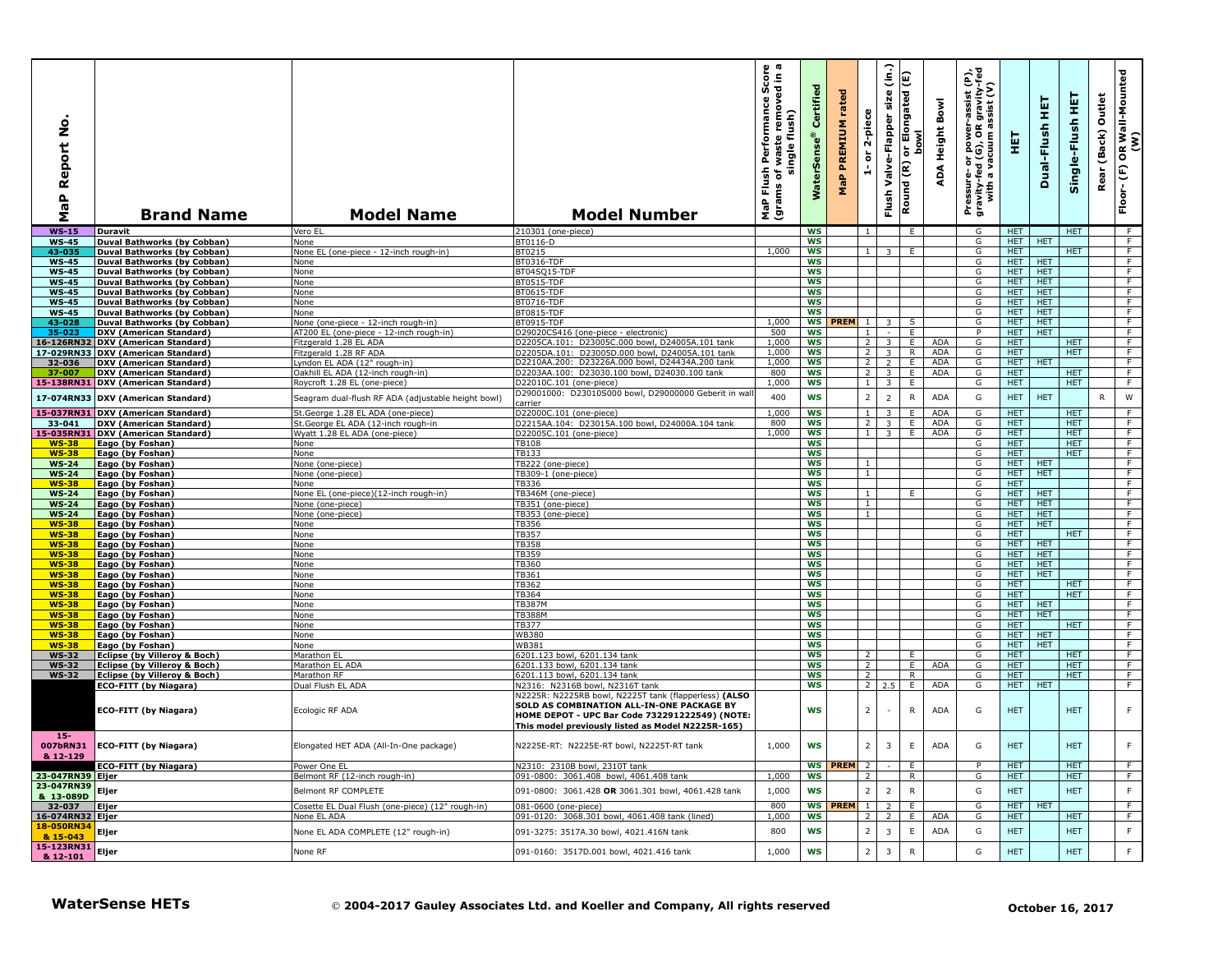| ż<br>MaP Report                  | <b>Brand Name</b>                                                                             | <b>Model Name</b>                                                                                                   | <b>Model Number</b>                                                                                                                                                           | s als<br>sh Performance Sco<br>of waste removed in<br>single flush)<br>Flush<br>৳<br><b>u</b><br>MaP Fl<br>(gram: | Certified<br>$\bullet$<br>WaterSen | rated<br><b>MaP PREMIUM</b> | 2-piece<br>ŏ<br>÷,               | $\widehat{\mathsf{lin}}$<br>size<br>Valve-Flapper<br>Flush | E<br>or Elongated<br>bowl<br>Round (R) | Bowl<br>ADA Height | Pressure- or power-assist (P),<br>gravity-fed (G), OR gravity-fed<br>with a vacuum assist (V) | 핓                        | 뎙<br>Dual-Flush | Single-Flush HET         | Outlet<br>(Back)<br>Rear | OR Wall-Mounted<br>(W)<br>$\widehat{\mathbf{f}}$<br>Floor- |
|----------------------------------|-----------------------------------------------------------------------------------------------|---------------------------------------------------------------------------------------------------------------------|-------------------------------------------------------------------------------------------------------------------------------------------------------------------------------|-------------------------------------------------------------------------------------------------------------------|------------------------------------|-----------------------------|----------------------------------|------------------------------------------------------------|----------------------------------------|--------------------|-----------------------------------------------------------------------------------------------|--------------------------|-----------------|--------------------------|--------------------------|------------------------------------------------------------|
| 15-126RN31 Eljer                 |                                                                                               | Somerville Dual Flush RF (lined tank)                                                                               | 091-6130: 3708.416 bowl, 4339.456 tank (lined) NOTE:<br>This fixture is sold as a COMPLETE package and<br>includes toilet fixture, seat, & installation mat'ls as<br>one item | 1,000                                                                                                             | <b>WS</b>                          |                             | $\overline{2}$                   |                                                            | $\mathsf{R}$                           |                    | G                                                                                             | <b>HET</b>               | <b>HET</b>      |                          |                          | F                                                          |
| 14-133D-<br><b>RN29-RN45</b>     | Eljer                                                                                         | Somerville Dual Flush RF (siphonic)                                                                                 | 091-6100: 3708.416 bowl, 4339.416 tank                                                                                                                                        | 1,000                                                                                                             | <b>WS</b>                          |                             | 2 <sup>1</sup>                   | $\overline{2}$                                             | ${\sf R}$                              |                    | G                                                                                             | <b>HET</b>               | <b>HET</b>      |                          |                          | F.                                                         |
| 24-112RN40                       | Eljer                                                                                         | Stratus EL ADA                                                                                                      | 091-1285 N/ST: 3517A.301R bowl, 4007.428N tank                                                                                                                                | 1,000                                                                                                             | <b>WS</b>                          |                             | 2                                | 3                                                          | E                                      | <b>ADA</b>         | G                                                                                             | <b>HET</b>               |                 | HET.                     |                          | F.                                                         |
| 16-071RN32                       | Eljer                                                                                         | Stratus EL ADA                                                                                                      | 091-1285: 3016.428 bowl, 4007.428 tank (UPC bar code                                                                                                                          | 1,000                                                                                                             | <b>WS</b>                          |                             | $\overline{2}$                   | $\overline{\mathbf{3}}$                                    | $\mathsf E$                            | ADA                | G                                                                                             | <b>HET</b>               |                 | <b>HET</b>               |                          | F.                                                         |
| 24-110RN40                       | Eljer                                                                                         | Stratus RF                                                                                                          | 3305682509 sold as a COMPLETE unit)<br>091-1280 N/ST: 3517D.301R bowl, 4007.428N tank                                                                                         | 1,000                                                                                                             | <b>WS</b>                          |                             | 2 <sup>1</sup>                   | $\overline{\mathbf{3}}$                                    | R                                      |                    | G                                                                                             | <b>HET</b>               |                 | <b>HET</b>               |                          | F                                                          |
| 16-072RN32 Eljer                 |                                                                                               | Stratus RF                                                                                                          | 091-1280: 3011.428 bowl, 4007.428 tank (UPC bar code                                                                                                                          | 1,000                                                                                                             | <b>WS</b>                          |                             | $\overline{2}$                   | $\overline{\mathbf{3}}$                                    | ${\sf R}$                              |                    | G                                                                                             | <b>HET</b>               |                 | <b>HET</b>               |                          | F                                                          |
| <b>WS-21</b>                     | Eljer                                                                                         | Stratus RF                                                                                                          | 3305682508 sold as a COMPLETE unit)<br>091-1283: 3011.301 bowl, 4007.428 tank                                                                                                 |                                                                                                                   | <b>WS</b>                          |                             | $\overline{2}$                   | $\overline{3}$                                             | $\overline{R}$                         |                    | G                                                                                             | <b>HET</b>               |                 | <b>HET</b>               |                          | F                                                          |
| 26-016RN42                       | <b>EnviroFlush (by Furnico)</b>                                                               | EnviroFlush EL ADA (lined tank)                                                                                     | Enviro21EAI-1: 21EAI-1-B bowl, 21EAI-1-T tank (lined)                                                                                                                         | 1,000                                                                                                             | <b>WS</b>                          |                             | $\overline{2}$                   | $\overline{\mathbf{3}}$                                    | E                                      | ADA                | G                                                                                             | <b>HET</b>               |                 | <b>HET</b>               |                          | $\overline{F}$                                             |
|                                  | <b>Eurostream (by Milim G&amp;G Ceramics)</b>                                                 | Eurostream RF (lined tank)                                                                                          | C21082C: C531052 bowl, C510094/C520126 tank (lined)                                                                                                                           |                                                                                                                   | ws                                 |                             | 2 <sup>1</sup>                   | $\overline{\mathbf{3}}$                                    | R                                      |                    | G                                                                                             | HET.                     | <b>HET</b>      |                          |                          | F.                                                         |
| 43-002                           | Evergreen Smart Energy (by Tangshan<br>Hengmao)                                               | Humble Bee EL ADA (12-inch rough-in) (NOTE:<br>L.0 gal per flush toilet)                                            | EG25HSWH bowl, EG20TSWH tank                                                                                                                                                  | 1,000                                                                                                             | <b>WS</b>                          | <b>PREM</b>                 | $\overline{2}$                   | $\overline{\mathbf{3}}$                                    | E                                      | ADA                | G                                                                                             | <b>HET</b>               |                 | <b>HET</b>               |                          | F.                                                         |
| 38-002                           | Evergreen Smart Energy (by Tangshan<br>Hengmao)<br><b>Evergreen Smart Energy (by Tangshan</b> | Humble Bee RF (12-inch rough-in) (NOTE: 1.0<br>gal per flush toilet)<br>Humble Bee EL (12-inch rough-in) (NOTE: 1.0 | EG20BSWH bowl, EG20TSWH tank                                                                                                                                                  | 1,000                                                                                                             | <b>WS</b>                          | <b>PREM</b>                 | $\cdot$ 2                        | $\overline{\mathbf{3}}$                                    | $\mathsf{R}$                           |                    | G                                                                                             | <b>HET</b>               |                 | <b>HET</b>               |                          | F                                                          |
| 38-001                           | Hengmao)                                                                                      | gal per flush toilet)<br>Finisia FL ADA                                                                             | EG25SWH bowl, EG20TSWH tank                                                                                                                                                   | 1,000                                                                                                             | <b>WS</b><br><b>WS</b>             | <b>PREM</b>                 | $\overline{2}$                   | $\overline{\mathbf{3}}$                                    | $\mathsf E$<br>E                       | <b>ADA</b>         | G                                                                                             | <b>HET</b><br><b>HET</b> | <b>HET</b>      | <b>HET</b>               |                          | F.<br>$\overline{F}$                                       |
| <b>WS-35</b>                     | 29-007RN45 Finisia (by Milim G&G Ceramics)<br>Flint & Walling                                 | Optima                                                                                                              | 21104C: C531092 bowl, C600175 tank<br>1201 (by Foshan Zhongbo)                                                                                                                | 1,000                                                                                                             | WS                                 |                             | 2 <sup>1</sup>                   | $\overline{\mathbf{3}}$                                    |                                        |                    | G<br>G                                                                                        | <b>HET</b>               |                 | <b>HET</b>               |                          | F.                                                         |
|                                  | <b>Foremost</b>                                                                               | None EL ADA                                                                                                         | AIO 400E*-HET: AIO B400E bowl, AIO T400 tank                                                                                                                                  |                                                                                                                   | <b>WS</b>                          |                             | $\overline{2}$                   | 3                                                          | E.                                     | ADA                | G                                                                                             | <b>HET</b>               |                 | <b>HET</b>               |                          |                                                            |
|                                  | <b>Foremost</b>                                                                               | None RF ADA                                                                                                         | AIO 400R*-HET: AIO B400R bowl, AIO T400 tank                                                                                                                                  |                                                                                                                   | WS                                 |                             | $\overline{2}$                   | 3                                                          | R                                      | ADA                | G                                                                                             | <b>HET</b>               |                 | HET.                     |                          |                                                            |
|                                  | Foremost                                                                                      | AIO (All-In-One) EL ADA                                                                                             | AIO 7800HET-LO: AIO B7800HET-LO bowl, AIO T7800HET-<br>LO tank                                                                                                                |                                                                                                                   | <b>WS</b>                          |                             | $\overline{2}$                   | $\overline{\mathbf{3}}$                                    | E                                      | ADA                | G                                                                                             | <b>HET</b>               |                 | <b>HET</b>               |                          | F.                                                         |
|                                  | Foremost                                                                                      | None EL (NOTE: 1.0g/3.8L single-flush fixture)<br>None EL (12-inch rough-in) (NOTE: 1.0g/3.8L single                | AO1-005775E: LL-775E bowl, T1-005 tank                                                                                                                                        |                                                                                                                   | ws                                 | <b>PREM</b>                 | $\overline{2}$                   | $\overline{3}$                                             | $\mathsf E$                            |                    | G                                                                                             | <b>HET</b>               |                 | <b>HET</b>               |                          | F.                                                         |
| 44-028                           | <b>Foremost</b>                                                                               | flush fixture)                                                                                                      | AO1-005775E*L-FM: (lined tank)                                                                                                                                                | 600                                                                                                               | WS                                 | <b>PREM</b>                 | $\overline{2}$                   | $\overline{\mathbf{3}}$                                    | E                                      |                    | G                                                                                             | <b>HET</b>               |                 | <b>HET</b>               |                          | F.                                                         |
|                                  | Foremost                                                                                      | None RF (NOTE: 1.0g/3.8L single-flush fixture)                                                                      | AO1-005775R: LL-775R bowl, T1-005 tank                                                                                                                                        |                                                                                                                   | <b>WS</b>                          | <b>PREM</b>                 | $\overline{2}$                   | $\overline{\mathbf{3}}$                                    | $\mathsf{R}$                           |                    | G                                                                                             | <b>HET</b>               |                 | <b>HET</b>               |                          | F                                                          |
| $35-007$<br>24-067 &<br>21-018   | Foremost                                                                                      | None RF (NOTE: 1.0g/3.8L single-flush fixture)<br>(lined tank - 12-inch rough-in)                                   | AO1-005775R*L: LL-775R bowl, T1-005*L tank (lined)                                                                                                                            | 800                                                                                                               | <b>WS</b>                          | <b>PREM</b>                 | $\overline{2}$                   | $\overline{3}$                                             | $\mathsf{R}$                           |                    | G                                                                                             | <b>HET</b>               |                 | <b>HET</b>               |                          | F                                                          |
| $35 - 006$<br>24-027 &<br>21-019 | <b>Foremost</b>                                                                               | None EL (NOTE: 1.0g/3.8L single-flush fixture)<br>(lined tank - 12-inch rough-in)                                   | AO1-00577E*L: LL-775E bowl, T1-005*L tank (lined)                                                                                                                             | 800                                                                                                               |                                    | <b>WS PREM</b>              | $\overline{2}$                   | $\overline{3}$                                             | E                                      |                    | G                                                                                             | <b>HET</b>               |                 | <b>HET</b>               |                          | F                                                          |
| $35 - 012$<br>24-066 &<br>16-092 | <b>Foremost</b>                                                                               | None HET EL ADA (12-inch rough-in)(NOTE:<br>1.0g/3.8L single-flush fixture)                                         | AO1-005887E*: LL-887E* bowl, T1-005-* tank                                                                                                                                    | 800                                                                                                               | <b>WS</b>                          | <b>PREM</b>                 | $\overline{2}$                   | $\overline{3}$                                             | E                                      | <b>ADA</b>         | G                                                                                             | <b>HET</b>               |                 | <b>HET</b>               |                          | F                                                          |
|                                  | Foremost                                                                                      | None EL ADA (NOTE: 1.0g/3.8L single-flush<br>fixture) (lined tank)                                                  | AO1-005887E*L: LL-887E bowl, T1-005*L tank (lined)                                                                                                                            |                                                                                                                   | <b>WS</b>                          | <b>PREM</b>                 | $\overline{2}$                   | $\overline{\mathbf{3}}$                                    | E                                      | <b>ADA</b>         | G                                                                                             | <b>HET</b>               |                 | <b>HET</b>               |                          | F.                                                         |
|                                  | Foremost                                                                                      | None RF ADA<br>None RF ADA (NOTE: 1.0g/3.8L single-flush                                                            | AO1-005887R: LL-887R bowl, T1-005 tank                                                                                                                                        |                                                                                                                   | <b>WS</b>                          |                             |                                  | -3                                                         | R                                      | <b>ADA</b>         | G                                                                                             | <b>HET</b>               |                 | <b>HET</b>               |                          | F.                                                         |
|                                  | Foremost                                                                                      | fixture) (lined tank)                                                                                               | AO1-005887R*L: LL-887R bowl, T1-005*L tank (lined)                                                                                                                            |                                                                                                                   | <b>WS</b>                          | <b>PREM</b>                 | $\overline{2}$                   | $\overline{\mathbf{3}}$                                    | $\mathsf{R}$                           | <b>ADA</b>         | G                                                                                             | <b>HET</b>               |                 | <b>HET</b>               |                          | $\mathsf F$                                                |
|                                  | Foremost                                                                                      | None EL ADA                                                                                                         | AO1-054777E: LL777E bowl, T1-054 tank                                                                                                                                         |                                                                                                                   | WS                                 |                             | 2 <sup>1</sup>                   | $\overline{\mathbf{3}}$                                    | E                                      | ADA                | G                                                                                             | <b>HET</b>               |                 | <b>HET</b>               |                          | F                                                          |
|                                  | Foremost                                                                                      | None RF ADA                                                                                                         | AO1-054777R: LL-777R bowl, T1-054 tank                                                                                                                                        |                                                                                                                   | <b>WS</b>                          |                             | $\overline{2}$                   | 3                                                          | R                                      | ADA                | G                                                                                             | <b>HET</b>               |                 | <b>HET</b>               |                          | F.                                                         |
|                                  | <b>Foremost</b><br>Foremost                                                                   | None RF<br>None EL ADA                                                                                              | AO1-203824R: LL-824R bowl, T1-203 tank<br>AO1-803807-E: LL-807-E bowl, T1-803 tank                                                                                            |                                                                                                                   | ws<br>WS                           |                             | $\overline{2}$<br>$2 \mid 3$     | $\overline{\mathbf{3}}$                                    | R.<br>E                                | ADA                | G<br>G                                                                                        | <b>HET</b><br><b>HET</b> |                 | <b>HET</b><br><b>HET</b> |                          | F.<br>F                                                    |
|                                  | Foremost                                                                                      | None RF ADA                                                                                                         | AO1-803807-R: LL-807-R bowl, T1-803 tank                                                                                                                                      |                                                                                                                   | WS                                 |                             | $2 \mid 3 \mid$                  |                                                            | $\overline{R}$                         | ADA                | G                                                                                             | <b>HET</b>               |                 | HET.                     |                          | F                                                          |
|                                  | <b>Foremost</b>                                                                               | None EL ADA                                                                                                         | AO2-058777E: LL-777E bowl, T2-058 tank                                                                                                                                        |                                                                                                                   | ws                                 |                             | $2^{\circ}$                      | $\overline{\mathbf{3}}$                                    | E.                                     | ADA                | G                                                                                             | HET                      | <b>HET</b>      |                          |                          | F.                                                         |
|                                  | Foremost                                                                                      | None RF ADA                                                                                                         | AO2-058777R: LL-777R bowl, T2-058 tank                                                                                                                                        |                                                                                                                   | ws                                 |                             | $2 \mid 3$                       |                                                            | R.                                     | ADA                | G                                                                                             | HET.                     | <b>HET</b>      |                          |                          | F                                                          |
| 19-081RN35 Foremost              |                                                                                               | Saleen EL                                                                                                           | AO2-1316-E*L (one-piece, lined tank)                                                                                                                                          | 800                                                                                                               | <b>WS</b>                          |                             | $1 \quad 3$                      |                                                            | E                                      |                    | G                                                                                             | HET.                     |                 | HET.                     |                          | F                                                          |
|                                  | <b>Foremost</b>                                                                               | None EL ADA                                                                                                         | AO2-158777E: LL-777E bowl, T2-158 tank                                                                                                                                        |                                                                                                                   | ws                                 |                             | $2 \mid 2$                       |                                                            | E.                                     | ADA                | G                                                                                             | HET.                     | <b>HET</b>      |                          |                          | F.                                                         |
|                                  | <b>Foremost</b>                                                                               | None RF ADA<br>None RF                                                                                              | AO2-158777R: LL-777R bowl, T2-158 tank<br>AO2-7851-HET-R: LL-0051-R bowl, T-7800-HET tank                                                                                     |                                                                                                                   | ws<br><b>WS</b>                    |                             | $\overline{2}$   2<br>$2 \mid 3$ |                                                            | R.<br>R.                               | ADA                | G<br>G                                                                                        | <b>HET</b><br><b>HET</b> | <b>HET</b>      | <b>HET</b>               |                          | F<br>$\overline{F}$                                        |
|                                  | Foremost<br><b>Foremost</b>                                                                   | None EL ADA                                                                                                         | AO4-035177E: LL-177E bowl, T4-035 tank                                                                                                                                        |                                                                                                                   |                                    | <b>WS PREM</b>              | $\overline{2}$                   | $\sim$                                                     | E.                                     | ADA                |                                                                                               | <b>HET</b>               |                 | HET.                     |                          | F.                                                         |
|                                  | Foremost                                                                                      | None EL ADA                                                                                                         | AO4-045167E: LL-167E bowl, T4-045 tank                                                                                                                                        |                                                                                                                   |                                    | WS PREM 2                   |                                  | $\sim$                                                     | E.                                     | ADA                | P                                                                                             | <b>HET</b>               |                 | HET.                     |                          | F.                                                         |
|                                  | Foremost                                                                                      | None EL ADA                                                                                                         | AO4-045177E: LL-177E bowl, T4-045 tank                                                                                                                                        |                                                                                                                   |                                    | WS PREM 2                   |                                  | $\sim$                                                     | E.                                     | ADA                | P                                                                                             | <b>HET</b>               |                 | <b>HET</b>               |                          | F                                                          |
| 15-100RN31 Foremost              |                                                                                               | None EL ADA                                                                                                         | AO4-215177E: LL-177E bowl, T4-215 tank                                                                                                                                        | 800                                                                                                               |                                    | WS PREM 2                   |                                  | $\sim$                                                     | E.                                     | ADA                | P                                                                                             | <b>HET</b>               |                 | HET.                     |                          | F.                                                         |
|                                  | <b>Foremost</b>                                                                               | None EL ADA                                                                                                         | AO4-425177E: LL-177E bowl, T4-425 tank                                                                                                                                        |                                                                                                                   |                                    | WS PREM 2                   |                                  |                                                            | E.                                     | ADA                | P                                                                                             | <b>HET</b>               |                 | HET.                     |                          | F                                                          |
|                                  | <b>Foremost</b>                                                                               | None EL ADA                                                                                                         | AO4-825177E: LL-177E bowl, T4-825 tank                                                                                                                                        |                                                                                                                   |                                    | WS PREM 2                   |                                  | $\sim$                                                     | E                                      | ADA                | P                                                                                             | <b>HET</b>               |                 | <b>HET</b>               |                          | F                                                          |
|                                  | <b>WaterSense HETs</b>                                                                        |                                                                                                                     | © 2004-2017 Gauley Associates Ltd. and Koeller and Company, All rights reserved                                                                                               |                                                                                                                   |                                    |                             |                                  |                                                            |                                        |                    |                                                                                               |                          |                 | October 16, 2017         |                          |                                                            |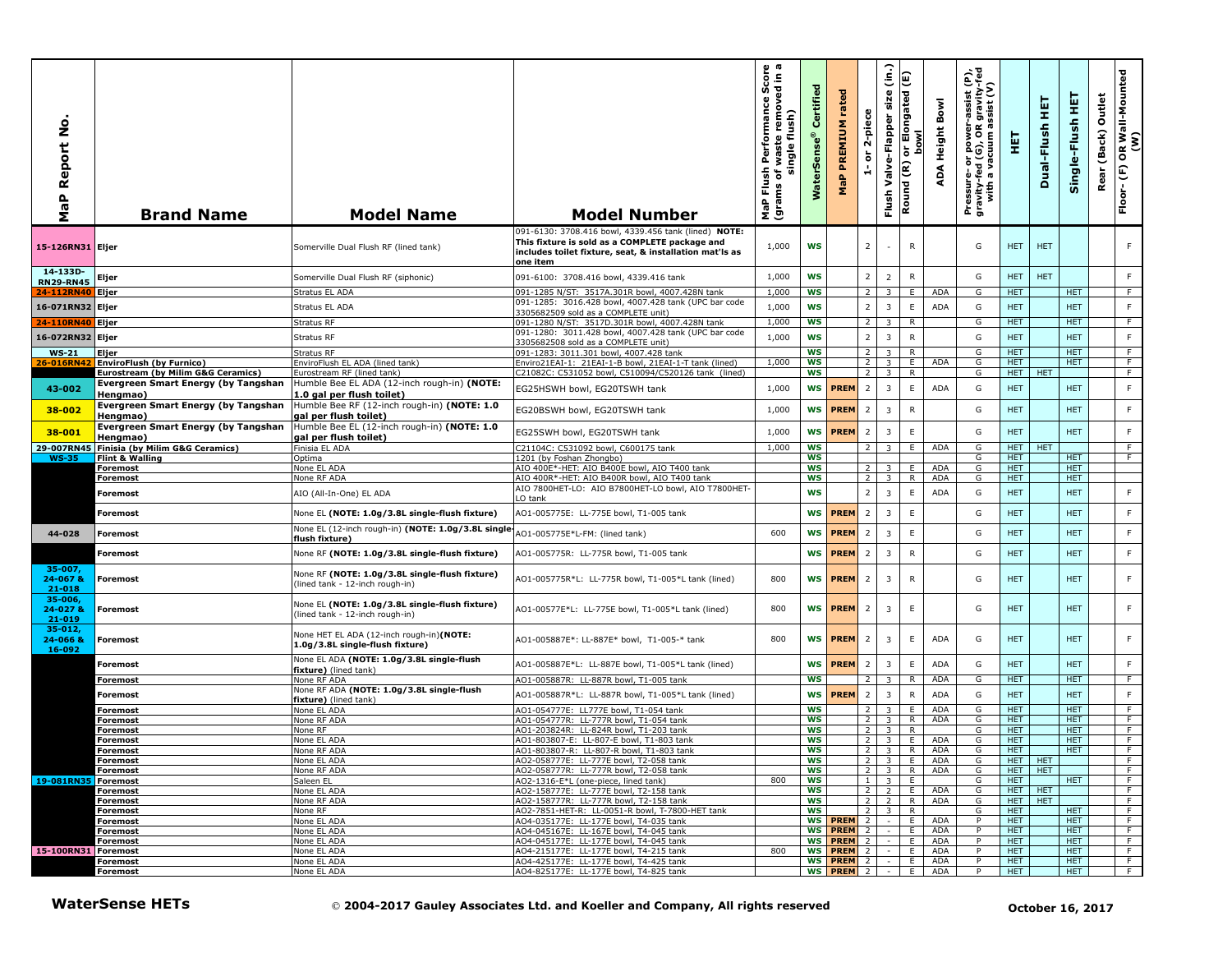| å<br>Report<br>a<br>@<br>Σ   | <b>Brand Name</b>                  | <b>Model Name</b>                                                                          | <b>Model Number</b>                                                                                                | rmance Score<br>removed in a<br>Performance<br>single flush)<br>waste<br>Flush<br>৳<br>(grams<br>MaP | Certified<br><b>WaterSens</b> | rated<br>PREMIUM<br>MaP           | 2-piece<br>$\overleftarrow{\mathtt{o}}$<br>÷ | $\hat{e}$<br>size<br>Valve-Flapper<br>Flush        | Elongated (E)<br><b>bow</b><br>동<br>Round (R) | Bowl<br>Height<br>ADA      | $\hat{\mathbf{e}}$<br>R gravity-f<br>assist (V)<br>assist<br>ed (G), OR<br>vacuum as<br>or power-<br>d (G), OR<br>Pressure- oi<br>gravity-fed<br>with a va | 팣                        | 듚<br>Dual-Flush          | 王<br>Single-Flush        | Outlet<br>(Back)<br>Rear | OR Wall-Mounted<br>(W)<br>Floor-(F) |
|------------------------------|------------------------------------|--------------------------------------------------------------------------------------------|--------------------------------------------------------------------------------------------------------------------|------------------------------------------------------------------------------------------------------|-------------------------------|-----------------------------------|----------------------------------------------|----------------------------------------------------|-----------------------------------------------|----------------------------|------------------------------------------------------------------------------------------------------------------------------------------------------------|--------------------------|--------------------------|--------------------------|--------------------------|-------------------------------------|
| 24-062RN4<br>& 18-025        | Foremost                           | None EL                                                                                    | AO5-763405E : LL-405E bowl, T5-763 tank                                                                            | 800                                                                                                  | <b>WS</b>                     |                                   | $\overline{2}$                               | 3                                                  | $\mathsf E$                                   |                            | G                                                                                                                                                          | <b>HET</b>               |                          | <b>HET</b>               |                          | $\mathsf F$                         |
| 24-063RN40<br>& 18-026       | Foremost                           | None RF                                                                                    | AO5-763405R : LL-405R bowl, T5-763 tank                                                                            | 800                                                                                                  | <b>WS</b>                     |                                   | $\overline{2}$                               | $\overline{3}$                                     | $\mathsf{R}$                                  |                            | G                                                                                                                                                          | <b>HET</b>               |                          | <b>HET</b>               |                          | F                                   |
| <b>WS-33</b>                 | <b>Foremost</b>                    | None (one-piece)                                                                           | C4710BOV (one-piece)                                                                                               |                                                                                                      | <b>WS</b>                     |                                   | 1                                            |                                                    |                                               |                            | G                                                                                                                                                          | <b>HET</b>               |                          | <b>HET</b>               |                          | F.                                  |
| <b>WS-33</b>                 | <b>Foremost</b>                    | None (one-piece)                                                                           | C4710BOVU (one-piece)                                                                                              |                                                                                                      | <b>WS</b>                     |                                   | $\mathbf{1}$                                 |                                                    |                                               |                            | G                                                                                                                                                          | <b>HET</b>               |                          | <b>HET</b>               |                          | $\overline{F}$                      |
| <b>WS-27</b><br><b>WS-33</b> | Foremost<br><b>Foremost</b>        | None (one-piece)<br>None                                                                   | C4710BRV (one-piece)<br>C4720BFV-LT: 4722BFV bowl, 4721BFV-LT tank                                                 |                                                                                                      | <b>WS</b><br><b>WS</b>        |                                   | $\overline{1}$<br>$\overline{2}$             |                                                    |                                               |                            | G<br>G                                                                                                                                                     | <b>HET</b><br>HET.       |                          | <b>HET</b><br><b>HET</b> |                          | F<br>F                              |
| <b>WS-33</b>                 | <b>Foremost</b>                    | None                                                                                       | C4720BFVU-LT: 4722BFV bowl, 4721BFVU-LT tank                                                                       |                                                                                                      | <b>WS</b>                     |                                   | $\overline{2}$                               |                                                    |                                               |                            | G                                                                                                                                                          | HET.                     |                          | <b>HET</b>               |                          | F                                   |
| <b>WS-33</b>                 | Foremost                           | Cera                                                                                       | C4720BFX: 4722BFX bowl, 4721BFX tank                                                                               |                                                                                                      | <b>WS</b>                     |                                   | $\overline{2}$                               |                                                    |                                               |                            | G                                                                                                                                                          | <b>HET</b>               |                          | <b>HET</b>               |                          | $\overline{F}$                      |
| <b>WS-36</b>                 | <b>Foremost</b>                    | None (NOTE: 1.28g/4.8L full flush - 0.8/3L<br>reduced flush fixture)                       | C4720BLW: 4722BLW bowl, 4721BPW tank                                                                               |                                                                                                      | <b>WS</b>                     |                                   | $\mathbf 2$                                  |                                                    |                                               |                            | G                                                                                                                                                          | <b>HET</b>               | <b>HET</b>               |                          |                          | $\mathsf F$                         |
| <b>WS-36</b>                 | <b>Foremost</b>                    | None (NOTE: 1.28g/4.8L full flush - 0.8/3L<br>reduced flush fixture)                       | C4720BLWU: 4722BLW bowl, 4721BPWU tank                                                                             |                                                                                                      | <b>WS</b>                     |                                   | $\overline{2}$                               |                                                    |                                               |                            | G                                                                                                                                                          | <b>HET</b>               | <b>HET</b>               |                          |                          | F                                   |
| <b>WS-36</b>                 | Foremost                           | None (NOTE: 1.28g/4.8L full flush - 0.8/3L<br>reduced flush fixture)                       | C4720BNW: 4722BNW bowl, 4721BPW tank                                                                               |                                                                                                      | <b>WS</b>                     |                                   | $\overline{2}$                               |                                                    |                                               |                            | G                                                                                                                                                          | <b>HET</b>               | <b>HET</b>               |                          |                          | F                                   |
| <b>WS-36</b>                 | <b>Foremost</b>                    | None (NOTE: 1.28g/4.8L full flush - 0.8/3L<br>reduced flush fixture)                       | C4720BNWU: 4722BNW bowl, 4721BPWU tank                                                                             |                                                                                                      | <b>WS</b>                     |                                   | $\overline{2}$                               |                                                    |                                               |                            | G                                                                                                                                                          | <b>HET</b>               | <b>HET</b>               |                          |                          | $\mathsf F$                         |
| <b>WS-33</b><br><b>WS-33</b> | Foremost<br><b>Foremost</b>        | None<br>None                                                                               | C4720BPW: 4722BPW bowl, 4721BPW tank<br>C4720BPWU: 4722BPW bowl, 4721BPWU tank                                     |                                                                                                      | <b>WS</b><br><b>WS</b>        |                                   | 2<br>$\overline{2}$                          |                                                    |                                               |                            | G<br>G                                                                                                                                                     | <b>HET</b><br><b>HET</b> |                          | HET.<br><b>HET</b>       |                          | F<br>F                              |
| <b>WS-33</b>                 | <b>Foremost</b>                    | Cera                                                                                       | C4722BFX: 4722BFX bowl, 4721BFXU tank                                                                              |                                                                                                      | ws                            |                                   | $\overline{2}$                               |                                                    |                                               |                            | G                                                                                                                                                          | HET.                     |                          | <b>HET</b>               |                          | $\overline{F}$                      |
| <b>WS-35</b>                 | Foremost                           | Caledon                                                                                    | C4760BKV: 4762BKV bowl, 4761BKV tank                                                                               |                                                                                                      | <b>WS</b>                     |                                   | $\overline{2}$                               |                                                    |                                               |                            | G                                                                                                                                                          | HET.                     |                          | <b>HET</b>               |                          | F                                   |
| <b>WS-33</b>                 | <b>Foremost</b>                    | None                                                                                       | C4780BOV: 4782BOV bowl, 4781BOV tank                                                                               |                                                                                                      | <b>WS</b>                     |                                   | $\overline{2}$                               |                                                    |                                               |                            | G                                                                                                                                                          | <b>HET</b>               |                          | <b>HET</b>               |                          | F                                   |
| <b>WS-33</b><br><b>WS-27</b> | <b>Foremost</b><br>Foremost        | None<br>None (NOTE: 1.0g/3.8L single-flush fixture)                                        | C4780BOVU: 4782BOV bowl, 4781BOVU tank<br>C5730BEV: B5730BEV bowl, T5730BEV tank                                   |                                                                                                      | WS<br><b>WS</b>               |                                   | $\overline{2}$<br>$\overline{2}$             |                                                    |                                               |                            | G<br>G                                                                                                                                                     | <b>HET</b><br><b>HET</b> |                          | <b>HET</b><br><b>HET</b> |                          | F.<br>F                             |
| <b>WS-36</b>                 | Foremost                           | None (NOTE: 1.0g/3.8L single-flush fixture)                                                | C5730BEX: 5732BEX bowl, 5731BFX tank                                                                               |                                                                                                      | <b>WS</b>                     |                                   | $\overline{2}$                               |                                                    |                                               |                            | G                                                                                                                                                          | <b>HET</b>               |                          | <b>HET</b>               |                          | $\overline{F}$                      |
| <b>WS-36</b>                 | <b>Foremost</b>                    | None (NOTE: 1.0g/3.8L single-flush fixture)                                                | C5730BEXU: 5732BEX bowl, 5731BFXU tank                                                                             |                                                                                                      | WS                            |                                   | $\overline{2}$                               |                                                    |                                               |                            | G                                                                                                                                                          | <b>HET</b>               |                          | HET.                     |                          | $\overline{F}$                      |
| <b>WS-27</b>                 | Foremost                           | None (NOTE: 1.0g/3.8L single-flush fixture)                                                | C5730BFV: B5730BFV bowl, T5730BFV tank<br>C5730BFX: 5732BFX bowl, 5731BFX tank                                     |                                                                                                      | WS<br><b>WS</b>               |                                   | $\overline{2}$<br>$\overline{2}$             |                                                    |                                               |                            | G                                                                                                                                                          | HET.<br>HET.             |                          | HET.<br>HET.             |                          | $\overline{F}$<br>F                 |
| <b>WS-36</b><br><b>WS-36</b> | <b>Foremost</b><br><b>Foremost</b> | None (NOTE: 1.0g/3.8L single-flush fixture)<br>None (NOTE: 1.0g/3.8L single-flush fixture) | C5730BFXU: 5732BFX bowl, 5731BFXU tank                                                                             |                                                                                                      | <b>WS</b>                     |                                   | $\overline{2}$                               |                                                    |                                               |                            | G<br>G                                                                                                                                                     | <b>HET</b>               |                          | <b>HET</b>               |                          | F                                   |
| <b>WS-27</b>                 | <b>Foremost</b>                    | None (NOTE: 1.0g/3.8L single-flush fixture)                                                | C5730BIV: B5730BIV bowl, T5730BIV tank                                                                             |                                                                                                      | <b>WS</b>                     |                                   | $\overline{2}$                               |                                                    |                                               |                            | G                                                                                                                                                          | <b>HET</b>               |                          | <b>HET</b>               |                          | $\overline{F}$                      |
| <b>WS-36</b>                 | Foremost                           | None (NOTE: 1.0g/3.8L single-flush fixture)                                                | C5730BIX: 5732BIX bowl, 5731BFX tank                                                                               |                                                                                                      | <b>WS</b>                     |                                   | $\overline{2}$                               |                                                    |                                               |                            | G                                                                                                                                                          | HET.                     |                          | <b>HET</b>               |                          | $-F$                                |
| <b>WS-36</b><br><b>WS-27</b> | <b>Foremost</b><br><b>Foremost</b> | None (NOTE: 1.0g/3.8L single-flush fixture)<br>None                                        | C5730BIXU: 5732BIX bowl, 5731BFXU tank<br>C5730BOV: B5730BOV bowl, T5730BOV tank                                   |                                                                                                      | <b>WS</b><br>ws               |                                   | $\overline{2}$<br>$\overline{2}$             |                                                    |                                               |                            | G<br>G                                                                                                                                                     | HET.<br>HET.             |                          | HET.<br><b>HET</b>       |                          | F<br>F                              |
| <b>WS-36</b>                 | Foremost                           | None (NOTE: 1.0g/3.8L single-flush fixture)                                                | C5730BOX: 5732BOX bowl, T5731BFX tank                                                                              |                                                                                                      | <b>WS</b>                     |                                   | $\overline{2}$                               |                                                    |                                               |                            | G                                                                                                                                                          | <b>HET</b>               |                          | <b>HET</b>               |                          | $\overline{F}$                      |
| <b>WS-36</b>                 | <b>Foremost</b>                    | None (NOTE: 1.0g/3.8L single-flush fixture)                                                | C5730BOXU: 5732BOX bowl, T5731BFXU tank                                                                            |                                                                                                      | <b>WS</b>                     |                                   | $\overline{2}$                               |                                                    |                                               |                            | G                                                                                                                                                          | HET.                     |                          | HET.                     |                          | F                                   |
|                              | Foremost                           | HET EL ADA (one-piece)                                                                     | HB-800-ADA (one-piece)                                                                                             | 600                                                                                                  | <b>WS</b><br><b>WS</b>        |                                   | $\mathbf{1}$<br>$\overline{2}$               | 3                                                  | Ε.<br>$\overline{R}$                          | ADA<br><b>ADA</b>          | G<br>G                                                                                                                                                     | HET.<br><b>HET</b>       | <b>HET</b><br><b>HET</b> |                          |                          | F<br>W                              |
| 44-027<br>19-080RN35         | <b>Foremost</b><br><b>Foremost</b> | None RF ADA (wall-mounted)<br>Aria HET Dual Flush RF ADA (wall-mounted)                    | LL-1041 wall-hung bowl, CT-1031DF concealed tank system<br>LL-1041 wall-hung bowl, CT-1041DF concealed tank system | 600                                                                                                  | ws                            |                                   | $\overline{2}$                               | $\sim$<br>$\overline{2}$                           | R                                             | <b>ADA</b>                 | G                                                                                                                                                          | <b>HET</b>               | <b>HET</b>               |                          | R<br>R                   | $\overline{w}$                      |
|                              | Foremost                           | None EL wall mount (ADA possible)                                                          | LL-1041E-W bowl, CT-1041DF concealed tank system                                                                   |                                                                                                      | <b>WS</b>                     |                                   | $\overline{2}$                               | $\sim$                                             | E.                                            | <b>ADA</b>                 | G                                                                                                                                                          | HET.                     | <b>HET</b>               |                          | $\mathsf{R}$             | W                                   |
| 37-025                       | <b>Foremost</b>                    | None EL ADA (lined tank - 12-inch rough-in)                                                | LL-3690HC-E* bowl, T-3690 tank (lined)                                                                             | 1,000                                                                                                | <b>WS</b>                     |                                   | $\overline{2}$                               | $\overline{3}$                                     | E                                             | ADA                        | G                                                                                                                                                          | HET.                     |                          | HET.                     |                          | F                                   |
| 35-014<br>36-053             | <b>Foremost</b><br><b>Foremost</b> | None HET RF Dual Flush (12-inch rough-in)<br>None HET RF (12-inch rough-in)                | LL-405* bowl, T-4765 tank<br>LL-405R bowl, T-4760 tank                                                             | 1,000<br>1.000                                                                                       | <b>WS</b><br><b>WS</b>        |                                   | $\overline{2}$<br>2                          | $\overline{3}$<br>$\overline{\mathbf{3}}$          | R<br>R                                        |                            | G<br>G                                                                                                                                                     | <b>HET</b><br><b>HET</b> | <b>HET</b>               | HET.                     |                          | $\overline{F}$<br>F                 |
| 35-009                       | <b>Foremost</b>                    | None HET RF (12-inch rough-in)                                                             | LL-405R* bowl, T-4764 tank                                                                                         | 1,000                                                                                                | WS                            |                                   | $\overline{2}$                               | 3                                                  | R                                             |                            | G                                                                                                                                                          | <b>HET</b>               |                          | <b>HET</b>               |                          | F                                   |
| 32-049                       | <b>Foremost</b>                    | None HET EL ADA (12-inch rough-in)                                                         | LL-4782-E* bowl, T-4781 tank                                                                                       | 1,000                                                                                                | <b>WS</b>                     |                                   | $\overline{2}$                               | $\overline{\mathbf{3}}$                            | E                                             | ADA                        | G                                                                                                                                                          | <b>HET</b>               |                          | <b>HET</b>               |                          | $\overline{F}$                      |
| 32-058<br>32-052             | <b>Foremost</b><br><b>Foremost</b> | None HET EL (12-inch rough-in)<br>None HET EL (10-inch rough-in)                           | LL-4800-E bowl, T-4762 tank<br>LL-4800-E bowl, T-4900-C tank                                                       | 1,000<br>1,000                                                                                       | ws<br>WS                      |                                   | $\overline{2}$<br>2 <sup>1</sup>             | 3<br>3 <sup>1</sup>                                | E.<br>E                                       |                            | G<br>G                                                                                                                                                     | HET.<br>HET.             |                          | <b>HET</b><br>HET.       |                          | $\overline{F}$<br>F                 |
| 32-064                       | <b>Foremost</b>                    | None HET EL (12-inch rough-in)                                                             | LL-4800-E* bowl, T-4760 tank                                                                                       | 1,000                                                                                                | <b>WS</b>                     |                                   | $\overline{2}$                               | $\overline{\mathbf{3}}$                            | E.                                            |                            | G                                                                                                                                                          | <b>HET</b>               |                          | <b>HET</b>               |                          | F                                   |
| 32-065                       | <b>Foremost</b>                    | None HET RF (12-inch rough-in)                                                             | LL-4800-R bowl, T-4760 tank                                                                                        | 1,000                                                                                                | WS                            |                                   | $\overline{2}$                               | $\overline{3}$                                     | R                                             |                            | G                                                                                                                                                          | <b>HET</b>               |                          | <b>HET</b>               |                          | F                                   |
| 32-069                       | Foremost                           | None HET RF (12-inch rough-in)<br>None HET RF (10-inch rough-in)                           | LL-4800-R bowl, T-4762 tank                                                                                        | 1,000                                                                                                | WS<br><b>WS</b>               |                                   | $\overline{2}$<br>$\overline{2}$             | $\overline{\mathbf{3}}$<br>$\overline{\mathbf{3}}$ | R<br>$\overline{R}$                           |                            | G                                                                                                                                                          | HET.                     |                          | <b>HET</b><br><b>HET</b> |                          | F<br>F                              |
| 32-053<br>32-063             | <b>Foremost</b><br><b>Foremost</b> | None HET EL ADA (12-inch rough-in)                                                         | LL-4800-R bowl, T-4900-C tank<br>LL-4800HC-E bowl, T-4760 tank                                                     | 1,000<br>1,000                                                                                       | WS                            |                                   | $\overline{2}$                               | $\overline{3}$                                     | E.                                            | ADA                        | G<br>G                                                                                                                                                     | HET.<br>HET.             |                          | HET.                     |                          | F.                                  |
| 32-057                       | Foremost                           | None HET EL ADA (12-inch rough-in)                                                         | LL-4800HC-E bowl, T-4762 tank                                                                                      | 1,000                                                                                                | ws                            |                                   |                                              | 3 E JADA                                           |                                               |                            | G                                                                                                                                                          | HEL                      |                          | HEL                      |                          |                                     |
| 32-050                       | Foremost                           | None HET EL ADA (10-inch rough-in)                                                         | LL-4800HC-E bowl, T-4900-C tank                                                                                    | 1,000                                                                                                | WS                            |                                   |                                              |                                                    |                                               | $2 \mid 3 \mid E \mid ADA$ | G                                                                                                                                                          | <b>HET</b>               |                          | <b>HET</b>               |                          | F                                   |
| 32-048<br>32-066             | <b>Foremost</b><br>Foremost        | None HET EL ADA (12-inch rough-in)<br>None HET EL ADA (12-inch rough-in)                   | LL-4800HC-NE bowl, T-4840 tank<br>LL-4900HC-CE bowl, T-4760 tank                                                   | 1,000<br>1,000                                                                                       | WS<br>ws                      |                                   |                                              | $2$ 3 E                                            |                                               | ADA<br>2 3 E ADA           | G<br>G                                                                                                                                                     | <b>HET</b><br><b>HET</b> |                          | <b>HET</b><br><b>HET</b> |                          | F<br>F                              |
| 32-056                       | <b>Foremost</b>                    | None HET EL ADA (14-inch rough-in)                                                         | LL-4900HC-CE bowl, T-4762 tank                                                                                     | 1,000                                                                                                | <b>WS</b>                     |                                   |                                              | $2 \quad 3 \quad E$                                |                                               | ADA                        | G                                                                                                                                                          | HET.                     |                          | HET.                     |                          | $\overline{F}$                      |
| 32-054                       | <b>Foremost</b>                    | None HET EL ADA (12-inch rough-in)                                                         | LL-4900HC-CE bowl, T-4900-C tank                                                                                   | 1,000                                                                                                | WS                            |                                   |                                              | $2 \mid 3 \mid E$                                  |                                               | ADA                        | G                                                                                                                                                          | HET.                     |                          | HET.                     |                          | F                                   |
| 32-068                       | Foremost                           | None HET EL ADA (12-inch rough-in)                                                         | LL-7600HC-HET bowl, T-4760 tank                                                                                    | 1,000                                                                                                | ws                            |                                   |                                              | $2 \mid 3 \mid$                                    | E.                                            | ADA                        | G                                                                                                                                                          | HET.                     |                          | HET.                     |                          | F.                                  |
| 32-055<br>32-051             | <b>Foremost</b><br><b>Foremost</b> | None HET EL ADA (12-inch rough-in)<br>None HET RF ADA (12-inch rough-in)                   | LL-7600HC-HET-W bowl, T-4765-W tank<br>LL-7600HC-HETR bowl, T-4765 tank                                            | 1,000<br>1,000                                                                                       | ws<br>WS                      |                                   |                                              | $2 \mid 3 \mid$<br>$2 \mid 3 \mid$                 | E I<br>R.                                     | ADA<br>ADA                 | G<br>G                                                                                                                                                     | <b>HET</b><br>HET        | <b>HET</b><br><b>HET</b> |                          |                          | $\overline{F}$<br>F                 |
| 32-067                       | Foremost                           | None HET RF ADA (12-inch rough-in)                                                         | LL-7600HC-HETR- bowl, T-4760 tank                                                                                  | 1,000                                                                                                | WS                            |                                   |                                              | $2 \quad 3$                                        | R                                             | ADA                        | G                                                                                                                                                          | <b>HET</b>               |                          | <b>HET</b>               |                          | F                                   |
| 32-047                       | Foremost                           | None HET EL (12-inch rough-in)                                                             | LL-775E bowl, T-006 tank                                                                                           | 800                                                                                                  |                               | WS PREM 2 3                       |                                              |                                                    | E                                             |                            | G                                                                                                                                                          | <b>HET</b>               |                          | <b>HET</b>               |                          | $\overline{F}$                      |
| 32-046<br>46-053             | Foremost<br><b>Foremost</b>        | None HET RF (12-inch rough-in)<br>None EL ADA (12-inch rough-in)                           | LL-775R bowl, T-006 tank<br>LL-8320HC-E bowl, T4-215 tank                                                          | 800<br>1,000                                                                                         |                               | <b>WS PREM</b> 2 3<br>WS PREM 2 - |                                              |                                                    | R.<br>E.                                      | ADA                        | G<br>P                                                                                                                                                     | <b>HET</b><br>HET.       |                          | HET.<br>HET.             |                          | $\overline{F}$<br>F                 |
|                              | <b>WaterSense HETs</b>             |                                                                                            | © 2004-2017 Gauley Associates Ltd. and Koeller and Company, All rights reserved                                    |                                                                                                      |                               |                                   |                                              |                                                    |                                               |                            |                                                                                                                                                            |                          |                          | October 16, 2017         |                          |                                     |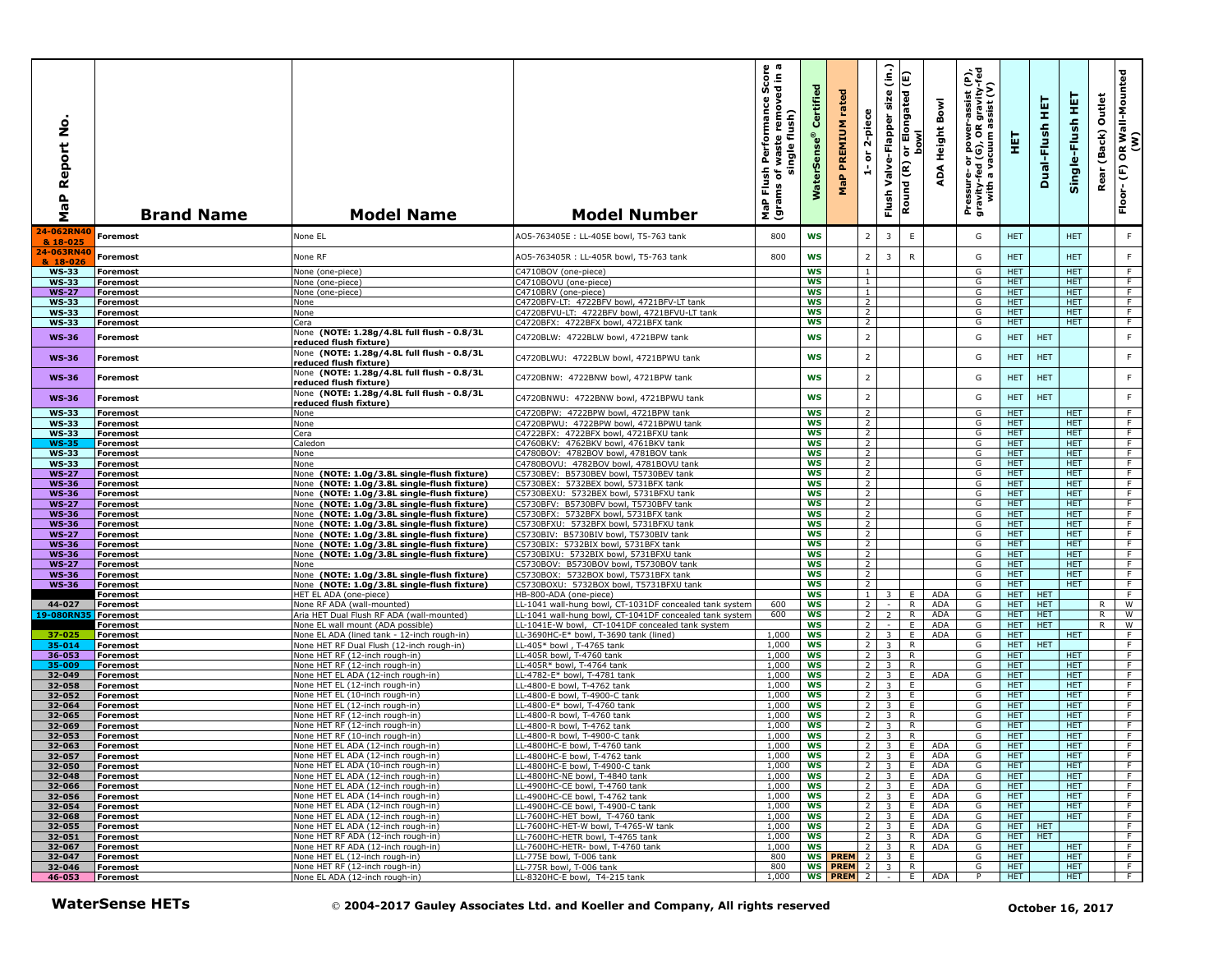| ş<br>aP Report<br>Σ        | <b>Brand Name</b>           | <b>Model Name</b>                                                                               | <b>Model Number</b>                                                                       | h Performance Score<br>f waste removed in a<br>single flush)<br>single<br>Flush<br>৳<br>(grams<br>MaP | Certified<br>$\bullet$<br><b>WaterSens</b> | rated<br>PREMIUM<br>MaP | 2-piece<br>$\overleftarrow{\mathtt{o}}$<br>÷ | $\hat{c}$<br>size<br>Valve-Flapper<br>Flush | E<br>or Elongated<br>bowl<br>Round (R) | Bowl<br>ADA Height       | Pressure- or power-assist (P),<br>gravity-fed (G), OR gravity-fed<br>with a vacuum assist (V) | 핓                        | 王<br>Dual-Flush          | 토<br>Single-Flush        | Outlet<br>(Back)<br>Rear | OR Wall-Mounted<br>(W)<br>$\widehat{\mathbf{E}}$<br>Floor- |
|----------------------------|-----------------------------|-------------------------------------------------------------------------------------------------|-------------------------------------------------------------------------------------------|-------------------------------------------------------------------------------------------------------|--------------------------------------------|-------------------------|----------------------------------------------|---------------------------------------------|----------------------------------------|--------------------------|-----------------------------------------------------------------------------------------------|--------------------------|--------------------------|--------------------------|--------------------------|------------------------------------------------------------|
| 44-021 &<br>39-010         | <b>Foremost</b>             | Aspyn RF ADA (wall hung)                                                                        | LL-8359 bowl, CT-1031DF concealed tank system                                             | 800                                                                                                   | <b>WS</b>                                  |                         | $\overline{2}$                               |                                             | $\mathsf{R}$                           | <b>ADA</b>               | G                                                                                             | HET.                     | <b>HET</b>               |                          | R                        | W                                                          |
| 35-013                     | <b>Foremost</b>             | None HET EL ADA (12-inch rough-in)(NOTE:<br>1.0g/3.8L single-flush fixture)                     | LL-887E bowl, T-006 tank                                                                  | 800                                                                                                   | <b>WS</b>                                  | <b>PREM</b>             | $\overline{2}$                               | 3                                           | E                                      | <b>ADA</b>               | G                                                                                             | <b>HET</b>               |                          | <b>HET</b>               |                          | F                                                          |
|                            | <b>Foremost</b>             | None EL ADA (lined tank)                                                                        | TL-10PA-HET-E (one-piece- lined tank)                                                     |                                                                                                       | <b>WS</b>                                  |                         | $\mathbf{1}$                                 | 3                                           | E.                                     | <b>ADA</b>               | G                                                                                             | HET.                     |                          | <b>HET</b>               |                          | -F                                                         |
|                            | Foremost                    | HET EL ADA (one-piece)                                                                          | TL-10PA-HET-E (one-piece)                                                                 |                                                                                                       | <b>WS</b>                                  |                         | $\mathbf{1}$                                 | $\overline{3}$                              | E                                      | <b>ADA</b>               | G                                                                                             | <b>HET</b>               |                          | <b>HET</b>               |                          | $\mathsf F$                                                |
|                            | <b>Foremost</b>             | None EL ADA (one-piece - lined tank)                                                            | TL-10PB-HET-E (one-piece- lined tank)                                                     |                                                                                                       | <b>WS</b>                                  |                         | $1\phantom{0}$                               | 3                                           | Е                                      | ADA                      | G                                                                                             | HET.                     |                          | HET.                     |                          | F                                                          |
|                            | Foremost                    | HET EL ADA (one-piece)                                                                          | TL-10PB-HET-E (one-piece)<br>TL-1207-*L2: LL-1207-*2 bowl, T-1207-*L2 tank (lined         |                                                                                                       | <b>WS</b>                                  |                         | $\mathbf{1}$                                 | 3                                           | E                                      | <b>ADA</b>               | G                                                                                             | <b>HET</b>               |                          | <b>HET</b>               |                          | F                                                          |
|                            | Foremost                    | Classic RF (lined tank)                                                                         | tank)                                                                                     |                                                                                                       | <b>WS</b>                                  |                         | $\overline{2}$                               | $\overline{3}$                              | $\mathsf{R}$                           |                          | G                                                                                             | <b>HET</b>               |                          | <b>HET</b>               |                          | F                                                          |
| 21-026RN37 Foremost        | <b>Foremost</b>             | None EL ADA<br>Astoria EL ADA(lined tank)                                                       | TL-1951E: LL-1951E bowl, T-1951 tank<br>TL-1980E-*L: LL-1980E bowl, T-1980*L tank (lined) | 800                                                                                                   | <b>WS</b><br>WS                            |                         | $\overline{2}$<br>2 <sup>1</sup>             | $\overline{3}$<br>3                         | E<br>Ε.                                | ADA<br><b>ADA</b>        | G<br>G                                                                                        | <b>HET</b><br><b>HET</b> |                          | <b>HET</b><br><b>HET</b> |                          | $\overline{F}$<br>F.                                       |
| 16-140RN32 Foremost        |                             | Gemini Dual-Flush RF (lined tank)                                                               | TL-2005-*L: LL-2005 bowl, T-2005-*L tank (lined)                                          | 800                                                                                                   | <b>WS</b>                                  |                         | 2 <sup>1</sup>                               | $\overline{2}$                              | R                                      |                          | G                                                                                             | HET.                     | HET                      |                          |                          | F                                                          |
|                            | Foremost                    | None EL ADA                                                                                     | TL-20PA-HET-E: LL-20PA-HET-E bowl, T-20PA-HET-E tank                                      |                                                                                                       | <b>WS</b>                                  |                         | $\overline{2}$                               | $\overline{3}$                              | E                                      | ADA                      | G                                                                                             | <b>HET</b>               |                          | <b>HET</b>               |                          | F                                                          |
|                            | Foremost                    | HET EL ADA                                                                                      | TL-20PA-HET-E*L: LL-20PA-HET-E bowl, T-20PA-HET-E tank<br>(lined tank)                    |                                                                                                       | <b>WS</b>                                  |                         | $\overline{2}$                               | $\overline{\mathbf{3}}$                     | E                                      | <b>ADA</b>               | G                                                                                             | <b>HET</b>               |                          | <b>HET</b>               |                          | F.                                                         |
| 19-079RN35 Foremost        |                             | Gemini EL Dual Flush                                                                            | TL-2100 (one piece)                                                                       | 800                                                                                                   | <b>WS</b>                                  |                         | 1                                            | $\overline{z}$                              | E                                      |                          | G                                                                                             | <b>HET</b>               | <b>HET</b>               |                          |                          | $\overline{F}$                                             |
|                            | Foremost                    | Gemini EL Dual-Flush (one-piece - lined tank)                                                   | TL-2100-*L (one-piece, lined tank)                                                        |                                                                                                       | <b>WS</b>                                  |                         | $\mathbf{1}$                                 | $\overline{2}$                              | $\mathsf E$                            |                          | G                                                                                             | <b>HET</b>               | <b>HET</b>               |                          |                          | F.                                                         |
| 37-026                     | <b>Foremost</b>             | None EL ADA (one-piece - lined tank - 12-inch rough-                                            | TL-3600HC-E*L (one-piece, lined tank)                                                     | 1,000                                                                                                 | <b>WS</b>                                  |                         | $\mathbf{1}$                                 | $\overline{3}$                              | $\mathsf E$                            | ADA                      | G                                                                                             | <b>HET</b>               |                          | <b>HET</b>               |                          | F                                                          |
| $34 - 024$                 | <b>Foremost</b>             | Alena EL ADA (12" rough-in)                                                                     | TL-4250-*L: LL-4250 bowl, T-4250-*L tank (lined)                                          | 1,000                                                                                                 | <b>WS</b>                                  |                         | $\overline{2}$                               | $\overline{\mathbf{3}}$                     | E                                      | <b>ADA</b>               | G                                                                                             | <b>HET</b>               |                          | <b>HET</b>               |                          | F                                                          |
| 35-010 &<br>32-068         | <b>Foremost</b>             | None HET EL ADA (12-inch rough-in; all-in-one<br>oackage)                                       | TL-4760HET-E: LL-7600HC-HET bowl. T-4764 tank                                             | 1,000                                                                                                 | <b>WS</b>                                  |                         | $\overline{2}$                               | $\overline{3}$                              | $\mathsf E$                            | ADA                      | G                                                                                             | <b>HET</b>               |                          | <b>HET</b>               |                          | F                                                          |
| 35-008 &                   | Foremost                    | None HET RF ADA (12-inch rough-in; All-in-one                                                   | TL-4760HET-R: LL-7600HC-HETR bowl, T-4764 tank                                            | 1,000                                                                                                 | <b>WS</b>                                  |                         | $\overline{2}$                               | $\overline{3}$                              | ${\sf R}$                              | ADA                      | G                                                                                             | <b>HET</b>               |                          | <b>HET</b>               |                          | F                                                          |
| 32-067                     | <b>Foremost</b>             | )ackage)<br>None RF (lined tank)                                                                | TL-5207-*L2: LL-5207-*2 bowl, T-5207-*L2 tank (lined)                                     |                                                                                                       | <b>WS</b>                                  |                         | $\overline{2}$                               | 3                                           | R                                      |                          | G                                                                                             | HET.                     |                          | HET.                     |                          | F.                                                         |
|                            | Foremost                    | Regent EL ADA (lined tank)                                                                      | TL-5207HC-*L2: LL-5207HC-*2 bowl,T-5207-*L2 (lined<br>tank)                               |                                                                                                       | <b>WS</b>                                  |                         | $\overline{2}$                               | $\overline{3}$                              | E                                      | <b>ADA</b>               | G                                                                                             | <b>HET</b>               |                          | <b>HET</b>               |                          | $\mathsf F$                                                |
|                            | <b>Foremost</b>             | Regent RF (one-piece - lined tank)                                                              | TL-5210-*L (one piece - lined tank)                                                       |                                                                                                       | <b>WS</b>                                  |                         | 1 <sup>1</sup>                               | 2                                           | $\mathsf{R}$                           |                          | G                                                                                             | HET                      | <b>HET</b>               |                          |                          | F                                                          |
|                            | Foremost                    | Allery RF ADA (one-piece)                                                                       | TL-5710-R (one-piece)<br>TL-5710-R*L (one-piece - lined tank)                             |                                                                                                       | <b>WS</b><br><b>WS</b>                     |                         | 1 <sup>1</sup><br>1 <sup>1</sup>             | 3                                           | R<br>R.                                | <b>ADA</b><br>ADA        | G<br>G                                                                                        | HET<br><b>HET</b>        |                          | <b>HET</b><br><b>HET</b> |                          | F.<br>$\overline{F}$                                       |
|                            | <b>Foremost</b><br>Foremost | Allery RF ADA (one-piece - lined tank)<br>Essex EL ADA (one-piece)                              | TL-5710HC (one-piece)                                                                     |                                                                                                       | <b>WS</b>                                  |                         | 1 <sup>1</sup>                               | 3<br>3                                      | Ε.                                     | <b>ADA</b>               | G                                                                                             | HET.                     |                          | HET.                     |                          | F.                                                         |
|                            | <b>Foremost</b>             | Essex EL ADA (one-piece - lined tank)                                                           | TL-5710HC-*L (one-piece - lined tank)                                                     |                                                                                                       | <b>WS</b>                                  |                         | 1 <sub>1</sub>                               | 3                                           | E                                      | <b>ADA</b>               | G                                                                                             | HET.                     |                          | HET.                     |                          | F                                                          |
|                            | Foremost                    | Allery RF ADA (one-piece - lined tank)                                                          | TL-5712-R*L (one-piece - lined tank)                                                      |                                                                                                       | <b>WS</b><br>WS                            |                         | 1 <sup>1</sup><br>$1 \mid$                   | $\overline{\mathbf{3}}$                     | $\overline{R}$<br>Ε.                   | <b>ADA</b><br><b>ADA</b> | G                                                                                             | <b>HET</b><br><b>HET</b> | <b>HET</b><br><b>HET</b> |                          |                          | $\overline{F}$<br>$\overline{F}$                           |
|                            | Foremost<br><b>Foremost</b> | Essex EL ADA (one-piece)<br>Essex EL ADA (one piece - lined tank)                               | TL-5712HC (one-piece)<br>TL-5712HC-*L (one-piece - lined tank)                            |                                                                                                       | <b>WS</b>                                  |                         | $\mathbf{1}$                                 | $\overline{2}$<br>3                         | E                                      | <b>ADA</b>               | G<br>G                                                                                        | HET                      | HET                      |                          |                          | F                                                          |
|                            | Foremost                    | Allery RF ADA (one-piece)                                                                       | TL-5712R (one piece)                                                                      |                                                                                                       | WS                                         |                         | 1 <sup>1</sup>                               | 3                                           | Ε.                                     | <b>ADA</b>               | G                                                                                             | <b>HET</b>               | <b>HET</b>               |                          |                          | F                                                          |
| 37-040                     | <b>Foremost</b>             | None HET EL ADA (12-inch rough-in - one-piece - linec<br>ank'                                   | TL-5720-*L (one-piece - lined tank)                                                       | 1,000                                                                                                 | <b>WS</b>                                  |                         | $\mathbf{1}$                                 | 3                                           | E                                      | ADA                      | G                                                                                             | <b>HET</b>               |                          | <b>HET</b>               |                          | F                                                          |
| 37-024                     | Foremost                    | None EL ADA (one-piece - 12-inch rough-in - lined<br>้ลทk)                                      | TL-5900HC-E*L (one-piece - lined tank)                                                    | 1,000                                                                                                 | <b>WS</b>                                  |                         | 1                                            | $\overline{\mathbf{3}}$                     | E                                      | <b>ADA</b>               | G                                                                                             | <b>HET</b>               |                          | <b>HET</b>               |                          | F                                                          |
| 42-045                     | <b>Foremost</b>             | None HET EL ADA (12-inch rough-in - lined tank - FM<br>tank trim)                               | TL-6005HC-*L-FM: LL-6005HC bowl, T-6005*L tank (lined)                                    | 1,000                                                                                                 | <b>WS</b>                                  |                         | $\overline{2}$                               | 3                                           | E                                      | ADA                      | G                                                                                             | <b>HET</b>               |                          | <b>HET</b>               |                          | F.                                                         |
| 36-052                     | <b>Foremost</b>             | None HET EL ADA (lined tank - 12-inch rough-in)                                                 | TL-6005HC-*L-GB: LL-6005HC bowl, T-6005*L tank (lined)                                    | 1,000                                                                                                 | WS                                         |                         | $2^{\circ}$                                  | 3                                           | Е.                                     | <b>ADA</b>               | G                                                                                             | <b>HET</b>               |                          | <b>HET</b>               |                          | F                                                          |
| 24-061RN40<br>& 13-135     | Foremost                    | HET EL (one-piece)                                                                              | TL-6100-E*N (one-piece)                                                                   | 600                                                                                                   | <b>WS</b>                                  |                         | $\mathbf{1}$                                 | $\overline{\mathbf{3}}$                     | E                                      |                          | G                                                                                             | <b>HET</b>               |                          | <b>HET</b>               |                          | F                                                          |
| 42-047                     | <b>Foremost</b>             | None EL (12-inch rough-in - lined tank - FM tank trim)                                          | TL-6115-*L-FM (one-piece - lined tank)                                                    | 800                                                                                                   | <b>WS</b>                                  |                         | 1 <sup>1</sup>                               | 3                                           | E                                      |                          | G                                                                                             | HET.                     | <b>HET</b>               |                          |                          | F                                                          |
| 26-030RN42 Foremost        |                             | None EL (one-piece - lined tank)                                                                | TL-6115-*L-GB (one-piece - lined tank)                                                    | 800                                                                                                   | ws                                         |                         | 1                                            | 3                                           | Ε.                                     |                          | G                                                                                             | HET.                     | HET                      |                          |                          | F.                                                         |
| 36-051   Foremost          | <b>Foremost</b>             | Vone HET EL ADA (one Piece - 12-inch rough-in)<br>HET RF                                        | IL-6115HC (one piece)<br>TL-6900: T-6900 unlined tank, LL-6900R bowl                      | 1,000                                                                                                 | ws                                         | WS PREM 1               |                                              | $2 \mid 3$                                  | R                                      | E I ADA                  | G                                                                                             | HET I HET<br>HET I       | <b>HET</b>               |                          |                          | F                                                          |
| 21-025RN37                 | Foremost                    | None EL ADA                                                                                     | TL-6900E: LL-6900E bowl, T-6900 tank                                                      | 1,000                                                                                                 | ws                                         |                         |                                              | $2 \mid 3 \mid$                             | E I                                    | ADA                      | G                                                                                             | HET.                     | <b>HET</b>               |                          |                          | F                                                          |
| 39-008                     | Foremost                    | None EL ADA (12-inch rough-in)                                                                  | TL-6920HC-E: LL-6920HC-E bowl, T-6920 tank                                                | 1,000                                                                                                 | <b>WS</b>                                  |                         | $\overline{2}$                               |                                             | E.                                     | ADA                      | G                                                                                             | HET                      | <b>HET</b>               |                          |                          | F.                                                         |
| $38 - 042$                 | Foremost<br><b>Foremost</b> | None RF ADA (12-inch rough-in)<br>Plaza                                                         | TL-6920HC-R: LL-6920HC-R bowl, T-6920 tank<br>TL-7107-*L: LL-7107 bowl, T-7107 tank       | 1,000                                                                                                 | <b>WS</b><br>ws                            |                         |                                              | $2 \mid 3 \mid$<br>$2 \mid 2.5$             | R<br>S.                                | ADA                      | G<br>G                                                                                        | HET<br>HET I             | <b>HET</b><br><b>HET</b> |                          |                          | F<br>F.                                                    |
| 36-055                     | Foremost                    | Cavallie HET RF ADA (lined tank - 12-inch rough-in)                                             | TL-7220-*L-TTG: LL-7220 bowl, T-7220-*L tank (lined)                                      | 1,000                                                                                                 | WS                                         |                         |                                              | $2 \quad 3$                                 | R                                      | <b>ADA</b>               | G                                                                                             | <b>HET</b>               |                          | <b>HET</b>               |                          | F                                                          |
| 36-054                     | Foremost                    | None HET RF ADA (12-inch rough-in)                                                              | TL-7221HC: LL-7221HC bowl, T-7221 tank                                                    | 1,000                                                                                                 | ws                                         |                         |                                              | $2 \mid 3$                                  | R.                                     | ADA                      | G                                                                                             | <b>HET</b>               |                          | HET.                     |                          | $\overline{F}$                                             |
| 34-007                     | Foremost                    | Dietrich EL ADA (lined tank - 12-inch rough-in)                                                 | TL-7227-*L: LL-7227 bowl, T-7227-*L tank                                                  | 1,000                                                                                                 | ws                                         |                         |                                              | $2 \mid 3 \mid$                             | E.                                     | <b>ADA</b>               | G                                                                                             | <b>HET</b>               |                          | HET.                     |                          | F.                                                         |
| $34 - 006$<br><b>WS-46</b> | <b>Foremost</b><br>Foremost | Dietrich EL ADA (lined tank - 12-inch rough-in)<br>Chadrick                                     | TL-7228-*L: LL-7228 bowl, T-7228-*L tank<br>TL-7229-E*L: LL-7229-E bowl, T-7229 tank      | 1,000                                                                                                 | WS<br><b>WS</b>                            |                         | 2 <sup>1</sup>                               | 3                                           | E.                                     | <b>ADA</b>               | G<br>G                                                                                        | <b>HET</b><br><b>HET</b> |                          | <b>HET</b><br><b>HET</b> |                          | F.<br>$\overline{F}$                                       |
| 24-058RN40 Foremost        |                             | Dietrich RF (NOTE: 1.25g/4.7L for the full flush -<br>0.8g/3.0L for reduced flush) (lined tank) | TL-7235-*L: LL-7235 bowl, T-7235-*L tank (lined)                                          | 800                                                                                                   |                                            | WS <b>PREM</b>          | $\overline{2}$                               | $\overline{\mathbf{3}}$                     | $\mathsf{R}$                           |                          | G                                                                                             | HET.                     | <b>HET</b>               |                          |                          | F                                                          |
|                            | <b>WaterSense HETs</b>      |                                                                                                 | © 2004-2017 Gauley Associates Ltd. and Koeller and Company, All rights reserved           |                                                                                                       |                                            |                         |                                              |                                             |                                        |                          |                                                                                               |                          |                          | October 16, 2017         |                          |                                                            |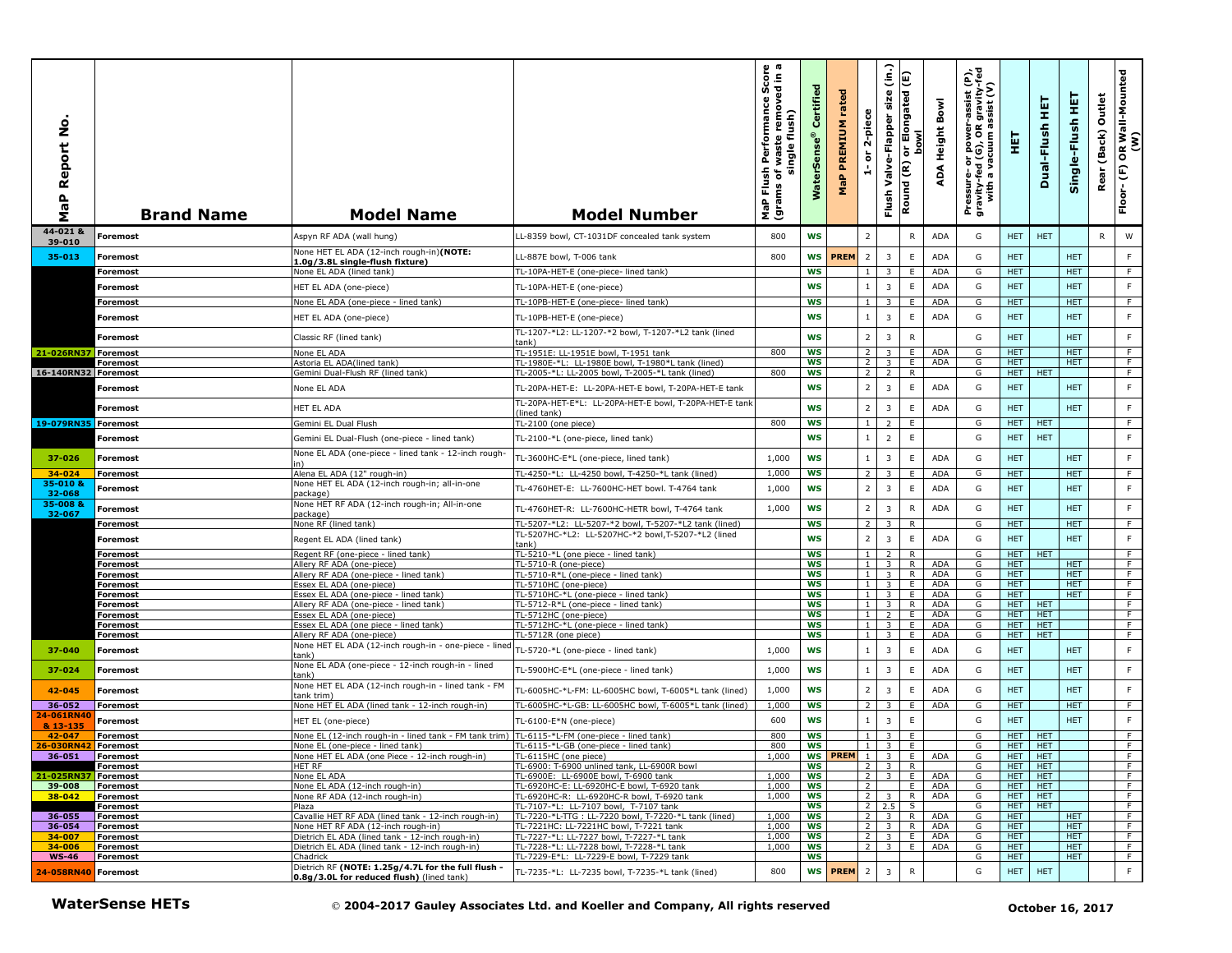| å<br>aP Report<br>Σ                 | <b>Brand Name</b>           | <b>Model Name</b>                                                                  | <b>Model Number</b>                                                                                          | na<br>B.n<br>sh Performance Sco<br>of waste removed in<br>single flush)<br>Flush<br>ns of <sub>\</sub><br>MaP Flu<br>(grams | ertified<br>Ű<br>WaterSens | rated<br>PREMIUM<br>MaP | 2-piece<br>$\overleftarrow{\mathtt{o}}$<br>÷. | $\widehat{\mathsf{lin}}$<br>size<br>Valve-Flapper<br>Flush | E<br>longated<br><b>Dowl</b><br>$\widetilde{\epsilon}$<br>Round | Bowl<br>ADA Height | r-assist (P),<br>! gravity-fed<br>assist (V)<br>Pressure- or power--<br>gravity-fed (G), OR g<br>with a vacuum as | 핓                        | 틡<br>Dual-Flush         | 王<br>Single-Flush        | Outlet<br>(Back)<br>Rear | OR Wall-Mounted<br>(W)<br>$\boldsymbol{\mathsf{E}}$<br>Floor- |
|-------------------------------------|-----------------------------|------------------------------------------------------------------------------------|--------------------------------------------------------------------------------------------------------------|-----------------------------------------------------------------------------------------------------------------------------|----------------------------|-------------------------|-----------------------------------------------|------------------------------------------------------------|-----------------------------------------------------------------|--------------------|-------------------------------------------------------------------------------------------------------------------|--------------------------|-------------------------|--------------------------|--------------------------|---------------------------------------------------------------|
| 42-048                              | <b>Foremost</b>             | None EL ADA (12" rough-in - lined tank                                             | TL-7249CE-*L: LL-7249CE bowl, T-7249-*L tank (lined)<br>TL-7400HC-*L: LL-7400HC bowl, T-7400-*L tank         | 1,000                                                                                                                       | <b>WS</b>                  |                         | 2                                             | -3                                                         | E                                                               | ADA                | G                                                                                                                 | <b>HET</b>               |                         | <b>HET</b>               |                          | F                                                             |
| 45-007                              | <b>Foremost</b>             | Rivelle RF ADA (12-inch rough-in - lined tank)                                     | (lined) (avail Canada only)<br>TL-7424HC-E*L: LL-7424HC-E bowl, T-7424-*L tank                               | 1,000                                                                                                                       | <b>WS</b>                  | <b>PREM</b>             | $\overline{2}$                                | $\overline{\mathbf{3}}$                                    | R                                                               | <b>ADA</b>         | G                                                                                                                 | <b>HET</b>               | <b>HET</b>              |                          |                          | F.                                                            |
| 45-008                              | <b>Foremost</b>             | Gillian EL ADA (12-inch rough-in - lined tank)                                     | (lined)(avail. Canada only)                                                                                  | 800                                                                                                                         | WS                         |                         | 2 <sup>1</sup>                                | $\overline{\mathbf{3}}$                                    | $\mathsf E$                                                     | <b>ADA</b>         | G                                                                                                                 | <b>HET</b>               |                         | <b>HET</b>               |                          | F.                                                            |
| 36-050                              | Foremost                    | None HET EL ADA (one piece)                                                        | TL-7522HC (one piece)<br>TL-7600HC-HET-*1; LL-7600HC-HET-*1 bowl, T-7600-HET                                 | 1,000                                                                                                                       | <b>WS</b>                  |                         | $\mathbf{1}$                                  | $\overline{3}$                                             | Ε.                                                              | <b>ADA</b>         | G                                                                                                                 | <b>HET</b>               |                         | <b>HET</b>               |                          | F                                                             |
|                                     | Foremost                    | None HET EL ADA                                                                    | *1 tank (Huida tank trims)                                                                                   |                                                                                                                             | <b>WS</b>                  |                         | $\overline{2}$                                | $\overline{\mathbf{3}}$                                    | $\mathsf E$                                                     | ADA                | G                                                                                                                 | <b>HET</b>               |                         | <b>HET</b>               |                          | F.                                                            |
|                                     | Foremost                    | None HET EL ADA                                                                    | TL-7600HC-HET-*1: LL-7600HC-HET-*1 bowl, T-7600HC-<br>HET-*1 tank                                            |                                                                                                                             | WS                         |                         | $\overline{2}$                                | $\overline{\mathbf{3}}$                                    | E                                                               | ADA                | G                                                                                                                 | <b>HET</b>               |                         | <b>HET</b>               |                          | F.                                                            |
| 16-084RN32 Foremost                 |                             | None HET EL ADA                                                                    | TL-7600HC-HET-*L; LL-7600HC-HET bowl, T-7600-HET-*L<br>ank (Lined) (R&T tank trims) UPC 721015415800         | 1,000                                                                                                                       | WS                         |                         | $\overline{2}$                                | $\overline{\mathbf{3}}$                                    | E                                                               | ADA                | G                                                                                                                 | <b>HET</b>               |                         | <b>HET</b>               |                          | F.                                                            |
|                                     | <b>Foremost</b>             | None HET EL ADA (lined tank)                                                       | TL-7600HC-HET-*L: LL-7600HC-HET bowl, T-7600HC-HET-<br>*L tank (lined tank) (Fluidmaster tank trim)          |                                                                                                                             | <b>WS</b>                  |                         | $\overline{2}$                                | $\overline{\mathbf{3}}$                                    | $\mathsf E$                                                     | ADA                | G                                                                                                                 | <b>HET</b>               |                         | <b>HET</b>               |                          | F.                                                            |
|                                     | Foremost                    | None HET EL ADA                                                                    | TL-7600HC-HET-LO: LL-7600HC-HET-LO bowl, T-7600-HET-                                                         |                                                                                                                             | <b>WS</b>                  |                         | $\overline{2}$                                | $\overline{\mathbf{3}}$                                    | $\mathsf E$                                                     | <b>ADA</b>         | G                                                                                                                 | <b>HET</b>               |                         | <b>HET</b>               |                          | F.                                                            |
| 16-159RN32 Foremost                 |                             | HET EL ADA                                                                         | O tank<br>TL-7600HC-HET: LL-7600HC-HET bowl, T-7600-HET tank                                                 | 1,000                                                                                                                       | ws                         |                         | <sup>2</sup>                                  | 3                                                          | E.                                                              | ADA                | G                                                                                                                 | <b>HET</b>               |                         | <b>HET</b>               |                          | F.                                                            |
| 32-004 &                            | Foremost                    | HET RF ADA (lined tank)                                                            | TL-7600HC-HETR-*L: LL-7600HC-HETR bowl, T-7600-HET-                                                          | 1,000                                                                                                                       | WS                         |                         | 2                                             | $\overline{\mathbf{3}}$                                    | $\mathsf{R}$                                                    | ADA                | G                                                                                                                 | <b>HET</b>               |                         | <b>HET</b>               |                          | F                                                             |
| 17-021                              | Foremost                    | HET RF ADA                                                                         | *L tank (lined tank) (R&T tank trim)<br>TL-7600HC-HETR: LL-7600HC-HETR bowl, T-7600HC-HET                    |                                                                                                                             | <b>WS</b>                  |                         | 2                                             | $\overline{\mathbf{3}}$                                    | $\mathsf{R}$                                                    | <b>ADA</b>         | G                                                                                                                 | <b>HET</b>               |                         | <b>HET</b>               |                          | F.                                                            |
|                                     |                             |                                                                                    | ank (unlined tank) (Fluidmaster tank trim)<br>TL-7600HC-HETR: LL-7600HC-HETR bowl, T-7600HC-HET-             |                                                                                                                             |                            |                         |                                               |                                                            |                                                                 |                    |                                                                                                                   |                          |                         |                          |                          |                                                               |
|                                     | Foremost                    | HET RF ADA (lined tank)                                                            | *L tank (lined tank) (Fluidmaster tank trim)                                                                 |                                                                                                                             | WS                         |                         | $\overline{2}$                                | $\overline{\mathbf{3}}$                                    | ${\sf R}$                                                       | ADA                | G                                                                                                                 | <b>HET</b>               |                         | <b>HET</b>               |                          | F                                                             |
|                                     | Foremost                    | HET RF ADA (lined tank)                                                            | TL-7605HC-*L: LL-7605HC bowl, T-7605-*L tank (lined<br>ank)                                                  |                                                                                                                             | <b>WS</b>                  |                         | $\overline{2}$                                | $\overline{\mathbf{3}}$                                    | $\mathsf{R}$                                                    | ADA                | G                                                                                                                 | <b>HET</b>               |                         | <b>HET</b>               |                          | F                                                             |
| 32-110<br>32-109                    | Foremost<br><b>Foremost</b> | None EL ADA (12-inch rough-in)<br>None RF ADA (12-inch rough-in)                   | TL-7610HC-E*: LL-7600HC-HET bowl, T-7610 tank<br>TL-7610HC-R*: LL-7600HC-HETR bowl, T-7610 tank              | 1,000<br>1,000                                                                                                              | <b>WS</b><br>ws            |                         | $\overline{2}$<br>2 <sup>1</sup>              | $\overline{\mathbf{3}}$<br>$\overline{\mathbf{3}}$         | E<br>R.                                                         | <b>ADA</b><br>ADA  | G<br>G                                                                                                            | <b>HET</b><br><b>HET</b> |                         | <b>HET</b><br><b>HET</b> |                          | F<br>F.                                                       |
| 39-009                              | <b>Foremost</b>             | None EL ADA (12-inch rough-in)                                                     | TL-7620HC-E: LL-7600HC-E bowl, T-7620 tank                                                                   | 1,000                                                                                                                       | ws                         |                         | $\overline{2}$                                | $\overline{\mathbf{3}}$                                    | E.                                                              | <b>ADA</b>         | G                                                                                                                 | <b>HET</b>               |                         | <b>HET</b>               |                          | F.                                                            |
| 39-007                              | Foremost                    | None RF ADA (12-inch rough-in)                                                     | TL-7620HC-R: LL-7600HC-R bowl, T-7620 tank                                                                   | 1,000                                                                                                                       | <b>WS</b>                  |                         | $\overline{2}$                                | 3                                                          | R                                                               | ADA                | G                                                                                                                 | HET.                     |                         | HET.                     |                          | F.                                                            |
|                                     | <b>Foremost</b>             | HET RF ADA (lined tank)                                                            | TL-7637HC-*L: LL-7637HC bowl, T-7637-*L tank (lined<br>ank)                                                  |                                                                                                                             | <b>WS</b>                  |                         | 2                                             | $\overline{\mathbf{3}}$                                    | ${\sf R}$                                                       | <b>ADA</b>         | G                                                                                                                 | <b>HET</b>               |                         | <b>HET</b>               |                          | F                                                             |
| 34-005                              | Foremost                    | Toilet-to-go EL ADA (lined tank - 12-inch rough-in)                                | TL-7650E-*L-TTG: LL-7650E bowl, T-7650-*L (lined tank)<br>TL-7700HC-HET: LL-7700HC-HET bowl, T-7700-HET tank | 1,000                                                                                                                       | <b>WS</b>                  |                         | $\overline{2}$                                | $\overline{2}$                                             | E                                                               | <b>ADA</b>         | G                                                                                                                 | <b>HET</b>               | <b>HET</b>              |                          |                          | F                                                             |
|                                     | <b>Foremost</b>             | Home Depot - Pegasus EL ADA                                                        | HD SKU#780-036)                                                                                              |                                                                                                                             | <b>WS</b>                  |                         | $\overline{2}$                                | $\overline{\mathbf{3}}$                                    | $\mathsf E$                                                     | <b>ADA</b>         | G                                                                                                                 | <b>HET</b>               |                         | <b>HET</b>               |                          | F                                                             |
| 44-025<br>44-026                    | Foremost<br>Foremost        | None RF (12-inch rough-in)<br>None EL ADA (12-inch rough-in)                       | TL-7820: LL7820 bowl, T-7820 tank<br>TL-7820HC-E: LL7820HC-E bowl, T-7820 tank                               | 1,000<br>1,000                                                                                                              | WS<br><b>WS</b>            |                         | $\overline{2}$<br>$\overline{2}$              | 3<br>3                                                     | R<br>Ε.                                                         | <b>ADA</b>         | G<br>G                                                                                                            | <b>HET</b><br>HET.       |                         | <b>HET</b><br>HET.       |                          | F.<br>F.                                                      |
| 44-024                              | <b>Foremost</b>             | None EL ADA (12-inch rough-in)                                                     | TL-7824HC-E: LL7824HC-E bowl, T-7824 tank                                                                    | 1,000                                                                                                                       | WS                         |                         | $\overline{2}$                                | $\overline{3}$                                             | E.                                                              | <b>ADA</b>         | G                                                                                                                 | HET.                     | <b>HET</b>              |                          |                          | F                                                             |
| 35-011 8<br>24-026                  | Foremost                    | Solar RF (NOTE: 1.0g/3.8L single-flush fixture)<br>lined tank)                     | TL-8057-*L: LL-8057 bowl, T-8057-*L tank (lined)                                                             | 800                                                                                                                         | <b>WS</b>                  | <b>PREM</b>             | $\overline{2}$                                | $\overline{\mathbf{3}}$                                    | $\mathsf{R}$                                                    |                    | G                                                                                                                 | <b>HET</b>               |                         | <b>HET</b>               |                          | F                                                             |
| 28-027RN44 Foremost                 |                             | HET RF (lined tank)                                                                | TL-8142-*L: LL-8142 bowl, T-8142 lined tank                                                                  | 1,000                                                                                                                       |                            | <b>WS PREM</b>          | 2                                             | -3                                                         | R                                                               |                    | G                                                                                                                 | HET.                     | <b>HET</b>              |                          |                          | F                                                             |
| 34-026                              | Foremost                    | Markell RF ADA (lined tank)                                                        | TL-8143-*L: LL-8143 bowl, T-8143 tank (lined)(12-inch<br>rough-in)                                           |                                                                                                                             |                            | PREM                    |                                               |                                                            | $\mathsf{R}$                                                    | ADA                | G                                                                                                                 |                          | <b>HET</b>              |                          |                          | F                                                             |
| 16-157RN32 Foremost                 |                             | Eclipse EL (one-piece-lined tank)                                                  | TL-8165-*L (one-piece - lined tank)                                                                          | 1,000<br>800                                                                                                                | WS<br>WS                   |                         | $\mathbf{1}$                                  | 3                                                          | E                                                               |                    | G                                                                                                                 | HET.<br><b>HET</b>       |                         | HET.                     |                          | F                                                             |
| 34-025                              | <b>Foremost</b>             | Asbury EL ADA (one-piece - lined tank - 12" rough-in)                              | TL-8190-*L (one-piece - lined tank - 12-inch rough-in)                                                       | 1,000                                                                                                                       |                            | WS PREM                 | $\mathbf{1}$                                  |                                                            | E                                                               | <b>ADA</b>         | G                                                                                                                 | <b>HET</b>               | <b>HET</b>              |                          |                          | F.                                                            |
| 44-023                              | Foremost                    | None RF (12-inch rough-in - lined tank - FM tank trim) TL-8207-*4-FM: (lined tank) |                                                                                                              | 800                                                                                                                         | WS                         |                         | 2 <sup>1</sup>                                | $\overline{3}$                                             | R                                                               |                    | G                                                                                                                 | <b>HET</b>               |                         | HET.                     |                          | F                                                             |
| 14-111RN29-<br><b>RN45</b>          | Foremost                    | Total RF (lined tank)                                                              | TL-8207-*L4: LL-8207-*4 bowl, T-8207-*L4 tank (lined)                                                        | 800                                                                                                                         | WS                         |                         | 2                                             | $\overline{\mathbf{3}}$                                    | $\mathsf{R}$                                                    |                    | G                                                                                                                 | <b>HET</b>               |                         | <b>HET</b>               |                          | F.                                                            |
| 38-041                              | <b>Foremost</b>             | None EL ADA (12-inch rough-in)                                                     | TL-8224HC-E: LL-8224HC-E bowl, T-8224 tank                                                                   | 1,000                                                                                                                       | <b>WS</b>                  |                         | 2 <sup>1</sup>                                | 3                                                          | E.                                                              | ADA                | G                                                                                                                 | <b>HET</b>               |                         | <b>HET</b>               |                          | F.                                                            |
| 39-006,<br>29-012 &<br>16-145       | <b>Foremost</b>             | Dual-To-Go RF (12" rough-in - lined tank)                                          | TL-8237-*L: LL-8237 bowl, T-8237-*L tank (lined)                                                             | 1,000                                                                                                                       | WS                         |                         | $\overline{2}$                                | $\overline{2}$                                             | R                                                               |                    | G                                                                                                                 | <b>HET</b>               | <b>HET</b>              |                          |                          | F.                                                            |
| 14-074RN29- Foremost<br><b>RN45</b> |                             | Odessa RF (one-piece - lined tank)                                                 | TL-8260-*L (one-piece with lined tank)                                                                       | 800                                                                                                                         | <b>WS</b>                  |                         | $\mathbf{1}$                                  | $\overline{2}$                                             | $\sf S$                                                         |                    | G                                                                                                                 | <b>HET</b>               | <b>HET</b>              |                          |                          | F                                                             |
| 16-156RN32 Foremost                 |                             | Moline RF ADA (one piece-lined tank)                                               | TL-8265-*L (one-piece - lined tank)                                                                          | 800                                                                                                                         | <b>WS</b>                  |                         | 1 <sub>1</sub>                                | $\overline{2}$                                             | R                                                               | ADA                | G                                                                                                                 | HET.                     | <b>HET</b>              |                          |                          | F                                                             |
| 39-005,<br>29-014 &<br>16-088       | Foremost                    | Moline RF (12" rough-in - lined tank)                                              | TL-8267-*L1-UHD: LL-8267-*1-UHD bowl, T-8267-*L1-UHD<br>tank (lined)                                         | 1,000                                                                                                                       | WS                         |                         | $\overline{2}$                                | $\overline{2}$                                             | R                                                               |                    | G                                                                                                                 | <b>HET</b>               | <b>HET</b>              |                          |                          | F.                                                            |
| 13-141RN28-                         | <b>Foremost</b>             | Europa EL (one-piece with lined tank)                                              | TL-8271E-*L (one-piece - lined tank)                                                                         | 800                                                                                                                         | <b>WS</b>                  |                         | $1 \mid$                                      | $\overline{2}$                                             | E                                                               |                    | G                                                                                                                 | <b>HET</b>               | <b>HET</b>              |                          |                          | F.                                                            |
| <b>RN44</b><br>33-021               | Foremost                    | Manara EL (12-inch rough-in)(lined tank)                                           | TL-8272E-*L: LL-8272E bowl, T-8272-*L tank (lined)                                                           | 1,000                                                                                                                       | WS                         | <b>PREM</b>             | $\overline{2}$                                | $\overline{3}$                                             | E.                                                              |                    | G                                                                                                                 | HET.                     | <b>HET</b>              |                          |                          | F.                                                            |
| 42-049                              | <b>Foremost</b>             | None RF (12-inch rough-in - lined tank)                                            | TL-8287-*L TTG: LL-8287 bowl, T-8287 tank (lined)                                                            | 1,000                                                                                                                       | WS                         |                         | <sup>2</sup>                                  | $\overline{\mathbf{3}}$                                    | R.                                                              |                    | G                                                                                                                 | <b>HET</b>               |                         | <b>HET</b>               |                          | F.                                                            |
| $WS-15$                             | Foremost                    | None EL (lined tank)                                                               | TL-8295-*L: LL-8295 bowl, T-8295 tank (lined)                                                                |                                                                                                                             | WS                         |                         | $\overline{2}$                                |                                                            | E.                                                              |                    | G                                                                                                                 | <b>HET</b>               |                         | <b>HET</b>               |                          | F                                                             |
| <b>WS-24</b><br>16-146RN32 Foremost | Foremost                    | None RF (lined tank)<br>Viva RF ADA (lined tank)                                   | TL-8296-*L: LL8057 bowl, T8057-*L tank (lined)<br>TL-8316-*L: LL-8316 bowl, T-8316-*L tank (lined)           | 600                                                                                                                         | ws<br>ws                   |                         | $\overline{2}$                                | $2 \mid 3$                                                 | R.<br>R                                                         | ADA                | G<br>G                                                                                                            | <b>HET</b><br><b>HET</b> |                         | <b>HET</b><br><b>HET</b> |                          | ਾ<br>$\overline{F}$                                           |
|                                     | <b>WaterSense HETs</b>      |                                                                                    | © 2004-2017 Gauley Associates Ltd. and Koeller and Company, All rights reserved                              |                                                                                                                             |                            |                         |                                               |                                                            |                                                                 |                    |                                                                                                                   |                          | <b>October 16, 2017</b> |                          |                          |                                                               |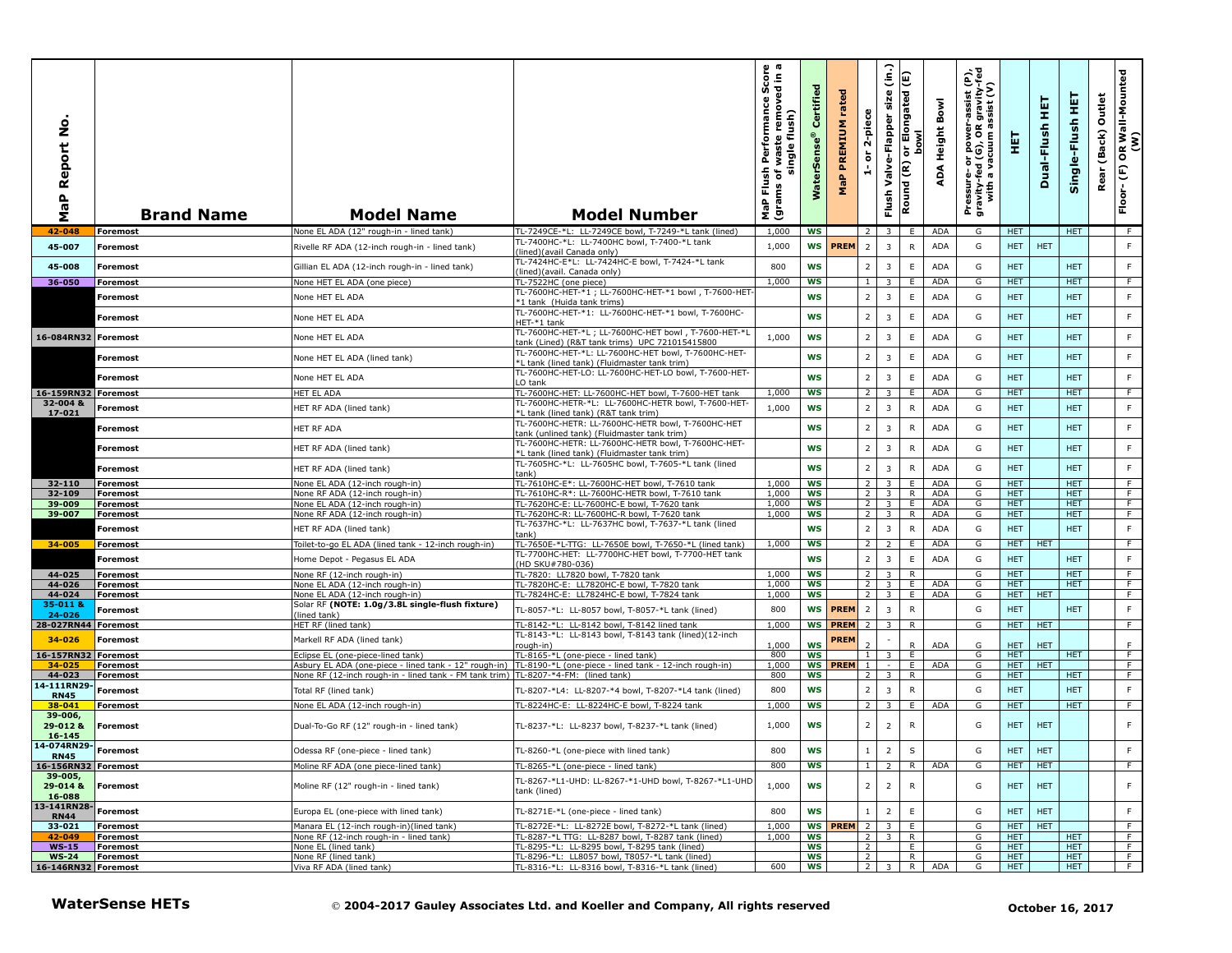| Report No<br>$\mathbf{a}$<br>æ<br>Σ | <b>Brand Name</b>                                      | <b>Model Name</b>                                                                | <b>Model Number</b>                                                                                                                     | rmance Score<br>cremoved in a<br>Performance<br>single flush)<br>waste<br>Flush<br>৳<br>(grams<br>MaP | Certified<br><b>WaterSens</b> | rated<br>PREMIUM<br>MaP | 2-piece<br>$\overleftarrow{\mathtt{o}}$<br>ă | $\widehat{\epsilon}$<br>size<br>Valve-Flapper<br>Flush | or Elongated (E)<br><b>bowl</b><br>Round (R) | Bowl<br>Height<br>ADA | er-assist (P),<br>)R gravity-fed<br>) assist (V)<br>Pressure- or power-a<br>gravity-fed (G), OR g<br>with a vacuum as | 핓                        | 実<br>Dual-Flush          | 뜊<br>Single-Flush        | Outlet<br>(Back)<br>Rear | OR Wall-Mounted<br>(W)<br>$\mathop{\mathbb{E}}$<br>Floor- |
|-------------------------------------|--------------------------------------------------------|----------------------------------------------------------------------------------|-----------------------------------------------------------------------------------------------------------------------------------------|-------------------------------------------------------------------------------------------------------|-------------------------------|-------------------------|----------------------------------------------|--------------------------------------------------------|----------------------------------------------|-----------------------|-----------------------------------------------------------------------------------------------------------------------|--------------------------|--------------------------|--------------------------|--------------------------|-----------------------------------------------------------|
| 44-022                              | <b>Foremost</b>                                        | None EL ADA (12-inch rough-in)(NOTE: 1.0 gal per<br>flush toilet)                | TL-8320HC-E: LL8320HE-E bowl, T-8320 tank                                                                                               | 800                                                                                                   | <b>WS</b>                     | <b>PREM</b>             | $\overline{2}$                               |                                                        | $\mathsf E$                                  | <b>ADA</b>            | P                                                                                                                     | <b>HET</b>               |                          | <b>HET</b>               |                          | F                                                         |
| 40-009                              | Foremost                                               | None EL ADA (one-piece)(12-inch rough-in)                                        | TL-8423HC-EWL (one piece - lined tank)                                                                                                  | 1,000                                                                                                 | <b>WS</b>                     |                         | $\mathbf{1}$                                 | 3                                                      | E                                            | <b>ADA</b>            | G                                                                                                                     | <b>HET</b>               |                          | <b>HET</b>               |                          | F.                                                        |
| 42-003                              | Foremost                                               | None EL ADA dual flush (12-inch rough-in)                                        | TL-8483HC-EWL (one piece - lined tank)                                                                                                  | 1,000                                                                                                 | <b>WS</b>                     | <b>PREM</b>             | $\mathbf{1}$                                 | $\overline{3}$                                         | E                                            | <b>ADA</b>            | G                                                                                                                     | HET.                     | HET.                     |                          |                          | F                                                         |
|                                     | Foremost<br>Foremost                                   | HET RF (one-piece)<br>HET EL (10" rough-in)                                      | TL-8710-*L (one-piece ,lined tank)<br>FL-8810-E: LL-8800-E bowl, T-8810 tank (unlined)                                                  |                                                                                                       | WS<br>WS                      |                         | $\mathbf{1}$<br>$\overline{2}$               | $\overline{3}$<br>$\overline{3}$                       | R<br>E                                       |                       | G<br>G                                                                                                                | <b>HET</b><br><b>HET</b> |                          | <b>HET</b><br><b>HET</b> |                          | F<br>$\overline{F}$                                       |
|                                     | <b>Foremost</b>                                        | None RF ADA (10-inch rough-in)                                                   | TL-8810-HC-RW: LL-8800-HC-RW bowl, T-8810W tank                                                                                         |                                                                                                       | <b>WS</b>                     |                         | $\overline{2}$                               | $\overline{\mathbf{3}}$                                | $\overline{R}$                               | ADA                   | G                                                                                                                     | <b>HET</b>               |                          | <b>HET</b>               |                          | F                                                         |
|                                     | Foremost                                               | HET RF (10" rough-in)                                                            | TL-8810: LL-8800 bowl, T-8810 tank (unlined)                                                                                            |                                                                                                       | <b>WS</b>                     |                         | 2                                            | 3 <sup>1</sup>                                         | R                                            |                       | G                                                                                                                     | HET.                     |                          | <b>HET</b>               |                          | F                                                         |
|                                     | Foremost                                               | HET EL<br>None RF ADA (12-inch rough-in)                                         | [L-8812-E: LL-8800-E bowl, T-8812 tank (unlined)<br>TL-8812-HC-RW: LL-8800-HC-RW bowl, T-8812W tank                                     |                                                                                                       | <b>WS</b><br><b>WS</b>        |                         | 2 <sup>1</sup><br>2 <sup>1</sup>             | $\overline{\mathbf{3}}$<br>$\overline{\mathbf{3}}$     | E<br>R.                                      | ADA                   | G<br>G                                                                                                                | HET.<br><b>HET</b>       |                          | <b>HET</b><br><b>HET</b> |                          | F.<br>$\overline{F}$                                      |
|                                     | Foremost<br>Foremost                                   | HET RF                                                                           | TL-8812: LL-8800 bowl, T-8812 tank (unlined)                                                                                            |                                                                                                       | <b>WS</b>                     |                         | 2 <sup>1</sup>                               | $\overline{\mathbf{3}}$                                | R                                            |                       | G                                                                                                                     | <b>HET</b>               |                          | <b>HET</b>               |                          | F                                                         |
|                                     | Foremost                                               | HET EL (14" rough-in)                                                            | [L-8814-E: LL-8800-E bowl, T-8814 tank (unlined)                                                                                        |                                                                                                       | <b>WS</b>                     |                         | $2^{\circ}$                                  | $\overline{3}$                                         | E                                            |                       | G                                                                                                                     | HET                      |                          | <b>HET</b>               |                          | F.                                                        |
|                                     | Foremost                                               | None RF ADA (14-inch rough-in)<br>HET RF (14" rough-in)                          | TL-8814-HC-RW: LL-8800-HC-RW bowl,T-8814W tank                                                                                          |                                                                                                       | <b>WS</b><br><b>WS</b>        |                         | 2 <sub>1</sub><br><sup>2</sup>               | $\overline{\mathbf{3}}$<br>$\overline{\mathbf{3}}$     | $\overline{R}$<br>R.                         | ADA                   | G<br>G                                                                                                                | <b>HET</b><br>HET        |                          | <b>HET</b><br><b>HET</b> |                          | $\overline{F}$<br>$\overline{F}$                          |
| 37-043                              | Foremost<br><b>Foremost</b>                            | Vone HET EL ADA (one-piece - 12-inch rough-in)                                   | TL-8814: LL-8800 bowl, T-8814 tank (unlined)<br>TL-8821S (one-piece)                                                                    | 1,000                                                                                                 | <b>WS</b>                     |                         | $\mathbf{1}$                                 | 3                                                      | E                                            | <b>ADA</b>            | G                                                                                                                     | <b>HET</b>               |                          | <b>HET</b>               |                          | F.                                                        |
| 28-023RN44 Foremost                 |                                                        | HET EL ADA                                                                       | TL-8822: LL-8822 bowl, T-8822 tank                                                                                                      | 1,000                                                                                                 | <b>WS</b>                     |                         | $\overline{2}$                               | $\overline{3}$                                         | E                                            | ADA                   | G                                                                                                                     | HET.                     |                          | <b>HET</b>               |                          | F                                                         |
| <b>WS-39</b>                        | <b>Foremost</b>                                        | None EL                                                                          | TL-8824HC-E: LL8224HE-E bowl, T-8224 tank                                                                                               |                                                                                                       | <b>WS</b>                     |                         | 2                                            |                                                        | E.                                           |                       | G                                                                                                                     | <b>HET</b>               |                          | <b>HET</b>               |                          | F                                                         |
| 28-024RN44 Foremost<br>37-041       | Foremost                                               | HET EL ADA<br>HET EL ADA (12-inch rough-in)                                      | TL-8832: LL-8832 bowl, T-8832 tank<br>TL-8832S: LL-8832S bowl, T-8832S tank                                                             | 1,000<br>1,000                                                                                        | <b>WS</b><br><b>WS</b>        |                         | $\overline{2}$<br>$\overline{2}$             | 3<br>$\overline{3}$                                    | E<br>E                                       | <b>ADA</b><br>ADA     | G<br>G                                                                                                                | HET.<br><b>HET</b>       |                          | <b>HET</b><br>HET        |                          | F.<br>F                                                   |
| 28-022RN44                          | <b>Foremost</b>                                        | HET EL ADA (one-piece)                                                           | TL-8841 (one piece)                                                                                                                     | 1,000                                                                                                 | <b>WS</b>                     |                         | $\mathbf{1}$                                 | $\overline{\mathbf{3}}$                                | E                                            | ADA                   | G                                                                                                                     | <b>HET</b>               |                          | <b>HET</b>               |                          | F                                                         |
| 37-042                              | Foremost                                               | HET EL ADA (one-piece - 12-inch rough-in)                                        | TL-8841S (one-piece)                                                                                                                    | 1,000                                                                                                 | ws                            |                         | 1 <sup>1</sup>                               | $\overline{\mathbf{3}}$                                | E.                                           | ADA                   | G                                                                                                                     | HET.                     |                          | <b>HET</b>               |                          | $\overline{F}$                                            |
| 28-025RN44 Foremost<br>13-134RN28   |                                                        | HET EL ADA                                                                       | TL-8842: T-8842 unlined tank, LL-8842 bowl                                                                                              | 1,000                                                                                                 | <b>WS</b>                     |                         | $2^{\circ}$                                  | $\overline{\mathbf{3}}$                                | E                                            | ADA                   | G                                                                                                                     | HET.                     |                          | HET.                     |                          | F.                                                        |
| <b>RN44</b><br>1-073RN24            | Foremost                                               | Total Advantage EL (one-piece - lined tank)                                      | TT-2000E-*L (one-piece - lined tank)                                                                                                    | 1,000                                                                                                 | <b>WS</b>                     |                         | $\,$ 1 $\,$                                  | $\overline{2}$                                         | $\mathsf E$                                  |                       | G                                                                                                                     | <b>HET</b>               | <b>HET</b>               |                          |                          | $\mathsf F$                                               |
| <b>RN38</b>                         | Foremost                                               | Total - RF                                                                       | TT-2010-*L: LL-2010 bowl, T-2010 tank (lined)                                                                                           | 600                                                                                                   | <b>WS</b>                     |                         | $\overline{2}$                               | 2.5                                                    | $\mathsf{R}$                                 |                       | G                                                                                                                     | <b>HET</b>               | <b>HET</b>               |                          |                          | $\mathsf F$                                               |
| $WS-21$                             | Foremost                                               | Total RF (lined tank)                                                            | TT-8207-*L4: LL-8207-*4 bowl, T-8207-*L4 tank (lined)                                                                                   |                                                                                                       | <b>WS</b>                     |                         | $\overline{2}$                               |                                                        | R                                            |                       | G                                                                                                                     | <b>HET</b>               |                          | HET.                     |                          | F.                                                        |
| 16-084RN32<br>& 13-130              | Foremost                                               | Total Smart HET EL ADA                                                           | TT-8295-*L: LL-7600-HET bowl, T-7600-HET-*L tank<br>(NOTE: This the All-In-One version of the TL-7600HC-<br>HET-*L fixture shown above) | 1,000                                                                                                 | <b>WS</b>                     |                         | $\overline{2}$                               | 3                                                      | $\mathsf E$                                  | <b>ADA</b>            | G                                                                                                                     | <b>HET</b>               |                          | <b>HET</b>               |                          | F                                                         |
| 24-024RN40                          | <b>Foremost</b>                                        | Total Toilet Ease EL ADA (NOTE: 1.0g/3.8L single-<br>flush fixture) (lined tank) | TT-8296-*L: LL-8296 bowl, T-8296-*L tank (lined)                                                                                        | 600                                                                                                   | <b>WS</b>                     | PREM                    | $\overline{2}$                               | $\overline{3}$                                         | $\mathsf E$                                  | ADA                   | G                                                                                                                     | <b>HET</b>               |                          | <b>HET</b>               |                          | $\mathsf F$                                               |
|                                     | Foremost                                               | Total Select RF ADA (lined tank)                                                 | TT-8298-*L: LL-8298-* bowl, T-8298-*L lined tank (NOTE:<br>This is an all-in-one package that includes bowl, tank,<br>and accessories)  |                                                                                                       | <b>WS</b>                     |                         | $\overline{2}$                               | 3                                                      | $\mathsf{R}$                                 | <b>ADA</b>            | G                                                                                                                     | <b>HET</b>               |                          | <b>HET</b>               |                          | F                                                         |
| <b>WS-27</b>                        | Foremost                                               | None                                                                             | TT-8298-WL                                                                                                                              |                                                                                                       | <b>WS</b>                     |                         | $\mathcal{L}$                                |                                                        |                                              |                       | G                                                                                                                     | HET.                     |                          | <b>HET</b>               |                          | F.                                                        |
| <b>WS-35</b>                        | Foshan Zhongbo                                         | None                                                                             | K3841                                                                                                                                   |                                                                                                       | <b>WS</b>                     |                         |                                              |                                                        |                                              |                       | G                                                                                                                     | <b>HET</b>               |                          | <b>HET</b>               |                          | F<br>F                                                    |
| <b>WS-35</b><br><b>WS-39</b>        | Foshan Zhongbo<br>Fresca (by Foshan Nanhai)            | None<br>None                                                                     | <3840R<br>TL2108                                                                                                                        |                                                                                                       | <b>WS</b><br>WS               |                         |                                              |                                                        |                                              |                       | G<br>G                                                                                                                | <b>HET</b><br><b>HET</b> |                          | <b>HET</b><br><b>HET</b> |                          | F                                                         |
| <b>WS-39</b>                        | Fresca (by Foshan Nanhai)                              | None                                                                             | TL2133                                                                                                                                  |                                                                                                       | <b>WS</b>                     |                         |                                              |                                                        |                                              |                       | G                                                                                                                     | HET.                     |                          | <b>HET</b>               |                          | F                                                         |
| <b>WS-39</b>                        | Fresca (by Foshan Nanhai)                              | None                                                                             | FTL2336                                                                                                                                 |                                                                                                       | <b>WS</b>                     |                         |                                              |                                                        |                                              |                       | G                                                                                                                     | HET.                     |                          | <b>HET</b>               |                          | F                                                         |
| <b>WS-39</b><br><b>WS-39</b>        | Fresca (by Foshan Nanhai)<br>Fresca (by Foshan Nanhai) | None<br><b>None</b>                                                              | <b>FTL2357</b><br><b>FTL2362</b>                                                                                                        |                                                                                                       | <b>WS</b><br><b>WS</b>        |                         |                                              |                                                        |                                              |                       | G<br>G                                                                                                                | <b>HET</b><br><b>HET</b> |                          | <b>HET</b><br><b>HET</b> |                          | $\overline{F}$<br>F                                       |
| <b>WS-39</b>                        | Fresca (by Foshan Nanhai)                              | None                                                                             | FTL2364                                                                                                                                 |                                                                                                       | WS                            |                         |                                              |                                                        |                                              |                       | G                                                                                                                     | <b>HET</b>               |                          | <b>HET</b>               |                          | F                                                         |
| <b>WS-39</b>                        | Fresca (by Foshan Nanhai)                              | None                                                                             | FTL2377                                                                                                                                 |                                                                                                       | <b>WS</b>                     |                         |                                              |                                                        |                                              |                       | G                                                                                                                     | HET.                     |                          | <b>HET</b>               |                          | F                                                         |
| <b>WS-39</b><br><b>WS-39</b>        | Fresca (by Foshan Nanhai)<br>Fresca (by Foshan Nanhai) | None<br>None                                                                     | FTL2222<br>FTL2309                                                                                                                      |                                                                                                       | WS<br><b>WS</b>               |                         |                                              |                                                        |                                              |                       | G<br>G                                                                                                                | HET<br>HET.              | <b>HET</b><br><b>HET</b> |                          |                          | $\overline{F}$<br>F                                       |
| <b>WS-39</b>                        | Fresca (by Foshan Nanhai)                              | None                                                                             | FTL2346                                                                                                                                 |                                                                                                       | <b>WS</b>                     |                         |                                              |                                                        |                                              |                       | G                                                                                                                     | HET.                     | <b>HET</b>               |                          |                          | F                                                         |
| <b>WS-39</b>                        | Fresca (by Foshan Nanhai)                              | None                                                                             | FTL2351                                                                                                                                 |                                                                                                       | WS                            |                         |                                              |                                                        |                                              |                       | G                                                                                                                     | HET.                     | <b>HET</b>               |                          |                          | F.                                                        |
| <b>WS-39</b><br><b>WS-39</b>        | Fresca (by Foshan Nanhai)<br>Fresca (by Foshan Nanhai) | None<br>None                                                                     | TL2353<br>FTL2356                                                                                                                       |                                                                                                       | WS<br><b>WS</b>               |                         |                                              |                                                        |                                              |                       | G<br>G                                                                                                                | <b>HET</b><br>HET.       | <b>HET</b><br><b>HET</b> |                          |                          | F<br>F                                                    |
| <b>WS-39</b>                        | Fresca (by Foshan Nanhai)                              | None                                                                             | FTL2358                                                                                                                                 |                                                                                                       | WS                            |                         |                                              |                                                        |                                              |                       | G                                                                                                                     | HET.                     | <b>HET</b>               |                          |                          | F.                                                        |
| <b>WS-39</b>                        | Fresca (by Foshan Nanhai                               | None                                                                             | -TL2359                                                                                                                                 |                                                                                                       | ws                            |                         |                                              |                                                        |                                              |                       | G                                                                                                                     | HELL HELL                |                          |                          |                          | - F                                                       |
| <b>WS-39</b>                        | Fresca (by Foshan Nanhai)                              | None                                                                             | FTL2360                                                                                                                                 |                                                                                                       | WS                            |                         |                                              |                                                        |                                              |                       | G                                                                                                                     | HET HET                  |                          |                          |                          | F                                                         |
| <b>WS-39</b><br>$WS-41$             | Fresca (by Foshan Nanhai)<br><b>Fusion (by Namce)</b>  | None<br>None                                                                     | FTL2361<br>F1EC0310W bowl, F1T0209W tank                                                                                                |                                                                                                       | ws<br>ws                      |                         | 2                                            |                                                        |                                              |                       | G<br>G                                                                                                                | HET  <br>HET   HET       | <b>HET</b>               |                          |                          | F.<br>ਾਸ                                                  |
| $WS-41$                             | <b>Fusion (by Namce)</b>                               | None                                                                             | F1ES0108W bowl, F1T0108W tank                                                                                                           |                                                                                                       | <b>WS</b>                     |                         | $\overline{2}$                               |                                                        |                                              |                       | G                                                                                                                     | HET.                     |                          | <b>HET</b>               |                          | F                                                         |
| $WS-41$                             | <b>Fusion (by Namce)</b>                               | None                                                                             | F1EC0310W bowl, F1T0208W tank                                                                                                           |                                                                                                       | WS                            |                         | $\overline{2}$                               |                                                        |                                              |                       | G                                                                                                                     | HET.                     |                          | <b>HET</b>               |                          | F                                                         |
| $WS-41$<br>$WS-41$                  | <b>Fusion (by Namce)</b><br><b>Fusion (by Namce)</b>   | None<br>None                                                                     | F1RC0308W bowl, F1T0208W tank<br>F1RS0108W bowl, F1T0108W tank                                                                          |                                                                                                       | ws<br>ws                      |                         | $\overline{2}$<br>$\overline{2}$             |                                                        |                                              |                       | G<br>G                                                                                                                | HET.<br><b>HET</b>       |                          | HET.<br><b>HET</b>       |                          | F.<br>$\overline{F}$                                      |
| <b>WS-39</b>                        | <b>Futon (by Anson)</b>                                | None                                                                             | AN5027                                                                                                                                  |                                                                                                       | WS                            |                         |                                              |                                                        |                                              |                       | G                                                                                                                     | HET.                     |                          | <b>HET</b>               |                          | F.                                                        |
| <b>WS-39</b>                        | Futon (by Anson)                                       | None                                                                             | AN5028                                                                                                                                  |                                                                                                       | WS                            |                         |                                              |                                                        |                                              |                       | G                                                                                                                     | <b>HET</b>               |                          | <b>HET</b>               |                          | F.                                                        |
| <b>WS-39</b>                        | <b>Futon (by Anson)</b>                                | None                                                                             | AN5048<br>AN5049                                                                                                                        |                                                                                                       | <b>WS</b><br>ws               |                         |                                              |                                                        |                                              |                       | G<br>G                                                                                                                | <b>HET</b><br><b>HET</b> |                          | <b>HET</b><br><b>HET</b> |                          | $-$ F<br>$\overline{F}$                                   |
| <b>WS-39</b><br><b>WS-39</b>        | <b>Futon (by Anson)</b><br><b>Futon (by Anson)</b>     | None<br>None                                                                     | AN5887                                                                                                                                  |                                                                                                       | <b>WS</b>                     |                         |                                              |                                                        |                                              |                       | G                                                                                                                     | HET.                     |                          | HET.                     |                          | F                                                         |
|                                     | <b>WaterSense HETs</b>                                 |                                                                                  | © 2004-2017 Gauley Associates Ltd. and Koeller and Company, All rights reserved                                                         |                                                                                                       |                               |                         |                                              |                                                        |                                              |                       |                                                                                                                       |                          |                          | October 16, 2017         |                          |                                                           |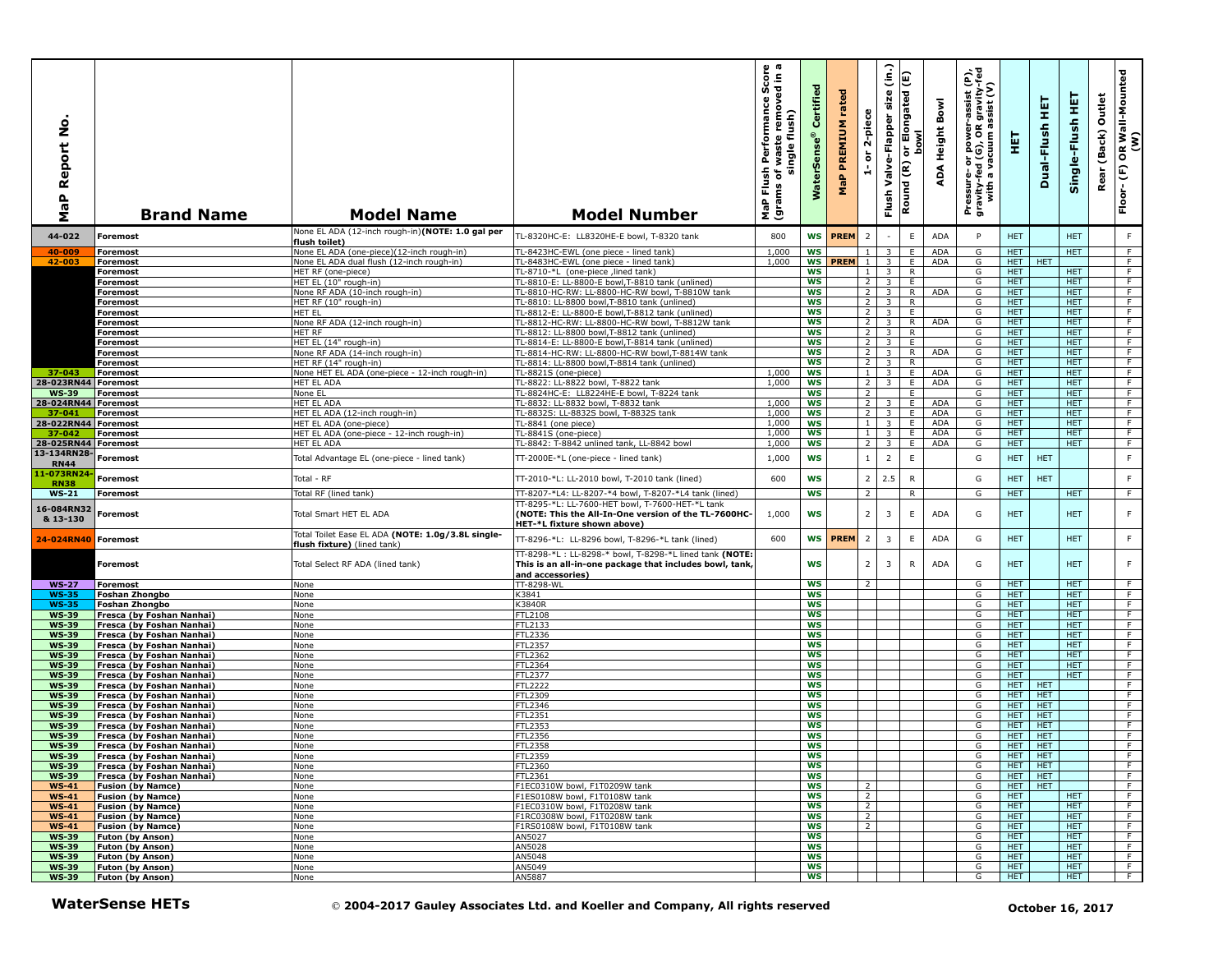| <u>ó</u><br>Report<br>$\mathbf{a}$<br><b>G</b><br>Σ | <b>Brand Name</b>                                                                        | <b>Model Name</b>                        | <b>Model Number</b>                                                                                                  | ā<br>£.<br>ō<br>rmance Sco<br>removed in<br>Performan<br>flush)<br>waste<br>single<br>Flush<br>৳<br>MaP Flu<br>(grams | Certified<br>terSens<br>Š | rated<br>PREMIUM<br>MaP | 2-piece<br>$\overleftarrow{\mathtt{o}}$<br>÷ | (in.)<br>Flush Valve-Flapper size | Elongated (E)<br>bowl<br>Round (R) or | Bowl<br><b>ADA Height</b> | εť<br>ξ<br>Pressure- or power-assist<br>gravity-fed (G), OR gravity<br>with a vacuum assist (V | 핓                        | 듚<br>Dual-Flush          | 똪<br>Single-Flush        | Outlet<br>Rear (Back) | OR Wall-Mounted<br>(W)<br>Floor-(F) |
|-----------------------------------------------------|------------------------------------------------------------------------------------------|------------------------------------------|----------------------------------------------------------------------------------------------------------------------|-----------------------------------------------------------------------------------------------------------------------|---------------------------|-------------------------|----------------------------------------------|-----------------------------------|---------------------------------------|---------------------------|------------------------------------------------------------------------------------------------|--------------------------|--------------------------|--------------------------|-----------------------|-------------------------------------|
| <b>WS-43</b>                                        | <b>Futon (by Anson)</b>                                                                  | None                                     | AN5047                                                                                                               |                                                                                                                       | <b>WS</b>                 |                         |                                              |                                   |                                       |                           | G                                                                                              | HET.                     |                          | <b>HET</b>               |                       | - F                                 |
| <b>WS-43</b><br>$WS-43$                             | <b>Futon (by Anson)</b><br><b>Futon (by Anson)</b>                                       | None<br>None                             | AN5058<br>AN5059                                                                                                     |                                                                                                                       | ws<br>WS                  |                         |                                              |                                   |                                       |                           | G<br>G                                                                                         | <b>HET</b><br>HET.       |                          | <b>HET</b><br><b>HET</b> |                       | F.<br>$\overline{F}$                |
| <b>WS-43</b>                                        | Futon (by Anson)                                                                         | None                                     | AN5064                                                                                                               |                                                                                                                       | <b>WS</b>                 |                         |                                              |                                   |                                       |                           | G                                                                                              | <b>HET</b>               |                          | <b>HET</b>               |                       | F.                                  |
| <b>WS-43</b>                                        | Futon (by Anson)                                                                         | None                                     | AN5029                                                                                                               |                                                                                                                       | ws                        |                         |                                              |                                   |                                       |                           | G                                                                                              | <b>HET</b>               |                          | <b>HET</b>               |                       | F.                                  |
| $WS-43$                                             | Futon (by Anson)                                                                         | None                                     | AN5598                                                                                                               |                                                                                                                       | <b>WS</b>                 |                         |                                              |                                   |                                       |                           | G                                                                                              | <b>HET</b>               |                          | <b>HET</b>               |                       | F.                                  |
| <b>WS-43</b><br><b>WS-43</b>                        | Futon (by Anson)<br><b>Futon (by Anson)</b>                                              | None<br>None                             | AN5005W9<br>AN5067                                                                                                   |                                                                                                                       | WS<br>ws                  |                         |                                              |                                   |                                       |                           | G<br>G                                                                                         | HET.<br>HET.             |                          | HET.<br><b>HET</b>       |                       | F<br>F.                             |
| <b>WS-43</b>                                        | <b>Futon (by Anson)</b>                                                                  | None                                     | AN5888                                                                                                               |                                                                                                                       | WS                        |                         |                                              |                                   |                                       |                           | G                                                                                              | HET.                     |                          | <b>HET</b>               |                       | F.                                  |
| <b>WS-43</b>                                        | <b>Futon (by Anson)</b>                                                                  | None                                     | AN5535                                                                                                               |                                                                                                                       | ws                        |                         |                                              |                                   |                                       |                           | G                                                                                              | <b>HET</b>               |                          | <b>HET</b>               |                       | F.                                  |
| <b>WS-43</b>                                        | <b>Futon (by Anson)</b>                                                                  | None                                     | AM5056                                                                                                               |                                                                                                                       | <b>WS</b>                 |                         |                                              |                                   |                                       |                           | G                                                                                              | <b>HET</b>               |                          | <b>HET</b>               |                       | F.                                  |
| <b>WS-35</b>                                        | <b>Geberit Division of Chicago Faucets</b>                                               | Aine Wall Hung Back Outlet               | Tynan 7531 bowl, Geberit 111.335 in-wall tank<br>Laufen 8.2090.0 wall-mount bowl used with Geberit in-wall           |                                                                                                                       | <b>WS</b>                 |                         | $\overline{2}$                               |                                   | S                                     |                           | G                                                                                              | <b>HET</b>               | <b>HET</b>               |                          |                       |                                     |
|                                                     | <b>Geberit Division of Chicago Faucets</b>                                               | Alessi Dot (wall-mount)                  | concealed 111.335 tank system                                                                                        |                                                                                                                       | <b>WS</b>                 |                         | $\overline{2}$                               | $\overline{2}$                    | $\sf S$                               |                           | G                                                                                              | <b>HET</b>               | <b>HET</b>               |                          | R                     |                                     |
| $WS-24$                                             | <b>Geberit Division of Chicago Faucets</b>                                               | Alessi One                               | Villeroy & Boch 8.2097.6 bowl, Geberit 111.335 in-wall tank                                                          |                                                                                                                       | <b>WS</b>                 |                         | $\overline{\mathbf{2}}$                      |                                   | $\sf S$                               |                           | G                                                                                              | HET.                     | <b>HET</b>               |                          | R                     |                                     |
|                                                     |                                                                                          |                                          |                                                                                                                      |                                                                                                                       |                           |                         |                                              |                                   |                                       |                           |                                                                                                |                          |                          |                          |                       |                                     |
| <b>WS-24</b><br><b>WS-24</b>                        | <b>Geberit Division of Chicago Faucets</b><br><b>Geberit Division of Chicago Faucets</b> | Amnia Architectura<br>Amnia Architectura | Villeroy & Boch 5674 bowl, Geberit 111.335 in-wall tank<br>/illeroy & Boch 5678 bowl, Geberit 111.335 in-wall tank   |                                                                                                                       | <b>WS</b><br><b>WS</b>    |                         | 2<br>$\overline{2}$                          |                                   |                                       |                           | G<br>G                                                                                         | <b>HET</b><br><b>HET</b> | <b>HET</b><br><b>HET</b> |                          | R<br>R                |                                     |
|                                                     |                                                                                          |                                          | Toto CT418FG wall hung bowl (for use with listed dual flush                                                          |                                                                                                                       |                           |                         |                                              |                                   |                                       |                           |                                                                                                |                          |                          |                          |                       |                                     |
| <b>WS-22</b>                                        | <b>Geberit Division of Chicago Faucets</b>                                               | Aquia EL                                 | concealed in-wall carrier - Geberit 111.335)<br>Toto CT418FG wall hung bowl (for use with listed dual flush          |                                                                                                                       | WS                        |                         | $\overline{2}$<br>$\overline{2}$             |                                   | E<br>$\mathsf E$                      |                           | G                                                                                              | HET                      | <b>HET</b>               |                          | ${\sf R}$             |                                     |
| $WS-22$                                             | <b>Geberit Division of Chicago Faucets</b>                                               | Aquia EL                                 | concealed in-wall carrier - Geberit 111.728)<br>Toto CT418FG wall hung bowl (for use with listed dual flush          |                                                                                                                       | WS                        |                         |                                              |                                   |                                       |                           | G                                                                                              | HET.                     | <b>HET</b>               |                          | R                     |                                     |
| $WS-22$<br><b>WS-24</b>                             | <b>Geberit Division of Chicago Faucets</b><br><b>Geberit Division of Chicago Faucets</b> | Aquia EL ADA<br>Aveo                     | concealed in-wall carrier - Geberit 111.255)<br>Villeroy & Boch 6612 bowl, Geberit 111.335 in-wall tank              |                                                                                                                       | WS<br><b>WS</b>           |                         | $\overline{2}$<br>$\overline{2}$             |                                   | $\mathsf E$<br>s,                     |                           | G<br>G                                                                                         | HET.<br>HET.             | <b>HET</b><br><b>HET</b> |                          | R<br>R                |                                     |
| <b>WS-24</b>                                        | <b>Geberit Division of Chicago Faucets</b>                                               | Bellevue                                 | Villeroy & Boch 5664 bowl, Geberit 111.335 in-wall tank                                                              |                                                                                                                       | WS                        |                         | $\overline{2}$                               |                                   | S                                     |                           | G                                                                                              | HET.                     | <b>HET</b>               |                          | R                     |                                     |
|                                                     | <b>Geberit Division of Chicago Faucets</b>                                               | Caro (ADA optional)                      | Duravit 015609 bowl, Geberit 111.335 in-wall tank                                                                    |                                                                                                                       | WS                        |                         | $\overline{2}$                               |                                   | S                                     | ADA                       | G                                                                                              | HET.                     | <b>HET</b>               |                          | R                     |                                     |
| $WS-24$                                             | <b>Geberit Division of Chicago Faucets</b>                                               | Century<br>D-Code                        | Villeroy & Boch 6653 bowl, Geberit 111.335 in-wall tank                                                              |                                                                                                                       | WS<br><b>WS</b>           |                         | $\overline{2}$<br>$\overline{2}$             |                                   |                                       | <b>ADA</b>                | G<br>G                                                                                         | HET.<br>HET.             | <b>HET</b><br><b>HET</b> |                          | R.<br>R               |                                     |
| <b>WS-22</b>                                        | <b>Geberit Division of Chicago Faucets</b><br><b>Geberit Division of Chicago Faucets</b> | Darling                                  | Duravit 220909 bowl, Geberit 111.335 in-wall tank<br>Duravit 020709 bowl, Geberit 111.335 in-wall tank               |                                                                                                                       | ws                        |                         | $\overline{2}$                               |                                   | S<br>$\mathsf{R}$                     | <b>ADA</b>                | G                                                                                              | <b>HET</b>               | <b>HET</b>               |                          | R                     |                                     |
| <b>WS-35</b>                                        | <b>Geberit Division of Chicago Faucets</b>                                               | Darling New                              | Duravit 2158090000 bowl, Geberit 131.126 in-wall tank                                                                |                                                                                                                       | <b>WS</b>                 |                         | $\overline{2}$                               |                                   | S                                     |                           | G                                                                                              | <b>HET</b>               | <b>HET</b>               |                          |                       |                                     |
| <b>WS-35</b>                                        | <b>Geberit Division of Chicago Faucets</b>                                               | Darling New                              | Duravit 2544590092 bowl, Geberit 111.335 in-wall tank                                                                |                                                                                                                       | WS                        |                         | $\overline{2}$                               |                                   | S                                     |                           | G                                                                                              | <b>HET</b>               | <b>HET</b>               |                          |                       |                                     |
| <b>WS-35</b>                                        | <b>Geberit Division of Chicago Faucets</b>                                               | DuraStyle                                | Duravit 2551090092 bowl, Geberit 111.335 in-wall tank                                                                |                                                                                                                       | WS                        |                         | $\overline{2}$                               |                                   | S                                     |                           | G                                                                                              | HET.                     | <b>HET</b>               |                          |                       |                                     |
| <b>WS-35</b>                                        | <b>Geberit Division of Chicago Faucets</b>                                               | Finonn Wall Hung Back Outlet             | Tynan 7532 bowl, Geberit 111.335 in-wall tank                                                                        |                                                                                                                       | WS                        |                         | $\overline{2}$                               |                                   | S                                     |                           | G                                                                                              | <b>HET</b>               | <b>HET</b>               |                          |                       |                                     |
| <b>WS-24</b>                                        | <b>Geberit Division of Chicago Faucets</b>                                               | Form                                     | Villeroy & Boch 8.2067.1 bowl, Geberit 111.335 in-wall tank                                                          |                                                                                                                       | WS                        |                         | $\overline{2}$                               |                                   | $\sf S$                               |                           | G                                                                                              | HET                      | <b>HET</b>               |                          | R                     |                                     |
|                                                     | <b>Geberit Division of Chicago Faucets</b>                                               | Foster (ADA optional)                    | Duravit 017509 bowl, Geberit 111.335 in-wall tank                                                                    |                                                                                                                       | <b>WS</b>                 |                         | $\overline{2}$                               |                                   | S                                     | <b>ADA</b>                | G                                                                                              | <b>HET</b>               | <b>HET</b>               |                          | R                     |                                     |
| <b>WS-22</b>                                        | <b>Geberit Division of Chicago Faucets</b>                                               | Happy D                                  | Duravit 17109 bowl, Geberit 111.335 in-wall tank                                                                     |                                                                                                                       | WS                        |                         |                                              |                                   |                                       |                           |                                                                                                | <b>HET</b>               | <b>HET</b>               |                          |                       |                                     |
| <b>WS-35</b><br><b>WS-24</b>                        | <b>Geberit Division of Chicago Faucets</b><br><b>Geberit Division of Chicago Faucets</b> | Happy D.2<br>Hommage EL                  | Duravit 2222090002 bowl, Geberit 111.335 in-wall tank<br>Villeroy & Boch 6661-10 bowl, Geberit 111.335 in-wall tank  |                                                                                                                       | WS<br>WS                  |                         | $\overline{2}$<br>$\overline{2}$             |                                   | S<br>Ε.                               |                           | G<br>G                                                                                         | HET.<br>HET.             | <b>HET</b><br><b>HET</b> |                          | R                     |                                     |
| <b>WS-24</b>                                        | <b>Geberit Division of Chicago Faucets</b>                                               | LaBelle                                  | Villeroy & Boch 5627 bowl, Geberit 111.335 in-wall tank                                                              |                                                                                                                       | WS                        |                         | $\overline{2}$                               |                                   |                                       |                           | G                                                                                              | HET.                     | <b>HET</b>               |                          | R.                    |                                     |
| <b>WS-24</b>                                        | <b>Geberit Division of Chicago Faucets</b>                                               | LB3                                      | Villeroy & Boch 8.2068.0 bowl, Geberit 111.335 in-wall tank                                                          |                                                                                                                       | WS                        |                         | $\overline{\mathbf{2}}$                      |                                   | S                                     |                           | G                                                                                              | HET                      | <b>HET</b>               |                          | $\mathsf{R}$          |                                     |
| <b>WS-24</b>                                        | <b>Geberit Division of Chicago Faucets</b>                                               | Living City                              | Villeroy & Boch 8.2043.5 bowl, Geberit 111.335 in-wall tank                                                          |                                                                                                                       | WS                        |                         | $\overline{2}$                               |                                   | $\sf S$                               |                           | G                                                                                              | HET                      | <b>HET</b>               |                          | ${\sf R}$             |                                     |
|                                                     |                                                                                          |                                          |                                                                                                                      |                                                                                                                       | WS                        |                         |                                              |                                   |                                       |                           | G                                                                                              |                          | <b>HET</b>               |                          |                       |                                     |
| <b>WS-24</b>                                        | <b>Geberit Division of Chicago Faucets</b>                                               | Memento                                  | Villeroy & Boch 5628 bowl, Geberit 111.335 in-wall tank<br>Laufen 8.2055.0 wall-mount bowl used with Geberit in-wall |                                                                                                                       |                           |                         | $\overline{2}$                               |                                   |                                       |                           |                                                                                                | <b>HET</b>               |                          |                          | R.                    |                                     |
|                                                     | <b>Geberit Division of Chicago Faucets</b>                                               | Mimo (wall-mount)                        | concealed 111.335 tank system                                                                                        |                                                                                                                       | WS                        |                         | $\overline{2}$                               | 2                                 | S                                     | <b>ADA</b>                | G                                                                                              | HET                      | <b>HET</b>               |                          | R                     |                                     |
|                                                     | <b>Geberit Division of Chicago Faucets</b>                                               | Mylife (wall-mount)                      | Laufen 8.2094.6 wall-mount bowl used with Geberit in-wall<br>concealed 111.335 tank system                           |                                                                                                                       | WS                        |                         | $\overline{2}$                               | $\overline{2}$                    | $\sf S$                               |                           | G                                                                                              | <b>HET</b>               | <b>HET</b>               |                          | ${\sf R}$             |                                     |
| <b>WS-24</b>                                        | <b>Geberit Division of Chicago Faucets</b>                                               | Oblic EL                                 | Villerov & Boch 6664 bowl, Geberit 111.335 in-wall tank                                                              |                                                                                                                       | WS                        |                         | 2                                            |                                   | E                                     |                           | G                                                                                              | HET                      | <b>HET</b>               |                          | R.                    |                                     |
|                                                     | Geberit Division of Chicago Faucets                                                      | Palomba ADA (wall-mount)                 | Laufen 8.2080.1 wall-mount bowl used with Geberit in-wall<br>concealed 111.335 tank system                           |                                                                                                                       | WS                        |                         | $\overline{2}$                               |                                   | $\sf S$                               | <b>ADA</b>                | G                                                                                              | <b>HET</b>               | <b>HET</b>               |                          | ${\sf R}$             |                                     |
|                                                     | <b>Geberit Division of Chicago Faucets</b>                                               | Pro ADA (wall-mount - compact)           | Laufen 2095.2: 8.2095.2 wall-mount bowl used with<br>Geberit in-wall concealed 111.335 tank system                   |                                                                                                                       | WS                        |                         | $\overline{2}$                               | $\overline{2}$                    | $\sf S$                               | ADA                       | G                                                                                              | <b>HET</b>               | <b>HET</b>               |                          | R                     |                                     |
|                                                     | Geberit Division of Chicago Faucets                                                      | Pro ADA (wall-mount)                     | Laufen 2095.0: 8.2095.0 wall-mount bowl used with<br>Geberit in-wall concealed 111.335 tank system                   |                                                                                                                       | WS                        |                         | $\overline{2}$                               | $\overline{2}$                    | $\sf S$                               | ADA                       | G                                                                                              | <b>HET</b>               | <b>HET</b>               |                          | R                     |                                     |
| <b>WS-22</b>                                        | <b>Geberit Division of Chicago Faucets</b>                                               | Puravida                                 | Duravit 221909 bowl, Geberit 111.335 in-wall tank                                                                    |                                                                                                                       | <b>WS</b>                 |                         |                                              |                                   |                                       |                           |                                                                                                | HET.                     | <b>HET</b>               |                          |                       |                                     |
| <b>WS-24</b>                                        | <b>Geberit Division of Chicago Faucets</b>                                               | Pure Stone                               | Villeroy & Boch 5670 bowl, Geberit 111.335 in-wall tank<br>D22015F.101: DXV 47010-11 bowl, Geberit 111.335 in-       |                                                                                                                       | WS                        |                         | $\overline{2}$                               |                                   |                                       |                           | G                                                                                              | <b>HET</b>               | <b>HET</b>               |                          | R.                    |                                     |
| <b>WS-35</b>                                        | <b>Geberit Division of Chicago Faucets</b>                                               | Seagram 1-pc                             | wall tank                                                                                                            |                                                                                                                       | WS                        |                         |                                              |                                   | $\sf S$                               |                           | G                                                                                              | HET                      | <b>HET</b>               |                          | $\mathsf{R}$          |                                     |
| <b>WS-24</b>                                        | <b>Geberit Division of Chicago Faucets</b>                                               | Sentique EL                              | Villeroy & Boch 5622 bowl, Geberit 111.335 in-wall tank                                                              |                                                                                                                       | <b>WS</b>                 |                         | $\overline{2}$                               |                                   | E                                     |                           | G                                                                                              | <b>HET</b>               | <b>HET</b>               |                          | R                     |                                     |
| <b>WS-24</b>                                        | <b>Geberit Division of Chicago Faucets</b>                                               | Solutions                                | Porcher 47010-11 bowl, Geberit 111.335 in-wall tank                                                                  |                                                                                                                       | ws                        |                         | $\overline{2}$                               |                                   | S                                     |                           | G                                                                                              | <b>HET</b>               | HET                      |                          | $\overline{R}$        |                                     |
| $WS-35$                                             | <b>Geberit Division of Chicago Faucets</b><br>Geberit Division of Chicago Faucets        | Starck 2<br>Starck 2 (ADA optional)      | Duravit 2533590092 bowl, Geberit 111.335 in-wall tank<br>Duravit 016009 bowl, Geberit 111.335 in-wall tank           |                                                                                                                       | ws<br>WS                  |                         | $\overline{2}$<br>2 <sub>1</sub>             | 2                                 | S<br>s l                              | ADA                       | G<br>G                                                                                         | HET.                     | <b>HET</b><br>HET HET    |                          | R                     |                                     |
|                                                     | <b>WaterSense HETs</b>                                                                   |                                          | © 2004-2017 Gauley Associates Ltd. and Koeller and Company, All rights reserved                                      |                                                                                                                       |                           |                         |                                              |                                   |                                       |                           |                                                                                                |                          | October 16, 2017         |                          |                       |                                     |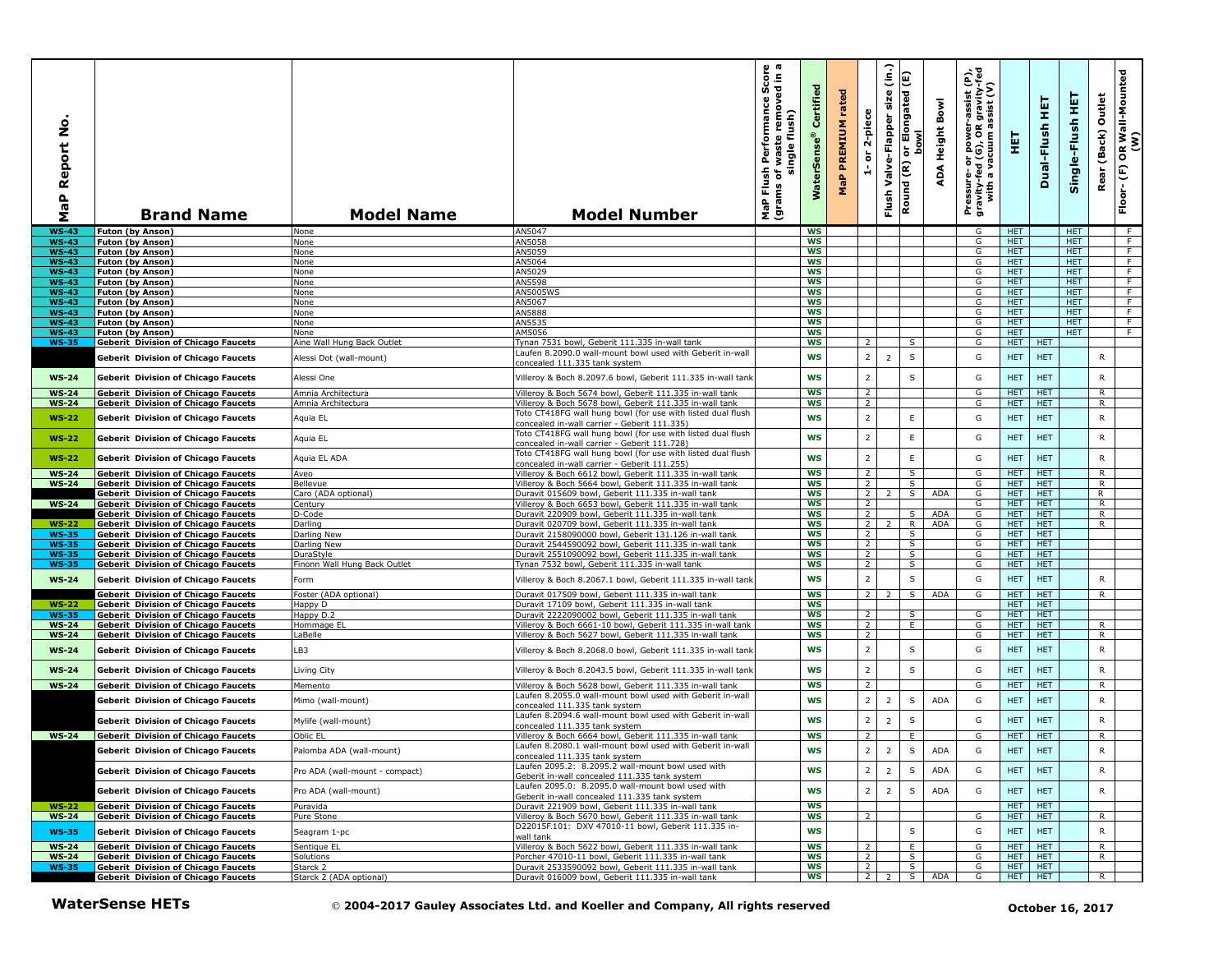| ġ<br>Report<br>MaP              | <b>Brand Name</b>                                                                        | <b>Model Name</b>                                                                           | <b>Model Number</b>                                                                                       | sh Performance Score<br>of waste removed in a<br>single flush)<br>Flush<br>৳<br>(grams<br>Δ<br>g | ertified<br>Ű<br>$\bullet$<br><b>WaterSe</b> | rated<br>PREMIUM<br>MaP | 2-piece<br>ŏ<br>÷                | $\hat{a}$<br>size<br>Valve-Flapper<br>Flush | E<br>Elongated<br><b>bowl</b><br>$\overline{5}$<br>Round (R) | Bowl<br>ADA Height | Pressure- or power-assist (P),<br>gravity-fed (G), OR gravity-fed<br>with a vacuum assist (V) | 토                        | 듚<br>Dual-Flush          | 莫<br>Single-Flush        | Outlet<br>(Back)<br>Rear | OR Wall-Mounted<br>(W)<br>E<br>Floor- |
|---------------------------------|------------------------------------------------------------------------------------------|---------------------------------------------------------------------------------------------|-----------------------------------------------------------------------------------------------------------|--------------------------------------------------------------------------------------------------|----------------------------------------------|-------------------------|----------------------------------|---------------------------------------------|--------------------------------------------------------------|--------------------|-----------------------------------------------------------------------------------------------|--------------------------|--------------------------|--------------------------|--------------------------|---------------------------------------|
| $WS-22$                         | <b>Geberit Division of Chicago Faucets</b>                                               | Starck 3                                                                                    | Duravit 220209 bowl, Geberit 111.335 in-wall tank                                                         |                                                                                                  | ws                                           |                         | 2                                |                                             | S.                                                           | ADA                | G                                                                                             | HET.                     | <b>HET</b>               |                          | R                        |                                       |
| <b>WS-22</b>                    | <b>Geberit Division of Chicago Faucets</b>                                               | Starck 3                                                                                    | Duravit 220309 bowl, Geberit 111.335 in-wall tank                                                         |                                                                                                  | <b>WS</b>                                    |                         | $\overline{2}$                   |                                             | S                                                            | <b>ADA</b>         | G                                                                                             | <b>HET</b>               | <b>HET</b>               |                          | R                        |                                       |
| <b>WS-35</b>                    | <b>Geberit Division of Chicago Faucets</b>                                               | Starck 3                                                                                    | Duravit 2225090092 bowl, Geberit 111.335 in-wall tank                                                     |                                                                                                  | ws                                           |                         | $\overline{2}$                   |                                             | S                                                            |                    | G                                                                                             | <b>HET</b>               | <b>HET</b>               |                          |                          |                                       |
| <b>WS-35</b>                    | Geberit Division of Chicago Faucets                                                      | Starck 3                                                                                    | Duravit 2226590092 bowl, Geberit 111.335 in-wall tank                                                     |                                                                                                  | WS<br><b>WS</b>                              |                         | 2<br>$\overline{2}$              |                                             | S<br>R                                                       | <b>ADA</b>         | G<br>G                                                                                        | HET.<br>HET.             | HET.<br><b>HET</b>       |                          |                          |                                       |
| <b>WS-22</b><br><b>WS-22</b>    | <b>Geberit Division of Chicago Faucets</b><br><b>Geberit Division of Chicago Faucets</b> | Starck 3 RF<br>Starck X                                                                     | Duravit 220009 bowl, Geberit 111.335 in-wall tank<br>Duravit 220409 bowl, Geberit 111.335 in-wall tank    |                                                                                                  | WS                                           |                         | $\overline{2}$                   |                                             | S.                                                           | ADA                | G                                                                                             | <b>HET</b>               | <b>HET</b>               |                          | R<br>R                   |                                       |
| <b>WS-24</b>                    | Geberit Division of Chicago Faucets                                                      | Stark 3 EL                                                                                  | Duravit 222609 bowl, Geberit 111.335 in-wall tank                                                         |                                                                                                  | <b>WS</b>                                    |                         | $\overline{2}$                   |                                             | E                                                            |                    | G                                                                                             | <b>HET</b>               | <b>HET</b>               |                          | $\mathsf{R}$             |                                       |
| $WS-24$                         | <b>Geberit Division of Chicago Faucets</b>                                               | Subway 2.0                                                                                  | Villeroy & Boch 5600 bowl, Geberit 111.335 in-wall tank                                                   |                                                                                                  | <b>WS</b>                                    |                         | $\overline{2}$                   |                                             |                                                              |                    | G                                                                                             | HET.                     | <b>HET</b>               |                          | $\overline{R}$           |                                       |
| <b>WS-24</b>                    | <b>Geberit Division of Chicago Faucets</b>                                               | Subway EL                                                                                   | Villeroy & Boch 6600 bowl, Geberit 111.335 in-wall tank                                                   |                                                                                                  | ws                                           |                         | $\overline{2}$                   |                                             | E                                                            |                    | G                                                                                             | <b>HET</b>               | <b>HET</b>               |                          | $\mathsf{R}$             |                                       |
| $WS-22$                         | <b>Geberit Division of Chicago Faucets</b>                                               | Vero                                                                                        | Duravit 211709 bowl, Geberit 109.304 in-wall tank                                                         |                                                                                                  | ws                                           |                         | $\overline{2}$<br>$\overline{2}$ | 2                                           | S.                                                           |                    | G                                                                                             | HET.                     | <b>HET</b><br><b>HET</b> |                          |                          |                                       |
|                                 | <b>Geberit Division of Chicago Faucets</b>                                               | Vero (ADA optional)                                                                         | Duravit 221709 bowl, Geberit 111.335 in-wall tank<br>20-020: 21-186 bowl (UPC bar code 671052047161), 28- |                                                                                                  | <b>WS</b>                                    |                         |                                  | $\overline{2}$                              | S                                                            | ADA                | G                                                                                             | HET.                     |                          |                          | R.                       |                                       |
| 16-098RN32 Gerber               |                                                                                          | Wicker Park Ergoheight EL ADA                                                               | 186 tank (UPC bar code 671052047178)                                                                      | 800                                                                                              | WS                                           |                         | 2                                | $\overline{\mathbf{3}}$                     | $\mathsf E$                                                  | <b>ADA</b>         | G                                                                                             | <b>HET</b>               |                          | <b>HET</b>               |                          | F.                                    |
| 25-028RN41                      | Gerber                                                                                   | Maxwell 1.28 EL ADA (rear discharge)                                                        | 20-021: 21-970 bowl, 28-970 tank                                                                          | 400                                                                                              | WS                                           |                         | $\overline{2}$                   | 3                                           | E                                                            | ADA                | G                                                                                             | <b>HET</b>               |                          | <b>HET</b>               | R                        | W                                     |
| 26-007RN42                      | Gerber                                                                                   | Maxwell 1.28 EL ADA (rear discharge)                                                        | 20-022: 21-975 bowl, 28-980 tank                                                                          | 1,000                                                                                            | WS                                           |                         | $2^{\circ}$                      | 3                                           | E                                                            | <b>ADA</b>         | G                                                                                             | HET.                     |                          | HET.                     | $\mathsf{R}$             | F.                                    |
| 19-001RN35                      | Gerber                                                                                   | Blaze 1.28 EL ADA (12-inch rough-in)                                                        | 20-023: 21-187 bowl, 28-187 tank<br>20-181: 21-181 bowl, 28-181 tank                                      | 1.000                                                                                            | WS<br><b>WS</b>                              |                         | 2 <sup>1</sup><br>$\overline{2}$ | 3                                           | E                                                            | <b>ADA</b>         | G<br>G                                                                                        | <b>HET</b><br><b>HET</b> |                          | HET.<br><b>HET</b>       |                          | F.<br>F                               |
| $WS-44$<br>37-001               | Gerber<br>Gerber                                                                         | None<br>Avalanche 1.28 RF ADA (12-inch rough-in)                                            | 20-832: 21-832 bowl, 28-830 tank                                                                          | 1,000                                                                                            | <b>WS</b>                                    |                         | <sup>2</sup>                     | 3                                           | R                                                            | ADA                | G                                                                                             | <b>HET</b>               |                          | <b>HET</b>               |                          | F.                                    |
| 19-009RN                        | Gerber                                                                                   | Avalanche Ergoheight EL ADA (12-inch rough-in)                                              | 21-014 (one-piece)                                                                                        | 800                                                                                              | <b>WS</b>                                    |                         | $\mathbf{1}$                     | $\overline{\mathbf{3}}$                     | E                                                            | <b>ADA</b>         | G                                                                                             | <b>HET</b>               |                          | <b>HET</b>               |                          | F                                     |
| <b>WS-35</b>                    | Gerber                                                                                   | Maxwell (one-piece)                                                                         | 21-018 (one-piece)                                                                                        |                                                                                                  | <b>WS</b>                                    |                         |                                  |                                             |                                                              |                    | G                                                                                             | <b>HET</b>               | <b>HET</b>               |                          |                          | F                                     |
| 28-021RN44 Gerber               |                                                                                          | None EL ADA                                                                                 | 21-019 (one-piece)                                                                                        | 1,000                                                                                            | <b>WS</b>                                    |                         | $1 \mid$                         | $\overline{\mathbf{3}}$                     | Ε.                                                           | <b>ADA</b>         | G                                                                                             | <b>HET</b>               |                          | <b>HET</b>               |                          | F                                     |
| 37-002                          | Gerber                                                                                   | Wicker Park 1.28 RF ADA (one-piece; 12-inch rough-                                          | 21-221 (one-piece)                                                                                        | 1,000                                                                                            | <b>WS</b>                                    |                         | 1                                | $\overline{\mathbf{3}}$                     | $\mathsf{R}$                                                 | <b>ADA</b>         | G                                                                                             | <b>HET</b>               |                          | <b>HET</b>               |                          | F.                                    |
| 25-022RN41 Gerber               |                                                                                          | Maxwell 1.28 RF ADA                                                                         | 21-900: 21-952 bowl, 28-995 tank                                                                          | 600                                                                                              | <b>WS</b>                                    |                         | 2 <sub>1</sub>                   | 3                                           | R                                                            | ADA                | G                                                                                             | <b>HET</b>               |                          | <b>HET</b>               |                          | F.                                    |
| 27-047RN43 Gerber               |                                                                                          | Maxwell 1.28 RF                                                                             | 21-902: 21-952 bowl, 28-990 tank                                                                          | 600                                                                                              | <b>WS</b>                                    |                         | 2                                | 3                                           | R                                                            |                    | G                                                                                             | <b>HET</b>               |                          | HET.                     |                          | F                                     |
| 25-023RN41 Gerber               |                                                                                          | Maxwell 1.28 RF ADA                                                                         | 21-904: 21-952 bowl, 28-994 tank                                                                          | 600                                                                                              | WS                                           |                         | 2 <sub>1</sub>                   | $\overline{\mathbf{3}}$                     | R                                                            | ADA                | G                                                                                             | HET.                     |                          | HET.                     |                          | F                                     |
| 25-018RN41<br>44-087 &          | Gerber                                                                                   | Maxwell 1.28 EL                                                                             | 21-910: 21-962 bowl, 28-995 tank                                                                          | 600                                                                                              | WS                                           |                         | $\overline{2}$                   | $\overline{3}$                              | E                                                            |                    | G                                                                                             | <b>HET</b>               |                          | <b>HET</b>               |                          | F                                     |
| 27-046RN43<br>44-086 &          | Gerber                                                                                   | Maxwell 1.28 EL (12-inch rough-in)                                                          | 21-912: 21-962 bowl, 28-990 tank                                                                          | 800                                                                                              | WS                                           |                         | $\overline{2}$                   | 3                                           | E                                                            |                    | G                                                                                             | <b>HET</b>               |                          | <b>HET</b>               |                          | F                                     |
| 25-021RN41<br>25-019RN41 Gerber | Gerber                                                                                   | Maxwell 1.28 EL (12-inch rough-in)<br>Maxwell 1.28 EL                                       | 21-912: 21-962 bowl, 28-992 tank (insulated)<br>21-914: 21-962 bowl, 28-994 tank                          | 800<br>600                                                                                       | <b>WS</b><br><b>WS</b>                       |                         | $\overline{2}$<br>$\overline{2}$ | $\overline{\mathbf{3}}$<br>$\overline{3}$   | $\mathsf E$<br>E                                             |                    | G<br>G                                                                                        | <b>HET</b><br><b>HET</b> |                          | <b>HET</b><br><b>HET</b> |                          | F.<br>F                               |
| 25-024RN41 Gerber               |                                                                                          | Maxwell 1.28 EL ADA                                                                         | 21-917: 21-928 bowl, 28-995 tank                                                                          | 600                                                                                              | <b>WS</b>                                    |                         | $\overline{2}$                   | $\overline{\mathbf{3}}$                     | E                                                            | <b>ADA</b>         | G                                                                                             | <b>HET</b>               |                          | <b>HET</b>               |                          | F                                     |
| 27-048RN43                      | Gerber                                                                                   | Maxwell 1.28 EL ADA                                                                         | 21-918: 21-928 bowl, 28-990 tank                                                                          | 600                                                                                              | WS                                           |                         | $2^{\circ}$                      | 3                                           | E.                                                           | ADA                | G                                                                                             | <b>HET</b>               |                          | <b>HET</b>               |                          | F                                     |
| 25-025RN41 Gerber               |                                                                                          | Maxwell 1.28 EL ADA                                                                         | 21-924: 21-928 bowl, 28-994 tank                                                                          | 600                                                                                              | WS                                           |                         | 2 <sup>1</sup>                   | $\overline{\mathbf{3}}$                     | Ε.                                                           | ADA                | G                                                                                             | <b>HET</b>               |                          | <b>HET</b>               |                          | F                                     |
| 32-073<br>33-011                | Gerber<br>Gerber                                                                         | Logan Square 1.6/1.1 EL (10-inch rough-in)<br>ogan Square 1.6/1.1 EL ADA (12-inch rough-in) | DF-20-016: HE-21-532 bowl, DF-28-530 tank<br>DF-20-018: HE-21-538 bowl, DF-28-530 tank                    | 1,000<br>1,000                                                                                   | <b>WS</b><br>WS                              |                         | 2 <sup>1</sup><br>2 <sup>1</sup> | $\overline{\mathbf{3}}$<br>$\overline{3}$   | E<br>E.                                                      | ADA                | G<br>G                                                                                        | HET.<br><b>HET</b>       | <b>HET</b><br><b>HET</b> |                          |                          | F<br>F                                |
| 44-085                          | Gerber                                                                                   | Viper EL ADA (12-inch rough-in)                                                             | DF-20-521: WS-21-521 bowl, DF-28-591 tank                                                                 | 1,000                                                                                            | WS                                           | <b>PREM</b>             | $\overline{2}$                   | $\sim$                                      | E.                                                           | ADA                | G                                                                                             | <b>HET</b>               | <b>HET</b>               |                          |                          | F                                     |
| 16-102RN32                      | Gerber                                                                                   | Maxwell Dual-Flush RF (10" rough-in)                                                        | DF-21-100: 21-152 bowl (UPC bar code 671052047307),                                                       | 600                                                                                              | <b>WS</b>                                    |                         | $2^{\circ}$                      | $\overline{2}$                              | $\mathsf{R}$                                                 |                    | G                                                                                             | <b>HET</b>               | <b>HET</b>               |                          |                          | F                                     |
|                                 |                                                                                          |                                                                                             | DF-28-195 tank (UPC bar code 671052047840)                                                                |                                                                                                  |                                              |                         |                                  |                                             |                                                              |                    |                                                                                               |                          |                          |                          |                          |                                       |
| 15-149RN31                      | Gerber                                                                                   | Maxwell Dual-Flush RF (12" rough-in)                                                        | DF-21-102: 21-152 bowl, DF-28-190 tank                                                                    | 600<br>600                                                                                       | <b>WS</b><br><b>WS</b>                       |                         | 2 <sup>1</sup><br>$\overline{2}$ | $\overline{2}$                              | $\mathsf{R}$<br>R.                                           |                    | G<br>G                                                                                        | <b>HET</b><br><b>HET</b> | <b>HET</b><br><b>HET</b> |                          |                          | F.<br>$\overline{F}$                  |
| 15-148RN31 Gerber               |                                                                                          | Maxwell Dual-Flush RF (12" rough-in - insulated tank)                                       | DF-21-102: 21-152 bowl, DF-28-192 tank (insulated)<br>DF-21-110: 21-162 bowl (UPC bar code 671052047338), |                                                                                                  |                                              |                         |                                  | $\overline{2}$                              |                                                              |                    |                                                                                               |                          |                          |                          |                          |                                       |
| 16-103RN32                      | Gerber                                                                                   | Maxwell Dual-Flush EL (10" rough-in)                                                        | DF-28-195 tank (UPC bar code 671052047840)                                                                | 600                                                                                              | <b>WS</b>                                    |                         | $2^{\circ}$                      | $\overline{2}$                              | $\mathsf E$                                                  |                    | G                                                                                             | <b>HET</b>               | <b>HET</b>               |                          |                          | F                                     |
| 15-150RN31                      | Gerber                                                                                   | Maxwell Dual-Flush EL (12" rough-in)                                                        | DF-21-112: 21-162 bowl, DF-28-190 tank                                                                    | 500                                                                                              | <b>WS</b>                                    |                         | $\overline{2}$                   | $\overline{z}$                              | E                                                            |                    | G                                                                                             | <b>HET</b>               | <b>HET</b>               |                          |                          | F                                     |
| 15-151RN31 Gerber               |                                                                                          | Maxwell Dual-Flush EL (12" rough-in - insulated tank)                                       | DF-21-112: 21-162 bowl, DF-28-192 tank (insulated)                                                        | 600                                                                                              | <b>WS</b>                                    |                         | $\overline{2}$                   | $\overline{2}$                              | Έ                                                            |                    | G                                                                                             | <b>HET</b>               | <b>HET</b>               |                          |                          | F                                     |
| 16-104RN32                      | Gerber                                                                                   | Maxwell Dual-Flush Ergoheight EL ADA (10" rough-in)                                         | DF-21-117: 21-128 bowl (UPC bar code 671052047314),<br>DF-28-195 tank (UPC bar code 671052047840)         | 600                                                                                              | <b>WS</b>                                    |                         | $\overline{2}$                   | $\overline{2}$                              | E                                                            | <b>ADA</b>         | G                                                                                             | <b>HET</b>               | <b>HET</b>               |                          |                          | F.                                    |
| 14-099RN29<br><b>RN45</b>       | Gerber                                                                                   | Maxwell Dual-Flush EL ADA                                                                   | DF-21-118: 21-128 bowl, DF-28-190 tank                                                                    | 500                                                                                              | <b>WS</b>                                    |                         | $\overline{2}$                   | $\overline{2}$                              | E                                                            | <b>ADA</b>         | G                                                                                             | <b>HET</b>               | <b>HET</b>               |                          |                          | F                                     |
| 16-151RN32 Gerber               |                                                                                          | Ultra Dual Flush RF                                                                         | DF-21-302: 21-342 bowl, DF-28-380 tank                                                                    | 1,000                                                                                            | <b>WS</b>                                    |                         | $\overline{2}$                   |                                             | R                                                            |                    | P                                                                                             | <b>HET</b>               | <b>HET</b>               |                          |                          | F.                                    |
|                                 | Gerber                                                                                   | Ultra Dual Flush RF                                                                         | DF-21-304: 21-342 bowl, DF-28-384 tank                                                                    |                                                                                                  | ws                                           |                         | $\overline{2}$                   |                                             | $\overline{R}$                                               |                    | P                                                                                             | HET.                     | <b>HET</b>               |                          |                          | F                                     |
| 14-103RN29-<br><b>RN45</b>      | Gerber                                                                                   | Ultra Dual Flush EL                                                                         | DF-21-310: 21-374 bowl, DF-28-380 tank                                                                    | 1,000                                                                                            | ws                                           |                         | 2                                | $\sim$                                      | E                                                            |                    | P                                                                                             | HET.                     | <b>HET</b>               |                          | R                        | F                                     |
| 15-RN31                         | Gerber                                                                                   | Ultra Dual Flush EL                                                                         | DF-21-312: 21-372 bowl, DF-28-380 tank                                                                    | 1,000                                                                                            | <b>WS</b>                                    |                         | 2 <sup>1</sup>                   |                                             | E                                                            |                    | P                                                                                             | HET.                     | <b>HET</b>               |                          |                          | F                                     |
| 15-RN31 Gerber                  | Gerber                                                                                   | Ultra Dual Flush EL<br>Ultra Dual Flush EL ADA                                              | DF-21-314: 21-372 bowl, DF-28-384 tank<br>DF-21-318: 21-377 bowl, DF-28-380 tank                          | 1,000                                                                                            | WS<br>WS                                     |                         | 2 <sup>1</sup><br>2 <sup>1</sup> |                                             | E.<br>E                                                      | <b>ADA</b>         | P                                                                                             | <b>HET</b><br><b>HET</b> | <b>HET</b><br><b>HET</b> |                          |                          | F.<br>F                               |
|                                 | Gerber                                                                                   | Ultra Dual Flush EL ADA                                                                     | DF-21-324: 21-377 bowl, DF-28-384 tank                                                                    |                                                                                                  | ws                                           |                         | $\overline{2}$                   | $\sim$                                      | E                                                            | ADA                | P                                                                                             | HET                      | <b>HET</b>               |                          |                          | F                                     |
| 15-RN31                         | Gerber                                                                                   | Ultra Dual Flush EL ADA (rear discharge)                                                    | DF-21-325: 21-375 bowl, DF-28-380 tank                                                                    | 1,000                                                                                            | WS                                           |                         | $\overline{2}$                   | $\sim$                                      | E                                                            | ADA                |                                                                                               | HET                      | <b>HET</b>               |                          | R.                       | F                                     |
| 32-082                          | Gerber                                                                                   | Maxwell 1.6/1.1 RF (12-inch rough-in)                                                       | DF-21-900: 21-952 bowl, DF-28-995 tank                                                                    | 800                                                                                              | ws                                           |                         |                                  | $\overline{2}$   3                          | R                                                            |                    | G                                                                                             | HET                      | <b>HET</b>               |                          |                          | F.                                    |
| 32-085                          | Gerber                                                                                   | Maxwell 1.6/1.1 RF (12-inch rough-in)                                                       | DF-21-902: 21-952 bowl, DF-28-990 tank                                                                    | 800                                                                                              | ws                                           |                         |                                  | $2 \mid 3$                                  | R.                                                           |                    | G                                                                                             | HET.                     | <b>HET</b><br><b>HET</b> |                          |                          | F.                                    |
| 32-084<br>32-083                | Gerber<br>Gerber                                                                         | Maxwell 1.6/1.1 RF (12-inch rough-in)(lined tank)<br>Maxwell 1.6/1.1 RF (12-inch rough-in)  | DF-21-902: 21-952 bowl, DF-28-990 tank (lined)<br>DF-21-904: 21-952 bowl, DF-28-994 tank                  | 800<br>800                                                                                       | ws<br>ws                                     |                         |                                  | $2 \quad 3$<br>$2 \quad 3$                  | R.<br>R.                                                     |                    | G<br>G                                                                                        | HET.<br>HET.             | <b>HET</b>               |                          |                          | F.<br>$\overline{F}$                  |
| 32-078                          | Gerber                                                                                   | Maxwell 1.6/1.1 EL (12-inch rough-in)                                                       | DF-21-910: 21-962 bowl, DF-28-995 tank                                                                    | 800                                                                                              | ws                                           |                         |                                  | $2 \mid 3 \mid$                             | E                                                            |                    | G                                                                                             | HET.                     | <b>HET</b>               |                          |                          | $\overline{F}$                        |
| 32-081                          | Gerber                                                                                   | Maxwell 1.6/1.1 EL (12-inch rough-in)                                                       | DF-21-912: 21-962 bowl, DF-28-990 tank                                                                    | 800                                                                                              | ws                                           |                         |                                  | $2 \mid 3 \mid$                             | E.                                                           |                    | G                                                                                             | HET                      | <b>HET</b>               |                          |                          | F                                     |
|                                 | <b>WaterSense HETs</b>                                                                   |                                                                                             | © 2004-2017 Gauley Associates Ltd. and Koeller and Company, All rights reserved                           |                                                                                                  |                                              |                         |                                  |                                             |                                                              |                    |                                                                                               |                          |                          | October 16, 2017         |                          |                                       |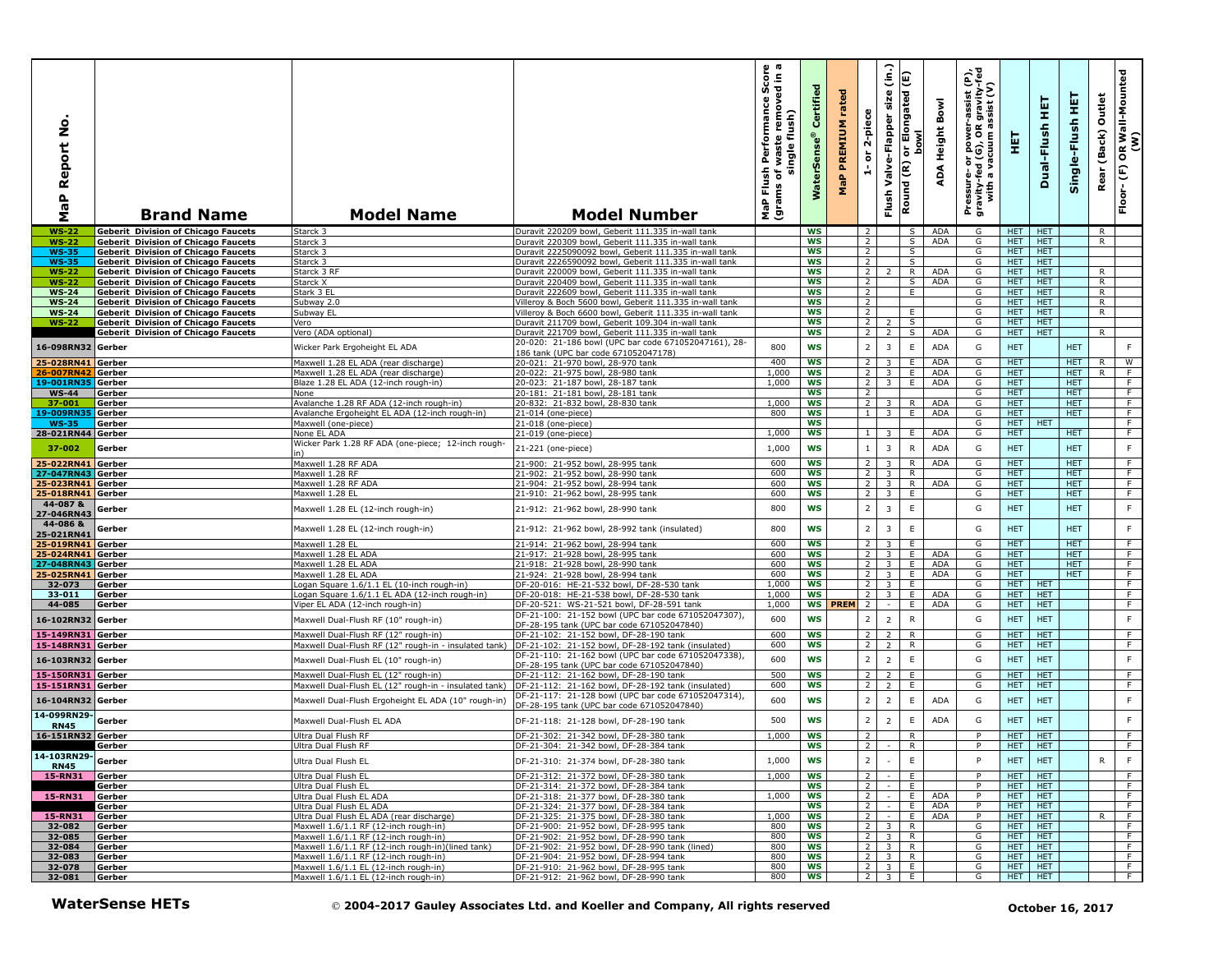| <u>ہ</u><br>Report<br>$\mathbf{r}$<br><b>r</b><br>Σ | <b>Brand Name</b>       | <b>Model Name</b>                                                                                 | <b>Model Number</b>                                                                                                  | rmance Score<br>cremoved in a<br>Performance<br>flush)<br>waste<br>single<br>Flush<br>৳<br>Ë<br>MaP<br>grai | Certified<br><b>WaterSe</b> | ᄝ<br>rat<br>PREMIUM<br>Δ.<br>$\overline{\mathbf{g}}$ | 2-piece<br>$\overleftarrow{\mathtt{o}}$<br>÷ | size<br>Elongated<br>Valve-Flapper<br>$\overleftarrow{\mathtt{o}}$<br>Round (R)<br>Flush | ه                 | ε<br>$\frac{1}{2}$ is $\frac{1}{2}$<br>Bowl<br>gravi<br>ssist<br>iss.<br>Pressure- or power-<br>gravity-fed (G), OR g<br>with a vacuum as<br><b>Height</b><br>$\blacktriangleleft$<br>ą | 핓                        | 띂<br>Dual-Flush          | 듚<br>Single-Flush        | Outlet<br>(Back)<br>Rear | R Wall-Mounted<br>(W)<br>$\overline{\mathbf{6}}$<br>$\widehat{\mathsf{E}}$<br>Floor- |
|-----------------------------------------------------|-------------------------|---------------------------------------------------------------------------------------------------|----------------------------------------------------------------------------------------------------------------------|-------------------------------------------------------------------------------------------------------------|-----------------------------|------------------------------------------------------|----------------------------------------------|------------------------------------------------------------------------------------------|-------------------|-----------------------------------------------------------------------------------------------------------------------------------------------------------------------------------------|--------------------------|--------------------------|--------------------------|--------------------------|--------------------------------------------------------------------------------------|
| 32-080                                              | Gerber                  | Maxwell 1.6/1.1 EL (12-inch rough-in)(lined tank)                                                 | DF-21-912: 21-962 bowl, DF-28-992 tank (lined)                                                                       | 800                                                                                                         | <b>WS</b>                   |                                                      | $\overline{2}$                               | $\overline{\mathbf{3}}$                                                                  | E                 | G                                                                                                                                                                                       |                          | HET <b>HET</b>           |                          |                          | - F                                                                                  |
| 32-079                                              | Gerber                  | Maxwell 1.6/1.1 EL (12-inch rough-in)                                                             | DF-21-914: 21-962 bowl, DF-28-994 tank                                                                               | 800                                                                                                         | WS                          |                                                      | $\overline{2}$                               | 3                                                                                        | E                 | G                                                                                                                                                                                       | <b>HET</b>               | <b>HET</b>               |                          |                          | F.                                                                                   |
| 32-074                                              | Gerber                  | Maxwell 1.6/1.1 EL ADA (12-inch rough-in)                                                         | DF-21-917: 21-928 bowl, DF-28-995 tank                                                                               | 800                                                                                                         | WS                          |                                                      | $\overline{2}$                               | $\overline{\mathbf{3}}$                                                                  | Ε.                | ADA<br>G                                                                                                                                                                                | HET.                     | <b>HET</b>               |                          |                          | $\overline{F}$                                                                       |
| 32-077<br>32-076                                    | Gerber<br>Gerber        | Maxwell 1.6/1.1 EL ADA (12-inch rough-in)<br>Maxwell 1.6/1.1 EL ADA (12-inch rough-in)(lined tank | DF-21-918: 21-928 bowl, DF-28-990 tank<br>DF-21-918: 21-928 bowl, DF-28-990 tank (lined)                             | 800<br>800                                                                                                  | <b>WS</b><br><b>WS</b>      |                                                      | 2<br>$\overline{2}$                          | $\overline{3}$<br>$\overline{3}$                                                         | E.<br>E           | ADA<br>G<br>ADA<br>G                                                                                                                                                                    | HET.<br><b>HET</b>       | <b>HET</b><br><b>HET</b> |                          |                          | F<br>F                                                                               |
| 32-075                                              | Gerber                  | Maxwell 1.6/1.1 EL ADA (12-inch rough-in)                                                         | DF-21-924: 21-928 bowl, DF-28-994 tank                                                                               | 800                                                                                                         | <b>WS</b>                   |                                                      | $\overline{2}$                               | $\overline{3}$                                                                           | E                 | ADA<br>G                                                                                                                                                                                | <b>HET</b>               | <b>HET</b>               |                          |                          | $\overline{F}$                                                                       |
| 16-150RN32                                          | Gerber                  | Jltra Flush RF                                                                                    | EF-21-302: 21-342 bowl, EF-28-380 tank                                                                               | 1,000                                                                                                       |                             | <b>WS PREM</b>                                       | $\overline{2}$                               | $\sim$                                                                                   | R                 | P                                                                                                                                                                                       | HET.                     |                          | HET.                     |                          | F                                                                                    |
|                                                     | Gerber                  | Jitra Flush RF (14" rough-in)                                                                     | EF-21-304: 21-342 bowl, EF-28-384 tank                                                                               |                                                                                                             |                             | WS PREM 2                                            |                                              |                                                                                          | R                 | P                                                                                                                                                                                       | HET.                     |                          | <b>HET</b>               |                          | F                                                                                    |
| 14-104RN29-<br><b>RN45</b>                          | Gerber                  | Ultra Flush EL                                                                                    | EF-21-310: 21-374 bowl, EF-28-380 tank                                                                               | 800                                                                                                         | <b>WS</b>                   |                                                      | $\overline{2}$                               |                                                                                          | $\mathsf E$       | P                                                                                                                                                                                       | <b>HET</b>               |                          | <b>HET</b>               | $\mathsf{R}$             | F                                                                                    |
| 33-003 &<br><b>15RN</b>                             | Gerber                  | Ultra Flush 1.1 EL (12-inch rough-in)                                                             | EF-21-312: 21-372 bowl, EF-28-380 tank                                                                               | 1,000                                                                                                       | WS                          | <b>PREM</b>                                          | $\overline{2}$                               |                                                                                          | $\mathsf E$       | P                                                                                                                                                                                       | <b>HET</b>               |                          | <b>HET</b>               |                          | F                                                                                    |
|                                                     | Gerber                  | Ultra Flush EL ADA                                                                                | EF-21-314: 21-372 bowl, EF-28-384 tank                                                                               |                                                                                                             | <b>WS</b>                   |                                                      | 2                                            |                                                                                          | E.                | ADA<br>P                                                                                                                                                                                | HET.                     |                          | <b>HET</b>               |                          | F.                                                                                   |
| 33-004 &                                            |                         |                                                                                                   |                                                                                                                      |                                                                                                             | <b>WS</b>                   | <b>PREM</b>                                          |                                              |                                                                                          |                   | P                                                                                                                                                                                       | <b>HET</b>               |                          |                          |                          | F                                                                                    |
| <b>15RN</b>                                         | Gerber                  | Ultra Flush 1.1 EL ADA (12-inch rough-in)                                                         | EF-21-318: 21-377 bowl, EF-28-380 tank                                                                               | 1,000                                                                                                       |                             |                                                      | $\overline{2}$                               |                                                                                          | Ε                 | ADA                                                                                                                                                                                     |                          |                          | <b>HET</b>               |                          |                                                                                      |
|                                                     | Gerber                  | Ultra Flush EL ADA                                                                                | EF-21-324: 21-372 bowl, EF-28-384 tank                                                                               |                                                                                                             | <b>WS</b>                   |                                                      | 2                                            |                                                                                          | Ε.                | ADA<br><b>P</b>                                                                                                                                                                         | <b>HET</b>               |                          | <b>HET</b>               |                          | F.                                                                                   |
| 33-006 &<br><b>15RN</b>                             | Gerber                  | Ultra Flush 1.1 EL ADA (rear discharge)                                                           | EF-21-325: 21-375 bowl, EF-28-380 tank                                                                               | 1,000                                                                                                       | WS                          | <b>PREM</b>                                          | $\overline{2}$                               |                                                                                          | Ε                 | ADA<br>P                                                                                                                                                                                | <b>HET</b>               |                          | <b>HET</b>               | $\mathsf{R}$             | F                                                                                    |
| 27-073RN43                                          | Gerber                  | Allerton RF                                                                                       | HE-20-001: HE-21-542 bowl, HE-28-580 tank                                                                            | 800                                                                                                         | <b>WS</b>                   |                                                      | 2                                            | 3                                                                                        | R                 | G                                                                                                                                                                                       | <b>HET</b>               |                          | <b>HET</b>               |                          | F                                                                                    |
| 27-072RN43 Gerber                                   |                         | Allerton RF                                                                                       | HE-20-002: HE-21-542 bowl, HE-28-585 tank                                                                            | 800                                                                                                         | WS                          |                                                      | $\overline{2}$                               | $\overline{3}$                                                                           | R                 | G                                                                                                                                                                                       | HET.                     |                          | <b>HET</b>               |                          | F                                                                                    |
| 27-071RN43                                          | Gerber                  | Allerton EL                                                                                       | HE-20-004: HE-21-572 bowl, HE-28-580 tank                                                                            | 1,000                                                                                                       | WS                          |                                                      | $\overline{2}$                               | $\overline{\mathbf{3}}$                                                                  | Ε.                | G                                                                                                                                                                                       | HET.                     |                          | <b>HET</b>               |                          | $\overline{F}$                                                                       |
| 27-070RN43                                          | Gerber                  | Allerton EL                                                                                       | HE-20-005: HE-21-572 bowl, HE-28-585 tank                                                                            | 1,000                                                                                                       | <b>WS</b>                   |                                                      | 2 <sup>1</sup>                               | $\overline{\mathbf{3}}$                                                                  | E.                | G                                                                                                                                                                                       | HET.                     |                          | HET.                     |                          | F                                                                                    |
| 27-069RN43                                          | Gerber                  | Allerton EL ADA                                                                                   | HE-20-007: HE-21-577 bowl, HE-28-580 tank                                                                            | 1,000                                                                                                       | WS                          |                                                      | 2 <sup>1</sup>                               | 3                                                                                        | E.                | ADA<br>G                                                                                                                                                                                | <b>HET</b>               |                          | <b>HET</b>               |                          | F                                                                                    |
| 27-068RN43<br>27-067RN43                            | Gerber<br>Gerber        | Allerton EL ADA<br>Brianne EL ADA                                                                 | HE-20-008: HE-21-577 bowl, HE-28-585 tank<br>HE-20-013: HE-21-183 bowl, HE-28-183 tank                               | 1,000<br>800                                                                                                | WS<br><b>WS</b>             |                                                      | $\overline{2}$<br>2 <sup>1</sup>             | $\overline{\mathbf{3}}$<br>$\overline{\mathbf{3}}$                                       | E.<br>E           | ADA<br>G<br>ADA<br>G                                                                                                                                                                    | <b>HET</b><br><b>HET</b> |                          | <b>HET</b><br><b>HET</b> |                          | $\overline{F}$<br>F                                                                  |
| 27-066RN43                                          | Gerber                  | ogan Square EL                                                                                    | HE-20-016: HE-21-532 bowl, HE-28-530 tank                                                                            | 1,000                                                                                                       | WS                          |                                                      | $\overline{2}$                               | 3                                                                                        | Ε.                | G                                                                                                                                                                                       | HET.                     |                          | HET.                     |                          | F                                                                                    |
| 27-065RN43                                          | Gerber                  | Logan Square EL                                                                                   | HE-20-017: HE-21-532 bowl, HE-28-535 tank                                                                            | 1,000                                                                                                       | <b>WS</b>                   |                                                      | $\overline{2}$                               | $\overline{\mathbf{3}}$                                                                  | E                 | G                                                                                                                                                                                       | HET.                     |                          | <b>HET</b>               |                          | F                                                                                    |
| 27-064RN43                                          | Gerber                  | ogan Square EL ADA                                                                                | HE-20-018: HE-21-538 bowl, HE-28-530 tank                                                                            | 1,000                                                                                                       | <b>WS</b>                   |                                                      | $\overline{2}$                               | $\overline{3}$                                                                           | Ε.                | <b>ADA</b><br>G                                                                                                                                                                         | <b>HET</b>               |                          | <b>HET</b>               |                          | $\overline{F}$                                                                       |
| 27-063RN43                                          | Gerber                  | Logan Square EL ADA                                                                               | HE-20-019: HE-21-538 bowl, HE-28-535 tank                                                                            | 1,000                                                                                                       | <b>WS</b>                   |                                                      | $\overline{2}$                               | $\overline{\mathbf{3}}$                                                                  | E.                | <b>ADA</b><br>G                                                                                                                                                                         | HET.                     |                          | <b>HET</b>               |                          | F                                                                                    |
| 38-036<br>24-078RN40                                | Gerber<br>Gerber        | Peewee RF (Children's toilet - 10-inch rough-in -<br>L0.25-inch bowl height)<br>Viper 1.28 HE RF  | HE-20-601: HE-21-601 bowl, HE-28-601 tank<br>HE-21-500: HE-21-852 bowl, HE-28-595 tank                               | 500<br>800                                                                                                  | <b>WS</b><br><b>WS</b>      |                                                      | $\overline{2}$<br>2 <sup>1</sup>             | $\overline{3}$<br>3 <sup>1</sup>                                                         | $\mathsf{R}$<br>R | G<br>G                                                                                                                                                                                  | <b>HET</b><br>HET.       |                          | HET<br><b>HET</b>        |                          | F<br>F                                                                               |
| 24-084RN40                                          | Gerber                  | Viper 1.28 HE RF                                                                                  | HE-21-502: HE-21-852 bowl, HE-28-590 tank                                                                            | 800                                                                                                         | WS                          |                                                      | $\overline{2}$                               | 3                                                                                        | R                 | G                                                                                                                                                                                       | HET.                     |                          | <b>HET</b>               |                          | F.                                                                                   |
| 24-081RN40                                          | Gerber                  | Viper 1.28 HE RF (lined tank)                                                                     | HE-21-502: HE-21-852 bowl, HE-28-592 tank (lined)                                                                    | 800                                                                                                         | WS                          |                                                      | 2 <sup>1</sup>                               | $\overline{3}$                                                                           | R                 | G                                                                                                                                                                                       | HET.                     |                          | <b>HET</b>               |                          | F.                                                                                   |
| <b>WS-30</b>                                        | Gerber                  | Viper 1.28 HE RF                                                                                  | HE-21-504: HE-21-852 bowl, HE-28-594 tank                                                                            |                                                                                                             | WS                          |                                                      | $\overline{2}$                               | $\overline{\mathbf{3}}$                                                                  | R                 | G                                                                                                                                                                                       | HET.                     |                          | <b>HET</b>               |                          | $\overline{F}$                                                                       |
| 24-077RN40                                          | Gerber                  | Viper 1.28 HE EL                                                                                  | HE-21-510: HE-21-862 bowl, HE-28-595 tank                                                                            | 800                                                                                                         | WS                          |                                                      | $\overline{2}$                               | 3                                                                                        | E.                | G                                                                                                                                                                                       | <b>HET</b>               |                          | <b>HET</b>               |                          | F.                                                                                   |
| 24-083RN40                                          | Gerber                  | Viper 1.28 HE EL                                                                                  | HE-21-512: HE-21-862 bowl, HE-28-590 tank                                                                            | 800<br>800                                                                                                  | WS<br>WS                    |                                                      | $\overline{2}$                               | 3                                                                                        | E.<br>E.          | G<br>G                                                                                                                                                                                  | <b>HET</b><br><b>HET</b> |                          | <b>HET</b><br><b>HET</b> |                          | $\overline{F}$<br>F                                                                  |
| 24-080RN40<br><b>WS-30</b>                          | Gerber<br>Gerber        | Viper 1.28 HE EL (lined tank)<br>liper 1.28 HE EL                                                 | HE-21-512: HE-21-862 bowl, HE-28-592 tank (lined)<br>HE-21-514: HE-21-862 bowl, HE-28-594 tank                       |                                                                                                             | WS                          |                                                      | $\overline{2}$<br>$\overline{2}$             | $\overline{\mathbf{3}}$<br>3                                                             | Ε.                | G                                                                                                                                                                                       | HET.                     |                          | <b>HET</b>               |                          | F.                                                                                   |
| 24-085RN40                                          | Gerber                  | Viper 1.28 HE EL ADA                                                                              | HE-21-517: HE-21-828 bowl, HE-28-595 tank                                                                            | 800                                                                                                         | WS                          |                                                      | $\overline{2}$                               | 3                                                                                        | E                 | ADA<br>G                                                                                                                                                                                | HET.                     |                          | <b>HET</b>               |                          | F.                                                                                   |
| 24-082RN40                                          | Gerber                  | Viper 1.28 HE EL ADA                                                                              | HE-21-518: HE-21-828 bowl, HE-28-590 tank                                                                            | 800                                                                                                         | <b>WS</b>                   |                                                      | $\overline{2}$                               | $\overline{3}$                                                                           | E.                | ADA<br>G                                                                                                                                                                                | <b>HET</b>               |                          | <b>HET</b>               |                          | F                                                                                    |
| 24-079RN40                                          | Gerber                  | Viper 1.28 HE EL ADA (lined tank)                                                                 | HE-21-518: HE-21-828 bowl, HE-28-592 tank (lined)                                                                    | 800                                                                                                         | WS                          |                                                      | 2                                            | 3                                                                                        | Ε.                | <b>ADA</b><br>G                                                                                                                                                                         | <b>HET</b>               |                          | <b>HET</b>               |                          | F.                                                                                   |
| 28-009RN44 Gerber                                   |                         | Viper 1.28 HE RF ADA                                                                              | HE-21-519: HE-21-872 bowl, HE-28-570 tank                                                                            | 800                                                                                                         | <b>WS</b>                   |                                                      | 2                                            | $\overline{\mathbf{3}}$<br>$\overline{3}$                                                | $\mathsf{R}$      | <b>ADA</b><br>G                                                                                                                                                                         | <b>HET</b>               |                          | <b>HET</b>               |                          | F<br>F                                                                               |
| $WS-30$                                             | <u>Gerber</u><br>Gerber | Viper 1.28 HE EL ADA<br>Avalanche 1.28 RF (10-inch rough-in)                                      | HE-21-524: HE-21-828 bowl, HE-28-594 tank<br>HE-21-800: HE-21-852 bowl, HE-28-895 tank                               |                                                                                                             | <b>WS</b><br>WS             |                                                      | $2^{\circ}$<br>2 <sub>1</sub>                | 3 <sup>7</sup>                                                                           | E<br>R            | ADA<br>G<br>G                                                                                                                                                                           | HET.<br>HET.             |                          | <b>HET</b><br>HET.       |                          | F                                                                                    |
|                                                     | Gerber                  | Avalanche 1.28 RF (12-inch rough-in)                                                              | HE-21-802: HE-21-852 bowl, HE-28-890 tank                                                                            |                                                                                                             | WS                          |                                                      | 2 <sup>1</sup>                               | $\overline{\mathbf{3}}$                                                                  | R                 | G                                                                                                                                                                                       | HET.                     |                          | <b>HET</b>               |                          | $\overline{F}$                                                                       |
|                                                     | Gerber                  | Avalanche 1.28 RF (12-inch rough-in - lined tank)                                                 | HE-21-802: HE-21-852 bowl, HE-28-892 tank (lined)                                                                    |                                                                                                             | <b>WS</b>                   |                                                      | $\overline{2}$                               | $\overline{\mathbf{3}}$                                                                  | R                 | G                                                                                                                                                                                       | <b>HET</b>               |                          | <b>HET</b>               |                          | F                                                                                    |
| 19-011RN35 Gerber                                   |                         | Avalanche RF (14-inch rough-in)                                                                   | HE-21-804: HE-21-852 bowl (UPC bar code<br>671052047024), HE-28-894 tank (UPC bar code<br>571052047079)              | 800                                                                                                         | <b>WS</b>                   |                                                      | $\overline{2}$                               | 3                                                                                        | $\mathsf{R}$      | G                                                                                                                                                                                       | <b>HET</b>               |                          | <b>HET</b>               |                          | F                                                                                    |
|                                                     | Gerber                  | Avalanche 1.28 EL (10-inch rough-in)                                                              | HE-21-810: HE-21-862 bowl (UPC bar code<br>671052047031), HE-28-895 tank (UPC bar code<br>671052047062)              |                                                                                                             | WS                          |                                                      | $\mathbf 2$                                  | 3                                                                                        | $\mathsf E$       | G                                                                                                                                                                                       | <b>HET</b>               |                          | <b>HET</b>               |                          | F                                                                                    |
|                                                     | Gerber                  | Avalanche 1.28 EL (12-inch rough-in)                                                              | HE-21-812: HE-21-862 bowl (UPC bar code<br>671052047031), HE-28-890 tank (UPC bar code<br>671052047055)              |                                                                                                             | <b>WS</b>                   |                                                      | $\overline{2}$                               | $\overline{3}$                                                                           | E                 | G                                                                                                                                                                                       | <b>HET</b>               |                          | <b>HET</b>               |                          | F                                                                                    |
|                                                     | Gerber                  | Avalanche 1.28 EL (12-inch rough-in - lined tank)                                                 | HE-21-812: HE-21-862 bowl (UPC bar code<br>671052047031), HE-28-892 tank (lined tank - UPC bar<br>code 671052047796) |                                                                                                             | <b>WS</b>                   |                                                      | $\overline{2}$                               | $\mathbf{3}$                                                                             | $\mathsf E$       | G                                                                                                                                                                                       | <b>HET</b>               |                          | <b>HET</b>               |                          | F.                                                                                   |
| 28-010RN44 Gerber<br>14-089RN29-                    |                         | Avalanche 1.28 EL ADA                                                                             | HE-21-814: HE-21-862 bowl, HE-21-894 tank                                                                            | 800                                                                                                         | ws                          |                                                      | -2                                           | 3                                                                                        | E.                | ADA<br>G                                                                                                                                                                                | HET.                     |                          | <b>HET</b>               |                          | F.                                                                                   |
| <b>RN45</b>                                         | Gerber                  | Avalanche 1.28 EL ADA                                                                             | HE-21-818: HE-21-828 bowl, HE-28-890 tank<br>HE-21-824: HE-21-828 bowl (UPC bar code                                 | 800                                                                                                         | WS                          |                                                      | $\overline{2}$                               | 3                                                                                        | Ε                 | ADA<br>G                                                                                                                                                                                | <b>HET</b>               |                          | HET                      |                          | F                                                                                    |
| 19-012RN35 Gerber                                   |                         | Avalanche Ergoheight EL ADA (14-inch rough-in)                                                    | 671052047048), HE28-894 tank (UPC bar code<br>671052047079)                                                          | 800                                                                                                         | WS                          |                                                      | $\overline{2}$                               | 3                                                                                        | Ε                 | ADA<br>G                                                                                                                                                                                | <b>HET</b>               |                          | <b>HET</b>               |                          | F                                                                                    |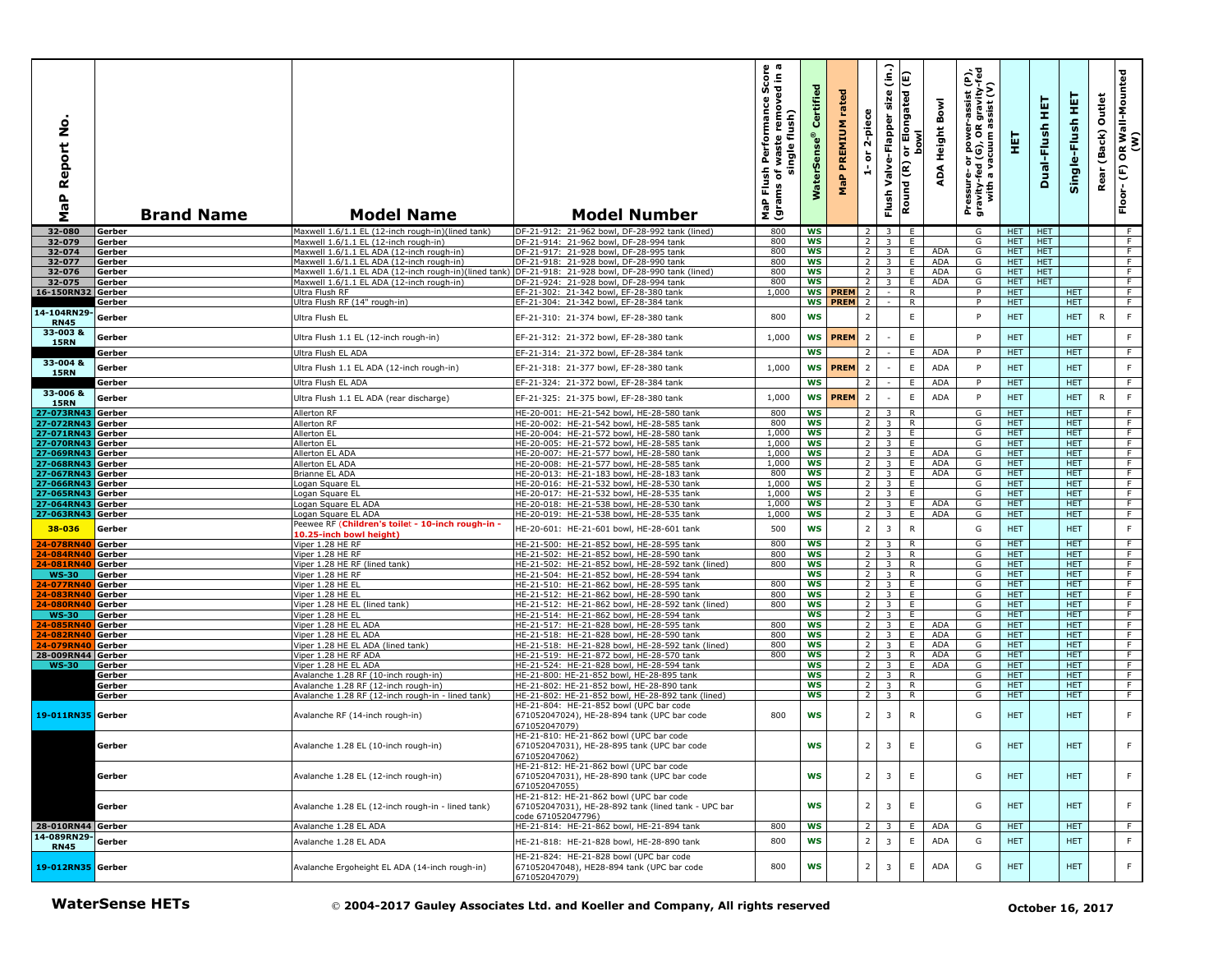| ş<br>Report<br>a<br>B<br>Σ | <b>Brand Name</b>                                                               | <b>Model Name</b>                                                                            | <b>Model Number</b>                                                                                         | o a<br>ance Score<br>moved in<br>Performan<br>flush)<br>혼<br>waste<br>single<br>Flush<br>৳<br>(grams<br>MaP | Certified<br>WaterSens | rated<br><b>PREMIUM</b><br>$\mathbf{a}_i$<br>운 | 2-piece<br>$\overleftarrow{\mathtt{o}}$<br>é | (in.)<br>size<br>Valve-Flapper<br>Flush | or Elongated (E)<br><b>bowl</b><br>Round (R) | Bowl<br>Height<br>ADA | Pressure- or power-assist (P),<br>gravity-fed (G), OR gravity-fed<br>with a vacuum assist (V) | 틯                        | 뚶<br>Dual-Flush | 뜊<br>Single-Flush        | Outlet<br>(Back)<br>Rear | OR Wall-Mounted<br>(W)<br>(F)<br>Floor- |
|----------------------------|---------------------------------------------------------------------------------|----------------------------------------------------------------------------------------------|-------------------------------------------------------------------------------------------------------------|-------------------------------------------------------------------------------------------------------------|------------------------|------------------------------------------------|----------------------------------------------|-----------------------------------------|----------------------------------------------|-----------------------|-----------------------------------------------------------------------------------------------|--------------------------|-----------------|--------------------------|--------------------------|-----------------------------------------|
| 37-018                     | Gerber                                                                          | Avalanche 1.28 RF (12-inch rough-in)                                                         | LS-21-802: AV-21-852 bowl, LS-28-890 tank                                                                   | 1,000                                                                                                       | <b>WS</b>              |                                                | 2                                            | $\overline{\mathbf{3}}$                 | R                                            |                       | G                                                                                             | <b>HET</b>               |                 | <b>HET</b>               |                          | - F                                     |
| 31-002                     | Gerber                                                                          | Avalanche 1.28 EL (12-inch rough-in)                                                         | LS-21-812: AV-21-862 bowl, LS-28-890 tank                                                                   | 1,000                                                                                                       | WS                     |                                                | $\overline{2}$                               | $\overline{3}$                          | Ε.                                           |                       | G                                                                                             | HET.                     |                 | <b>HET</b>               |                          | F.                                      |
| 31-001                     | Gerber                                                                          | Avalanche 1.28 EL ADA (12-inch rough-in)                                                     | LS-21-818: AV-21-828 bowl, LS-28-890 tank                                                                   | 1,000                                                                                                       | ws                     |                                                | $2^{\circ}$                                  | $\overline{\mathbf{3}}$                 | E.                                           | <b>ADA</b>            | G                                                                                             | HET.                     |                 | HET.                     |                          | $\overline{F}$                          |
| 44-103                     | Gerber                                                                          | Viper EL ADA (12-inch rough-in)(NOTE: 1.0g/3.8L<br>single-flush fixture)                     | WS-20-521: WS-21-521 bowl, WS-28-591 tank                                                                   | 1,000                                                                                                       | <b>WS</b>              | <b>PREM</b>                                    | $\overline{2}$                               | $\overline{3}$                          | $\mathsf E$                                  | <b>ADA</b>            | G                                                                                             | <b>HET</b>               |                 | <b>HET</b>               |                          | $\mathsf F$                             |
| <b>WS-44</b>               | Gerber                                                                          | Maxwell                                                                                      | WS-21-100: SE-21-152 bowl, WS-28-175 tank                                                                   |                                                                                                             | <b>WS</b>              |                                                | 2                                            |                                         |                                              |                       | G                                                                                             | <b>HET</b>               |                 | <b>HET</b>               |                          | $\overline{F}$                          |
| <b>WS-44</b>               | Gerber                                                                          | Maxwell                                                                                      | WS-21-102: SE-21-152 bowl, WS-28-170 tank                                                                   |                                                                                                             | <b>WS</b>              |                                                | $\overline{2}$                               |                                         |                                              |                       | G                                                                                             | <b>HET</b>               |                 | <b>HET</b>               |                          | F                                       |
| <b>WS-44</b>               | Gerber                                                                          | Maxwell                                                                                      | WS-21-110: SE-21-162 bowl, WS-28-175 tank                                                                   |                                                                                                             | WS                     |                                                | $\overline{2}$                               |                                         |                                              |                       | G                                                                                             | HET.                     |                 | <b>HET</b>               |                          | F                                       |
| <b>WS-44</b>               | Gerber                                                                          | Maxwell                                                                                      | WS-21-112: SE-21-162 bowl, WS-28-170 tank                                                                   |                                                                                                             | WS                     |                                                | $\overline{2}$                               |                                         |                                              |                       | G                                                                                             | HET.                     |                 | HET.                     |                          | F                                       |
| 42-039 &<br>24-078RN40     | Gerber                                                                          | Viper 1.28 RF (10-inch rough-in)                                                             | WS-21-500: VP-21-552 bowl, WS-28-595 tank                                                                   | 1,000                                                                                                       | WS                     |                                                | $\overline{2}$                               | 3                                       | $\mathsf{R}$                                 |                       | G                                                                                             | <b>HET</b>               |                 | <b>HET</b>               |                          | $\mathsf F$                             |
| 42-038 &                   |                                                                                 | Viper 1.28 HE RF (12-inch rough-in)                                                          | WS-21-502: VP-21-552 bowl, WS-28-590 tank                                                                   | 1,000                                                                                                       | <b>WS</b>              |                                                | $\overline{2}$                               | 3                                       | $\mathsf{R}$                                 |                       | G                                                                                             | <b>HET</b>               |                 | <b>HET</b>               |                          | $\mathsf F$                             |
| 24-084RN40                 | Gerber                                                                          |                                                                                              |                                                                                                             |                                                                                                             |                        |                                                |                                              |                                         |                                              |                       |                                                                                               |                          |                 |                          |                          |                                         |
| 42-037 &<br>24-081RN40     | Gerber                                                                          | Viper 1.28 RF (12-inch rough-in -insulated tank)                                             | WS-21-502: VP-21-552 bowl, WS-28-592 tank (insulated)                                                       | 1,000                                                                                                       | <b>WS</b>              |                                                | $\overline{2}$                               | 3                                       | ${\sf R}$                                    |                       | G                                                                                             | <b>HET</b>               |                 | <b>HET</b>               |                          | F                                       |
| 42-054                     | Gerber                                                                          | Viper 1.28 RF (14-inch rough-in)                                                             | WS-21-504: VP-21-552 bowl, WS-28-594 tank                                                                   | 1,000                                                                                                       | WS                     |                                                | $\overline{2}$                               | 3                                       | R                                            |                       | G                                                                                             | HET.                     |                 | <b>HET</b>               |                          | F.                                      |
| 42-040 &                   |                                                                                 |                                                                                              |                                                                                                             |                                                                                                             | WS                     |                                                | $\overline{2}$                               | $\overline{3}$                          | $\mathsf E$                                  |                       | G                                                                                             | <b>HET</b>               |                 | <b>HET</b>               |                          | F                                       |
| 24-077RN40                 | Gerber                                                                          | Viper 1.28 EL (10-inch rough-in)                                                             | WS-21-510: VP-21-562 bowl, WS-28-595 tank                                                                   | 1,000                                                                                                       |                        |                                                |                                              |                                         |                                              |                       |                                                                                               |                          |                 |                          |                          |                                         |
| 42-036 &                   | Gerber                                                                          | Viper 1.28 EL (12-inch rough-in)                                                             | WS-21-512: VP-21-562 bowl, WS-28-590 tank                                                                   | 1,000                                                                                                       | <b>WS</b>              |                                                | $\overline{2}$                               | $\overline{3}$                          | $\mathsf E$                                  |                       | G                                                                                             | <b>HET</b>               |                 | <b>HET</b>               |                          | $\mathsf F$                             |
| 24-083RN40<br>42-033 &     |                                                                                 |                                                                                              |                                                                                                             |                                                                                                             |                        |                                                |                                              |                                         |                                              |                       |                                                                                               |                          |                 |                          |                          |                                         |
| 24-080RN40                 | Gerber                                                                          | Viper 1.28 EL (12-inch rough-in - insulated tank)                                            | WS-21-512: VP-21-562 bowl, WS-28-592 tank (insulated)                                                       | 1,000                                                                                                       | <b>WS</b>              |                                                | $\overline{2}$                               | 3                                       | Ε                                            |                       | G                                                                                             | <b>HET</b>               |                 | <b>HET</b>               |                          | F                                       |
| 42-053                     | Gerber                                                                          | Viper 1.28 EL (14-inch rough-in)                                                             | WS-21-514: VP-21-562 bowl, WS-28-594 tank                                                                   | 1,000                                                                                                       | WS                     |                                                | 2                                            | 3                                       | E                                            |                       | G                                                                                             | <b>HET</b>               |                 | <b>HET</b>               |                          | F.                                      |
| 42-052 &                   | Gerber                                                                          | Viper 1.28 EL ADA (10-inch rough-in)                                                         | WS-21-517: VP-21-528 bowl, WS-28-595 tank                                                                   | 1,000                                                                                                       | <b>WS</b>              |                                                | $\overline{2}$                               | 3                                       | E                                            | <b>ADA</b>            | G                                                                                             | <b>HET</b>               |                 | <b>HET</b>               |                          | F                                       |
| 24-085RN40<br>42-035 &     |                                                                                 |                                                                                              |                                                                                                             |                                                                                                             |                        |                                                |                                              |                                         |                                              |                       |                                                                                               |                          |                 |                          |                          |                                         |
| 24-082RN40                 | Gerber                                                                          | Viper 1.28 HE ADA (12-inch rough-in)                                                         | WS-21-518: VP-21-528 bowl, WS-28-590 tank                                                                   | 1,000                                                                                                       | <b>WS</b>              |                                                | $\overline{2}$                               | 3                                       | $\mathsf E$                                  | <b>ADA</b>            | G                                                                                             | <b>HET</b>               |                 | <b>HET</b>               |                          | $\mathsf F$                             |
| 42-034 &                   | Gerber                                                                          | Viper 1.28 EL ADA (12-inch rough-in - insulated tank)                                        | WS-21-518: VP-21-528 bowl, WS-28-592 tank (insulated)                                                       | 1,000                                                                                                       | <b>WS</b>              |                                                | $\overline{2}$                               | $\overline{3}$                          | Ε                                            | <b>ADA</b>            | G                                                                                             | <b>HET</b>               |                 | <b>HET</b>               |                          | F                                       |
| 24-079RN40                 |                                                                                 |                                                                                              |                                                                                                             |                                                                                                             |                        |                                                |                                              |                                         |                                              |                       |                                                                                               |                          |                 |                          |                          |                                         |
| 42-051<br>37-019           | Gerber                                                                          | Viper 1.28 EL ADA (14-inch rough-in)<br>Avalanche 1.28 RF (12-inch rough-in)                 | WS-21-524: VP-21-528 bowl, WS-28-594 tank<br>WS-21-800: AV-21-852 bowl, WS-28-895 tank                      | 1,000<br>1,000                                                                                              | <b>WS</b><br>ws        |                                                | $\overline{2}$<br>2                          | 3<br>$\overline{\mathbf{3}}$            | E.<br>R                                      | <b>ADA</b>            | G<br>G                                                                                        | <b>HET</b><br><b>HET</b> |                 | <b>HET</b><br><b>HET</b> |                          | F.<br>$\overline{F}$                    |
| 37-021                     | Gerber<br>Gerber                                                                | Avalanche 1.28 RF (12-inch rough-in)                                                         | WS-21-802: AV-21-852 bowl, WS-28-890 tank                                                                   | 1,000                                                                                                       | <b>WS</b>              |                                                | $\overline{2}$                               | $\overline{3}$                          | $\mathsf{R}$                                 |                       | G                                                                                             | <b>HET</b>               |                 | <b>HET</b>               |                          | F                                       |
| 37-020                     | Gerber                                                                          |                                                                                              | Avalanche 1.28 RF (12-inch rough-in - insulated tank) WS-21-802: AV-21-852 bowl, WS-28-892 tank (insulated) | 1,000                                                                                                       | WS                     |                                                | $\overline{2}$                               | 3 <sup>1</sup>                          | $\mathsf{R}$                                 |                       | G                                                                                             | HET.                     |                 | <b>HET</b>               |                          | F                                       |
| 31-007                     | Gerber                                                                          | Avalanche 1.28 RF (12-inch rough-in)                                                         | WS-21-804: AV-21-852 bowl, WS-28-894 tank                                                                   | 1,000                                                                                                       | WS                     |                                                | $\overline{2}$                               | $\overline{\mathbf{3}}$                 | R                                            |                       | G                                                                                             | HET.                     |                 | <b>HET</b>               |                          | F                                       |
| 31-004                     | Gerber                                                                          | Avalanche 1.28 EL (12-inch rough-in)                                                         | WS-21-810: AV-21-862 bowl, WS-28-895 tank                                                                   | 1,000                                                                                                       | WS                     |                                                | 2 <sub>1</sub>                               | $\overline{\mathbf{3}}$                 | E.                                           |                       | G                                                                                             | <b>HET</b>               |                 | <b>HET</b>               |                          | $\overline{F}$                          |
| 31-011<br>31-009           | Gerber<br>Gerber                                                                | Avalanche 1.28 EL (12-inch rough-in)<br>Avalanche 1.28 EL (12-inch rough-in)(insulated tank) | WS-21-812: AV-21-862 bowl, WS-28-890 tank<br>WS-21-812: AV-21-862 bowl, WS-28-892 tank (insulated)          | 1,000<br>1,000                                                                                              | <b>WS</b><br>WS        |                                                | 2 <sup>1</sup><br>$\overline{2}$             | 3 <sup>1</sup><br>$\overline{3}$        | E<br>E                                       |                       | G<br>G                                                                                        | HET.<br>HET              |                 | <b>HET</b><br><b>HET</b> |                          | F<br>F                                  |
| 31-006                     | Gerber                                                                          | Avalanche 1.28 EL (12-inch rough-in)                                                         | WS-21-814: AV-21-862 bowl, WS-28-894 tank                                                                   | 1,000                                                                                                       | <b>WS</b>              |                                                | $\overline{2}$                               | $\overline{\mathbf{3}}$                 | E                                            |                       | G                                                                                             | <b>HET</b>               |                 | <b>HET</b>               |                          | $\overline{F}$                          |
| 31-003                     | Gerber                                                                          | Avalanche 1.28 EL ADA (12-inch rough-in)                                                     | WS-21-817: AV-21-828 bowl, WS-28-895 tank                                                                   | 1,000                                                                                                       | WS                     |                                                | $\overline{2}$                               | $\overline{3}$                          | E                                            | <b>ADA</b>            | G                                                                                             | <b>HET</b>               |                 | <b>HET</b>               |                          | F                                       |
| 31-010                     | Gerber                                                                          | Avalanche 1.28 EL ADA (12-inch rough-in)                                                     | WS-21-818: AV-21-828 bowl, WS-28-890 tank                                                                   | 1,000                                                                                                       | <b>WS</b>              |                                                | $\overline{2}$                               | 3                                       | E.                                           | <b>ADA</b>            | G                                                                                             | HET.                     |                 | HET.                     |                          | F.                                      |
| 31-008                     | Gerber                                                                          | Avalanche 1.28 EL ADA (12-inch rough-in)(insulated<br>tank)                                  | WS-21-818: AV-21-828 bowl, WS-28-892 tank (insulated)                                                       | 1,000                                                                                                       | <b>WS</b>              |                                                | $\overline{2}$                               | 3                                       | $\mathsf E$                                  | <b>ADA</b>            | G                                                                                             | <b>HET</b>               |                 | <b>HET</b>               |                          | $\mathsf F$                             |
| 31-005                     | Gerber                                                                          | Avalanche 1.28 EL ADA (12-inch rough-in)                                                     | WS-21-824: AV-21-828 bowl, WS-28-894 tank                                                                   | 1.000                                                                                                       | <b>WS</b>              |                                                | $\overline{2}$                               | 3                                       | E                                            | <b>ADA</b>            | G                                                                                             | <b>HET</b>               |                 | <b>HET</b>               |                          | F                                       |
| $WS-13$                    | <b>Greentide - CE Union International</b>                                       | None                                                                                         | 6810H-S: X-6810HS bowl, T-6810HS tank                                                                       |                                                                                                             | WS                     |                                                | $\overline{2}$                               |                                         | $\mathsf{R}$                                 |                       | G                                                                                             | <b>HET</b>               |                 | <b>HET</b>               |                          | F                                       |
| <b>WS-13</b>               | <b>Greentide - CE Union International</b>                                       | None                                                                                         | 6810H: X-6810H bowl, T-6810H tank                                                                           |                                                                                                             | <b>WS</b>              |                                                | $\overline{2}$                               |                                         | R                                            |                       | G                                                                                             | HET                      | <b>HET</b>      |                          |                          | F                                       |
| $WS-13$                    | Greentide - CE Union International<br><b>Greentide - CE Union International</b> | None                                                                                         | 5811H-S: X-6811HS bowl, T-6810HS tank<br>5811H: X-6811H bowl, T-6811H tank                                  |                                                                                                             | WS<br><b>WS</b>        |                                                | $\overline{2}$<br>$\overline{2}$             |                                         | Ε.<br>E                                      |                       | G<br>G                                                                                        | <b>HET</b><br>HET        | <b>HET</b>      | <b>HET</b>               |                          | $\overline{F}$<br>F.                    |
| $WS-13$<br>25-014RN41      | <b>Hajoca Mainline</b>                                                          | None<br>None EL                                                                              | MLS10040 bowl, MLS10039 tank (Same as Foremost HET<br>7600 EL bowl, HET 7600 tank) (Fluidmaster tank trim)  | 1,000                                                                                                       | WS                     |                                                | $\mathbf 2$                                  |                                         | $\mathsf E$                                  |                       | G                                                                                             | <b>HET</b>               |                 | <b>HET</b>               |                          | F                                       |
|                            | 25-015RN41 Hajoca Mainline                                                      | None RF                                                                                      | MLS10041 bowl, MLS10039 tank (Same as Foremost HET<br>7600 RF bowl, HET 7600 tank) (Fluidmaster tank trim)  | 1,000                                                                                                       | <b>WS</b>              |                                                | $\overline{2}$                               | $\overline{3}$                          | $\mathsf{R}$                                 | ADA                   | G                                                                                             | <b>HET</b>               |                 | <b>HET</b>               |                          | $\mathsf F$                             |
|                            | 24-061RN40 Hajoca Mainline                                                      | None EL (one-piece)                                                                          | MLS10042 (one-piece) (same as Foremost TL-6100-E*N)<br>(Fluidmaster tank trim)                              | 600                                                                                                         | <b>WS</b>              |                                                | $\overline{1}$                               | $\overline{3}$                          | E                                            |                       | G                                                                                             | HET.                     |                 | <b>HET</b>               |                          | F                                       |
|                            | 24-063RN40 Hajoca Mainline                                                      | None RF                                                                                      | MLS10415 bowl, MLS10417 tank (same as Foremost LL-<br>405RW bowl, T5-763W tank) (Fluidmaster tank trim)     | 800                                                                                                         | WS                     |                                                | $\overline{\mathbf{2}}$                      |                                         | ${\sf R}$                                    |                       | G                                                                                             | <b>HET</b>               |                 | <b>HET</b>               |                          | $\mathsf F$                             |
| 24-062RN40                 | <b>Hajoca Mainline</b>                                                          | None EL                                                                                      | MLS10416 bowl, MLS10417 tank (same as Foremost LL-                                                          | 800                                                                                                         | <b>WS</b>              |                                                | $\overline{2}$                               |                                         | $\mathsf E$                                  |                       | G                                                                                             | <b>HET</b>               |                 | <b>HET</b>               |                          | F                                       |
| $WS-15$                    | <b>Hali Industries</b>                                                          | None RF                                                                                      | 405EW bowl, T5-763W tank) (Fluidmaster tank trim)<br>2101                                                   |                                                                                                             | <b>WS</b>              |                                                | $\overline{2}$                               |                                         | R                                            |                       | G                                                                                             | HET.                     |                 | HET.                     |                          | F.                                      |
| $WS-15$                    | <b>Hali Industries</b>                                                          | None EL                                                                                      | 2211                                                                                                        |                                                                                                             | WS                     |                                                | $\overline{2}$                               |                                         | E                                            |                       | G                                                                                             | HET.                     |                 | HET.                     |                          | F.                                      |
| $WS-15$                    | <b>Hali Industries</b>                                                          | None EL ADA (one-piece)                                                                      | 1012 OR 0907 (one-piece)                                                                                    |                                                                                                             | ws                     |                                                | $\mathbf{1}$                                 |                                         | E.                                           |                       | G                                                                                             | HET.                     | <b>HET</b>      |                          |                          | $\overline{F}$                          |
| $WS-15$                    | <b>Hali Industries</b>                                                          | None RF                                                                                      | 2102 OR 6810H                                                                                               |                                                                                                             | ws                     |                                                | 2                                            |                                         | R.                                           |                       | G                                                                                             | <b>HET</b>               | <b>HET</b>      |                          |                          | F.                                      |
| $WS-15$                    | <b>Hali Industries</b>                                                          | None EL                                                                                      | 2212 OR 6811H                                                                                               |                                                                                                             | ws<br><b>WS</b>        |                                                | $\overline{2}$<br>$\overline{2}$             |                                         | Ε.                                           |                       | G<br>G                                                                                        | <b>HET</b>               | <b>HET</b>      |                          |                          | F.<br>$\overline{F}$                    |
| $WS-15$                    | <b>HCG - Hocheng</b>                                                            | None                                                                                         | C2002 bowl, S140-3 tank<br>C3016 (one-piece) (NOTE: 0.8g/3.0L single-flush                                  |                                                                                                             |                        |                                                |                                              | 3                                       |                                              |                       |                                                                                               | <b>HET</b>               |                 | <b>HET</b>               |                          |                                         |
| 38-040                     | <b>HCG - Hocheng</b>                                                            | None EL (one-piece - 12-inch rough-in)                                                       | fixture)                                                                                                    | 800                                                                                                         | WS                     | <b>PREM</b>                                    | $\,$ 1                                       | $\overline{2}$                          | $\mathsf E$                                  |                       | G                                                                                             | <b>HET</b>               |                 | <b>HET</b>               |                          | $\mathsf F$                             |
|                            | <b>WaterSense HETs</b>                                                          |                                                                                              | © 2004-2017 Gauley Associates Ltd. and Koeller and Company, All rights reserved                             |                                                                                                             |                        |                                                |                                              |                                         |                                              |                       |                                                                                               |                          |                 | October 16, 2017         |                          |                                         |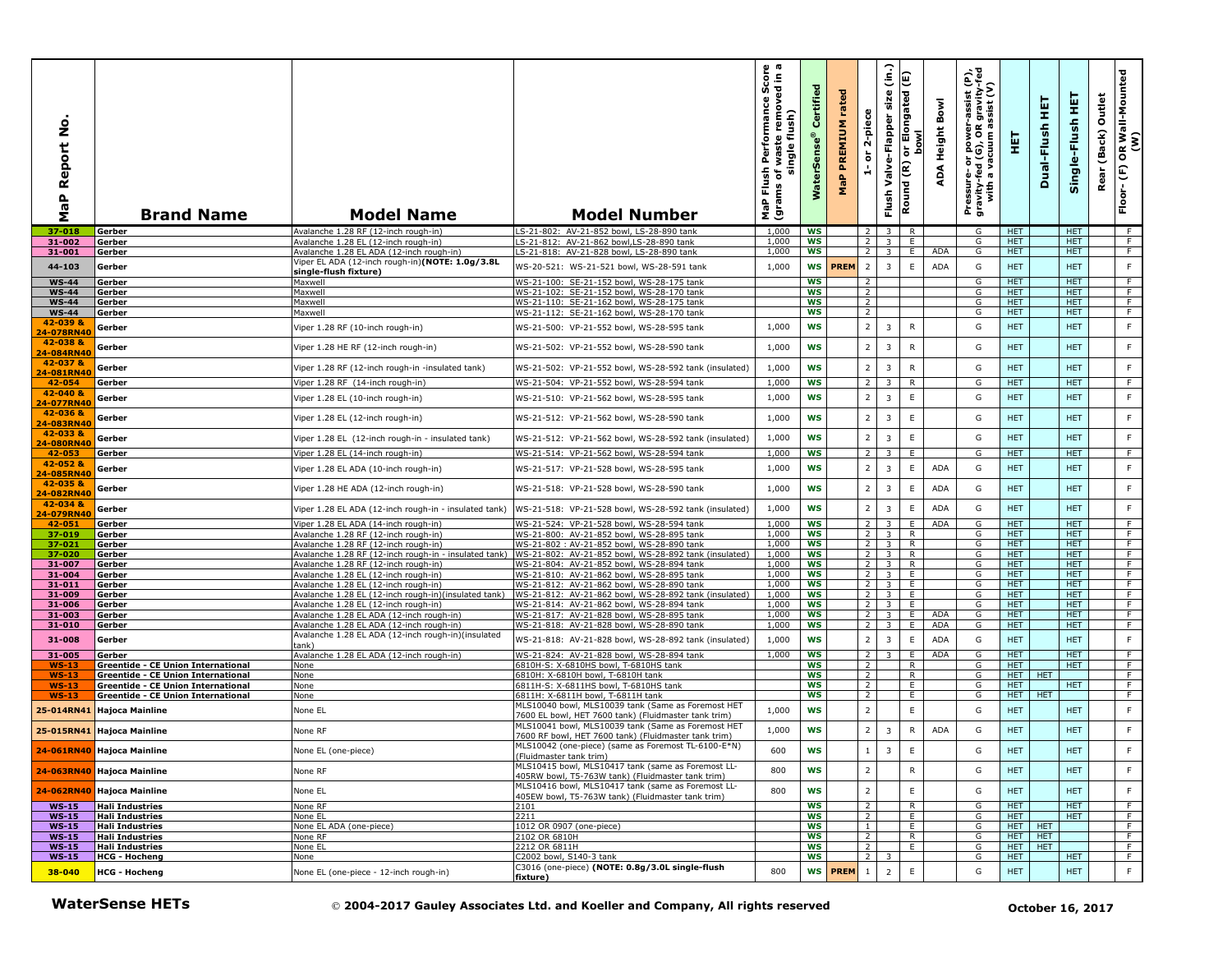| $\circ$<br>z<br>eport<br>≃<br>$\mathbf{r}$<br>œ<br>Σ | <b>Brand Name</b>                                                                 | <b>Model Name</b>                                                                     | <b>Model Number</b>                                                                                | o a<br>rmance Score<br>removed in a<br>Performance<br>waste remove<br>flush)<br>single<br>Flush<br>৳<br>(grams<br><b>P</b> | Certifi<br>terSei<br>š | rated<br>PREMIUM<br>$\mathbf{a}_i$<br>문 | 2-piece<br>ត<br>÷                | (in.)<br>size<br>Valve-Flapper<br>Flush | Elongated (E)<br><b>bowl</b><br>$\overline{5}$<br>Round (R) | Bowl<br>Height<br>ADA | Pressure- or power-assist (P),<br>gravity-fed (G), OR gravity-fed<br>with a vacuum assist (V) | 핓                        | 듚<br>Dual-Flush          | 뙆<br>Single-Flush | Outlet<br>(Back)<br>Rear | OR Wall-Mounted<br>(W)<br>$\mathop{\mathbb{E}}$<br>Floor- |
|------------------------------------------------------|-----------------------------------------------------------------------------------|---------------------------------------------------------------------------------------|----------------------------------------------------------------------------------------------------|----------------------------------------------------------------------------------------------------------------------------|------------------------|-----------------------------------------|----------------------------------|-----------------------------------------|-------------------------------------------------------------|-----------------------|-----------------------------------------------------------------------------------------------|--------------------------|--------------------------|-------------------|--------------------------|-----------------------------------------------------------|
| <b>WS-36</b>                                         | <b>HCG - Hocheng</b>                                                              | None                                                                                  | C3032BDNAW                                                                                         |                                                                                                                            | <b>WS</b>              |                                         |                                  |                                         |                                                             |                       | G                                                                                             | HET.                     | <b>HET</b>               |                   |                          | - F                                                       |
| <b>WS-26</b>                                         | <b>HCG - Hocheng</b>                                                              | None                                                                                  | 2333                                                                                               |                                                                                                                            | ws                     |                                         |                                  |                                         |                                                             |                       | G                                                                                             | HET.                     |                          | HET.              |                          | F.                                                        |
| <b>WS-44</b>                                         | <b>HCG - Hocheng</b>                                                              | None<br>None EL ADA (one-piece - 12-inch rough-in - lined                             | 3410                                                                                               |                                                                                                                            | ws                     |                                         |                                  |                                         |                                                             |                       | G                                                                                             | <b>HET</b>               |                          | HET.              |                          | F.                                                        |
| 38-039                                               | HCG - Hocheng                                                                     | tank)                                                                                 | C4273 (one-piece)                                                                                  | 1,000                                                                                                                      | <b>WS</b>              |                                         | $\mathbf{1}$                     | 3                                       | $\mathsf E$                                                 | <b>ADA</b>            | G                                                                                             | <b>HET</b>               | <b>HET</b>               |                   |                          | $\mathsf F$                                               |
| <b>WS-16</b>                                         | <b>HCG - Hocheng</b>                                                              | None (one-piece)                                                                      | C4520 (one-piece)                                                                                  |                                                                                                                            | <b>WS</b>              |                                         | 1                                |                                         |                                                             |                       | G                                                                                             | <b>HET</b>               | <b>HET</b>               |                   |                          | $\overline{F}$                                            |
| <b>WS-15</b>                                         | <b>HCG - Hocheng</b>                                                              | None                                                                                  | C6811 bowl, S140-3 tank                                                                            |                                                                                                                            | <b>WS</b>              |                                         | $\overline{2}$                   | $\overline{\mathbf{3}}$                 |                                                             |                       | G                                                                                             | <b>HET</b>               |                          | <b>HET</b>        |                          | F                                                         |
| $WS-15$                                              | <b>HCG - Hocheng</b>                                                              | None                                                                                  | C6816 bowl, S140-3 tank                                                                            |                                                                                                                            | <b>WS</b>              |                                         | $2^{\circ}$                      | 3 <sup>2</sup>                          |                                                             |                       | G                                                                                             | HET                      |                          | <b>HET</b>        |                          | F                                                         |
| <b>WS-26</b>                                         | <b>HCG - Hocheng</b>                                                              | King                                                                                  | CS1003: C1003 bowl, S1003-3 tank                                                                   |                                                                                                                            | ws                     |                                         | 2 <sup>1</sup>                   | $\overline{3}$                          |                                                             |                       | G                                                                                             | HET                      | <b>HET</b>               |                   |                          | F                                                         |
| 40-002                                               | <b>HCG - Hocheng</b>                                                              | None EL ADA (12-inch rough-in)                                                        | CS1004: C1003-3 bowl, S1004-3 tank (NOTE: with 1.28<br>gal/4.8 Lit full flush volume)              | 1,000                                                                                                                      | <b>WS</b>              |                                         | $\overline{2}$                   | 3                                       | $\mathsf E$                                                 | <b>ADA</b>            | G                                                                                             | <b>HET</b>               | <b>HET</b>               |                   |                          | F                                                         |
| <b>WS-15</b>                                         | <b>HCG - Hocheng</b>                                                              | None                                                                                  | CS1004: C1003-3 bowl, S1004-3 tank (NOTE: with 1.6<br>gal/4.8 Lit full flush volume)               | 1,000                                                                                                                      | <b>WS</b>              |                                         | $\overline{2}$                   | 3                                       | $\mathsf E$                                                 | <b>ADA</b>            | G                                                                                             | <b>HET</b>               | <b>HET</b>               |                   |                          | $\mathsf F$                                               |
| <b>WS-44</b>                                         | <b>HCG - Hocheng</b>                                                              | None                                                                                  | CS3001                                                                                             |                                                                                                                            | WS                     |                                         |                                  |                                         |                                                             |                       | G                                                                                             | <b>HET</b>               |                          | <b>HET</b>        |                          | $\overline{F}$                                            |
| WS-36                                                | <b>HCG - Hocheng</b>                                                              | None                                                                                  | CS3002BDNAW: C3002BD bowl, S3002BD tank                                                            |                                                                                                                            | <b>WS</b>              |                                         | 2                                |                                         |                                                             |                       | G                                                                                             | HET.                     | <b>HET</b>               |                   |                          | F.                                                        |
| WS-40                                                | <b>HCG - Hocheng</b>                                                              | None (Flushes at 0.8 gallons)                                                         | CS3016                                                                                             |                                                                                                                            | WS                     |                                         |                                  |                                         |                                                             |                       | G                                                                                             | HET.                     |                          | <b>HET</b>        |                          | F.                                                        |
| 40-001<br><b>WS-16</b>                               | <b>HCG - Hocheng</b>                                                              | None EL (12-inch rough-in)<br>None                                                    | CS4510: C4510 bowl, S4510 tank<br>CS5518O: C5518O bowl, S5518 tank                                 | 1,000                                                                                                                      | <b>WS</b><br><b>WS</b> |                                         | <sup>2</sup><br>2                | 3                                       | E                                                           |                       | G<br>G                                                                                        | <b>HET</b><br>HET.       | HET<br><b>HET</b>        |                   |                          | $\overline{F}$<br>F                                       |
| <b>WS-33</b>                                         | <b>HCG - Hocheng</b><br>Hengbo (by Chaozhou Guanyu Ceramics)                      | None                                                                                  | 212                                                                                                |                                                                                                                            | WS                     |                                         |                                  |                                         |                                                             |                       | G                                                                                             | HET.                     | <b>HET</b>               |                   |                          | F                                                         |
| <b>WS-33</b>                                         | Hengbo (by Chaozhou Guanvu Ceramics)                                              | None                                                                                  | 214                                                                                                |                                                                                                                            | <b>WS</b>              |                                         |                                  |                                         |                                                             |                       | G                                                                                             | HET.                     | <b>HET</b>               |                   |                          | F                                                         |
| <b>WS-33</b>                                         | Hengbo (by Chaozhou Guanyu Ceramics)                                              | None                                                                                  | 271                                                                                                |                                                                                                                            | ws                     |                                         |                                  |                                         |                                                             |                       | G                                                                                             | HET.                     | <b>HET</b>               |                   |                          | $\overline{F}$                                            |
| <b>WS-33</b>                                         | Hengbo (by Chaozhou Guanyu Ceramics)                                              | None                                                                                  | 202B                                                                                               |                                                                                                                            | WS                     |                                         |                                  |                                         |                                                             |                       | G                                                                                             | HET.                     | <b>HET</b>               |                   |                          | F.                                                        |
| <b>WS-33</b>                                         | Hengbo (by Chaozhou Guanyu Ceramics)<br><b>Hennessy &amp; Hinchcliffe</b>         | None                                                                                  | 235A<br>N2225E-HH: N2225EB bowl, N2225T tank                                                       |                                                                                                                            | WS<br>WS               |                                         |                                  |                                         |                                                             |                       | G<br>G                                                                                        | HET.<br><b>HET</b>       | <b>HET</b>               | <b>HET</b>        |                          | F                                                         |
| <b>WS-30</b><br><b>WS-30</b>                         | <b>Hennessy &amp; Hinchcliffe</b>                                                 | Eco-Logic EL<br>Eco-Logic RF                                                          | N2225R-HH: N2225RB bowl, N2225T tank                                                               |                                                                                                                            | <b>WS</b>              |                                         | $\overline{2}$<br>2              |                                         | E.<br>$\mathsf{R}$                                          |                       | G                                                                                             | <b>HET</b>               |                          | <b>HET</b>        |                          | F.<br>F                                                   |
| <b>WS-41</b>                                         | <b>Hennessy &amp; Hinchcliffe</b>                                                 | Claremont                                                                             | N4417: N4415T bowl, N4417 tank                                                                     |                                                                                                                            | <b>WS</b>              |                                         | $\overline{2}$                   |                                         |                                                             |                       | G                                                                                             |                          |                          |                   |                          | F                                                         |
| <b>WS-41</b>                                         | <b>Hennessy &amp; Hinchcliffe</b>                                                 | Claremont                                                                             | N4418                                                                                              |                                                                                                                            | <b>WS</b>              |                                         | $\mathbf{1}$                     |                                         |                                                             |                       | G                                                                                             |                          |                          |                   |                          | F                                                         |
| $WS-41$                                              | <b>Hennessy &amp; Hinchcliffe</b>                                                 | Simcoe                                                                                | V4416: N4415T bowl, N4416 tank                                                                     |                                                                                                                            | WS                     |                                         | $\overline{2}$                   |                                         |                                                             |                       | G                                                                                             |                          |                          |                   |                          | $\overline{F}$                                            |
| 31-049                                               | <b>Hennessy &amp; Hinchcliffe</b>                                                 | Proficiency RF ADA (10-inch rough-in)                                                 | N7710: N7716 bowl, N7710T tank NOTE: 3L/0.8-gal<br>flush                                           | 600                                                                                                                        | <b>WS</b>              | <b>PREM</b>                             | $\overline{2}$                   | $\overline{2}$                          | $\mathsf{R}$                                                | ADA                   | G                                                                                             | <b>HET</b>               |                          | <b>HET</b>        |                          | $\mathsf F$                                               |
|                                                      | Hennessy & Hinchcliffe                                                            | Proficiency EL ADA (one-piece)                                                        | N7711 (one-piece) NOTE: 3L/0.8-gal flush                                                           |                                                                                                                            | <b>WS</b>              |                                         | $\overline{1}$                   | $\overline{2}$                          | Ε                                                           | <b>ADA</b>            | G                                                                                             | <b>HET</b>               |                          | <b>HET</b>        |                          | $\overline{F}$                                            |
| $37 - 012,$<br>$23 - 079$<br>17-024 8<br>14-003      | Hennessy & Hinchcliffe                                                            | Proficiency RF ADA (12-inch rough-in)                                                 | N7716: N7716 bowl, N7715T tank - NOTE: 3L/0.8-gal<br>flush                                         | 800                                                                                                                        |                        | <b>WS PREM</b>                          | $\overline{2}$                   | $\overline{2}$                          | $\mathsf{R}$                                                | ADA                   | G                                                                                             | <b>HET</b>               |                          | <b>HET</b>        |                          | F                                                         |
| <b>WS-30</b>                                         | <b>Hennessy &amp; Hinchcliffe</b>                                                 | Stealth RF                                                                            | N7716/N7714-HH: N7716 bowl, N7714 tank                                                             |                                                                                                                            | <b>WS</b><br><b>WS</b> |                                         | $\overline{2}$<br>$\overline{2}$ |                                         | R<br>$\mathsf{R}$                                           |                       | G                                                                                             | HET.                     | <b>HET</b>               | <b>HET</b>        |                          | F.<br>F.                                                  |
| <b>WS-30</b><br><b>WS-30</b>                         | <b>Hennessy &amp; Hinchcliffe</b><br><b>Hennessy &amp; Hinchcliffe</b>            | Proficiency RF<br>Proficiency RF                                                      | N771614R-DF-HH: N7716RB-DF bowl, N7714T-DF tank<br>N771615R-DF-HH: N7716RB-DF bowl, N7715T-DF tank |                                                                                                                            | <b>WS</b>              |                                         | $\overline{2}$                   |                                         | $\overline{R}$                                              |                       | G<br>G                                                                                        | <b>HET</b><br><b>HET</b> | <b>HET</b>               |                   |                          | $\overline{F}$                                            |
| 37-015                                               | <b>Hennessy &amp; Hinchcliffe</b>                                                 | Proficiency RF (10-inch rough-in)                                                     | N7716SR: N7716SR bowl, N7715T tank                                                                 | 800                                                                                                                        |                        | <b>WS PREM</b>                          | $\overline{2}$                   | $\mathcal{L}$                           | R                                                           |                       | G                                                                                             | <b>HET</b>               |                          | <b>HET</b>        |                          | $\overline{F}$                                            |
| 22-026RN38<br>17-024 &<br>$14 - 002$                 | <b>Hennessy &amp; Hinchcliffe</b>                                                 | Proficiency EL ADA                                                                    | N7717: N7717 bowl, N7715T tank - NOTE: 3L/0.8-gal<br>flush                                         | 800                                                                                                                        |                        | <b>WS PREM</b>                          | $\overline{2}$                   | $\overline{2}$                          | E                                                           | ADA                   | G                                                                                             | <b>HET</b>               |                          | <b>HET</b>        |                          | F                                                         |
| <b>WS-30</b>                                         | <b>Hennessy &amp; Hinchcliffe</b>                                                 | Stealth EL ADA                                                                        | N7717/N7714-HH: N7717 bowl, N7714 tank                                                             |                                                                                                                            | <b>WS</b>              |                                         | 2                                |                                         | E                                                           | <b>ADA</b>            | G                                                                                             | <b>HET</b>               |                          | <b>HET</b>        |                          | F                                                         |
| <b>WS-30</b>                                         | <b>80-066RN46 Hennessy &amp; Hinchcliffe</b><br><b>Hennessy &amp; Hinchcliffe</b> | Proficiency EL ADA (12-inch rough-in - dual-flush)<br>Proficiency EL ADA (dual-flush) | N771714E-DF-HH: N7717EB-DF bowl, N7714T-DF tank<br>N771715E-DF-HH: N7717EB-DF bowl, N7715T-DF tank | 800                                                                                                                        | <b>WS</b><br>WS        | <b>PREM</b>                             | $\overline{2}$<br>2              | 2                                       | E.<br>E.                                                    | ADA<br>ADA            | G<br>G                                                                                        | HET.<br><b>HET</b>       | <b>HET</b><br><b>HET</b> |                   |                          | F<br>$\overline{F}$                                       |
| 37-014                                               | <b>Hennessy &amp; Hinchcliffe</b>                                                 | Proficiency EL ADA (10-inch rough-in)                                                 | N7717SR: N7717SR bowl, N7715T tank                                                                 | 800                                                                                                                        | <b>WS</b>              | <b>PREM</b>                             | $\overline{2}$                   | 2                                       | E.                                                          | ADA                   | G                                                                                             | HET.                     |                          | HET.              |                          | F.                                                        |
| 38-040                                               | <b>Hennessy &amp; Hinchcliffe</b>                                                 | Proficiency EL (one-piece - 12-inch rough-in)                                         | N7721 (one-piece by HCG) (NOTE: 0.8g/3.0L single-<br>flush fixture)                                | 800                                                                                                                        | WS                     | <b>PREM</b>                             | $\overline{1}$                   | 2                                       | $\mathsf E$                                                 |                       | G                                                                                             | <b>HET</b>               |                          | <b>HET</b>        |                          | $\mathsf F$                                               |
| $36 - 047$ &<br>23-023                               | <b>Hennessy &amp; Hinchcliffe</b>                                                 | Proficiency EL ADA                                                                    | N7799: N7799 bowl, N7714T tank NOTE: 3.6L/0.95-gal<br>flush - Back outlet bowl                     | 800                                                                                                                        | <b>WS</b>              | <b>PREM</b>                             | $\overline{2}$                   | $\overline{2}$                          | $\mathsf E$                                                 | <b>ADA</b>            | G                                                                                             | <b>HET</b>               |                          | <b>HET</b>        | $\mathsf{R}$             | $\mathsf F$                                               |
| 42-043                                               | <b>Home Depot</b>                                                                 | Glacier Bay EL (12-inch rough-in)                                                     | 524-B bowl, 524-T tank                                                                             | 1,000                                                                                                                      | <b>WS</b>              |                                         | $\overline{2}$                   | 3                                       | E                                                           |                       | G                                                                                             | <b>HET</b>               |                          | HET.              |                          | F                                                         |
| ws-44                                                | l Home Depot                                                                      | Glacier Bay EL (12-inch rough-in)                                                     | 24H bowl, 524H tank (by Zhangzhou)                                                                 |                                                                                                                            | ws                     |                                         |                                  |                                         |                                                             |                       | G                                                                                             | HET                      |                          | HET               |                          |                                                           |
| $WS-42$                                              | <b>Home Depot</b>                                                                 | None                                                                                  | L80E16348 (one-piece)                                                                              |                                                                                                                            | WS                     |                                         | 1                                |                                         |                                                             |                       | G                                                                                             | <b>HET</b>               |                          | <b>HET</b>        |                          | $-F$                                                      |
| <b>WS-44</b><br><b>WS-44</b>                         | <b>Home Depot</b><br><b>Home Depot</b>                                            | Glacier Bay EL<br>Glacier Bay RF                                                      | N2316EB-10 bowl, N2316T tank<br>N2316RB-10 bowl, N2316T tank                                       |                                                                                                                            | ws<br>ws               |                                         | 2<br>$\overline{2}$              |                                         | E<br>R                                                      |                       | G<br>G                                                                                        | HET.<br>HET   HET        | <b>HET</b>               |                   |                          | F<br>F                                                    |
| <b>WS-44</b>                                         | <b>Home Depot</b>                                                                 | Glacier Bay EL                                                                        | N23216EB-10 bowl, N2428T tank                                                                      |                                                                                                                            | <b>WS</b>              |                                         | $\overline{2}$                   |                                         | E                                                           |                       | G                                                                                             | HET.                     |                          | <b>HET</b>        |                          | F                                                         |
| $WS-44$                                              | <b>Home Depot</b>                                                                 | Glacier Bay RF                                                                        | N23216RB-10 bowl, N2428T tank                                                                      |                                                                                                                            | ws                     |                                         | $\overline{2}$                   |                                         | R                                                           |                       | G                                                                                             | HET.                     |                          | HET.              |                          | F                                                         |
| <b>WS-44</b>                                         | <b>Home Depot</b>                                                                 | Glacier Bay EL                                                                        | N2430EB bowl, N2430T-SF                                                                            |                                                                                                                            | ws                     |                                         | $\overline{2}$                   |                                         | E                                                           |                       | G                                                                                             | <b>HET</b>               |                          | HET.              |                          | F                                                         |
| <b>WS-44</b>                                         | <b>Home Depot</b>                                                                 | Glacier Bav RF                                                                        | N2430RB bowl, N2430T                                                                               |                                                                                                                            | ws                     |                                         | $\overline{2}$                   |                                         | R.                                                          |                       | G                                                                                             | HET.                     | <b>HET</b>               |                   |                          | ਾ                                                         |
| <b>WS-44</b><br>44-074                               | <b>Home Depot</b><br><b>Home Depot</b>                                            | Glacier Bay RF<br>Glacier Bay EL ADA (12-inch rough-in)                               | N2430RB bowl, N2430T-SF<br>N2441E: N2441EB bowl, N2441T tank (by Niagara)                          | 1,000                                                                                                                      | WS<br>ws               |                                         | $\overline{2}$<br>2 <sup>1</sup> | 3                                       | R.<br>E                                                     | ADA                   | G<br>G                                                                                        | HET.<br><b>HET</b>       | <b>HET</b>               | <b>HET</b>        |                          | F.<br>F                                                   |
|                                                      | <b>Home Depot</b>                                                                 | Glacier Bay RF ADA (12-inch rough-in) (by Namce)                                      | SKU 025-615: 1000017 549 bowl, 1000017 550 tank                                                    |                                                                                                                            | <b>WS</b>              |                                         | $\overline{2}$                   | $\overline{3}$                          | R.                                                          | ADA                   | G                                                                                             | <b>HET</b>               |                          | <b>HET</b>        |                          | $\overline{F}$                                            |
| 14-111RN29<br><b>RN45</b>                            | <b>Home Depot</b>                                                                 | Glacier Bay RF (lined tank)                                                           | SKU 1000-776-170 (by Foremost)                                                                     | 800                                                                                                                        | ws                     |                                         | $\overline{2}$                   | $\overline{3}$                          | ${\sf R}$                                                   |                       | G                                                                                             | <b>HET</b>               |                          | <b>HET</b>        |                          | F                                                         |
|                                                      | <b>WaterSense HETs</b>                                                            |                                                                                       | © 2004-2017 Gauley Associates Ltd. and Koeller and Company, All rights reserved                    |                                                                                                                            |                        |                                         |                                  |                                         |                                                             |                       |                                                                                               |                          | October 16, 2017         |                   |                          |                                                           |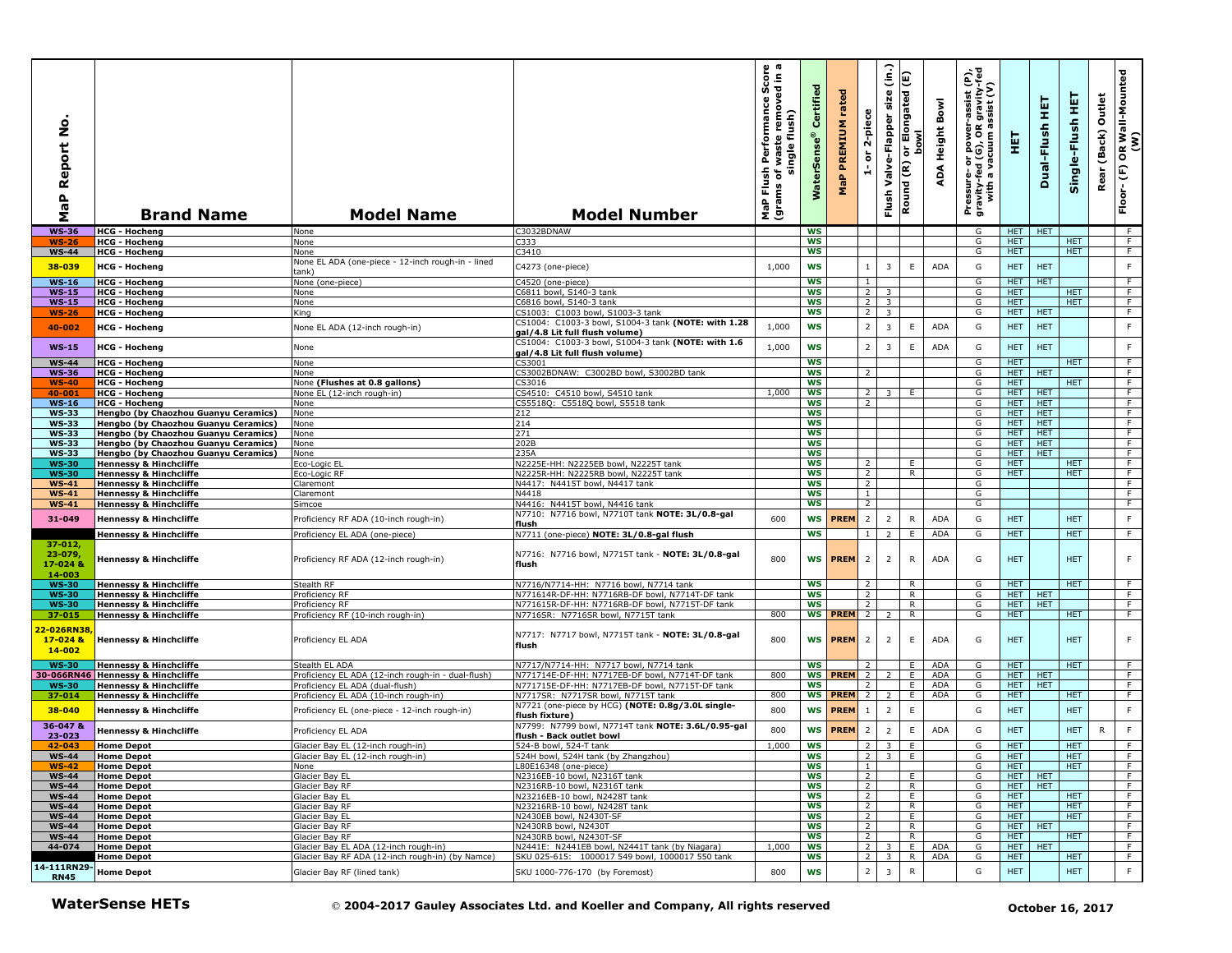| <u>o</u><br>aP Report<br>Σ            | <b>Brand Name</b>                      | <b>Model Name</b>                                                                                        | <b>Model Number</b>                                                                                                                                                      | h Performance Score<br>f waste removed in a<br>single flush)<br>single<br>Flush<br>৳<br>MaP Flu<br>(grams | Certified<br><b>WaterSens</b> | rated<br>PREMIUM<br>MaP | 2-piece<br>$\overleftarrow{\mathtt{o}}$<br>÷ | $\hat{c}$<br>size<br>Valve-Flapper<br>Flush | E<br>or Elongated<br>bowl<br>Round (R) | Bowl<br>ADA Height       | Pressure- or power-assist (P),<br>gravity-fed (G), OR gravity-fed<br>with a vacuum assist (V) | 핓                  | 真<br>Dual-Flush          | 토<br>Single-Flush  | Outlet<br>(Back)<br>Rear | OR Wall-Mounted<br>(W)<br>$\mathop{\mathbb{E}}$<br>Floor- |
|---------------------------------------|----------------------------------------|----------------------------------------------------------------------------------------------------------|--------------------------------------------------------------------------------------------------------------------------------------------------------------------------|-----------------------------------------------------------------------------------------------------------|-------------------------------|-------------------------|----------------------------------------------|---------------------------------------------|----------------------------------------|--------------------------|-----------------------------------------------------------------------------------------------|--------------------|--------------------------|--------------------|--------------------------|-----------------------------------------------------------|
| <b>WS-42</b>                          | <b>Home Depot</b>                      | Glacier Bay                                                                                              | SKU 1000-859-163 (by Bath-Tech)                                                                                                                                          |                                                                                                           | <b>WS</b>                     |                         |                                              |                                             |                                        |                          | G                                                                                             | HET I              | <b>HET</b>               |                    |                          | F                                                         |
| <b>WS-42</b>                          | <b>Home Depot</b>                      | <b>Glacier Bay</b>                                                                                       | SKU 1001-015-215 (by Bath-Tech)<br>SKU 1001-015-216: Z85E16 bowl, S82348 tank (by Bath-                                                                                  |                                                                                                           | <b>WS</b>                     |                         |                                              |                                             |                                        |                          | G<br>G                                                                                        | HET.<br><b>HET</b> |                          | HET.<br><b>HET</b> |                          | F<br>F                                                    |
| $WS-42$<br>$WS-42$                    | <b>Home Depot</b><br><b>Home Depot</b> | Glacier Bay<br>Glacier Bay                                                                               | Tech)<br>SKU 1001-015-217: Z59E16 bowl, S22338 tank (by Bath-<br>Tech)(NOTE: toilet rated at 1 gallon - 3.8 litres per                                                   |                                                                                                           | <b>WS</b><br><b>WS</b>        |                         |                                              |                                             |                                        |                          | G                                                                                             | <b>HET</b>         |                          | <b>HET</b>         |                          | F                                                         |
|                                       |                                        |                                                                                                          | flush)                                                                                                                                                                   |                                                                                                           |                               |                         |                                              |                                             |                                        |                          |                                                                                               |                    |                          |                    |                          |                                                           |
| <b>WS-42</b>                          | <b>Home Depot</b>                      | Glacier Bay                                                                                              | SKU 1001-016-245: N2442EB bowl, N2442T tank<br>SKU 1001-251-582: N2410EB bowl, N2410T tank (by                                                                           |                                                                                                           | <b>WS</b>                     |                         | 2                                            |                                             |                                        |                          | G                                                                                             | HET.               |                          | HET.               |                          | F.                                                        |
| 37-004                                | <b>Home Depot</b>                      | Glacier Bay EL ADA (12-inch rough-in)                                                                    | Niagara)                                                                                                                                                                 | 800                                                                                                       | ws                            | <b>PREM</b>             | $\overline{2}$                               | 3                                           | E                                      | <b>ADA</b>               | G                                                                                             | <b>HET</b>         |                          | <b>HET</b>         |                          | $\mathsf F$                                               |
| <b>WS-41</b>                          | <b>Home Depot</b>                      | Glacier Bay                                                                                              | SKU 1001-484-656 bowl, 1001-484-622 tank (by Niagara)<br>SKU 1002-109-308 (USA) AND SKU 1001-016-245                                                                     |                                                                                                           | <b>WS</b>                     |                         | 2                                            |                                             |                                        |                          | G                                                                                             | HET.               |                          | HET.               |                          | F.                                                        |
| 44-075                                | <b>Home Depot</b>                      | Glacier Bay EL ADA (12-inch rough-in)                                                                    | (CANADA): N2442EB bowl, N2442T tank (by Niagara)                                                                                                                         | 1,000                                                                                                     | <b>WS</b>                     |                         | $\overline{2}$                               | $\overline{\mathbf{3}}$                     | $\mathsf E$                            | <b>ADA</b>               | G                                                                                             | <b>HET</b>         |                          | <b>HET</b>         |                          | F                                                         |
| <b>WS-33</b>                          | <b>Home Depot</b>                      | Glacier Bay RF (by Foremost)                                                                             | SKU 131-926: LL-2005 bowl, T-2005 tank (by Foremost)                                                                                                                     |                                                                                                           | <b>WS</b>                     |                         | $\overline{2}$                               | 2                                           | $\overline{R}$                         |                          | G                                                                                             | HET I              | <b>HET</b>               |                    |                          | $\overline{F}$                                            |
|                                       | <b>Home Depot</b>                      | Stealth EL ADA (NOTE: This fixture flushes with<br>0.8-gal / 3 Litres of water)                          | SKU 169-564 (U.S.) and 674-753 (Canada): N7717 bowl,<br>N7715T tank - NOTE: 3L/0.8-gal flush (by Niagara)                                                                |                                                                                                           |                               | WS <b>PREM</b>          | $\overline{2}$                               | $\overline{2}$                              | $\mathsf E$                            | ADA                      | $\vee$                                                                                        | HET.               |                          | <b>HET</b>         |                          | F                                                         |
|                                       | <b>Home Depot</b>                      | None EL (NOTE: This fixture flushes with 1.0-gal /<br>3.8 Litres of water)                               | SKU 173-239 - Foremost Model AO1-005775E: LL-775E<br>bowl, T1-005 tank                                                                                                   |                                                                                                           | <b>WS</b>                     | <b>PREM</b>             | $\overline{2}$                               | 3                                           | $\mathsf E$                            |                          | G                                                                                             | <b>HET</b>         |                          | <b>HET</b>         |                          | F.                                                        |
| 21-025RN37 Home Depot                 |                                        | Glacier Bay Dual Flush EL ADA                                                                            | SKU 215-583 (by Foremost)                                                                                                                                                | 1,000                                                                                                     | <b>WS</b>                     |                         | $\overline{2}$                               | $\overline{3}$                              | E                                      | <b>ADA</b>               | G                                                                                             | HET.               | <b>HET</b>               |                    |                          | F                                                         |
| 37-031                                | <b>Home Depot</b>                      | Glacier Bay EL ADA (12-inch rough-in)                                                                    | SKU 215-583 (by Namce)<br>SKU 215-583: N2316: N2316B bowl, N2316T tank (by                                                                                               | 1,000                                                                                                     | WS                            |                         | $\overline{2}$                               | 3                                           | Ε.                                     | <b>ADA</b>               | G                                                                                             | HET.               | <b>HET</b>               |                    |                          | F.                                                        |
| 29-038RN45 Home Depot                 |                                        | Glacier Bay Dual Flush EL ADA                                                                            | Niagara)                                                                                                                                                                 | 1,000                                                                                                     | <b>WS</b>                     |                         | $\overline{2}$                               | 3                                           | E                                      | <b>ADA</b>               | G                                                                                             | <b>HET</b>         | <b>HET</b>               |                    |                          | F                                                         |
|                                       | <b>Home Depot</b>                      | Glacier Bay EL ADA (NOTE: This fixture flushes<br>with 1.0-gal / 3.8 Litres of water)                    | SKU 303-774 (by Foremost): 303-774 bowl, 303-774 tank<br>SKU 331-725: 331-725B bowl, 331-725T tank (by                                                                   |                                                                                                           |                               | WS PREM                 | $\overline{2}$                               |                                             | E                                      | ADA                      | P                                                                                             | <b>HET</b>         |                          | <b>HET</b>         |                          | F.                                                        |
|                                       | <b>Home Depot</b>                      | Glacier Bay EL ADA (12" rough-in)                                                                        | Niagara) (Also sold as All-In-One package with UPC<br>bar code: 732291222518)                                                                                            |                                                                                                           | <b>WS</b>                     |                         | $\overline{2}$                               | 3                                           | E                                      | ADA                      | G                                                                                             | <b>HET</b>         |                          | <b>HET</b>         |                          | F                                                         |
| $33 - 024$<br>32-109                  | <b>Home Depot</b><br><b>Home Depot</b> | Glacier Bay RF ADA (12-inch rough-in)<br>Glacier Bay RF ADA                                              | SKU 340-995 (2RC08W by Namce)<br>SKU 340-995 (by Foremost)                                                                                                               | 1,000<br>1,000                                                                                            | <b>WS</b><br><b>WS</b>        |                         | 2<br>2 <sup>1</sup>                          | -3<br>3                                     | R<br>R                                 | <b>ADA</b><br><b>ADA</b> | G<br>G                                                                                        | HET.<br>HET.       |                          | HET.<br>HET.       |                          | F<br>F.                                                   |
| 29-033RN45                            | <b>Home Depot</b>                      | Glacier Bay RF ADA                                                                                       | SKU 340-995: N2428RB bowl, N2428T tank (sold as an "A                                                                                                                    | 1,000                                                                                                     | <b>WS</b>                     |                         | $\overline{2}$                               | 3                                           | $\mathsf{R}$                           | <b>ADA</b>               | G                                                                                             | <b>HET</b>         |                          | <b>HET</b>         |                          | F                                                         |
| & 19-048                              |                                        |                                                                                                          | n-One" package with tank and bowl) (by Niagara)<br>SKU 385-195 - UPC bar code 732291231015 (Also                                                                         |                                                                                                           |                               |                         |                                              |                                             |                                        |                          |                                                                                               |                    |                          |                    |                          |                                                           |
|                                       | <b>Home Depot</b>                      | Power One EL                                                                                             | available as Niagara N2310: 2310B bowl, 2310T<br>tank)                                                                                                                   |                                                                                                           | WS                            | <b>PREM</b>             | $\overline{2}$                               |                                             | $\mathsf E$                            |                          | P                                                                                             | <b>HET</b>         |                          | <b>HET</b>         |                          | F.                                                        |
| <b>WS-32</b><br>21-079RN37 Home Depot | Home Depot                             | <b>Glacier Bay</b><br>Glacier Bay Dual-Flush RF ADA                                                      | SKU 468-213: N2316B bowl, N2316T tank (by Niagara)<br>SKU 485-194: N2428RB-DF bowl, 2316T tank (by Niagara)                                                              | 800                                                                                                       | <b>WS</b><br><b>WS</b>        |                         | $\overline{2}$                               | $2 \mid 2.5$                                | R                                      | <b>ADA</b>               | G<br>G                                                                                        | HET.<br>HET.       | <b>HET</b><br><b>HET</b> |                    |                          | F.<br>F                                                   |
|                                       | <b>Home Depot</b>                      | Glacier Bay RF ADA                                                                                       | SKU 535-904 - UPC bar code 721015414346 for All-In-One<br>package - Foremost model LL-7600HC-HETR bowl, T-<br>7600HC-HET-*L tank (lined tank) (Fluidmaster tank<br>trim) |                                                                                                           | <b>WS</b>                     |                         | $\overline{2}$                               |                                             | $\mathsf{R}$                           |                          | G                                                                                             | <b>HET</b>         |                          | <b>HET</b>         |                          | F                                                         |
| 29-038RN45 Home Depot                 |                                        | Glacier Bay Dual Flush EL ADA                                                                            | SKU 569-919 (N2316: N2316B bowl, N2316T tank by<br>Niagara) UPC bar code 732291231619                                                                                    | 1,000                                                                                                     | <b>WS</b>                     |                         | $2^{\circ}$                                  | $\overline{3}$                              | E                                      | <b>ADA</b>               | G                                                                                             | HET.               | <b>HET</b>               |                    |                          | $\mathsf F$                                               |
| $WS-42$                               | <b>Home Depot</b>                      | Glacier Bay                                                                                              | SKU 569-923: N2428RB bowl, N2428T tank (by Niagara)                                                                                                                      |                                                                                                           | <b>WS</b>                     |                         | 2                                            |                                             | R                                      |                          | G                                                                                             | HET.               |                          | <b>HET</b>         |                          | F                                                         |
| $WS-42$                               | <b>Home Depot</b><br><b>Home Depot</b> | Glacier Bav                                                                                              | SKU 569-924: N2428RB bowl, N2428T tank (by Niagara)                                                                                                                      |                                                                                                           | <b>WS</b><br><b>WS</b>        |                         | $\overline{2}$                               |                                             | $\mathsf{R}$                           |                          | G<br>G                                                                                        | HET.<br>HET.       | <b>HET</b>               | <b>HET</b>         |                          | F                                                         |
| $WS-42$<br><b>WS-42</b>               | <b>Home Depot</b>                      | <b>Glacier Bay</b><br>Glacier Bay                                                                        | SKU 569-927: (by Niagara)<br>SKU 569-930: (by Niagara)                                                                                                                   |                                                                                                           | WS                            |                         |                                              |                                             |                                        |                          | G                                                                                             | HET.               | HET                      |                    |                          | F.<br>F.                                                  |
| $WS-42$                               | <b>Home Depot</b>                      | Glacier Bay Dual Flush EL ADA (12-in rough-in)                                                           | SKU 569-932: N2430EB bowl, N2430T tank (NOTE: 1.28-<br>gpf full flush - 1.0-gpf reduced flush) (by Niagara)                                                              |                                                                                                           | <b>WS</b>                     |                         | 2                                            | 2.5                                         | $\mathsf E$                            | ADA                      | G                                                                                             | <b>HET</b>         | <b>HET</b>               |                    |                          | F                                                         |
| $WS-42$<br><b>WS-32</b>               | <b>Home Depot</b><br><b>Home Depot</b> | Glacier Bay Dual Flush EL ADA (12-in rough-in)<br>Glacier Bay                                            | SKU 569-935: N2430EB bowl, N2430T tank (NOTE: 1.28-<br>gpf full flush - 1.0-gpf reduced flush) (by Niagara)<br>SKU 613-267: N2316B bowl, N2316T tank (by Niagara)        |                                                                                                           | <b>WS</b><br><b>WS</b>        |                         | $\overline{2}$<br>2                          | 2.5                                         | $\mathsf E$                            | <b>ADA</b>               | G<br>G                                                                                        | HET.<br>HET        | <b>HET</b><br>HET        |                    |                          | F<br>F.                                                   |
| <b>WS-32</b>                          | Home Depot                             | Glacier Bay                                                                                              | SKU 613-268: N2428RB bowl, N2316T tank (by Niagara)                                                                                                                      |                                                                                                           | ws                            |                         | $\mathcal{L}$                                |                                             |                                        |                          | G                                                                                             | HELL HEL           |                          |                    |                          |                                                           |
| <b>WS-32</b>                          | <b>Home Depot</b>                      | Glacier Bay (one-piece)                                                                                  | SKU 613-271 (one-piece)                                                                                                                                                  |                                                                                                           | <b>WS</b>                     |                         | $\mathbf{1}$                                 |                                             |                                        |                          | G                                                                                             | HET                | <b>HET</b>               |                    |                          | F                                                         |
| 43-012 &<br>27-051<br>22-034RN38      | <b>Home Depot</b>                      | Glacier Bay Dual Flush EL (one-piece)                                                                    | SKU 635-675 (one-piece) (by Niagara)<br>SKU 635-678: N2430EB bowl, N2430T tank (NOTE: 1.28-                                                                              | 1,000                                                                                                     | <b>WS</b>                     |                         | $\mathbf{1}$<br>2                            |                                             | E<br>E                                 |                          | G<br>G                                                                                        | <b>HET</b>         | <b>HET</b><br><b>HET</b> |                    |                          | F<br>F                                                    |
| & 21-076                              | <b>Home Depot</b>                      | Glacier Bay Dual Flush EL ADA (12-in rough-in)                                                           | gpf full flush - 1.0-gpf reduced flush) (by Niagara)                                                                                                                     | 1,000                                                                                                     | <b>WS</b>                     |                         |                                              | 2.5                                         |                                        | <b>ADA</b>               |                                                                                               | <b>HET</b>         |                          |                    |                          |                                                           |
| 29-035RN45<br>& 17-081                | <b>Home Depot</b>                      | Glacier Bay Dual Flush EL ADA (All-In-One package)<br>Glacier Bay EL ADA (All-In-One package) (insulated | SKU 669-705: N2316B bowl, N2316T-IN tank (by Niagara)<br>SKU 669-706: 331-725B bowl, 135-438T-IN tank (insulated                                                         | 1,000                                                                                                     | WS                            |                         | $\overline{2}$                               | 3                                           | E.                                     | ADA                      | G                                                                                             | <b>HET</b>         | <b>HET</b>               |                    |                          | F.                                                        |
| 17-082RN33 Home Depot                 |                                        | :ank)                                                                                                    | tank) (by Niagara)                                                                                                                                                       | 800                                                                                                       | WS                            |                         | $2^{\circ}$                                  | $\overline{\mathbf{3}}$                     | E                                      | ADA                      | G                                                                                             | <b>HET</b>         |                          | <b>HET</b>         |                          | F                                                         |
|                                       | <b>Home Depot</b>                      | Glacier Bay HET RF ADA (lined tank)                                                                      | SKU 669-708 (UPC bar code 721015418207) (by<br>Foremost): LL-7637HC bowl, T-7637-*L tank                                                                                 |                                                                                                           | <b>WS</b>                     |                         | $2^{\circ}$                                  | $\overline{\mathbf{3}}$                     | ${\sf R}$                              | <b>ADA</b>               | G                                                                                             | <b>HET</b>         |                          | <b>HET</b>         |                          | F.                                                        |
|                                       | <b>WaterSense HETs</b>                 |                                                                                                          | © 2004-2017 Gauley Associates Ltd. and Koeller and Company, All rights reserved                                                                                          |                                                                                                           |                               |                         |                                              |                                             |                                        |                          |                                                                                               |                    |                          | October 16, 2017   |                          |                                                           |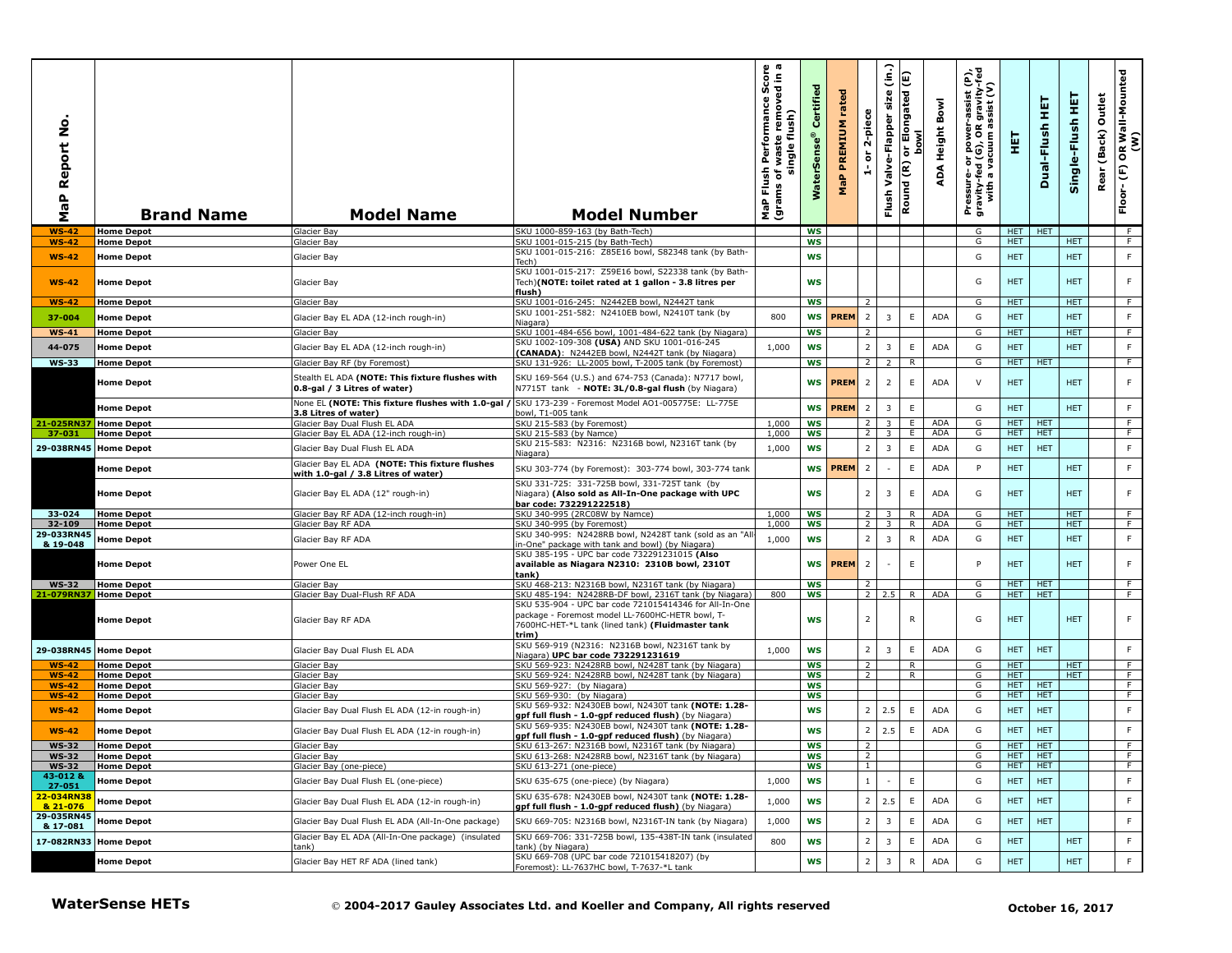| aP Report No<br>Σ                   | <b>Brand Name</b>                                                    | <b>Model Name</b>                                                                                       | <b>Model Number</b>                                                                                                                            | h Performance Score<br>f waste removed in a<br>single flush)<br>single<br>Flush<br>৳<br>MaP Flu<br>(grams | Certified<br>$\bullet$<br><b>WaterSens</b> | rated<br>PREMIUM<br>MaP | 2-piece<br>$\overleftarrow{\mathtt{o}}$<br>÷ | $\hat{c}$<br>size<br>Valve-Flapper<br>Flush | E<br>or Elongated<br>bowl<br>Round (R) | Bowl<br>ADA Height       | Pressure- or power-assist (P),<br>gravity-fed (G), OR gravity-fed<br>with a vacuum assist (V) | 真                  | 真<br>Dual-Flush | 王<br>Single-Flush        | Outlet<br>(Back)<br>Rear | OR Wall-Mounted<br>(W)<br>$\mathsf{E}$<br>Floor- |
|-------------------------------------|----------------------------------------------------------------------|---------------------------------------------------------------------------------------------------------|------------------------------------------------------------------------------------------------------------------------------------------------|-----------------------------------------------------------------------------------------------------------|--------------------------------------------|-------------------------|----------------------------------------------|---------------------------------------------|----------------------------------------|--------------------------|-----------------------------------------------------------------------------------------------|--------------------|-----------------|--------------------------|--------------------------|--------------------------------------------------|
| 16-140RN32<br>& 8-540               | <b>Home Depot</b>                                                    | Glacier Bay Dual-Flush RF (lined tank)                                                                  | SKU 669-709 (by Foremost - previously SKU 131-926)<br>(UPC bar code 721015418191) (lined tank): LL-2005 bowl,<br>F-2005 tank-*l                | 800                                                                                                       | <b>WS</b>                                  |                         | $\overline{2}$                               |                                             | $\mathsf{R}$                           |                          | G                                                                                             | HET.               | <b>HET</b>      |                          |                          | F                                                |
| 14-111RN29-<br><b>RN45</b>          | <b>Home Depot</b>                                                    | Glacier Bay HET RF (lined tank)                                                                         | SKU 670-413 (lined tank - by Foremost): LL-8207-*4 bowl,<br>T-8207-*L4 tank                                                                    | 800                                                                                                       | <b>WS</b>                                  |                         | $\overline{2}$                               | $\overline{3}$                              | ${\sf R}$                              |                          | G                                                                                             | <b>HET</b>         |                 | <b>HET</b>               |                          | F                                                |
| <b>WS-28</b>                        | <b>Home Depot</b>                                                    | Glacier Bay                                                                                             | SKU 674-753: N7717 bowl, N7715T tank (by Niagara)                                                                                              |                                                                                                           | <b>WS</b>                                  |                         | 2                                            |                                             |                                        |                          | G                                                                                             | <b>HET</b>         |                 | <b>HET</b>               |                          | $\overline{F}$                                   |
| 33-025                              | <b>Home Depot</b>                                                    | Glacier Bay EL ADA (12-inch rough-in)                                                                   | SKU 686-826 (2EC08W by Namce)                                                                                                                  | 1,000                                                                                                     | <b>WS</b>                                  |                         | $\overline{2}$                               | $\overline{3}$                              | E                                      | <b>ADA</b>               | G                                                                                             | <b>HET</b>         |                 | <b>HET</b>               |                          | F                                                |
| 32-110                              | <b>Home Depot</b>                                                    | Slacier Bay EL ADA                                                                                      | SKU 686-826 (by Foremost)                                                                                                                      | 1,000                                                                                                     | <b>WS</b>                                  |                         | 2 <sup>1</sup><br>2 <sup>1</sup>             | 3                                           | E<br>E                                 | <b>ADA</b><br><b>ADA</b> | G<br>G                                                                                        | HET.<br>HET.       |                 | HET.<br>HET.             |                          | F<br>F.                                          |
| 29-034RN45 Home Depot               |                                                                      | Glacier Bay EL ADA (12-in rough-in)                                                                     | SKU 686-826: 331-725B bowl, N2428T tank (by Niagara)<br>SKU 691-767: LL-7721HC bowl, T-7221 tank (Foremost TL-                                 | 1,000                                                                                                     | WS                                         |                         |                                              | 3                                           |                                        |                          |                                                                                               |                    |                 |                          |                          |                                                  |
| 36-054                              | <b>Home Depot</b>                                                    | Schon RF ADA (12-inch rough-in)                                                                         | 7221HC) white color                                                                                                                            | 1,000                                                                                                     | <b>WS</b>                                  |                         | $2^{\circ}$                                  | 3                                           | ${\sf R}$                              | ADA                      | G                                                                                             | <b>HET</b>         |                 | <b>HET</b>               |                          | $\mathsf F$                                      |
| 36-054                              | <b>Home Depot</b>                                                    | Schon RF ADA (12-inch rough-in)                                                                         | SKU 691-768: LL-7721HC bowl, T-7221 tank (Foremost TL<br>7221HC) biscuit color                                                                 | 1,000                                                                                                     | WS                                         |                         | $\overline{2}$                               | $\overline{\mathbf{3}}$                     | ${\sf R}$                              | <b>ADA</b>               | G                                                                                             | <b>HET</b>         |                 | <b>HET</b>               |                          | $\mathsf F$                                      |
| 36-054                              | <b>Home Depot</b>                                                    | Schon RF ADA (12-inch rough-in)                                                                         | SKU 691-770: LL-7721HC bowl, T-7221 tank (Foremost TL                                                                                          | 1,000                                                                                                     | <b>WS</b>                                  |                         | $\overline{2}$                               | $\overline{\mathbf{3}}$                     | ${\sf R}$                              | <b>ADA</b>               | G                                                                                             | <b>HET</b>         |                 | <b>HET</b>               |                          | F                                                |
| 36-051                              | <b>Home Depot</b>                                                    | Schon EL ADA (one-piece) (12-inch rough-in)                                                             | 7221HC) black color<br>SKU 692-399 (Foremost TL6115-HC)(one-piece) black color                                                                 | 1,000                                                                                                     | <b>WS</b>                                  | <b>PREM</b>             |                                              | 3                                           | E                                      | <b>ADA</b>               | G                                                                                             | <b>HET</b>         | HET             |                          |                          | F                                                |
|                                     |                                                                      |                                                                                                         | SKU 692-400 (Foremost TL6115-HC)(one-piece) biscuit                                                                                            |                                                                                                           |                                            |                         |                                              |                                             |                                        |                          |                                                                                               |                    |                 |                          |                          |                                                  |
| 36-051                              | <b>Home Depot</b>                                                    | Schon EL ADA (one-piece) (12-inch rough-in)                                                             | color                                                                                                                                          | 1,000                                                                                                     | <b>WS</b>                                  | <b>PREM</b>             | <sup>1</sup>                                 | 3                                           | $\mathsf E$                            | <b>ADA</b>               | G                                                                                             | <b>HET</b>         | <b>HET</b>      |                          |                          | F                                                |
| 36-051                              | <b>Home Depot</b>                                                    | Schon EL ADA (one-piece) (12-inch rough-in)                                                             | SKU 692-402 (Foremost TL6115-HC)(one-piece) white colo                                                                                         | 1,000                                                                                                     | <b>WS</b>                                  | <b>PREM</b>             | $\mathbf{1}$                                 | 3                                           | $\mathsf E$                            | ADA                      | G                                                                                             | <b>HET</b>         | <b>HET</b>      |                          |                          | $\mathsf F$                                      |
| 36-050                              | <b>Home Depot</b>                                                    | Schon EL ADA (one-piece) (12-inch rough-in)                                                             | SKU 692-403 (Foremost TL-7522HC)(one-piece) biscuit<br>color                                                                                   | 1,000                                                                                                     | <b>WS</b>                                  |                         | $\,$ 1 $\,$                                  | $\overline{\mathbf{3}}$                     | $\mathsf E$                            | <b>ADA</b>               | G                                                                                             | <b>HET</b>         |                 | <b>HET</b>               |                          | F                                                |
| 36-050                              | <b>Home Depot</b>                                                    | Schon EL ADA (one-piece) (12-inch rough-in)                                                             | SKU 692-404 (Foremost TL-7522HC)(one-piece) black color                                                                                        | 1,000                                                                                                     | <b>WS</b>                                  |                         | 1                                            | 3                                           | E                                      | <b>ADA</b>               | G                                                                                             | <b>HET</b>         |                 | <b>HET</b>               |                          | F                                                |
| 36-050                              | <b>Home Depot</b>                                                    | Schon EL ADA (one-piece) (12-inch rough-in)                                                             | SKU 692-406 (Foremost TL-7522HC)(one-piece) white color                                                                                        | 1,000                                                                                                     | <b>WS</b>                                  |                         | $\perp$                                      | 3                                           | E                                      | <b>ADA</b>               | G                                                                                             | HET                |                 | HET                      |                          | F                                                |
| <b>WS-42</b>                        | <b>Home Depot</b>                                                    | <b>Glacier Bay</b>                                                                                      | SKU 699-767: N2316B bowl, N2316T tank (by Niagara)                                                                                             |                                                                                                           | <b>WS</b>                                  |                         | 2                                            |                                             |                                        |                          | G                                                                                             | <b>HET</b>         | <b>HET</b>      |                          |                          | F                                                |
| $WS-42$                             | <b>Home Depot</b>                                                    | Glacier Bay Dual Flush EL ADA (12-in rough-in)                                                          | SKU 699-768: N2430EB bowl, N2430T tank (NOTE: 1.28-                                                                                            |                                                                                                           | <b>WS</b>                                  |                         | $\overline{2}$                               | 2.5                                         | E                                      | <b>ADA</b>               | G                                                                                             | <b>HET</b>         | <b>HET</b>      |                          |                          | $\mathsf F$                                      |
| <b>WS-42</b>                        | <b>Home Depot</b>                                                    | Glacier Bay                                                                                             | gpf full flush - 1.0-gpf reduced flush) (by Niagara)<br>SKU 700-768: (by Niagara)                                                              |                                                                                                           | WS                                         |                         |                                              |                                             |                                        |                          | G                                                                                             | <b>HET</b>         | <b>HET</b>      |                          |                          | F.                                               |
| $WS-42$                             | <b>Home Depot</b>                                                    | Glacier Bay                                                                                             | SKU 715-635: N2428RB bowl, N2428T tank (by Niagara)                                                                                            |                                                                                                           | <b>WS</b>                                  |                         | 2                                            |                                             | R                                      |                          | G                                                                                             | HET.               |                 | HET.                     |                          | F                                                |
| $WS-42$                             | <b>Home Depot</b>                                                    | Glacier Bay                                                                                             | SKU 715-638: N2428EB bowl, N2428T tank (by Niagara)                                                                                            |                                                                                                           | <b>WS</b>                                  |                         | 2                                            |                                             | E                                      |                          | G                                                                                             | HET.               |                 | HET.                     |                          | F                                                |
| <b>WS-42</b>                        | <b>Home Depot</b>                                                    | <b>Slacier Bay</b>                                                                                      | SKU 715-639: N2428EB bowl, N2428T tank (by Niagara)                                                                                            |                                                                                                           | WS                                         |                         | 2                                            |                                             | E                                      |                          | G                                                                                             | <b>HET</b>         |                 | <b>HET</b>               |                          | $\overline{F}$                                   |
| <b>WS-42</b>                        | <b>Home Depot</b>                                                    | Glacier Bay                                                                                             | SKU 715-641: N2428EB bowl, N2428T tank (by Niagara)                                                                                            |                                                                                                           | <b>WS</b>                                  |                         | $\overline{2}$                               |                                             | E                                      |                          | G                                                                                             | <b>HET</b>         |                 | <b>HET</b>               |                          | F                                                |
| 37-013 &                            | <b>Home Depot</b>                                                    | Stealth RF ADA (12-inch rough-in) (NOTE: This                                                           | SKU 734-553: Model 77001RWHAI1 (sold as All-In-One                                                                                             | 600                                                                                                       | WS                                         | <b>PREM</b>             | $\overline{2}$                               | $\overline{2}$                              | R                                      | <b>ADA</b>               | G                                                                                             | <b>HET</b>         |                 | <b>HET</b>               |                          | $\mathsf F$                                      |
| 17-048RN33<br>26-030RN42 Home Depot |                                                                      | fixture flushes with 0.8-gal / 3 Litres of water)<br>Glacier Bay Dual Flush EL (one-piece - lined tank) | package)<br>SKU 755-240 (one-piece - lined tank)(by Foremost)                                                                                  | 800                                                                                                       | <b>WS</b>                                  |                         | $1\phantom{0}$                               | 3                                           | Ε.                                     |                          | G                                                                                             | <b>HET</b>         | <b>HET</b>      |                          |                          | $\overline{F}$                                   |
|                                     |                                                                      |                                                                                                         | SKU 779-923: N2225RB bowl, N22225T tank (Sold as                                                                                               |                                                                                                           |                                            |                         | $\overline{2}$                               |                                             | $\mathsf{R}$                           | ADA                      | G                                                                                             | <b>HET</b>         |                 | <b>HET</b>               |                          | F                                                |
|                                     | <b>Home Depot</b>                                                    | Glacier Bay Ecologic RF ADA (All-In-One package)                                                        | combined All-In-One package by Home Depot: UPC<br>bar code 732291222549) (by Niagara)<br>SKU 780-036 (by Foremost) - (Sold combined as All-In- |                                                                                                           | <b>WS</b>                                  |                         |                                              |                                             |                                        |                          |                                                                                               |                    |                 |                          |                          |                                                  |
|                                     | <b>Home Depot</b>                                                    | Pegasus EL ADA (All-In-One package)                                                                     | One - UPC bar code 732291344685                                                                                                                |                                                                                                           | <b>WS</b>                                  |                         | $\overline{2}$                               | 3                                           | $\mathsf E$                            | ADA                      | G                                                                                             | <b>HET</b>         |                 | <b>HET</b>               |                          | F                                                |
| <b>WS-28</b>                        | <b>Home Depot</b>                                                    | Pegasus                                                                                                 | SKU 780-036 (by Niagara): 160-753 bowl, 164-146 tank                                                                                           |                                                                                                           | <b>WS</b>                                  |                         | $\overline{2}$                               |                                             |                                        |                          | G                                                                                             | HET.               |                 | HET.                     |                          | F.                                               |
| 35-006,<br>24-027 &                 | <b>Home Depot</b>                                                    | Glacier Bay EL (NOTE: 1.0g/3.8L single-flush<br>fixture) (lined tank - 12-inch rough-in)                | SKU 822-557 (by Foremost): LL-775E bowl, T1-005*L tank<br>(lined)                                                                              | 800                                                                                                       |                                            | <b>WS PREM</b>          | $\overline{2}$                               | 3                                           | $\mathsf E$                            |                          | G                                                                                             | <b>HET</b>         |                 | <b>HET</b>               |                          | F.                                               |
| $21 - 019$                          |                                                                      |                                                                                                         |                                                                                                                                                | 1,000                                                                                                     |                                            |                         | 2 <sup>1</sup>                               |                                             | E                                      | <b>ADA</b>               |                                                                                               | HET.               |                 | <b>HET</b>               |                          | F                                                |
| 36-052                              | <b>Home Depot</b>                                                    | Glacier Bay EL ADA (12-inch rough-in)                                                                   | SKU 834-473 (Foremost TL-6005HC-BL-G)<br>SKU 840-565 (N2228: N2228B bowl, N2228T tank by                                                       |                                                                                                           | WS                                         |                         |                                              | 3                                           |                                        |                          | G                                                                                             |                    |                 |                          |                          |                                                  |
|                                     | <b>Home Depot</b>                                                    | Pegasus EL ADA (Flapperless - All-In-One package)                                                       | Niagara) UPC bar code 732291222822                                                                                                             |                                                                                                           | <b>WS</b>                                  |                         | $\overline{2}$                               |                                             | E                                      | <b>ADA</b>               | G                                                                                             | <b>HET</b>         |                 | <b>HET</b>               |                          | F                                                |
| 42-042                              | <b>Home Depot</b>                                                    | Glacier Bay EL (12-inch rough-in)                                                                       | W524H bowl. T034H tank                                                                                                                         | 1,000                                                                                                     | <b>WS</b>                                  |                         | 2 <sup>1</sup>                               | 3                                           | E                                      |                          | G                                                                                             | <b>HET</b>         |                 | HET                      |                          | F                                                |
| 42-044                              | <b>Home Depot</b>                                                    | Slacier Bay EL (12-inch rough-in)                                                                       | W524H bowl, T072H tank                                                                                                                         | 1,000                                                                                                     | WS                                         |                         | $2^{\circ}$                                  | 3                                           | E                                      |                          | G                                                                                             | <b>HET</b>         | <b>HET</b>      |                          |                          | F                                                |
| <b>WS-42</b>                        | <b>Home Depot</b>                                                    | None                                                                                                    | Z66E17 bowl, S66348 tank                                                                                                                       |                                                                                                           | <b>WS</b>                                  |                         | $\overline{2}$                               |                                             |                                        |                          | G                                                                                             | <b>HET</b>         |                 | HET.                     |                          | F                                                |
| $WS-42$                             | <b>Home Depot</b>                                                    | None                                                                                                    | Z85E16 bowl, S82348 tank                                                                                                                       |                                                                                                           | <b>WS</b>                                  |                         | 2                                            |                                             |                                        |                          | G                                                                                             | HET<br>HET.        |                 | HET<br>HET.              |                          | F<br>F                                           |
| <b>WS-27</b><br><b>WS-27</b>        | <b>Hong Kong Glorysun</b><br><b>Hong Kong Glorysun</b>               | None EL<br>None EL                                                                                      | C-2000 bowl, T-2000 tank<br>C-2100 bowl, T-2000 tank                                                                                           |                                                                                                           | WS<br>ws                                   |                         | $\overline{2}$                               |                                             |                                        |                          | G<br>G                                                                                        | <b>HET</b>         |                 | <b>HET</b>               |                          |                                                  |
| $34 - 020$                          | <b>Huali</b>                                                         | None EL (one-piece - 12-inch rough-in)                                                                  | HLA047B (one-piece)                                                                                                                            | 1,000                                                                                                     | <b>WS</b>                                  |                         | $1 \mid$                                     | $\overline{\mathbf{3}}$                     | E                                      |                          | G                                                                                             | <b>HET</b>         |                 | HET.                     |                          | F                                                |
| 33-016                              | Huali                                                                | None EL (one-piece - 12-inch rough-in)                                                                  | HLA050S (one-piece - double button)                                                                                                            | 1,000                                                                                                     | WS                                         |                         |                                              | $1 \quad 3$                                 | E.                                     |                          | G                                                                                             | HET                | <b>HET</b>      |                          |                          | $\overline{F}$                                   |
| 33-018                              | Huali                                                                | None EL (one-piece - 12-inch rough-in)                                                                  | HLA050S (one-piece - single button)                                                                                                            | 800                                                                                                       | WS                                         |                         |                                              | $1 \mid 3 \mid$                             | E                                      |                          | G                                                                                             | HET.               |                 | <b>HET</b>               |                          | F                                                |
| 34-022                              | Huali                                                                | None EL (one-piece - 12-inch rough-in)                                                                  | HLA061S (one-piece - double button)                                                                                                            | 1,000                                                                                                     | WS                                         |                         | $\overline{1}$                               | 3 <sup>1</sup>                              | E                                      |                          | G                                                                                             | HET                | <b>HET</b>      |                          |                          | F.                                               |
| 34-021                              | Huali                                                                | None EL ADA (one-piece - 12-inch rough-in)                                                              | HLA070S (one-piece - double buttons)                                                                                                           | 1,000                                                                                                     | WS                                         |                         |                                              | $1 \quad 3$                                 | E                                      | ADA                      | G                                                                                             | HET                | <b>HET</b>      |                          |                          | F                                                |
| <b>WS-42</b><br>33-017              | Huali<br>Huali                                                       | None<br>None EL ADA (12-inch rough-in)                                                                  | HLB171S:<br>HLB163S: (single button)                                                                                                           | 1,000                                                                                                     | WS<br>WS                                   |                         | 2 <sub>1</sub>                               | 3                                           | E.                                     | <b>ADA</b>               | G<br>G                                                                                        | <b>HET</b><br>HET. |                 | <b>HET</b><br><b>HET</b> |                          | $\overline{F}$<br>F.                             |
| $33 - 015$                          | Huali                                                                | None EL ADA (12-inch rough-in)                                                                          | HLB163S: (double button)                                                                                                                       | 1,000                                                                                                     | WS                                         |                         | $2^{\circ}$                                  | 3                                           | E.                                     | <b>ADA</b>               | G                                                                                             | <b>HET</b>         | <b>HET</b>      |                          |                          | F.                                               |
|                                     |                                                                      |                                                                                                         |                                                                                                                                                |                                                                                                           |                                            |                         |                                              |                                             |                                        |                          |                                                                                               |                    |                 |                          |                          |                                                  |
|                                     | Hydrology                                                            | G-1000 EL ADA                                                                                           | F15 (one-piece)                                                                                                                                |                                                                                                           | <b>WS</b>                                  |                         | $1 \mid$                                     | $\overline{\mathbf{3}}$                     | E                                      | <b>ADA</b>               | G                                                                                             | <b>HET</b>         |                 | <b>HET</b>               |                          | F                                                |
| <b>WS-27</b>                        | Ibuild (by Tangshan Biefangcidu)<br>Ibuild (by Tangshan Biefangcidu) | None EL (one-piece)                                                                                     | 0020D (one-piece)                                                                                                                              |                                                                                                           | ws<br><b>WS</b>                            |                         | $\mathbf{1}$<br>1                            |                                             | E<br>E                                 |                          | G<br>G                                                                                        | HET.<br>HET        | <b>HET</b>      | HET.                     |                          | F<br>F                                           |
| <b>WS-20</b>                        |                                                                      | None EL (one-piece)                                                                                     | 0020S (one-piece)                                                                                                                              |                                                                                                           |                                            |                         |                                              |                                             |                                        |                          |                                                                                               |                    |                 |                          |                          |                                                  |
|                                     | <b>WaterSense HETs</b>                                               |                                                                                                         | © 2004-2017 Gauley Associates Ltd. and Koeller and Company, All rights reserved                                                                |                                                                                                           |                                            |                         |                                              |                                             |                                        |                          |                                                                                               |                    |                 | October 16, 2017         |                          |                                                  |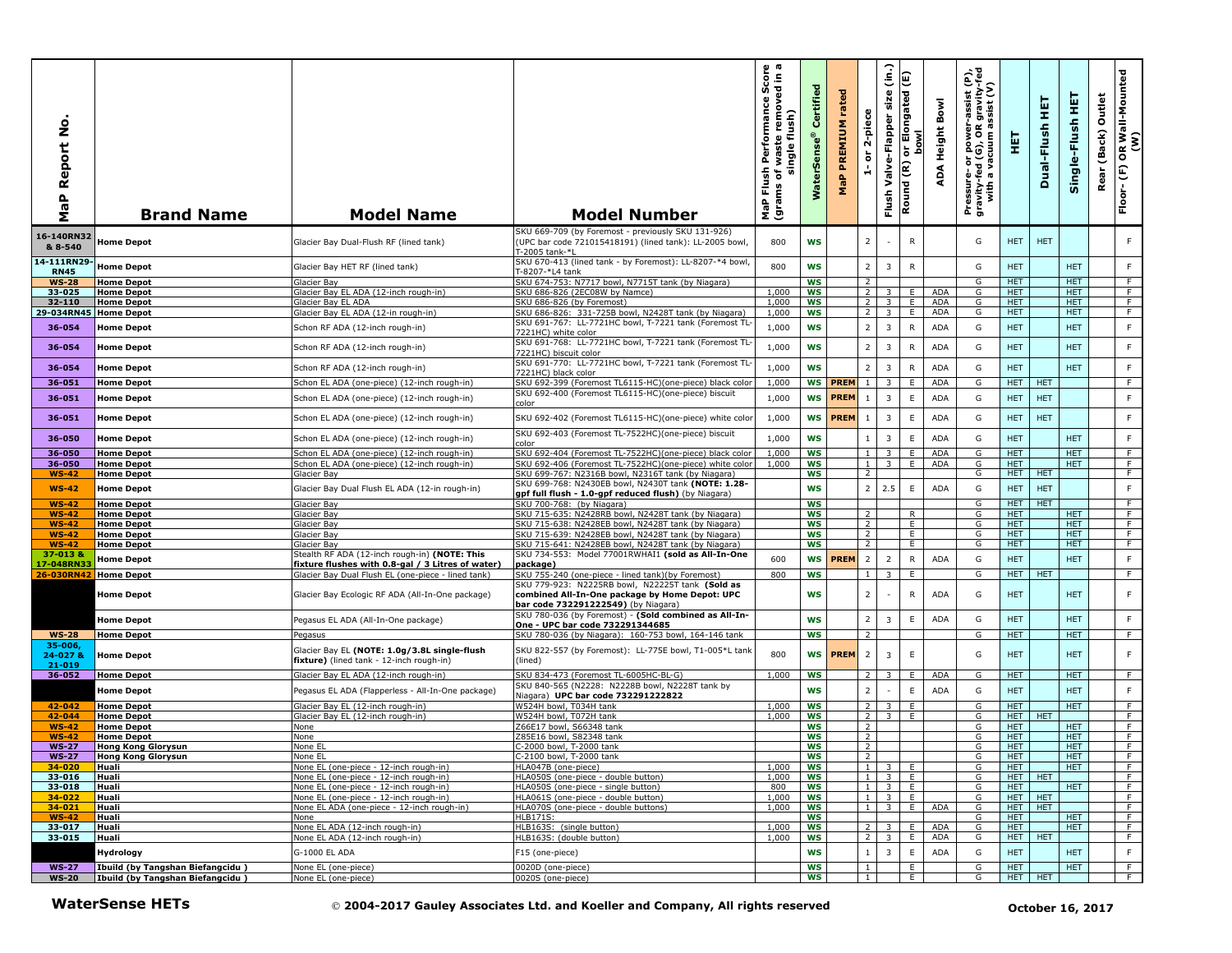| ġ<br>aP Report<br>Σ          | <b>Brand Name</b>                                                      | <b>Model Name</b>                                                                                     | <b>Model Number</b>                                                             | ωω<br>rmance Score<br>removed in<br>Performan<br>flush)<br>waste<br>single<br>Flush<br>৳<br>(grams<br>MaP | Certified<br>Sens<br>Water | rated<br>PREMIUM<br>MaP | 2-piece<br>$\overleftarrow{\mathtt{o}}$<br>÷ | (in.)<br>Valve-Flapper size<br>Flush      | Elongated (E)<br>lwod<br>$\overleftarrow{\mathtt{o}}$<br>Round (R) | Bowl<br>Height<br>ADA    | e,<br>$\epsilon$<br>$\frac{1}{2}$ is $\frac{1}{2}$<br>assis<br>gravi<br>sist<br>Pressure- or power-a<br>gravity-fed (G), OR g<br>with a vacuum as | 핓                        | 実<br>Dual-Flush  | 똪<br>Single-Flush        | Outlet<br>Rear (Back) | OR Wall-Mounted<br>(W)<br>$\widehat{\mathsf{E}}$<br>$Floor -$ |
|------------------------------|------------------------------------------------------------------------|-------------------------------------------------------------------------------------------------------|---------------------------------------------------------------------------------|-----------------------------------------------------------------------------------------------------------|----------------------------|-------------------------|----------------------------------------------|-------------------------------------------|--------------------------------------------------------------------|--------------------------|---------------------------------------------------------------------------------------------------------------------------------------------------|--------------------------|------------------|--------------------------|-----------------------|---------------------------------------------------------------|
|                              | <b>Ibuild (Tangshan Cielo Ceramics)</b>                                | None RF ADA                                                                                           | 0025D: 0025D bowl, X-38 tank                                                    |                                                                                                           | <b>WS</b>                  |                         | 2                                            | $\overline{\mathbf{3}}$                   | R.                                                                 | ADA                      | G                                                                                                                                                 | HET.                     |                  | <b>HET</b>               |                       | F                                                             |
| $WS-29$                      | <b>Ibuild (Tangshan Cielo Ceramics)</b>                                | None RF ADA                                                                                           | 0025S: 0025S bowl, X-38 tank                                                    |                                                                                                           | <b>WS</b><br><b>WS</b>     |                         | $\overline{2}$                               | $\overline{\mathbf{3}}$                   | R.                                                                 | ADA                      | G<br>G                                                                                                                                            | HET.<br><b>HET</b>       | <b>HET</b>       | <b>HET</b>               |                       | F.<br>$\overline{F}$                                          |
| <b>WS-20</b>                 | Ibuild (by Tangshan Biefangcidu)<br>Ibuild (by Tangshan Biefangcidu)   | None<br>None EL                                                                                       | 0027D<br>0027S: 0027S bowl, X-38 tank                                           |                                                                                                           | <b>WS</b>                  |                         | $\mathcal{L}$                                |                                           | E                                                                  |                          | G                                                                                                                                                 | HET.                     | <b>HET</b>       |                          |                       | F.                                                            |
| <b>WS-30</b>                 | Ibuild (by Tangshan Biefangcidu)                                       | None                                                                                                  | 0028D                                                                           |                                                                                                           | <b>WS</b>                  |                         |                                              |                                           |                                                                    |                          | G                                                                                                                                                 | <b>HET</b>               | <b>HET</b>       |                          |                       | F.                                                            |
| <b>WS-30</b>                 | Ibuild (by Tangshan Biefangcidu)                                       | None                                                                                                  | 0028S                                                                           |                                                                                                           | <b>WS</b>                  |                         |                                              |                                           |                                                                    |                          | G                                                                                                                                                 | <b>HET</b>               |                  | <b>HET</b>               |                       | F                                                             |
| <b>WS-30</b>                 | Ibuild (by Tangshan Biefangcidu)<br>Ibuild (by Tangshan Biefangcidu)   | None                                                                                                  | 0029D<br>0029S                                                                  |                                                                                                           | <b>WS</b><br><b>WS</b>     |                         |                                              |                                           |                                                                    |                          | G<br>G                                                                                                                                            | HET.                     | HET <b>HET</b>   | HET.                     |                       | F<br>F                                                        |
| <b>WS-30</b><br><b>WS-30</b> | Ibuild (by Tangshan Biefangcidu)                                       | None<br>None                                                                                          | 0030D                                                                           |                                                                                                           | <b>WS</b>                  |                         |                                              |                                           |                                                                    |                          | G                                                                                                                                                 | <b>HET</b>               | <b>HET</b>       |                          |                       | F                                                             |
| <b>WS-30</b>                 | Ibuild (by Tangshan Biefangcidu)                                       | None                                                                                                  | 0030S                                                                           |                                                                                                           | WS                         |                         |                                              |                                           |                                                                    |                          | G                                                                                                                                                 | <b>HET</b>               |                  | <b>HET</b>               |                       | $\overline{F}$                                                |
| 38-009                       | ICERA                                                                  | Cadence EL ADA (12-inch rough-in - one-piece)                                                         | C-6270 (one-piece)                                                              | 1,000                                                                                                     | <b>WS</b>                  |                         |                                              |                                           | Ε.                                                                 | <b>ADA</b>               | G                                                                                                                                                 | <b>HET</b>               |                  | <b>HET</b>               |                       | F.                                                            |
| 36-102                       | ICERA                                                                  | Cadence EL ADA (12-inch rough-in)                                                                     | -3170 bowl, T-3170 tank                                                         | 1,000<br>1,000                                                                                            | WS<br><b>WS</b>            |                         | 2<br>$\mathbf{1}$                            | $\overline{3}$<br>$\overline{\mathbf{3}}$ | E<br>E                                                             | <b>ADA</b><br><b>ADA</b> | G<br>G                                                                                                                                            | <b>HET</b><br><b>HET</b> |                  | <b>HET</b><br><b>HET</b> |                       | F<br>F                                                        |
| 34-016<br>$WS-24$            | ICERA<br><b>ICERA</b>                                                  | Julian EL ADA (one-piece - 12-inch rough-in)<br>Karo EL ADA (one-piece)                               | C-2320 (one-piece)<br>-2640 EL ADA (one-piece)                                  |                                                                                                           | ws                         |                         | $\mathbf{1}$                                 |                                           | Ε.                                                                 | <b>ADA</b>               | G                                                                                                                                                 | HET.                     |                  | <b>HET</b>               |                       | $\overline{F}$                                                |
| <b>WS-24</b>                 | <b>ICERA</b>                                                           | Muse EL ADA (one-piece)                                                                               | C-6190 EL ADA (one-piece)                                                       |                                                                                                           | <b>WS</b>                  |                         | $\mathbf{1}$                                 |                                           | Ε.                                                                 | <b>ADA</b>               | G                                                                                                                                                 | HET.                     |                  | <b>HET</b>               |                       | F                                                             |
| 22-002RN3                    | ICERA                                                                  | Octave EL ADA (one-piece)                                                                             | C-2670 (one-piece)                                                              | 1,000                                                                                                     | <b>WS</b>                  |                         | $\mathbf{1}$                                 | 3                                         | Ε.                                                                 | ADA                      | G                                                                                                                                                 | HET.                     |                  | <b>HET</b>               |                       | F                                                             |
| 22-025RN38<br>& 21-062       | <b>ICERA</b>                                                           | Riose EL ADA (one-piece)                                                                              | C-6200 (one-piece)                                                              | 1,000                                                                                                     | WS                         |                         | $\mathbf{1}$                                 | 3                                         | $\mathsf E$                                                        | ADA                      | G                                                                                                                                                 | <b>HET</b>               |                  | HET                      |                       | $\mathsf F$                                                   |
| 39-001                       | <b>ICERA</b>                                                           | Riose EL ADA (rough-in not applicable - rear outlet<br>(lwoc                                          | C-3140.01 rear outlet bowl; T-3140.01 tank                                      | 1,000                                                                                                     | <b>WS</b>                  |                         | $\overline{2}$                               | $\overline{3}$                            | $\mathsf E$                                                        | <b>ADA</b>               | G                                                                                                                                                 | <b>HET</b>               |                  | <b>HET</b>               | R                     | $\mathsf F$                                                   |
|                              | <b>ICERA</b>                                                           | Riose Pro EL ADA                                                                                      | C-3150 bowl, T-3150 tank                                                        |                                                                                                           | <b>WS</b>                  |                         | $\overline{2}$                               | 3                                         | Ε.                                                                 | <b>ADA</b>               | G                                                                                                                                                 | <b>HET</b>               |                  | <b>HET</b>               |                       | F                                                             |
| $WS-24$                      | <b>ICERA</b>                                                           | Tofino EL ADA (one-piece)                                                                             | C-6170 EL ADA (one-piece)                                                       |                                                                                                           | <b>WS</b>                  |                         | $\mathbf{1}$                                 |                                           | E                                                                  | <b>ADA</b>               | G                                                                                                                                                 | <b>HET</b><br><b>HET</b> |                  | <b>HET</b>               |                       | F<br>F                                                        |
| <b>WS-20</b><br><b>WS-24</b> | ICERA<br><b>ICERA</b>                                                  | Vanier EL ADA (one-piece)<br>Vista EL ADA (one-piece)                                                 | C-2650 (one-piece)<br>C-2610 EL ADA (one-piece)                                 |                                                                                                           | WS<br>ws                   |                         | $\mathbf{1}$<br>$\mathbf{1}$                 |                                           | E.<br>E                                                            | ADA<br>ADA               | G<br>G                                                                                                                                            | <b>HET</b>               |                  | <b>HET</b><br><b>HET</b> |                       | $\overline{F}$                                                |
| 42-007                       | ICERA                                                                  | Vista II EL ADA (one-piece - 12-inch rough-in)                                                        | C-2620 (one-piece)                                                              | 1,000                                                                                                     | <b>WS</b>                  |                         | $\overline{1}$                               | २                                         | E.                                                                 | <b>ADA</b>               | G                                                                                                                                                 | HET.                     |                  | <b>HET</b>               |                       | F                                                             |
| <b>WS-20</b>                 | <b>ICERA</b>                                                           | Wilshire EL ADA (one-piece)                                                                           | C-2660 (one-piece)                                                              |                                                                                                           | <b>WS</b>                  |                         | $\mathbf{1}$                                 |                                           | E.                                                                 | <b>ADA</b>               | G                                                                                                                                                 | HET.                     |                  | <b>HET</b>               |                       | F                                                             |
| <b>WS-32</b><br><b>WS-32</b> | <b>Imperial Bathroom Products</b><br><b>Imperial Bathroom Products</b> | Arena EL<br>Arena RF                                                                                  | 412370 bowl, 450174 tank<br>412690 bowl, 450174 tank                            |                                                                                                           | <b>WS</b><br><b>WS</b>     |                         | $\overline{2}$<br>$\overline{2}$             |                                           | Ε.<br>R.                                                           |                          | G<br>G                                                                                                                                            | HET.<br><b>HET</b>       |                  | <b>HET</b><br><b>HET</b> |                       | F<br>$\overline{F}$                                           |
| <b>WS-29</b>                 | <b>Imperial Bathroom Products</b>                                      | Astra EL (one-piece)                                                                                  | 460358 (one-piece)                                                              |                                                                                                           | <b>WS</b>                  |                         | $\mathbf{1}$                                 |                                           | E                                                                  |                          | G                                                                                                                                                 | HET.                     | <b>HET</b>       |                          |                       | F.                                                            |
| <b>WS-32</b>                 | <b>Imperial Bathroom Products</b>                                      | New York                                                                                              | 450962: 412650 bowl, 450962 tank                                                |                                                                                                           | <b>WS</b>                  |                         | $\overline{2}$                               |                                           |                                                                    |                          | G                                                                                                                                                 | HET.                     |                  | <b>HET</b>               |                       | F                                                             |
|                              | 16-044RN32 INAX (by Lixil)                                             | Cedar EL ADA                                                                                          | C-610S-MC-US                                                                    | 600                                                                                                       | <b>WS</b>                  |                         | $\overline{2}$                               | $\overline{2}$                            | E                                                                  | ADA                      | G                                                                                                                                                 | <b>HET</b>               |                  | <b>HET</b>               |                       | F                                                             |
|                              | INAX (by Lixil)                                                        | Dover EL ADA (one-piece) (NOTE: 1.28g/4.8L for<br>the full flush - 0.8g/3.0L for reduced flush)       | NC-430S-US (one-piece)                                                          |                                                                                                           | <b>WS</b>                  | <b>PREM</b>             | 1                                            | $\overline{3}$                            | $\mathsf E$                                                        | <b>ADA</b>               | G                                                                                                                                                 | HET.                     | <b>HET</b>       |                          |                       | F                                                             |
| $WS-26$                      | <b>INAX (by Lixil)</b>                                                 | Lafayette                                                                                             | C-616S-MC-US: C-61S bowl, T-4566U-US tank                                       |                                                                                                           | <b>WS</b>                  |                         | 2                                            |                                           |                                                                    |                          | G                                                                                                                                                 | <b>HET</b>               |                  | HET.                     |                       | F                                                             |
|                              | 16-041RN32 INAX (by Lixil)                                             | Magellan EL ADA (NOTE: 1.28g/4.8L for the full<br>flush - 0.8g/3.0L for reduced flush)                | C-620S-MC-US:                                                                   | 600                                                                                                       | <b>WS</b>                  | <b>PREM</b>             | $\overline{2}$                               | $\overline{2}$                            | $\mathsf E$                                                        | <b>ADA</b>               | G                                                                                                                                                 | <b>HET</b>               | <b>HET</b>       |                          |                       | $\mathsf F$                                                   |
|                              | 16-042RN32 INAX (by Lixil)                                             | Mead EL ADA (NOTE: 1.28g/4.8L for the full flush<br>0.8g/3.0L for reduced flush)                      | C-622S-MC-US                                                                    | 600                                                                                                       | <b>WS</b>                  | <b>PREM</b>             | $\overline{2}$                               | $\overline{2}$                            | E                                                                  | ADA                      | G                                                                                                                                                 | <b>HET</b>               | <b>HET</b>       |                          |                       | $\mathsf F$                                                   |
| $WS-26$                      | <b>INAX (by Lixil)</b>                                                 | Napa                                                                                                  | <b>NC-440S-US</b>                                                               |                                                                                                           | <b>WS</b>                  |                         |                                              |                                           |                                                                    |                          | G                                                                                                                                                 | HET.                     |                  | <b>HET</b>               |                       | $\overline{F}$                                                |
|                              | INAX (by Lixil)                                                        | Regio EL (with hygiene spray)                                                                         | D-R115-VL-US (one-piece plus seat)                                              |                                                                                                           | <b>WS</b>                  |                         | $\mathbf{1}$                                 |                                           | E                                                                  |                          | P                                                                                                                                                 | HET.                     | <b>HET</b>       |                          |                       | F                                                             |
| $WS-26$                      | <b>INAX (by Lixil)</b>                                                 | Rio Grande<br>Rio Grande EL ADA (NOTE: 1.28g/4.8L for the full                                        | C-611S-MC-US: C-60S bowl, T-4515U-US tank                                       |                                                                                                           | <b>WS</b>                  |                         | 2                                            |                                           |                                                                    |                          | G                                                                                                                                                 | HET.                     |                  | <b>HET</b>               |                       | F                                                             |
|                              | 16-043RN32 INAX (by Lixil)                                             | flush - 0.8g/3.0L for reduced flush)                                                                  | C-621S-MC-US                                                                    | 600                                                                                                       | WS                         | <b>PREM</b>             | $\overline{2}$                               | $\overline{2}$                            | $\mathsf E$                                                        | ADA                      | G                                                                                                                                                 | <b>HET</b>               | <b>HET</b>       |                          |                       | $\mathsf F$                                                   |
|                              | INAX (by Lixil)                                                        | Saint Clair EL ADA (one-piece) (NOTE: 1.28g/4.8L<br>for the full flush - 0.8g/3.0L for reduced flush) | NC-420S-US (one-piece)                                                          |                                                                                                           | <b>WS</b>                  | <b>PREM</b>             | -1                                           | $\overline{3}$                            | $\mathsf E$                                                        | ADA                      | G                                                                                                                                                 | <b>HET</b>               | <b>HET</b>       |                          |                       | $\mathsf F$                                                   |
| $WS-42$                      | <b>INAX (by Lixil)</b><br><b>Industria Ceramica</b>                    | Satis EL (one-piece with hygiene spray)<br>None                                                       | D-S418-VL-US (one-piece plus seat)<br>2999.999: 3026.999 bowl, 4037.999 tank    |                                                                                                           | <b>WS</b><br><b>WS</b>     |                         | $\mathbf{1}$                                 | $\sim$                                    | E                                                                  |                          | P<br>G                                                                                                                                            | <b>HET</b><br><b>HET</b> | <b>HET</b>       | <b>HET</b>               |                       | F<br>F                                                        |
| $WS-42$                      | <b>Industria Ceramica</b>                                              | None                                                                                                  | 2998.999: 3012.999 bowl, 4037.999 tank                                          |                                                                                                           | WS                         |                         |                                              |                                           |                                                                    |                          | G                                                                                                                                                 | <b>HET</b>               |                  | <b>HET</b>               |                       | F                                                             |
| <b>WS-32</b>                 | Insta Bath (by Thetford)                                               | None                                                                                                  | 42823: 42772 bowl, 42813 tank                                                   |                                                                                                           | WS                         |                         | 2                                            |                                           |                                                                    |                          | G                                                                                                                                                 | <b>HET</b>               |                  | <b>HET</b>               |                       | $\overline{F}$                                                |
| <b>WS-32</b>                 | <b>Insta Bath (by Thetford)</b>                                        | None                                                                                                  | 42824: 42772 bowl, 42813 tank                                                   |                                                                                                           | <b>WS</b>                  |                         | $\overline{2}$                               |                                           |                                                                    |                          | G                                                                                                                                                 | HET.                     |                  | <b>HET</b>               |                       | F                                                             |
| <b>WS-30</b>                 | <b>Interline Brands</b>                                                | Premier                                                                                               | 271621: 270919 bowl, 270906 tank (by Tangshan<br>Hengmao)                       |                                                                                                           | <b>WS</b>                  |                         | $\overline{2}$                               |                                           |                                                                    |                          | G                                                                                                                                                 | <b>HET</b>               |                  | <b>HET</b>               |                       | F                                                             |
| <b>WS-30</b>                 | <b>Interline Brands</b>                                                | Premier                                                                                               | 271622: 270920 bowl, 270906 tank (by Tangshan<br>Hengmao)                       |                                                                                                           | WS                         |                         | $\overline{2}$                               |                                           |                                                                    |                          | G                                                                                                                                                 | <b>HET</b>               |                  | <b>HET</b>               |                       | F.                                                            |
| <b>WS-30</b>                 | <b>Interline Brands</b>                                                | Premier                                                                                               | 271623: 270921 bowl, 270906 tank (by Tangshan<br>Hengmao)                       |                                                                                                           | <b>WS</b>                  |                         | $\overline{2}$                               |                                           |                                                                    |                          | G                                                                                                                                                 | <b>HET</b>               |                  | <b>HET</b>               |                       | F                                                             |
| 29-038RN45<br>& 14-043       | <b>Interline Brands</b>                                                | Dual Flush EL ADA                                                                                     | 1034390: N2316B bowl, N2316T tank(by Niagara)                                   | 1,000                                                                                                     | <b>WS</b>                  |                         | $\overline{2}$                               | 3                                         | E                                                                  | ADA                      | G                                                                                                                                                 | <b>HET</b>               | <b>HET</b>       |                          |                       | F                                                             |
| 43-007                       | <b>Interline Brands</b>                                                | Premier RF ADA (12-inch rough-in)                                                                     | 1034391: 2428RB bowl, 2428T tank (by Niagara)                                   | 1,000                                                                                                     | <b>WS</b>                  |                         | $\overline{2}$                               | 3                                         | R                                                                  | ADA                      | G                                                                                                                                                 | HET                      |                  | <b>HET</b>               |                       | F.                                                            |
| 43-006 &<br>29-034           | <b>Interline Brands</b>                                                | Premier EL ADA (12-in rough-in)                                                                       | 1034392: 331-725B bowl, N2428T tank (by Niagara)                                | 1,000                                                                                                     | WS                         |                         | $\overline{2}$                               | 3                                         | E                                                                  | <b>ADA</b>               | G                                                                                                                                                 | HET                      |                  | <b>HET</b>               |                       | $\mathsf F$                                                   |
|                              | 21-079RN37 Interline Brands                                            | Premier Dual Flush RF ADA (12-in rough-in)                                                            | 1034393: N2428RB-DF bowl, N2316T tank (by Niagara)                              | 800                                                                                                       | <b>WS</b>                  |                         | 2                                            |                                           | R                                                                  | ADA                      | G                                                                                                                                                 | HET                      | <b>HET</b>       |                          |                       | F.                                                            |
| 43-012 &                     | <b>Interline Brands</b>                                                | Premier EL ADA (one-piece - 12-inch rough-in)                                                         | 1034394 (one-piece)(N2420 by Niagara)                                           | 1,000                                                                                                     | WS                         |                         | 1                                            | 3                                         | E                                                                  | ADA                      | G                                                                                                                                                 | <b>HET</b>               | <b>HET</b>       |                          |                       | F.                                                            |
| 27-051<br>44-075             | Interline Brands                                                       | Premier EL ADA (12-inch rough-in)                                                                     | 1034395: N2442EB bowl, N2442T tank (by Niagara)                                 | 1,000                                                                                                     | WS                         |                         | 2                                            | $\overline{3}$                            | E.                                                                 | ADA                      | G                                                                                                                                                 | HET.                     |                  | HET.                     |                       | F.                                                            |
|                              | <b>WaterSense HETs</b>                                                 |                                                                                                       | © 2004-2017 Gauley Associates Ltd. and Koeller and Company, All rights reserved |                                                                                                           |                            |                         |                                              |                                           |                                                                    |                          |                                                                                                                                                   |                          | October 16, 2017 |                          |                       |                                                               |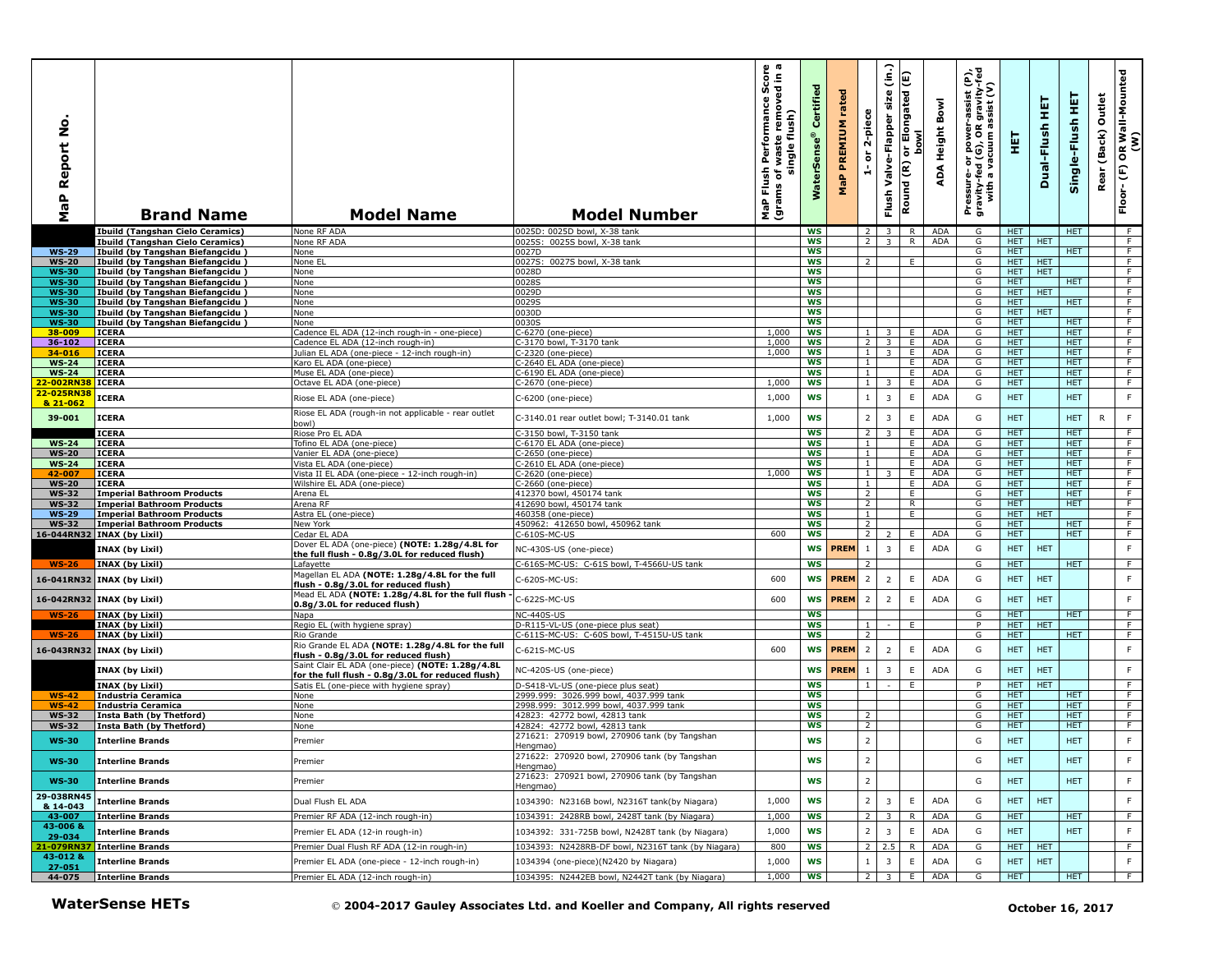| ş<br>Report<br>a<br>G<br>Σ | <b>Brand Name</b>                                            | <b>Model Name</b>                                                           | <b>Model Number</b>                                                                                                                                                      | sh Performance Score<br>of waste removed in a<br>single flush)<br>Flush<br>৳<br>MaP Flu<br>(grams | Certified<br>WaterSense® | MaP PREMIUM rated | 2-piece<br>$\overleftarrow{\mathtt{o}}$<br>$\frac{1}{\sqrt{2}}$ | Valve-Flapper size (in.)<br>E<br>Round (R)<br>Flush <sup>1</sup> | or Elongated (<br>bowl    | Bowl<br>ADA Height       | Pressure- or power-assist (P),<br>gravity-fed (G), OR gravity-fed<br>with a vacuum assist (V) | 핓                        | 莫<br>Dual-Flush          | Single-Flush HET         | Rear (Back) Outlet | OR Wall-Mounted<br>(W)<br>Floor- $(F)$ |
|----------------------------|--------------------------------------------------------------|-----------------------------------------------------------------------------|--------------------------------------------------------------------------------------------------------------------------------------------------------------------------|---------------------------------------------------------------------------------------------------|--------------------------|-------------------|-----------------------------------------------------------------|------------------------------------------------------------------|---------------------------|--------------------------|-----------------------------------------------------------------------------------------------|--------------------------|--------------------------|--------------------------|--------------------|----------------------------------------|
| 44-074                     | <b>Interline Brands</b>                                      | Premier EL ADA (12-inch rough-in)                                           | 1034396: N2441EB bowl, N2441T tank (by Niagara)                                                                                                                          | 1,000                                                                                             | ws                       |                   | $2^{\circ}$                                                     | $\overline{\mathbf{3}}$                                          | E.                        | ADA                      | G                                                                                             | HET                      | <b>HET</b>               |                          |                    | $-F$                                   |
| 37-004                     | <b>Interline Brands</b>                                      | Premier EL ADA (12-inch rough-in)                                           | 1034397: N2410EB bowl, N2410T tank (by Niagara)                                                                                                                          | 800                                                                                               | WS                       | <b>PREM</b>       | $\overline{2}$                                                  | $\overline{\mathbf{3}}$                                          | E                         | <b>ADA</b>               | G                                                                                             | HET.                     |                          | <b>HET</b>               |                    | F                                      |
| $WS-14$                    | <b>Interline Brands</b>                                      | None EL                                                                     | 582603 bowl, 582604 tank                                                                                                                                                 |                                                                                                   | ws                       |                   | $\overline{2}$                                                  |                                                                  | E.                        |                          | G                                                                                             | <b>HET</b>               |                          | <b>HET</b>               |                    | F.                                     |
| <b>WS-36</b>               | <b>Jacuzzi</b>                                               | Bianco                                                                      | 642615<br>Jacuzzi SKU EZ36959 (Also sold as Lowe's SKU 48624)                                                                                                            |                                                                                                   | <b>WS</b>                |                   |                                                                 |                                                                  |                           |                          | G                                                                                             | HET                      | <b>HET</b>               |                          |                    | F                                      |
|                            | Jacuzzi                                                      | Espree HET EL ADA                                                           | Sold as complete toilet set (includes bowl, tank, seat,<br>and installation accessories).                                                                                |                                                                                                   | WS                       |                   | 2 <sup>1</sup>                                                  | 3                                                                | $\mathsf E$               | ADA                      | G                                                                                             | <b>HET</b>               |                          | <b>HET</b>               |                    | F                                      |
| <b>WS-22</b>               | Jacuzzi                                                      | Espree II EL                                                                | HG10***: HG11*** bowl, GM17000A tank (NOTE: "***"<br>denotes color)                                                                                                      |                                                                                                   | <b>WS</b>                |                   | $\overline{2}$                                                  |                                                                  | E                         |                          | G                                                                                             | <b>HET</b>               |                          | <b>HET</b>               |                    | F                                      |
| 17-013RN33 Jacuzzi         |                                                              | Maxima HET EL ADA                                                           | HF 20***: HF11*** bowl, HF12*** HET tank (NOTE:<br>***" denotes color) Sold as complete toilet set<br>(includes bowl, tank, seat, and installation<br>accessories).      | 1,000                                                                                             | WS                       |                   | 2 <sup>1</sup>                                                  | 3                                                                | E                         | ADA                      | G                                                                                             | HET.                     |                          | <b>HET</b>               |                    | F                                      |
| <b>WS-22</b>               | Jacuzzi                                                      | Moderno Dual EL                                                             | HF45***: HF46*** bowl, HF47*** tank (NOTE: "***"<br>denotes color)                                                                                                       |                                                                                                   | <b>WS</b>                |                   | $\overline{2}$                                                  |                                                                  | $\mathsf E$               |                          | G                                                                                             | HET.                     | <b>HET</b>               |                          |                    | F                                      |
| <b>WS-44</b>               | Jacuzzi                                                      | None                                                                        | 806382/20102                                                                                                                                                             |                                                                                                   | <b>WS</b>                |                   | $\overline{2}$                                                  |                                                                  |                           |                          | G                                                                                             | HET.                     | <b>HET</b>               |                          |                    | F                                      |
| <b>WS-44</b>               | Jacuzzi                                                      | None                                                                        | 806383/20202                                                                                                                                                             |                                                                                                   | <b>WS</b>                |                   | $\overline{2}$                                                  |                                                                  |                           |                          | G                                                                                             | <b>HET</b>               |                          | <b>HET</b>               |                    | $\overline{F}$                         |
| <b>WS-44</b>               | Jacuzzi                                                      | None                                                                        | 806384/20202M                                                                                                                                                            |                                                                                                   | <b>WS</b>                |                   | 2                                                               |                                                                  |                           |                          | G                                                                                             | HET.                     |                          | HET.                     |                    | F.                                     |
| <b>WS-44</b>               | Jacuzzi                                                      | None                                                                        | 806385/20209                                                                                                                                                             |                                                                                                   | <b>WS</b>                |                   | 2                                                               |                                                                  |                           |                          | G                                                                                             | HET.                     |                          | HET.                     |                    | F                                      |
| 45-033                     | Jacuzzi                                                      | None EL ADA (12-inch rough-in)                                              | 0806381 bowl, 0806381 tank (by Namce)                                                                                                                                    | 1,000                                                                                             | <b>WS</b>                |                   | $\overline{2}$                                                  | $\overline{z}$                                                   | E                         | <b>ADA</b>               | G                                                                                             | <b>HET</b>               |                          | <b>HET</b>               |                    | F                                      |
| 36-004                     | Jacuzzi<br>Jacuzzi                                           | None EL ADA (one-piece - 12-inch rough-in)(by Milim)<br>Perfecta HET EL ADA | MN35959 (one-piece)<br>Jacuzzi SKU GU04959 (Also sold as Lowe's SKU<br>312978) Sold as complete toilet set (includes bowl,<br>tank, seat, and installation accessories). | 800                                                                                               | <b>WS</b><br>WS          |                   | $\overline{1}$<br>2 <sup>1</sup>                                | $\overline{3}$<br>3                                              | E<br>$\mathsf E$          | ADA<br>ADA               | G<br>G                                                                                        | <b>HET</b><br><b>HET</b> |                          | <b>HET</b><br><b>HET</b> |                    | $\overline{F}$<br>F                    |
| <b>WS-26</b>               | Jacuzzi                                                      | Perfecta PowerChoice EL                                                     | SWH2xxx: GU90 bowl, DX80 tank (NOTE: "***" denotes<br>color)                                                                                                             |                                                                                                   | <b>WS</b>                |                   | $\overline{2}$                                                  |                                                                  | E                         |                          | G                                                                                             | HET.                     | <b>HET</b>               |                          |                    | F                                      |
|                            | Jacuzzi                                                      | Perfecta PowerChoice EL ADA                                                 | SWP2***: GU90 bowl, DX80 tank (NOTE: "***" denotes<br>color)                                                                                                             |                                                                                                   | <b>WS</b>                |                   | $2^{\circ}$                                                     | $\overline{3}$                                                   | $\mathsf E$               | <b>ADA</b>               | G                                                                                             | HET.                     | <b>HET</b>               |                          |                    | $\mathsf F$                            |
| <b>WS-26</b>               | Jacuzzi                                                      | Perfecta PowerChoice RF                                                     | SWH1xxx: GX34 bowl, DX80 tank (NOTE: "***" denotes<br>color)                                                                                                             |                                                                                                   | <b>WS</b>                |                   | $\overline{2}$                                                  |                                                                  | $\mathsf{R}$              |                          | G                                                                                             | HET.                     | <b>HET</b>               |                          |                    | F                                      |
| 17-060RN33 Jacuzzi         | Jacuzzi                                                      | Perfecta PowerChoice RF ADA                                                 | SWP1***: GX34 bowl, DX80 tank<br>HF10***: HF81000 bowl, DX80000 tank (NOTE: "***"                                                                                        | 800                                                                                               | <b>WS</b><br><b>WS</b>   |                   | $\overline{2}$<br>$\overline{2}$                                | $\overline{\mathbf{3}}$<br>$\overline{3}$                        | $\mathsf{R}$<br>${\sf R}$ | <b>ADA</b><br><b>ADA</b> | G<br>G                                                                                        | HET.<br><b>HET</b>       | <b>HET</b>               | <b>HET</b>               |                    | F<br>F                                 |
|                            | Jacuzzi                                                      | Perfecta RF ADA<br>Prestige HET EL ADA                                      | denotes color)<br>GV80***: HB61 bowl, HB62 tank (NOTE: "***" denotes                                                                                                     |                                                                                                   | <b>WS</b>                |                   | $\overline{2}$                                                  | 3                                                                | E                         | <b>ADA</b>               | G                                                                                             | <b>HET</b>               |                          | <b>HET</b>               |                    | F                                      |
|                            |                                                              |                                                                             | color)                                                                                                                                                                   |                                                                                                   | <b>WS</b>                |                   |                                                                 |                                                                  |                           |                          |                                                                                               | HET.                     | HET.                     |                          |                    |                                        |
| <b>WS-37</b>               | Jianxia (by Chaohou Jianxia)<br>Jianxia (by Chaohou Jianxia) | None EL<br>None                                                             | JX-831 (one-piece)<br>JX-832                                                                                                                                             |                                                                                                   | <b>WS</b>                |                   | $1 \mid$                                                        | $\overline{\mathbf{3}}$                                          | E                         |                          | G<br>G                                                                                        | <b>HET</b>               | <b>HET</b>               |                          |                    | F.<br>$\overline{F}$                   |
| <b>WS-37</b>               | Jianxia (by Chaohou Jianxia)                                 | None                                                                        | JX-2241A                                                                                                                                                                 |                                                                                                   | <b>WS</b>                |                   |                                                                 |                                                                  |                           |                          | G                                                                                             | <b>HET</b>               | <b>HET</b>               |                          |                    | $\overline{F}$                         |
| <b>WS-37</b>               | Jianxia (by Chaohou Jianxia)                                 | None                                                                        | JX-843                                                                                                                                                                   |                                                                                                   | ws                       |                   |                                                                 |                                                                  |                           |                          | G                                                                                             | HET.                     | <b>HET</b>               |                          |                    | F                                      |
| 4-045RN31                  | <b>Johnson Suisse</b>                                        | Cottage EL ADA (one-piece by Xinle)                                         | 5554-M (one-piece supplied by Xinle)                                                                                                                                     | 400                                                                                               | WS                       |                   |                                                                 | $1 \quad 2.5$                                                    | E.                        | ADA                      | G                                                                                             | HET.                     | HET                      |                          |                    | F                                      |
| $WS-21$                    | Kallista (by Kohler)                                         | Bridgeton                                                                   | P70300: P70301 bowl, P70302 tank                                                                                                                                         |                                                                                                   | <b>WS</b>                |                   | $\overline{2}$                                                  |                                                                  |                           |                          | G                                                                                             | <b>HET</b>               |                          | <b>HET</b>               |                    | $\overline{F}$                         |
| <b>WS-22</b>               | Kallista (by Kohler)                                         | Citizen EL (one-piece)                                                      | P70340 (one-piece)                                                                                                                                                       |                                                                                                   | <b>WS</b>                |                   | $\mathbf{1}$                                                    |                                                                  | E                         |                          | G                                                                                             | HET.                     |                          | <b>HET</b>               |                    | F.                                     |
| <b>WS-24</b>               | Kallista (by Kohler)                                         | Kennebec EL                                                                 | P70321 bowl, P70322 tank                                                                                                                                                 |                                                                                                   | <b>WS</b><br><b>WS</b>   |                   | $\overline{2}$<br>$\mathbf{1}$                                  |                                                                  | E<br>E                    |                          | G<br>G                                                                                        | HET.<br><b>HET</b>       |                          | HET.<br><b>HET</b>       |                    | F<br>F                                 |
| $WS-22$                    | Kallista (by Kohler)                                         | Persephone EL (one-piece)                                                   | P70350 (one-piece)<br>P70360: P70361 bowl, 70362 tank (incudes carrier system;                                                                                           |                                                                                                   |                          |                   |                                                                 |                                                                  |                           |                          |                                                                                               |                          |                          |                          |                    |                                        |
| <b>WS-32</b>               | Kallista (by Kohler)                                         | Pleo EL (lined tank)                                                        | lined)                                                                                                                                                                   |                                                                                                   | <b>WS</b>                |                   | $\overline{2}$                                                  |                                                                  | E                         | <b>ADA</b>               | G                                                                                             | HET.                     | <b>HET</b>               |                          | R                  | ${\sf W}$                              |
| $WS-18$                    | Kallista (by Kohler)                                         | Plie EL                                                                     | P70310: P70311 bowl, P70312 tank                                                                                                                                         |                                                                                                   | <b>WS</b>                |                   | $\overline{2}$                                                  |                                                                  | E                         |                          | G                                                                                             | <b>HET</b>               | <b>HET</b>               |                          |                    | F.                                     |
| <b>WS-38</b>               | Kana (by Zhongjian)                                          | None                                                                        | KN-343                                                                                                                                                                   |                                                                                                   | <b>WS</b>                |                   |                                                                 |                                                                  |                           |                          | G                                                                                             | HET.                     | <b>HET</b>               |                          |                    | $\overline{F}$                         |
| $WS-38$                    | Kana (by Zhongjian)                                          | None                                                                        | KN-345                                                                                                                                                                   |                                                                                                   | <b>WS</b>                |                   |                                                                 |                                                                  |                           |                          | G                                                                                             | HET.                     | HET                      |                          |                    | F                                      |
| <b>WS-38</b>               | Kana (by Zhongjian)                                          | None                                                                        | KN-354                                                                                                                                                                   |                                                                                                   | WS<br>ws                 |                   |                                                                 |                                                                  |                           |                          | G<br>G                                                                                        | <b>HET</b><br><b>HET</b> | <b>HET</b><br>HET.       |                          |                    | F<br>F                                 |
| <b>WS-38</b>               | Kana (by Zhongjian)                                          | None                                                                        | KN-349                                                                                                                                                                   |                                                                                                   |                          |                   |                                                                 |                                                                  |                           |                          | ◡                                                                                             |                          |                          |                          |                    |                                        |
| <b>WS-38</b><br>$WS-38$    | Kana (by Zhongjian)<br>Kana (by Zhongjian)                   | None<br>None                                                                | KN-35.<br>KN-342                                                                                                                                                         |                                                                                                   | ws<br><b>WS</b>          |                   |                                                                 |                                                                  |                           |                          | G                                                                                             | <b>HEL</b><br>HET        | <b>HEI</b><br><b>HET</b> |                          |                    | F                                      |
| <b>WS-46</b>               | Kana (by Zhongjian)                                          | None                                                                        | KN-346                                                                                                                                                                   |                                                                                                   | WS                       |                   |                                                                 |                                                                  |                           |                          | G                                                                                             | <b>HET</b>               | <b>HET</b>               |                          |                    | F                                      |
| $WS-38$                    | Kana (by Zhongjian)                                          | None                                                                        | KN-348                                                                                                                                                                   |                                                                                                   | ws                       |                   |                                                                 |                                                                  |                           |                          | G                                                                                             | HET.                     | <b>HET</b>               |                          |                    | F.                                     |
| $WS-38$                    | Kana (by Zhongjian)                                          | None                                                                        | KN-219                                                                                                                                                                   |                                                                                                   | <b>WS</b>                |                   |                                                                 |                                                                  |                           |                          | G                                                                                             | HET                      | <b>HET</b>               |                          |                    | F                                      |
| <b>WS-43</b>               | <b>KDK (by Chaoan)</b>                                       | None                                                                        | $\overline{K}$ DK-A01                                                                                                                                                    |                                                                                                   | <b>WS</b>                |                   |                                                                 |                                                                  |                           |                          | G                                                                                             | <b>HET</b>               |                          | HET.                     |                    | F                                      |
| $WS-43$                    | <b>KDK (by Chaoan)</b>                                       | None                                                                        | KDK-A02                                                                                                                                                                  |                                                                                                   | WS                       |                   |                                                                 |                                                                  |                           |                          | G                                                                                             | <b>HET</b>               |                          | HET.                     |                    | F.                                     |
| $WS-43$                    | <b>KDK (by Chaoan)</b>                                       | None                                                                        | <dk-a03< td=""><td></td><td>ws</td><td></td><td></td><td></td><td></td><td></td><td>G</td><td>HET</td><td><b>HET</b></td><td></td><td></td><td>F</td></dk-a03<>          |                                                                                                   | ws                       |                   |                                                                 |                                                                  |                           |                          | G                                                                                             | HET                      | <b>HET</b>               |                          |                    | F                                      |
| $WS-43$<br>$WS-43$         | <b>KDK (by Chaoan)</b><br><b>KDK (by Chaoan)</b>             | None<br>None                                                                | KDK-A04<br>KDK-A05                                                                                                                                                       |                                                                                                   | WS<br>ws                 |                   |                                                                 |                                                                  |                           |                          | G<br>G                                                                                        | HET.<br><b>HET</b>       | HET.<br><b>HET</b>       |                          |                    | F<br>F.                                |
|                            | 18-063RN34 Keller Supply                                     | Caitlin RF ADA (10-inch rough-in)                                           | 0342 bowl, 1310 tank                                                                                                                                                     | 1,000                                                                                             | WS                       |                   | 2 <sup>1</sup>                                                  | 3                                                                | R                         | <b>ADA</b>               | G                                                                                             | <b>HET</b>               |                          | HET                      |                    | $\overline{F}$                         |
|                            | 18-060RN34 Keller Supply                                     | Caitlin RF ADA (14-inch rough-in)                                           | 0342 bowl, 1314 tank                                                                                                                                                     | 1,000                                                                                             | WS                       |                   |                                                                 | $2 \mid 3 \mid$                                                  | R.                        | ADA                      | G                                                                                             | HET                      |                          | <b>HET</b>               |                    | ਾਸ                                     |
|                            | <b>WaterSense HETs</b>                                       |                                                                             | © 2004-2017 Gauley Associates Ltd. and Koeller and Company, All rights reserved                                                                                          |                                                                                                   |                          |                   |                                                                 |                                                                  |                           |                          |                                                                                               |                          |                          | October 16, 2017         |                    |                                        |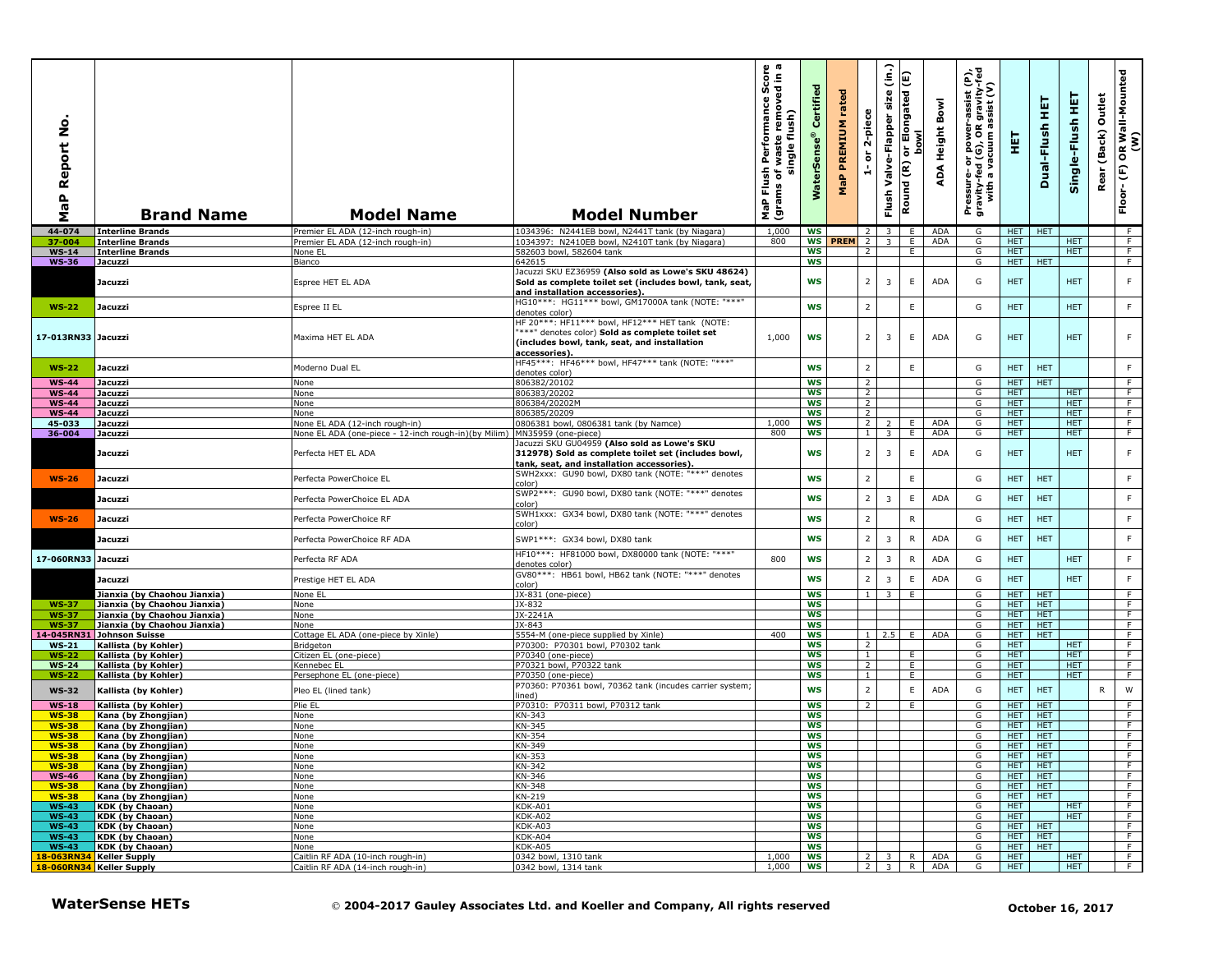| aP Report No<br>Σ                      | <b>Brand Name</b>                            | <b>Model Name</b>                                                       | <b>Model Number</b>                                                                                                                                    | rmance Score<br>Performan<br>single flush)<br>waste<br>Flush<br>৳<br>(grams<br>MaP | Certified<br>WaterSens | rated<br><b>PREMIUM</b><br>MaP | 2-piece<br>$\overleftarrow{\mathtt{o}}$<br>A | $\hat{\epsilon}$<br>size<br>Valve-Flapper<br>Flush | or Elongated (E)<br><b>bowl</b><br>Round (R) | Bowl<br>Height<br>ADA | Pressure- or power-assist (P),<br>gravity-fed (G), OR gravity-fed<br>with a vacuum assist (V) | 팕                        | 実<br>Dual-Flush  | 뜊<br>Single-Flush        | Outlet<br>(Back)<br>Rear | OR Wall-Mounted<br>(W)<br>$\widehat{\mathbf{E}}$<br>Floor- |
|----------------------------------------|----------------------------------------------|-------------------------------------------------------------------------|--------------------------------------------------------------------------------------------------------------------------------------------------------|------------------------------------------------------------------------------------|------------------------|--------------------------------|----------------------------------------------|----------------------------------------------------|----------------------------------------------|-----------------------|-----------------------------------------------------------------------------------------------|--------------------------|------------------|--------------------------|--------------------------|------------------------------------------------------------|
| 18-044RN34<br>& 11-111                 | <b>Keller Supply</b>                         | Caitlin RF ADA (12-inch rough-in)                                       | 0342 bowl, 1342 tank                                                                                                                                   | 1,000                                                                              | <b>WS</b>              |                                | $\overline{2}$                               | 3                                                  | ${\sf R}$                                    | ADA                   | G                                                                                             | <b>HET</b>               |                  | <b>HET</b>               |                          | F                                                          |
| <b>WS-37</b>                           | <b>Keller Supply</b>                         | Caitlin (12-inch rough-in)                                              | 0342 bowl, 1342R tank                                                                                                                                  |                                                                                    | <b>WS</b>              |                                | $\overline{2}$                               |                                                    |                                              |                       | G                                                                                             | <b>HET</b>               |                  | <b>HET</b>               |                          | $\overline{F}$                                             |
| 18-061RN34                             | <b>Keller Supply</b>                         | Caitlin EL ADA (10-inch rough-in)                                       | 0343 bowl, 1310 tank                                                                                                                                   | 1,000                                                                              | <b>WS</b>              |                                | 2                                            | $\overline{\mathbf{3}}$                            | E.                                           | ADA                   | G                                                                                             | <b>HET</b>               |                  | <b>HET</b>               |                          | F                                                          |
| 18-059RN34<br>18-043RN34               | <b>Keller Supply</b>                         | Caitlin EL ADA (14-inch rough-in)                                       | 0343 bowl, 1314 tank                                                                                                                                   | 1,000                                                                              | <b>WS</b>              |                                | 2                                            | $\overline{3}$                                     | Ε.                                           | <b>ADA</b>            | G                                                                                             | <b>HET</b>               |                  | <b>HET</b>               |                          | F                                                          |
| & 11-113                               | <b>Keller Supply</b>                         | Caitlin EL ADA (12-inch rough-in)                                       | 0343 bowl, 1342 tank                                                                                                                                   | 1,000                                                                              | <b>WS</b>              |                                | $\overline{2}$                               | $\overline{3}$                                     | $\mathsf E$                                  | ADA                   | G                                                                                             | <b>HET</b>               |                  | <b>HET</b>               |                          | $\mathsf F$                                                |
| <b>WS-37</b>                           | <b>Keller Supply</b>                         | Caitlin (12-inch rough-in)                                              | 0343 bowl, 1342R tank                                                                                                                                  |                                                                                    | <b>WS</b>              |                                | $\overline{2}$                               |                                                    |                                              |                       | G                                                                                             | <b>HET</b>               |                  | <b>HET</b>               |                          | F                                                          |
| 18-062RN34<br>18-064RN34 Keller Supply | <b>Keller Supply</b>                         | Caitlin EL ADA (10-inch rough-in)<br>Caitlin EL ADA (14-inch rough-in)  | 0347 bowl, 1310 tank<br>0347 bowl, 1314 tank                                                                                                           | 1,000<br>1,000                                                                     | <b>WS</b><br><b>WS</b> |                                | $\overline{2}$<br>2 <sup>1</sup>             | 3<br>$\overline{3}$                                | E<br>E.                                      | <b>ADA</b><br>ADA     | G<br>G                                                                                        | HET.<br><b>HET</b>       |                  | <b>HET</b><br><b>HET</b> |                          | F.<br>$\overline{F}$                                       |
| 18-042RN34                             |                                              |                                                                         | 0347 bowl, 1342 tank                                                                                                                                   | 1,000                                                                              | <b>WS</b>              |                                | $\overline{2}$                               | $\overline{3}$                                     | $\mathsf E$                                  | <b>ADA</b>            | G                                                                                             | <b>HET</b>               |                  | <b>HET</b>               |                          | $\mathsf F$                                                |
| & 13-097                               | <b>Keller Supply</b>                         | Caitlin EL ADA (12-inch rough-in)                                       |                                                                                                                                                        |                                                                                    |                        |                                |                                              |                                                    |                                              |                       |                                                                                               |                          |                  |                          |                          |                                                            |
| <b>WS-37</b><br><b>WS-37</b>           | <b>Keller Supply</b><br><b>Keller Supply</b> | Caitlin (12-inch rough-in)<br>Caitlin (one-piece)                       | 0347 bowl, 1342R tank<br>8016 (one-piece)                                                                                                              |                                                                                    | WS<br><b>WS</b>        |                                | $\overline{2}$<br>$\mathbf{1}$               |                                                    |                                              |                       | G<br>G                                                                                        | <b>HET</b><br><b>HET</b> |                  | <b>HET</b><br><b>HET</b> |                          | $\overline{F}$<br>F                                        |
| 46-002                                 | Kingero                                      | None EL (12-inch rough-in - one-piece)                                  | K-0328S (one-piece)                                                                                                                                    | 500                                                                                | <b>WS</b>              |                                | $\mathbf{1}$                                 | 3                                                  | E                                            |                       | G                                                                                             | HET.                     |                  | HET.                     |                          | F                                                          |
| 46-004                                 | Kingero                                      | None EL (12-inch rough-in - one-piece)                                  | K-0382 (one-piece)                                                                                                                                     | 350                                                                                | WS                     |                                | $\mathbf{1}$                                 | $\overline{2}$                                     | E.                                           |                       | G                                                                                             | HET.                     |                  | <b>HET</b>               |                          | F                                                          |
| 46-007<br><b>WS-33</b>                 | Kingero<br>Kohler                            | None EL (12-inch rough-in - one-piece)<br>Adair Complete Solution       | K-0328 (one-piece)<br>K-17627                                                                                                                          | 350                                                                                | <b>WS</b><br><b>WS</b> |                                | $\mathbf{1}$<br>1                            | $\overline{\mathbf{3}}$                            | E                                            |                       | G<br>G                                                                                        | <b>HET</b><br><b>HET</b> |                  | <b>HET</b><br><b>HET</b> |                          | $\overline{F}$                                             |
| 28-005RN44                             | Kohler                                       | Adair EL (one-piece)                                                    | K-6925 (one-piece)                                                                                                                                     | 1,000                                                                              | WS                     |                                | $\mathbf{1}$                                 |                                                    | E                                            |                       | G                                                                                             | <b>HET</b>               |                  | <b>HET</b>               |                          | F                                                          |
| 16-025RN32 Kohler                      |                                              | Archer Class 5 EL (one-piece)                                           | K-3639 (one-piece) UPC bar code 650531897381                                                                                                           | 800                                                                                | <b>WS</b>              |                                | $\mathbf{1}$                                 | $\overline{3}$                                     | E                                            |                       | G                                                                                             | <b>HET</b>               |                  | <b>HET</b>               |                          | F                                                          |
| 21-008RN37 Kohler                      |                                              | Archer EL ADA                                                           | K-3551: 4356 bowl, 4431 tank (NOTE: this fixture is<br>also sold as K-10495 when included as part of the<br>"COMPLETE SOLUTION" package)               | 1,000                                                                              | WS                     |                                | $\overline{2}$                               | 3                                                  | $\mathsf E$                                  | ADA                   | G                                                                                             | <b>HET</b>               |                  | <b>HET</b>               |                          | $\mathsf F$                                                |
| 20-038RN36 Kohler                      |                                              | Bancroft EL ADA                                                         | K-3827: 4067 bowl, 4383 tank                                                                                                                           | 1,000                                                                              | <b>WS</b>              |                                | $\overline{2}$                               | 3                                                  | E.                                           | ADA                   | G                                                                                             | HET.                     |                  | <b>HET</b>               |                          | F.                                                         |
| 12<br>018RN26RN4 Kohler                |                                              | Barrington Pressure Lite EL                                             | K-3652: 4327 bowl, 4484 tank                                                                                                                           | 800                                                                                | <b>WS</b>              |                                | $\overline{2}$                               |                                                    | $\mathsf E$                                  |                       | G                                                                                             | <b>HET</b>               |                  | <b>HET</b>               | $\mathsf{R}$             | F                                                          |
| 17-052RN33 Kohler                      |                                              | Barrington Pressure Lite EL ADA                                         | K-3578: 4305 bowl, 4484 tank                                                                                                                           | 1,000                                                                              | <b>WS</b>              |                                | $\overline{2}$                               |                                                    | Ε.                                           | <b>ADA</b>            | P                                                                                             | HET.                     |                  | <b>HET</b>               |                          | $\overline{F}$                                             |
| <b>WS-44</b>                           | Kohler                                       | Cavata                                                                  | K-76977: 5393 bowl, F4835 tank ("COMPLETE<br>SOLUTION" packaage)                                                                                       |                                                                                    | <b>WS</b>              |                                | $\overline{\mathbf{2}}$                      |                                                    |                                              |                       | G                                                                                             | <b>HET</b>               |                  | <b>HET</b>               |                          | F                                                          |
| 26-029RN42                             | Kohler                                       | Cavata Dual-Flush EL ADA                                                | K-45989: 4199 bowl, 4137 tank                                                                                                                          | 1,000                                                                              | <b>WS</b>              |                                | $\overline{2}$                               | 3 <sup>1</sup>                                     | E.                                           | ADA                   | G                                                                                             | HET                      | <b>HET</b>       |                          |                          | - F                                                        |
|                                        | Kohler                                       | Cavata EL                                                               | K-3958 and K-12698: 4198 bowl, 4835 tank                                                                                                               |                                                                                    | <b>WS</b>              |                                | $\overline{2}$                               | 3                                                  | E                                            |                       | G                                                                                             | <b>HET</b>               |                  | <b>HET</b>               |                          | F                                                          |
| $WS-44$                                | Kohler                                       | Cavata EL ADA                                                           | K-30005: 4199 bowl, F4835 tank ("COMPLETE<br>SOLUTION" packaage)                                                                                       |                                                                                    | <b>WS</b>              |                                | $\overline{\mathbf{2}}$                      |                                                    |                                              |                       | G                                                                                             | <b>HET</b>               |                  | <b>HET</b>               |                          | F                                                          |
|                                        | Kohler                                       | Cavata EL ADA                                                           | K-3959 and K-12699: 4199 bowl, 4835 tank                                                                                                               |                                                                                    | <b>WS</b>              |                                | 2 <sub>1</sub>                               | 3 <sup>1</sup>                                     | E.                                           | ADA                   | G                                                                                             | <b>HET</b>               |                  | <b>HET</b>               |                          | $\overline{F}$                                             |
|                                        | Kohler                                       | Cavata RF                                                               | K-3957 and K-12697: 4197 bowl, 4835 tank                                                                                                               |                                                                                    | <b>WS</b>              |                                | 2 <sub>1</sub>                               | 3 I                                                | R                                            |                       | G                                                                                             | <b>HET</b>               |                  | <b>HET</b>               |                          | F                                                          |
| <b>WS-43</b>                           | Kohler                                       | Cimarron                                                                | K-5310: 5309 bowl, 4369 tank                                                                                                                           |                                                                                    | <b>WS</b>              |                                | <sup>2</sup>                                 |                                                    |                                              |                       | G                                                                                             | HET.                     |                  | <b>HET</b>               |                          | F                                                          |
| 36-107                                 | Kohler<br>Kohler                             | Cimarron 1.28 EL ADA (one-piece - concealed trapway) K-3619 (one-piece) |                                                                                                                                                        | 1,000<br>800                                                                       | <b>WS</b><br><b>WS</b> |                                | $\mathbf{1}$                                 | $\overline{3}$<br>$\overline{3}$                   | $\mathsf E$<br>E                             | ADA<br><b>ADA</b>     | G                                                                                             | <b>HET</b><br><b>HET</b> |                  | <b>HET</b><br><b>HET</b> |                          | F<br>F                                                     |
| 24-101RN40                             | Kohler                                       | Cimarron 1.28 EL ADA (one-piece)<br>Cimarron 1.28 EL ADA (one-piece)    | K-3828 (one-piece)<br>K-3829 (one-piece)                                                                                                               |                                                                                    | <b>WS</b>              |                                | $\mathbf{1}$<br>1                            | $\overline{\mathbf{3}}$                            | E.                                           | ADA                   | G<br>G                                                                                        | HET.                     |                  | <b>HET</b>               |                          | F                                                          |
| 23-058RN39 Kohler                      |                                              | Cimarron 1.28 RF ADA                                                    | K-3851: 4829 bowl, 4166 tank                                                                                                                           | 1,000                                                                              | <b>WS</b>              |                                | $\overline{2}$                               | $2^{\circ}$                                        | R.                                           | <b>ADA</b>            | G                                                                                             | <b>HET</b>               |                  | <b>HET</b>               |                          | $\overline{F}$                                             |
| 23-057RN39 Kohler                      |                                              | Cimarron 1.28 RF ADA (lined tank)                                       | K-3851-U: 4829 bowl, 4166-U tank                                                                                                                       | 1.000                                                                              | <b>WS</b>              |                                | 2                                            | $\overline{2}$                                     | R                                            | ADA                   | G                                                                                             | HET.                     |                  | <b>HET</b>               |                          | F                                                          |
|                                        | <b>Kohler</b><br>Kohler                      | Cimarron 1.28 RF ADA (one-piece)<br>Cimarron Eco-Smart EL ADA           | K-15219 (one-piece)<br>K-3496-HE: 4286 bowl, 4634-HE tank                                                                                              |                                                                                    | WS<br><b>WS</b>        |                                | $\mathbf{1}$<br>2 <sup>1</sup>               | $\overline{3}$<br>$\overline{3}$                   | $\mathsf{R}$<br>E.                           | ADA<br><b>ADA</b>     | G<br>G                                                                                        | <b>HET</b><br>HET.       |                  | <b>HET</b><br><b>HET</b> |                          | F<br>F                                                     |
| <b>WS-17</b>                           | Kohler                                       | Cimarron EL ADA                                                         | K-3609-U: 4309 bowl, 4421-U tank                                                                                                                       |                                                                                    | WS                     |                                | 2 <sup>1</sup>                               | $\overline{\mathbf{3}}$                            | Ε.                                           | ADA                   | G                                                                                             | HET.                     |                  | <b>HET</b>               |                          | F                                                          |
| 13-032RN28-<br><b>RN44</b>             | Kohler                                       | Cimarron EL ADA                                                         | K-3609: 4309 bowl, 4421 tank - NOTE: this fixture is<br>also sold as K-11451, K-99569, and K-98977 when<br>included as part of the "COMPLETE SOLUTION" | 1,000                                                                              | <b>WS</b>              |                                | $\overline{2}$                               | 3                                                  | E                                            | <b>ADA</b>            | G                                                                                             | <b>HET</b>               |                  | <b>HET</b>               |                          | F                                                          |
| 23-048RN39 Kohler                      |                                              | Cimarron PB RF ADA (lined tank)                                         | package<br>K-3887-U: 4347 bowl, 4166-U tank (lined)                                                                                                    | 1,000                                                                              | <b>WS</b>              |                                | 2                                            | $\overline{2}$                                     | R                                            | <b>ADA</b>            | G                                                                                             | <b>HET</b>               |                  | <b>HET</b>               |                          | $\overline{F}$                                             |
| 35-015                                 | Kohler                                       | Cimarron RF ADA                                                         | K-3887: 4347 bowl, 4166 tank - NOTE: this fixture is<br>also sold as K-15409 and K-98976 when included as<br>part of the "COMPLETE SOLUTION" package.  | 1,000                                                                              | WS                     |                                |                                              |                                                    |                                              | ADA                   |                                                                                               | <b>HET</b>               |                  | <b>HET</b>               |                          |                                                            |
| 13-032RN28-<br><b>RN44</b>             | Kohler                                       | Cimarron Touchless EB EL ADA                                            | K-6418: 4309 bowl, 5692 tank NOTE: this fixture is<br>also sold as K-99249 when included as part of the<br>"COMPLETE SOLUTION" package.                | 1,000                                                                              | <b>WS</b>              |                                | $\overline{2}$                               | $\overline{3}$                                     | E                                            | <b>ADA</b>            | G                                                                                             | HET.                     |                  | <b>HET</b>               |                          | F.                                                         |
| 35-015                                 | Kohler                                       | Cimarron Touchless PB RF ADA                                            | K-6419: 4347 bowl, 5692 tank NOTE: this fixture is<br>also sold as K-99250 when included as part of the<br>'COMPLETE SOLUTION" package.                | 1,000                                                                              | <b>WS</b>              |                                | $\overline{2}$                               | $\overline{2}$                                     | $\mathsf{R}$                                 | <b>ADA</b>            | G                                                                                             | HET.                     |                  | <b>HET</b>               |                          | F.                                                         |
| <b>WS-45</b>                           | Kohler                                       | Corbelle                                                                | K-3814: 4144 bowl, 4143 tank                                                                                                                           |                                                                                    | <b>WS</b>              |                                | $\overline{2}$                               |                                                    |                                              |                       | G                                                                                             | HET.                     |                  | <b>HET</b>               |                          | F                                                          |
| 19-068RN35 Kohler                      | Kohler                                       | Devonshire EL ADA<br>Devonshire EL ADA                                  | K-3678: 4288 bowl, 4446 tank<br>K-3837: 4397 bowl, 4438 tank; NOTE: this fixture is<br>also sold as K-14824 and K-98992 when included as               | 1,000                                                                              | <b>WS</b><br>WS        |                                | $\overline{2}$<br>$\overline{2}$             | 3<br>$\overline{3}$                                | E.<br>$\mathsf E$                            | ADA<br>ADA            | G<br>G                                                                                        | <b>HET</b><br><b>HET</b> |                  | <b>HET</b><br><b>HET</b> |                          | F<br>F                                                     |
|                                        | <b>WaterSense HETs</b>                       |                                                                         | part of the "COMPLETE SOLUTION" package.<br>© 2004-2017 Gauley Associates Ltd. and Koeller and Company, All rights reserved                            |                                                                                    |                        |                                |                                              |                                                    |                                              |                       |                                                                                               |                          | October 16, 2017 |                          |                          |                                                            |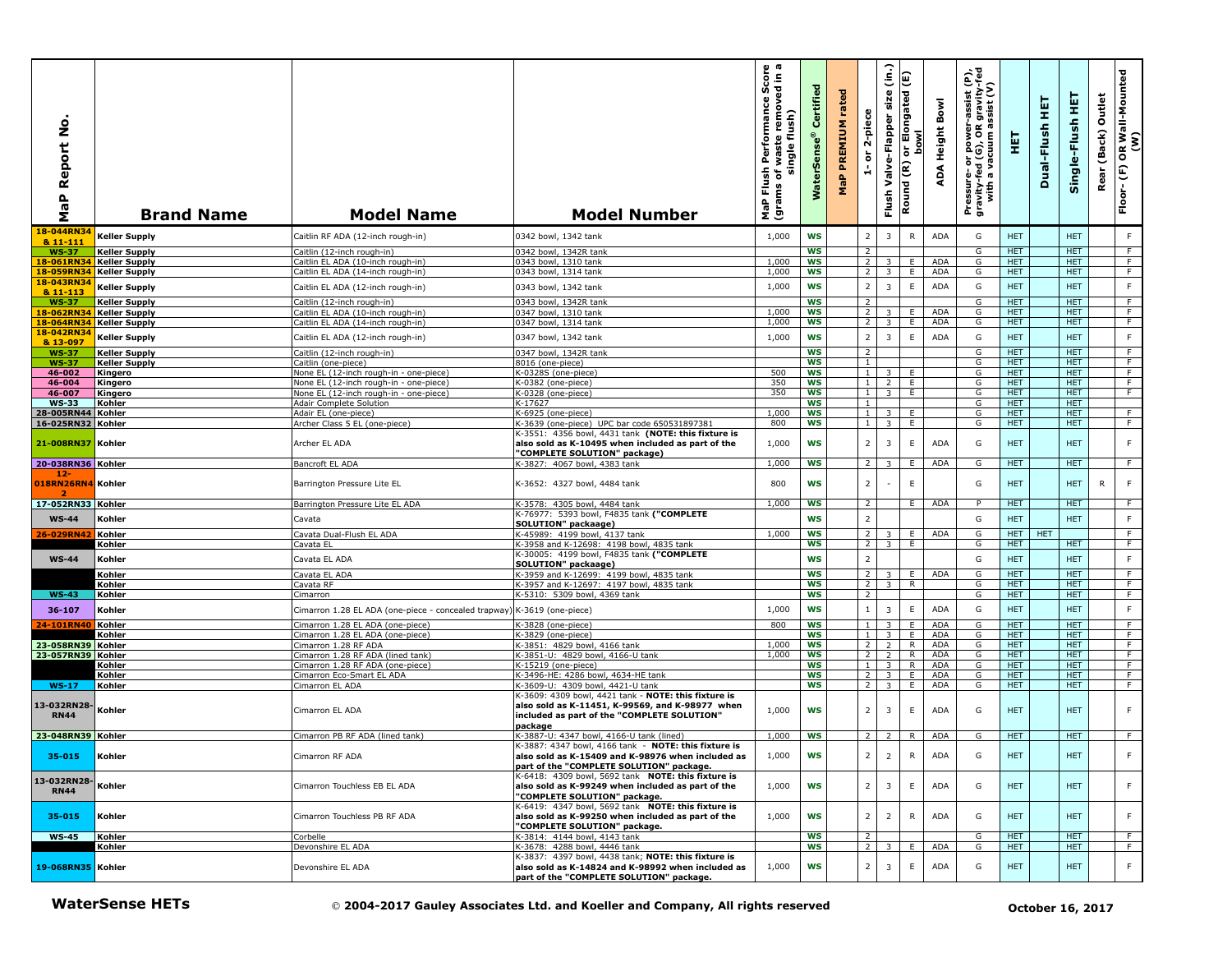| å<br>Report<br>$\mathbf{a}$<br><b>r</b><br>Σ |                  | <b>Brand Name</b>      | <b>Model Name</b>                                                                                  | <b>Model Number</b>                                                                                                                                  | 0 ത<br>르 휴<br>rmance Sco<br>removed in<br>Performan<br>flush)<br>waste<br>single<br>Flush<br>৳<br>(grams<br>MaP | Certifi<br><b>Se</b><br>š | rated<br>PREMIUM<br>$\pmb{\mathtt{a}}$<br>운 | 2-piece<br>ត                     | (in.)<br>size<br>Valve-Flapper<br>Flush | Elongated (E)<br><b>bowl</b><br>$\overline{5}$<br>Round (R) | Bowl<br>Height<br>⋖<br>ą | Pressure- or power-assist (P),<br>gravity-fed (G), OR gravity-fed<br>with a vacuum assist (V) | 핅                        | 뚶<br>Dual-Flush  | 뜊<br>Single-Flush        | Outlet<br>(Back)<br>Rear | OR Wall-Mounted<br>(W)<br>$\mathop{\mathbb{E}}$<br>Floor- |
|----------------------------------------------|------------------|------------------------|----------------------------------------------------------------------------------------------------|------------------------------------------------------------------------------------------------------------------------------------------------------|-----------------------------------------------------------------------------------------------------------------|---------------------------|---------------------------------------------|----------------------------------|-----------------------------------------|-------------------------------------------------------------|--------------------------|-----------------------------------------------------------------------------------------------|--------------------------|------------------|--------------------------|--------------------------|-----------------------------------------------------------|
| 29-001RN45 Kohler<br><b>WS-43</b>            |                  |                        | Elliston EL ADA                                                                                    | K-12767: 4306 bowl, 5380 tank<br>K-45983: 4306 bowl, 4139 tank                                                                                       | 1,000                                                                                                           | <b>WS</b><br>WS           |                                             | $\overline{2}$<br>$\overline{2}$ | 3 I                                     | E                                                           | ADA                      | G<br>G                                                                                        | <b>HET</b><br>HET.       |                  | HET.<br><b>HET</b>       |                          | F<br>F.                                                   |
| 12-                                          | Kohler           |                        | Elmbrook Complete Solution                                                                         |                                                                                                                                                      |                                                                                                                 |                           |                                             |                                  |                                         |                                                             |                          |                                                                                               |                          |                  |                          |                          |                                                           |
| 076RN26RN4 Kohler<br>-2                      |                  |                        | Escale EL                                                                                          | K-3588: 4308 bowl, 4472 tank                                                                                                                         | 500                                                                                                             | ws                        |                                             | $\overline{2}$                   |                                         | E                                                           |                          | G                                                                                             | HET.                     | <b>HET</b>       |                          |                          | F                                                         |
| $WS-12$<br><b>WS-45</b>                      | Kohler<br>Kohler |                        | Fountainhead Power Lite EL ADA<br>Gabrielle (one-piece)                                            | K-3524 (one piece)<br>K-14345 (one-piece)                                                                                                            |                                                                                                                 | <b>WS</b><br><b>WS</b>    |                                             | $\mathbf{1}$<br>$\mathbf{1}$     |                                         | E                                                           | ADA                      | P<br>G                                                                                        | <b>HET</b><br><b>HET</b> |                  | <b>HET</b><br><b>HET</b> |                          | - F<br>F                                                  |
| <b>WS-45</b>                                 | Kohler           |                        | Gabrielle (one-piece)                                                                              | K-14346 (one-piece)                                                                                                                                  |                                                                                                                 | <b>WS</b>                 |                                             | 1                                |                                         |                                                             |                          | G                                                                                             | HET                      |                  | <b>HET</b>               |                          | F                                                         |
| 1-044RN3<br>& 21-007                         | Kohler           |                        | Gabrielle EL ADA (one-piece)                                                                       | K-3615 (one-piece)                                                                                                                                   | 1,000                                                                                                           | WS                        |                                             | -1                               | $\overline{2}$                          | E                                                           | <b>ADA</b>               | G                                                                                             | <b>HET</b>               |                  | <b>HET</b>               |                          | F                                                         |
| $WS-40$                                      | Kohler           |                        | Highine PB Complete Solution                                                                       | K-76407: 5393 bowl, 4436 tank                                                                                                                        |                                                                                                                 | <b>WS</b>                 |                                             | 2                                |                                         |                                                             |                          | G                                                                                             | <b>HET</b>               |                  | <b>HET</b>               |                          | F.<br>F                                                   |
| $WS-40$<br>29-002RN45                        | Kohler<br>Kohler |                        | Highline<br>Highline Classic Dual Flush EL ADA                                                     | K-5296: 5393 bowl, 4436 tank<br>K-45979: 4199 bowl, 4136 tank                                                                                        | 1,000                                                                                                           | <b>WS</b><br><b>WS</b>    |                                             | $\overline{2}$<br>$\overline{2}$ | $\overline{2}$                          | E.                                                          | ADA                      | G<br>G                                                                                        | HET.<br><b>HET</b>       | HET              | <b>HET</b>               |                          | $\overline{F}$                                            |
| 42-013                                       | Kohler           |                        | Highline Classic EL ADA (12-inch rough-in)                                                         | K-5299: 5297 bowl, 5307 tank                                                                                                                         | 600                                                                                                             |                           | <b>WS PREM</b>                              | $\overline{2}$                   | $\overline{3}$                          | E.                                                          | ADA                      | G                                                                                             | <b>HET</b>               |                  | <b>HET</b>               |                          | F                                                         |
| <b>WS45</b>                                  | Kohler           |                        | Highline Complete Solution                                                                         | K-76411: 5297 bowl, 5307 tank (NOTE: 1 gallon flush;<br>3.8L flush)                                                                                  |                                                                                                                 | WS                        |                                             | $\overline{2}$                   |                                         |                                                             |                          | G                                                                                             | <b>HET</b>               |                  | <b>HET</b>               |                          | F                                                         |
| <b>WS45</b>                                  | Kohler           |                        | <b>Highline Complete Solution</b>                                                                  | K-76412: 5297 bowl, 5307 tank (NOTE: 1 gallon flush;<br>3.8L flush)                                                                                  |                                                                                                                 | <b>WS</b>                 |                                             | $\overline{2}$                   |                                         |                                                             |                          | G                                                                                             | <b>HET</b>               |                  | <b>HET</b>               |                          | F                                                         |
| 41-010 &<br>40-011                           | Kohler           |                        | Highline Concealed EL ADA (12-inch rough-in)                                                       | K-76301: 80020 bowl, 5311 tank                                                                                                                       | 800                                                                                                             | <b>WS</b>                 |                                             | $\overline{2}$                   | $\overline{3}$                          | $\mathsf E$                                                 | ADA                      | G                                                                                             | <b>HET</b>               |                  | <b>HET</b>               |                          | F                                                         |
| 29-004RN45 Kohler                            |                  |                        | Highline Dual Flush EL ADA (12-inch rough-in)                                                      | K-3989: 4199 bowl, 4458 tank                                                                                                                         | 1,000                                                                                                           | <b>WS</b>                 |                                             | $\overline{2}$                   | $\overline{2}$                          | Ε.                                                          | <b>ADA</b>               | G                                                                                             |                          | HET   HET        |                          |                          | F.                                                        |
| 19-060RN35 Kohler<br>19-061RN35 Kohler       |                  |                        | Highline EL ADA (1.28 gpf)(12-inch rough-in)<br>Highline EL ADA (1.28 gpf)(insulated tank)(12-inch | K-3999: 4199 bowl, 4467 tank<br>K-3999-U: 4199 bowl, 4467-U tank (insulated)                                                                         | 1,000<br>1,000                                                                                                  | <b>WS</b><br><b>WS</b>    |                                             | 2 <sup>1</sup><br>$\overline{2}$ | 3<br>3                                  | E.<br>$\mathsf E$                                           | ADA<br><b>ADA</b>        | G<br>G                                                                                        | HET<br><b>HET</b>        |                  | HET.<br><b>HET</b>       |                          | F.<br>F                                                   |
| $WS-18$                                      | Kohler           |                        | rough-in)<br>Highline EL ADA (10-inch rough-in)                                                    | K-3713: 4373 bowl, 4436 tank                                                                                                                         |                                                                                                                 | <b>WS</b>                 |                                             | $\overline{2}$                   |                                         |                                                             |                          |                                                                                               | <b>HET</b>               |                  |                          |                          | F                                                         |
| 19-070RN35                                   | Kohler           |                        | Highline EL ADA (10-inch rough-in)                                                                 | K-3889: 4373 bowl, 4467 tank                                                                                                                         | 1,000                                                                                                           | <b>WS</b>                 |                                             | 2                                | $\overline{3}$                          | E                                                           | <b>ADA</b>               | G                                                                                             | HET                      |                  | <b>HET</b>               |                          | F                                                         |
| 30-023RN46 Kohler                            |                  |                        | Highline EL ADA (10" rough-in)                                                                     | K-6393: 4373 bowl, 4458 tank<br>K-3658: 4199 bowl, 4436 tank - NOTE: this fixture is                                                                 | 1,000                                                                                                           | ws                        |                                             | $\overline{2}$                   | $\sim$                                  | Ε.                                                          | ADA                      | G                                                                                             |                          | HET HET          |                          |                          | F.                                                        |
| 17-047RN33 Kohler                            |                  |                        | Highline EL ADA (12-inch rough-in)                                                                 | also sold as K-11499, K-14799, K-17068, and K-<br>18202 (touchless version) when included as part of<br>the all-in-one "COMPLETE SOLUTION" package.  | 1,000                                                                                                           | ws                        |                                             | $\overline{2}$                   | 3                                       | $\mathsf E$                                                 | <b>ADA</b>               | G                                                                                             | <b>HET</b>               |                  | <b>HET</b>               |                          | F                                                         |
| 19-074RN35 Kohler<br>19-075RN35              | Kohler           |                        | Highline EL ADA (14-inch rough-in)<br>Highline EL ADA (insulated tank)(14-inch rough-in)           | K-3949: 4199 bowl, 4841 tank<br>K-3949-U: 4199 bowl, 4841-U tank (insulated)                                                                         | 1,000<br>1,000                                                                                                  | <b>WS</b><br>ws           |                                             | 2<br>$\overline{2}$              | 3<br>3 <sup>1</sup>                     | Ε.<br>E.                                                    | ADA<br>ADA               | G<br>G                                                                                        | <b>HET</b><br>HET.       |                  | <b>HET</b><br><b>HET</b> |                          | F<br>F                                                    |
| 42-012                                       | Kohler           |                        | Highline Flair EL ADA (12-inch rough-in)                                                           | K-5298: 5297 bowl, 5308 tank                                                                                                                         | 600                                                                                                             |                           | <b>WS PREM</b>                              | $\overline{2}$                   | 3                                       | E.                                                          | ADA                      | G                                                                                             | HET.                     |                  | <b>HET</b>               |                          | F.                                                        |
| $WS-40$                                      | Kohler           |                        | Highline PB<br>Highline Pressure Lite EL ADA (12-inch rough-in)                                    | K-5481: 5393 bowl, 4467 tank                                                                                                                         | 1,000                                                                                                           | ws<br>WS                  |                                             | 2                                |                                         |                                                             | <b>ADA</b>               | G<br>P                                                                                        | HET<br>HET.              |                  | <b>HET</b><br>HET.       |                          | ਾ<br>F                                                    |
| 7-509RN36 Kohler<br><b>WS-43</b>             | Kohler           |                        | Karing 2.0 Intelligent                                                                             | K-3519: 4304 bowl, 4484 tank<br>K-77780                                                                                                              |                                                                                                                 | <b>WS</b>                 | PREM 2                                      |                                  |                                         | E.                                                          |                          | G                                                                                             | <b>HET</b>               |                  | <b>HET</b>               |                          | F.                                                        |
| 36-048                                       | Kohler           |                        | Karing EL (one-piece - 12-inch rough-in)                                                           | K-4026 (electro-mechanical system)                                                                                                                   | 600                                                                                                             | <b>WS</b>                 |                                             | $\mathbf{1}$                     |                                         | E                                                           |                          | G                                                                                             | HET                      |                  | <b>HET</b>               |                          | $\overline{F}$                                            |
| 30-022RN46 Kohler                            |                  |                        | Kathryn EL ADA (one-piece - 12-inch rough-in)                                                      | K-3940 (one-piece)<br>K-3755: 4306 bowl, 4469 tank; NOTE: this fixture also                                                                          | 1,000                                                                                                           | <b>WS</b>                 |                                             | $\mathbf{1}$                     | $\sim$                                  | E                                                           | ADA                      | G                                                                                             | <b>HET</b>               |                  | <b>HET</b>               |                          | $\overline{F}$                                            |
| 12-074RN26<br><b>RN42</b>                    | Kohler           |                        | Kelston EL ADA (12-inch rough-in)                                                                  | sold as K-11453, K-11844, AND K-20620 when<br>included as part of the "COMPLETE SOLUTION"<br>package                                                 | 1,000                                                                                                           | ws                        |                                             | $\overline{2}$                   |                                         | E                                                           | <b>ADA</b>               | G                                                                                             | <b>HET</b>               |                  | <b>HET</b>               |                          | F                                                         |
| $36 - 106$<br>24-098RN40                     | Kohler<br>Kohler |                        | Memoirs Classic 1.28 EL ADA (12-inch rough-in)<br>Memoirs Classic 1.28 RF ADA (12-inch rough-in)   | K-6999: 5626 bowl, 4433 tank<br>K-3986: 4387 bowl, 3986 tank                                                                                         | 1,000<br>1,000                                                                                                  | <b>WS</b><br><b>WS</b>    |                                             | 2<br>$\overline{2}$              | $\overline{2}$<br>$\overline{3}$        | E.<br>R                                                     | ADA<br>ADA               | G<br>G                                                                                        | <b>HET</b><br><b>HET</b> |                  | <b>HET</b><br><b>HET</b> |                          | F<br>F                                                    |
| 24-096RN40                                   | Kohler           |                        | Memoirs Classic Insuliner 1.28 RF ADA (insulated tank<br>12-inch rough-in)                         | K-3986U: 4387 bowl, 3986U tank (insulated)                                                                                                           | 1,000                                                                                                           | WS                        |                                             | $\overline{2}$                   | 3                                       | $\mathsf{R}$                                                | <b>ADA</b>               | G                                                                                             | <b>HET</b>               |                  | <b>HET</b>               |                          | F                                                         |
| 36-049                                       | Kohler           |                        | Memoirs EL ADA (Classic) (one-piece - 12-inch rough-                                               | K-6424                                                                                                                                               | 1,000                                                                                                           | WS                        |                                             |                                  | 3                                       | $\mathsf E$                                                 | <b>ADA</b>               | G                                                                                             | <b>HET</b>               |                  | <b>HET</b>               |                          | F                                                         |
| 20-040RN36 Kohler                            |                  |                        | Memoirs EL ADA (Classic)(12-inch rough-in)                                                         | K-3812 (one-piece)                                                                                                                                   | 1,000                                                                                                           | <b>WS</b>                 |                                             | <sup>1</sup>                     | 3                                       | E                                                           | ADA                      | G                                                                                             | <b>HET</b>               |                  | <b>HET</b>               |                          | F                                                         |
| 20-039RN36 Kohler                            |                  |                        | Memoirs EL ADA (Classic)(12-inch rough-in)                                                         | K-3816: 4380 bowl, 4433 tank; NOTE: this fixture is<br>also sold as K-10493 when included as part of the                                             | 1,000                                                                                                           | WS                        |                                             | $\overline{2}$                   | 3                                       | E                                                           | <b>ADA</b>               | G                                                                                             | <b>HET</b>               |                  | <b>HET</b>               |                          | F                                                         |
| 36-049                                       | Kohler           |                        | Memoirs EL ADA (Stately) (one-piece - 12-inch rough-                                               | 'COMPLETE SOLUTION" package<br>K-6428                                                                                                                | 1,000                                                                                                           | WS                        |                                             | $\mathbf{1}$                     | $\overline{3}$                          | $\mathsf E$                                                 | <b>ADA</b>               | G                                                                                             | <b>HET</b>               |                  | <b>HET</b>               |                          | F                                                         |
| 20-040RN36 Kohler                            |                  |                        | Memoirs EL ADA (Stately)(12-inch rough-in)                                                         | K-3813 (one-piece)                                                                                                                                   | 1,000                                                                                                           | <b>WS</b>                 |                                             | $\overline{1}$                   | 3                                       | Ε                                                           | <b>ADA</b>               | G                                                                                             | <b>HET</b>               |                  | <b>HET</b>               |                          | - F                                                       |
| 20-039RN36 Kohler                            |                  |                        | Memoirs EL ADA (Stately)(12-inch rough-in)                                                         | K-3817: 4380 bowl, 4434 tank; NOTE: this fixture is<br>also sold as K-10494 and K-98994 when included as<br>part of the "COMPLETE SOLUTION" package. | 1,000                                                                                                           | WS                        |                                             | $\overline{2}$                   | 3                                       | E                                                           | <b>ADA</b>               | G                                                                                             | <b>HET</b>               |                  | <b>HET</b>               |                          | F                                                         |
| 36-106 Kohler                                |                  |                        | Memoirs Stately 1.28 EL ADA                                                                        | K-6669: 5626 bowl, 4434 tank                                                                                                                         | 1,000                                                                                                           | WS                        |                                             | $\overline{2}$                   | $\mathcal{L}$                           | E                                                           | <b>ADA</b>               | G                                                                                             | <b>HET</b>               |                  | <b>HET</b>               |                          | F.                                                        |
| 24-097RN40 Kohler                            |                  |                        | Memoirs Stately 1.28 RF ADA (12-inch rough-in -<br>skirted bowl)                                   | K-3933: 4387 bowl, 4434 tank                                                                                                                         | 1,000                                                                                                           | WS                        |                                             | $\overline{\mathbf{2}}$          | 3                                       | $\mathsf{R}$                                                | <b>ADA</b>               | G                                                                                             | HET                      |                  | <b>HET</b>               |                          | $\mathsf F$                                               |
| 24-102RN40 Kohler                            |                  |                        | Memoirs Stately Insuliner 1.28 RF ADA (insulated<br>tank)(12-inch rough-in)                        | K-3933U: 4387 bowl, 4434U tank (insulated)                                                                                                           | 1,000                                                                                                           | WS                        |                                             | $\overline{2}$                   | $\overline{3}$                          | $\mathsf{R}$                                                | ADA                      | G                                                                                             | <b>HET</b>               |                  | <b>HET</b>               |                          | F                                                         |
|                                              |                  | <b>WaterSense HETs</b> |                                                                                                    | © 2004-2017 Gauley Associates Ltd. and Koeller and Company, All rights reserved                                                                      |                                                                                                                 |                           |                                             |                                  |                                         |                                                             |                          |                                                                                               |                          | October 16, 2017 |                          |                          |                                                           |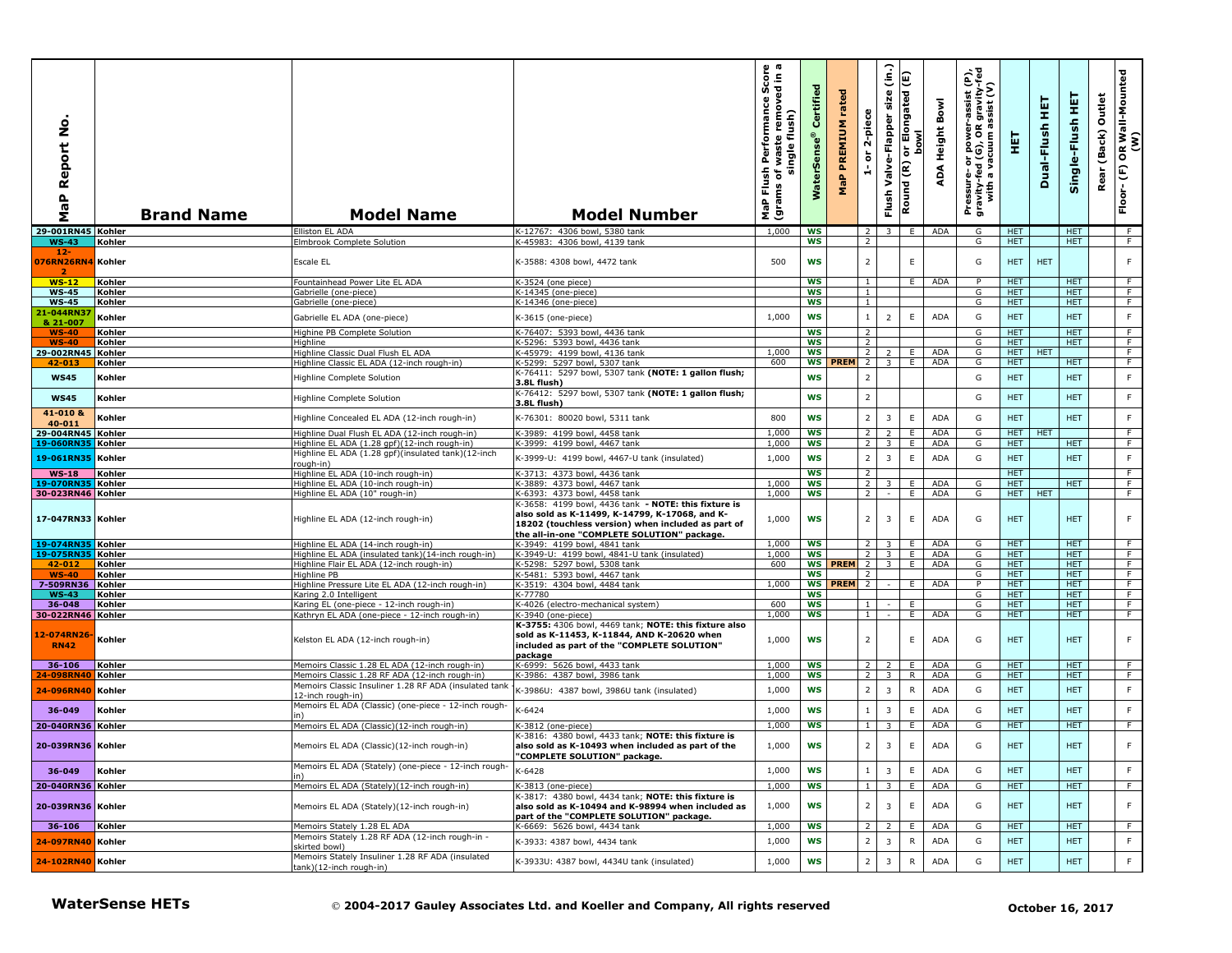| Report No.<br>$\mathbf{a}$<br><b>G</b><br>Σ | <b>Brand Name</b>      | <b>Model Name</b>                                                                                      | <b>Model Number</b>                                                                                                                                                                  | rmance Score<br>cremoved in a<br>Performance<br>single flush)<br>waste<br>Flush <sup>1</sup><br>৳<br>(grams<br>MaP | Certified<br><b>WaterSens</b> | rated<br>PREMIUM<br>$\mathbf{a}_i$<br>운 | 2-piece<br>$\overleftarrow{\mathtt{o}}$<br>A | $\widehat{\epsilon}$<br>size<br>Valve-Flapper<br>Flush | or Elongated (E)<br><b>bowl</b><br>Round (R) | Bowl<br>Height<br>∢<br>ą | er-assist (P),<br>)R gravity-fed<br>) assist (V)<br>Pressure- or power-a<br>gravity-fed (G), OR g<br>with a vacuum as | 핓                        | 実<br>Dual-Flush          | 뜊<br>Single-Flush        | Outlet<br>(Back)<br>Rear | OR Wall-Mounted<br>(W)<br>$\mathop{\mathbb{E}}$<br>Floor- |
|---------------------------------------------|------------------------|--------------------------------------------------------------------------------------------------------|--------------------------------------------------------------------------------------------------------------------------------------------------------------------------------------|--------------------------------------------------------------------------------------------------------------------|-------------------------------|-----------------------------------------|----------------------------------------------|--------------------------------------------------------|----------------------------------------------|--------------------------|-----------------------------------------------------------------------------------------------------------------------|--------------------------|--------------------------|--------------------------|--------------------------|-----------------------------------------------------------|
| 27-026RN43                                  | Kohler                 | None EL (one-piece)(12-inch rough-in)                                                                  | K-3946 (one-piece - 12-inch rough-in)                                                                                                                                                | 1,000                                                                                                              | <b>WS</b>                     |                                         |                                              | 3                                                      | $\mathsf E$                                  |                          | G                                                                                                                     | <b>HET</b>               |                          | <b>HET</b>               |                          | F                                                         |
| & 26-028                                    | Kohler                 | Numi (special bowl)(12-inch rough-in)                                                                  | <-3900 (single unit, special bowl design)                                                                                                                                            |                                                                                                                    | <b>WS</b>                     |                                         | $\mathbf{1}$                                 |                                                        | S                                            |                          | P                                                                                                                     | <b>HET</b>               | HET                      |                          |                          | $\overline{F}$                                            |
| <b>WS-30</b>                                | Kohler                 | Numi (special bowl)(12-inch rough-in)                                                                  | <-3901 (single unit, special bowl design)                                                                                                                                            |                                                                                                                    | <b>WS</b>                     |                                         | $\mathbf{1}$                                 | $\sim$                                                 | S                                            |                          | P                                                                                                                     | HET.                     | <b>HET</b>               |                          |                          | F                                                         |
| <b>WS-43</b>                                | Kohler                 | Odorless Complete Solution                                                                             | K-99569: 4309 bowl, 4421 tank<br><-3753: 4353 bowl, 4442 tank NOTE: this fixture is                                                                                                  |                                                                                                                    | WS                            |                                         | 2                                            |                                                        |                                              |                          | G                                                                                                                     | HET.                     |                          | <b>HET</b>               |                          | F.                                                        |
| 18-001RN34                                  | Kohler                 | Persuade Circ EL ADA (12-inch rough-in)                                                                | also sold as K-17628 when included as part of the<br>'COMPLETE SOLUTION" package.                                                                                                    | 600                                                                                                                | <b>WS</b>                     |                                         | $\overline{2}$                               | $\overline{2}$                                         | $\mathsf E$                                  | <b>ADA</b>               | G                                                                                                                     | HET.                     | <b>HET</b>               |                          |                          | $\mathsf F$                                               |
| 45-004<br><b>WS-45</b>                      | Kohler                 | Persuade Circ EL ADA (12-inch rough-in)                                                                | <-3815: 4326 bowl, 7312 tank                                                                                                                                                         | 800                                                                                                                | <b>WS</b><br><b>WS</b>        |                                         | $\overline{2}$<br>$\overline{2}$             |                                                        | Ε.                                           | <b>ADA</b>               | G<br>G                                                                                                                | <b>HET</b><br><b>HET</b> | <b>HET</b><br><b>HET</b> |                          |                          | F<br>$\overline{F}$                                       |
| <b>WS-45</b>                                | Kohler<br>Kohler       | Persuade Curv<br>Persuade Curv                                                                         | <-6355: 4326 bowl, 3569 tank<br>K-75790: 4326 bowl, 19042 tank                                                                                                                       |                                                                                                                    | <b>WS</b>                     |                                         | 2                                            |                                                        |                                              |                          | G                                                                                                                     | HET.                     | <b>HET</b>               |                          |                          | F.                                                        |
| <b>WS-43</b>                                | Kohler                 | Persuade Curv Complete Solution                                                                        | (-14047: 4326 bowl, 4441 tank                                                                                                                                                        |                                                                                                                    | <b>WS</b>                     |                                         | $\overline{2}$                               |                                                        |                                              |                          | G                                                                                                                     | <b>HET</b>               | <b>HET</b>               |                          |                          | F                                                         |
| 34-030 &<br>16-158RN32                      | Kohler                 | Persuade Curv EL ADA (12-inch rough-in)                                                                | <-3723: 4353 bowl, 4441 tank. NOTE: this fixture is<br>also sold as K-98864 when included as part of the<br>'COMPLETE SOLUTION" package.                                             | 800                                                                                                                | <b>WS</b>                     |                                         | $\overline{2}$                               | $\overline{2}$                                         | E                                            | <b>ADA</b>               | G                                                                                                                     | <b>HET</b>               | <b>HET</b>               |                          |                          | F                                                         |
| <b>WS-39</b><br><b>WS-39</b>                | Kohler<br>Kohler       | Persuade Curv EL ADA (12-inch rough-in)<br>Persuade Curv EL ADA (12-inch rough-in)                     | <-75790-ZY: 4353 bowl, 19042-ZY tank<br>K-75790-ZZ: 4353 bowl, 19042-ZZ tank                                                                                                         |                                                                                                                    | <b>WS</b><br>WS               |                                         | $\overline{2}$<br>2                          |                                                        | E<br>E.                                      | <b>ADA</b><br><b>ADA</b> | G<br>G                                                                                                                | HET.<br><b>HET</b>       | <b>HET</b><br><b>HET</b> |                          |                          | F.<br>F.                                                  |
| <b>WS-29</b>                                | Kohler                 | Persuade EL                                                                                            | K-99072: 4322 bowl, 4441 tank                                                                                                                                                        |                                                                                                                    | <b>WS</b>                     |                                         | 2                                            |                                                        | E                                            |                          | G                                                                                                                     | HET.                     | <b>HET</b>               |                          |                          | F                                                         |
| 13-063RN28                                  | Kohler                 | Persuade EL (12-inch rough-in)                                                                         | K-3654: 4322 bowl, 4419 tank                                                                                                                                                         | 600                                                                                                                | <b>WS</b>                     |                                         | $\overline{2}$                               | 2.5                                                    | $\mathsf E$                                  |                          | G                                                                                                                     | HET                      | <b>HET</b>               |                          |                          | $\mathsf F$                                               |
| <b>RN44</b>                                 |                        |                                                                                                        |                                                                                                                                                                                      |                                                                                                                    |                               |                                         |                                              |                                                        |                                              |                          |                                                                                                                       |                          |                          |                          |                          |                                                           |
| 31-069<br>42-055                            | Kohler<br>Kohler       | Portrait EL ADA (one-piece - 12-inch rough-in)<br>Reach EL (12-inch rough-in - one-piece)              | <-3826 (one-piece)<br><-3983 (one-piece)                                                                                                                                             | 1,000<br>800                                                                                                       | <b>WS</b><br>WS               |                                         | $\mathbf{1}$<br>$\mathbf{1}$                 | $\overline{\mathbf{3}}$                                | Ε.<br>E                                      | ADA                      | G<br>G                                                                                                                | <b>HET</b><br>HET.       | <b>HET</b>               | <b>HET</b>               |                          | $\overline{F}$<br>F                                       |
| 41-021                                      | Kohler                 | Reve EL ADA (one-piece -12-inch rough-in)                                                              | <-3797 (one-piece)                                                                                                                                                                   | 800                                                                                                                | <b>WS</b>                     |                                         | 1 <sup>1</sup>                               | 2                                                      | E.                                           | <b>ADA</b>               | G                                                                                                                     | <b>HET</b>               | <b>HET</b>               |                          |                          | F                                                         |
| $12 -$<br>094RN26RN4                        | Kohler                 | Saile EL (one-piece - 12-inch rough-in)                                                                | K-3564 (one piece)                                                                                                                                                                   | 500                                                                                                                | WS                            |                                         | $\mathbf{1}$                                 |                                                        | E                                            |                          | G                                                                                                                     | HET.                     | <b>HET</b>               |                          |                          | $\mathsf F$                                               |
| 33-036                                      | Kohler                 | San Raphael EL (12-inch rough-in)(one-piece - 12-inch<br>rough-in)                                     | K-3722 (one-piece)                                                                                                                                                                   | 800                                                                                                                | <b>WS</b>                     |                                         | $1\,$                                        |                                                        | $\mathsf E$                                  |                          | G                                                                                                                     | <b>HET</b>               |                          | <b>HET</b>               |                          | F                                                         |
|                                             | Kohler                 | San Raphael Power Lite EL ADA (12-inch rough-in)<br>San Raphael Power Lite EL ADA (one-piece) (12-inch | <-3393 Power-Assisted<br>K-3607 (one-piece) NOTE: This is a power-assisted                                                                                                           |                                                                                                                    | <b>WS</b>                     |                                         | $\mathbf{1}$                                 |                                                        | E                                            | ADA                      | P                                                                                                                     | HET.                     | HET                      |                          |                          | F.                                                        |
| $WS-15$<br>$12 -$<br>24RN26RN4              | Kohler<br>Kohler       | rough-in)<br>San Raphael Pressure Lite EL ADA (one-piece - 12-incl                                     | toilet with two flush volume settings.<br>K-3597 (one-piece)                                                                                                                         | 600                                                                                                                | <b>WS</b>                     | WS <b>PREM</b>                          | $\mathbf{1}$<br>$1\,$                        |                                                        | $\mathsf E$<br>$\mathsf E$                   | ADA<br><b>ADA</b>        | P<br>P                                                                                                                | <b>HET</b><br><b>HET</b> | <b>HET</b>               | <b>HET</b>               |                          | $\mathsf F$<br>F                                          |
| -2<br><b>WS-40</b>                          | Kohler                 | rough-in)<br>San Souci                                                                                 | K-8687                                                                                                                                                                               |                                                                                                                    | <b>WS</b>                     |                                         | $\mathbf{1}$                                 |                                                        |                                              |                          | G                                                                                                                     | <b>HET</b>               |                          | <b>HET</b>               |                          | F.                                                        |
| 33-007                                      | Kohler                 | San Souci CH EB 1.28 Touchless ADA (one-piece) (12-                                                    | K-5172 (one-piece)                                                                                                                                                                   | 800                                                                                                                | <b>WS</b>                     |                                         | $\mathbf{1}$                                 | 3                                                      | $\mathsf E$                                  | <b>ADA</b>               | G                                                                                                                     | <b>HET</b>               |                          | <b>HET</b>               |                          | $\mathsf F$                                               |
|                                             |                        | nch rough-in)<br>San Souci CH EB 1.28 Touchless EL ADA (12-inch                                        |                                                                                                                                                                                      |                                                                                                                    |                               |                                         |                                              |                                                        |                                              |                          |                                                                                                                       |                          |                          |                          |                          |                                                           |
| 33-007                                      | Kohler                 | rough-in)(one-piece)                                                                                   | K-4000 (one piece)                                                                                                                                                                   | 800                                                                                                                | <b>WS</b>                     |                                         | $\mathbf{1}$                                 | $\overline{3}$                                         | $\mathsf E$                                  | ADA                      | G                                                                                                                     | <b>HET</b>               |                          | <b>HET</b>               |                          | F                                                         |
| <b>WS-35</b><br>20-037RN36 Kohler           | Kohler                 | San Souci CH PB 1.28 ADA (12-inch rough-in)<br>Santa Rosa EL ADA (one-piece - 12-inch rough-in)        | < 4007<br><-3810 (one-piece); NOTE: this fixture is also sold as K<br>10491, K-10492 and K-98993 when included as part<br>of the "COMPLETE SOLUTION" package.                        | 1,000                                                                                                              | <b>WS</b><br>WS               |                                         | $\mathbf{1}$<br>1                            | 3                                                      | E                                            | <b>ADA</b><br><b>ADA</b> | G<br>G                                                                                                                | HET.<br><b>HET</b>       |                          | HET.<br><b>HET</b>       |                          | F<br>F                                                    |
| 9-051RN21                                   | Kohler                 | Sterling Karsten Dual Force EL                                                                         | 402028: 402026 bowl, 402023 tank                                                                                                                                                     |                                                                                                                    | <b>WS</b>                     |                                         | $\overline{2}$                               | $\overline{2}$                                         | $\mathsf E$                                  |                          | G                                                                                                                     | <b>HET</b>               | <b>HET</b>               |                          |                          | F                                                         |
| <b>RN37</b><br>$WS-18$                      | Kohler                 | Sterling Karsten EL ADA                                                                                | 402087: 402086 bowl, 402023 tank                                                                                                                                                     |                                                                                                                    | WS                            |                                         | $\overline{2}$                               |                                                        | E.                                           | ADA                      | G                                                                                                                     | <b>HET</b>               | <b>HET</b>               |                          |                          | $\overline{F}$                                            |
| 8-550RN36                                   | Kohler                 | Sterling Karsten RF                                                                                    | 402025: 402021 bowl, 402023 tank                                                                                                                                                     | 800                                                                                                                | <b>WS</b>                     |                                         | 2                                            | $\overline{2}$                                         | R                                            |                          | G                                                                                                                     | HET.                     | <b>HET</b>               |                          |                          | F                                                         |
| 23-050RN39 Kohler                           |                        | Sterling Riverton EL                                                                                   | 402084: 403215 bowl, 404552 tank                                                                                                                                                     | 1,000                                                                                                              | WS                            |                                         | $\overline{2}$                               | $\overline{2}$                                         | E.                                           |                          | G                                                                                                                     | HET.                     |                          | <b>HET</b>               |                          | F                                                         |
| 16-120RN32 Kohler                           |                        | Sterling Riverton EL 1.28 (lined tank)                                                                 | 402084-U: 403215 bowl, 404552 tank (lined) (NOTE: also<br>sold as 404701 and 404701-U when included as part<br>of a complete package with bowl, tank, and other<br>materials)        | 800                                                                                                                | <b>WS</b>                     |                                         | $\overline{2}$                               | $\overline{2}$                                         | E                                            |                          | G                                                                                                                     | <b>HET</b>               |                          | <b>HET</b>               |                          | $\mathsf F$                                               |
| 23-052RN39 Kohler                           |                        | Sterling Riverton EL ADA                                                                               | 402085: 403315 bowl, 404552 tank                                                                                                                                                     | 800                                                                                                                | ws                            |                                         | $\mathcal{L}_{\mathcal{L}}$                  |                                                        |                                              | $2 E$ $ADA$              | G                                                                                                                     | HEI                      |                          | HEI                      |                          | . .                                                       |
| 20-044RN36 Kohler                           |                        | Sterling Riverton EL ADA 1.28 (lined tank)<br>Sterling Riverton PB RF                                  | 402085-U: 403315 bowl, 404552-U tank (lined)                                                                                                                                         | 1,000                                                                                                              | WS                            |                                         |                                              |                                                        |                                              | $2 \ 2 \ E$ $ADA$        | G<br>G                                                                                                                | <b>HET</b>               |                          | <b>HET</b><br><b>HET</b> |                          | F                                                         |
| 23-051RN39 Kohler                           |                        |                                                                                                        | 402083: 403015 bowl, 404552 tank<br>402083-U: 403015 bowl (UPC bar code 650531865137),                                                                                               | 1,000                                                                                                              | ws                            |                                         |                                              | $2 \mid 2 \mid$                                        | R                                            |                          |                                                                                                                       | <b>HET</b>               |                          |                          |                          | F.                                                        |
| 17-023RN33 Kohler                           |                        | Sterling Riverton RF 1.28 (lined tank)                                                                 | 404552-U tank (lined tank) (UPC bar code 650531927026)                                                                                                                               | 1,000                                                                                                              | <b>WS</b>                     |                                         | $\overline{2}$                               | $2^{\circ}$                                            | ${\sf R}$                                    |                          | G                                                                                                                     | <b>HET</b>               |                          | <b>HET</b>               |                          | F                                                         |
|                                             | Kohler                 | Sterling Rockton EL                                                                                    | 402027: 402026 bowl, 402022 tank                                                                                                                                                     |                                                                                                                    | <b>WS</b>                     |                                         | $2^{\circ}$                                  | $\sim$ 1                                               | E.                                           |                          | G                                                                                                                     |                          | HET   HET                |                          |                          | F                                                         |
| $WS-18$<br>ws                               | Kohler<br>Kohler       | Sterling Rockton EL ADA<br>Sterling Rockton RF                                                         | 402088: 402086 bowl, 402022 tank<br>402024: 402021 bowl, 402022 tank                                                                                                                 |                                                                                                                    | <b>WS</b><br>ws               |                                         | $\overline{2}$<br>$\overline{2}$             |                                                        | E<br>R.                                      | ADA                      | G<br>G                                                                                                                | <b>HET</b>               | HET HET<br><b>HET</b>    |                          |                          | F.<br>$\overline{F}$                                      |
| ws                                          | Kohler                 | Sterling Stanton EL                                                                                    | 402040: 402030 bowl, 402031 tank                                                                                                                                                     |                                                                                                                    | WS                            |                                         |                                              | $2 \mid -$                                             | E.                                           |                          | G                                                                                                                     | HET HET                  |                          |                          |                          | F.                                                        |
| 16-028RN32 Kohler                           |                        | Sterling Stinson EL 1.28                                                                               | 402076: 403070 bowl (UPC bar code 650531843333),<br>402091 tank (UPC bar code 650531843302) (NOTE: also<br>sold as 404702 when included as part of a complete<br>All-In-One package) | 1,000                                                                                                              | <b>WS</b>                     |                                         | $\overline{2}$                               | $2^{\circ}$                                            | E                                            |                          | G                                                                                                                     | <b>HET</b>               |                          | <b>HET</b>               |                          | F                                                         |
|                                             | <b>WaterSense HETs</b> |                                                                                                        | © 2004-2017 Gauley Associates Ltd. and Koeller and Company, All rights reserved                                                                                                      |                                                                                                                    |                               |                                         |                                              |                                                        |                                              |                          |                                                                                                                       |                          | October 16, 2017         |                          |                          |                                                           |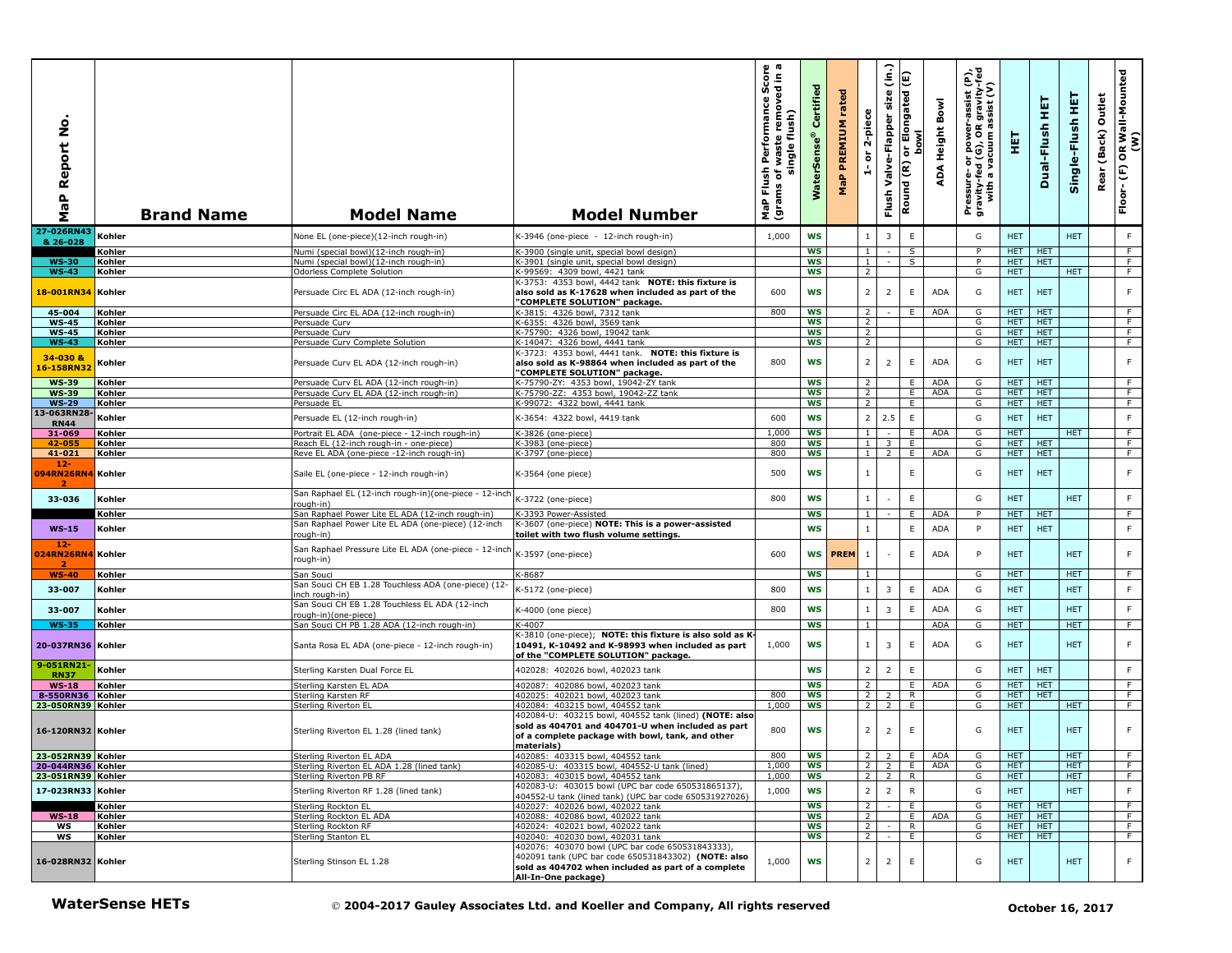| ۰<br>Ž<br>Report<br>a<br>G<br>Σ | <b>Brand Name</b>                                              | <b>Model Name</b>                                                                                    | <b>Model Number</b>                                                                                                                                                       | sh Performance Score<br>of waste removed in a<br>single flush)<br>Flush<br>ms of <sub>\</sub><br>MaP Flu<br>(grams | Certified<br><b>WaterSens</b> | rated<br>PREMIUM<br>MaP | 2-piece<br>$\overleftarrow{\mathtt{o}}$<br>$\frac{1}{\sqrt{2}}$ | $\hat{a}$<br>size<br>Valve-Flapper<br>Flush | E<br>or Elongated<br>bowl<br>$\overline{\mathbf{\epsilon}}$<br>Round | ADA Height Bowl | Pressure- or power-assist (P),<br>gravity-fed (G), OR gravity-fed<br>with a vacuum assist (V) | 핓                  | 필<br>Dual-Flush          | Single-Flush HET         | Outlet<br>(Back)<br>Rear | OR Wall-Mounted<br>(W)<br>$\widehat{\mathbb{E}}$<br>Floor- |
|---------------------------------|----------------------------------------------------------------|------------------------------------------------------------------------------------------------------|---------------------------------------------------------------------------------------------------------------------------------------------------------------------------|--------------------------------------------------------------------------------------------------------------------|-------------------------------|-------------------------|-----------------------------------------------------------------|---------------------------------------------|----------------------------------------------------------------------|-----------------|-----------------------------------------------------------------------------------------------|--------------------|--------------------------|--------------------------|--------------------------|------------------------------------------------------------|
| 20-041RN36 Kohler               |                                                                | Sterling Stinson EL ADA                                                                              | 402077: 403370 bowl, 402091 tank (NOTE: also sold as<br>404704 when included as part of a complete All-In-<br>One package with bowl, tank, and other materials)           | 1,000                                                                                                              | <b>WS</b>                     |                         | $\overline{2}$                                                  | $\overline{2}$                              | E.                                                                   | <b>ADA</b>      | G                                                                                             | <b>HET</b>         |                          | <b>HET</b>               |                          | F.                                                         |
| <b>WS-29</b>                    | Kohler                                                         | Sterling Windham All-In-One EL ADA 1.28                                                              | 404705: 403315 bowl, 404551 tank                                                                                                                                          |                                                                                                                    | <b>WS</b>                     |                         | <sup>2</sup>                                                    | 2                                           | E.                                                                   | ADA             | G                                                                                             | HET.               |                          | HET.                     |                          | F                                                          |
| 20-033RN36 Kohler               |                                                                | Sterling Windham EL                                                                                  | 402078: 403015 bowl, 404544 tank                                                                                                                                          | 800                                                                                                                | <b>WS</b>                     |                         | $\overline{2}$                                                  | 2                                           | E.                                                                   |                 | G                                                                                             | <b>HET</b>         |                          | <b>HET</b>               |                          | F.                                                         |
| 20-045RN36 Kohler               |                                                                | Sterling Windham EL                                                                                  | 402079: 403215 bowl, 404544 tank                                                                                                                                          | 800                                                                                                                | <b>WS</b>                     |                         | 2 <sub>1</sub>                                                  | $\overline{2}$                              | E                                                                    |                 | G                                                                                             | <b>HET</b>         |                          | <b>HET</b>               |                          | $\overline{F}$                                             |
| <b>WS-44</b>                    | Kohler                                                         | Sterling Windham EL                                                                                  | 404712: 403015 bowl, 404551 tank (COMPLETE<br><b>SOLUTION PACKAGE)</b><br>402081: 403215 bowl, 404555 tank (NOTE: also sold as                                            |                                                                                                                    | <b>WS</b>                     |                         | $\overline{2}$                                                  |                                             |                                                                      |                 |                                                                                               |                    |                          |                          |                          |                                                            |
| 16-118RN32 Kohler               |                                                                | Sterling Windham EL 1.28                                                                             | 404700 when included as part of a complete All-In-<br>One package with bowl, tank, and other materials)                                                                   | 800                                                                                                                | WS                            |                         | $\overline{2}$                                                  | $\overline{2}$                              | $\mathsf E$                                                          |                 | G                                                                                             | <b>HET</b>         |                          | <b>HET</b>               |                          | F.                                                         |
| <b>WS-37</b>                    | Kohler                                                         | Sterling Windham EL 1.28                                                                             | 403080-ZY: 403015 bowl, 404551-ZY tank                                                                                                                                    |                                                                                                                    | <b>WS</b>                     |                         | $\overline{2}$                                                  |                                             | E.                                                                   |                 | G                                                                                             | HET.               |                          | <b>HET</b>               |                          | F.                                                         |
| <b>WS-30</b>                    | Kohler                                                         | Sterling Windham EL 1.28                                                                             | 403080: 403015 bowl, 404551 tank                                                                                                                                          |                                                                                                                    | <b>WS</b>                     |                         | $\overline{2}$                                                  |                                             | E                                                                    |                 | G                                                                                             | <b>HET</b>         |                          | <b>HET</b>               |                          | $\overline{F}$                                             |
| <b>WS-37</b><br><b>WS-30</b>    | Kohler<br>Kohler                                               | Sterling Windham EL 1.28<br>Sterling Windham EL 1.28                                                 | 403081-ZY: 403215 bowl, 404551-ZY tank<br>403081: 403215 bowl, 404551 tank                                                                                                |                                                                                                                    | <b>WS</b><br><b>WS</b>        |                         | $\overline{2}$<br>$\overline{2}$                                |                                             | E<br>E                                                               |                 | G<br>G                                                                                        | HET.<br><b>HET</b> |                          | <b>HET</b><br>HET.       |                          | F<br>F                                                     |
| 20-043RN36 Kohler               |                                                                | Sterling Windham EL ADA 1.28                                                                         | 402082: 403315 bowl, 404555 tank                                                                                                                                          | 1,000                                                                                                              | <b>WS</b>                     |                         | $\overline{2}$                                                  | $\overline{2}$                              | E                                                                    | <b>ADA</b>      | G                                                                                             | <b>HET</b>         |                          | <b>HET</b>               |                          | F.                                                         |
| <b>WS-37</b>                    | Kohler                                                         | Sterling Windham EL ADA 1.28                                                                         | 403082-ZY: 403315 bowl, 404551-ZY tank                                                                                                                                    |                                                                                                                    | <b>WS</b>                     |                         | $\overline{2}$                                                  | $\overline{z}$                              | Ε.                                                                   | <b>ADA</b>      | G                                                                                             | <b>HET</b>         |                          | <b>HET</b>               |                          | F.                                                         |
| <b>WS-29</b>                    | Kohler                                                         | Sterling Windham EL ADA 1.28                                                                         | 403082: 403315 bowl, 404551 tank                                                                                                                                          |                                                                                                                    | <b>WS</b>                     |                         | 2                                                               | 2                                           | E                                                                    | <b>ADA</b>      | G                                                                                             | HET.               |                          | HET.                     |                          | F                                                          |
| 17-022RN33                      | Kohler                                                         | Sterling Windham RF 1.28                                                                             | 402080: 403015 bowl (UPC bar code 650531865137),                                                                                                                          | 1,000                                                                                                              | <b>WS</b>                     |                         | $\overline{2}$                                                  | $\overline{2}$                              | ${\sf R}$                                                            |                 | G                                                                                             | <b>HET</b>         |                          | <b>HET</b>               |                          | F                                                          |
|                                 |                                                                |                                                                                                      | 404555 tank (UPC bar code 650531844385)                                                                                                                                   |                                                                                                                    |                               |                         |                                                                 |                                             |                                                                      |                 |                                                                                               |                    |                          |                          |                          |                                                            |
|                                 | Kohler                                                         | Strela EL ADA (12-inch rough-in)                                                                     | K-3598: 4379 bowl, 4742 tank<br>K-18202: 4199 bowl, F18593-CS tank (sold as a                                                                                             |                                                                                                                    | WS                            |                         | $\overline{2}$                                                  |                                             | E.                                                                   | <b>ADA</b>      | G                                                                                             | <b>HET</b>         | <b>HET</b>               |                          |                          | $\overline{F}$                                             |
| <b>WS-37</b>                    | Kohler                                                         | Touchless Highline EL ADA (12-inch rough-in)                                                         | "COMPLETE SOLUTION" package)                                                                                                                                              |                                                                                                                    | <b>WS</b>                     |                         | $\overline{2}$                                                  |                                             | E                                                                    | ADA             |                                                                                               | <b>HET</b>         |                          | <b>HET</b>               |                          | F                                                          |
| 1-005RN37                       | Kohler                                                         | Tresham EL ADA (12-inch rough-in)                                                                    | K-3950: 4799 bowl, 4899 tank                                                                                                                                              | 1,000                                                                                                              | <b>WS</b>                     |                         | $\overline{2}$                                                  | 3                                           | E.                                                                   | <b>ADA</b>      | G                                                                                             | <b>HET</b>         |                          | <b>HET</b>               |                          | F.                                                         |
| 32-045                          | Kohler                                                         | Tresham EL ADA (one-piece)(12-inch rough-in)                                                         | K-3981 (one-piece)                                                                                                                                                        | 1.000                                                                                                              | WS                            |                         | 1 <sup>1</sup>                                                  | $\overline{\mathbf{3}}$                     | E                                                                    | <b>ADA</b>      | G                                                                                             | <b>HET</b>         |                          | HET.                     |                          | F                                                          |
| <b>WS-37</b>                    | Kohler                                                         | Veil                                                                                                 | K-5401                                                                                                                                                                    |                                                                                                                    | <b>WS</b>                     |                         |                                                                 |                                             |                                                                      |                 | G                                                                                             | HET.               | <b>HET</b>               |                          |                          |                                                            |
| <b>WS-29</b>                    | Kohler                                                         | Veil                                                                                                 | K-6304: 6300 howl, 6284 tank                                                                                                                                              |                                                                                                                    | ws                            |                         | $\overline{2}$                                                  |                                             |                                                                      |                 | G                                                                                             | HET.               | <b>HET</b>               |                          |                          |                                                            |
| $45 - 022$<br>$WS-43$           | Kohler<br>Kohler                                               | Veil EL (ADA possible)<br>Veil Wall-Hung Intelligent                                                 | K-6303: 6299 bowl, 6284 in-wall tank/carrier system<br>K-5402: 76395 bowl, 18647-NA tank                                                                                  | 600                                                                                                                | <b>WS</b><br><b>WS</b>        |                         | $\overline{2}$                                                  | 2 N.A.                                      | E.                                                                   | <b>ADA</b>      | G<br>G                                                                                        | HET.<br><b>HET</b> | <b>HET</b><br><b>HET</b> |                          | R.                       | $\overline{w}$                                             |
| 1-001RN37<br>17-040 &<br>15-088 | Kohler                                                         | Wellworth Classic EL (1.28 gpf) (12-inch rough-in)                                                   | K-3575: 4198 bowl, 4436 tank (NOTE: this fixture is<br>also sold as K-11498 when included as part of the<br>"COMPLETE SOLUTION" package)                                  | 1,000                                                                                                              | <b>WS</b>                     |                         | $\overline{2}$                                                  | $\overline{3}$                              | E                                                                    |                 | G                                                                                             | <b>HET</b>         |                          | HET.                     |                          | F                                                          |
| 29-003RN45 Kohler               |                                                                | Wellworth Dual Flush EL (12-inch rough-in)                                                           | K-3988: 4198 bowl, 4458 tank                                                                                                                                              | 1,000                                                                                                              | <b>WS</b>                     |                         | $\overline{2}$                                                  | $\overline{2}$                              | E.                                                                   |                 | G                                                                                             | HET.               | <b>HET</b>               |                          |                          | F                                                          |
| 29-005RN45 Kohler               |                                                                | Wellworth Dual Flush RF (12-inch rough-in)                                                           | K-3987: 4197 bowl, 4458 tank                                                                                                                                              | 1,000                                                                                                              | <b>WS</b>                     |                         | $\overline{2}$                                                  | $\overline{2}$                              | R.                                                                   |                 | G                                                                                             | <b>HET</b>         | <b>HET</b>               |                          |                          | $\overline{F}$                                             |
| 19-058RN35 Kohler               |                                                                | Wellworth EL (12-inch rough-in)                                                                      | K-3998: 4198 bowl, 4467 tank                                                                                                                                              | 1,000<br>1,000                                                                                                     | <b>WS</b><br>WS               |                         | $\overline{2}$<br>$\overline{2}$                                | 3<br>$\overline{\mathbf{3}}$                | E<br>E.                                                              |                 | G<br>G                                                                                        | HET.<br>HET.       |                          | HET.<br>HET.             |                          | F<br>F                                                     |
| 19-073RN35<br>19-059RN35        | Kohler<br>Kohler                                               | Wellworth EL (14-inch rough-in)<br>Wellworth EL (insulated tank) (12-inch rough-in)                  | K-3948: 4198 bowl, 4841 tank<br>K-3998-U: 4198 bowl, 4467-U tank (insulated)                                                                                              | 1,000                                                                                                              | <b>WS</b>                     |                         | $\overline{2}$                                                  | $\overline{\mathbf{3}}$                     | E                                                                    |                 | G                                                                                             | <b>HET</b>         |                          | <b>HET</b>               |                          | $\overline{F}$                                             |
| 19-054RN35                      | Kohler                                                         | Wellworth EL (insulated tank) (14-inch rough-in)                                                     | K-3948-U: 4198 bowl, 4841-U tank (insulated)                                                                                                                              | 1,000                                                                                                              | <b>WS</b>                     |                         | $\overline{2}$                                                  | $\overline{\mathbf{3}}$                     | E                                                                    |                 | G                                                                                             | HET.               |                          | <b>HET</b>               |                          | F                                                          |
| 7-508RN36 Kohler                |                                                                | Wellworth Pressure Lite EL (12-inch rough-in)                                                        | K-3531: 4303 bowl, 4484 tank                                                                                                                                              | 1,000                                                                                                              | <b>WS</b>                     | PREM                    | 2                                                               |                                             | E                                                                    |                 | P                                                                                             | <b>HET</b>         |                          | HET.                     |                          | F                                                          |
| $WS-41$                         |                                                                | Wellworth RF                                                                                         | K-3577: 4197 bowl, 4436 tank                                                                                                                                              |                                                                                                                    | <b>WS</b>                     |                         | $\overline{2}$                                                  |                                             | R                                                                    |                 | G                                                                                             | HET.               |                          | HET.                     |                          | F                                                          |
| 16-110RN32 Kohler               |                                                                | Wellworth RF (12-inch rough-in)                                                                      | K-3577: 4197 bowl, 4436 tank (NOTE: this fixture is<br>also sold as K-11464, K-11494, K-11497 and K-14797<br>when included as part of the "COMPLETE SOLUTION"<br>package) | 1,000                                                                                                              | <b>WS</b>                     |                         | $\overline{2}$                                                  | $\overline{3}$                              | R                                                                    |                 | G                                                                                             | <b>HET</b>         |                          | <b>HET</b>               |                          |                                                            |
| 19-056RN35 Kohler               |                                                                | Wellworth RF (12-inch rough-in)                                                                      | K-3997: 4197 bowl, 4467 tank                                                                                                                                              | 1,000                                                                                                              | <b>WS</b>                     |                         | 2 <sup>1</sup>                                                  | 3                                           | R                                                                    |                 | G                                                                                             | HET.               |                          | HET.                     |                          | F.                                                         |
| 19-072RN35 Kohler               |                                                                | Wellworth RF (14-inch rough-in)                                                                      | K-3947: 4197 bowl, 4841 tank                                                                                                                                              | 1,000                                                                                                              | <b>WS</b>                     |                         | $\overline{2}$                                                  | $\overline{\mathbf{3}}$                     | R                                                                    |                 | G                                                                                             | HET.               |                          | HET.                     |                          | F                                                          |
| 19-057RN35<br>19-055RN35        | Kohler<br>Kohler                                               | Wellworth RF (insulated tank) (12-inch rough-in)<br>Wellworth RF (insulated tank) (14-inch rough-in) | K-3997-U: 4197 bowl, 4467-U tank (insulated)<br>K-3947-U: 4197 bowl, 4841-U tank (insulated)                                                                              | 1,000<br>1,000                                                                                                     | <b>WS</b><br>ws               |                         | $\overline{2}$<br>2 <sub>1</sub>                                | 3<br>3                                      | R<br>R.                                                              |                 | G<br>G                                                                                        | <b>HET</b><br>HET. |                          | <b>HET</b><br>HET.       |                          | F.<br>F.                                                   |
| <b>WS-45</b>                    | Lacava                                                         | None                                                                                                 | 4558                                                                                                                                                                      |                                                                                                                    | WS                            |                         |                                                                 |                                             |                                                                      |                 | G                                                                                             | HET.               | <b>HET</b>               |                          |                          | F                                                          |
| <b>WS-45</b>                    | Lacava                                                         | None                                                                                                 | 4288                                                                                                                                                                      |                                                                                                                    | <b>WS</b>                     |                         |                                                                 |                                             |                                                                      |                 | G                                                                                             | HET.               | <b>HET</b>               |                          |                          | F                                                          |
| <b>WS-45</b>                    | Lacava                                                         | None                                                                                                 | H258                                                                                                                                                                      |                                                                                                                    | WS                            |                         |                                                                 |                                             |                                                                      |                 | G                                                                                             | HET.               |                          | HET.                     |                          | F.                                                         |
| <b>WS-45</b>                    | Lacava                                                         | None                                                                                                 | 5L58                                                                                                                                                                      |                                                                                                                    | ws                            |                         |                                                                 |                                             |                                                                      |                 | G                                                                                             | HEI                |                          | HEI                      |                          | $\mathbf{r}$                                               |
| $WS-43$                         | Lacava                                                         | Guilia                                                                                               | 5051WC: 5051WC bowl; 111.335 in-wall tank (Geberit)                                                                                                                       |                                                                                                                    | WS                            |                         | $\overline{2}$                                                  |                                             |                                                                      |                 | G                                                                                             | <b>HET</b>         | <b>HET</b>               |                          |                          | F                                                          |
| $WS-42$                         | La Fonza (by Chaozhou Boling)<br>La Fonza (by Chaozhou Boling) | None                                                                                                 | <b>BL101</b>                                                                                                                                                              |                                                                                                                    | ws                            |                         |                                                                 |                                             |                                                                      |                 | G<br>G                                                                                        | HET.               |                          | HET.                     |                          | F.<br>$\overline{F}$                                       |
| <b>WS-42</b><br>$WS-42$         | La Fonza (by Chaozhou Boling)                                  | None<br>None                                                                                         | BL103<br><b>BL108</b>                                                                                                                                                     |                                                                                                                    | ws<br><b>WS</b>               |                         |                                                                 |                                             |                                                                      |                 | G                                                                                             | <b>HET</b><br>HET. |                          | <b>HET</b><br><b>HET</b> |                          | F                                                          |
|                                 | 19-014RN35 Laufen Bathrooms                                    | Palomba ADA                                                                                          | 8.2480.6 bowl, 8.2880.3 tank                                                                                                                                              | 800                                                                                                                | ws                            |                         | 2 <sup>1</sup>                                                  | $\overline{2}$                              | S.                                                                   | ADA             | G                                                                                             | HET.               | <b>HET</b>               |                          |                          | F                                                          |
|                                 | <b>Laufen Bathrooms</b>                                        | Alessi Dot                                                                                           | 8.2890.1: 8.2390.6 bowl, 82890.1 tank                                                                                                                                     |                                                                                                                    | ws                            |                         | 2 <sup>1</sup>                                                  | 2                                           | S.                                                                   |                 | G                                                                                             | HET.               | <b>HET</b>               |                          |                          | F                                                          |
|                                 | Laufen Bathrooms                                               | Alessi Dot (wall-mount)                                                                              | 8.2090.0 wall-mount bowl used with Geberit in-wall<br>concealed 111.335 tank system                                                                                       |                                                                                                                    | <b>WS</b>                     |                         | 2                                                               | $\overline{2}$                              | S                                                                    |                 | G                                                                                             | <b>HET</b>         | <b>HET</b>               |                          | R                        | W                                                          |
|                                 | 19-019RN35 Laufen Bathrooms                                    | Alessi One ADA                                                                                       | 8.2297.6 bowl, 8.2697.1 tank                                                                                                                                              | 400                                                                                                                | WS                            |                         | $\overline{2}$                                                  | $\overline{2}$                              | S                                                                    | ADA             | G                                                                                             | <b>HET</b>         | <b>HET</b>               |                          |                          | F                                                          |
|                                 | 19-020RN35 Laufen Bathrooms                                    | Alessi One ADA                                                                                       | 8.2097.8 wall-mount bowl used with Geberit in-wall<br>concealed 111.335 tank system                                                                                       | 500                                                                                                                | WS<br><b>WS</b>               |                         | 2                                                               | $\overline{2}$<br>2                         | S<br>S                                                               | ADA             | G<br>G                                                                                        | HET                | <b>HET</b><br><b>HET</b> |                          | R                        | W<br>F.                                                    |
|                                 | Laufen Bathrooms<br><b>WaterSense HETs</b>                     | Form                                                                                                 | 8.2367.6 bowl, 8.2767.3 tank<br>© 2004-2017 Gauley Associates Ltd. and Koeller and Company, All rights reserved                                                           |                                                                                                                    |                               |                         | $\overline{2}$                                                  |                                             |                                                                      |                 |                                                                                               | <b>HET</b>         |                          | October 16, 2017         |                          |                                                            |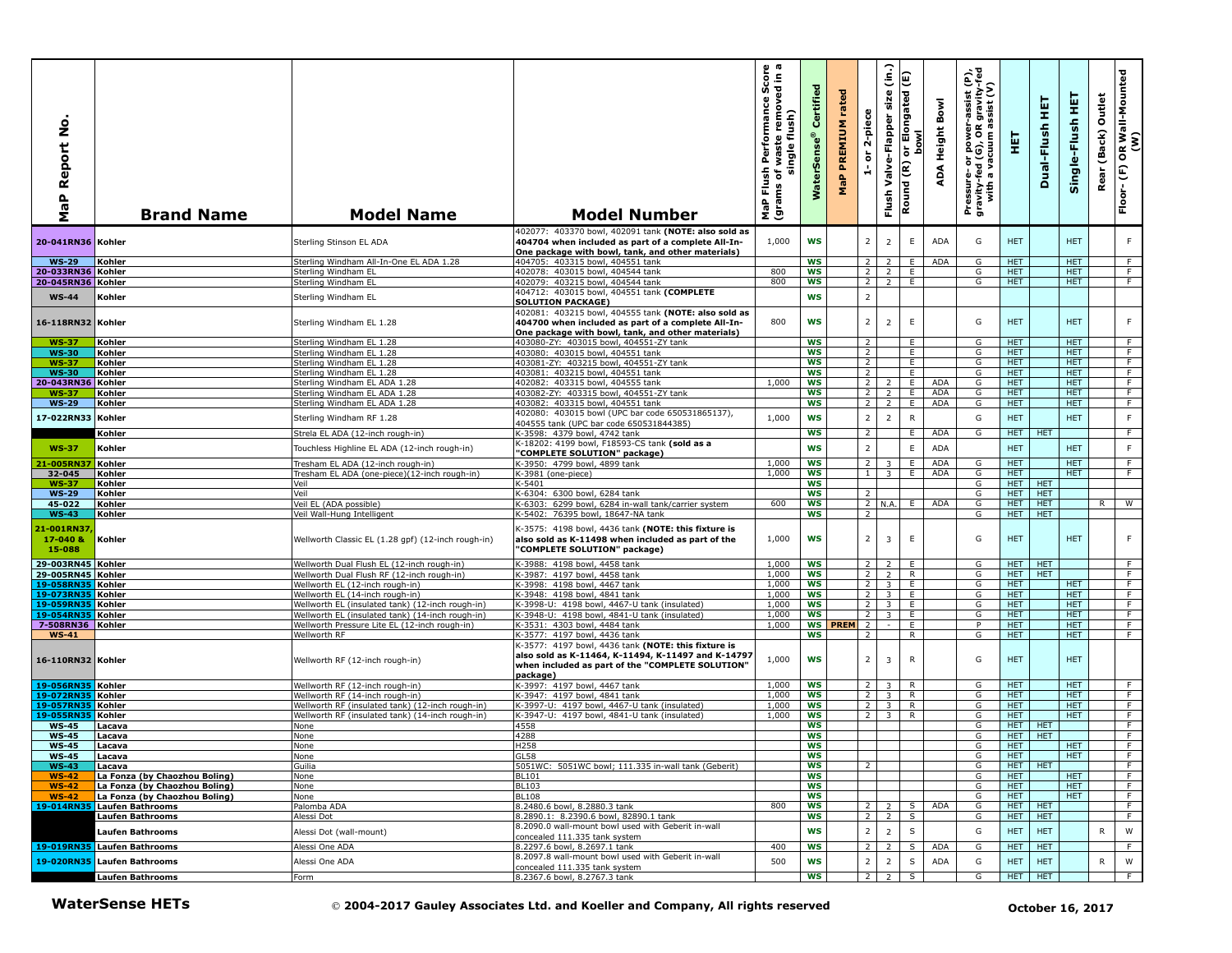| Report No.<br>MaP | <b>Brand Name</b>           | <b>Model Name</b>                               | <b>Model Number</b>                                                                      | Flush Performance Score<br>ms of waste removed in a<br>single flush)<br>grams of<br>MaP | Certified<br>$^{\circ}$<br>WaterSe | rated<br><b>MaP PREMIUM</b> | 2-piece<br>៵<br>÷ | Flush Valve-Flapper size (in.) | E<br>or Elongated<br><b>bowl</b><br>Round (R) | ADA Height Bowl | Pressure- or power-assist (P),<br>gravity-fed (G), OR gravity-fed<br>with a vacuum assist (V) | 王          | 보<br>Dual-Flush | Single-Flush HET | Outlet<br>(Back)<br>Rear | OR Wall-Mounted<br>(W)<br>Floor-(F) |
|-------------------|-----------------------------|-------------------------------------------------|------------------------------------------------------------------------------------------|-----------------------------------------------------------------------------------------|------------------------------------|-----------------------------|-------------------|--------------------------------|-----------------------------------------------|-----------------|-----------------------------------------------------------------------------------------------|------------|-----------------|------------------|--------------------------|-------------------------------------|
|                   | Laufen Bathrooms            | Form ADA (wall-mount)                           | 8.2067.1 wall-mount bowl used with Geberit in-wall<br>concealed 111.335 tank system      |                                                                                         | <b>WS</b>                          |                             | $\overline{2}$    | $\overline{2}$                 | $\mathsf S$                                   | ADA             | G                                                                                             | <b>HET</b> | <b>HET</b>      |                  | R                        | W                                   |
| 19-024RN35        | <b>Laufen Bathrooms</b>     | LB3 Modern ADA (wall-mount)                     | 8.2068.8 wall-mount bowl used with Geberit in-wall<br>concealed 111.335 tank system      | 600                                                                                     | <b>WS</b>                          |                             | $\overline{2}$    | $\overline{2}$                 | $\mathsf S$                                   | <b>ADA</b>      | G                                                                                             | <b>HET</b> | <b>HET</b>      |                  | R                        | W                                   |
| 19-025RN35        | <b>Laufen Bathrooms</b>     | Living City ADA (wall-mount)                    | 8.2043.9 wall-mount bowl used with Geberit in-wall<br>concealed 111.335 tank system      | 600                                                                                     | <b>WS</b>                          |                             | $\overline{2}$    | $\overline{2}$                 | $\sf S$                                       | ADA             | G                                                                                             | <b>HET</b> | <b>HET</b>      |                  | R                        | W                                   |
| 19-026RN35        | Laufen Bathrooms            | Mimo (wall-mount)                               | 8.2055.8 wall-mount bowl used with Geberit in-wall                                       | 500                                                                                     | <b>WS</b>                          |                             | $\overline{2}$    | $\overline{2}$                 | $\mathsf S$                                   | <b>ADA</b>      | G                                                                                             | <b>HET</b> | <b>HET</b>      |                  | ${\sf R}$                | W                                   |
|                   | Laufen Bathrooms            | Mylife                                          | concealed 111.335 tank system<br>8.2294.3 bowl, 8.2694.1 tank                            |                                                                                         | <b>WS</b>                          |                             | 2 <sup>1</sup>    | $\overline{2}$                 | S                                             |                 | G                                                                                             | <b>HET</b> | <b>HET</b>      |                  |                          | F.                                  |
|                   | Laufen Bathrooms            | Mylife (wall-mount)                             | 8.2094.6 wall-mount bowl used with Geberit in-wall<br>concealed 111.335 tank system      |                                                                                         | <b>WS</b>                          |                             | $\overline{2}$    | $\overline{2}$                 | $\mathsf S$                                   |                 | G                                                                                             | <b>HET</b> | <b>HET</b>      |                  | R                        | W                                   |
| 19-029RN35        | <b>Laufen Bathrooms</b>     | Palomba ADA (wall-mount)                        | 8.2080.8 wall-mount bowl used with Geberit in-wall<br>concealed 111.335 tank system      | 600                                                                                     | WS                                 |                             | $\overline{2}$    | $\overline{2}$                 | $\mathsf S$                                   | <b>ADA</b>      | G                                                                                             | <b>HET</b> | <b>HET</b>      |                  | R                        | W                                   |
| 19-031RN35        | <b>Laufen Bathrooms</b>     | Pro ADA (wall-mount)                            | 2095.0: 8.2095.0 wall-mount bowl used with Geberit in-                                   | 800                                                                                     | WS                                 |                             | $\overline{2}$    | $\overline{2}$                 | $\sf S$                                       | <b>ADA</b>      | G                                                                                             | <b>HET</b> | <b>HET</b>      |                  | R                        | W                                   |
|                   | Laufen Bathrooms            | Pro ADA (wall-mount - compact)                  | vall concealed 111.335 tank system<br>8.2095.0 wall-mount bowl used with Geberit in-wall |                                                                                         | <b>WS</b>                          |                             | $\overline{2}$    | $\overline{2}$                 | $\mathsf S$                                   | <b>ADA</b>      | G                                                                                             | <b>HET</b> | <b>HET</b>      |                  | R                        | W                                   |
|                   | 27-027RN43 Laufen Bathrooms | Savoy EL (one-piece)                            | concealed 111.335 tank system<br>8.2395.8 (one-piece)                                    | 800                                                                                     | ws                                 |                             | 1 <sup>1</sup>    |                                | E                                             |                 | G                                                                                             | <b>HET</b> | <b>HET</b>      |                  |                          | F.                                  |
|                   | 27-030RN43 Laufen Bathrooms | Palace ADA (floor-mount)                        | 8.2470.6 bowl, 8.2870.3 tank                                                             | 800                                                                                     | <b>WS</b>                          |                             | 2                 |                                | S                                             | <b>ADA</b>      | G                                                                                             | <b>HET</b> | <b>HET</b>      |                  |                          | F.                                  |
|                   | Laufen Bathrooms            | Mylife RF (wall-mount)                          | 8.2094.8 wall-mount bowl used with Geberit in-wall<br>concealed 111.728 tank system      |                                                                                         | <b>WS</b>                          |                             | $\overline{2}$    |                                | $\mathsf{R}$                                  |                 | G                                                                                             | <b>HET</b> | <b>HET</b>      |                  | R                        | W                                   |
|                   | Laufen Bathrooms            | Mimo RF ADA (wall-mount)                        | 8.2055.0 wall-mount bowl used with Geberit in-wall<br>concealed 111.728 tank system      |                                                                                         | <b>WS</b>                          |                             | $\overline{2}$    |                                | $\mathsf{R}$                                  | ADA             | G                                                                                             | <b>HET</b> | <b>HET</b>      |                  | R                        | W                                   |
|                   | Laufen Bathrooms            | Living City (wall-mount)                        | 8.2043.5 wall-mount bowl used with Geberit in-wall<br>concealed 111.728 tank system      |                                                                                         | <b>WS</b>                          |                             | $\overline{2}$    |                                | $\mathsf S$                                   |                 | G                                                                                             | <b>HET</b> | <b>HET</b>      |                  | R                        | W                                   |
|                   | Laufen Bathrooms            | LB3 RF ADA (wall-mount)                         | 8.2068.0 wall-mount bowl used with Geberit in-wall<br>concealed 111.728 tank system      |                                                                                         | <b>WS</b>                          |                             | $\overline{2}$    |                                | $\mathsf{R}$                                  | <b>ADA</b>      | G                                                                                             | <b>HET</b> | <b>HET</b>      |                  | ${\sf R}$                | W                                   |
|                   | Laufen Bathrooms            | Pro RF (wall-mount)                             | 8.2295.1 wall-mount bowl used with Geberit in-wall<br>concealed 111.728 tank system      |                                                                                         | <b>WS</b>                          |                             | $\overline{2}$    |                                | ${\sf R}$                                     |                 | G                                                                                             | <b>HET</b> | <b>HET</b>      |                  | R                        | W                                   |
|                   | Laufen Bathrooms            | Pro RF ADA (wall-mount)                         | 8.2095.6 wall-mount bowl used with Geberit in-wall<br>concealed 111.728 tank system      |                                                                                         | <b>WS</b>                          |                             | $\overline{2}$    |                                | ${\sf R}$                                     | ADA             | G                                                                                             | <b>HET</b> | <b>HET</b>      |                  | R                        | W                                   |
|                   | Laufen Bathrooms            | Pro RF (wall-mount)                             | 8.2095.2 wall-mount bowl used with Geberit in-wall<br>concealed 111.728 tank system      |                                                                                         | <b>WS</b>                          |                             | $\overline{2}$    |                                | $\mathsf{R}$                                  |                 | G                                                                                             | <b>HET</b> | <b>HET</b>      |                  | R                        | W                                   |
|                   | Laufen Bathrooms            | Pro RF (wall-mount)                             | 8.2095.0 wall-mount bowl used with Geberit in-wall<br>concealed 111.728 tank system      |                                                                                         | WS                                 |                             | $\overline{2}$    |                                | ${\sf R}$                                     |                 | G                                                                                             | <b>HET</b> | <b>HET</b>      |                  | R                        | W                                   |
|                   | Laufen Bathrooms            | Form RF (wall-mount)                            | 8.2067.1 wall-mount bowl used with Geberit in-wall<br>concealed 111.728 tank system      |                                                                                         | <b>WS</b>                          |                             | $\overline{2}$    |                                | $\mathsf{R}$                                  |                 | G                                                                                             | <b>HET</b> | <b>HET</b>      |                  | R                        | W                                   |
|                   | 27-040RN43 Laufen Bathrooms | Birova RF (one-piece)                           | 8.2395.5 (one-piece)                                                                     | 500                                                                                     | WS                                 |                             | 1 <sup>1</sup>    | $\overline{z}$                 | R                                             |                 | G                                                                                             | <b>HET</b> | <b>HET</b>      |                  |                          | F.                                  |
|                   | Laufen Bathrooms            | Alessi One (wall-mount)                         | 8.2097.8 wall-mount bowl used with Geberit in-wall<br>concealed 111.728 tank system      |                                                                                         | <b>WS</b>                          |                             | $\overline{2}$    |                                | $\mathsf S$                                   |                 | G                                                                                             | <b>HET</b> | <b>HET</b>      |                  | $\mathsf{R}$             | W                                   |
|                   | Laufen Bathrooms            | Alessi Dot (wall-mount)                         | 8.2090.8 wall-mount bowl used with Geberit in-wall<br>concealed 111.728 tank system      |                                                                                         | <b>WS</b>                          |                             | $\overline{2}$    |                                | $\mathsf S$                                   |                 | G                                                                                             | <b>HET</b> | <b>HET</b>      |                  | R                        | W                                   |
|                   | Laufen Bathrooms            | Palace ADA (wall-mount)                         | 8.2070.8 wall-mount bowl used with Geberit in-wall<br>concealed 111.335 tank system      |                                                                                         | <b>WS</b>                          |                             | $\overline{2}$    |                                | $\mathsf S$                                   |                 | G                                                                                             | <b>HET</b> | <b>HET</b>      |                  | R                        | W                                   |
|                   | Laufen Bathrooms            | Pro RF (floor-mount)                            | 8.2295.1 floor-mount bowl used with Geberit in-wall<br>concealed 111.335 tank system     |                                                                                         | <b>WS</b>                          |                             | $\overline{2}$    |                                | ${\sf R}$                                     |                 | G                                                                                             | <b>HET</b> | <b>HET</b>      |                  |                          | $\mathsf F$                         |
|                   | Laufen Bathrooms            | Pro ADA (wall-mount)                            | 8.2095.6 wall-mount bowl used with Geberit in-wall<br>concealed 111.335 tank system      |                                                                                         | <b>WS</b>                          |                             | $\overline{2}$    |                                | $\mathsf{R}$                                  | <b>ADA</b>      | G                                                                                             | <b>HET</b> | <b>HET</b>      |                  | $\mathsf{R}$             | W                                   |
| 36-084            | Laufen Bathrooms            | Kartell RF ADA (floor mount - 12-inch rough-in) | 8.2333.8 bowl, used with Geberit in-wall concealed 111.728<br>tank system                | 400                                                                                     | ws                                 |                             | $2^{\circ}$       | 2.5                            | $\mathsf{R}$                                  | ADA             | G                                                                                             | <b>HET</b> | <b>HET</b>      |                  |                          | F                                   |
| 36-085            | Laufen Bathrooms            | Kartell RF ADA (floor mount - 12-inch rough-in) | 8.2333.8 bowl, used with Geberit in-wall concealed 111.335<br>tank system                | 400                                                                                     | <b>WS</b>                          |                             | 2                 | 2.5                            | $\mathsf{R}$                                  | <b>ADA</b>      | G                                                                                             | <b>HET</b> | <b>HET</b>      |                  |                          | F                                   |
| 36-086            | <b>Laufen Bathrooms</b>     | Kartell RF ADA (floor mount - 12-inch rough-in) | 3.2333.8 bowl, used with Geberit in-wall concealed<br>8.2866.3 tank system               | 400                                                                                     | ws                                 |                             |                   | $2 \quad 2.5$                  | R.                                            | ADA             | G                                                                                             | <b>HET</b> | <b>HET</b>      |                  |                          | F.                                  |
| 36-087            | Laufen Bathrooms            | Kartell RF ADA (wall-mount)                     | 8.2033.8 bowl, used with Geberit in-wall concealed 111.728<br>tank system                | 400                                                                                     | <b>WS</b>                          |                             |                   | $2 \quad 2.5$                  | $\mathsf{R}$                                  | <b>ADA</b>      | G                                                                                             | <b>HET</b> | <b>HET</b>      |                  | R                        | W                                   |
| 36-088            | Laufen Bathrooms            | Kartell RF ADA (wall-mount)                     | 8.2033.8 bowl, used with Geberit in-wall concealed 111.335<br>tank system                | 400                                                                                     | <b>WS</b>                          |                             |                   | $2 \mid 2.5$                   | R                                             | ADA             | G                                                                                             | <b>HET</b> | <b>HET</b>      |                  | R                        | W                                   |
| 36-089            | Laufen Bathrooms            | Pro S RF ADA (wall-mount)                       | 8.2096.3 bowl, used with Geberit in-wall concealed 111.728<br>tank system                | 400                                                                                     | <b>WS</b>                          |                             |                   | $2 \mid 2.5$                   | R                                             | ADA             | G                                                                                             | <b>HET</b> | <b>HET</b>      |                  | R                        | W                                   |
| 36-091            | Laufen Bathrooms            | HiJet RF ADA (wall-mount)                       | 8.2066.1 bowl, used with Geberit in-wall concealed 111.728<br>tank system                | 500                                                                                     | WS                                 |                             | $2^{\circ}$       | 2.5                            | R                                             | ADA             | G                                                                                             | <b>HET</b> | <b>HET</b>      |                  | R                        | W                                   |
| 36-092            | <b>Laufen Bathrooms</b>     | HiJet RF ADA (wall-mount)                       | 8.2066.1 bowl, used with Geberit in-wall concealed 111.335<br>tank system                | 600                                                                                     | <b>WS</b>                          |                             |                   | $2 \mid 2.5$                   | R                                             | ADA             | G                                                                                             | <b>HET</b> | <b>HET</b>      |                  | $\mathsf{R}$             | W                                   |
|                   | <b>WaterSense HETs</b>      |                                                 | © 2004-2017 Gauley Associates Ltd. and Koeller and Company, All rights reserved          |                                                                                         |                                    |                             |                   |                                |                                               |                 |                                                                                               |            |                 | October 16, 2017 |                          |                                     |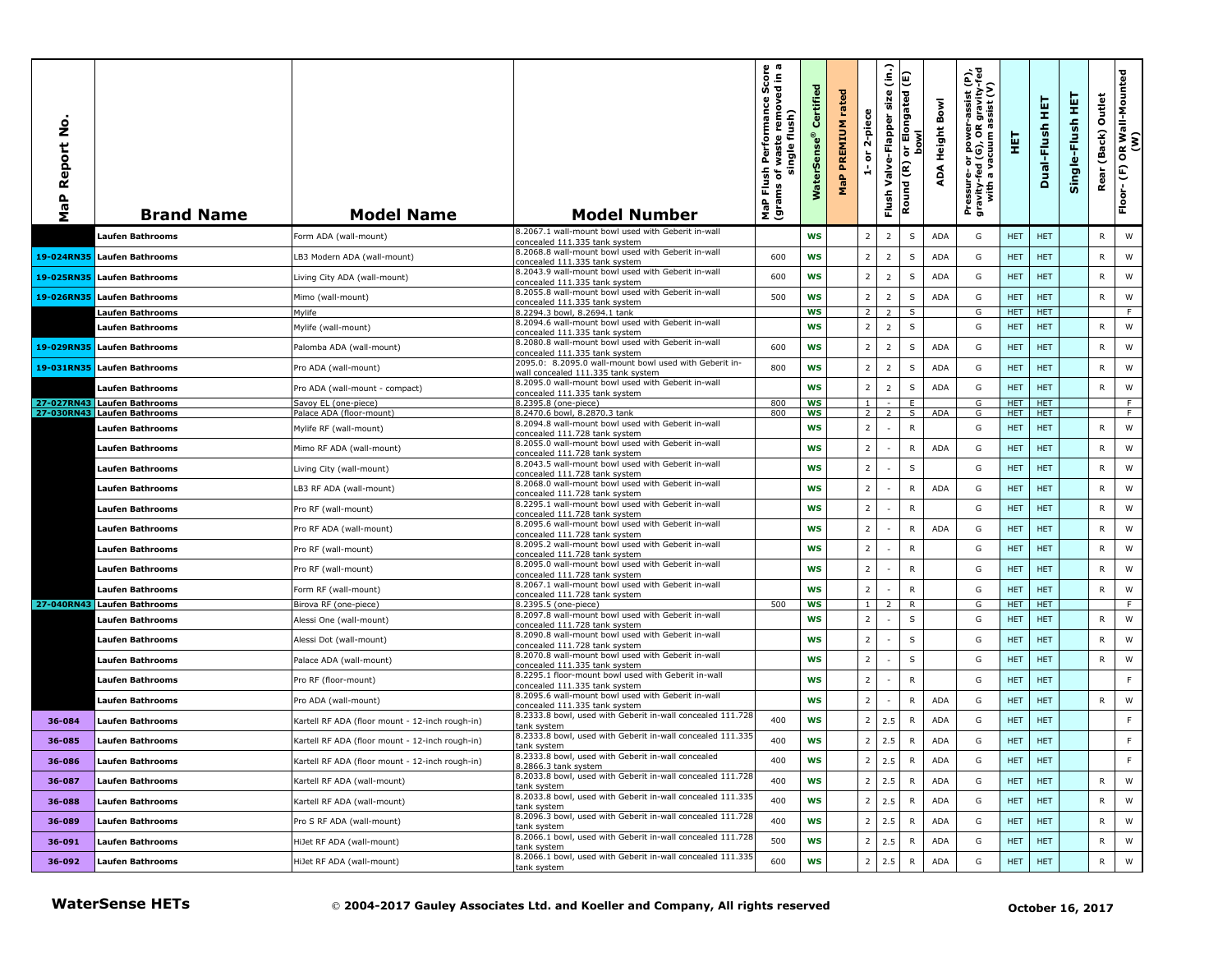| aP Report No<br>Σ            | <b>Brand Name</b>                                        | <b>Model Name</b>                                                                 | <b>Model Number</b>                                                                         | စု ဧ<br>rmance Score<br>removed in a<br>Performan<br>single flush)<br>waste<br>Flush<br>৳<br>(grams<br>MaP | Certified<br>WaterSens | rated<br><b>PREMIUM</b><br>MaP | 2-piece<br>$\overleftarrow{\mathtt{o}}$<br>÷ | (in.)<br>size<br>Valve-Flapper<br>Flush | or Elongated (E)<br><b>bowl</b><br>Round (R) | Bowl<br>Height<br>∢<br>ą | er-assist (P),<br>)R gravity-fed<br>) assist (V)<br>Pressure- or power--<br>gravity-fed (G), OR g<br>with a vacuum as | 핓                  | 뚶<br>Dual-Flush  | 뜊<br>Single-Flush        | Outlet<br>(Back)<br>Rear | OR Wall-Mounted<br>(W)<br>$\mathop{\mathbb{E}}$<br>Floor- |
|------------------------------|----------------------------------------------------------|-----------------------------------------------------------------------------------|---------------------------------------------------------------------------------------------|------------------------------------------------------------------------------------------------------------|------------------------|--------------------------------|----------------------------------------------|-----------------------------------------|----------------------------------------------|--------------------------|-----------------------------------------------------------------------------------------------------------------------|--------------------|------------------|--------------------------|--------------------------|-----------------------------------------------------------|
| 44-007 &<br>27-028           | <b>Laufen Bathrooms</b>                                  | Palomba RF ADA (wall-mount)                                                       | 8.2080.8 wall-mount bowl used with Geberit in-wall<br>concealed 111.798 tank system         | 500                                                                                                        | WS                     |                                | $\overline{2}$                               |                                         | ${\sf R}$                                    | <b>ADA</b>               | G                                                                                                                     | HET.               | <b>HET</b>       |                          | ${\sf R}$                | ${\sf W}$                                                 |
| 44-008 &<br>27-029           | Laufen Bathrooms                                         | Palace RF ADA (wall-mount)                                                        | 8.2070.8 wall-mount bowl used with Geberit in-wall<br>concealed 111.798 tank system         | 500                                                                                                        | WS                     |                                | $\overline{2}$                               |                                         | S                                            | ADA                      | G                                                                                                                     | HET.               | <b>HET</b>       |                          | $\mathsf{R}$             | W                                                         |
| 44-014 &<br>19-030RN35       | Laufen Bathrooms                                         | Pro RF (12-inch rough-in)                                                         | 8.2495.8 bowl, 8.2695.3 tank                                                                | 400                                                                                                        | WS                     |                                | $\overline{2}$                               | $\overline{2}$                          | ${\sf R}$                                    |                          | G                                                                                                                     | HET                | <b>HET</b>       |                          | R                        | F                                                         |
| 44-017 &                     | Laufen Bathrooms                                         | LB3 Modern RF ADA (12-inch rough-in)                                              | 8.2468.8 bowl, 8.2868.3 tank                                                                | 600                                                                                                        | <b>WS</b>              |                                | $\overline{2}$                               | $\overline{2}$                          | $\mathsf{R}$                                 | <b>ADA</b>               | G                                                                                                                     | HET                | <b>HET</b>       |                          | ${\sf R}$                | F                                                         |
| 19-023RN35<br>44-018         | <b>Laufen Bathrooms</b>                                  | Pro RF ADA (one-piece - 12-inch rough-in)                                         | 8.2395.3 (one-piece)                                                                        | 600                                                                                                        | WS                     |                                | $\mathbf{1}$                                 | 3                                       | R                                            | <b>ADA</b>               | G                                                                                                                     | HET.               |                  | HET.                     |                          |                                                           |
| 44-019 &<br>36-090           | Laufen Bathrooms                                         | Pro S RF ADA (wall-mount)                                                         | 8.2096.3 bowl, used with Geberit in-wall concealed 111.335<br>tank system                   | 600                                                                                                        | WS                     |                                | $\overline{2}$                               | 2.5                                     | $\mathsf{R}$                                 | <b>ADA</b>               | G                                                                                                                     | <b>HET</b>         | <b>HET</b>       |                          | $\mathsf{R}$             | W                                                         |
| <b>WS-27</b>                 | Laufen Bathrooms                                         | Alessi Dot (wall-mount)                                                           | 8.2090.8 wall-mount bowl used with Geberit in-wall                                          |                                                                                                            | WS                     |                                | $\overline{2}$                               |                                         | $\sf S$                                      |                          | G                                                                                                                     | <b>HET</b>         | <b>HET</b>       |                          | $\mathsf{R}$             | W                                                         |
| <b>WS-27</b>                 | <b>Laufen Bathrooms</b>                                  | Mylife RF (wall-mount)                                                            | concealed 111.335 tank system<br>8.2094.8 wall-mount bowl used with Geberit in-wall         |                                                                                                            | WS                     |                                | $\overline{2}$                               |                                         | ${\sf R}$                                    |                          | G                                                                                                                     | <b>HET</b>         | <b>HET</b>       |                          | R                        | W                                                         |
|                              |                                                          |                                                                                   | concealed 111.335 tank system<br>8.2097.8 wall-mount bowl used with Geberit in-wall         |                                                                                                            |                        |                                | $\overline{2}$                               |                                         | $\sf S$                                      |                          |                                                                                                                       |                    | <b>HET</b>       |                          |                          | W                                                         |
| <b>WS-27</b>                 | Laufen Bathrooms                                         | Alessi One (wall-mount)                                                           | concealed 111.335 tank system<br>8.2096.3 bowl, used with Geberit in-wall concealed 111.335 |                                                                                                            | <b>WS</b>              |                                |                                              |                                         |                                              |                          | G                                                                                                                     | <b>HET</b>         |                  |                          | R                        |                                                           |
| <b>WS-36</b>                 | <b>Laufen Bathrooms</b>                                  | HiJet RF ADA (wall-mount)                                                         | tank system<br>8.2096.3 bowl, used with Geberit in-wall concealed 111.728                   |                                                                                                            | WS                     |                                | $\overline{2}$                               | 2.5                                     | $\mathsf{R}$                                 | ADA                      | G                                                                                                                     | HET                | <b>HET</b>       |                          | R                        | W                                                         |
| <b>WS-36</b>                 | Laufen Bathrooms                                         | HiJet RF ADA (wall-mount)                                                         | tank system                                                                                 |                                                                                                            | WS                     |                                | $\overline{2}$                               | 2.5                                     | $\mathsf{R}$                                 | ADA                      | G                                                                                                                     | HET.               | <b>HET</b>       |                          | ${\sf R}$                | ${\sf W}$                                                 |
| <b>WS-38</b><br><b>WS-38</b> | <b>LESSO</b><br><b>LESSO</b>                             | None<br>None                                                                      | 04-0003D<br>04-1001S                                                                        |                                                                                                            | <b>WS</b><br>ws        |                                |                                              |                                         |                                              |                          | G<br>G                                                                                                                | HET.<br><b>HET</b> | <b>HET</b>       | <b>HET</b>               |                          | F.<br>F.                                                  |
| $WS-38$                      | <b>LESSO</b>                                             | None                                                                              | 04-1002S                                                                                    |                                                                                                            | WS                     |                                |                                              |                                         |                                              |                          | G                                                                                                                     | <b>HET</b>         |                  | <b>HET</b>               |                          | F.                                                        |
| $WS-38$                      | <b>LESSO</b>                                             | None                                                                              | 04-0001D                                                                                    |                                                                                                            | WS                     |                                |                                              |                                         |                                              |                          | G                                                                                                                     | HET.               | <b>HET</b>       |                          |                          | F                                                         |
| 30-058RN46                   | Leza (by Tangshan Hengmao)                               | None RF (12-inch rough-in)                                                        | HM20BSW bowl, HM20TSW tank                                                                  | 1,000                                                                                                      | <b>WS</b>              |                                | $\overline{2}$                               | $\overline{\mathbf{3}}$                 | $\mathsf{R}$                                 |                          | G                                                                                                                     | HET.               |                  | HET.                     |                          | F                                                         |
| <b>WS-38</b><br><b>WS-38</b> | Leza (by Tangshan Hengmao)<br>Leza (by Tangshan Hengmao) | None<br>None                                                                      | HM0020D<br>HM0025D                                                                          |                                                                                                            | WS<br>ws               |                                | $\mathbf{1}$<br>$\mathbf{1}$                 |                                         |                                              |                          | G<br>G                                                                                                                | <b>HET</b><br>HET. |                  | <b>HET</b><br><b>HET</b> |                          | F.<br>$\overline{F}$                                      |
| $WS-38$                      | Leza (by Tangshan Hengmao)                               | None                                                                              | <b>HM0027D</b>                                                                              |                                                                                                            | <b>WS</b>              |                                | $\mathbf{1}$                                 |                                         |                                              |                          | G                                                                                                                     | HET.               |                  | HET.                     |                          | F                                                         |
| 43-002                       | Leza (by Tangshan Hengmao)                               | None EL ADA (12-inch rough-in) (NOTE: 1.0 gal<br>per flush toilet)                | HM25HSWH bowl, HM20TSWH tank                                                                | 1,000                                                                                                      | WS                     | <b>PREM</b>                    | $\overline{2}$                               | $\overline{3}$                          | E                                            | <b>ADA</b>               | G                                                                                                                     | <b>HET</b>         |                  | <b>HET</b>               |                          | F                                                         |
| 38-002                       | Leza (by Tangshan Hengmao)                               | None RF (12-inch rough-in) (NOTE: 1.0 gal per flush<br>toilet)                    | HM20BS bowl, HM20TS tank                                                                    | 1,000                                                                                                      | <b>WS</b>              | <b>PREM</b>                    | $\overline{2}$                               | 3                                       | $\mathsf{R}$                                 |                          | G                                                                                                                     | <b>HET</b>         |                  | <b>HET</b>               |                          |                                                           |
| 38-001                       | Leza (by Tangshan Hengmao)                               | None EL (12-inch rough-in) (NOTE: 1.0 gal per flush<br>toilet)                    | HM25S bowl, HM20TS tank                                                                     | 1,000                                                                                                      | WS                     | <b>PREM</b>                    | $\overline{2}$                               | $\overline{3}$                          | $\mathsf E$                                  |                          | G                                                                                                                     | <b>HET</b>         |                  | <b>HET</b>               |                          |                                                           |
| 30-056RN46                   | Leza (by Tangshan Hengmao)                               | None EL ADA (12-inch rough-in)                                                    | HM25HSW bowl, HM20TSW tank                                                                  | 1,000                                                                                                      | WS                     |                                | $\overline{2}$                               | $\overline{3}$                          | E                                            | ADA                      | G                                                                                                                     | <b>HET</b>         |                  | <b>HET</b>               |                          | $\overline{F}$                                            |
|                              | 30-057RN46 Leza (by Tangshan Hengmao)                    | None EL (12-inch rough-in)                                                        | HM25SW bowl, HM20TSW tank                                                                   | 1,000                                                                                                      | ws                     |                                | $\overline{2}$                               | 3 <sup>7</sup>                          | E                                            |                          | G                                                                                                                     | <b>HET</b>         |                  | <b>HET</b>               |                          | F                                                         |
| $WS-26$<br><b>WS-26</b>      | Liansu<br>Liansu                                         | None<br>None                                                                      | 04-0002S<br>04-0008S                                                                        |                                                                                                            | <b>WS</b><br>WS        |                                | 2<br>$\overline{2}$                          |                                         |                                              |                          | G<br>G                                                                                                                | HET.<br>HET.       |                  | <b>HET</b><br>HET.       |                          | F<br>F                                                    |
| <b>WS-26</b>                 | Liansu                                                   | None                                                                              | 04-1001D                                                                                    |                                                                                                            | <b>WS</b>              |                                | 2                                            |                                         |                                              |                          | G                                                                                                                     | <b>HET</b>         | HET              |                          |                          | $\overline{F}$                                            |
| <b>WS-26</b>                 | Liansu                                                   | None                                                                              | 04-1002D                                                                                    |                                                                                                            | <b>WS</b>              |                                | 2                                            |                                         |                                              |                          | G                                                                                                                     | HET.               | <b>HET</b>       |                          |                          | F                                                         |
| <b>WS-26</b>                 | Liansu                                                   | None                                                                              | 04-1003D                                                                                    |                                                                                                            | WS                     |                                | $\overline{2}$                               |                                         |                                              |                          | G                                                                                                                     | HET.               | <b>HET</b>       |                          |                          | F                                                         |
| <b>WS-26</b><br>27-025RN43   | Liansu<br><b>Liberty Pumps</b>                           | None<br>Ascent II-Ex EL ADA (lined tank)                                          | 04-1015S<br>67x1000 bowl, 67x3000 tank (lined)(by Hong Kong)                                | 800                                                                                                        | WS<br>ws               |                                | $\overline{2}$<br>$\overline{2}$             |                                         | E.                                           | <b>ADA</b>               | G<br>G                                                                                                                | <b>HET</b><br>HET. |                  | <b>HET</b><br><b>HET</b> |                          | F<br>$\overline{F}$                                       |
|                              | 27-011RN43 Liberty Pumps                                 | Ascent II-Rx RF ADA (lined tank)                                                  | 67x2000 bowl, 67x3000 tank (lined)(by Hong Kong)                                            | 800                                                                                                        | <b>WS</b>              |                                | 2                                            |                                         | R                                            | ADA                      | G                                                                                                                     | HET.               |                  | HET.                     |                          | F.                                                        |
|                              | Lixil Corporation                                        | Dover EL ADA (one-piece) (NOTE: 1.28g/4.8L for                                    |                                                                                             |                                                                                                            | WS                     | <b>PREM</b>                    | $\mathbf{1}$                                 | 3                                       | $\mathsf E$                                  | ADA                      | G                                                                                                                     | <b>HET</b>         | <b>HET</b>       |                          |                          | F                                                         |
|                              |                                                          | the full flush - 0.8g/3.0L for reduced flush)                                     | NC-430S-US (one-piece)                                                                      |                                                                                                            |                        |                                |                                              |                                         |                                              |                          |                                                                                                                       |                    |                  |                          |                          |                                                           |
|                              | 16-044RN32 Lixil Corporation                             | Eco-X EL ADA<br>Eco-X EL ADA (NOTE: 1.28g/4.8L for the full flush                 | C-610S-MC-US: C60S bowl, T-4560U-US tank                                                    | 600                                                                                                        | <b>WS</b>              |                                | $\overline{2}$                               | 2                                       | E                                            | ADA                      | G                                                                                                                     | <b>HET</b>         |                  | <b>HET</b>               |                          | F                                                         |
| 16-041RN32                   | <b>Lixil Corporation</b>                                 | 0.8g/3.0L for reduced flush)                                                      | C-620S-MC-US: C60S bowl, T4580U-US tank                                                     | 600                                                                                                        | WS                     | <b>PREM</b>                    | $\overline{2}$                               | $\overline{2}$                          | $\mathsf E$                                  | <b>ADA</b>               | G                                                                                                                     | <b>HET</b>         | <b>HET</b>       |                          |                          | $\mathsf F$                                               |
|                              | 16-043RN32 Lixil Corporation                             | Eco-X EL ADA (NOTE: 1.28g/4.8L for the full flush<br>0.8g/3.0L for reduced flush) | C-621S-MC-US: C-60S bowl, T-4510U-US tank                                                   | 600                                                                                                        | WS                     | <b>PREM</b>                    | $\overline{2}$                               | $\overline{2}$                          | $\mathsf E$                                  | <b>ADA</b>               | G                                                                                                                     | HET.               | <b>HET</b>       |                          |                          | F                                                         |
|                              | 16-042RN32 Lixil Corporation                             | Eco-X EL ADA (NOTE: 1.28g/4.8L for the full flush<br>0.8g/3.0L for reduced flush) | C-622S-MC-US: C-60S bowl, T-4535U-US tank                                                   | 600                                                                                                        |                        | <b>WS</b> PREM                 | $\overline{2}$                               | $\overline{2}$                          | E.                                           | ADA                      | G                                                                                                                     | <b>HET</b>         | HET              |                          |                          | F                                                         |
|                              | <b>Lixil Corporation</b>                                 | Regio EL (with hygiene spray)                                                     | D-R115-VL-US (one-piece plus seat)                                                          |                                                                                                            | <b>WS</b>              |                                |                                              |                                         | Ε                                            |                          | $\overline{P}$                                                                                                        | <b>HET</b>         | <b>HET</b>       |                          |                          | $\overline{F}$                                            |
|                              | <b>Lixil Corporation</b>                                 | Saint Clair EL ADA (one-piece) (NOTE: 1.28g/4.8L                                  | NC-420S-US (one-piece)                                                                      |                                                                                                            | WS                     | <b>PREM</b>                    | $\,$ 1                                       | $\overline{\mathbf{3}}$                 | $\mathsf E$                                  | ADA                      | G                                                                                                                     | HET.               | <b>HET</b>       |                          |                          | F                                                         |
|                              | <b>WS-27</b> Lixil Corporation                           | for the full flush - 0.8g/3.0L for reduced flush)<br>Satis (one-piece)            | D-S416-VL-US (one-piece)                                                                    |                                                                                                            | <b>WS</b>              |                                | $\mathbf{1}$                                 |                                         |                                              |                          | P                                                                                                                     | <b>HET</b>         | <b>HET</b>       |                          |                          | F.                                                        |
|                              | <b>Lixil Corporation</b>                                 | Satis EL (one-piece with hygiene spray)                                           | D-S418-VL-US (one-piece plus seat)                                                          |                                                                                                            | <b>WS</b>              |                                | $\mathbf{1}$                                 |                                         | E                                            |                          | P                                                                                                                     | HET                | <b>HET</b>       |                          |                          | F.                                                        |
| <b>WS-45</b>                 | <b>Locke Supply</b>                                      | uxury Line                                                                        | 5716913L & 5716914L                                                                         |                                                                                                            | WS                     |                                | $\overline{2}$                               |                                         |                                              |                          | P                                                                                                                     | Het                |                  | <b>HET</b>               |                          | F                                                         |
| <b>WS-45</b>                 | Locke Supply                                             | uxury Line                                                                        | 5716913L & 5718655L                                                                         |                                                                                                            | WS                     |                                | $\overline{2}$                               |                                         |                                              |                          | P                                                                                                                     | Het                |                  | <b>HET</b>               |                          | $\overline{F}$                                            |
| <b>WS-45</b><br><b>WS-45</b> | Locke Supply<br><b>Locke Supply</b>                      | uxury Line                                                                        | 5716913L & 5725737L<br>5716915L & 5716914L                                                  |                                                                                                            | <b>WS</b><br><b>WS</b> |                                | $\overline{2}$<br>$\overline{2}$             |                                         |                                              |                          | P                                                                                                                     | Het<br>Het         |                  | <b>HET</b><br>HET.       |                          | F<br>F.                                                   |
| <b>WS-45</b>                 | <b>Locke Supply</b>                                      | uxury Line<br>uxury Line                                                          | 5716915L & 5718655L                                                                         |                                                                                                            | WS                     |                                | $\overline{2}$                               |                                         |                                              |                          | P                                                                                                                     | Het                |                  | <b>HET</b>               |                          | F                                                         |
| <b>WS-45</b>                 | Locke Supply                                             | Luxury Line                                                                       | 5716915L & 5725737L                                                                         |                                                                                                            | ws                     |                                | $\overline{2}$                               |                                         |                                              |                          | P                                                                                                                     | Het                |                  | <b>HET</b>               |                          | ਾ                                                         |
|                              | <b>WaterSense HETs</b>                                   |                                                                                   | © 2004-2017 Gauley Associates Ltd. and Koeller and Company, All rights reserved             |                                                                                                            |                        |                                |                                              |                                         |                                              |                          |                                                                                                                       |                    | October 16, 2017 |                          |                          |                                                           |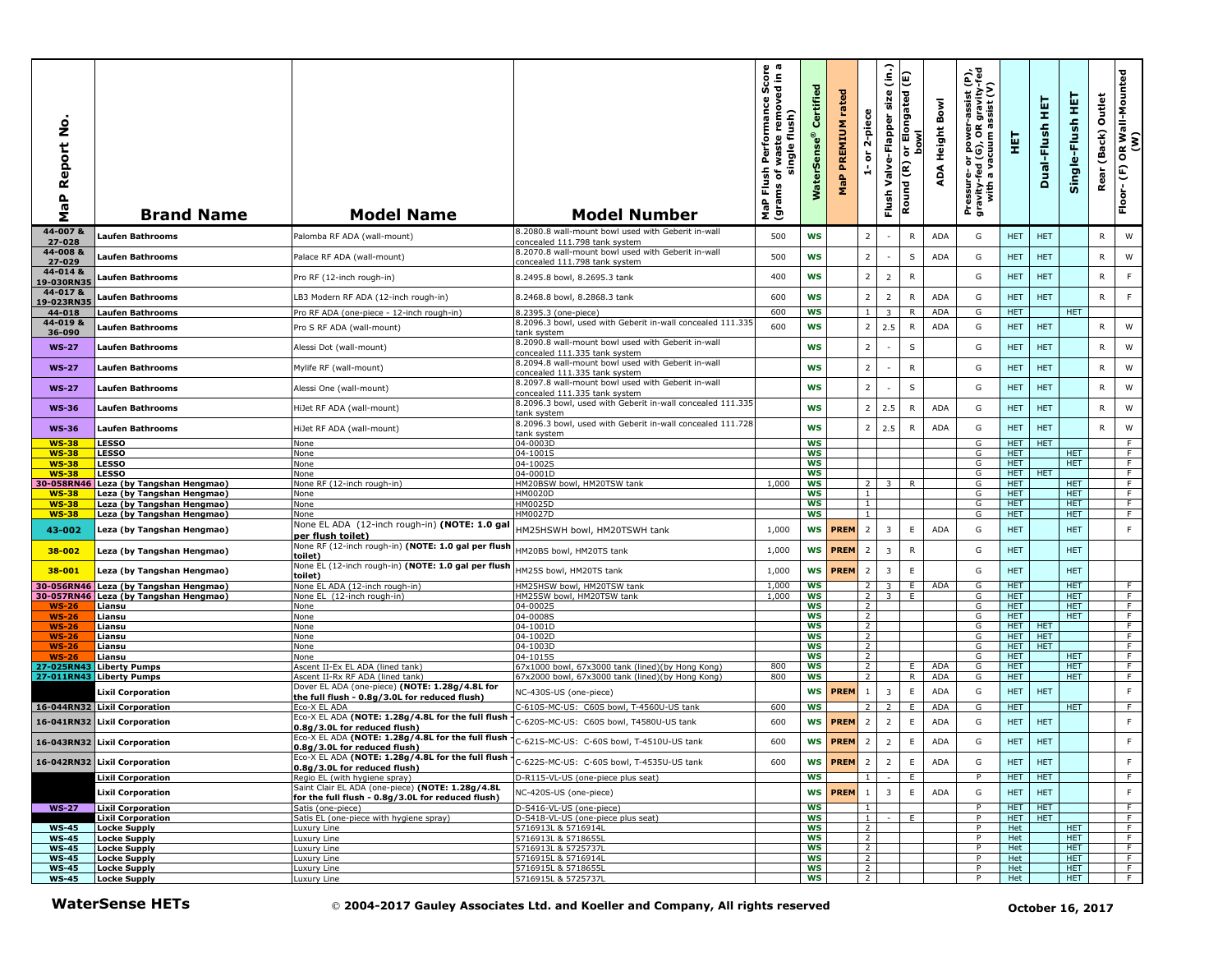| <b>Locke Supply</b><br><b>Locke Supply</b><br><b>Locke Supply</b><br><b>Locke Supply</b><br><b>Locke Supply</b><br><b>Locke Supply</b><br><b>Locke Supply</b><br><b>Locke Supply</b><br><b>Locke Supply</b><br><b>Locke Supply</b><br><b>Locke Supply</b><br><b>Locke Supply</b> | Luxury Line<br>Luxury Line<br>Luxury Line<br>Luxury Line RF (12-inch rough-in)<br>Luxury Line RF (12-inch rough-in)<br>Luxury Line RF (12-inch rough-in)<br>Luxury Line EL (12-inch rough-in) | 5725789L & 5716914L<br>5725789L & 5725737L<br>572578L & 5718655L<br>902-6638 bowl, 902-6639 tank                                                                                                                                                                                                                                                                                                                                                                                                                                                                                                                                                                                                                                                                                                           |                                                                                                                                                                                                                                                                                                                                                                                                                                                                   | WS                                                                       |                                                                                                                                                                                                   | $\overline{2}$                   |                                                                                                                                                                                                                                                                       |                                                                                                                                                                                                                            |                                                        |                                               |                                                                                                       |                                                                                                                                                                                                                                    |                          |                                                                                                                                                                                                                    | Floor-(F)                        |
|----------------------------------------------------------------------------------------------------------------------------------------------------------------------------------------------------------------------------------------------------------------------------------|-----------------------------------------------------------------------------------------------------------------------------------------------------------------------------------------------|------------------------------------------------------------------------------------------------------------------------------------------------------------------------------------------------------------------------------------------------------------------------------------------------------------------------------------------------------------------------------------------------------------------------------------------------------------------------------------------------------------------------------------------------------------------------------------------------------------------------------------------------------------------------------------------------------------------------------------------------------------------------------------------------------------|-------------------------------------------------------------------------------------------------------------------------------------------------------------------------------------------------------------------------------------------------------------------------------------------------------------------------------------------------------------------------------------------------------------------------------------------------------------------|--------------------------------------------------------------------------|---------------------------------------------------------------------------------------------------------------------------------------------------------------------------------------------------|----------------------------------|-----------------------------------------------------------------------------------------------------------------------------------------------------------------------------------------------------------------------------------------------------------------------|----------------------------------------------------------------------------------------------------------------------------------------------------------------------------------------------------------------------------|--------------------------------------------------------|-----------------------------------------------|-------------------------------------------------------------------------------------------------------|------------------------------------------------------------------------------------------------------------------------------------------------------------------------------------------------------------------------------------|--------------------------|--------------------------------------------------------------------------------------------------------------------------------------------------------------------------------------------------------------------|----------------------------------|
|                                                                                                                                                                                                                                                                                  |                                                                                                                                                                                               |                                                                                                                                                                                                                                                                                                                                                                                                                                                                                                                                                                                                                                                                                                                                                                                                            |                                                                                                                                                                                                                                                                                                                                                                                                                                                                   |                                                                          |                                                                                                                                                                                                   |                                  |                                                                                                                                                                                                                                                                       |                                                                                                                                                                                                                            |                                                        | P                                             | Het                                                                                                   |                                                                                                                                                                                                                                    | <b>HET</b>               |                                                                                                                                                                                                                    | $-F$                             |
|                                                                                                                                                                                                                                                                                  |                                                                                                                                                                                               |                                                                                                                                                                                                                                                                                                                                                                                                                                                                                                                                                                                                                                                                                                                                                                                                            |                                                                                                                                                                                                                                                                                                                                                                                                                                                                   | <b>WS</b>                                                                |                                                                                                                                                                                                   | $\overline{2}$                   |                                                                                                                                                                                                                                                                       |                                                                                                                                                                                                                            |                                                        | P                                             | Het                                                                                                   |                                                                                                                                                                                                                                    | <b>HET</b>               |                                                                                                                                                                                                                    | F                                |
|                                                                                                                                                                                                                                                                                  |                                                                                                                                                                                               |                                                                                                                                                                                                                                                                                                                                                                                                                                                                                                                                                                                                                                                                                                                                                                                                            | 1,000                                                                                                                                                                                                                                                                                                                                                                                                                                                             | ws<br><b>WS</b>                                                          |                                                                                                                                                                                                   | $\overline{2}$<br>$\overline{2}$ | 3                                                                                                                                                                                                                                                                     | R                                                                                                                                                                                                                          |                                                        | P<br>G                                        | Het<br>HET.                                                                                           |                                                                                                                                                                                                                                    | HET.<br><b>HET</b>       |                                                                                                                                                                                                                    | $\overline{F}$<br>F              |
|                                                                                                                                                                                                                                                                                  |                                                                                                                                                                                               | 902-6638 bowl, 902-6642 tank                                                                                                                                                                                                                                                                                                                                                                                                                                                                                                                                                                                                                                                                                                                                                                               | 1,000                                                                                                                                                                                                                                                                                                                                                                                                                                                             | WS                                                                       |                                                                                                                                                                                                   | $\overline{2}$                   | $\overline{\mathbf{3}}$                                                                                                                                                                                                                                               | R                                                                                                                                                                                                                          |                                                        | G                                             | <b>HET</b>                                                                                            |                                                                                                                                                                                                                                    | <b>HET</b>               |                                                                                                                                                                                                                    | F                                |
|                                                                                                                                                                                                                                                                                  |                                                                                                                                                                                               | 902-6638 bowl, 902-6643 tank                                                                                                                                                                                                                                                                                                                                                                                                                                                                                                                                                                                                                                                                                                                                                                               | 1,000                                                                                                                                                                                                                                                                                                                                                                                                                                                             | WS                                                                       |                                                                                                                                                                                                   | $\overline{2}$                   | $\overline{\mathbf{3}}$                                                                                                                                                                                                                                               | R                                                                                                                                                                                                                          |                                                        | G                                             | <b>HET</b>                                                                                            |                                                                                                                                                                                                                                    | <b>HET</b>               |                                                                                                                                                                                                                    | $\overline{F}$                   |
|                                                                                                                                                                                                                                                                                  |                                                                                                                                                                                               | 902-6640 bowl, 902-6639 tank                                                                                                                                                                                                                                                                                                                                                                                                                                                                                                                                                                                                                                                                                                                                                                               | 1,000                                                                                                                                                                                                                                                                                                                                                                                                                                                             | <b>WS</b>                                                                |                                                                                                                                                                                                   | $2 \mid 3 \mid$                  |                                                                                                                                                                                                                                                                       | E                                                                                                                                                                                                                          |                                                        | G                                             | HET.                                                                                                  |                                                                                                                                                                                                                                    | <b>HET</b>               |                                                                                                                                                                                                                    | F                                |
|                                                                                                                                                                                                                                                                                  | Luxury Line EL<br>Luxury Line EL (12-inch rough-in)                                                                                                                                           | 902-6640 bowl, 902-6642 tank<br>902-6640 bowl, 902-6643 tank                                                                                                                                                                                                                                                                                                                                                                                                                                                                                                                                                                                                                                                                                                                                               | 1,000<br>1,000                                                                                                                                                                                                                                                                                                                                                                                                                                                    | <b>WS</b><br><b>WS</b>                                                   |                                                                                                                                                                                                   | 2 <sup>1</sup>                   | $2 \quad 3$<br>$\overline{\mathbf{3}}$                                                                                                                                                                                                                                | E<br>E                                                                                                                                                                                                                     |                                                        | G<br>G                                        | HET.<br>HET.                                                                                          |                                                                                                                                                                                                                                    | HET.<br>HET.             |                                                                                                                                                                                                                    | F<br>F                           |
|                                                                                                                                                                                                                                                                                  | Luxury Line EL ADA (12-inch rough-in)                                                                                                                                                         | 902-6641 bowl, 902-6639 tank                                                                                                                                                                                                                                                                                                                                                                                                                                                                                                                                                                                                                                                                                                                                                                               | 1,000                                                                                                                                                                                                                                                                                                                                                                                                                                                             | <b>WS</b>                                                                |                                                                                                                                                                                                   | 2 <sup>1</sup>                   | $\overline{\mathbf{3}}$                                                                                                                                                                                                                                               | Ε.                                                                                                                                                                                                                         | <b>ADA</b>                                             | G                                             | <b>HET</b>                                                                                            |                                                                                                                                                                                                                                    | <b>HET</b>               |                                                                                                                                                                                                                    | $\overline{F}$                   |
|                                                                                                                                                                                                                                                                                  | Luxury Line EL ADA (12-inch rough-in)                                                                                                                                                         | 902-6641 bowl, 902-6642 tank                                                                                                                                                                                                                                                                                                                                                                                                                                                                                                                                                                                                                                                                                                                                                                               | 1,000                                                                                                                                                                                                                                                                                                                                                                                                                                                             | <b>WS</b>                                                                |                                                                                                                                                                                                   | $\overline{2}$                   | $\overline{3}$                                                                                                                                                                                                                                                        | Ε.                                                                                                                                                                                                                         | ADA                                                    | G                                             | <b>HET</b>                                                                                            |                                                                                                                                                                                                                                    | <b>HET</b>               |                                                                                                                                                                                                                    | F                                |
|                                                                                                                                                                                                                                                                                  | Luxury Line EL ADA (12-inch rough-in)                                                                                                                                                         | 902-6641 bowl, 902-6643 tank                                                                                                                                                                                                                                                                                                                                                                                                                                                                                                                                                                                                                                                                                                                                                                               | 1,000                                                                                                                                                                                                                                                                                                                                                                                                                                                             | <b>WS</b>                                                                |                                                                                                                                                                                                   | $2^{\circ}$                      | $\overline{\mathbf{3}}$                                                                                                                                                                                                                                               | E                                                                                                                                                                                                                          | ADA                                                    | G                                             | <b>HET</b>                                                                                            |                                                                                                                                                                                                                                    | <b>HET</b>               |                                                                                                                                                                                                                    | F                                |
| LOTA<br>LOTA                                                                                                                                                                                                                                                                     | None EL<br>None EL                                                                                                                                                                            | CT-113: CF-113 bowl, TA-113 tank<br>CT-123: CF-123 bowl, TA-123 tank                                                                                                                                                                                                                                                                                                                                                                                                                                                                                                                                                                                                                                                                                                                                       |                                                                                                                                                                                                                                                                                                                                                                                                                                                                   | <b>WS</b><br><b>WS</b>                                                   |                                                                                                                                                                                                   | $\overline{2}$<br>$\overline{2}$ |                                                                                                                                                                                                                                                                       | E<br>E.                                                                                                                                                                                                                    |                                                        | G<br>G                                        | HET<br><b>HET</b>                                                                                     |                                                                                                                                                                                                                                    | <b>HET</b><br><b>HET</b> |                                                                                                                                                                                                                    | $\overline{F}$<br>$\overline{F}$ |
| LOTA                                                                                                                                                                                                                                                                             | None EL                                                                                                                                                                                       | CT-201: CF-201 bowl, TA-201 tank                                                                                                                                                                                                                                                                                                                                                                                                                                                                                                                                                                                                                                                                                                                                                                           |                                                                                                                                                                                                                                                                                                                                                                                                                                                                   | <b>WS</b>                                                                |                                                                                                                                                                                                   | 2                                |                                                                                                                                                                                                                                                                       | E                                                                                                                                                                                                                          |                                                        | G                                             | HET.                                                                                                  |                                                                                                                                                                                                                                    | HET.                     |                                                                                                                                                                                                                    | F                                |
| LOTA                                                                                                                                                                                                                                                                             | None RF                                                                                                                                                                                       | CT-202: CF-202 bowl, TA-202 tank                                                                                                                                                                                                                                                                                                                                                                                                                                                                                                                                                                                                                                                                                                                                                                           |                                                                                                                                                                                                                                                                                                                                                                                                                                                                   | <b>WS</b>                                                                |                                                                                                                                                                                                   | $\overline{2}$                   |                                                                                                                                                                                                                                                                       | R                                                                                                                                                                                                                          |                                                        | G                                             | HET.                                                                                                  |                                                                                                                                                                                                                                    | HET.                     |                                                                                                                                                                                                                    | F                                |
| Lowe's                                                                                                                                                                                                                                                                           | Aquasource (by Tangshan Monopy)                                                                                                                                                               | 386700                                                                                                                                                                                                                                                                                                                                                                                                                                                                                                                                                                                                                                                                                                                                                                                                     |                                                                                                                                                                                                                                                                                                                                                                                                                                                                   | <b>WS</b>                                                                |                                                                                                                                                                                                   |                                  |                                                                                                                                                                                                                                                                       |                                                                                                                                                                                                                            |                                                        | G                                             | <b>HET</b>                                                                                            | <b>HET</b>                                                                                                                                                                                                                         |                          |                                                                                                                                                                                                                    | $\overline{F}$                   |
| Lowe's                                                                                                                                                                                                                                                                           | Aquasource (by Tangshan Monopy)<br>Aquasource HET EL ADA                                                                                                                                      | 482250<br>0005905 (Foremost #TL-7600HC-HET-LO)                                                                                                                                                                                                                                                                                                                                                                                                                                                                                                                                                                                                                                                                                                                                                             |                                                                                                                                                                                                                                                                                                                                                                                                                                                                   | <b>WS</b><br><b>WS</b>                                                   |                                                                                                                                                                                                   | 2                                | 3                                                                                                                                                                                                                                                                     | E                                                                                                                                                                                                                          | ADA                                                    | G<br>G                                        | <b>HET</b><br><b>HET</b>                                                                              |                                                                                                                                                                                                                                    | <b>HET</b><br><b>HET</b> |                                                                                                                                                                                                                    | F<br>F                           |
| Lowe's<br>Lowe's                                                                                                                                                                                                                                                                 | Aquasource EL ADA (by Orion)                                                                                                                                                                  | 0006490: 50320 bowl, 5129 tank                                                                                                                                                                                                                                                                                                                                                                                                                                                                                                                                                                                                                                                                                                                                                                             |                                                                                                                                                                                                                                                                                                                                                                                                                                                                   | <b>WS</b>                                                                |                                                                                                                                                                                                   | $\overline{2}$                   | $\overline{\mathbf{3}}$                                                                                                                                                                                                                                               | E                                                                                                                                                                                                                          | <b>ADA</b>                                             | G                                             | <b>HET</b>                                                                                            |                                                                                                                                                                                                                                    | <b>HET</b>               |                                                                                                                                                                                                                    | $\overline{F}$                   |
| Lowe's                                                                                                                                                                                                                                                                           | Project Source RF (by Axent & Tangshan Monopy)                                                                                                                                                | 0012293 - Model AT1201                                                                                                                                                                                                                                                                                                                                                                                                                                                                                                                                                                                                                                                                                                                                                                                     |                                                                                                                                                                                                                                                                                                                                                                                                                                                                   | WS                                                                       |                                                                                                                                                                                                   | $\overline{2}$                   |                                                                                                                                                                                                                                                                       | R                                                                                                                                                                                                                          |                                                        | G                                             | HET.                                                                                                  |                                                                                                                                                                                                                                    | <b>HET</b>               |                                                                                                                                                                                                                    | F.                               |
| Lowe's                                                                                                                                                                                                                                                                           | Project Source RF (12-inch rough-in)                                                                                                                                                          | 0012293 (by Namce)                                                                                                                                                                                                                                                                                                                                                                                                                                                                                                                                                                                                                                                                                                                                                                                         | 600                                                                                                                                                                                                                                                                                                                                                                                                                                                               | WS                                                                       |                                                                                                                                                                                                   | $\overline{2}$                   | $\overline{3}$                                                                                                                                                                                                                                                        | R                                                                                                                                                                                                                          |                                                        | G                                             | HET.                                                                                                  |                                                                                                                                                                                                                                    | HET.                     |                                                                                                                                                                                                                    | F                                |
| Lowe's                                                                                                                                                                                                                                                                           | None                                                                                                                                                                                          | 0027044                                                                                                                                                                                                                                                                                                                                                                                                                                                                                                                                                                                                                                                                                                                                                                                                    |                                                                                                                                                                                                                                                                                                                                                                                                                                                                   | WS                                                                       |                                                                                                                                                                                                   |                                  |                                                                                                                                                                                                                                                                       |                                                                                                                                                                                                                            |                                                        | G                                             | HET.                                                                                                  | <b>HET</b>                                                                                                                                                                                                                         |                          |                                                                                                                                                                                                                    | F                                |
| Lowe's<br>Lowe's                                                                                                                                                                                                                                                                 | Aquasource HET EL ADA<br>Aquasource EL ADA (by Tangshan Monopy)                                                                                                                               | 0061042 (Foremost #AIO 7800HET-LO)<br>0098923                                                                                                                                                                                                                                                                                                                                                                                                                                                                                                                                                                                                                                                                                                                                                              |                                                                                                                                                                                                                                                                                                                                                                                                                                                                   | ws<br><b>WS</b>                                                          |                                                                                                                                                                                                   | $\overline{2}$<br>2              | 3<br>$\overline{\mathbf{3}}$                                                                                                                                                                                                                                          | E.<br>E.                                                                                                                                                                                                                   | ADA<br>ADA                                             | G<br>G                                        | <b>HET</b><br><b>HET</b>                                                                              |                                                                                                                                                                                                                                    | <b>HET</b><br><b>HET</b> |                                                                                                                                                                                                                    | F.<br>F                          |
| Lowe's                                                                                                                                                                                                                                                                           | Aguasource EL ADA (by Axent)                                                                                                                                                                  | 0098923 bowl, 0312795 tank - Model AT1203                                                                                                                                                                                                                                                                                                                                                                                                                                                                                                                                                                                                                                                                                                                                                                  | 1,000                                                                                                                                                                                                                                                                                                                                                                                                                                                             | <b>WS</b>                                                                |                                                                                                                                                                                                   | 2                                | $\overline{\mathbf{3}}$                                                                                                                                                                                                                                               | E                                                                                                                                                                                                                          | <b>ADA</b>                                             | G                                             | <b>HET</b>                                                                                            |                                                                                                                                                                                                                                    | <b>HET</b>               |                                                                                                                                                                                                                    | $\overline{F}$                   |
| Lowe's                                                                                                                                                                                                                                                                           | Aquasource EL ADA (12-inch rough-in)                                                                                                                                                          | 0098923 (by Namce)                                                                                                                                                                                                                                                                                                                                                                                                                                                                                                                                                                                                                                                                                                                                                                                         | 800                                                                                                                                                                                                                                                                                                                                                                                                                                                               | <b>WS</b>                                                                |                                                                                                                                                                                                   | 2 <sup>1</sup>                   | $\overline{\mathbf{3}}$                                                                                                                                                                                                                                               | E.                                                                                                                                                                                                                         | ADA                                                    | G                                             | HET.                                                                                                  |                                                                                                                                                                                                                                    | HET.                     |                                                                                                                                                                                                                    | $\overline{F}$                   |
| Lowe's                                                                                                                                                                                                                                                                           |                                                                                                                                                                                               |                                                                                                                                                                                                                                                                                                                                                                                                                                                                                                                                                                                                                                                                                                                                                                                                            |                                                                                                                                                                                                                                                                                                                                                                                                                                                                   |                                                                          |                                                                                                                                                                                                   |                                  |                                                                                                                                                                                                                                                                       |                                                                                                                                                                                                                            |                                                        |                                               |                                                                                                       |                                                                                                                                                                                                                                    |                          |                                                                                                                                                                                                                    | $\overline{F}$                   |
|                                                                                                                                                                                                                                                                                  |                                                                                                                                                                                               |                                                                                                                                                                                                                                                                                                                                                                                                                                                                                                                                                                                                                                                                                                                                                                                                            |                                                                                                                                                                                                                                                                                                                                                                                                                                                                   |                                                                          |                                                                                                                                                                                                   |                                  |                                                                                                                                                                                                                                                                       |                                                                                                                                                                                                                            |                                                        |                                               |                                                                                                       |                                                                                                                                                                                                                                    |                          |                                                                                                                                                                                                                    | F<br>F                           |
| Lowe's                                                                                                                                                                                                                                                                           |                                                                                                                                                                                               |                                                                                                                                                                                                                                                                                                                                                                                                                                                                                                                                                                                                                                                                                                                                                                                                            |                                                                                                                                                                                                                                                                                                                                                                                                                                                                   |                                                                          |                                                                                                                                                                                                   |                                  | $\overline{3}$                                                                                                                                                                                                                                                        | R                                                                                                                                                                                                                          |                                                        |                                               |                                                                                                       |                                                                                                                                                                                                                                    | <b>HET</b>               |                                                                                                                                                                                                                    | $\overline{F}$                   |
| Lowe's                                                                                                                                                                                                                                                                           |                                                                                                                                                                                               | 0164903 (one-piece)                                                                                                                                                                                                                                                                                                                                                                                                                                                                                                                                                                                                                                                                                                                                                                                        |                                                                                                                                                                                                                                                                                                                                                                                                                                                                   | <b>WS</b>                                                                |                                                                                                                                                                                                   | $\overline{1}$                   |                                                                                                                                                                                                                                                                       | F.                                                                                                                                                                                                                         |                                                        | G                                             | <b>HET</b>                                                                                            |                                                                                                                                                                                                                                    | <b>HET</b>               |                                                                                                                                                                                                                    | $-F$                             |
| Lowe's                                                                                                                                                                                                                                                                           |                                                                                                                                                                                               | 0274044                                                                                                                                                                                                                                                                                                                                                                                                                                                                                                                                                                                                                                                                                                                                                                                                    |                                                                                                                                                                                                                                                                                                                                                                                                                                                                   |                                                                          |                                                                                                                                                                                                   |                                  |                                                                                                                                                                                                                                                                       |                                                                                                                                                                                                                            |                                                        |                                               |                                                                                                       | HET                                                                                                                                                                                                                                |                          |                                                                                                                                                                                                                    | F                                |
| Lowe's                                                                                                                                                                                                                                                                           |                                                                                                                                                                                               |                                                                                                                                                                                                                                                                                                                                                                                                                                                                                                                                                                                                                                                                                                                                                                                                            |                                                                                                                                                                                                                                                                                                                                                                                                                                                                   |                                                                          |                                                                                                                                                                                                   |                                  |                                                                                                                                                                                                                                                                       |                                                                                                                                                                                                                            |                                                        |                                               |                                                                                                       |                                                                                                                                                                                                                                    |                          |                                                                                                                                                                                                                    | F<br>$\overline{F}$              |
| 27-074RN43 Lowe's                                                                                                                                                                                                                                                                |                                                                                                                                                                                               |                                                                                                                                                                                                                                                                                                                                                                                                                                                                                                                                                                                                                                                                                                                                                                                                            |                                                                                                                                                                                                                                                                                                                                                                                                                                                                   |                                                                          |                                                                                                                                                                                                   |                                  |                                                                                                                                                                                                                                                                       |                                                                                                                                                                                                                            |                                                        |                                               |                                                                                                       |                                                                                                                                                                                                                                    |                          |                                                                                                                                                                                                                    | F                                |
| Lowe's                                                                                                                                                                                                                                                                           | Aquasource RF ADA (by Axent)                                                                                                                                                                  | 395278/LW0209                                                                                                                                                                                                                                                                                                                                                                                                                                                                                                                                                                                                                                                                                                                                                                                              | 1,000                                                                                                                                                                                                                                                                                                                                                                                                                                                             | <b>WS</b>                                                                |                                                                                                                                                                                                   | $2^{\circ}$                      | $\overline{\mathbf{3}}$                                                                                                                                                                                                                                               | R                                                                                                                                                                                                                          | ADA                                                    | G                                             | <b>HET</b>                                                                                            |                                                                                                                                                                                                                                    | <b>HET</b>               |                                                                                                                                                                                                                    | F                                |
| Lowe's                                                                                                                                                                                                                                                                           | Aquasource EL ADA (by Axent)                                                                                                                                                                  | 395280/LW0210                                                                                                                                                                                                                                                                                                                                                                                                                                                                                                                                                                                                                                                                                                                                                                                              | 1,000                                                                                                                                                                                                                                                                                                                                                                                                                                                             | <b>WS</b>                                                                |                                                                                                                                                                                                   |                                  |                                                                                                                                                                                                                                                                       |                                                                                                                                                                                                                            | <b>ADA</b>                                             | G                                             | HET                                                                                                   |                                                                                                                                                                                                                                    | <b>HET</b>               |                                                                                                                                                                                                                    | $\overline{F}$                   |
| Lowe's                                                                                                                                                                                                                                                                           |                                                                                                                                                                                               |                                                                                                                                                                                                                                                                                                                                                                                                                                                                                                                                                                                                                                                                                                                                                                                                            |                                                                                                                                                                                                                                                                                                                                                                                                                                                                   |                                                                          |                                                                                                                                                                                                   |                                  |                                                                                                                                                                                                                                                                       |                                                                                                                                                                                                                            |                                                        |                                               |                                                                                                       |                                                                                                                                                                                                                                    |                          |                                                                                                                                                                                                                    | $\overline{F}$<br>F              |
| <b>Mainline</b>                                                                                                                                                                                                                                                                  |                                                                                                                                                                                               |                                                                                                                                                                                                                                                                                                                                                                                                                                                                                                                                                                                                                                                                                                                                                                                                            |                                                                                                                                                                                                                                                                                                                                                                                                                                                                   |                                                                          |                                                                                                                                                                                                   |                                  |                                                                                                                                                                                                                                                                       |                                                                                                                                                                                                                            |                                                        |                                               |                                                                                                       |                                                                                                                                                                                                                                    |                          |                                                                                                                                                                                                                    | F                                |
| <b>Mainline</b>                                                                                                                                                                                                                                                                  |                                                                                                                                                                                               | ML225 bowl, ML299W tank                                                                                                                                                                                                                                                                                                                                                                                                                                                                                                                                                                                                                                                                                                                                                                                    | 800                                                                                                                                                                                                                                                                                                                                                                                                                                                               | <b>WS</b>                                                                |                                                                                                                                                                                                   | $\overline{2}$                   | $\overline{\mathbf{3}}$                                                                                                                                                                                                                                               | E.                                                                                                                                                                                                                         |                                                        | G                                             | <b>HET</b>                                                                                            |                                                                                                                                                                                                                                    | <b>HET</b>               |                                                                                                                                                                                                                    | $\overline{F}$                   |
| <b>Mainline</b>                                                                                                                                                                                                                                                                  |                                                                                                                                                                                               | ML253 bowl, ML299W tank                                                                                                                                                                                                                                                                                                                                                                                                                                                                                                                                                                                                                                                                                                                                                                                    | 800                                                                                                                                                                                                                                                                                                                                                                                                                                                               | <b>WS</b>                                                                |                                                                                                                                                                                                   | 2                                | $\overline{\mathbf{3}}$                                                                                                                                                                                                                                               | E                                                                                                                                                                                                                          | ADA                                                    | G                                             | <b>HET</b>                                                                                            |                                                                                                                                                                                                                                    | <b>HET</b>               |                                                                                                                                                                                                                    | F                                |
| <b>Mainline</b>                                                                                                                                                                                                                                                                  |                                                                                                                                                                                               | ML700W (one-piece)                                                                                                                                                                                                                                                                                                                                                                                                                                                                                                                                                                                                                                                                                                                                                                                         |                                                                                                                                                                                                                                                                                                                                                                                                                                                                   |                                                                          |                                                                                                                                                                                                   | $\mathbf{1}$                     |                                                                                                                                                                                                                                                                       |                                                                                                                                                                                                                            |                                                        |                                               |                                                                                                       |                                                                                                                                                                                                                                    |                          |                                                                                                                                                                                                                    | F<br>$\overline{F}$              |
| <b>Mainline</b>                                                                                                                                                                                                                                                                  |                                                                                                                                                                                               |                                                                                                                                                                                                                                                                                                                                                                                                                                                                                                                                                                                                                                                                                                                                                                                                            |                                                                                                                                                                                                                                                                                                                                                                                                                                                                   |                                                                          |                                                                                                                                                                                                   |                                  |                                                                                                                                                                                                                                                                       |                                                                                                                                                                                                                            |                                                        |                                               |                                                                                                       |                                                                                                                                                                                                                                    |                          |                                                                                                                                                                                                                    |                                  |
| <b>Mansfield</b>                                                                                                                                                                                                                                                                 |                                                                                                                                                                                               | 4138 bowl, 3121 tank                                                                                                                                                                                                                                                                                                                                                                                                                                                                                                                                                                                                                                                                                                                                                                                       |                                                                                                                                                                                                                                                                                                                                                                                                                                                                   |                                                                          |                                                                                                                                                                                                   |                                  |                                                                                                                                                                                                                                                                       |                                                                                                                                                                                                                            |                                                        |                                               |                                                                                                       |                                                                                                                                                                                                                                    |                          |                                                                                                                                                                                                                    | F                                |
| <b>Mansfield</b>                                                                                                                                                                                                                                                                 |                                                                                                                                                                                               | 4135 bowl, 3125 tank                                                                                                                                                                                                                                                                                                                                                                                                                                                                                                                                                                                                                                                                                                                                                                                       | 600                                                                                                                                                                                                                                                                                                                                                                                                                                                               | <b>WS</b>                                                                |                                                                                                                                                                                                   | $\overline{2}$                   | 3                                                                                                                                                                                                                                                                     | R                                                                                                                                                                                                                          |                                                        | G                                             | <b>HET</b>                                                                                            |                                                                                                                                                                                                                                    | <b>HET</b>               |                                                                                                                                                                                                                    | F.                               |
| Mansfield                                                                                                                                                                                                                                                                        |                                                                                                                                                                                               |                                                                                                                                                                                                                                                                                                                                                                                                                                                                                                                                                                                                                                                                                                                                                                                                            |                                                                                                                                                                                                                                                                                                                                                                                                                                                                   |                                                                          |                                                                                                                                                                                                   |                                  |                                                                                                                                                                                                                                                                       |                                                                                                                                                                                                                            |                                                        |                                               |                                                                                                       |                                                                                                                                                                                                                                    |                          |                                                                                                                                                                                                                    | F.                               |
| 20-105RN36 Mansfield<br>Mansfield                                                                                                                                                                                                                                                |                                                                                                                                                                                               |                                                                                                                                                                                                                                                                                                                                                                                                                                                                                                                                                                                                                                                                                                                                                                                                            |                                                                                                                                                                                                                                                                                                                                                                                                                                                                   |                                                                          |                                                                                                                                                                                                   |                                  |                                                                                                                                                                                                                                                                       |                                                                                                                                                                                                                            |                                                        |                                               |                                                                                                       |                                                                                                                                                                                                                                    |                          |                                                                                                                                                                                                                    | F<br>F                           |
| 20-102RN36 Mansfield                                                                                                                                                                                                                                                             |                                                                                                                                                                                               | 4135 bowl, 3121 tank                                                                                                                                                                                                                                                                                                                                                                                                                                                                                                                                                                                                                                                                                                                                                                                       | 600                                                                                                                                                                                                                                                                                                                                                                                                                                                               | <b>WS</b>                                                                |                                                                                                                                                                                                   | $\mathbf 2$                      | $\overline{3}$                                                                                                                                                                                                                                                        | E                                                                                                                                                                                                                          |                                                        | G                                             | <b>HET</b>                                                                                            |                                                                                                                                                                                                                                    | <b>HET</b>               |                                                                                                                                                                                                                    | F                                |
| Mansfield                                                                                                                                                                                                                                                                        | Alto 1.28 gpf RF (12" rough-in)                                                                                                                                                               | 4130 bowl, 3121 tank                                                                                                                                                                                                                                                                                                                                                                                                                                                                                                                                                                                                                                                                                                                                                                                       | 600                                                                                                                                                                                                                                                                                                                                                                                                                                                               | WS                                                                       |                                                                                                                                                                                                   | $\overline{2}$                   |                                                                                                                                                                                                                                                                       | $\mathsf{R}$                                                                                                                                                                                                               |                                                        | G                                             | <b>HET</b>                                                                                            |                                                                                                                                                                                                                                    | <b>HET</b>               |                                                                                                                                                                                                                    | F                                |
| Mansfield                                                                                                                                                                                                                                                                        |                                                                                                                                                                                               | 4130 bowl, 3125 tank                                                                                                                                                                                                                                                                                                                                                                                                                                                                                                                                                                                                                                                                                                                                                                                       | 600                                                                                                                                                                                                                                                                                                                                                                                                                                                               | WS                                                                       |                                                                                                                                                                                                   |                                  |                                                                                                                                                                                                                                                                       | E.                                                                                                                                                                                                                         |                                                        | G                                             | <b>HET</b>                                                                                            |                                                                                                                                                                                                                                    | <b>HET</b>               |                                                                                                                                                                                                                    | - F                              |
| <b>Mansfield</b>                                                                                                                                                                                                                                                                 | Alto 1.28 RF (10" rough-in)                                                                                                                                                                   | 4131 bowl, 3121 tank                                                                                                                                                                                                                                                                                                                                                                                                                                                                                                                                                                                                                                                                                                                                                                                       | 600                                                                                                                                                                                                                                                                                                                                                                                                                                                               | WS                                                                       |                                                                                                                                                                                                   | $\overline{2}$                   |                                                                                                                                                                                                                                                                       | $\mathsf{R}$                                                                                                                                                                                                               |                                                        | G                                             | <b>HET</b>                                                                                            |                                                                                                                                                                                                                                    | <b>HET</b>               |                                                                                                                                                                                                                    | $\mathsf F$                      |
| Mansfield<br><b>Mansfield</b>                                                                                                                                                                                                                                                    |                                                                                                                                                                                               |                                                                                                                                                                                                                                                                                                                                                                                                                                                                                                                                                                                                                                                                                                                                                                                                            |                                                                                                                                                                                                                                                                                                                                                                                                                                                                   |                                                                          |                                                                                                                                                                                                   |                                  |                                                                                                                                                                                                                                                                       |                                                                                                                                                                                                                            |                                                        |                                               |                                                                                                       |                                                                                                                                                                                                                                    |                          |                                                                                                                                                                                                                    | F<br>$\overline{F}$              |
| 25-016RN41 Mansfield                                                                                                                                                                                                                                                             |                                                                                                                                                                                               |                                                                                                                                                                                                                                                                                                                                                                                                                                                                                                                                                                                                                                                                                                                                                                                                            |                                                                                                                                                                                                                                                                                                                                                                                                                                                                   |                                                                          |                                                                                                                                                                                                   |                                  |                                                                                                                                                                                                                                                                       |                                                                                                                                                                                                                            |                                                        |                                               |                                                                                                       |                                                                                                                                                                                                                                    |                          |                                                                                                                                                                                                                    | - F                              |
| 25-017RN41 Mansfield                                                                                                                                                                                                                                                             | Cascade RF                                                                                                                                                                                    | 4810 bowl, 3816 tank                                                                                                                                                                                                                                                                                                                                                                                                                                                                                                                                                                                                                                                                                                                                                                                       | 800                                                                                                                                                                                                                                                                                                                                                                                                                                                               | ws                                                                       |                                                                                                                                                                                                   |                                  |                                                                                                                                                                                                                                                                       | R                                                                                                                                                                                                                          |                                                        | G                                             | <b>HET</b>                                                                                            |                                                                                                                                                                                                                                    | <b>HET</b>               |                                                                                                                                                                                                                    | F                                |
|                                                                                                                                                                                                                                                                                  |                                                                                                                                                                                               | 144 bowl, 119 tank                                                                                                                                                                                                                                                                                                                                                                                                                                                                                                                                                                                                                                                                                                                                                                                         | 1,000                                                                                                                                                                                                                                                                                                                                                                                                                                                             | WS                                                                       |                                                                                                                                                                                                   | $\overline{2}$                   |                                                                                                                                                                                                                                                                       | E                                                                                                                                                                                                                          | <b>ADA</b>                                             |                                               | <b>HET</b>                                                                                            | <b>HET</b>                                                                                                                                                                                                                         |                          |                                                                                                                                                                                                                    |                                  |
| Lowe's<br>Lowe's<br>Lowe's<br>Lowe's                                                                                                                                                                                                                                             | 068RN24RN4 Mansfield                                                                                                                                                                          | Aquasource<br>Aquasource<br>Aquasource<br>Aquasource RF<br>Aquasource EL (one-piece by Tangshan Monopy)<br>Aquasource (by Tangshan Monopy)<br>Aquasource Danubio Green EL<br>Aquasource Florencia Green RF<br>Aquasource EL ADA (by Axent)<br>Aquasource (by Tangshan Monopy)<br>Aquasource<br>None RF (12-inch rough-in)<br>None EL (12-inch rough-in)<br>None EL ADA (12-inch rough-in)<br>None EL (12-inch rough-in - one-piece)<br>None EL ADA (12-inch rough-in)<br>Alto 1.28 EL (10" rough-in)<br>Alto 1.28 EL (14" rough-in)<br>Alto 1.28 EL ADA (10" rough-in)<br>Alto 1.28 EL ADA (12" rough-in)<br>Alto 1.28 EL ADA (14" rough-in)<br>Alto 1.28 gpf EL (12" rough-in)<br>Alto 1.28 RF (14" rough-in)<br>Barrett EL ADA 1.28 (12" Rough-In)<br>Brentwood HET<br>Cascade EL ADA<br>EcoQuantum - EL | 810485 (by Namce)<br>810485/T802M (by Tangshan Monopy)<br>806386/T802D (by Tangshan Monopy)<br>0104502 (by Foremost)<br>275730 (by General Ceramica)<br>277014 (by General Ceramica)<br>352027/LW0207<br>773675/MT20205 (1.0 gallon flush volume)<br>9311K (one-piece)<br>ML200 bowl, ML299W tank<br>ML750 bowl, ML799W tank<br>4139 bowl, 3121 tank<br>4137 bowl, 3121 tank<br>4137 bowl, 3125 tank<br>4115 bowl, 3106 tank<br>4148-3148<br>4817 bowl, 3816 tank | 1,000<br>800<br>1,000<br>1,000<br>600<br>600<br>600<br>600<br>800<br>800 | <b>WS</b><br><b>WS</b><br><b>WS</b><br>ws<br><b>WS</b><br><b>WS</b><br>WS<br><b>WS</b><br>ws<br><b>WS</b><br><b>WS</b><br><b>WS</b><br><b>WS</b><br>WS<br>WS<br>WS<br><b>WS</b><br>WS<br>WS<br>WS |                                  | $\overline{2}$<br>$\overline{2}$<br>2 <sup>1</sup><br>$\overline{2}$<br>$\overline{2}$<br>$\overline{2}$<br>$\overline{2}$<br>$\mathbf{1}$<br>$2^{\circ}$<br>$\overline{2}$<br>$\overline{2}$<br>$\overline{2}$<br>2 <sup>1</sup><br>$\overline{2}$<br>2 <sub>1</sub> | 3<br>$2 \mid 3 \mid$<br>3<br>$\overline{3}$<br>$2 \mid 3 \mid$<br>2.5<br>$\overline{\mathbf{3}}$<br>$2 \quad 2.5$<br>$\overline{\mathbf{3}}$<br>2.5<br>$2 \mid 3$<br>2.5<br>$\overline{3}$<br>3 <sup>1</sup><br>$2 \mid 3$ | F.<br>E.<br>R<br>E<br>E<br>E<br>R<br>E<br>R<br>E<br>E. | ADA<br>ADA<br>ADA<br>ADA<br>ADA<br>ADA<br>ADA | G<br>G<br>G<br>G<br>G<br>G<br>G<br>G<br>G<br>G<br>G<br>G<br>G<br>G<br>G<br>G<br>G<br>G<br>G<br>G<br>P | HET.<br><b>HET</b><br>HET.<br><b>HET</b><br>HET.<br><b>HET</b><br><b>HET</b><br><b>HET</b><br>HET.<br>HET.<br><b>HET</b><br><b>HET</b><br><b>HET</b><br><b>HET</b><br>HET.<br><b>HET</b><br><b>HET</b><br><b>HET</b><br><b>HET</b> | <b>HET</b><br>HET        | HET.<br>HET.<br><b>HET</b><br><b>HET</b><br><b>HET</b><br><b>HET</b><br>HET.<br>HET.<br><b>HET</b><br><b>HET</b><br><b>HET</b><br><b>HET</b><br><b>HET</b><br><b>HET</b><br><b>HET</b><br><b>HET</b><br><b>HET</b> |                                  |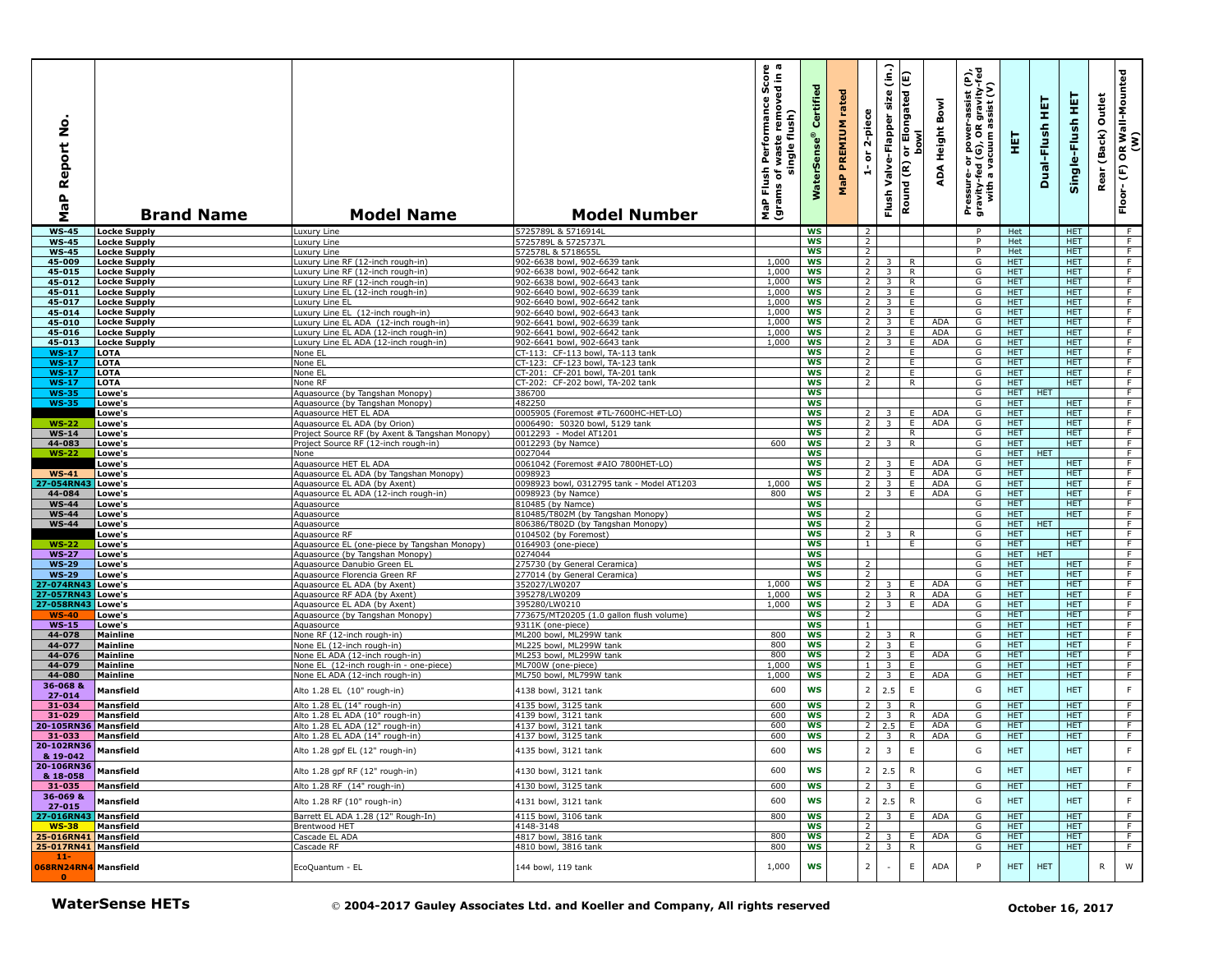| Report No<br>a<br>a<br>Σ                         | <b>Brand Name</b>                                                            | <b>Model Name</b>                                                        | <b>Model Number</b>                                                             | waste removed in a<br>single flush)<br>single flush)<br><b>Flush Performance</b><br>ms of waste remove<br>MaP Flu<br>(grams ( | Certified<br><b>WaterSens</b> | rated<br>PREMIUM<br>MaP | 2-piece<br>$\overleftarrow{\mathtt{o}}$<br>÷ | $\widehat{\mathsf{S}}$<br>size<br>Valve-Flapper<br>Flush | (Ε)<br>or Elongated<br>bowl<br>Round (R) | ADA Height Bowl | Pressure- or power-assist (P),<br>gravity-fed (G), OR gravity-fed<br>with a vacuum assist (V) | 真                        | 真<br>Dual-Flush          | 토<br>Single-Flush  | Outlet<br>Rear (Back) | OR Wall-Mounted<br>(W)<br>$Floor-(F)$ |
|--------------------------------------------------|------------------------------------------------------------------------------|--------------------------------------------------------------------------|---------------------------------------------------------------------------------|-------------------------------------------------------------------------------------------------------------------------------|-------------------------------|-------------------------|----------------------------------------------|----------------------------------------------------------|------------------------------------------|-----------------|-----------------------------------------------------------------------------------------------|--------------------------|--------------------------|--------------------|-----------------------|---------------------------------------|
| 10-125RN22<br>38                                 | Mansfield                                                                    | EcoQuantum EL                                                            | 147 bowl, 119 tank                                                              | 1,000                                                                                                                         | <b>WS</b>                     |                         | $\overline{2}$                               |                                                          | E                                        |                 | P                                                                                             | HET.                     | <b>HET</b>               |                    |                       | F.                                    |
| 10-118RN22-<br>38                                | <b>Mansfield</b>                                                             | EcoQuantum EL                                                            | 149 bowl, 119 tank                                                              | 500                                                                                                                           | <b>WS</b>                     |                         | $\overline{2}$                               |                                                          | $\mathsf E$                              |                 | P                                                                                             | <b>HET</b>               | <b>HET</b>               |                    | R                     | F                                     |
| 27-024RN43<br>10-123RN22                         | Mansfield                                                                    | EcoQuantum EL (Floor Mount, Rear Outlet)                                 | 151-119                                                                         | 1,000                                                                                                                         | <b>WS</b>                     |                         | 2                                            |                                                          | E.                                       | <b>ADA</b>      | P                                                                                             | <b>HET</b>               | <b>HET</b>               |                    | R                     | -F                                    |
| 38                                               | Mansfield                                                                    | EcoQuantum EL ADA                                                        | 148 bowl, 119 tank                                                              | 1,000                                                                                                                         | <b>WS</b>                     |                         | $\overline{2}$                               |                                                          | E                                        | <b>ADA</b>      | P                                                                                             | <b>HET</b>               | <b>HET</b>               |                    |                       | F                                     |
| 10-124RN22<br>38                                 | Mansfield                                                                    | EcoQuantum RF                                                            | 146 bowl, 119 tank                                                              | 1,000                                                                                                                         | <b>WS</b>                     |                         | $\overline{2}$                               |                                                          | ${\sf R}$                                |                 | P                                                                                             | HET.                     | <b>HET</b>               |                    |                       | F                                     |
| 14-024RN29-<br><b>RN45</b>                       | Mansfield                                                                    | Enso EL ADA                                                              | 177 bowl, 178 tank                                                              | 800                                                                                                                           | <b>WS</b>                     |                         | $\overline{2}$                               | 2.5                                                      | E                                        | <b>ADA</b>      | G                                                                                             | <b>HET</b>               | <b>HET</b>               |                    |                       | F                                     |
| 31-032                                           | Mansfield                                                                    | Essence 1.28 EL ADA (12" rough-in)                                       | 4184-3185                                                                       | 800                                                                                                                           | WS                            |                         | 2<br>$\overline{2}$                          | $\overline{\mathbf{3}}$                                  | E                                        | <b>ADA</b>      | G                                                                                             | <b>HET</b>               |                          | HET.<br><b>HET</b> |                       | F<br>$\overline{F}$                   |
| 19-041RN35                                       | <b>Mansfield</b><br><b>Mansfield</b>                                         | Maverick 1.0 qpf RF (12" rough-in)<br>Maverick EL                        | 1013 bowl, 1012 tank<br>111 bowl, 112 tank                                      | 500                                                                                                                           | <b>WS</b><br><b>WS</b>        |                         | $\overline{2}$                               | $\overline{3}$<br>$\overline{\mathbf{3}}$                | $\overline{R}$                           |                 | G<br>G                                                                                        | <b>HET</b><br><b>HET</b> |                          | <b>HET</b>         |                       | $\overline{F}$                        |
|                                                  | Mansfield                                                                    | Maverick EL ADA                                                          | 114 bowl, 112 tank                                                              |                                                                                                                               | <b>WS</b>                     |                         | 2 <sup>1</sup>                               | 3                                                        | E                                        | <b>ADA</b>      | G                                                                                             | HET.                     |                          | HET.               |                       | F                                     |
| 31-031                                           | <b>Mansfield</b><br><b>Mansfield</b>                                         | Maverick RF<br>Montclair EL ADA (12" rough-in)                           | 113 bowl, 112 tank<br>4107-3108                                                 | 800                                                                                                                           | WS<br><b>WS</b>               |                         | 2 <sup>1</sup><br>2 <sup>1</sup>             | 3<br>3                                                   | R<br>E.                                  | <b>ADA</b>      | G<br>G                                                                                        | HET.<br><b>HET</b>       |                          | HET.<br><b>HET</b> |                       | F<br>F.                               |
| 21-101RN3)                                       | <b>Mansfield</b>                                                             | None EL                                                                  | 382-3386 Combo: 382 bowl, 3386 tank                                             | 800                                                                                                                           | <b>WS</b>                     |                         | 2 <sup>1</sup>                               | 3                                                        | E                                        |                 | G                                                                                             | HET.                     | <b>HET</b>               |                    |                       | F.                                    |
| 21-100RN37                                       | <b>Mansfield</b>                                                             | None EL ADA                                                              | 384-3386 Combo: 384 bowl, 3386 tank                                             | 800                                                                                                                           | WS                            |                         | 2 <sup>1</sup>                               | 3                                                        | E                                        | <b>ADA</b>      | G                                                                                             | HET.                     | <b>HET</b>               |                    |                       | F                                     |
| 21-102RN37<br>$12-$<br>027RN26RN4 Mansfield<br>2 | Mansfield                                                                    | None RF<br>Prestigio EL (one-piece)                                      | 380-3386 Combo: 380 bowl, 3386 tank<br>704 (one-piece)                          | 800<br>800                                                                                                                    | <b>WS</b><br>WS               |                         | $\overline{2}$<br>$\langle 1 \rangle$        | $\overline{3}$                                           | $\overline{R}$<br>E                      |                 | G<br>P                                                                                        | <b>HET</b><br><b>HET</b> | <b>HET</b>               | <b>HET</b>         |                       | F<br>F                                |
| 20-102RN36<br>& 19-042                           | Mansfield                                                                    | Pro Fit 2 SmartPak Complete Toilet Kit 1.28 gpf EL<br>(12" rough-in)     | 4135-3121 Combo                                                                 | 600                                                                                                                           | ws                            |                         | $\overline{2}$                               | 3                                                        | E                                        |                 | G                                                                                             | <b>HET</b>               |                          | <b>HET</b>         |                       | F.                                    |
| 20-105RN36                                       | Mansfield                                                                    | Pro Fit 3 SmartPak Complete Toilet Kit 1.28 qpf EL<br>ADA (12" rough-in) | 4137 bowl, 3121 tank                                                            | 600                                                                                                                           | <b>WS</b>                     |                         | $\overline{2}$                               | 2.5                                                      | E                                        | <b>ADA</b>      | G                                                                                             | <b>HET</b>               |                          | <b>HET</b>         |                       | F                                     |
| 10-121RN22<br>38                                 | Mansfield                                                                    | QuantumOne EL (12-inch rough-in)                                         | 147 bowl, 153 tank                                                              | 1,000                                                                                                                         | <b>WS</b>                     | <b>PREM</b>             | $\overline{2}$                               |                                                          | $\mathsf E$                              |                 | P                                                                                             | <b>HET</b>               |                          | <b>HET</b>         |                       | F.                                    |
| 10-119RN22<br>38                                 | Mansfield                                                                    | QuantumOne EL (12-inch rough-in)                                         | 149 bowl, 153 tank                                                              | 1,000                                                                                                                         | <b>WS</b>                     | <b>PREM</b>             | $\overline{2}$                               |                                                          | $\mathsf E$                              |                 | P                                                                                             | <b>HET</b>               |                          | <b>HET</b>         | R                     | F                                     |
| $11 -$<br>070RN24RN4<br>$\mathbf{a}$             | Mansfield                                                                    | QuantumOne EL ADA                                                        | 144 bowl, 153 tank                                                              | 800                                                                                                                           | WS                            | <b>PREM</b>             | $\overline{2}$                               |                                                          | $\mathsf E$                              | <b>ADA</b>      | P                                                                                             | <b>HET</b>               |                          | <b>HET</b>         | R                     | W                                     |
| 10-120RN22<br>38                                 | Mansfield                                                                    | QuantumOne EL ADA (12-inch rough-in)                                     | 148 bowl, 153 tank                                                              | 1,000                                                                                                                         | WS                            | <b>PREM</b>             | $\overline{2}$                               |                                                          | E                                        | <b>ADA</b>      | P                                                                                             | <b>HET</b>               |                          | <b>HET</b>         |                       | F                                     |
| 27-022RN43                                       | Mansfield                                                                    | QuantumOne EL ADA (Floor Mount, Rear Outlet)                             | 151-153: 151 bowl, 153 tank                                                     | 600                                                                                                                           | WS                            | <b>PREM</b>             | 2                                            |                                                          | E                                        | <b>ADA</b>      | P                                                                                             | HET.                     |                          | HET.               | R.                    | F                                     |
| 10-122RN22<br>38                                 | Mansfield                                                                    | QuantumOne RF                                                            | 146 bowl, 153 tank                                                              | 1,000                                                                                                                         | <b>WS</b>                     | <b>PREM</b>             | $\overline{2}$                               |                                                          | $\mathsf{R}$                             |                 | P                                                                                             | <b>HET</b>               |                          | <b>HET</b>         |                       | F                                     |
| 33-014 &<br>27-019                               | Mansfield                                                                    | Summit EL ADA 1.28 (12" Rough-In)                                        | 384 bowl, 387 tank                                                              | 1,000                                                                                                                         | <b>WS</b>                     |                         | $\overline{2}$                               | $\overline{3}$                                           | E                                        | <b>ADA</b>      | G                                                                                             | <b>HET</b>               |                          | <b>HET</b>         |                       | F.                                    |
| 33-039 &<br>27-021                               | Mansfield                                                                    | Summit 3 RF (12" Rough-In)                                               | 380 bowl, 387 tank                                                              | 1,000                                                                                                                         | <b>WS</b>                     |                         | $\overline{2}$                               | $\overline{\mathbf{3}}$                                  | ${\sf R}$                                |                 | G                                                                                             | <b>HET</b>               |                          | <b>HET</b>         |                       | $\mathsf F$                           |
| $WS-26$<br><b>WS-26</b>                          | <b>Mansfield</b><br>Mansfield                                                | Summit Dual Flush EL<br>Summit Dual Flush EL                             | 4382CTK: 382 bowl, 3386 tank<br>4384CTK: 384 bowl, 3386 tank                    |                                                                                                                               | <b>WS</b><br>ws               |                         | 2<br>$\overline{2}$                          |                                                          | E.<br>E                                  |                 | G<br>G                                                                                        | HET.<br>HET.             | <b>HET</b><br><b>HET</b> |                    |                       | F<br>F                                |
| <b>WS-26</b>                                     | Mansfield                                                                    | Summit Dual Flush RF                                                     | 4380CTK: 380 bowl, 3386 tank                                                    |                                                                                                                               | WS                            |                         | $\overline{2}$                               |                                                          | $\overline{R}$                           |                 | G                                                                                             | HET.                     | <b>HET</b>               |                    |                       | F.                                    |
| 31-037                                           | <b>Mansfield</b>                                                             | Summit Dual Flush RF ADA (12-inch rough-in)                              | 388 Bowl, 3386 Tank                                                             | 1,000                                                                                                                         | <b>WS</b>                     |                         | 2 <sup>1</sup>                               | 3                                                        | R                                        | <b>ADA</b>      | G                                                                                             | HET                      | <b>HET</b>               |                    |                       | F.                                    |
| 33-038 &<br>27-020<br>33-037 &                   | Mansfield                                                                    | Summit EL (12" Rough-In)                                                 | 382 bowl, 387 tank                                                              | 1,000                                                                                                                         | WS                            |                         | $\overline{2}$                               | 3                                                        | $\mathsf E$                              |                 | G                                                                                             | <b>HET</b>               |                          | <b>HET</b>         |                       | F                                     |
| 31-036                                           | Mansfield                                                                    | Summit RF ADA (12" rough-in)                                             | 388 Bowl, 387 tank                                                              | 1,000                                                                                                                         | WS                            |                         | $\overline{2}$                               | 3                                                        | ${\sf R}$                                | <b>ADA</b>      | G                                                                                             | <b>HET</b>               |                          | <b>HET</b>         |                       | $\mathsf F$                           |
| <b>WS-22</b><br><b>WS-32</b>                     | <b>Mansfield/Colceramica</b><br>MarcoBelle (by Tangshan Beifangcidu)         | None EL (one-piece)<br>None                                              | 306<br>1002                                                                     |                                                                                                                               | <b>WS</b><br>ws               |                         | $\mathbf{1}$                                 |                                                          |                                          |                 | P<br>G                                                                                        | HET.<br>HEI              |                          | HET.<br>HEI        |                       |                                       |
| <b>WS-32</b>                                     | MarcoBelle (by Tangshan Beifangcidu)                                         | None                                                                     | 1002D                                                                           |                                                                                                                               | WS                            |                         |                                              |                                                          |                                          |                 | G                                                                                             | HET                      | <b>HET</b>               |                    |                       |                                       |
| <b>WS-32</b>                                     | MarcoBelle (by Tangshan Beifangcidu)                                         | None                                                                     | 2020: 2020 bowl, 202 tank                                                       |                                                                                                                               | ws                            |                         | 2                                            |                                                          |                                          |                 | G                                                                                             | <b>HET</b>               |                          | HET.               |                       |                                       |
| <b>WS-32</b>                                     | MarcoBelle (by Tangshan Beifangcidu)                                         | None                                                                     | 2020D: 2020 bowl 202D tank<br>2021: 2021 bowl, 202 tank                         |                                                                                                                               | ws                            |                         | 2<br>$\overline{2}$                          |                                                          |                                          |                 | G                                                                                             | HET                      | <b>HET</b>               | <b>HET</b>         |                       |                                       |
| <b>WS-32</b><br><b>WS-32</b>                     | MarcoBelle (by Tangshan Beifangcidu)<br>MarcoBelle (by Tangshan Beifangcidu) | None<br>None                                                             | 2021D: 2021 bowl, 202D tank                                                     |                                                                                                                               | WS<br>ws                      |                         | $\overline{2}$                               |                                                          |                                          |                 | G<br>G                                                                                        | HET.<br>HET              | HET.                     |                    |                       |                                       |
| <b>WS-32</b>                                     | MarcoBelle (by Tangshan Beifangcidu)                                         | None                                                                     | 2030: 2030 bowl, 203 tank                                                       |                                                                                                                               | WS                            |                         | $\overline{2}$                               |                                                          |                                          |                 | G                                                                                             | <b>HET</b>               |                          | <b>HET</b>         |                       |                                       |
| <b>WS-32</b>                                     | MarcoBelle (by Tangshan Beifangcidu)                                         | None                                                                     | 2030D: 2030 bowl, 203D tank                                                     |                                                                                                                               | ws                            |                         | $\overline{2}$                               |                                                          |                                          |                 | G                                                                                             | <b>HET</b>               | <b>HET</b>               |                    |                       |                                       |
| <b>WS-32</b><br><b>WS-32</b>                     | MarcoBelle (by Tangshan Beifangcidu)<br>MarcoBelle (by Tangshan Beifangcidu) | None<br>None                                                             | 2031: 2031 bowl, 203 tank<br>2031D: 2031 bowl, 203D tank                        |                                                                                                                               | WS<br>WS                      |                         | 2<br>$\overline{2}$                          |                                                          |                                          |                 | G<br>G                                                                                        | HET.<br><b>HET</b>       | <b>HET</b>               | HET.               |                       |                                       |
| <b>WS-32</b>                                     | MarcoBelle (by Tangshan Beifangcidu)                                         | None                                                                     | 2032: 2032 bowl, 203 tank                                                       |                                                                                                                               | WS                            |                         | $\overline{2}$                               |                                                          |                                          |                 | G                                                                                             | <b>HET</b>               |                          | <b>HET</b>         |                       |                                       |
| <b>WS-32</b>                                     | MarcoBelle (by Tangshan Beifangcidu)                                         | None                                                                     | 2032D: 3020 bowl, 203D tank                                                     |                                                                                                                               | ws                            |                         | $\overline{2}$                               |                                                          |                                          |                 | G                                                                                             | HET                      | HET                      |                    |                       |                                       |
| <b>WS-22</b>                                     | Medyag                                                                       | None                                                                     | 6810H-S: X-6810HS bowl, T-6810HS tank                                           |                                                                                                                               | WS                            |                         | $\overline{2}$                               |                                                          | R                                        |                 | G                                                                                             | <b>HET</b>               |                          | <b>HET</b>         |                       | F.                                    |
|                                                  | <b>WaterSense HETs</b>                                                       |                                                                          | © 2004-2017 Gauley Associates Ltd. and Koeller and Company, All rights reserved |                                                                                                                               |                               |                         |                                              |                                                          |                                          |                 |                                                                                               |                          |                          | October 16, 2017   |                       |                                       |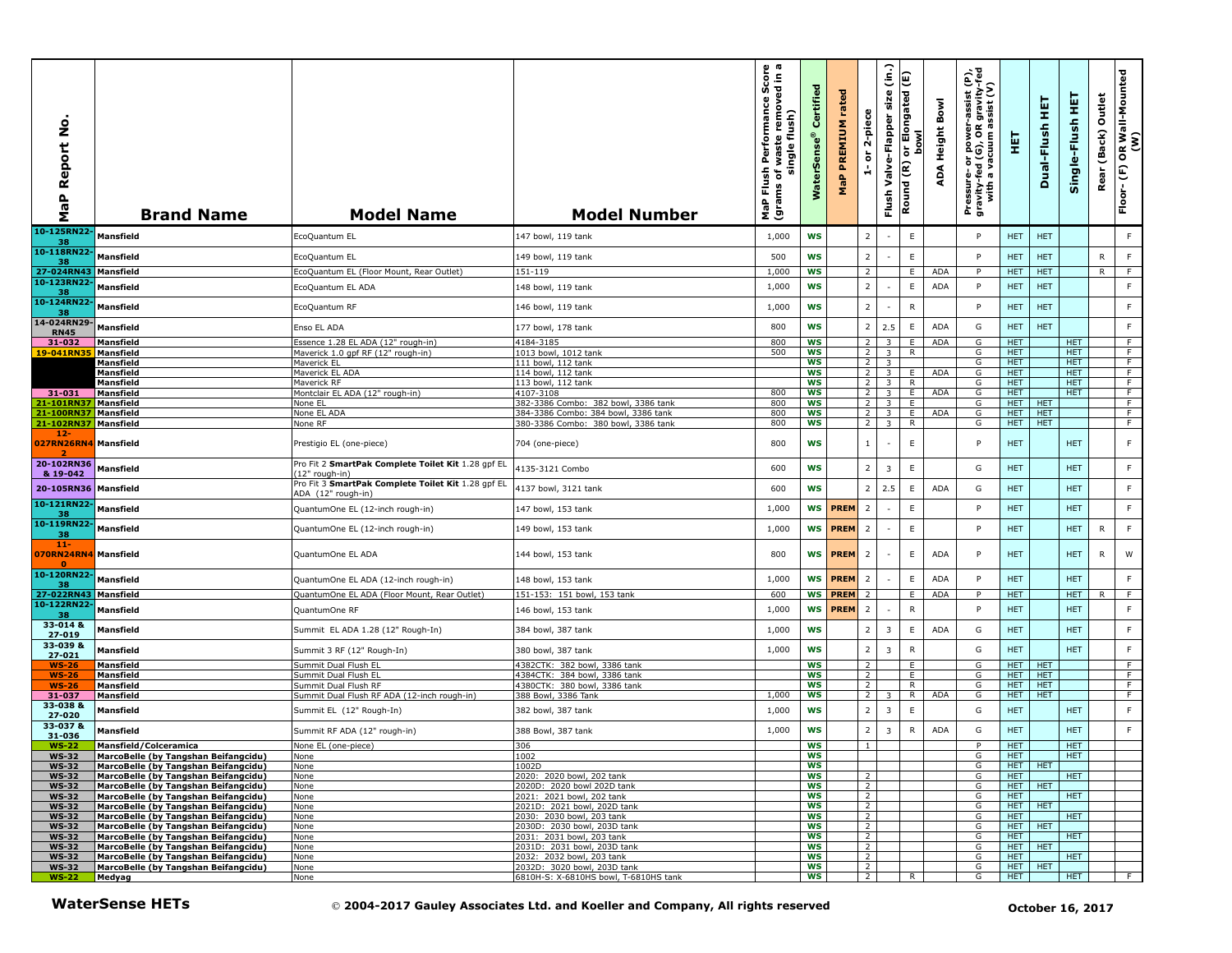| ş<br>Report<br>Ф<br>Σ   | <b>Brand Name</b>                                                   | <b>Model Name</b>                                                                              | <b>Model Number</b>                                                                                       | $\omega$ $\varpi$<br>르 휴<br>rmance Sco<br>removed in<br>Performan<br>flush)<br>waste<br>single<br>Flush<br>৳<br>(grams<br>NaP | Certified<br>rSens<br>Water | rated<br><b>PREMIUM</b><br>$\mathbf{a}_i$<br>운 | 2-piece<br>$\overleftarrow{\mathtt{o}}$<br>÷ | (in.)<br>size<br>Valve-Flapper<br>Flush   | or Elongated (E)<br><b>bowl</b><br>Round (R) | Bowl<br>Height<br>∢<br>ą | er-assist (P),<br>)R gravity-fed<br>) assist (V)<br>Pressure- or power--<br>gravity-fed (G), OR g<br>with a vacuum as | 틯                        | 뚶<br>Dual-Flush  | 뜊<br>Single-Flush        | Outlet<br>(Back)<br>Rear | R Wall-Mounted<br>(W)<br>$\mathbf{g}$<br>$\mathop{\mathbb{E}}$<br>Floor- |
|-------------------------|---------------------------------------------------------------------|------------------------------------------------------------------------------------------------|-----------------------------------------------------------------------------------------------------------|-------------------------------------------------------------------------------------------------------------------------------|-----------------------------|------------------------------------------------|----------------------------------------------|-------------------------------------------|----------------------------------------------|--------------------------|-----------------------------------------------------------------------------------------------------------------------|--------------------------|------------------|--------------------------|--------------------------|--------------------------------------------------------------------------|
| <b>WS-22</b>            | Medyag                                                              | None                                                                                           | 6810H: X-6810H bowl, T-6810H tank                                                                         |                                                                                                                               | WS                          |                                                | 2                                            |                                           | R.                                           |                          | G                                                                                                                     | <b>HET</b>               | HET              |                          |                          | - F                                                                      |
| <b>WS-22</b>            | Medyag                                                              | None                                                                                           | 6811H-S: X-6811HS bowl, T-6810HS tank                                                                     |                                                                                                                               | WS                          |                                                | 2                                            |                                           | Ε.                                           |                          | G                                                                                                                     | HET.                     |                  | HET.                     |                          | F.                                                                       |
| <b>WS-22</b>            | Medyag                                                              | None                                                                                           | 6811H: X-6811H bowl, T-6811H tank                                                                         |                                                                                                                               | WS                          |                                                | $\overline{2}$                               |                                           | Ε.                                           |                          | G                                                                                                                     | HET.                     | <b>HET</b>       |                          |                          | $\overline{F}$                                                           |
| $WS-22$<br><b>WS-27</b> | Medyag<br>Megabrand                                                 | None EL (one-piece)<br>None RF                                                                 | 0907 (one-piece)<br>B0601 bowl, W0704 tank                                                                |                                                                                                                               | <b>WS</b><br><b>WS</b>      |                                                | $\mathbf{1}$<br>2                            |                                           | E<br>R                                       |                          | G<br>G                                                                                                                | HET.<br><b>HET</b>       | <b>HET</b>       | HET.                     |                          | F<br>F                                                                   |
| <b>WS-24</b>            | Megabrand                                                           | None RF                                                                                        | B0601/W0601: B0601 bowl, W0601 tank                                                                       |                                                                                                                               | ws                          |                                                | $\overline{2}$                               | $\overline{3}$                            | R                                            |                          | G                                                                                                                     | <b>HET</b>               |                  | <b>HET</b>               |                          | $\overline{F}$                                                           |
| <b>WS-27</b>            | Megabrand                                                           | None EL                                                                                        | B0602 bowl, W0704 tank                                                                                    |                                                                                                                               | <b>WS</b>                   |                                                | $\overline{2}$                               | $\overline{3}$                            | E                                            |                          | G                                                                                                                     | <b>HET</b>               |                  | <b>HET</b>               |                          | F                                                                        |
| $WS-24$                 | Megabrand                                                           | None EL                                                                                        | B0602/W0601: B0602 bowl, W0601 tank                                                                       |                                                                                                                               | ws                          |                                                | 2                                            | 3 <sup>1</sup>                            | E                                            |                          | G                                                                                                                     | HET.                     |                  | <b>HET</b>               |                          | F                                                                        |
| <b>WS-27</b>            | Megabrand                                                           | None EL                                                                                        | B06101/B06100: B06101 bowl, B06100 tank                                                                   |                                                                                                                               | WS                          |                                                | $\overline{2}$                               | $\overline{\mathbf{3}}$                   | E                                            |                          | G                                                                                                                     | <b>HET</b>               |                  | <b>HET</b>               |                          | F                                                                        |
| <b>WS-30</b>            | Megabrand                                                           | None EL ADA                                                                                    | B0630/W0704: B0630 bowl, W0704 tank                                                                       |                                                                                                                               | ws<br><b>WS</b>             |                                                | 2 <sub>1</sub>                               | $\overline{\mathbf{3}}$                   | E.<br>R                                      | ADA                      | G<br>G                                                                                                                | <b>HET</b><br>HET.       |                  | <b>HET</b><br><b>HET</b> |                          | $\overline{F}$<br>F                                                      |
| <b>WS-24</b>            | Megabrand<br>Megabrand                                              | Conserver RF<br>None EL (one-piece)                                                            | B0706/W0761: B0706 bowl, W0761 tank<br>B0720                                                              |                                                                                                                               | <b>WS</b>                   |                                                | $\overline{2}$<br>$\mathbf{1}$               | 3 <sup>1</sup><br>$\overline{3}$          | Ε.                                           |                          | G                                                                                                                     | HET.                     |                  | <b>HET</b>               |                          | F                                                                        |
|                         | Megabrand                                                           | Conserver EL ADA                                                                               | B0736/W0761: B0736 bowl, W0761 tank                                                                       |                                                                                                                               | <b>WS</b>                   |                                                | $\overline{2}$                               | $\overline{\mathbf{3}}$                   | E                                            | ADA                      | G                                                                                                                     | <b>HET</b>               |                  | <b>HET</b>               |                          | F                                                                        |
| $WS-24$                 | Megabrand                                                           | None EL (one-piece)                                                                            | B0750                                                                                                     |                                                                                                                               | <b>WS</b>                   |                                                | $\mathbf{1}$                                 | $\overline{3}$                            | Ε                                            |                          | G                                                                                                                     | <b>HET</b>               | <b>HET</b>       |                          |                          | F                                                                        |
|                         | Megabrand                                                           | None EL ADA                                                                                    | B0761/W0761: B0761 bowl, W0761 tank                                                                       |                                                                                                                               | <b>WS</b>                   |                                                | 2                                            | $\overline{2}$                            | E.                                           | <b>ADA</b>               | G                                                                                                                     | HET.                     |                  | HET.                     |                          | F                                                                        |
| 18-084RN34 Megabrand    |                                                                     | Venezia EL ADA                                                                                 | B0830/W0881: B0830 bowl, W0881 tank                                                                       | 600                                                                                                                           | WS                          |                                                | $\overline{2}$                               | $\overline{3}$                            | E                                            | ADA                      | G                                                                                                                     | <b>HET</b>               | <b>HET</b>       |                          |                          | F                                                                        |
| 27-009RN43 Megabrand    |                                                                     | Epic EL                                                                                        | C602 bowl, T704 tank (Also sold as 'Ready-To-Go'                                                          | 1,000                                                                                                                         | <b>WS</b>                   |                                                | $\overline{2}$                               | $\overline{3}$                            | $\mathsf E$                                  |                          | G                                                                                                                     | <b>HET</b>               |                  | <b>HET</b>               |                          | $\mathsf F$                                                              |
|                         |                                                                     |                                                                                                | model CTR 602 704)<br>C601 bowl, T704 tank (Also sold as 'Ready-To-Go'                                    |                                                                                                                               |                             |                                                |                                              |                                           |                                              |                          |                                                                                                                       |                          |                  |                          |                          |                                                                          |
| 27-010RN43 Megabrand    |                                                                     | Epic RF                                                                                        | model CTR 601 704)                                                                                        | 1,000                                                                                                                         | <b>WS</b>                   |                                                | $\overline{2}$                               | $\overline{3}$                            | $\mathsf{R}$                                 |                          | G                                                                                                                     | <b>HET</b>               |                  | <b>HET</b>               |                          | F                                                                        |
| 27-007RN43 Megabrand    |                                                                     | Ramada EL ADA (one-piece)                                                                      | C940 (one-piece)                                                                                          | 400                                                                                                                           | <b>WS</b>                   |                                                | $\mathbf{1}$                                 | 3                                         | E                                            | <b>ADA</b>               | G                                                                                                                     | <b>HET</b>               | <b>HET</b>       |                          |                          | F                                                                        |
| 33-033 &                | Megabrand                                                           | Toscano RF ADA                                                                                 | B0920/W0901: B0920 bowl, W0901 tank                                                                       | 1,000                                                                                                                         | <b>WS</b>                   |                                                | $\overline{2}$                               | $\overline{3}$                            | $\mathsf{R}$                                 | <b>ADA</b>               | G                                                                                                                     | <b>HET</b>               |                  | <b>HET</b>               |                          | $\mathsf F$                                                              |
| 16-086                  |                                                                     |                                                                                                |                                                                                                           |                                                                                                                               |                             |                                                |                                              |                                           |                                              |                          |                                                                                                                       |                          |                  |                          |                          |                                                                          |
| 38-035                  | Megabrand                                                           | None RF (12-inch rough-in) (NOTE: This fixture                                                 | B0201 bowl, W0201 tank                                                                                    | 1,000                                                                                                                         | <b>WS</b>                   | <b>PREM</b>                                    | $\overline{2}$                               | 3                                         | $\mathsf{R}$                                 |                          | G                                                                                                                     | <b>HET</b>               |                  | <b>HET</b>               |                          | $\mathsf F$                                                              |
|                         |                                                                     | flushes with 1.0 gallon-3.8 litres of water)<br>None EL (12-inch rough-in) (NOTE: This fixture |                                                                                                           |                                                                                                                               |                             |                                                |                                              |                                           |                                              |                          |                                                                                                                       |                          |                  |                          |                          |                                                                          |
| 38-034                  | Megabrand                                                           | flushes with 1.0 gallon-3.8 litres of water)                                                   | B0202 bowl, W0201 tank                                                                                    | 1,000                                                                                                                         | <b>WS</b>                   | <b>PREM</b>                                    | $\overline{2}$                               | $\overline{3}$                            | $\mathsf E$                                  |                          | G                                                                                                                     | <b>HET</b>               |                  | <b>HET</b>               |                          | $\mathsf F$                                                              |
| 18-081RN34              | Megabrand                                                           | Toscano RF ADA                                                                                 | B0920/W0981: B0920 bowl, W0981 tank                                                                       | 800                                                                                                                           | WS                          |                                                | $\overline{2}$                               | 3                                         | R                                            | ADA                      | G                                                                                                                     | <b>HET</b>               | <b>HET</b>       |                          |                          | F.                                                                       |
| 33-032 &                | Megabrand                                                           | Toscano EL ADA                                                                                 | B0930/W0901: B0930 bowl, W0901 tank                                                                       | 1,000                                                                                                                         | <b>WS</b>                   |                                                | $\overline{2}$                               | $\overline{3}$                            | $\mathsf E$                                  | ADA                      | G                                                                                                                     | <b>HET</b>               |                  | <b>HET</b>               |                          | $\mathsf F$                                                              |
| 14-049                  |                                                                     |                                                                                                |                                                                                                           |                                                                                                                               |                             |                                                |                                              |                                           |                                              |                          |                                                                                                                       |                          |                  |                          |                          |                                                                          |
| 18-080RN34              | Megabrand                                                           | Toscano EL ADA                                                                                 | B0930/W0981: B0930 bowl, W0981 tank                                                                       | 800                                                                                                                           | <b>WS</b><br><b>WS</b>      |                                                | $\mathcal{L}$                                | $\overline{3}$<br>3                       | E.                                           | ADA<br><b>ADA</b>        | G                                                                                                                     | HET   HET                |                  | <b>HET</b>               |                          | F.<br>F                                                                  |
| <b>WS-35</b><br>$WS-42$ | Megabrand<br><b>Member's Mark (by Milim)</b>                        | None EL ADA<br>None EL ADA                                                                     | B0940<br>631442959: C531092 bowl, C600175 tank                                                            |                                                                                                                               | ws                          |                                                | $\overline{2}$                               |                                           | E<br>E.                                      | <b>ADA</b>               | G<br>G                                                                                                                | <b>HET</b><br>HET        | <b>HET</b>       |                          |                          | F                                                                        |
| 30-053RN46              |                                                                     |                                                                                                |                                                                                                           |                                                                                                                               |                             |                                                |                                              |                                           |                                              |                          |                                                                                                                       |                          |                  |                          |                          |                                                                          |
| & 16-053                | Menard                                                              | Chicago RF ADA (lined tank)                                                                    | 6704406: Z58R16 bowl, S19348 tank (by Bath-Tech)                                                          | 1,000                                                                                                                         | <b>WS</b>                   |                                                | $\overline{2}$                               | 3                                         | R                                            | ADA                      | G                                                                                                                     | <b>HET</b>               |                  | <b>HET</b>               |                          | F                                                                        |
| 30-051RN46 Menard       |                                                                     | Washington EL ADA (lined tank)                                                                 | 6704580: Z22E16 bowl, S18246 tank (by Bath-Tech)                                                          | 1,000                                                                                                                         | <b>WS</b>                   |                                                | 2                                            | $\mathcal{L}$                             | E                                            | <b>ADA</b>               | G                                                                                                                     | <b>HET</b>               | <b>HET</b>       |                          |                          | F.                                                                       |
| <b>WS-41</b>            | Mijic                                                               | None                                                                                           | MJ-T102                                                                                                   |                                                                                                                               | <b>WS</b>                   |                                                |                                              |                                           |                                              |                          | G                                                                                                                     | <b>HET</b>               |                  | <b>HET</b>               |                          | F                                                                        |
| $WS-41$<br><b>WS-41</b> | Mijic<br>Mijic                                                      | None<br>None                                                                                   | MJ-T103<br>MJ-T104                                                                                        |                                                                                                                               | <b>WS</b><br><b>WS</b>      |                                                |                                              |                                           |                                              |                          | G<br>G                                                                                                                | <b>HET</b><br><b>HET</b> |                  | <b>HET</b><br><b>HET</b> |                          | $\overline{F}$<br>F                                                      |
| $WS-41$                 | Mijic                                                               | None                                                                                           | MJ-T105                                                                                                   |                                                                                                                               | <b>WS</b>                   |                                                |                                              |                                           |                                              |                          | G                                                                                                                     | HET.                     |                  | HET.                     |                          | F                                                                        |
|                         |                                                                     |                                                                                                | LL-1041E wall-hung bowl, CT-1041DF concealed tank                                                         |                                                                                                                               |                             |                                                |                                              |                                           |                                              |                          |                                                                                                                       |                          |                  |                          |                          |                                                                          |
| <b>WS-24</b>            | Mirabelle (Ferguson brand)                                          | None Dual-Flush EL (wall-mounted)                                                              | system                                                                                                    |                                                                                                                               | <b>WS</b>                   |                                                | $\overline{2}$                               |                                           | $\mathsf E$                                  | ADA                      | G                                                                                                                     | HET.                     | <b>HET</b>       |                          | R                        | ${\sf W}$                                                                |
| 31-080                  | Mirabelle (Ferguson brand)                                          | Alledonia EL ADA (1-piece)(12-inch rough-                                                      | MIRAL241 (one-piece - lined tank)                                                                         | 1,000                                                                                                                         | WS                          |                                                | $\mathbf{1}$                                 | 3                                         | E                                            | ADA                      | G                                                                                                                     | <b>HET</b>               |                  | <b>HET</b>               |                          | $\mathsf F$                                                              |
|                         |                                                                     | n)(Insulated Tank)                                                                             |                                                                                                           |                                                                                                                               |                             |                                                |                                              |                                           |                                              |                          |                                                                                                                       |                          |                  |                          |                          |                                                                          |
|                         | Mirabelle (Ferguson brand)                                          | Amberley EL (by Axent)                                                                         | MIRAM240A bowl, MIRAM200A tank                                                                            |                                                                                                                               | <b>WS</b>                   |                                                | $\overline{2}$                               | $\overline{3}$                            | $\mathsf E$                                  |                          | G                                                                                                                     | <b>HET</b>               |                  | <b>HET</b>               |                          | $\mathsf F$                                                              |
|                         | 28-023RN44 Mirabelle (Ferguson brand)                               | Amberly HET EL ADA                                                                             | MIRAM240BS bowl, MIRAM200BS tank (biscuit color)                                                          | 1,000                                                                                                                         | <b>WS</b>                   |                                                | $\overline{2}$                               | 3                                         | E                                            | <b>ADA</b>               | G                                                                                                                     | HET.                     |                  | <b>HET</b>               |                          | F                                                                        |
|                         | 28-023RN44 Mirabelle (Ferguson brand)                               | Amberly HET EL ADA                                                                             | MIRAM240WH bowl, MIRAM200WH tank (white color)                                                            | 1,000                                                                                                                         | WS                          |                                                | $\overline{2}$                               | 3                                         | E.                                           | ADA                      | G                                                                                                                     | <b>HET</b>               |                  | <b>HET</b>               |                          | F.                                                                       |
| 37-043                  | Mirabelle (Ferguson brand)                                          | Amberley EL ADA (one-piece - 12-inch rough-in)                                                 | MIRAM241S (one-piece)                                                                                     | 1.000                                                                                                                         | <b>WS</b>                   |                                                | $\mathbf{1}$                                 | $\overline{3}$                            | E                                            | <b>ADA</b>               | G                                                                                                                     | <b>HET</b>               |                  | <b>HET</b>               |                          | F                                                                        |
| 18-068RN34              | Mirabelle (Ferguson brand)<br>18-067RN34 Mirabelle (Ferguson brand) | None RF ADA<br>None RF ADA (lined tank)                                                        | MIRBD230 bowl, MIRBD200 tank (12" rough-in)<br>MIRBD230 bowl, MIRBD200U tank(lined)(12" rough-in)         | 1,000<br>1,000                                                                                                                | <b>WS</b><br><b>WS</b>      |                                                | 2<br>$\overline{2}$                          | $\overline{\mathbf{3}}$<br>$\overline{3}$ | $\mathsf{R}$<br>$\mathsf{R}$                 | ADA<br><b>ADA</b>        | G<br>G                                                                                                                | HET<br><b>HET</b>        |                  | <b>HET</b><br><b>HET</b> |                          | F<br>F                                                                   |
|                         | 18-074RN34 Mirabelle (Ferguson brand)                               | None RF ADA                                                                                    | MIRBD230 bowl, MIRBD210 tank (10" rough-in)                                                               | 1,000                                                                                                                         | WS                          |                                                | 2 <sup>1</sup>                               | 3 <sup>7</sup>                            | R                                            | <b>ADA</b>               | G                                                                                                                     | HET.                     |                  | HET.                     |                          | F.                                                                       |
|                         | 18-071RN34 Mirabelle (Ferguson brand)                               | None RF ADA                                                                                    | MIRBD230 bowl, MIRBD214 tank (14" rough-in)                                                               | 1,000                                                                                                                         | l WS                        |                                                |                                              |                                           |                                              | 3 K ADA                  | G                                                                                                                     | HEI                      |                  | HEI                      |                          |                                                                          |
|                         | 18-075RN34 Mirabelle (Ferguson brand)                               | None EL ADA                                                                                    | MIRBD240 bowl, MIRBD200 tank (12" rough-in)                                                               | 1,000                                                                                                                         | WS                          |                                                |                                              |                                           |                                              | 2 3 R ADA                | G                                                                                                                     | <b>HET</b>               |                  | <b>HET</b>               |                          | F                                                                        |
|                         | 18-066RN34 Mirabelle (Ferguson brand)                               | None EL ADA (lined tank)                                                                       | MIRBD240 bowl, MIRBD200U tank(lined)(12" rough-in)                                                        | 1,000                                                                                                                         | ws                          |                                                |                                              |                                           |                                              | $2 \quad 3 \quad E$ ADA  | G                                                                                                                     | HET.                     |                  | <b>HET</b>               |                          | F                                                                        |
|                         | 18-073RN34 Mirabelle (Ferguson brand)                               | None EL ADA                                                                                    | MIRBD240 bowl, MIRBD210 tank (10" rough-in)                                                               | 1,000                                                                                                                         | ws                          |                                                |                                              |                                           |                                              | $2$ 3 E ADA              | G                                                                                                                     | HET.                     |                  | <b>HET</b>               |                          | $-F$                                                                     |
|                         | 18-070RN34 Mirabelle (Ferguson brand)                               | None EL ADA                                                                                    | MIRBD240 bowl, MIRBD214 tank (14" rough-in)                                                               | 1,000                                                                                                                         | WS<br>ws                    |                                                |                                              | $2 \mid 3 \mid E$<br>$2 \quad 3 \quad E$  |                                              | ADA<br>ADA               | G                                                                                                                     | HET.<br>HET.             |                  | <b>HET</b><br><b>HET</b> |                          | F<br>F                                                                   |
| 46-063<br>46-064        | Mirabelle (Ferguson brand)<br>Mirabelle (Ferguson brand)            | None EL ADA (12-inch rough-in)<br>None EL ADA (12-inch rough-in - lined tank)                  | MIRBD240S bowl, MIRBD200 tank<br>MIRBD240S bowl, MIRBD200U tank (lined)                                   | 1,000<br>1,000                                                                                                                | ws                          |                                                |                                              | $2 \quad 3 \quad E$                       |                                              | ADA                      | G<br>G                                                                                                                | HET.                     |                  | HET.                     |                          | F                                                                        |
| 31-083                  | Mirabelle (Ferguson brand)                                          | None EL ADA (one-piece)(12-inch rough-in)                                                      | MIRSR241 (one-piece)                                                                                      | 1,000                                                                                                                         | ws                          |                                                |                                              | $1 \quad 3 \quad E$                       |                                              | ADA                      | G                                                                                                                     | <b>HET</b>               |                  | <b>HET</b>               |                          | ਾ                                                                        |
| 28-054RN44              |                                                                     |                                                                                                |                                                                                                           |                                                                                                                               | <b>WS</b>                   |                                                | $\mathbf{1}$                                 |                                           | E                                            |                          | G                                                                                                                     |                          |                  | <b>HET</b>               |                          | $\mathsf F$                                                              |
| & 23-018                | Mirabelle (Ferguson brand)                                          | None EL ADA (one-piece)(12-inch rough-in)                                                      | MIRBD241 (one-piece)                                                                                      | 1,000                                                                                                                         |                             |                                                |                                              | $\overline{\mathbf{3}}$                   |                                              | <b>ADA</b>               |                                                                                                                       | HET                      |                  |                          |                          |                                                                          |
|                         | 28-043RN44 Mirabelle (Ferguson brand)                               | None EL ADA (one-piece)(12-inch rough-in)                                                      | MIRBD241A (one-piece)                                                                                     | 1,000                                                                                                                         | WS                          |                                                | $\overline{1}$                               | $\overline{\mathbf{3}}$                   | E                                            | ADA                      | G                                                                                                                     | <b>HET</b><br><b>HET</b> |                  | <b>HET</b>               |                          | ਾਸ<br>$\overline{F}$                                                     |
|                         | 28-044RN44 Mirabelle (Ferguson brand)<br><b>WaterSense HETs</b>     | None EL ADA (one-piece)(12-inch rough-in)                                                      | MIRBD241AS (one-piece)<br>© 2004-2017 Gauley Associates Ltd. and Koeller and Company, All rights reserved | 1,000                                                                                                                         | ws                          |                                                |                                              | $\overline{1}$ 3                          | E.                                           | ADA                      | G                                                                                                                     |                          | October 16, 2017 | <b>HET</b>               |                          |                                                                          |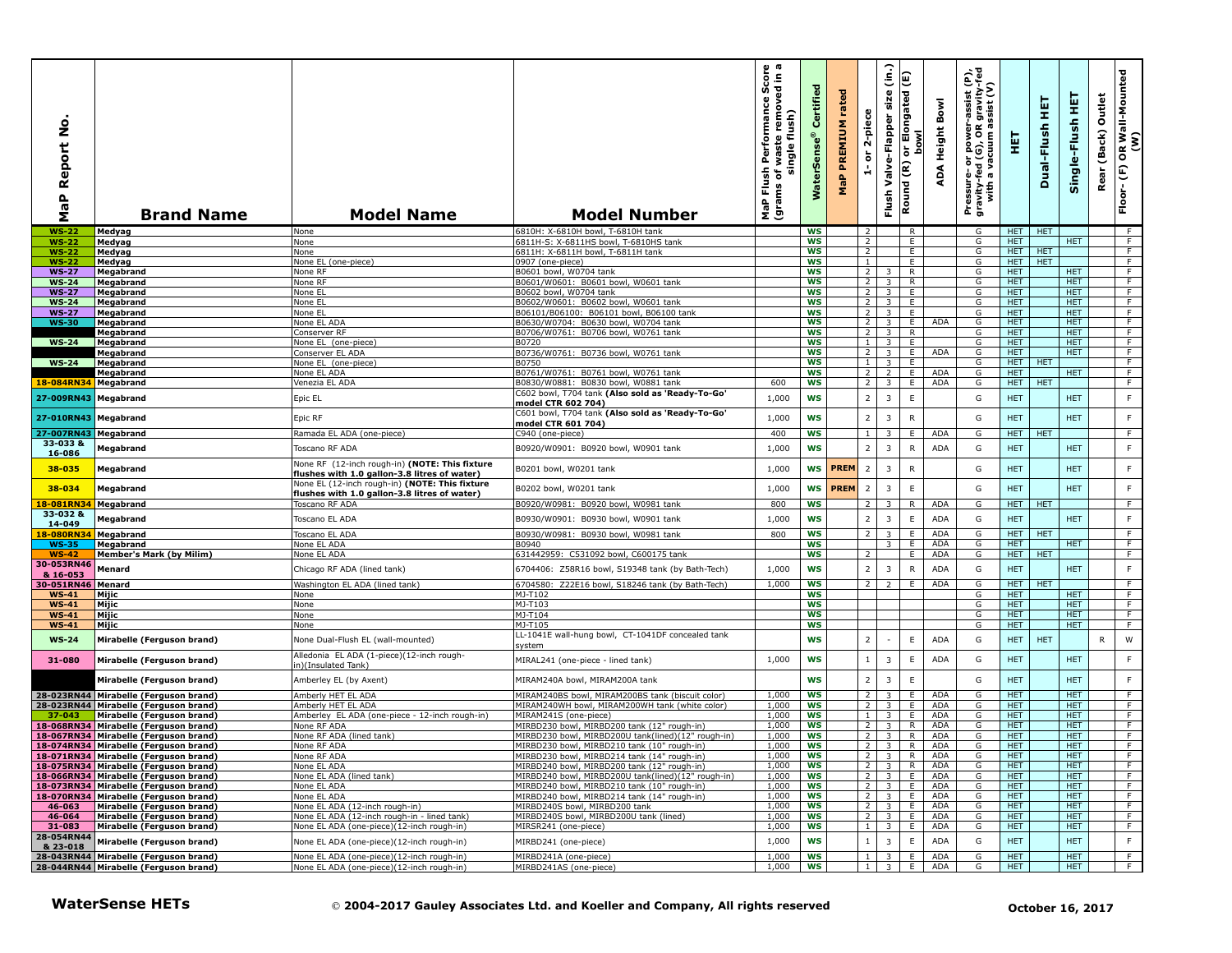| aP Report No<br>Σ                              | <b>Brand Name</b>                                                              | <b>Model Name</b>                                                                                | <b>Model Number</b>                                                                        | o a<br>rmance Score<br>removed in a<br>Performan<br>single flush)<br>waste<br>Flush<br>ъ<br>(grams<br><b>Rap</b> | Certified<br><b>WaterSens</b> | rated<br><b>PREMIUM</b><br>MaP | 2-piece<br>$\overleftarrow{\mathtt{o}}$<br>A | (in.)<br>size<br>Valve-Flapper<br>Flush      | or Elongated (E)<br><b>bowl</b><br>Round (R) | Bowl<br>Height<br>ADA | er-assist (P),<br>)R gravity-fed<br>ı assist (V)<br>Pressure- or power-a<br>gravity-fed (G), OR g<br>with a vacuum as | 핓                        | 実<br>Dual-Flush | 뜊<br>Single-Flush        | Outlet<br>(Back)<br>Rear | OR Wall-Mounted<br>(W)<br>$\widehat{\mathbf{E}}$<br>Floor- |
|------------------------------------------------|--------------------------------------------------------------------------------|--------------------------------------------------------------------------------------------------|--------------------------------------------------------------------------------------------|------------------------------------------------------------------------------------------------------------------|-------------------------------|--------------------------------|----------------------------------------------|----------------------------------------------|----------------------------------------------|-----------------------|-----------------------------------------------------------------------------------------------------------------------|--------------------------|-----------------|--------------------------|--------------------------|------------------------------------------------------------|
| 28-055RN44                                     | Mirabelle (Ferguson brand)                                                     | None EL ADA (one-piece)(12-inch rough-in)                                                        | MIRBD241S (one-piece, skirted)                                                             | 1,000                                                                                                            | <b>WS</b>                     |                                |                                              | 3                                            | $\mathsf E$                                  | <b>ADA</b>            | G                                                                                                                     | <b>HET</b>               |                 | <b>HET</b>               |                          | F                                                          |
| & 23-019                                       | 18-076RN34 Mirabelle (Ferguson brand)                                          | None EL ADA                                                                                      | MIRBD250 bowl, MIRBD200 tank (12" rough-in)                                                | 1,000                                                                                                            | <b>WS</b>                     |                                | $\overline{2}$                               | 3                                            | E                                            | <b>ADA</b>            | G                                                                                                                     | <b>HET</b>               |                 | <b>HET</b>               |                          | $\overline{F}$                                             |
|                                                | 18-065RN34 Mirabelle (Ferguson brand)                                          | None EL ADA (lined tank)                                                                         | MIRBD250 bowl, MIRBD200U tank(lined)(12" rough-in)                                         | 1,000                                                                                                            | <b>WS</b>                     |                                | 2                                            | $\overline{\mathbf{3}}$                      | E.                                           | ADA                   | G                                                                                                                     | HET.                     |                 | <b>HET</b>               |                          | F                                                          |
|                                                | 18-072RN34 Mirabelle (Ferguson brand)<br>18-069RN34 Mirabelle (Ferguson brand) | None EL ADA<br>None EL ADA                                                                       | MIRBD250 howl. MIRBD210 tank (10" rough-in)<br>MIRBD250 bowl, MIRBD214 tank (14" rough-in) | 1,000<br>1,000                                                                                                   | <b>WS</b><br>WS               |                                | $\overline{2}$<br>2                          | $\overline{3}$<br>3 <sup>7</sup>             | Ε.<br>E.                                     | <b>ADA</b><br>ADA     | G<br>G                                                                                                                | <b>HET</b><br>HET.       |                 | <b>HET</b><br><b>HET</b> |                          | F<br>$\overline{F}$                                        |
| 34-018                                         | Mirabelle (Ferguson brand)                                                     | None EL ADA (12-inch rough-in)                                                                   | MIRBDEC240 bowl, MIRBD200 tank (12" rough-in)                                              | 800                                                                                                              | <b>WS</b>                     |                                | 2                                            | $\overline{3}$                               | Ε                                            | ADA                   | G                                                                                                                     | <b>HET</b>               |                 | <b>HET</b>               |                          | F                                                          |
| 34-017                                         | Mirabelle (Ferguson brand)                                                     | None EL ADA (12-inch rough-in)                                                                   | MIRBDEC250 bowl, MIRBD200 tank (12" rough-in)                                              | 1,000                                                                                                            | <b>WS</b>                     |                                | 2                                            | $\overline{\mathbf{3}}$                      | E                                            | ADA                   | G                                                                                                                     | HET.                     |                 | HET.                     |                          | F                                                          |
| 28-024RN44                                     | Mirabelle (Ferguson brand)                                                     | Boca Raton EL (by Axent)                                                                         | MIRBR240A bowl, MIRBR200A tank                                                             |                                                                                                                  | WS                            |                                | $\overline{2}$                               | 3                                            | Ε                                            | ADA                   | G                                                                                                                     | <b>HET</b>               |                 | <b>HET</b>               |                          | $\mathsf F$                                                |
| & 14-005                                       | Mirabelle (Ferguson brand)                                                     | Boca Raton HET EL ADA                                                                            | MIRBR240ABS bowl, MIRBR200ABS tank (biscuit color)                                         | 1,000                                                                                                            | <b>WS</b>                     |                                | $\overline{2}$                               | 3                                            | $\mathsf E$                                  | <b>ADA</b>            | G                                                                                                                     | <b>HET</b>               |                 | <b>HET</b>               |                          | $\mathsf F$                                                |
| 37-041                                         | Mirabelle (Ferguson brand)                                                     | Boca Raton EL ADA (12-inch rough-in)                                                             | MIRBR240AS** bowl, MIRBR201** tank                                                         | 1,000                                                                                                            | <b>WS</b>                     |                                | $\overline{z}$                               | 3                                            | E                                            | <b>ADA</b>            | G                                                                                                                     | <b>HET</b>               |                 | <b>HET</b>               |                          | F                                                          |
| 28-024RN44                                     | Mirabelle (Ferguson brand)                                                     | Boca Raton HET EL ADA                                                                            | MIRBR240AWH bowl, MIRBR200AWH tank (white color)                                           | 1,000                                                                                                            | WS                            |                                | $\overline{2}$                               | $\overline{3}$                               | $\mathsf E$                                  | <b>ADA</b>            | G                                                                                                                     | <b>HET</b>               |                 | <b>HET</b>               |                          | $\mathsf F$                                                |
| & 14-005<br>44-101                             | Mirabelle (Ferguson brand)                                                     | Carraway EL ADA (12-inch rough-in)                                                               | MIRCR240SWH bowl, MIRCR200WH tank                                                          | 1,000                                                                                                            | <b>WS</b>                     |                                | 2                                            | 3                                            | E                                            | <b>ADA</b>            | G                                                                                                                     | <b>HET</b>               |                 | <b>HET</b>               |                          | F                                                          |
|                                                | Mirabelle (Ferguson brand)                                                     | Edenton RF ADA                                                                                   | MIRED240 bowl, MIRED200 tank                                                               |                                                                                                                  | ws                            |                                | 2                                            | 2                                            | S                                            | ADA                   | G                                                                                                                     | <b>HET</b>               | HET             |                          |                          | F.                                                         |
|                                                | Mirabelle (Ferguson brand)                                                     | Edenton RF ADA                                                                                   | MIRED240 bowl, MIRED201 tank                                                               |                                                                                                                  | <b>WS</b>                     |                                | $\overline{2}$                               | $\overline{\phantom{a}}$                     | S                                            | <b>ADA</b>            | G                                                                                                                     | HET.                     | <b>HET</b>      |                          |                          | F.                                                         |
|                                                | Mirabelle (Ferguson brand)                                                     | Galatia EL ADA (one-piece) (NOTE: 1.2g/4.5L for<br>the full flush - 0.8g/3.0L for reduced flush) | MIRGA241 (one-piece)                                                                       |                                                                                                                  | <b>WS</b>                     |                                | $\mathbf{1}$                                 | $\overline{2}$                               | $\mathsf E$                                  | ADA                   | G                                                                                                                     | <b>HET</b>               | <b>HET</b>      |                          |                          | $\mathsf F$                                                |
|                                                | Mirabelle (Ferguson brand)                                                     | Key West EL ADA                                                                                  | MIRKW240 bowl, MIRKW200 tank                                                               |                                                                                                                  | <b>WS</b>                     |                                | $\overline{2}$                               | 3                                            | E                                            | ADA                   | G                                                                                                                     | <b>HET</b>               |                 | <b>HET</b>               |                          | F                                                          |
|                                                | 28-025RN44 Mirabelle (Ferguson brand)                                          | Key West HET EL ADA                                                                              | MIRKW240NBS bowl, MIRKW200ABS tank (biscuit color)                                         | 1,000                                                                                                            | <b>WS</b>                     |                                | $\overline{2}$                               | 3                                            | E                                            | <b>ADA</b>            | G                                                                                                                     | <b>HET</b>               |                 | <b>HET</b>               |                          | F.                                                         |
| 43-001                                         | <b>Mirabelle (Ferguson Brand)</b>                                              | Key Largo EL ADA (12-inch rough-in)                                                              | MIRKW240NWH bowl, MIRKL200AWH tank                                                         | 1.000                                                                                                            | <b>WS</b>                     |                                | 2                                            | 3                                            | E                                            | ADA                   | G                                                                                                                     | <b>HET</b>               |                 | <b>HET</b>               |                          | F                                                          |
| 28-025RN44<br>28-022RN44                       | Mirabelle (Ferguson brand)                                                     | Key West HET EL ADA                                                                              | MIRKW240NWH bowl, MIRKW200AWH tank (white color)                                           | 1,000                                                                                                            | <b>WS</b>                     |                                | 2                                            | 3                                            | E                                            | <b>ADA</b>            | G                                                                                                                     | <b>HET</b>               |                 | <b>HET</b>               |                          | F                                                          |
| 24-042, 22-<br>024, & 14-<br>007               | Mirabelle (Ferguson brand)                                                     | Key West HET EL ADA (one-piece)                                                                  | MIRKW241NBS (one-piece) (biscuit color)                                                    | 1,000                                                                                                            | <b>WS</b>                     |                                | $\mathbf{1}$                                 | $\overline{\mathbf{3}}$                      | E                                            | <b>ADA</b>            | G                                                                                                                     | <b>HET</b>               |                 | <b>HET</b>               |                          | F                                                          |
| $37 - 042$                                     | Mirabelle (Ferguson brand)                                                     | Key West EL ADA (one-piece - 12-inch rough-in)                                                   | MIRKW241NS** (one-piece)                                                                   | 1,000                                                                                                            | <b>WS</b>                     |                                | $\mathbf{1}$                                 | 3                                            | E                                            | <b>ADA</b>            | G                                                                                                                     | <b>HET</b>               |                 | <b>HET</b>               |                          | F.                                                         |
| 28-022RN44<br>24-042, 22-<br>024, & 14-<br>007 | Mirabelle (Ferguson brand)                                                     | Key West HET EL ADA (one-piece)                                                                  | MIRKW241NWH (one-piece) (white color)                                                      | 1,000                                                                                                            | <b>WS</b>                     |                                | $\mathbf{1}$                                 | 3                                            | E                                            | <b>ADA</b>            | G                                                                                                                     | <b>HET</b>               |                 | <b>HET</b>               |                          | F                                                          |
| 31-082<br>21-060RN                             | Mirabelle (Ferguson brand)<br>Mirabelle (Ferguson brand)                       | Milazzo EL ADA (12-inch rough-in) (Insulated Tank)<br>None EL ADA                                | MIRML240 bowl, MIRML200 tank (lined)<br>MIRPR240 bowl, MIRPR200 tank                       | 1,000<br>1,000                                                                                                   | <b>WS</b><br><b>WS</b>        |                                | $\overline{2}$<br>2                          | $\overline{\mathbf{3}}$<br>$\overline{3}$    | E.<br>E.                                     | <b>ADA</b><br>ADA     | G<br>G                                                                                                                | HET.<br><b>HET</b>       |                 | <b>HET</b><br><b>HET</b> |                          | F.<br>F                                                    |
| 37-028                                         | Mirabelle (Ferguson brand)                                                     | None EL ADA (one-piece - 12-inch rough-in)                                                       | MIRPR241S (one-piece)                                                                      | 1,000                                                                                                            | WS                            |                                | $\mathbf{1}$                                 | $\overline{\mathbf{3}}$                      | E                                            | ADA                   | G                                                                                                                     | <b>HET</b>               |                 | <b>HET</b>               |                          | F                                                          |
| 31-081                                         | Mirabelle (Ferguson brand)                                                     | Vilamonte EL ADA (12-inch rough-in) (Insulated Tank)                                             | MIRVL240 bowl, MIRVL200 tank (lined)                                                       | 1,000                                                                                                            | <b>WS</b>                     |                                | $\overline{2}$                               | $\overline{\mathbf{3}}$                      | E                                            | ADA                   | G                                                                                                                     | <b>HET</b>               |                 | <b>HET</b>               |                          | $\overline{F}$                                             |
|                                                | Mirabelle (Ferguson brand)                                                     | Winter Haven EL ADA                                                                              | MIRWH240 bowl, MIRWH200 tank                                                               |                                                                                                                  | <b>WS</b>                     |                                | $\overline{2}$                               | $2^{\circ}$                                  | Ε                                            | <b>ADA</b>            | G                                                                                                                     | <b>HET</b>               | <b>HET</b>      |                          |                          | F                                                          |
| 31-083<br>46-056                               | Miseno (Ferguson brand)<br>Miseno (Ferguson brand)                             | None EL ADA (one-piece)(12-inch rough-in)<br>None RF ADA (12-inch rough-in)                      | MNO120C (one-piece)<br>MNO1500C                                                            | 1.000<br>1,000                                                                                                   | <b>WS</b><br><b>WS</b>        |                                | $\mathbf{1}$<br>$\overline{2}$               | $\overline{3}$<br>$\overline{\mathbf{3}}$    | E<br>R                                       | <b>ADA</b><br>ADA     | G<br>G                                                                                                                | HET.<br>HET.             |                 | HET.<br><b>HET</b>       |                          | F<br>F                                                     |
| 25-007RN41                                     | Miseno (Ferguson brand)                                                        | HET EL ADA                                                                                       | MNO1503C (Foremost model TL-8812-HC)                                                       | 1,000                                                                                                            | <b>WS</b>                     |                                | $\overline{2}$                               | 3                                            | E.                                           | <b>ADA</b>            | G                                                                                                                     | <b>HET</b>               |                 | <b>HET</b>               |                          | $\overline{F}$                                             |
|                                                | 28-025RN44 Miseno (Ferguson brand)                                             | HET EL ADA                                                                                       | MNO240C (Foremost model TL-8842)                                                           | 1.000                                                                                                            | <b>WS</b>                     |                                | 2                                            | 3                                            | E                                            | <b>ADA</b>            | G                                                                                                                     | <b>HET</b>               |                 | <b>HET</b>               |                          | F.                                                         |
| 38-041<br>39-038                               | Miseno (Ferguson brand)<br>Miseno (Ferguson brand)                             | HET EL ADA (12-inch rough-in)<br>HET 1.28 EL ADA Skirted (12 inch rough-in)                      | MNO370C (Foremost model TL-8224HC-E)<br>MNO490C.XX (Tynan model 4349)                      | 1,000<br>1,000                                                                                                   | <b>WS</b><br><b>WS</b>        |                                | $\overline{2}$<br>$\overline{2}$             | $\overline{3}$<br>$\overline{3}$             | E<br>E                                       | ADA<br>ADA            | G<br>G                                                                                                                | <b>HET</b><br><b>HET</b> |                 | <b>HET</b><br><b>HET</b> |                          | F<br>F                                                     |
| $WS-15$                                        | <b>Monopy (Tangshan Monopy Ceramics)</b>                                       | None EL (one-piece)                                                                              | 104 (one-piece)                                                                            |                                                                                                                  | WS                            |                                | $\mathbf{1}$                                 |                                              | Ε.                                           |                       | G                                                                                                                     | HET.                     |                 | <b>HET</b>               |                          | $\overline{F}$                                             |
| <b>WS-33</b>                                   | Monopy (Tangshan Monopy Ceramics)                                              | None                                                                                             | EL103-1                                                                                    |                                                                                                                  | <b>WS</b>                     |                                |                                              |                                              |                                              |                       | G                                                                                                                     | HET.                     |                 |                          |                          | F                                                          |
| <b>WS-33</b>                                   | <b>Monopy (Tangshan Monopy Ceramics)</b>                                       | None                                                                                             | EL103-2                                                                                    | 800                                                                                                              | ws<br>WS                      |                                |                                              |                                              |                                              | ADA                   | G<br>G                                                                                                                | HET.<br>HET.             |                 | <b>HET</b>               |                          | F<br>F.                                                    |
| 36-103                                         | <b>Monopy (Tangshan Monopy Ceramics)</b><br>Monopy (Tangshan Monopy Ceramics)  | None EL ADA (12-in rough-in)(one-piece)<br>None EL ADA                                           | EL103-3 (one-piece)<br>EL205                                                               |                                                                                                                  | <b>WS</b>                     |                                | $\mathbf{1}$<br>2                            | $\overline{3}$<br>$\overline{\phantom{a}}$ 3 | Ε.<br>E.                                     | ADA                   | G                                                                                                                     | HET.                     | <b>HET</b>      |                          |                          | F                                                          |
| <b>WS-46</b>                                   | Monopy (Tangshan Monopy Ceramics)                                              | None                                                                                             | MT-20102                                                                                   |                                                                                                                  | <b>WS</b>                     |                                |                                              |                                              |                                              |                       | G                                                                                                                     | HET.                     | <b>HET</b>      |                          |                          | F                                                          |
| <b>WS-46</b>                                   | <b>Monopy (Tangshan Monopy Ceramics)</b>                                       | None                                                                                             | MT-2017+MS-20203                                                                           |                                                                                                                  | WS                            |                                |                                              |                                              |                                              |                       | G                                                                                                                     | HET.                     |                 | HET.                     |                          | F.                                                         |
| <b>WS-46</b><br><b>WS-46</b>                   | [Monopy (Tangshan Monopy Ceramics]<br>Monopy (Tangshan Monopy Ceramics)        | None<br>None                                                                                     | MT-20202<br>MT-20202M                                                                      |                                                                                                                  | ws<br><b>WS</b>               |                                |                                              |                                              |                                              |                       | G<br>G                                                                                                                | HEI<br><b>HET</b>        |                 | HEI<br><b>HET</b>        |                          | F                                                          |
| <b>WS-46</b>                                   | Monopy (Tangshan Monopy Ceramics)                                              | None                                                                                             | MT-20209                                                                                   |                                                                                                                  | ws                            |                                |                                              |                                              |                                              |                       | G                                                                                                                     | HET.                     |                 | <b>HET</b>               |                          | F                                                          |
| <b>WS-46</b>                                   | Monopy (Tangshan Monopy Ceramics)                                              | None                                                                                             | MT-27101                                                                                   |                                                                                                                  | ws                            |                                |                                              |                                              |                                              |                       | G                                                                                                                     | HET   HET                |                 |                          |                          | F                                                          |
| $WS-41$                                        | Monopy (Tangshan Monopy Ceramics)                                              | None<br>None                                                                                     | MT-27201<br>MT-7051+MS-7051                                                                |                                                                                                                  | <b>WS</b><br>ws               |                                |                                              |                                              |                                              |                       | G                                                                                                                     | HET.<br>HET.             |                 | HET.<br><b>HET</b>       |                          | F<br>F                                                     |
| <b>WS-38</b><br><b>WS-38</b>                   | Monopy (Tangshan Monopy Ceramics)<br>Monopy (Tangshan Monopy Ceramics)         | None                                                                                             | MT-7052+MS-7051                                                                            |                                                                                                                  | WS                            |                                |                                              |                                              |                                              |                       | G                                                                                                                     | HET.                     |                 | <b>HET</b>               |                          | F.                                                         |
| $WS-38$                                        | Monopy (Tangshan Monopy Ceramics)                                              | None                                                                                             | MT-7053+MS-7051                                                                            |                                                                                                                  | ws                            |                                |                                              |                                              |                                              |                       | G                                                                                                                     | <b>HET</b>               |                 | HET.                     |                          | ਾ                                                          |
| $WS-40$                                        | <b>Monopy (Tangshan Monopy Ceramics)</b>                                       | None (1-gallon per flush)                                                                        | MT20205                                                                                    |                                                                                                                  | ws                            |                                |                                              |                                              |                                              |                       | G                                                                                                                     | HET.                     |                 | <b>HET</b>               |                          | F.                                                         |
| $WS-41$                                        | Monopy (Tangshan Monopy Ceramics)<br>Monopy (Tangshan Monopy Ceramics)         | None<br>None EL ADA                                                                              | MTS-27205<br>T801                                                                          |                                                                                                                  | WS<br><b>WS</b>               |                                |                                              | $2 \mid 3 \mid$                              | E                                            | ADA                   | G<br>G                                                                                                                | HET<br>HET HET           | <b>HET</b>      |                          |                          | F.<br>$-F$                                                 |
| <b>WS-24</b>                                   | Monopy (Tangshan Monopy Ceramics)                                              | None                                                                                             | T802                                                                                       |                                                                                                                  | ws                            |                                |                                              |                                              |                                              |                       | G                                                                                                                     | <b>HET</b>               |                 | <b>HET</b>               |                          | $\overline{F}$                                             |
| <b>WS-46</b>                                   | Monopy (Tangshan Monopy Ceramics)                                              | None                                                                                             | T802D                                                                                      |                                                                                                                  | ws                            |                                |                                              |                                              |                                              |                       | G                                                                                                                     |                          | HET HET         |                          |                          | F                                                          |
|                                                | <b>WaterSense HETs</b>                                                         |                                                                                                  | © 2004-2017 Gauley Associates Ltd. and Koeller and Company, All rights reserved            |                                                                                                                  |                               |                                |                                              |                                              |                                              |                       |                                                                                                                       |                          |                 | October 16, 2017         |                          |                                                            |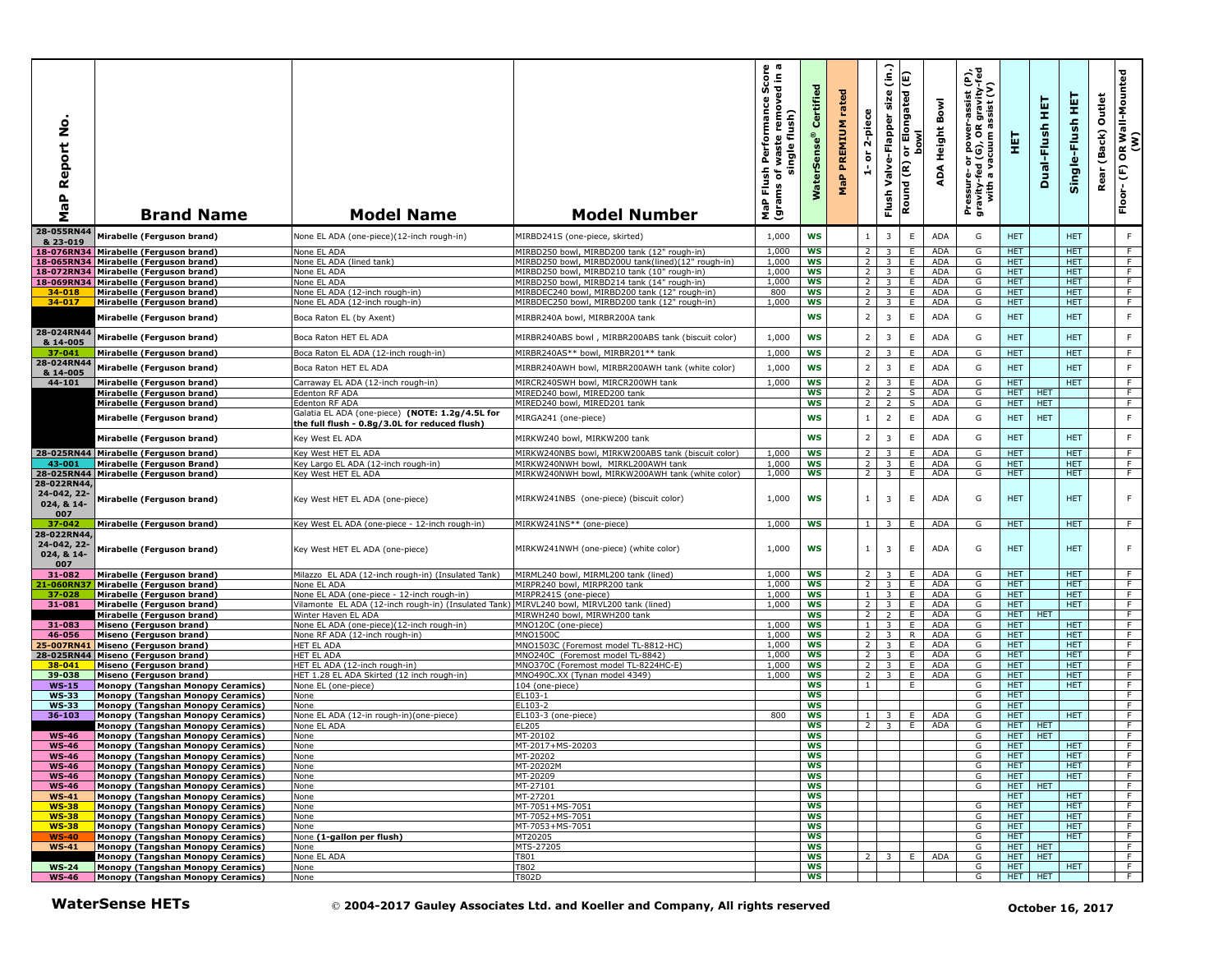| Report No<br>$\mathbf{r}$<br><b>r</b><br>Σ | <b>Brand Name</b>                        | <b>Model Name</b>                                                                                  | <b>Model Number</b>                                                                                                                                                                                       | rmance Score<br>cremoved in a<br>Performance<br>single flush)<br>waste<br>Flush <sup>1</sup><br>٥<br>(grams<br>MaP | Certified<br><b>WaterSens</b> | rated<br>PREMIUM<br>MaP | 2-piece<br>$\overleftarrow{\mathtt{o}}$<br>÷ | $\widehat{\epsilon}$<br>Flush Valve-Flapper size | Elongated (E)<br><b>bow</b><br>់ត<br>Round (R) | Bowl<br>ADA Height | e,<br>$\epsilon$<br>er-assist ।<br>R gravity<br>assist (V<br>Pressure- or power-a<br>gravity-fed (G), OR g<br>with a vacuum ass | 틯                        | 実<br>Dual-Flush  | 토<br>Single-Flush        | Outlet<br>Rear (Back) | OR Wall-Mounted<br>(W)<br>Floor-(F) |
|--------------------------------------------|------------------------------------------|----------------------------------------------------------------------------------------------------|-----------------------------------------------------------------------------------------------------------------------------------------------------------------------------------------------------------|--------------------------------------------------------------------------------------------------------------------|-------------------------------|-------------------------|----------------------------------------------|--------------------------------------------------|------------------------------------------------|--------------------|---------------------------------------------------------------------------------------------------------------------------------|--------------------------|------------------|--------------------------|-----------------------|-------------------------------------|
| <b>WS-46</b>                               | <b>Monopy (Tangshan Monopy Ceramics)</b> | None                                                                                               | T802M                                                                                                                                                                                                     |                                                                                                                    | <b>WS</b>                     |                         |                                              |                                                  |                                                |                    | G                                                                                                                               | <b>HET</b>               |                  | <b>HET</b>               |                       | - F                                 |
|                                            | Monopy (Tangshan Monopy Ceramics)        | None RF                                                                                            | 803                                                                                                                                                                                                       |                                                                                                                    | <b>WS</b>                     |                         | $\overline{2}$                               | 3                                                | R                                              |                    | G                                                                                                                               | HET.                     |                  | <b>HET</b>               |                       | F.                                  |
| $WS-40$<br>$WS-40$                         | Muye<br>Muye                             | None<br>None                                                                                       | A1005-R<br>A2001-EA: A2001-EA-B bowl, A2001-EA-T tank                                                                                                                                                     |                                                                                                                    | ws<br><b>WS</b>               |                         | 2                                            |                                                  |                                                |                    | G<br>G                                                                                                                          | HET<br>HET.              |                  | <b>HET</b><br>HET.       |                       | $\overline{F}$<br>F                 |
| <b>WS-40</b>                               | Muye                                     | None                                                                                               | A2011-E: A2011-E-EB bowl, A2011-E-ET tank                                                                                                                                                                 |                                                                                                                    | <b>WS</b>                     |                         | $\overline{2}$                               |                                                  |                                                |                    | G                                                                                                                               | HET.                     |                  | <b>HET</b>               |                       | F.                                  |
| <b>WS-40</b>                               | Muye                                     | None                                                                                               | A2011-R: A2011-R-B bowl, A2011-R-T tank                                                                                                                                                                   |                                                                                                                    | <b>WS</b>                     |                         | $\overline{2}$                               |                                                  |                                                |                    | G                                                                                                                               | <b>HET</b>               |                  | <b>HET</b>               |                       | F.                                  |
| $WS-40$                                    | Muye                                     | None                                                                                               | DB2602B bowl, DSX2602 tank                                                                                                                                                                                |                                                                                                                    | <b>WS</b>                     |                         | $\overline{2}$                               |                                                  |                                                |                    | G                                                                                                                               | <b>HET</b>               |                  |                          |                       | F                                   |
|                                            | Muye                                     | Vone EL (one-piece)                                                                                | MY-2137 (one-piece)                                                                                                                                                                                       |                                                                                                                    | <b>WS</b>                     |                         | 1 <sup>1</sup>                               | $2^{\circ}$                                      | E                                              |                    | G                                                                                                                               | HET I                    | <b>HET</b>       |                          |                       | F.                                  |
|                                            | Muye<br>Muye                             | None EL (one-piece)<br>None EL (one-piece)                                                         | MY-2150 (one-piece)<br>MY-2152 (one-piece)                                                                                                                                                                |                                                                                                                    | <b>WS</b><br>WS               |                         | $1\phantom{0}$<br>$1 \mid$                   | 3 <sup>7</sup><br>3 <sup>1</sup>                 | E<br>E.                                        |                    | G<br>G                                                                                                                          | HET.<br><b>HET</b>       |                  | <b>HET</b><br><b>HET</b> |                       | F.<br>$\overline{F}$                |
| <b>WS-29</b>                               | Muye                                     | None                                                                                               | MY-2164 (one-piece)                                                                                                                                                                                       |                                                                                                                    | <b>WS</b>                     |                         | $\mathbf{1}$                                 |                                                  |                                                |                    | G                                                                                                                               | <b>HET</b>               |                  | <b>HET</b>               |                       | F.                                  |
| <b>WS-33</b>                               | Muye                                     | None                                                                                               | MY-2165 (one-piece)                                                                                                                                                                                       |                                                                                                                    | WS                            |                         |                                              |                                                  |                                                |                    | G                                                                                                                               | <b>HET</b>               |                  | <b>HET</b>               |                       | F                                   |
| 45-018                                     | Muye                                     | None EL ADA (12-inch rough-in - one-piece)                                                         | MY-2176 (one-piece)                                                                                                                                                                                       | 800                                                                                                                | ws                            |                         | $1 \mid$                                     | $\overline{\mathbf{3}}$                          | E.                                             | ADA                | G                                                                                                                               | <b>HET</b>               |                  | <b>HET</b>               |                       | F                                   |
| 45-019                                     | Muye                                     | Vone EL ADA (12-inch rough-in - one-piece)                                                         | MY-2186 (one-piece)                                                                                                                                                                                       | 800                                                                                                                | WS                            |                         | $\mathbf{1}$                                 | $\overline{\mathbf{3}}$                          | E.                                             | ADA                | G                                                                                                                               | HET.                     |                  | <b>HET</b>               |                       | $\overline{F}$                      |
|                                            | Muye                                     | None EL (one-piece)                                                                                | MY-2192 (one-piece)                                                                                                                                                                                       |                                                                                                                    | <b>WS</b>                     |                         | 1                                            | $\overline{\mathbf{3}}$                          | E.                                             |                    | G                                                                                                                               | HET.                     |                  | <b>HET</b>               |                       | F                                   |
|                                            | Muye<br>Muye                             | None EL (one-piece)<br>Vone EL ADA                                                                 | MY-2195 (one-piece)<br>MY-2602: MY-2602 bowl, MY-2602 tank                                                                                                                                                |                                                                                                                    | <b>WS</b><br>WS               |                         | $\mathbf{1}$<br>$\overline{2}$               | $\overline{3}$<br>$\overline{3}$                 | E.<br>E.                                       | <b>ADA</b>         | G<br>G                                                                                                                          | <b>HET</b><br>HET.       |                  | <b>HET</b><br><b>HET</b> |                       | F<br>F.                             |
| 45-020                                     | Muye                                     | None EL ADA (12-inch rough-in)                                                                     | MY-2604                                                                                                                                                                                                   | 800                                                                                                                | <b>WS</b>                     |                         | 2                                            | $\overline{\mathbf{3}}$                          | E                                              | ADA                | G                                                                                                                               | <b>HET</b>               |                  | <b>HET</b>               |                       | F                                   |
|                                            | Muye                                     | None EL ADA                                                                                        | MY-2690: MY-2690 bowl, MY-2690 tank                                                                                                                                                                       |                                                                                                                    | <b>WS</b>                     |                         | $\overline{2}$                               | $\overline{\mathbf{3}}$                          | E                                              | ADA                | G                                                                                                                               | <b>HET</b>               |                  | <b>HET</b>               |                       | F                                   |
| 44-083                                     | <b>Namce</b>                             | None RF (12-inch rough-in)                                                                         | LO2RS08W: LO2RS08 bowl, LO2RS08W tank                                                                                                                                                                     | 600                                                                                                                | <b>WS</b>                     |                         | 2 <sub>1</sub>                               | $\overline{\mathbf{3}}$                          | R                                              |                    | G                                                                                                                               | HET.                     |                  | <b>HET</b>               |                       | F                                   |
| 44-084                                     | <b>Namce</b>                             | None EL ADA (12-inch rough-in)                                                                     | LO2EC08W: LO2EC08 bowl, LO2EC08 tank                                                                                                                                                                      | 800                                                                                                                | WS                            |                         | $\overline{2}$                               | $\overline{\mathbf{3}}$                          | E.                                             | ADA                | G                                                                                                                               | <b>HET</b>               |                  | <b>HET</b>               |                       | $\overline{F}$                      |
| 45-033                                     | Namce                                    | None EL ADA (12-inch rough-in)                                                                     | LO2ECT08: LO2ECT08 bowl, LO2ECT08 tank<br>LO2EC08L                                                                                                                                                        | 1,000                                                                                                              | WS<br>WS                      |                         | 2 <sub>1</sub>                               | 2                                                | E.                                             | ADA                | G<br>G                                                                                                                          | <b>HET</b><br><b>HET</b> |                  | HET.<br><b>HET</b>       |                       | F<br>F                              |
| <b>WS-44</b>                               | Namce<br>Namce                           | None<br>Vone EL ADA (12-inch rough-in)                                                             | 2EC08W                                                                                                                                                                                                    |                                                                                                                    | <b>WS</b>                     |                         | $\overline{2}$                               | 3                                                | E.                                             | ADA                | G                                                                                                                               | <b>HET</b>               |                  | <b>HET</b>               |                       | $\overline{F}$                      |
|                                            | Namce                                    | None EL ADA (12-inch rough-in)                                                                     | 2EC09W                                                                                                                                                                                                    |                                                                                                                    | <b>WS</b>                     |                         | 2                                            | $\overline{2}$                                   | E                                              | ADA                | G                                                                                                                               | HET.                     | <b>HET</b>       |                          |                       | F                                   |
|                                            | Namce                                    | None RF ADA (12-inch rough-in)                                                                     | 2RC08W                                                                                                                                                                                                    |                                                                                                                    | WS                            |                         | 2                                            | $\overline{3}$                                   | R                                              | <b>ADA</b>         | G                                                                                                                               | HET.                     |                  | HET.                     |                       | F                                   |
| 31-050                                     | Namce                                    | Niza Pro RF ADA (12-inch rough-in)                                                                 | WCRS1NP4P2: WCRS1NP4P1 bowl, TQRS1NP4P1 tank                                                                                                                                                              | 1,000                                                                                                              | WS                            |                         | $\overline{2}$                               | $\overline{3}$                                   | R                                              | ADA                | G                                                                                                                               | HET.                     |                  | HET.                     |                       | F.                                  |
|                                            | Niagara                                  | None EL ADA                                                                                        | 331-725: 331-725B bowl, 331-725T tank                                                                                                                                                                     |                                                                                                                    | <b>WS</b>                     |                         | $\overline{2}$                               | $\overline{3}$                                   | $\mathsf E$                                    | <b>ADA</b>         | G                                                                                                                               | <b>HET</b>               |                  | <b>HET</b>               |                       | $\mathsf F$                         |
| 37-013 &<br>17-048RN3                      | Niagara                                  | Stealth RF ADA (12-inch rough-in) (NOTE: This<br>fixture flushes with 0.8-gal / 3 Litres of water) | 77001RWHAI1 (sold as All-In-One package)                                                                                                                                                                  | 600                                                                                                                | <b>WS</b>                     | <b>PREM</b>             | $\overline{2}$                               | $\overline{2}$                                   | $\mathsf{R}$                                   | ADA                | G                                                                                                                               | <b>HET</b>               |                  | <b>HET</b>               |                       | $\mathsf F$                         |
| 17-082RN33                                 | Niagara                                  | None EL ADA (lined tank)                                                                           | N2225E-AIO: 331-725B bowl, 135-438T-IN tank (lined<br>tank)                                                                                                                                               | 800                                                                                                                | <b>WS</b>                     |                         | $\overline{2}$                               | $\overline{3}$                                   | $\mathsf E$                                    | <b>ADA</b>         | G                                                                                                                               | <b>HET</b>               |                  | <b>HET</b>               |                       | $\mathsf F$                         |
| $15 -$<br>007bRN31 & Niagara<br>12-129     |                                          | None EL HET ADA (All-In-One package)                                                               | N2225E-RT: N2225E-RT bowl, N2225T-RT tank                                                                                                                                                                 | 1,000                                                                                                              | WS                            |                         | $\overline{2}$                               | 3                                                | $\mathsf E$                                    | <b>ADA</b>         | G                                                                                                                               | <b>HET</b>               |                  | <b>HET</b>               |                       | F                                   |
|                                            | Niagara                                  | Ecologic RF ADA                                                                                    | N2225R: N2225RB bowl, N2225T tank (flapperless) (ALSO<br>SOLD AS COMBINATION ALL-IN-ONE PACKAGE BY<br>HOME DEPOT - UPC Bar Code 732291222549) (NOTE:<br>This model previously listed as Model N2225R-165) |                                                                                                                    | <b>WS</b>                     |                         | $\overline{2}$                               |                                                  | $\mathsf{R}$                                   | <b>ADA</b>         | G                                                                                                                               | <b>HET</b>               |                  | <b>HET</b>               |                       | F                                   |
|                                            | Niagara                                  | Cottage Flapperless HET EL                                                                         | N2228: N2228B bowl, N2228T tank. Also sold as Home<br>Depot Pegasus Cottage: SKU 840-565                                                                                                                  |                                                                                                                    | <b>WS</b>                     |                         | $\overline{2}$                               |                                                  | $\mathsf E$                                    | <b>ADA</b>         | G                                                                                                                               | <b>HET</b>               |                  | <b>HET</b>               |                       | $\mathsf F$                         |
| 37-006                                     | Niagara                                  | None EL ADA (12-inch rough-in)                                                                     | V2235E: N2235EB bowl, N2235T tank (flapperless)                                                                                                                                                           | 1,000                                                                                                              | <b>WS</b>                     |                         | 2                                            |                                                  | E                                              | <b>ADA</b>         | G                                                                                                                               | <b>HET</b>               |                  | <b>HET</b>               |                       | F                                   |
| 37-005                                     | <b>Niagara</b>                           | None RF (12-inch rough-in)                                                                         | N2235R: N2235RB bowl, N2235T tank (flapperless)                                                                                                                                                           | 800                                                                                                                | <b>WS</b>                     | WS PREM 2               | $\overline{2}$                               |                                                  | $\overline{R}$<br>E                            |                    | G<br>P                                                                                                                          | <b>HET</b><br>HET.       |                  | <b>HET</b><br>HET.       |                       | F<br>F                              |
| 15-076RN31 Niagara                         | Niagara                                  | Power One EL<br>PowerOne RF                                                                        | N2310: 2310B bowl, 2310T tank<br>N2310R: N2310R bowl, N2310T tank                                                                                                                                         | 800                                                                                                                |                               | <b>WS PREM</b>          | $\overline{2}$                               | $\sim$<br>$\sim$                                 | R                                              |                    | P                                                                                                                               | <b>HET</b>               |                  | <b>HET</b>               |                       | $\overline{F}$                      |
| 17-081RN33 Niagara                         |                                          | None EL ADA (lined tank)                                                                           | N2316-IN: N2316B bowl, N2316T-IN tank (lined tank)                                                                                                                                                        | 1,000                                                                                                              | <b>WS</b>                     |                         | $\overline{2}$                               | 2.5                                              | E                                              | <b>ADA</b>         | G                                                                                                                               | HET.                     | <b>HET</b>       |                          |                       | F                                   |
| 43-013                                     | Niagara                                  | None EL ADA (12-inch rough-in)                                                                     | N2316:                                                                                                                                                                                                    | 1,000                                                                                                              | <b>WS</b>                     |                         | $\overline{2}$                               | $\overline{3}$                                   | E.                                             | ADA                | G                                                                                                                               | HET.                     | <b>HET</b>       |                          |                       | F                                   |
| 29-038RN45<br>& 14-043                     | Niagara                                  | Dual Flush EL ADA                                                                                  | V2316: N2316B bowl, N2316T tank (Also sold at Home<br>Depot in a Combination All-In-One package as HD<br>SKU 215-583 - UPC Bar Code 732291231619)                                                         | 1,000                                                                                                              | <b>WS</b>                     |                         | $\overline{2}$                               | 3                                                | Ε                                              | <b>ADA</b>         | G                                                                                                                               | <b>HET</b>               | <b>HET</b>       |                          |                       | F                                   |
| <b>WS-44</b>                               | Niagara                                  | None EL                                                                                            | N2316E-10: N2316EB-10 bowl, N2316T tank                                                                                                                                                                   |                                                                                                                    | WS                            |                         | $\overline{2}$                               |                                                  | E                                              |                    | G                                                                                                                               | HET.                     | HET              |                          |                       | F.                                  |
| <b>WS-44</b>                               | Niagara                                  | None RF                                                                                            | N2316R-10: N2316RB-10 bowl, N2316T tank<br>N2316R-DFIN: N2316RB-DFIN bowl, N2316T-IN tank (lined                                                                                                          |                                                                                                                    | ws                            |                         |                                              |                                                  | R                                              |                    |                                                                                                                                 |                          | HET HET          |                          |                       |                                     |
| 27-049RN43 Niagara                         |                                          | None RF ADA (lined tank)(12" rough-in)                                                             | tank)                                                                                                                                                                                                     | 1,000                                                                                                              | WS                            |                         | $\overline{2}$                               |                                                  | ${\sf R}$                                      | <b>ADA</b><br>ADA  | G                                                                                                                               | <b>HET</b>               | <b>HET</b>       |                          |                       | $\mathsf F$<br>$\overline{F}$       |
| 37-004                                     | Niagara<br><b>Niagara</b>                | Dual Flush EL ADA<br>None EL ADA (12-inch rough-in)                                                | N2328: N2328B bowl, N2328T tank<br>N2410E: N2410EB bowl, N2410T tank                                                                                                                                      | 800                                                                                                                | <b>WS</b>                     | WS PREM 2 3             |                                              | $2 \quad 2.5$                                    | E<br>E                                         | ADA                | G<br>G                                                                                                                          | HET.                     | HET   HET        | HET.                     |                       | F.                                  |
| $WS-41$                                    | Niagara                                  | None RF                                                                                            | V2412R: N2412RB bowl, N2412T tank                                                                                                                                                                         |                                                                                                                    | ws                            |                         | $\overline{2}$                               |                                                  | R                                              |                    | G                                                                                                                               | HET.                     |                  | <b>HET</b>               |                       | F.                                  |
| 43-012 &                                   | Niagara                                  | None EL ADA (one-piece - 12-inch rough-in)                                                         | N2420 (one-piece)                                                                                                                                                                                         | 1,000                                                                                                              | <b>WS</b>                     |                         | $\mathbf{1}$                                 | 3                                                | Ε                                              | ADA                | G                                                                                                                               | HET.                     | <b>HET</b>       |                          |                       | F                                   |
| 27-051                                     |                                          |                                                                                                    |                                                                                                                                                                                                           |                                                                                                                    |                               |                         |                                              |                                                  |                                                |                    |                                                                                                                                 |                          |                  |                          |                       |                                     |
| <b>WS-44</b>                               | Niagara                                  | None EL                                                                                            | V2428E-10: N23216EB-10 bowl, N2428T tank                                                                                                                                                                  |                                                                                                                    | <b>WS</b>                     |                         | $\overline{2}$                               |                                                  | E.                                             |                    | G                                                                                                                               | <b>HET</b>               |                  | <b>HET</b>               |                       | F                                   |
| 43-006 &<br>29-034                         | Niagara                                  | None EL ADA (12-in rough-in)                                                                       | N2428E: 331-725B bowl, N2428T tank                                                                                                                                                                        | 1,000                                                                                                              | <b>WS</b>                     |                         | $\overline{2}$                               | 3                                                | E                                              | ADA                | G                                                                                                                               | <b>HET</b>               |                  | <b>HET</b>               |                       | F                                   |
| <b>WS-44</b>                               | Niagara                                  | None RF                                                                                            | V2428R-10: N23216RB-10 bowl, N2428T tank                                                                                                                                                                  |                                                                                                                    | WS                            |                         | $\overline{2}$                               |                                                  | R                                              |                    | G                                                                                                                               | HET.                     |                  | HET.                     |                       | F.                                  |
| 43-011                                     | Niagara                                  | None RF ADA (12-inch rough-in)                                                                     | N2428R-DF:                                                                                                                                                                                                | 1,000                                                                                                              | WS                            |                         | 2 <sup>1</sup>                               | 3 <sup>1</sup>                                   | R                                              | ADA                | G                                                                                                                               |                          | HET HET          |                          |                       | F                                   |
|                                            | <b>WaterSense HETs</b>                   |                                                                                                    | © 2004-2017 Gauley Associates Ltd. and Koeller and Company, All rights reserved                                                                                                                           |                                                                                                                    |                               |                         |                                              |                                                  |                                                |                    |                                                                                                                                 |                          | October 16, 2017 |                          |                       |                                     |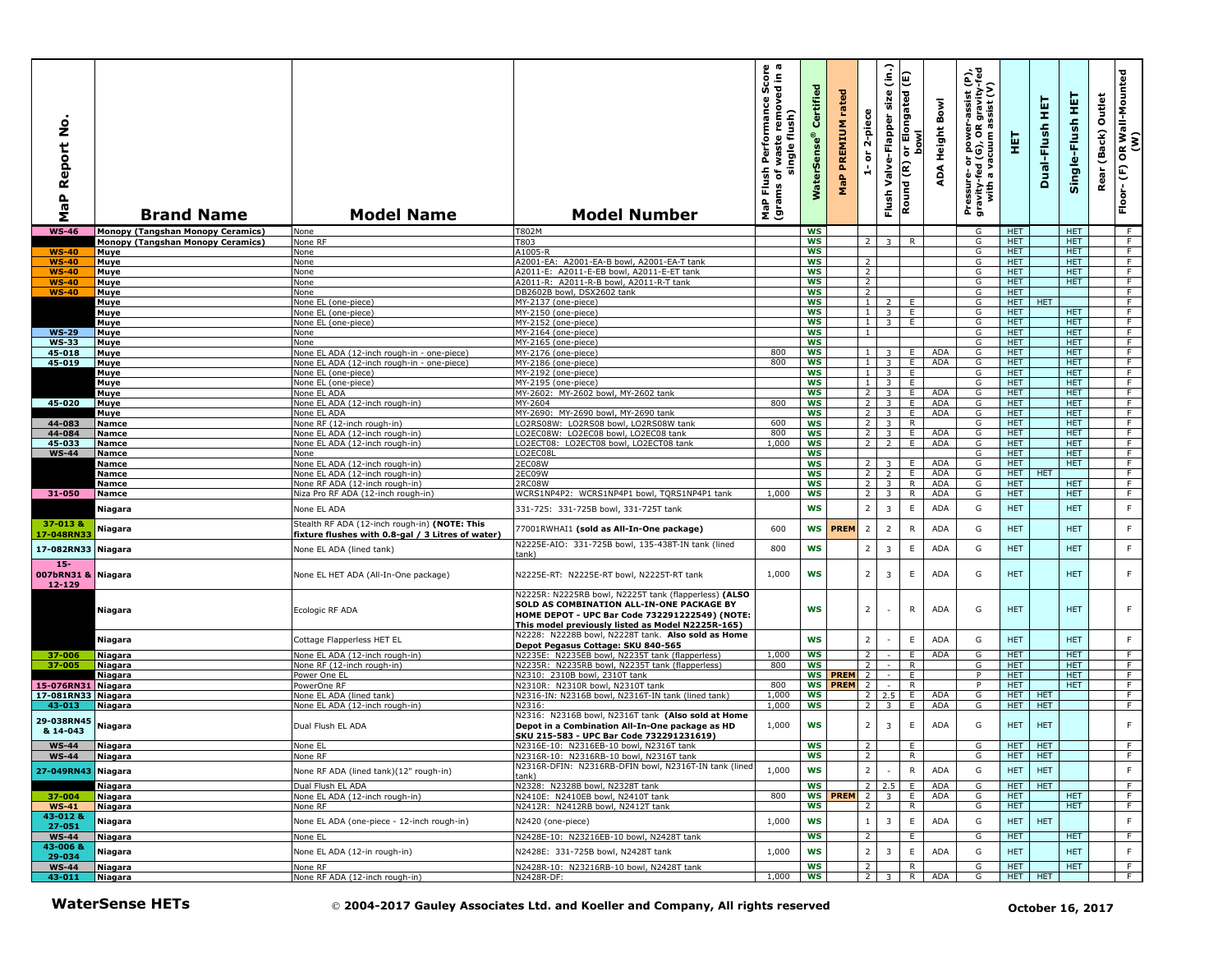| aP Report No<br>Σ                             | <b>Brand Name</b>                                                            | <b>Model Name</b>                                                                                                                                    | <b>Model Number</b>                                                                                                        | $\omega$ $\varpi$<br>rmance Score<br>removed in a<br>Performan<br>flush)<br>waste<br>single<br>Flush<br>৳<br>(grams<br>MaP | Certified<br>rSens<br>Š | rated<br><b>PREMIUM</b><br>$\mathbf{a}$<br>운 | 2-piece<br>$\overleftarrow{\mathtt{o}}$<br>÷ | (in)<br>size<br>Valve-Flapper<br>Flush | Elongated (E)<br><b>bowl</b><br>등<br>Round (R) | Bowl<br>Height<br>∢<br>ą | Pressure- or power-assist (P),<br>gravity-fed (G), OR gravity-fed<br>with a vacuum assist (V) | 핓                  | 実<br>Dual-Flush          | 뜊<br>Single-Flush | Outlet<br>(Back)<br>Rear | OR Wall-Mounted<br>(W)<br>$\mathop{\mathbb{E}}$<br>Floor- |
|-----------------------------------------------|------------------------------------------------------------------------------|------------------------------------------------------------------------------------------------------------------------------------------------------|----------------------------------------------------------------------------------------------------------------------------|----------------------------------------------------------------------------------------------------------------------------|-------------------------|----------------------------------------------|----------------------------------------------|----------------------------------------|------------------------------------------------|--------------------------|-----------------------------------------------------------------------------------------------|--------------------|--------------------------|-------------------|--------------------------|-----------------------------------------------------------|
| 21-079RN37 Niagara                            |                                                                              | Dual Flush RF ADA (12-in rough-in)                                                                                                                   | N2428R-DF: N2428RB-DF bowl, N2316T tank                                                                                    | 800                                                                                                                        | WS                      |                                              | <sup>2</sup>                                 | 2.5 R                                  |                                                | ADA                      | G                                                                                             | HET HET            |                          |                   |                          | F                                                         |
| 43-007<br>29-033RN45                          | Niagara                                                                      | None RF ADA (12-inch rough-in)                                                                                                                       | N2428R:<br>N2428R: N2428RB bowl, N2428T tank (also sold as an "All                                                         | 1,000                                                                                                                      | <b>WS</b>               |                                              | $\overline{2}$                               | $\overline{3}$                         | R                                              | <b>ADA</b>               | G                                                                                             | HET.               |                          | HET.              |                          | F.                                                        |
| & 19-048                                      | Niagara                                                                      | None RF ADA                                                                                                                                          | in-One" package with tank and bowl)                                                                                        | 1,000                                                                                                                      | <b>WS</b>               |                                              | $\overline{2}$                               | $\overline{3}$                         | ${\sf R}$                                      | ADA                      | G                                                                                             | <b>HET</b>         |                          | <b>HET</b>        |                          | F                                                         |
| $WS-44$                                       | <b>Niagara</b>                                                               | None EL                                                                                                                                              | N2430E-SF: N2430EB bowl, N2430T-SF                                                                                         |                                                                                                                            | <b>WS</b>               |                                              | $\overline{2}$                               |                                        | E                                              |                          | G                                                                                             | <b>HET</b>         |                          | <b>HET</b>        |                          | F.                                                        |
| 43-010                                        | <b>Niagara</b>                                                               | None EL ADA (12-inch rough-in)                                                                                                                       | N2430E:                                                                                                                    | 1,000                                                                                                                      | <b>WS</b>               |                                              | 2                                            | $\overline{3}$                         | $\overline{R}$                                 | ADA                      | G                                                                                             | HET.               | <b>HET</b>               |                   |                          | $\overline{F}$                                            |
| 22-034RN38<br>& 21-076                        | Niagara                                                                      | Dual Flush EL ADA (12-in rough-in)                                                                                                                   | N2430E: N2430EB bowl, N2430T tank (NOTE: 1.28-gpf<br>full flush - 1.0-gpf reduced flush)                                   | 1,000                                                                                                                      | <b>WS</b>               |                                              | $\overline{2}$                               | 2.5                                    | $\mathsf E$                                    | ADA                      | G                                                                                             | <b>HET</b>         | <b>HET</b>               |                   |                          | F                                                         |
| <b>WS-44</b>                                  | Niagara                                                                      | None RF                                                                                                                                              | N2430R-SF: N2430RB bowl, N2430T-SF                                                                                         |                                                                                                                            | <b>WS</b>               |                                              | $\overline{2}$                               |                                        | R                                              |                          | G                                                                                             | HET.               |                          | <b>HET</b>        |                          | F                                                         |
| $WS-44$                                       | Niagara                                                                      | None RF                                                                                                                                              | N2430R: N2430RB bowl, N2430T                                                                                               |                                                                                                                            | <b>WS</b>               |                                              | $\overline{2}$                               |                                        | $\overline{R}$                                 |                          | G                                                                                             | <b>HET</b>         | <b>HET</b>               |                   |                          | $\overline{F}$                                            |
| 44-074                                        | Niagara                                                                      | None EL ADA (12-inch rough-in)                                                                                                                       | N2441E: N2441EB bowl, N2441T tank                                                                                          | 1,000                                                                                                                      | WS                      |                                              | $\overline{2}$                               | 3                                      | E.                                             | ADA                      | G                                                                                             | HET.               | <b>HET</b>               |                   |                          | F                                                         |
| 44-075                                        | Niagara                                                                      | None EL ADA (12-inch rough-in)                                                                                                                       | N2442E: N2442EB bowl, N2442T tank<br>N7711 (one-piece by HCG) (NOTE: 0.8g/3.0L single-                                     | 1,000                                                                                                                      | <b>WS</b>               |                                              | $\overline{2}$                               | $\overline{3}$                         | E.                                             | ADA                      | G                                                                                             | <b>HET</b>         |                          | <b>HET</b>        |                          | F                                                         |
| 38-040                                        | Niagara                                                                      | Stealth EL (one-piece - 12-inch rough-in)                                                                                                            | flush fixture)                                                                                                             | 800                                                                                                                        | WS                      | <b>PREM</b>                                  | $\mathbf{1}$                                 | $\overline{2}$                         | $\mathsf E$                                    |                          | G                                                                                             | <b>HET</b>         |                          | <b>HET</b>        |                          | F                                                         |
| $37 - 012$<br>$23 - 079$<br>17-0248<br>14-003 | Niagara                                                                      | Stealth RF ADA (12-inch rough-in) (NOTE: This<br>fixture flushes with 0.8-gal / 3 Litres of water)                                                   | N7716: N7716 bowl, N7715T tank - NOTE: 3L/0.8-gal<br>flush                                                                 | 800                                                                                                                        |                         | WS <b>PREM</b>                               | $\overline{2}$                               | $\overline{2}$                         | $\mathsf{R}$                                   | ADA                      | G                                                                                             | <b>HET</b>         |                          | <b>HET</b>        |                          | F                                                         |
| <b>WS-30</b>                                  | <b>Niagara</b>                                                               | Stealth RF Dual Flush                                                                                                                                | N771614R-DF: N7716RB-DF bowl, N7714T-DF tank                                                                               |                                                                                                                            | <b>WS</b>               |                                              | $\overline{z}$                               |                                        | R                                              |                          | G                                                                                             | HET.               | HET                      |                   |                          | F                                                         |
| <b>WS-30</b>                                  | Niagara                                                                      | Stealth RF Dual Flush                                                                                                                                | N771615R-DF: N7716RB-DF bowl, N7715T-DF tank                                                                               |                                                                                                                            | <b>WS</b>               |                                              | $\overline{2}$                               |                                        | $\overline{R}$                                 |                          | G                                                                                             | HET.               | <b>HET</b>               |                   |                          | F                                                         |
| 37-013 &<br>17-048RN33                        | Niagara                                                                      | Stealth RF ADA (12-inch rough-in) (NOTE: This<br>fixture flushes with 0.8-gal / 3 Litres of water)                                                   | N7716R: N7716 bowl, N7714 tank - NOTES: 3L/0.8-gal<br>flush - toilet also sold as All-In-One package Model<br>77002        | 800                                                                                                                        | <b>WS</b>               | <b>PREM</b>                                  | $\overline{2}$                               | $\overline{2}$                         | $\mathsf{R}$                                   | <b>ADA</b>               | G                                                                                             | <b>HET</b>         |                          | <b>HET</b>        |                          | F                                                         |
| 22-026RN38<br>& 21-078                        | Niagara                                                                      | Stealth EL ADA (NOTE: This fixture flushes with<br>0.8-gal / 3 Litres of water)                                                                      | N7717: N7717 bowl, N7715T tank                                                                                             | 800                                                                                                                        |                         | <b>WS PREM</b>                               | $\overline{2}$                               | $\overline{2}$                         | $\mathsf E$                                    | <b>ADA</b>               | G                                                                                             | <b>HET</b>         |                          | <b>HET</b>        |                          | F                                                         |
| 30-066                                        | <b>Niagara</b>                                                               | Stealth EL ADA Dual Flush                                                                                                                            | N771714E-DF: N7717EB-DF bowl, N7714T-DF tank                                                                               | 800                                                                                                                        | <b>WS</b>               | <b>PREM</b>                                  | $\overline{2}$                               |                                        | E                                              | ADA                      | G                                                                                             | HET.               | <b>HET</b>               |                   |                          | F                                                         |
| <b>WS-30</b>                                  | Niagara                                                                      | Stealth EL ADA Dual Flush                                                                                                                            | N771715E-DF: N7717EB-DF bowl, N7715T-DF tank                                                                               |                                                                                                                            | <b>WS</b>               |                                              | 2                                            |                                        | Ε.                                             | ADA                      | G                                                                                             | <b>HET</b>         | <b>HET</b>               |                   |                          | F.                                                        |
| $40 - 006$<br>18-041RN34                      | Niagara                                                                      | Stealth EL ADA (12-inch rough-in) (NOTE: This<br>fixture flushes with 0.8-gal / 3 Litres of water)                                                   | N7717E: N7717 bowl, N7714 tank - NOTES: 3L/0.8-gal<br>flush - toilet also sold as All-In-One package Model<br>77000        | 800                                                                                                                        |                         | WS <b>PREM</b>                               | $\overline{2}$                               | $\overline{2}$                         | E                                              | <b>ADA</b>               | G                                                                                             | <b>HET</b>         |                          | <b>HET</b>        |                          | F                                                         |
| 37-017                                        | <b>Niagara</b>                                                               | Stealth RF (10-inch rough-in)(NOTE: This fixture<br>flushes with 0.8-gal / 3 Litres of water)                                                        | N772614R: N7726RB bowl, N7714 tank - NOTE: 3L/0.8-<br>gal flush                                                            | 800                                                                                                                        | <b>WS</b>               | <b>PREM</b>                                  | $\overline{2}$                               | $\overline{2}$                         | ${\sf R}$                                      |                          | G                                                                                             | <b>HET</b>         |                          | <b>HET</b>        |                          | $\mathsf F$                                               |
| 37-015                                        | <b>Niagara</b>                                                               | Stealth RF (10-inch rough-in)(NOTE: This fixture<br>flushes with 0.8-gal / 3 Litres of water)                                                        | N772615R: N7726RB bowl, N7715T tank - NOTE: 3L/0.8-<br>gal flush                                                           | 800                                                                                                                        | <b>WS</b>               | <b>PREM</b>                                  | $\overline{2}$                               | $\overline{2}$                         | ${\sf R}$                                      |                          | G                                                                                             | <b>HET</b>         |                          | <b>HET</b>        |                          | F                                                         |
| 37-016                                        | <b>Niagara</b>                                                               | Stealth EL ADA (10-inch rough-in)(NOTE: This                                                                                                         | N772714E: N7727EB bowl, N7714 tank - NOTE: 3L/0.8-                                                                         | 800                                                                                                                        | <b>WS</b>               | <b>PREM</b>                                  | $\overline{2}$                               | $\overline{2}$                         | $\mathsf E$                                    | <b>ADA</b>               | G                                                                                             | <b>HET</b>         |                          | <b>HET</b>        |                          | F                                                         |
|                                               |                                                                              | fixture flushes with 0.8-gal / 3 Litres of water)                                                                                                    | gal flush                                                                                                                  |                                                                                                                            |                         |                                              |                                              |                                        |                                                |                          |                                                                                               |                    |                          |                   |                          |                                                           |
| 37-014                                        | Niagara                                                                      | Stealth EL ADA (10-inch rough-in)(NOTE: This<br>fixture flushes with 0.8-gal / 3 Litres of water)<br>Stealth EL ADA (NOTE: This fixture flushes with | N772715E: N7727EB bowl, N7715T tank - NOTE: 3L/0.8-<br>gal flush                                                           | 800                                                                                                                        | <b>WS</b>               | PREM                                         | $\overline{2}$                               | $\overline{2}$                         | E                                              | <b>ADA</b>               | G                                                                                             | <b>HET</b>         |                          | <b>HET</b>        |                          | F                                                         |
| 36-047                                        | <b>Niagara</b>                                                               | 0.95 gallons / 3.6 Litres of water - Back outlet<br>bowl)                                                                                            | N7799-NCC: N7799 bowl, N7714T tank                                                                                         | 800                                                                                                                        | <b>WS</b>               | <b>PREM</b>                                  | $\overline{2}$                               | $\overline{2}$                         | E                                              | <b>ADA</b>               | G                                                                                             | <b>HET</b>         |                          | <b>HET</b>        | R                        | F.                                                        |
| 31-050                                        | Niza Pro                                                                     | None RF ADA (12-inch rough-in) (by Namce)                                                                                                            | WCRS1NP4P1 bowl, TQRS1NP4P1 tank                                                                                           | 1.000                                                                                                                      | WS                      |                                              | 2                                            | $3-1$                                  | R                                              | <b>ADA</b>               | G                                                                                             | HET.               |                          | <b>HET</b>        |                          | F.                                                        |
| <b>WS-37</b><br><b>WS-37</b>                  | Noken Design<br><b>Noken Design</b>                                          | Arquitect<br>Arquitect                                                                                                                               | 100144090: 100144090 bowl, 100120927 tank<br>N390000046: N39000046 bowl, 100120927 tank                                    |                                                                                                                            | <b>WS</b><br><b>WS</b>  |                                              | $\overline{2}$<br>2                          |                                        |                                                |                          | G<br>G                                                                                        | HET.<br>HET.       | <b>HET</b><br><b>HET</b> |                   |                          | F<br>F                                                    |
| <b>WS-34</b>                                  | Noken Design                                                                 | Indoro Arquitect                                                                                                                                     | N301512843                                                                                                                 |                                                                                                                            | <b>WS</b>               |                                              |                                              |                                        |                                                |                          | G                                                                                             | HET.               | <b>HET</b>               |                   |                          | F                                                         |
| 36-095                                        | <b>Noken Design</b>                                                          | Indoro Arquitect EL ADA (one-piece - 12-inch rough-                                                                                                  | 100111657-N301512843 (one-piece)                                                                                           | 800                                                                                                                        | WS                      |                                              | $\mathbf{1}$                                 | 3                                      | Ε                                              | <b>ADA</b>               | G                                                                                             | <b>HET</b>         | <b>HET</b>               |                   |                          | F                                                         |
| <b>WS-34</b>                                  | <b>Noken Design</b>                                                          | n١<br>Indoro NK One CH                                                                                                                               | N370170496                                                                                                                 |                                                                                                                            | <b>WS</b>               |                                              |                                              |                                        |                                                |                          | G                                                                                             | HET.               | <b>HET</b>               |                   |                          | F.                                                        |
| $WS-34$                                       | Noken Design                                                                 | ounge                                                                                                                                                | 100114349                                                                                                                  |                                                                                                                            | WS                      |                                              |                                              |                                        |                                                |                          | G                                                                                             | HET.               | <b>HET</b>               |                   |                          | F.                                                        |
| <b>WS-34</b>                                  | Noken Design                                                                 | ounge                                                                                                                                                | N396990858                                                                                                                 |                                                                                                                            | <b>WS</b>               |                                              |                                              |                                        |                                                |                          | G                                                                                             | HET.               | <b>HET</b>               |                   |                          | F                                                         |
| <b>WS-37</b>                                  | Noken Design                                                                 | Mood                                                                                                                                                 | 100144643: 100144643 bowl, 100120927 tank                                                                                  |                                                                                                                            | <b>WS</b>               |                                              | 2                                            |                                        |                                                |                          | G                                                                                             | HET.               | <b>HET</b>               |                   |                          | F                                                         |
| <b>WS-37</b><br><b>WS-37</b>                  | Noken Design<br>Noken Design                                                 | Mood<br>NK One                                                                                                                                       | N387000051: N387000051 bowl, 100120927 tank<br>N3701704696                                                                 |                                                                                                                            | ws<br>ws                |                                              | 2                                            |                                        |                                                |                          | G                                                                                             | HET.<br>HELL HELL  | <b>HET</b>               |                   |                          | F.                                                        |
| $WS-34$                                       | Noken Design                                                                 | NK One ADA                                                                                                                                           | N370170493                                                                                                                 |                                                                                                                            | WS                      |                                              |                                              |                                        |                                                | ADA                      | G                                                                                             | HET HET            |                          |                   |                          | F                                                         |
| 36-099                                        | <b>Noken Design</b>                                                          | NK One CH EL (one-piece - 12-inch rough-in)                                                                                                          | 100094370-N370170496 (one-piece)                                                                                           | 800                                                                                                                        | ws                      |                                              | $\mathbf{1}$                                 | $2.5$ E                                |                                                |                          | G                                                                                             | HET I              | <b>HET</b>               |                   |                          | F.                                                        |
| 36-098<br>$WS-34$                             | Noken Design<br>Noken Design                                                 | NK One EL (one-piece - 12-inch rough-in)<br>Urban                                                                                                    | 100091737-N370170493 (one-piece)<br>N369225455                                                                             | 800                                                                                                                        | ws<br><b>WS</b>         |                                              |                                              | $1 \quad 2.5 \quad E$                  |                                                |                          | G<br>G                                                                                        | HET   HET          | HET HET                  |                   |                          | ਾਸ<br>$\overline{F}$                                      |
| 36-097                                        | Noken Design                                                                 | Urban RF (one-piece - 12-inch rough-in)                                                                                                              | 1000082516-N369225455 (one-piece)                                                                                          | 800                                                                                                                        | ws                      |                                              |                                              | $1 \quad 3 \quad S$                    |                                                |                          | G                                                                                             |                    | HET HET                  |                   |                          | F                                                         |
|                                               | 17-044RN33 OPS - Original Pacific Supply                                     | None EL (one-piece)                                                                                                                                  | $-8813$                                                                                                                    | 500                                                                                                                        | ws                      |                                              |                                              | $1 \quad 3 \quad E$                    |                                                |                          | G                                                                                             | HET.               |                          | HET.              |                          | F                                                         |
|                                               | 17-045RN33 OPS - Original Pacific Supply                                     | None EL (one-piece)                                                                                                                                  | T-88132                                                                                                                    | 600                                                                                                                        | ws                      |                                              |                                              | $1 \quad 3 \quad E$                    |                                                |                          | G                                                                                             | HET                | HET                      |                   |                          | ਾ                                                         |
| $WS-13$<br>$WS-13$                            | <b>OPS - Original Pacific Supply</b><br><b>OPS - Original Pacific Supply</b> | None RF<br>None EL                                                                                                                                   | T/X-6688: T-6688 bowl, X-6688 tank<br>T/X-6688E: T-6688E bowl, X-6688 tank                                                 |                                                                                                                            | ws<br>ws                |                                              | 2 <sup>1</sup><br>$\overline{2}$             |                                        | R.<br>E.                                       |                          | G<br>G                                                                                        | HET.<br><b>HET</b> | <b>HET</b><br>HET        |                   |                          | F.<br>F                                                   |
| $WS-13$                                       | <b>OPS - Original Pacific Supply</b>                                         | None EL ADA                                                                                                                                          | T/X-6688H: T-6688H bowl, X-6688 tank                                                                                       |                                                                                                                            | <b>WS</b>               |                                              | $\overline{2}$                               |                                        | $\blacksquare$                                 | ADA                      | G                                                                                             | HET HET            |                          |                   |                          | $-$ F                                                     |
|                                               | 16-036RN32 OPS - Original Pacific Supply                                     | Green Day RF                                                                                                                                         | T/X-66891: T-66891 bowl, X-66891 tank                                                                                      | 600                                                                                                                        | ws                      |                                              |                                              | $\overline{2}$ $\overline{3}$          | R.                                             |                          | G                                                                                             | <b>HET</b>         |                          | HET               |                          | $-F$                                                      |
|                                               | 16-037RN32 OPS - Original Pacific Supply<br><b>WaterSense HETs</b>           | Green Day EL                                                                                                                                         | T/X-66891E: T-66891E bowl, X-66891 tank<br>© 2004-2017 Gauley Associates Ltd. and Koeller and Company, All rights reserved | 600                                                                                                                        | WS                      |                                              |                                              | $2 \mid 3 \mid$                        | E.                                             |                          | G                                                                                             | <b>HET</b>         | October 16, 2017         | HET.              |                          | F                                                         |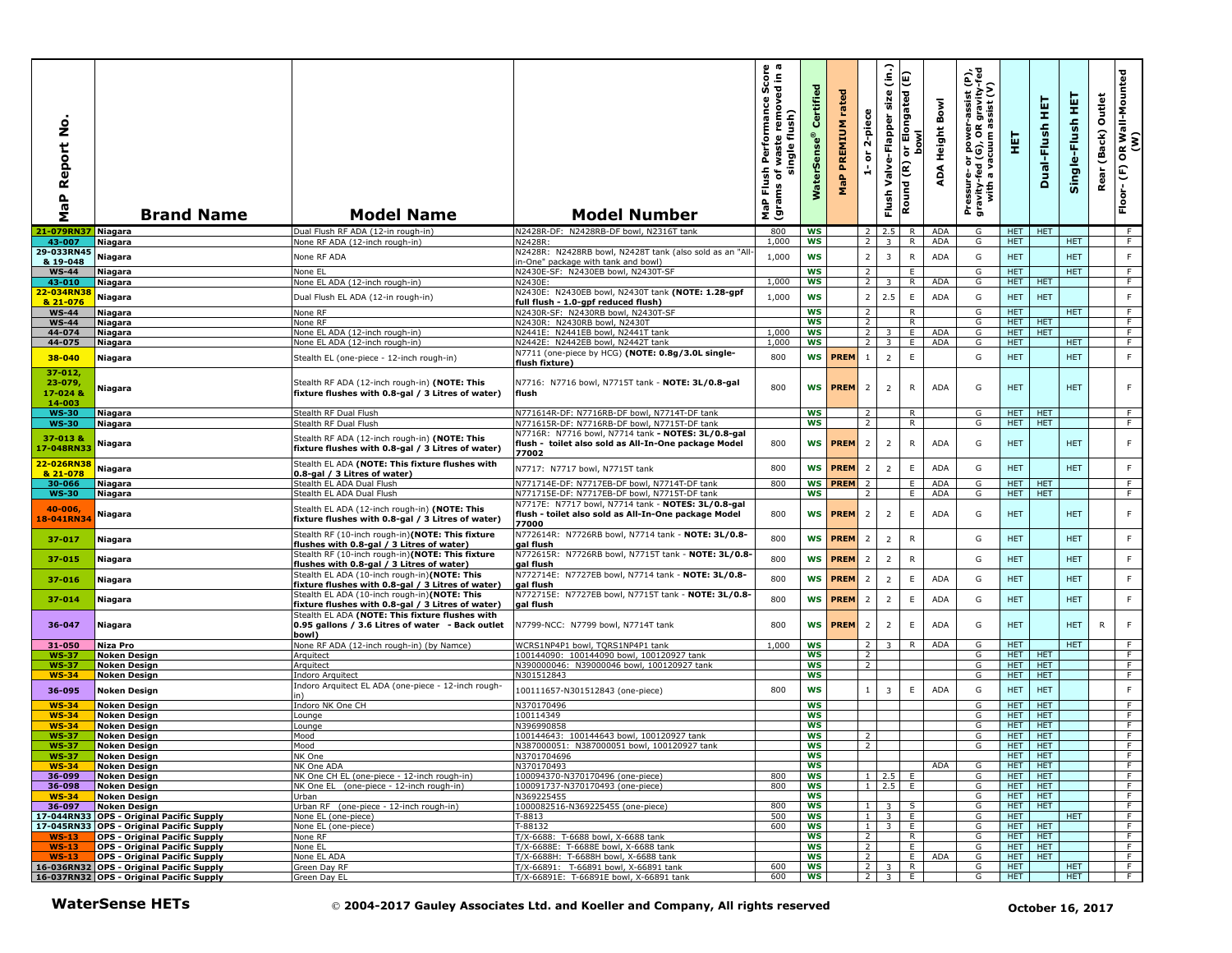| ۰<br>Ž<br>Report<br>۹b<br>Σ  | <b>Brand Name</b>                                                            | <b>Model Name</b>                                                           | <b>Model Number</b>                                                                | 0 ത<br>rmance Score<br>removed in a<br>Performan<br>flush)<br>waste<br>single<br>Flush<br>৳<br>(grams<br>MaP | $\overline{e}$<br>Certifi<br>rSens<br>ğ<br>Š | rated<br>PREMIUM<br>$\mathbf{a}_i$<br>운 | 2-piece<br>ត<br>÷                | (in.)<br>Valve-Flapper size<br>Flush       | Elongated (E)<br>howl<br>동<br>Round (R) | Bowl<br>Height<br>∢<br>ą | er-assist (P),<br>)R gravity-fed<br>ı assist (V)<br>Pressure- or power--<br>gravity-fed (G), OR g<br>with a vacuum as | 핓                        | 王<br>Dual-Flush          | 뜊<br>Single-Flush        | Outlet<br>(Back)<br>Rear | OR Wall-Mounted<br>(W)<br>$\mathop{\mathbb{E}}$<br>Floor- |
|------------------------------|------------------------------------------------------------------------------|-----------------------------------------------------------------------------|------------------------------------------------------------------------------------|--------------------------------------------------------------------------------------------------------------|----------------------------------------------|-----------------------------------------|----------------------------------|--------------------------------------------|-----------------------------------------|--------------------------|-----------------------------------------------------------------------------------------------------------------------|--------------------------|--------------------------|--------------------------|--------------------------|-----------------------------------------------------------|
|                              | 16-038RN32 OPS - Original Pacific Supply                                     | Green Day EL ADA                                                            | T/X-66891H: T-66891H bowl, X-66891 tank                                            | 600                                                                                                          | <b>WS</b>                                    |                                         | $\overline{2}$                   | $\overline{3}$                             | E                                       | ADA                      | G                                                                                                                     | HET.                     |                          | <b>HET</b>               |                          | - F                                                       |
| $WS-15$                      | <b>OPS - Original Pacific Supply</b>                                         | Green Day RF                                                                | T/X-66892: T-66892 bowl, X-66892 tank                                              |                                                                                                              | WS<br>WS                                     |                                         | $\overline{2}$<br>$\overline{2}$ |                                            | R<br>E                                  |                          | G<br>G                                                                                                                | HET.<br><b>HET</b>       | <b>HET</b><br><b>HET</b> |                          |                          | F.<br>$\overline{F}$                                      |
| <b>WS-15</b><br>1-066RN.     | <b>OPS - Original Pacific Supply</b><br><b>OPS - Original Pacific Supply</b> | Green Day EL<br>Green Day EL ADA                                            | T/X-66892E: T-66892E bowl, X-66892 tank<br>T/X-66892H: T-66892H bowl, X-66892 tank | 800                                                                                                          | <b>WS</b>                                    |                                         | $\overline{2}$                   | 3                                          | E                                       | ADA                      | G                                                                                                                     | <b>HET</b>               | <b>HET</b>               |                          |                          | F                                                         |
| <b>WS-31</b>                 | Orion                                                                        | Aguamaster EL ADA                                                           | 50320 bowl, 5192 tank                                                              |                                                                                                              | <b>WS</b>                                    |                                         | $2^{\circ}$                      | $\overline{3}$                             | E                                       | <b>ADA</b>               | G                                                                                                                     | <b>HET</b>               |                          | <b>HET</b>               |                          | F                                                         |
| $WS-16$                      | Orion                                                                        | Arqus II                                                                    | 5008 bowl, 51002 tank                                                              |                                                                                                              | <b>WS</b>                                    |                                         | 2                                |                                            |                                         |                          | G                                                                                                                     | <b>HET</b>               |                          | <b>HET</b>               |                          | $\overline{F}$                                            |
| <b>WS-31</b>                 | Orion                                                                        | Dolphin Dual Flush EL ADA                                                   | 50354 bowl, 51603 tank                                                             |                                                                                                              | <b>WS</b>                                    |                                         | $\overline{2}$                   |                                            | E                                       | <b>ADA</b>               | G                                                                                                                     | <b>HET</b>               | <b>HET</b>               |                          |                          | F                                                         |
| 31-064                       | Orion                                                                        | Dolphin EL                                                                  | 50352 bowl, 51430 tank                                                             | 350                                                                                                          | <b>WS</b>                                    |                                         | $\overline{2}$                   | 3 I                                        | E                                       |                          | G                                                                                                                     | HET.                     |                          | <b>HET</b>               |                          | F                                                         |
| 31-066                       | Orion                                                                        | Dolphin EL ADA                                                              | 50354 bowl, 51430 tank                                                             | 350                                                                                                          | ws                                           |                                         | $2^{\circ}$                      | $\overline{\mathbf{3}}$                    | E                                       | ADA                      | G                                                                                                                     | HET.                     |                          | <b>HET</b>               |                          | F.                                                        |
| 31-063                       | Orion                                                                        | Dolphin RF                                                                  | 50353 bowl, 51430 tank                                                             | 350                                                                                                          | <b>WS</b>                                    |                                         | $\overline{2}$                   | 3 <sup>1</sup>                             | $\overline{R}$                          |                          | G                                                                                                                     | <b>HET</b>               |                          | <b>HET</b>               |                          | $\overline{F}$                                            |
|                              | Orion<br>Orion                                                               | Fiero K Green AI EL<br>Fiero K Green EL ADA                                 | 50352 bowl, 5102 tank<br>50354 bowl, 5102 tank                                     |                                                                                                              | <b>WS</b><br><b>WS</b>                       |                                         | $2^{\circ}$<br>$2^{\circ}$       | 3 I<br>$\overline{\mathbf{3}}$             | E<br>E                                  | <b>ADA</b>               | G<br>G                                                                                                                | <b>HET</b><br><b>HET</b> |                          | <b>HET</b><br><b>HET</b> |                          | F<br>F                                                    |
|                              | Orion                                                                        | Fiero K Green RF                                                            | 50353 bowl, 5102 tank                                                              |                                                                                                              | <b>WS</b>                                    |                                         | $\overline{2}$                   | $\overline{3}$                             | $\overline{R}$                          |                          | G                                                                                                                     | <b>HET</b>               |                          | <b>HET</b>               |                          | F                                                         |
| <b>WS-31</b>                 | Orion                                                                        | Fiero K Green RF (lined tank)                                               | 50353 bowl, 5102L tank (lined)                                                     |                                                                                                              | <b>WS</b>                                    |                                         | $\overline{2}$                   | $\overline{3}$                             | $\overline{R}$                          |                          | G                                                                                                                     | <b>HET</b>               |                          | <b>HET</b>               |                          | F                                                         |
| <b>WS-31</b>                 | Orion                                                                        | Fiero RD II GSK RF                                                          | 50377 bowl, 51377 tank                                                             |                                                                                                              | <b>WS</b>                                    |                                         | 2                                |                                            | $\mathsf{R}$                            |                          | G                                                                                                                     | HET                      |                          | <b>HET</b>               |                          | F                                                         |
|                              | Orion                                                                        | Forte EL ADA                                                                | 50320 bowl, 5129 tank                                                              |                                                                                                              | <b>WS</b>                                    |                                         | 2 <sup>1</sup>                   | 3                                          | E.                                      | <b>ADA</b>               | G                                                                                                                     | HET.                     |                          | <b>HET</b>               |                          | F                                                         |
|                              | Orion                                                                        | Green Sense EL ADA                                                          | 50320 bowl, 51299 tank<br>50299 bowl, 51299 tank                                   |                                                                                                              | <b>WS</b>                                    |                                         | $\overline{2}$                   | 3                                          | E.                                      | ADA                      | G                                                                                                                     | <b>HET</b>               |                          | <b>HET</b>               |                          | $\overline{F}$                                            |
| $WS-16$<br><b>WS-16</b>      | Orion<br>Orion                                                               | Green Sense RF<br><b>Novara Green</b>                                       | 5008 bowl, 51083 tank                                                              |                                                                                                              | <b>WS</b><br><b>WS</b>                       |                                         | $\overline{2}$<br>$\overline{2}$ |                                            | R                                       |                          | G<br>G                                                                                                                | <b>HET</b><br><b>HET</b> |                          | <b>HET</b><br><b>HET</b> |                          | F                                                         |
| <b>WS-16</b>                 | Orion                                                                        | Novara RF 1.28 (lined tank)                                                 | 5003 bowl, 51083L-1.28 tank (lined)                                                |                                                                                                              | <b>WS</b>                                    |                                         | $\overline{2}$                   |                                            | R                                       |                          | G                                                                                                                     | <b>HET</b>               |                          | <b>HET</b>               |                          | F                                                         |
| <b>WS-41</b>                 | Orion                                                                        | Novara II RF                                                                | B2G bowl, T1G tank                                                                 |                                                                                                              | WS                                           |                                         | $\overline{2}$                   |                                            | R                                       |                          | G                                                                                                                     | <b>HET</b>               |                          | <b>HET</b>               |                          | $\overline{F}$                                            |
| <b>WS-41</b>                 | Orion                                                                        | Novara II AL                                                                | B2M bowl, T1G tank                                                                 |                                                                                                              | <b>WS</b>                                    |                                         | $\overline{2}$                   |                                            |                                         |                          | G                                                                                                                     | HET                      |                          | HET.                     |                          | F                                                         |
|                              | Orion                                                                        | Royalty Green EL ADA                                                        | 50349 bowl, 51049 tank                                                             |                                                                                                              | WS                                           |                                         | $\overline{2}$                   | 3                                          | E.                                      | <b>ADA</b>               | G                                                                                                                     | <b>HET</b>               |                          | <b>HET</b>               |                          | F                                                         |
| <b>WS-31</b>                 | Orion                                                                        | Torseli GSK EL                                                              | 50382 bowl, 51382 tank                                                             |                                                                                                              | <b>WS</b>                                    |                                         | 2                                |                                            | Ε.                                      |                          | G                                                                                                                     | HET.                     |                          | <b>HET</b>               |                          | F.                                                        |
| 35-012                       | <b>OSH - Orchard Supply Hardware</b>                                         | None HET EL ADA (12-inch rough-in)(NOTE:<br>1.0g/3.8L single-flush fixture) | SKU #7060171 - LL-887E* bowl, T1-005-* tank (by<br>Foremost)                       | 800                                                                                                          | WS                                           | <b>PREM</b>                             | $\overline{2}$                   | $\overline{3}$                             | $\mathsf E$                             | ADA                      | G                                                                                                                     | <b>HET</b>               |                          | <b>HET</b>               |                          | $\mathsf F$                                               |
| <b>WS-45</b><br><b>WS-45</b> | <b>OVE Decors</b><br><b>OVE Decors</b>                                       | 578<br>578E                                                                 | None<br>None                                                                       |                                                                                                              | <b>WS</b><br><b>WS</b>                       |                                         | $\mathbf{1}$<br>1 <sup>1</sup>   | 3<br>$\overline{\mathbf{3}}$               | E<br>E                                  | <b>ADA</b><br>ADA        | G<br>G                                                                                                                | HET<br>HET.              | <b>HET</b><br><b>HET</b> |                          |                          | F<br>F                                                    |
| 44-091                       | <b>OVE Decors</b>                                                            | 735H EL (one-piece - 12-inch rough-in)                                      | 735H                                                                               | 800                                                                                                          | <b>WS</b>                                    |                                         | 1                                | 3 <sup>1</sup>                             | E                                       |                          | G                                                                                                                     | <b>HET</b>               |                          | <b>HET</b>               |                          | F                                                         |
| <b>WS-44</b>                 | <b>OVE Decors</b>                                                            | 736H EL                                                                     | None                                                                               |                                                                                                              | <b>WS</b>                                    |                                         | $\mathbf{1}$                     | $\overline{3}$                             | E                                       |                          | G                                                                                                                     | HET.                     |                          | <b>HET</b>               |                          | F                                                         |
| <b>WS-45</b>                 | <b>OVE Decors</b>                                                            | A-511                                                                       | None                                                                               |                                                                                                              | <b>WS</b>                                    |                                         | $1 \mid$                         | 3 <sup>7</sup>                             | E                                       | ADA                      | G                                                                                                                     | <b>HET</b>               | HET                      |                          |                          | F                                                         |
| <b>WS-45</b>                 | <b>OVE Decors</b>                                                            | $A-549$                                                                     | None                                                                               |                                                                                                              | <b>WS</b>                                    |                                         | $\mathbf{1}$                     | $\overline{3}$                             | E                                       | ADA                      | G                                                                                                                     | <b>HET</b>               | <b>HET</b>               |                          |                          | F                                                         |
| <b>WS-45</b>                 | <b>OVE Decors</b>                                                            | A009                                                                        | None                                                                               |                                                                                                              | <b>WS</b>                                    |                                         | $1 \mid$                         | $\overline{\phantom{a}3}$                  | E                                       | ADA                      | G                                                                                                                     |                          | HET <b>HET</b>           |                          |                          | F<br>F                                                    |
| <b>WS-45</b><br><b>WS-44</b> | <b>OVE Decors</b><br><b>OVE Decors</b>                                       | AB3223<br>Agnes                                                             | None<br>None                                                                       |                                                                                                              | WS<br><b>WS</b>                              |                                         | $1 \mid$<br>1 <sup>1</sup>       | $\overline{\mathbf{3}}$<br>$\sim$          | E<br>E                                  | ADA                      | G<br>P                                                                                                                | <b>HET</b><br><b>HET</b> | <b>HET</b>               | HET.                     |                          | F                                                         |
| <b>WS-45</b>                 | <b>OVE Decors</b>                                                            | Aldo                                                                        | None                                                                               |                                                                                                              | <b>WS</b>                                    |                                         | $1 \quad$                        | 3 <sup>1</sup>                             | E.                                      | ADA                      | G                                                                                                                     | <b>HET</b>               | <b>HET</b>               |                          |                          | F.                                                        |
| <b>WS-45</b>                 | <b>OVE Decors</b>                                                            | Alek                                                                        | None                                                                               |                                                                                                              | <b>WS</b>                                    |                                         | 1                                | $\overline{3}$                             | E                                       | ADA                      | G                                                                                                                     | <b>HET</b>               | <b>HET</b>               |                          |                          | F                                                         |
| <b>WS-45</b>                 | <b>OVE Decors</b>                                                            | Ally                                                                        | None                                                                               |                                                                                                              | <b>WS</b>                                    |                                         | $\overline{1}$                   | ں<br>ت                                     | E                                       | ADA                      | G                                                                                                                     | <b>HET</b>               | <b>HET</b>               |                          |                          | F                                                         |
| <b>WS-45</b>                 | <b>OVE Decors</b>                                                            | Alma                                                                        | None                                                                               |                                                                                                              | <b>WS</b>                                    |                                         | $\mathbf{1}$                     | 3 <sup>1</sup>                             | E                                       | <b>ADA</b>               | G                                                                                                                     | <b>HET</b>               | <b>HET</b>               |                          |                          | F                                                         |
| <b>WS-44</b>                 | <b>OVE Decors</b>                                                            | Amur                                                                        | None                                                                               |                                                                                                              | <b>WS</b>                                    |                                         | 1                                | $\overline{\mathbf{3}}$                    | E                                       |                          | G                                                                                                                     | HET<br><b>HET</b>        | HET.                     |                          |                          | F                                                         |
| <b>WS-44</b><br><b>WS-44</b> | <b>OVE Decors</b><br><b>OVE Decors</b>                                       | Andrew<br>Angara                                                            | None<br>None                                                                       |                                                                                                              | <b>WS</b><br>WS                              |                                         | 1<br>1 <sup>1</sup>              | $\sim$<br>3                                | E<br>E                                  |                          | P<br>G                                                                                                                | <b>HET</b>               | <b>HET</b>               | <b>HET</b>               |                          | F<br>F                                                    |
| <b>WS-34</b>                 | <b>OVE Decors</b>                                                            | Aster                                                                       | None                                                                               |                                                                                                              | <b>WS</b>                                    |                                         |                                  |                                            |                                         |                          | G                                                                                                                     | HET.                     | <b>HET</b>               |                          |                          | F.                                                        |
| <b>WS-45</b>                 | <b>OVE Decors</b>                                                            | Barrow                                                                      | None                                                                               |                                                                                                              | <b>WS</b>                                    |                                         | $\mathbf{1}$                     | 3                                          | E                                       | <b>ADA</b>               | G                                                                                                                     | <b>HET</b>               | <b>HET</b>               |                          |                          | F                                                         |
| <b>WS-45</b>                 | <b>OVE Decors</b>                                                            | Beck                                                                        | None                                                                               |                                                                                                              | <b>WS</b>                                    |                                         | 1                                | 3 <sup>1</sup>                             | E                                       | <b>ADA</b>               | G                                                                                                                     | <b>HET</b>               | <b>HET</b>               |                          |                          | F                                                         |
| $WS-34$                      | <b>OVE Decors</b>                                                            | Begonia                                                                     | None                                                                               |                                                                                                              | <b>WS</b>                                    |                                         |                                  |                                            |                                         |                          | G                                                                                                                     | <b>HET</b>               | HET.                     |                          |                          | F                                                         |
| <b>WS-44</b><br><b>WS-45</b> | <b>OVE Decors</b><br><b>OVE Decors</b>                                       | Beverly<br>Brook                                                            | None<br>None                                                                       |                                                                                                              | <b>WS</b><br><b>WS</b>                       |                                         | $1 \mid$<br>$\mathbf{1}$         | 3 <sup>7</sup><br>3                        | E<br>E.                                 | ADA                      | G<br>G                                                                                                                | HET.<br>HET.             | <b>HET</b><br><b>HET</b> |                          |                          | F<br>F                                                    |
| <b>WS-45</b>                 | <b>OVE Decors</b>                                                            | <b>Buck</b>                                                                 | None                                                                               |                                                                                                              | <b>WS</b>                                    |                                         | 1 <sub>1</sub>                   | $\overline{3}$                             | E                                       | <b>ADA</b>               | G                                                                                                                     | HET                      | <b>HET</b>               |                          |                          | F                                                         |
| $WS-34$                      | <b>OVE Decors</b>                                                            | Burton                                                                      | None                                                                               |                                                                                                              | <b>WS</b>                                    |                                         |                                  |                                            |                                         |                          | G                                                                                                                     | <b>HET</b>               | <b>HET</b>               |                          |                          | F                                                         |
| 46-028                       | <b>OVE Decors</b>                                                            | Buxton EL ADA (one-piece - 12-inch rough-in)                                | None                                                                               | 1,000                                                                                                        | <b>WS</b>                                    |                                         | $\mathbf{1}$                     | $\overline{3}$                             | E                                       | <b>ADA</b>               | G                                                                                                                     | <b>HET</b>               | <b>HET</b>               |                          |                          | F                                                         |
| <b>WS-44</b>                 | <b>OVE Decors</b>                                                            | Cabrillo                                                                    | None                                                                               |                                                                                                              | WS                                           |                                         | 1                                | 3 <sup>7</sup>                             | E                                       |                          | G                                                                                                                     | HET.                     | HET.                     |                          |                          | F                                                         |
| <b>WS-45</b>                 | <b>OVE Decors</b>                                                            | Calero<br>Calero                                                            | None                                                                               |                                                                                                              | ws<br>ws                                     |                                         |                                  | $1 \quad 3 \mid E$                         |                                         | E ADA                    |                                                                                                                       | <b>HET</b>               | HET   HET                | <b>HET</b>               |                          | $-F$                                                      |
| <b>WS-44</b><br><b>WS-45</b> | <b>OVE Decors</b><br><b>OVE Decors</b>                                       | Cali                                                                        | None<br>None                                                                       |                                                                                                              | <b>WS</b>                                    |                                         |                                  | $1 \quad 3 \quad E$                        |                                         | ADA                      | G<br>G                                                                                                                | <b>HET</b>               | HET.                     |                          |                          | F                                                         |
| <b>WS-45</b>                 | <b>OVE Decors</b>                                                            | Camelia                                                                     | None                                                                               |                                                                                                              | WS                                           |                                         |                                  | $1 \mid 3 \mid E$                          |                                         | ADA                      | G                                                                                                                     |                          | HET   HET                |                          |                          | F                                                         |
| $WS-34$                      | <b>OVE Decors</b>                                                            | Camelia                                                                     | None                                                                               |                                                                                                              | <b>WS</b>                                    |                                         |                                  |                                            |                                         |                          | G                                                                                                                     |                          | HET HET                  |                          |                          | F                                                         |
| $WS-44$                      | <b>OVE Decors</b>                                                            | Carters                                                                     | None                                                                               |                                                                                                              | ws                                           |                                         |                                  | $1 \quad 3 \quad E$                        |                                         |                          | G                                                                                                                     | <b>HET</b>               |                          | <b>HET</b>               |                          | F                                                         |
| <b>WS-44</b>                 | <b>OVE Decors</b>                                                            | Caspian                                                                     | None                                                                               |                                                                                                              | WS                                           |                                         |                                  | $1 \quad 3 \quad E$                        |                                         |                          | G                                                                                                                     | HET                      | HET.                     |                          |                          | F                                                         |
| <b>WS-44</b><br>$WS-44$      | <b>OVE Decors</b>                                                            | Chad<br>Champlain                                                           | None<br>None                                                                       |                                                                                                              | ws<br>ws                                     |                                         |                                  | $1 \quad 3 \quad E$<br>$1 \quad 3 \quad E$ |                                         |                          | G<br>G                                                                                                                | <b>HET</b><br><b>HET</b> | HET.                     | <b>HET</b>               |                          | $\overline{F}$<br>F.                                      |
| $WS-44$                      | <b>OVE Decors</b><br><b>OVE Decors</b>                                       | Charley                                                                     | None                                                                               |                                                                                                              | WS                                           |                                         | $1 \mid$                         | $\sim$                                     | E                                       |                          | P                                                                                                                     | <b>HET</b>               |                          | <b>HET</b>               |                          | F                                                         |
| <b>WS-45</b>                 | <b>OVE Decors</b>                                                            | Chaz                                                                        | None                                                                               |                                                                                                              | <b>WS</b>                                    |                                         |                                  | $1 \mid 3 \mid E$                          |                                         | ADA                      | G                                                                                                                     |                          | HET   HET                |                          |                          | F                                                         |
| <b>WS-34</b>                 | <b>OVE Decors</b>                                                            | Claiborne                                                                   | None                                                                               |                                                                                                              | WS                                           |                                         |                                  |                                            |                                         |                          | G                                                                                                                     |                          | HET HET                  |                          |                          | F                                                         |
| <b>WS-34</b>                 | <b>OVE Decors</b>                                                            | Cypress                                                                     | None                                                                               |                                                                                                              | WS                                           |                                         |                                  |                                            |                                         |                          | G                                                                                                                     |                          | HET HET                  |                          |                          | F                                                         |
|                              | <b>WaterSense HETs</b>                                                       |                                                                             | © 2004-2017 Gauley Associates Ltd. and Koeller and Company, All rights reserved    |                                                                                                              |                                              |                                         |                                  |                                            |                                         |                          |                                                                                                                       |                          | October 16, 2017         |                          |                          |                                                           |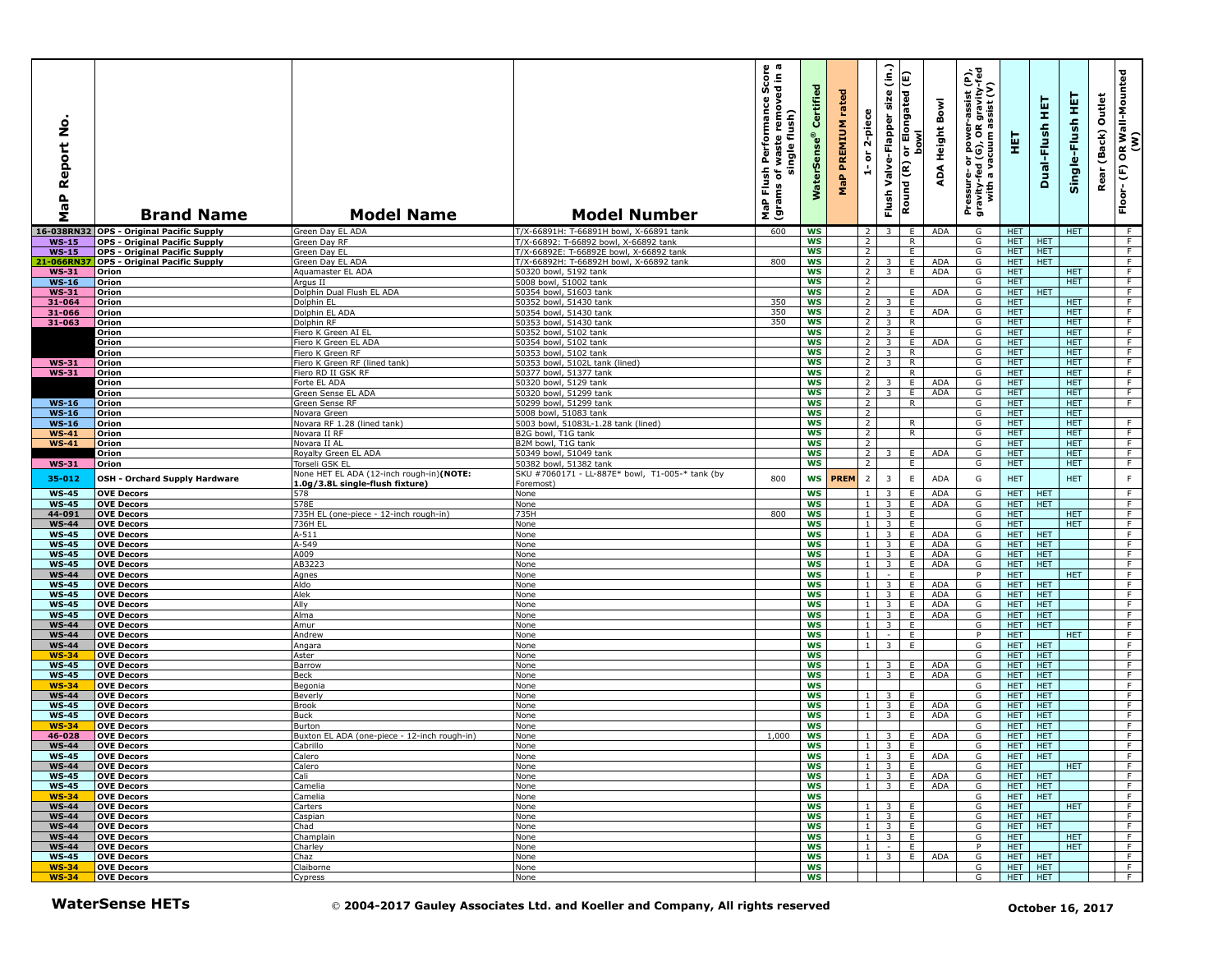| $\circ$<br>Ž<br>eport<br>∝<br>MaP | <b>Brand Name</b>                       | <b>Model Name</b>                                      | <b>Model Number</b>                                                             | MaP Flush Performance Score<br>(grams of waste removed in a<br>single flush) | Certified<br>$\bullet$<br><b>WaterSens</b> | rated<br><b>MaP PREMIUM</b> | 2-piece<br>$\overleftarrow{\mathtt{o}}$<br>÷ | $\overline{C}$<br>Valve-Flapper size<br>Flush <sup>-</sup> | or Elongated (E)<br><b>bowl</b><br>Round (R) | Bowl<br><b>ADA Height</b> | er-assist (P),<br>)R gravity-fed<br>1 assist (V)<br>Pressure- or power--<br>gravity-fed (G), OR g<br>with a vacuum as | 王                        | 듚<br>Dual-Flush          | 뜣<br>Single-Flush        | Outlet<br>(Back)<br>Rear | OR Wall-Mounted<br>(W)<br>$\widehat{\mathbf{E}}$<br>$Floor$ - |
|-----------------------------------|-----------------------------------------|--------------------------------------------------------|---------------------------------------------------------------------------------|------------------------------------------------------------------------------|--------------------------------------------|-----------------------------|----------------------------------------------|------------------------------------------------------------|----------------------------------------------|---------------------------|-----------------------------------------------------------------------------------------------------------------------|--------------------------|--------------------------|--------------------------|--------------------------|---------------------------------------------------------------|
| $WS-45$                           | <b>OVE Decors</b>                       | Dean                                                   | None                                                                            |                                                                              | <b>WS</b>                                  |                             | $\mathbf{1}$                                 | $\overline{\mathbf{3}}$                                    | E.                                           | ADA                       | G                                                                                                                     |                          | HET HET                  |                          |                          | - F                                                           |
| <b>WS-44</b>                      | <b>OVE Decors</b>                       | Dean                                                   | None                                                                            |                                                                              | <b>WS</b>                                  |                             | $\mathbf{1}$                                 | $\sim$                                                     | E                                            |                           | P                                                                                                                     | HET                      |                          | HET                      |                          | F<br>F                                                        |
| 44-090<br><b>WS-44</b>            | <b>OVE Decors</b><br><b>OVE Decors</b>  | E323 EL (one-piece - 10-inch rough-in)<br>Ebba         | E323<br>None                                                                    | 800                                                                          | ws<br><b>WS</b>                            |                             | 1<br>$\mathbf{1}$                            | $\overline{3}$<br>$\overline{3}$                           | E<br>E                                       |                           | G<br>G                                                                                                                | <b>HET</b><br><b>HET</b> | HET.                     | <b>HET</b>               |                          | F                                                             |
| <b>WS-44</b>                      | <b>OVE Decors</b>                       | Edna                                                   | None                                                                            |                                                                              | <b>WS</b>                                  |                             | $\mathbf{1}$                                 |                                                            | E                                            |                           | P                                                                                                                     | <b>HET</b>               |                          | <b>HET</b>               |                          | F                                                             |
| <b>WS-44</b>                      | <b>OVE Decors</b>                       | Elin                                                   | None                                                                            |                                                                              | WS                                         |                             | $\mathbf{1}$                                 | 3                                                          | E                                            |                           | G                                                                                                                     | <b>HET</b>               |                          | <b>HET</b>               |                          | F                                                             |
| <b>WS-45</b>                      | <b>OVE Decors</b>                       | Erica                                                  | None                                                                            |                                                                              | <b>WS</b>                                  |                             | $\overline{1}$                               | $\overline{3}$                                             | E                                            | <b>ADA</b>                | G<br>P                                                                                                                |                          | HET HET                  | <b>HET</b>               |                          | F<br>F                                                        |
| <b>WS-44</b><br>46-029            | <b>OVE Decors</b><br><b>OVE Decors</b>  | Felix<br>Fenwick EL ADA (one-piece - 12-inch rough-in) | None<br>None                                                                    | 1,000                                                                        | WS<br>ws                                   |                             | 1 <sup>1</sup><br>1                          | $\sim$<br>3                                                | E<br>E                                       | <b>ADA</b>                | G                                                                                                                     | <b>HET</b><br>HET        | <b>HET</b>               |                          |                          | F                                                             |
| <b>WS-45</b>                      | <b>OVE Decors</b>                       | Flor                                                   | None                                                                            |                                                                              | <b>WS</b>                                  |                             | 1                                            | $\overline{\mathbf{3}}$                                    | E.                                           | ADA                       | G                                                                                                                     | <b>HET</b>               | <b>HET</b>               |                          |                          | F                                                             |
| <b>WS-44</b>                      | <b>OVE Decors</b>                       | Fran                                                   | None                                                                            |                                                                              | <b>WS</b>                                  |                             | 1 <sup>1</sup>                               | $\sim$                                                     | E                                            |                           | P                                                                                                                     | <b>HET</b>               |                          | <b>HET</b>               |                          | F                                                             |
| <b>WS-44</b>                      | <b>OVE Decors</b>                       | Fraser                                                 | None                                                                            |                                                                              | WS                                         |                             | $\mathbf{1}$                                 | 3                                                          | E                                            |                           | G                                                                                                                     | <b>HET</b>               | <b>HET</b>               |                          |                          | F                                                             |
| <b>WS-44</b><br><b>WS-45</b>      | <b>OVE Decors</b><br><b>OVE Decors</b>  | Ganges<br>Glen                                         | None<br>None                                                                    |                                                                              | <b>WS</b><br>WS                            |                             | $\mathbf{1}$<br>1 <sup>1</sup>               | $\overline{3}$<br>$\overline{3}$                           | E<br>E                                       | <b>ADA</b>                | G<br>G                                                                                                                | <b>HET</b><br><b>HET</b> | <b>HET</b><br><b>HET</b> |                          |                          | F<br>F                                                        |
| <b>WS-45</b>                      | <b>OVE Decors</b>                       | Goni                                                   | None                                                                            |                                                                              | ws                                         |                             | $\mathbf{1}$                                 | 3                                                          | E                                            | <b>ADA</b>                | G                                                                                                                     | <b>HET</b>               | <b>HET</b>               |                          |                          | F                                                             |
| <b>WS-44</b>                      | <b>OVE Decors</b>                       | Goni                                                   | None                                                                            |                                                                              | <b>WS</b>                                  |                             | $\mathbf{1}$                                 | $\overline{3}$                                             | E                                            |                           | G                                                                                                                     | <b>HET</b>               |                          | <b>HET</b>               |                          | F                                                             |
| <b>WS-44</b>                      | <b>OVE Decors</b>                       | Gota                                                   | None                                                                            |                                                                              | <b>WS</b>                                  |                             | 1 <sup>1</sup>                               | 3                                                          | E                                            |                           | G                                                                                                                     | <b>HET</b>               |                          | <b>HET</b>               |                          | F                                                             |
| <b>WS-44</b><br><b>WS-45</b>      | <b>OVE Decors</b><br><b>OVE Decors</b>  | Haiyuan<br>Hale                                        | None<br>None                                                                    |                                                                              | <b>WS</b><br><b>WS</b>                     |                             | $\mathbf{1}$<br>$\mathbf{1}$                 | $\overline{\mathbf{z}}$                                    | E<br>E                                       | <b>ADA</b>                | P<br>G                                                                                                                | <b>HET</b>               | HET   HET                | <b>HET</b>               |                          | F.<br>F                                                       |
| <b>WS-44</b>                      | <b>OVE Decors</b>                       | Halola                                                 | None                                                                            |                                                                              | <b>WS</b>                                  |                             | $\mathbf{1}$                                 | $\overline{\mathbf{3}}$                                    | E                                            |                           | G                                                                                                                     | <b>HET</b>               |                          | <b>HET</b>               |                          | F                                                             |
| 46-030                            | <b>OVE Decors</b>                       | Hermosa EL ADA (one-piece - 12-inch rough-in)          | None                                                                            | 1,000                                                                        | WS                                         |                             | 1                                            | 3 <sup>7</sup>                                             | E                                            | <b>ADA</b>                | G                                                                                                                     | HET                      | <b>HET</b>               |                          |                          | F                                                             |
| <b>WS-44</b>                      | <b>OVE Decors</b>                       | Hortense                                               | None                                                                            |                                                                              | WS                                         |                             | 1 <sup>1</sup>                               | $\sim$                                                     | E                                            |                           | P                                                                                                                     | <b>HET</b>               |                          | <b>HET</b>               |                          | F                                                             |
| <b>WS-44</b><br><b>WS-44</b>      | <b>OVE Decors</b><br><b>OVE Decors</b>  | Hudson<br>Huron                                        | None<br>None                                                                    |                                                                              | <b>WS</b><br>WS                            |                             | $\mathbf{1}$<br>$\mathbf{1}$                 | $\overline{\mathbf{3}}$<br>3                               | E<br>E                                       |                           | G<br>G                                                                                                                | <b>HET</b><br><b>HET</b> | <b>HET</b><br><b>HET</b> |                          |                          | F<br>F                                                        |
| <b>WS-34</b>                      | <b>OVE Decors</b>                       | Icaria                                                 | None                                                                            |                                                                              | WS                                         |                             |                                              |                                                            |                                              |                           | G                                                                                                                     | <b>HET</b>               | <b>HET</b>               |                          |                          | F                                                             |
| <b>WS-44</b>                      | <b>OVE Decors</b>                       | Ike                                                    | None                                                                            |                                                                              | <b>WS</b>                                  |                             | $\overline{1}$                               |                                                            | E                                            |                           | P                                                                                                                     | <b>HET</b>               |                          | <b>HET</b>               |                          | F                                                             |
| <b>WS-44</b>                      | <b>OVE Decors</b>                       | Inga                                                   | None                                                                            |                                                                              | <b>WS</b>                                  |                             | 1 <sup>1</sup>                               | 3                                                          | E                                            |                           | G                                                                                                                     | HET                      |                          | HET                      |                          | F                                                             |
| <b>WS-44</b><br><b>WS-45</b>      | <b>OVE Decors</b><br><b>OVE Decors</b>  | Irenne<br>Iris                                         | None<br>None                                                                    |                                                                              | WS<br><b>WS</b>                            |                             | $\mathbf{1}$<br>$\mathbf{1}$                 | $\sim$<br>3                                                | E<br>E                                       | <b>ADA</b>                | P<br>G                                                                                                                | <b>HET</b><br><b>HET</b> | <b>HET</b>               | HET.                     |                          | F<br>F                                                        |
| <b>WS-45</b>                      | <b>OVE Decors</b>                       | Irma                                                   | None                                                                            |                                                                              | <b>WS</b>                                  |                             | $\mathbf{1}$                                 | 3                                                          | E                                            | <b>ADA</b>                | G                                                                                                                     | <b>HET</b>               | <b>HET</b>               |                          |                          | F                                                             |
| <b>WS-45</b>                      | <b>OVE Decors</b>                       | Irva                                                   | None                                                                            |                                                                              | WS                                         |                             | $\mathbf{1}$                                 | 3                                                          | E                                            | <b>ADA</b>                | G                                                                                                                     | <b>HET</b>               | <b>HET</b>               |                          |                          | F                                                             |
| <b>WS-44</b><br><b>WS-44</b>      | <b>OVE Decors</b><br><b>OVE Decors</b>  | Iselle<br>Ivan                                         | None<br>None                                                                    |                                                                              | <b>WS</b><br>WS                            |                             | $\mathbf{1}$<br>1 <sup>1</sup>               | $\sim$<br>3                                                | E<br>E                                       |                           | $\overline{P}$<br>G                                                                                                   | <b>HET</b><br><b>HET</b> |                          | <b>HET</b><br><b>HET</b> |                          | $-F$<br>$\overline{F}$                                        |
| <b>WS-45</b>                      | <b>OVE Decors</b>                       | Jaak                                                   | None                                                                            |                                                                              | WS                                         |                             | 1                                            | 3                                                          | E                                            | <b>ADA</b>                | G                                                                                                                     | <b>HET</b>               | <b>HET</b>               |                          |                          | F                                                             |
| <b>WS-45</b>                      | <b>OVE Decors</b>                       | Jada                                                   | None                                                                            |                                                                              | <b>WS</b>                                  |                             | 1 <sup>1</sup>                               | $\overline{3}$                                             | E.                                           | <b>ADA</b>                | G                                                                                                                     | <b>HET</b>               | <b>HET</b>               |                          |                          | F                                                             |
| <b>WS-45</b>                      | <b>OVE Decors</b>                       | Jade                                                   | None                                                                            |                                                                              | <b>WS</b>                                  |                             | 1 <sub>1</sub>                               | $\overline{\mathbf{3}}$                                    | E.                                           | <b>ADA</b>                | G                                                                                                                     | <b>HET</b>               | <b>HET</b>               |                          |                          | F.                                                            |
| <b>WS-34</b><br><b>WS-44</b>      | <b>OVE Decors</b><br><b>OVE Decors</b>  | Jasmine<br>Kama                                        | None<br>None                                                                    |                                                                              | <b>WS</b><br><b>WS</b>                     |                             | $\mathbf{1}$                                 | $\overline{\mathbf{3}}$                                    | E                                            |                           | G<br>G                                                                                                                | <b>HET</b><br><b>HET</b> | <b>HET</b><br><b>HET</b> |                          |                          | F<br>F                                                        |
| <b>WS-45</b>                      | <b>OVE Decors</b>                       | Kami                                                   | None                                                                            |                                                                              | WS                                         |                             | 1 <sup>1</sup>                               | $\overline{\mathbf{3}}$                                    | E                                            | <b>ADA</b>                | G                                                                                                                     | <b>HET</b>               | HET.                     |                          |                          | F                                                             |
| <b>WS-45</b>                      | <b>OVE Decors</b>                       | Kane                                                   | None                                                                            |                                                                              | WS                                         |                             | $\mathbf{1}$                                 | 3                                                          | E                                            | <b>ADA</b>                | G                                                                                                                     | <b>HET</b>               | HET.                     |                          |                          | F.                                                            |
| <b>WS-45</b>                      | <b>OVE Decors</b>                       | Kara                                                   | None                                                                            |                                                                              | <b>WS</b>                                  |                             | $\mathbf{1}$                                 | 3                                                          | E                                            | <b>ADA</b>                | G                                                                                                                     | <b>HET</b>               | <b>HET</b>               |                          |                          | F                                                             |
| <b>WS-45</b><br><b>WS-44</b>      | <b>OVE Decors</b><br><b>OVE Decors</b>  | Kari<br>Kasai                                          | None<br>None                                                                    |                                                                              | <b>WS</b><br><b>WS</b>                     |                             | 1 <sup>1</sup><br>$\mathbf{1}$               | 3<br>$\overline{\mathbf{3}}$                               | E<br>E                                       | ADA                       | G<br>G                                                                                                                | <b>HET</b><br><b>HET</b> | <b>HET</b><br><b>HET</b> |                          |                          | F<br>F.                                                       |
| <b>WS-45</b>                      | <b>OVE Decors</b>                       | Kaza                                                   | None                                                                            |                                                                              | <b>WS</b>                                  |                             | $\mathbf{1}$                                 | $\overline{3}$                                             | E                                            | <b>ADA</b>                | G                                                                                                                     | <b>HET</b>               | <b>HET</b>               |                          |                          | F                                                             |
| <b>WS-44</b>                      | <b>OVE Decors</b>                       | Koppu                                                  | None                                                                            |                                                                              | <b>WS</b>                                  |                             | $\overline{1}$                               | $\sim$                                                     | E                                            |                           | P                                                                                                                     | <b>HET</b>               |                          | <b>HET</b>               |                          | F                                                             |
| <b>WS-34</b>                      | <b>OVE Decors</b>                       | Lelia                                                  | None                                                                            |                                                                              | WS                                         |                             |                                              |                                                            |                                              |                           | G                                                                                                                     | <b>HET</b>               | <b>HET</b>               |                          |                          | F                                                             |
| <b>WS-44</b><br><b>WS-44</b>      | <b>OVE Decors</b><br><b>OVE Decors</b>  | Lena<br>Lena                                           | None<br>None                                                                    |                                                                              | WS<br><b>WS</b>                            |                             | 1<br>$\mathbf{1}$                            | 3<br>3                                                     | E<br>E                                       |                           | G<br>G                                                                                                                | HET<br><b>HET</b>        | <b>HET</b>               | <b>HET</b>               |                          | F<br>F                                                        |
| $WS-45$                           | <b>OVE Decors</b>                       | Lloyd                                                  | None                                                                            |                                                                              | <b>WS</b>                                  |                             | 1 <sup>1</sup>                               | $\overline{\mathbf{3}}$                                    | E                                            | <b>ADA</b>                | G                                                                                                                     | <b>HET</b>               | HET.                     |                          |                          | F.                                                            |
| <b>WS-44</b>                      | <b>OVE Decors</b>                       | Lloyd                                                  | None                                                                            |                                                                              | WS                                         |                             | 1 <sup>1</sup>                               | $\sim$                                                     | E                                            |                           | P                                                                                                                     | <b>HET</b>               |                          | <b>HET</b>               |                          | F                                                             |
| WS-34                             | <b>OVE Decors</b>                       | Lotus                                                  | None                                                                            |                                                                              | <b>WS</b>                                  |                             |                                              |                                                            |                                              |                           | G                                                                                                                     | <b>HET</b>               | <b>HET</b>               |                          |                          | F                                                             |
| <b>WS-44</b><br>WS-44             | <b>OVE Decors</b><br><b>TOVE Decors</b> | Mackenzie<br>Maja                                      | None<br>None                                                                    |                                                                              | <b>WS</b><br>ws                            |                             | 1                                            | 3                                                          | E                                            |                           | G                                                                                                                     | <b>HET</b><br>HET        | <b>HET</b>               | HET                      |                          | F                                                             |
| <b>WS-45</b>                      | <b>OVE Decors</b>                       | Marano                                                 | None                                                                            |                                                                              | WS                                         |                             |                                              |                                                            | $1 \mid 3 \mid E$                            | ADA                       | G                                                                                                                     |                          | HET   HET                |                          |                          | F                                                             |
| <b>WS-45</b>                      | <b>OVE Decors</b>                       | Mariana                                                | None                                                                            |                                                                              | WS                                         |                             |                                              | $1 \quad 3 \quad$                                          | E                                            | ADA                       | G                                                                                                                     | <b>HET</b>               | <b>HET</b>               |                          |                          | F                                                             |
| <b>WS-45</b>                      | <b>OVE Decors</b>                       | Maysak                                                 | None                                                                            |                                                                              | ws                                         |                             |                                              |                                                            | $1 \quad 3 \quad E$                          | ADA                       | G                                                                                                                     |                          | HET HET                  |                          |                          | F                                                             |
| <b>WS-44</b><br><b>WS-45</b>      | <b>OVE Decors</b><br><b>OVE Decors</b>  | Maysak<br>Mitch                                        | None<br>None                                                                    |                                                                              | ws<br>WS                                   |                             | 1 <sup>1</sup>                               | $\sim$                                                     | E<br>$1 \quad 3 \quad E$                     | <b>ADA</b>                | P<br>G                                                                                                                | <b>HET</b>               | HET HET                  | <b>HET</b>               |                          | F<br>F                                                        |
| <b>WS-44</b>                      | <b>OVE Decors</b>                       | Mitch                                                  | None                                                                            |                                                                              | WS                                         |                             | $1 \mid$                                     | $\sim$ $\sim$                                              | E                                            |                           | P                                                                                                                     | <b>HET</b>               |                          | HET.                     |                          | F                                                             |
| <b>WS-45</b>                      | <b>OVE Decors</b>                       | Miya                                                   | None                                                                            |                                                                              | ws                                         |                             |                                              | $1 \mid 3 \mid$                                            | E                                            | ADA                       | G                                                                                                                     | HET                      | <b>HET</b>               |                          |                          | $\overline{F}$                                                |
| <b>WS-45</b>                      | <b>OVE Decors</b>                       | Mona                                                   | None                                                                            |                                                                              | ws                                         |                             |                                              | $1 \quad 3 \quad$                                          | E                                            | ADA                       | G                                                                                                                     | <b>HET</b>               | <b>HET</b>               |                          |                          | F                                                             |
| <b>WS-44</b><br><b>WS-44</b>      | <b>OVE Decors</b><br><b>OVE Decors</b>  | Nelson<br>Nera                                         | None<br>None                                                                    |                                                                              | ws<br>WS                                   |                             | 1 <sub>1</sub>                               | $1 \quad 3 \quad$<br>$\overline{\phantom{a}}$              | E<br>E                                       |                           | G<br>G                                                                                                                | <b>HET</b><br><b>HET</b> | <b>HET</b><br><b>HET</b> |                          |                          | F<br>F                                                        |
| <b>WS-45</b>                      | <b>OVE Decors</b>                       | Nevola                                                 | None                                                                            |                                                                              | WS                                         |                             | 1 <sub>1</sub>                               | 3 <sup>1</sup>                                             | E.                                           | ADA                       | G                                                                                                                     | <b>HET</b>               | HET                      |                          |                          | F                                                             |
| $WS-45$                           | <b>OVE Decors</b>                       | Newport                                                | None                                                                            |                                                                              | <b>WS</b>                                  |                             |                                              | $1 \quad 3 \quad$                                          | E                                            | ADA                       | G                                                                                                                     |                          | HET HET                  |                          |                          | F                                                             |
|                                   | <b>WaterSense HETs</b>                  |                                                        | © 2004-2017 Gauley Associates Ltd. and Koeller and Company, All rights reserved |                                                                              |                                            |                             |                                              |                                                            |                                              |                           |                                                                                                                       |                          |                          | October 16, 2017         |                          |                                                               |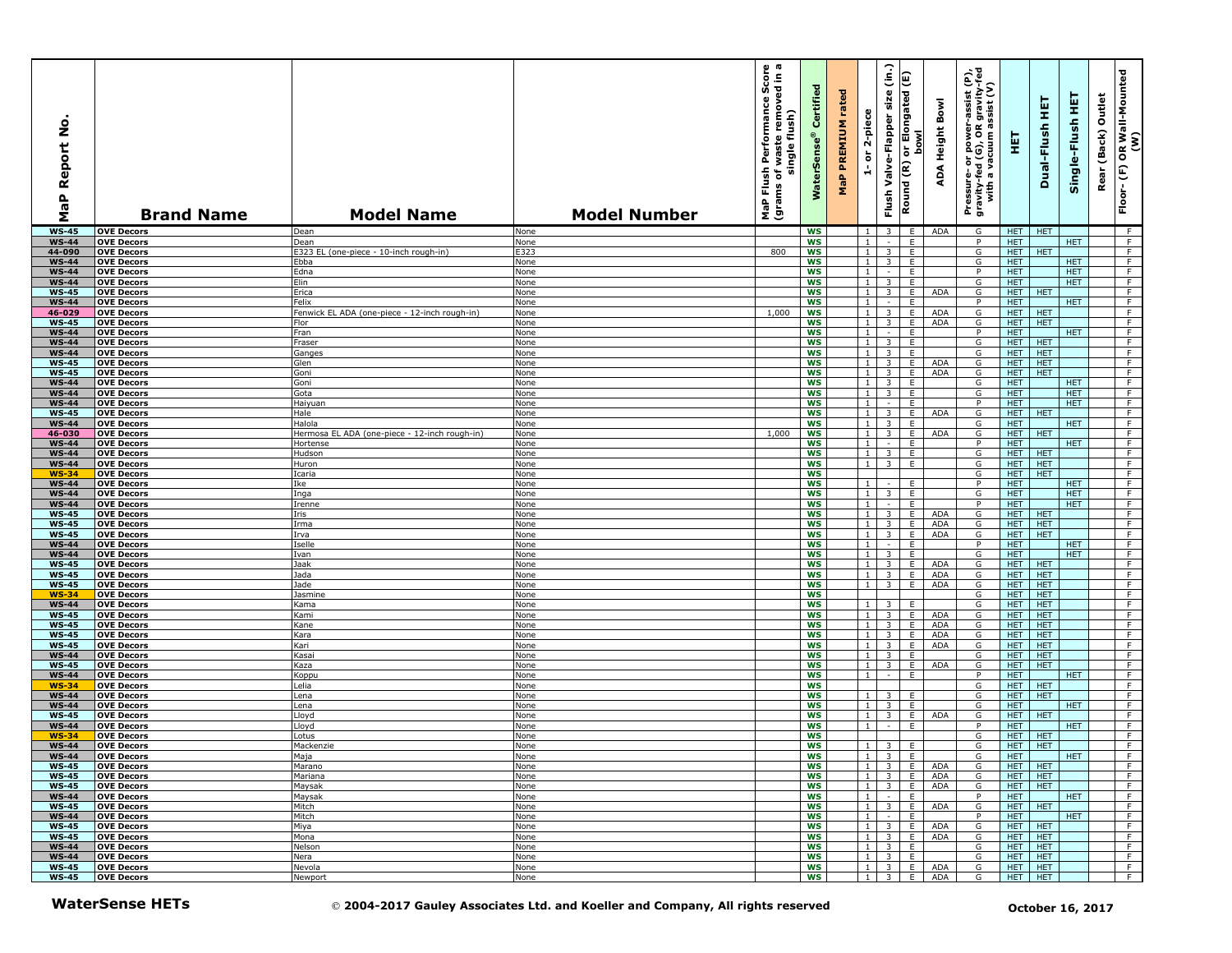| ş<br>Report<br>$\mathbf{r}$<br>œ<br>Σ | <b>Brand Name</b>                                  | <b>Model Name</b>                                                                                                               | <b>Model Number</b>                                                             | sh Performance Score<br>of waste removed in a<br>single flush)<br>Flush<br>ms of <sub>1</sub><br>MaP Flu<br>(grams | Certified<br><b>WaterSens</b> | rated<br>MaP PREMIUM | 2-piece<br>$\overleftarrow{\mathtt{o}}$<br>÷ | $\hat{c}$<br>Valve-Flapper size<br>Flush <sup>-</sup> | E<br>Elongated<br><b>bowl</b><br>ैं।<br>ले<br>Round (R) | ADA Height Bowl          | Pressure- or power-assist (P),<br>gravity-fed (G), OR gravity-fed<br>with a vacuum assist (V) | 핖                        | Dual-Flush HET           | Single-Flush HET   | Outlet<br>Rear (Back) | OR Wall-Mounted<br>(W)<br>Floor-(F) |
|---------------------------------------|----------------------------------------------------|---------------------------------------------------------------------------------------------------------------------------------|---------------------------------------------------------------------------------|--------------------------------------------------------------------------------------------------------------------|-------------------------------|----------------------|----------------------------------------------|-------------------------------------------------------|---------------------------------------------------------|--------------------------|-----------------------------------------------------------------------------------------------|--------------------------|--------------------------|--------------------|-----------------------|-------------------------------------|
| $WS-44$                               | <b>OVE Decors</b>                                  | Newport                                                                                                                         | None                                                                            |                                                                                                                    | <b>WS</b>                     |                      | 1 <sub>1</sub>                               | 3                                                     | E                                                       |                          | G                                                                                             | HET                      | HET.                     |                    |                       | - F                                 |
| <b>WS-45</b>                          | <b>OVE Decors</b>                                  | Niki                                                                                                                            | None                                                                            |                                                                                                                    | WS                            |                      | 1                                            | $\overline{\mathbf{3}}$                               | E                                                       | <b>ADA</b><br>ADA        | G                                                                                             | <b>HET</b>               | HET.                     |                    |                       | F<br>$\overline{F}$                 |
| <b>WS-45</b><br><b>WS-44</b>          | <b>OVE Decors</b><br><b>OVE Decors</b>             | Niko<br>Nile                                                                                                                    | None<br>None                                                                    |                                                                                                                    | <b>WS</b><br><b>WS</b>        |                      | 1<br><sup>1</sup>                            | $\overline{\mathbf{3}}$<br>$\overline{\mathbf{3}}$    | E<br>E.                                                 |                          | G<br>G                                                                                        | HET.<br>HET.             | HET.<br>HET.             |                    |                       | F                                   |
| <b>WS-45</b>                          | <b>OVE Decors</b>                                  | Odessa                                                                                                                          | None                                                                            |                                                                                                                    | <b>WS</b>                     |                      | 1 <sup>1</sup>                               | $\overline{\mathbf{3}}$                               | E                                                       | <b>ADA</b>               | G                                                                                             | <b>HET</b>               | <b>HET</b>               |                    |                       | F                                   |
| $WS-34$                               | <b>OVE Decors</b>                                  | Orchid                                                                                                                          | None                                                                            |                                                                                                                    | <b>WS</b>                     |                      |                                              |                                                       |                                                         |                          | G                                                                                             | <b>HET</b>               | <b>HET</b>               |                    |                       | F                                   |
| <b>WS-45</b>                          | <b>OVE Decors</b>                                  | Oris                                                                                                                            | None                                                                            |                                                                                                                    | WS                            |                      | $1 \mid$                                     | 3                                                     | E                                                       | <b>ADA</b>               | G                                                                                             | <b>HET</b>               | <b>HET</b>               |                    |                       | F.                                  |
| 44-088 &<br>34-023                    | <b>OVE Decors</b>                                  | OVE-8005 EL (one-piece - 12-inch rough-in)                                                                                      | OVE-8005 (one-piece)                                                            | 800                                                                                                                | <b>WS</b>                     |                      | 1                                            | $\overline{\mathbf{3}}$                               | E                                                       |                          | G                                                                                             | <b>HET</b>               | <b>HET</b>               |                    |                       | F                                   |
| <b>WS-45</b>                          | <b>OVE Decors</b>                                  | Oxbow                                                                                                                           | None                                                                            |                                                                                                                    | <b>WS</b>                     |                      | $1 \mid$                                     | 3                                                     | E.                                                      | <b>ADA</b>               | G                                                                                             | <b>HET</b>               | HET.                     |                    |                       | F.                                  |
| <b>WS-44</b>                          | <b>OVE Decors</b>                                  | Patricia                                                                                                                        | None                                                                            |                                                                                                                    | <b>WS</b>                     |                      | 1 <sup>1</sup>                               |                                                       | E.                                                      |                          | P                                                                                             | <b>HET</b>               |                          | HET.               |                       | F.                                  |
| <b>WS-44</b><br>$WS-34$               | <b>OVE Decors</b>                                  | Pechora                                                                                                                         | None                                                                            |                                                                                                                    | <b>WS</b><br><b>WS</b>        |                      | 1 <sup>1</sup>                               | $\overline{\mathbf{3}}$                               | E                                                       |                          | G<br>G                                                                                        | HET.<br><b>HET</b>       | <b>HET</b><br>HET.       |                    |                       | F<br>F                              |
| $WS-44$                               | <b>OVE Decors</b><br><b>OVE Decors</b>             | Petunia<br>Rhine                                                                                                                | None<br>None                                                                    |                                                                                                                    | WS                            |                      | 1 <sup>1</sup>                               | 3                                                     | E                                                       |                          | G                                                                                             | HET.                     | HET.                     |                    |                       | F.                                  |
| <b>WS-44</b>                          | <b>OVE Decors</b>                                  | Rita                                                                                                                            | None                                                                            |                                                                                                                    | WS                            |                      | 1                                            | $\sim$                                                | E                                                       |                          | P                                                                                             | <b>HET</b>               |                          | HET.               |                       | F                                   |
| $WS-34$                               | <b>OVE Decors</b>                                  | Sabine                                                                                                                          | None                                                                            |                                                                                                                    | <b>WS</b>                     |                      |                                              |                                                       |                                                         |                          | G                                                                                             | <b>HET</b>               | HET.                     |                    |                       | F                                   |
| <b>WS-44</b>                          | <b>OVE Decors</b>                                  | Saga                                                                                                                            | None                                                                            |                                                                                                                    | <b>WS</b>                     |                      | 1 <sup>1</sup>                               | 3                                                     | E                                                       |                          | G                                                                                             | <b>HET</b>               |                          | HET.               |                       | F.                                  |
| <b>WS-34</b><br><b>WS-34</b>          | <b>OVE Decors</b><br><b>OVE Decors</b>             | Sakura<br>Silver                                                                                                                | <b>None</b><br>None                                                             |                                                                                                                    | <b>WS</b><br><b>WS</b>        |                      |                                              |                                                       |                                                         |                          | G<br>$\overline{\mathsf{G}}$                                                                  | <b>HET</b><br><b>HET</b> | <b>HET</b><br><b>HET</b> |                    |                       | F<br>F                              |
| <b>WS-34</b>                          | <b>OVE Decors</b>                                  | Sinclair                                                                                                                        | None                                                                            |                                                                                                                    | WS                            |                      |                                              |                                                       |                                                         |                          | G                                                                                             | <b>HET</b>               | HET.                     |                    |                       | F                                   |
| <b>WS-44</b>                          | <b>OVE Decors</b>                                  | Stan                                                                                                                            | None                                                                            |                                                                                                                    | WS                            |                      | 1                                            | $\sim$                                                | E                                                       |                          | P                                                                                             | <b>HET</b>               |                          | HET.               |                       | F                                   |
| WS-34                                 | <b>OVE Decors</b>                                  | Syracuse                                                                                                                        | None                                                                            |                                                                                                                    | <b>WS</b>                     |                      |                                              |                                                       |                                                         |                          | G                                                                                             | <b>HET</b>               | HET.                     |                    |                       | F                                   |
| $WS-34$<br><b>WS-44</b>               | <b>OVE Decors</b><br><b>OVE Decors</b>             | Tansy<br>Tarim                                                                                                                  | None<br>None                                                                    |                                                                                                                    | <b>WS</b><br><b>WS</b>        |                      | 1 <sup>1</sup>                               | 3                                                     | E                                                       |                          | G<br>G                                                                                        | <b>HET</b><br><b>HET</b> | HET.<br><b>HET</b>       |                    |                       | F<br>F                              |
| <b>WS-44</b>                          | <b>OVE Decors</b>                                  | Tomas                                                                                                                           | None                                                                            |                                                                                                                    | <b>WS</b>                     |                      | $\overline{1}$                               | $\overline{\mathbf{3}}$                               | E                                                       |                          | G                                                                                             | <b>HET</b>               |                          | HET                |                       | F                                   |
| <b>WS-45</b>                          | <b>OVE Decors</b>                                  | Tuan                                                                                                                            | None                                                                            |                                                                                                                    | <b>WS</b>                     |                      | 1 <sub>1</sub>                               | 3 <sup>2</sup>                                        | E                                                       | <b>ADA</b>               | G                                                                                             | <b>HET</b>               | HET.                     |                    |                       | F.                                  |
| <b>WS-45</b>                          | <b>OVE Decors</b>                                  | Tuga                                                                                                                            | None                                                                            |                                                                                                                    | <b>WS</b>                     |                      | 1 <sup>1</sup>                               | $\overline{\mathbf{3}}$                               | E                                                       | <b>ADA</b>               | G                                                                                             | <b>HET</b>               | HET.                     |                    |                       | F                                   |
| <b>WS-45</b><br><b>WS-44</b>          | <b>OVE Decors</b><br><b>OVE Decors</b>             | Tugalo<br>Tugalo                                                                                                                | None<br>None                                                                    |                                                                                                                    | <b>WS</b><br>WS               |                      | 1<br><sup>1</sup>                            | $\overline{\mathbf{3}}$<br>$\overline{\mathbf{3}}$    | E<br>E                                                  | ADA                      | G<br>G                                                                                        | <b>HET</b><br><b>HET</b> | HET.                     | HET.               |                       | F<br>F                              |
| 44-089                                | <b>OVE Decors</b>                                  | Tuva EL (one-piece - 12-inch rough-in)(NOTE: This<br>toilet model operates off building water pressure None<br>and has no tank) |                                                                                 | 800                                                                                                                | <b>WS</b>                     |                      | 1                                            |                                                       | $\mathsf E$                                             |                          | P                                                                                             | <b>HET</b>               |                          | <b>HET</b>         |                       | F                                   |
| <b>WS-45</b>                          | <b>OVE Decors</b>                                  | $UD-100$                                                                                                                        | None                                                                            |                                                                                                                    | WS                            |                      | $1 \mid$                                     | 3                                                     | E                                                       | <b>ADA</b>               | G                                                                                             | HET                      | HET.                     |                    |                       | F                                   |
| <b>WS-45</b><br><b>WS-45</b>          | <b>OVE Decors</b><br><b>OVE Decors</b>             | UD-1587<br>Vali                                                                                                                 | None<br>None                                                                    |                                                                                                                    | <b>WS</b><br><b>WS</b>        |                      | 1<br>$1 \mid$                                | $\overline{\mathbf{3}}$<br>$\overline{\mathbf{3}}$    | E<br>E                                                  | <b>ADA</b><br><b>ADA</b> | G<br>G                                                                                        | <b>HET</b><br><b>HET</b> | HET.<br>HET.             |                    |                       | F<br>F.                             |
| <b>WS-44</b>                          | <b>OVE Decors</b>                                  | Vanda                                                                                                                           | None                                                                            |                                                                                                                    | <b>WS</b>                     |                      | $1 \mid$                                     | 3                                                     | E                                                       |                          | G                                                                                             | <b>HET</b>               |                          | HET.               |                       | F.                                  |
| <b>WS-44</b>                          | <b>OVE Decors</b>                                  | Volta                                                                                                                           | None                                                                            |                                                                                                                    | <b>WS</b>                     |                      | 1                                            | $\overline{\mathbf{3}}$                               | E                                                       |                          | G                                                                                             | HET.                     | <b>HET</b>               |                    |                       | F                                   |
| <b>WS-44</b>                          | <b>OVE Decors</b>                                  | Vovo                                                                                                                            | None                                                                            |                                                                                                                    | <b>WS</b>                     |                      | 1                                            |                                                       | E                                                       |                          | P                                                                                             | HET.                     |                          | HET.               |                       | F                                   |
| <b>WS-45</b><br><b>WS-44</b>          | <b>OVE Decors</b><br><b>OVE Decors</b>             | Wadi<br>Wilma                                                                                                                   | None<br>None                                                                    |                                                                                                                    | WS<br>WS                      |                      | 1 <sup>1</sup><br>1 <sup>1</sup>             | 3<br>$\sim$                                           | E<br>E                                                  | ADA                      | G<br>P                                                                                        | HET.<br><b>HET</b>       | HET.                     | HET.               |                       | F<br>F                              |
| $WS-34$                               | <b>OVE Decors</b>                                  | Winder                                                                                                                          | None                                                                            |                                                                                                                    | <b>WS</b>                     |                      |                                              |                                                       |                                                         |                          | G                                                                                             | <b>HET</b>               | HET.                     |                    |                       |                                     |
| <b>WS-45</b>                          | <b>OVE Decors</b>                                  | Xavi                                                                                                                            | None                                                                            |                                                                                                                    | <b>WS</b>                     |                      | 1 <sup>1</sup>                               | 3                                                     | E                                                       | <b>ADA</b>               | G                                                                                             | <b>HET</b>               | HET.                     |                    |                       | F                                   |
| <b>WS-44</b>                          | <b>OVE Decors</b>                                  | Yosemite                                                                                                                        | None                                                                            |                                                                                                                    | <b>WS</b>                     |                      | 1 <sup>1</sup>                               | $\overline{\mathbf{3}}$                               | E                                                       |                          | G                                                                                             | <b>HET</b>               |                          | <b>HET</b>         |                       | F                                   |
| <b>WS-45</b>                          | <b>OVE Decors</b><br><b>OVE Decors</b>             | Zinn                                                                                                                            | None<br>None                                                                    |                                                                                                                    | <b>WS</b><br>WS               |                      | $\overline{1}$                               | $\overline{\mathbf{z}}$                               | F                                                       | <b>ADA</b>               | $\overline{\mathsf{G}}$                                                                       | <b>HET</b><br><b>HET</b> | HET.<br>HET.             |                    |                       | F<br>F                              |
| <b>WS-34</b><br><b>WS-45</b>          | <b>OVE Decors</b>                                  | Zinnia<br>Ziva                                                                                                                  | None                                                                            |                                                                                                                    | WS                            |                      | $1 \mid$                                     | $\overline{\mathbf{3}}$                               | E                                                       | ADA                      | G<br>G                                                                                        | <b>HET</b>               | HET.                     |                    |                       | F                                   |
| <b>WS-21</b>                          | <b>Pacific Toilets</b>                             | Waterdrop 01 RF                                                                                                                 | Waterdrop 01 bowl, Waterdrop 01 tank                                            |                                                                                                                    | <b>WS</b>                     |                      | $\overline{2}$                               |                                                       | R.                                                      |                          | G                                                                                             | HET.                     |                          | HET.               |                       | F                                   |
| <b>WS-38</b>                          | <b>Peerless Pottery</b>                            | Thor HET EL                                                                                                                     | 6806: 806 bowl, 6 tank                                                          |                                                                                                                    | ws                            |                      | $\overline{2}$                               |                                                       | E.                                                      |                          | G                                                                                             | HET.                     |                          |                    |                       | F.                                  |
| <b>WS-38</b>                          | <b>Peerless Pottery</b>                            | Thor HET RF<br>Thor HET EL ADA                                                                                                  | 800 bowl, 6 tank<br>6800:<br>12808:                                             |                                                                                                                    | WS<br><b>WS</b>               |                      | $\overline{2}$<br>$\overline{2}$             |                                                       | R<br>E                                                  | <b>ADA</b>               | G<br>G                                                                                        | <b>HET</b><br><b>HET</b> |                          |                    |                       | $\overline{F}$<br>F                 |
| <b>WS-38</b><br><b>WS-38</b>          | <b>Peerless Pottery</b><br><b>Peerless Pottery</b> | Flora HET EL                                                                                                                    | 808 bowl, 12 tank<br>3662: 662 bowl, 3 tank                                     |                                                                                                                    | WS                            |                      | $\overline{2}$                               |                                                       | E                                                       |                          | G                                                                                             | HET                      |                          |                    |                       | F                                   |
| <b>WS-38</b>                          | <b>Peerless Pottery</b>                            | Flora HET EL ADA                                                                                                                | 11678: 678 bowl, 11 tank                                                        |                                                                                                                    | WS                            |                      | $\overline{2}$                               |                                                       | E.                                                      | <b>ADA</b>               | G                                                                                             | HET.                     |                          |                    |                       | F.                                  |
|                                       | <b>WS-38</b> Peerless Pottery                      | Flora HFT RF                                                                                                                    | 3162: 162 bowl, 3 tank                                                          |                                                                                                                    | ws                            |                      |                                              |                                                       | R.                                                      |                          | G                                                                                             | <b>HET</b>               |                          |                    |                       |                                     |
|                                       | Penguin                                            | None EL ADA                                                                                                                     | 014-1.28: 014 bowl, 014 tank                                                    |                                                                                                                    | <b>WS</b>                     |                      | $\overline{2}$                               | $\overline{\mathbf{3}}$                               | E I                                                     | ADA                      | G                                                                                             | HET.                     |                          | HET.               |                       | F<br>F                              |
| 24-021RN40<br>24-022RN40              | Penguin<br>Penguin                                 | None RF ADA<br>None RF ADA                                                                                                      | 509-10: 509 bowl, 510 tank<br>509: 509 bowl, 509 tank                           | 1,000<br>1,000                                                                                                     | WS<br><b>WS</b>               |                      | $2^{\circ}$                                  | 3 <sup>1</sup><br>$2 \mid 3$                          | R<br>$\overline{R}$                                     | ADA<br>ADA               | G<br>G                                                                                        | HET.<br><b>HET</b>       |                          | HET.<br><b>HET</b> |                       | $\overline{F}$                      |
| 17-006RN33 Penguin                    |                                                    | None EL ADA                                                                                                                     | 524-1.28: 524 bowl, 524 tank                                                    | 1,000                                                                                                              | WS                            |                      | $\overline{2}$                               | $\overline{\mathbf{3}}$                               | E                                                       | ADA                      | G                                                                                             | HET.                     |                          | <b>HET</b>         |                       | F.                                  |
| $WS-25$                               | Penguin                                            | None RF                                                                                                                         | Pro 09-10: 509 bowl, Pro 09-10 tank                                             |                                                                                                                    | <b>WS</b>                     |                      | 2 <sup>1</sup>                               |                                                       | R.                                                      |                          | G                                                                                             | HET                      |                          | HET.               |                       | F.                                  |
| <b>WS-25</b>                          | Penguin                                            | None RF                                                                                                                         | Pro 09: 509 bowl, Pro 09 tank                                                   |                                                                                                                    | WS                            |                      | $\overline{2}$                               |                                                       | R.                                                      |                          | G                                                                                             | <b>HET</b>               |                          | HET.               |                       | F.                                  |
| $WS-25$<br>33-010                     | Penguin<br>Perrin & Rowe (by TCL)                  | None EL<br>Victorian EL (12-inch rough-in)                                                                                      | Pro 24: 524 bowl, Pro 524 tank<br>U.2821 bowl, U.2887 tank                      | 600                                                                                                                | WS<br>WS                      |                      | $\overline{2}$<br>2 <sup>1</sup>             |                                                       | Ε.<br>E.                                                |                          | G<br>G                                                                                        | <b>HET</b><br>HET.       |                          | <b>HET</b><br>HET. |                       | F.<br>F.                            |
| 33-009                                | Perrin & Rowe (by TCL)                             | Edwardian EL (12-inch rough-in)                                                                                                 | U.2821 bowl, U.2927 tank                                                        | 600                                                                                                                | <b>WS</b>                     |                      | 2 <sup>1</sup>                               | 3                                                     | E                                                       |                          | G                                                                                             | <b>HET</b>               |                          | <b>HET</b>         |                       | F                                   |
| 33-008                                | Perrin & Rowe (by TCL)                             | Deco EL (12-inch rough-in)                                                                                                      | U.2821 bowl, U.2947 tank                                                        | 600                                                                                                                | WS                            |                      | $\overline{2}$                               | $\overline{\mathbf{3}}$                               | E                                                       |                          | G                                                                                             | <b>HET</b>               |                          | <b>HET</b>         |                       | $\overline{F}$                      |
| <b>WS-40</b>                          | PERSN (by Chaozhou Persn)                          | None                                                                                                                            | GF-A001                                                                         |                                                                                                                    | WS                            |                      |                                              |                                                       |                                                         |                          | G                                                                                             | HET.                     | HET                      |                    |                       | F.                                  |
| <b>WS-40</b>                          | <b>PERSN (by Chaozhou Persn)</b>                   | None                                                                                                                            | GF-A002                                                                         |                                                                                                                    | WS                            |                      |                                              |                                                       |                                                         |                          | G                                                                                             |                          | HET <b>HET</b>           |                    |                       | F                                   |
|                                       | <b>WaterSense HETs</b>                             |                                                                                                                                 | © 2004-2017 Gauley Associates Ltd. and Koeller and Company, All rights reserved |                                                                                                                    |                               |                      |                                              |                                                       |                                                         |                          |                                                                                               |                          |                          | October 16, 2017   |                       |                                     |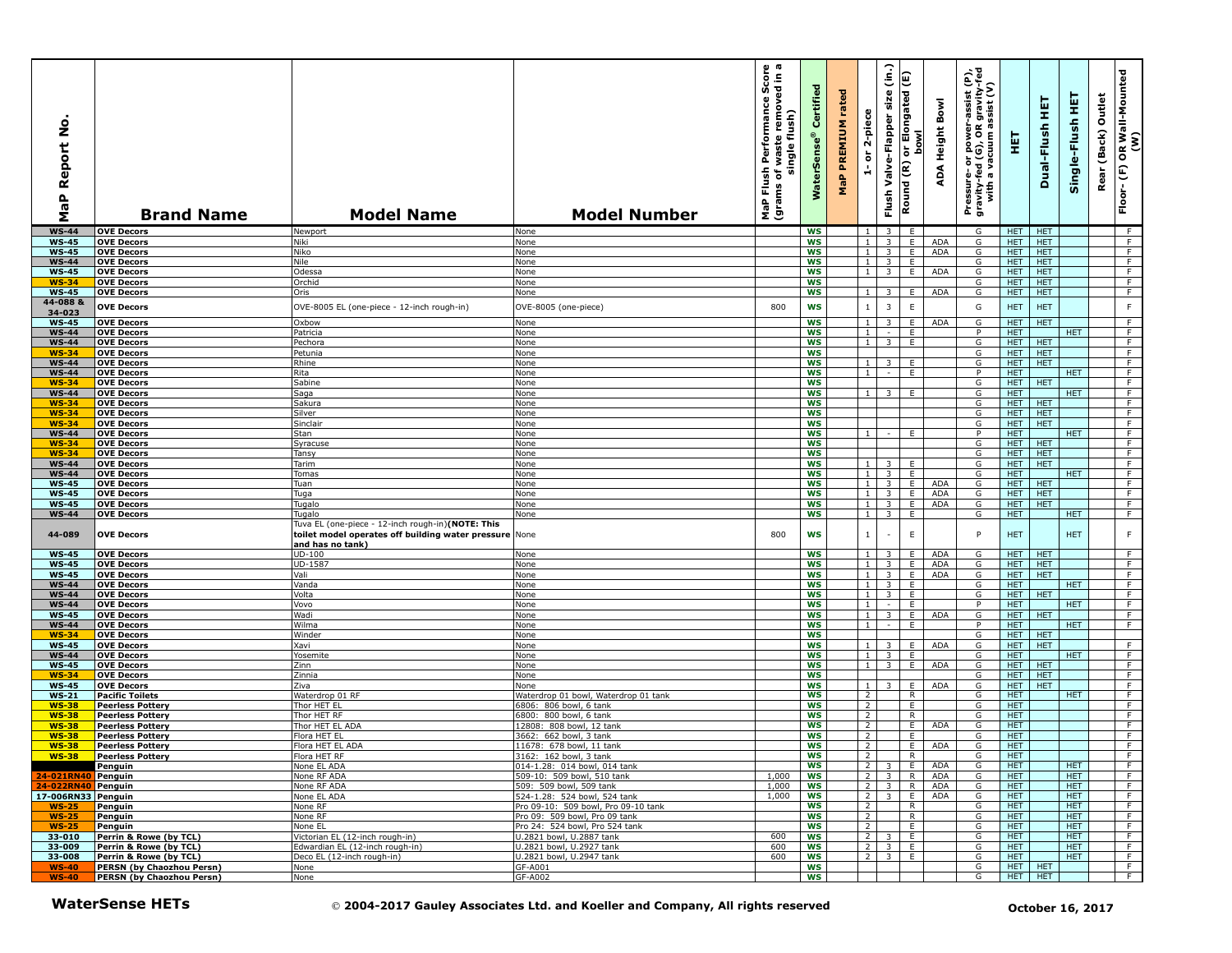| $\circ$<br>Ž<br>eport<br>≃<br>$\mathbf{a}$<br>G<br>Σ | <b>Brand Name</b>                                                                                              | <b>Model Name</b>                                                 | <b>Model Number</b>                                                                                                                                          | Score<br>sdin a<br>mover<br>sh Performance S<br>of waste remove<br>single flush)<br>Flush<br>ms of <sub>\</sub><br>NaP<br>(grav | Certified<br><b>WaterSens</b> | rated<br>PREMIUM<br>MaP | 2-piece<br>$\overleftarrow{\mathtt{o}}$<br>÷, | $\hat{\epsilon}$<br>size<br>Valve-Flapper<br>$\widetilde{\mathbf{E}}$<br>Flush | E<br>וי Elongated<br>סטאו<br>ㅎ<br>Round | <b>Height Bowl</b><br>ADA | Pressure- or power-assist (P),<br>gravity-fed (G), OR gravity-fed<br>with a vacuum assist (V) | 핓                        | 펕<br>Dual-Flush          | 듚<br>Single-Flush        | Outlet<br>(Back)<br>Rear | OR Wall-Mounted<br>(W)<br>$\widehat{\mathbb{E}}$<br>Floor- |
|------------------------------------------------------|----------------------------------------------------------------------------------------------------------------|-------------------------------------------------------------------|--------------------------------------------------------------------------------------------------------------------------------------------------------------|---------------------------------------------------------------------------------------------------------------------------------|-------------------------------|-------------------------|-----------------------------------------------|--------------------------------------------------------------------------------|-----------------------------------------|---------------------------|-----------------------------------------------------------------------------------------------|--------------------------|--------------------------|--------------------------|--------------------------|------------------------------------------------------------|
| <b>WS-40</b>                                         | <b>PERSN (by Chaozhou Persn)</b>                                                                               | None                                                              | GF-A005                                                                                                                                                      |                                                                                                                                 | WS                            |                         |                                               |                                                                                |                                         |                           | G                                                                                             | HET.                     | <b>HET</b>               |                          |                          | F                                                          |
| $WS-40$                                              | <b>PERSN (by Chaozhou Persn)</b>                                                                               | None                                                              | GF-A008                                                                                                                                                      |                                                                                                                                 | WS                            |                         |                                               |                                                                                |                                         |                           | G                                                                                             | HET.                     | <b>HET</b>               |                          |                          | F                                                          |
| <b>WS-40</b>                                         | <b>PERSN (by Chaozhou Persn)</b>                                                                               | None                                                              | GF-A003                                                                                                                                                      |                                                                                                                                 | <b>WS</b>                     |                         |                                               |                                                                                |                                         |                           | G                                                                                             | HET.                     | <b>HET</b>               |                          |                          | F                                                          |
| WS-40                                                | <b>PERSN (by Chaozhou Persn)</b>                                                                               | None                                                              | GF-A0039                                                                                                                                                     |                                                                                                                                 | <b>WS</b>                     |                         |                                               |                                                                                |                                         |                           |                                                                                               | <b>HET</b>               |                          | <b>HET</b>               |                          | F                                                          |
| <b>WS-40</b>                                         | <b>PERSN (by Chaozhou Persn)</b>                                                                               | None                                                              | GF-A006S<br>/TP-E10W (one-piece - lined tank)                                                                                                                |                                                                                                                                 | WS<br>ws                      |                         | $\mathbf{1}$                                  |                                                                                | E.                                      | <b>ADA</b>                | G                                                                                             | <b>HET</b><br><b>HET</b> | <b>HET</b>               | <b>HET</b>               |                          | F.<br>$\overline{F}$                                       |
|                                                      | Pfister (previously Price Pfister)<br>Pfister (previously Price Pfister)                                       | None (one-piece - lined tank)(by HCG)<br>None (one-piece)(by HCG) | VTP-E10W (one-piece)                                                                                                                                         |                                                                                                                                 | <b>WS</b>                     |                         | 1                                             | 3<br>$\overline{\mathbf{3}}$                                                   | E                                       | <b>ADA</b>                | G                                                                                             | <b>HET</b>               | <b>HET</b>               |                          |                          | F                                                          |
| 40-001, 16-                                          |                                                                                                                |                                                                   |                                                                                                                                                              |                                                                                                                                 |                               |                         |                                               |                                                                                |                                         |                           |                                                                                               |                          |                          |                          |                          |                                                            |
| 054RN32, &<br>15-084b                                | Pfister (previously Price Pfister)                                                                             | Bernini EL (12-inch rough-in) (by HCG)                            | VTP-E11W: VTP-E11WB bowl, VTP-E11WT tank                                                                                                                     | 1,000                                                                                                                           | WS                            |                         | $\overline{2}$                                | $\overline{\mathbf{3}}$                                                        | E                                       |                           | G                                                                                             | <b>HET</b>               | <b>HET</b>               |                          |                          | F.                                                         |
| 40-002 &                                             | Pfister (previously Price Pfister)                                                                             | Treviso EL ADA (12-inch rough-in) (by HCG)                        | VTP-E21W: VTP-E21/31 bowl, VTP-E21 tank                                                                                                                      | 1,000                                                                                                                           | WS                            |                         | $\overline{2}$                                | $\overline{3}$                                                                 | E                                       | ADA                       | G                                                                                             | <b>HET</b>               | <b>HET</b>               |                          |                          | F.                                                         |
| 13-062RN2                                            |                                                                                                                | None EL (by HCG)                                                  | VTP-E51W: C-5518 bowl, S-5518 tank                                                                                                                           |                                                                                                                                 | WS                            |                         | $\overline{2}$                                | $\overline{\mathbf{3}}$                                                        | E                                       |                           | G                                                                                             | <b>HET</b>               | <b>HET</b>               |                          |                          | F                                                          |
| 38-039 &                                             | Pfister (previously Price Pfister)                                                                             | None EL (one-piece - 12-inch rough-in - lined tank)(by            |                                                                                                                                                              |                                                                                                                                 |                               |                         |                                               |                                                                                |                                         |                           |                                                                                               |                          |                          |                          |                          |                                                            |
| 23-022                                               | Pfister (previously Price Pfister)                                                                             | HCG)                                                              | VTP-E70W (one-piece)                                                                                                                                         | 1,000                                                                                                                           | <b>WS</b>                     |                         | $\mathbf{1}$                                  | $\overline{\mathbf{3}}$                                                        | E                                       | <b>ADA</b>                | G                                                                                             | <b>HET</b>               | <b>HET</b>               |                          |                          | F.                                                         |
| 35-001                                               | Pfister (previously Price Pfister)                                                                             | None EL (one-piece - 12-inch rough-in)(by HCG)                    | VTP-E80W (one-piece)                                                                                                                                         | 1,000                                                                                                                           | <b>WS</b>                     |                         | $\mathbf{1}$                                  | $\overline{2}$                                                                 | E                                       |                           | G                                                                                             | HET.                     | <b>HET</b>               |                          |                          | F.                                                         |
| 36-105                                               | Pfister (previously Price Pfister)                                                                             | None RF (12-inch rough-in)(by HCG)                                | VTP-R31W: VTP-R31WB bowl, VTP-R31WT tank                                                                                                                     | 1,000                                                                                                                           | <b>WS</b>                     |                         | $\overline{2}$                                | 3                                                                              | R                                       |                           | G                                                                                             | <b>HET</b>               | <b>HET</b>               |                          |                          | F.                                                         |
| 43-014                                               | Pfister (previously Price Pfister)                                                                             | None EL ADA (12-inch rough-in) (by HCG)                           | (TP-E12W (one-piece)                                                                                                                                         | 1,000                                                                                                                           | WS                            |                         | $\mathbf{1}$                                  | 3                                                                              | E                                       | <b>ADA</b>                | G                                                                                             | <b>HET</b>               |                          | <b>HET</b>               |                          | F                                                          |
| 43-015                                               | Pfister (previously Price Pfister)                                                                             | None EL ADA (12-inch rough-in) (by HCG)                           | VTP-E32W: VTP-E32WB bowl, VTP-E32WT tank                                                                                                                     | 1,000                                                                                                                           | WS                            |                         | 2                                             | $\overline{\mathbf{3}}$                                                        | E                                       | <b>ADA</b>                | G                                                                                             | <b>HET</b>               |                          | <b>HET</b>               |                          | F                                                          |
| 15-037RN31                                           | Porcher (American Standard)                                                                                    | Archive EL ADA (one-piece)                                        | 97920-28 (one-piece)                                                                                                                                         | 1,000                                                                                                                           | WS                            |                         | 1                                             | $\overline{\mathbf{3}}$                                                        | E                                       | <b>ADA</b>                | G                                                                                             | <b>HET</b>               |                          | <b>HET</b>               |                          | F                                                          |
|                                                      | 15-035RN31 Porcher (American Standard)                                                                         | Chapeau EL ADA (one-piece)                                        | 97820-28 (one-piece)                                                                                                                                         | 1,000                                                                                                                           | ws                            |                         | 1                                             | 3                                                                              | E.                                      | <b>ADA</b>                | G                                                                                             | HET.                     |                          | HET.                     |                          | F                                                          |
|                                                      | 16-126RN32 Porcher (American Standard)                                                                         | utezia EL ADA.                                                    | 90550-28: 40550 OR 40550-00 bowl (UPC bar code<br>2161001859), 41350-28 tank (UPC bar code 2161001162)<br>90450-28: 40450-00 bowl (UPC bar code 2161008161). | 1,000                                                                                                                           | <b>WS</b>                     |                         | $\overline{2}$                                | $\overline{\mathbf{3}}$                                                        | $\mathsf E$                             | ADA                       | G                                                                                             | <b>HET</b>               |                          | <b>HET</b>               |                          | F.                                                         |
|                                                      | Porcher (American Standard)                                                                                    | Lutezia RF ADA                                                    | 41350-28 tank (UPC bar code 2161001162)<br>97010-11: 47010-11 bowl, 111.335 Geberit in-wall dual-                                                            |                                                                                                                                 | <b>WS</b><br><b>WS</b>        |                         | $\overline{2}$<br>$\overline{2}$              | $\overline{\mathbf{3}}$<br>$\overline{2}$                                      | R<br>$\mathsf{R}$                       | ADA<br><b>ADA</b>         | G<br>G                                                                                        | <b>HET</b><br><b>HET</b> | <b>HET</b>               | <b>HET</b>               | R                        | F.<br>W                                                    |
|                                                      | Porcher (American Standard)                                                                                    | None RF ADA (adjustable height bowl)                              | iush tank                                                                                                                                                    |                                                                                                                                 |                               |                         |                                               |                                                                                |                                         |                           |                                                                                               |                          |                          |                          |                          |                                                            |
|                                                      | 15-031RN31 Porcher (American Standard)                                                                         | Ovale EL ADA                                                      | 90750-28: 41750-28 OR 41750-00 bowl, 40750-28 tank                                                                                                           | 1,000                                                                                                                           | WS                            |                         | $\overline{2}$                                | $\overline{\mathbf{3}}$                                                        | E.                                      | ADA                       | G                                                                                             | <b>HET</b>               |                          | <b>HET</b>               |                          | F                                                          |
|                                                      | 15-139RN31 Porcher (American Standard)                                                                         | Ovale EL ADA (one-piece)                                          | 97620-28 (one-piece)                                                                                                                                         | 1,000                                                                                                                           | <b>WS</b>                     |                         | $\mathbf{1}$                                  | 3                                                                              | E.                                      | <b>ADA</b>                | G                                                                                             | <b>HET</b>               |                          | <b>HET</b>               |                          | F                                                          |
|                                                      | 15-038RN31 Porcher (American Standard)                                                                         | Ovale RF ADA                                                      | 90850-28: 41850-28 OR 41850-00 bowl, 40750-28 tank                                                                                                           | 1,000<br>1,000                                                                                                                  | WS<br>ws                      |                         | $\overline{2}$<br>$\mathbf{1}$                | $\overline{\mathbf{3}}$                                                        | R<br>E.                                 | <b>ADA</b>                | G<br>G                                                                                        | <b>HET</b><br><b>HET</b> |                          | <b>HET</b><br><b>HET</b> |                          | F.<br>$\overline{F}$                                       |
|                                                      | 15-138RN31 Porcher (American Standard)<br>Premier - Interline Brands (Tangshan                                 | Veneto III EL (one-piece)                                         | 97320-28 (one-piece)                                                                                                                                         |                                                                                                                                 |                               |                         |                                               | $\overline{\mathbf{3}}$                                                        |                                         |                           |                                                                                               |                          |                          |                          |                          |                                                            |
| 30-057RN46                                           | Hengmao)<br>Premier - Interline Brands (Tangshan                                                               | None EL (12-inch rough-in)                                        | 271622: 270920 bowl, 270906 tank                                                                                                                             | 1,000<br>1,000                                                                                                                  | <b>WS</b><br><b>WS</b>        |                         | $\overline{2}$<br>$\overline{2}$              | $\overline{\mathbf{3}}$<br>$\overline{\mathbf{3}}$                             | E<br>E                                  | <b>ADA</b>                | G<br>G                                                                                        | <b>HET</b><br><b>HET</b> |                          | <b>HET</b><br><b>HET</b> |                          | F.<br>F.                                                   |
| 30-056RN46<br>30-058RN46                             | Hengmao)<br>Premier - Interline Brands (Tangshan                                                               | None EL ADA (12-inch rough-in)<br>None RF (12-inch rough-in)      | 271623: 270921 bowl, 270906 tank<br>271621: 270919 bowl, 270906 tank                                                                                         | 1,000                                                                                                                           | <b>WS</b>                     |                         | $\overline{2}$                                | $\overline{\mathbf{3}}$                                                        | $\mathsf{R}$                            |                           | G                                                                                             | <b>HET</b>               |                          | <b>HET</b>               |                          | $\mathsf F$                                                |
|                                                      | Hengmao)                                                                                                       |                                                                   |                                                                                                                                                              |                                                                                                                                 |                               |                         |                                               |                                                                                |                                         |                           |                                                                                               |                          |                          |                          |                          |                                                            |
| 24-022RN40<br>24-021RN40                             | Pro                                                                                                            | PRO 09 RF ADA<br>PRO 09-10 RF ADA                                 | 509: 509 bowl, 509 tank<br>509-10: 509 bowl, 510 tank                                                                                                        | 1,000<br>1,000                                                                                                                  | WS<br>ws                      |                         | $\overline{2}$<br>$\overline{2}$              | $\overline{\mathbf{3}}$<br>$\overline{\mathbf{3}}$                             | $\overline{R}$<br>R                     | <b>ADA</b><br><b>ADA</b>  | G<br>G                                                                                        | <b>HET</b><br>HET.       |                          | <b>HET</b><br><b>HET</b> |                          | F<br>F                                                     |
| 17-006RN33 Pro                                       | <b>Pro</b>                                                                                                     | PRO 24 EL ADA                                                     | 524-1.28: 524 bowl, 524 tank                                                                                                                                 | 1,000                                                                                                                           | WS                            |                         | 2                                             | 3                                                                              | E                                       | <b>ADA</b>                | G                                                                                             | HET.                     |                          | HET.                     |                          | F                                                          |
|                                                      | <b>Produits Neptune</b>                                                                                        | Delight EL ADA (one-piece)                                        | FB1698 (one-piece)                                                                                                                                           |                                                                                                                                 | <b>WS</b>                     |                         | $\mathbf{1}$                                  | 3                                                                              | E.                                      | ADA                       | G                                                                                             | HET.                     | <b>HET</b>               |                          |                          | F.                                                         |
|                                                      | <b>Produits Neptune</b>                                                                                        | Entrepreneur EL                                                   | E40.1139.212.10: A2001-E-B bowl, A2015-E-T tank                                                                                                              |                                                                                                                                 | <b>WS</b>                     |                         | $\overline{2}$                                | $\overline{3}$                                                                 | E.                                      |                           | G                                                                                             | <b>HET</b>               |                          | <b>HET</b>               |                          | F.                                                         |
|                                                      | <b>Produits Neptune</b>                                                                                        | Zen EL (one-piece)                                                | FB1699 (one-piece)                                                                                                                                           |                                                                                                                                 | <b>WS</b>                     |                         | $\mathbf{1}$                                  | 3                                                                              | E                                       |                           | G                                                                                             | HET.                     | <b>HET</b>               |                          |                          | F.                                                         |
|                                                      | 23-010RN39 PROFLO (Ferguson brand)<br>23-016RN39 PROFLO (Ferguson brand)                                       | None RF (10-inch rough-in)                                        | PF1400HE bowl, PF5110HE tank                                                                                                                                 | 1,000                                                                                                                           | <b>WS</b>                     |                         | 2                                             | $\overline{z}$                                                                 | $\mathsf{R}$                            |                           | G                                                                                             | <b>HET</b>               |                          | <b>HET</b>               |                          | F                                                          |
|                                                      |                                                                                                                | None RF                                                           | PF1400HE bowl, PF5112HE tank                                                                                                                                 | 1,000                                                                                                                           | WS                            |                         | $\overline{2}$                                | $\overline{2}$                                                                 | $\mathsf{R}$                            |                           | G                                                                                             | <b>HET</b>               |                          | <b>HET</b>               |                          | F                                                          |
|                                                      | 30-074RN46 PROFLO (Ferguson brand)<br>23-013RN39 PROFLO (Ferguson brand)                                       | None RF (12-inch rough-in)<br>None RF                             | PF1400T bowl, PF5112RHE tank<br>PF1400HE bowl, PF5112UHE tank (lined tank)                                                                                   | 1,000<br>1,000                                                                                                                  | ws<br>WS                      |                         | $\overline{2}$<br>2 <sup>1</sup>              | $\overline{2}$<br>$\overline{2}$                                               | R<br>R                                  |                           | G<br>G                                                                                        | HET.<br>HET.             |                          | <b>HET</b><br><b>HET</b> |                          | F.<br>F                                                    |
|                                                      | 23-007RN39 PROFLO (Ferguson brand)                                                                             | None RF (14-inch rough in)                                        | PF1400HE bowl, PF5114HE tank                                                                                                                                 | 1,000                                                                                                                           | WS                            |                         | $\overline{2}$                                | 2                                                                              | R                                       |                           | G                                                                                             | HET.                     |                          | <b>HET</b>               |                          | F                                                          |
|                                                      | 23-010RN39 PROFLO (Ferguson brand)                                                                             | None RF (10-inch rough-in)                                        | PF1400T bowl, PF5110HE tank                                                                                                                                  | 1,000                                                                                                                           | ws                            |                         | $\overline{2}$                                | 2                                                                              | R                                       |                           | G                                                                                             | <b>HET</b>               |                          | <b>HET</b>               |                          | F.                                                         |
|                                                      | 23-013RN39 PROFLO (Ferguson brand)                                                                             | None RF                                                           | PF1400T bowl, PF5112UHE tank (lined tank)                                                                                                                    | 1,000                                                                                                                           | <b>WS</b>                     |                         | 2                                             | $\overline{2}$                                                                 | R                                       |                           | G                                                                                             | <b>HET</b>               |                          | <b>HET</b>               |                          | F                                                          |
|                                                      | 23-007RN39 PROFLO (Ferguson brand)                                                                             | None RF (14-inch rough in)                                        | PF1400T bowl, PF5114HE tank                                                                                                                                  | 1,000                                                                                                                           | <b>WS</b>                     |                         | $\overline{2}$                                | 2                                                                              | $\overline{R}$                          |                           | G                                                                                             | <b>HET</b>               |                          | HET.                     |                          | F                                                          |
|                                                      | 28-053RN44 PROFLO (Ferguson brand)                                                                             | None RF (10-inch rough-in)                                        | PF1400T bowl, PF9310 tank                                                                                                                                    | 1,000                                                                                                                           | ws                            |                         | 2 <sup>1</sup>                                | $\overline{2}$                                                                 | R.                                      |                           | G                                                                                             | HET.                     | <b>HET</b>               |                          |                          | F                                                          |
|                                                      | <b>23-020RN39 PROFLO (Ferguson brand)</b><br>WS-44 PROFLO (Ferguson brand)                                     | None RF                                                           | PF1400T bowl, PF9312 tank                                                                                                                                    | 1,000                                                                                                                           | l WS                          |                         | $\mathcal{L}$                                 |                                                                                | ĸ                                       |                           | G                                                                                             | HEI I                    | HEI                      |                          |                          | <b>F</b>                                                   |
| <b>WS-30</b>                                         | WS-44   PROFLO (Ferguson brand)                                                                                | None RF                                                           | PF1400T bowl, PF9312P tank<br>PF1400T bowl, PF9312R tank                                                                                                     |                                                                                                                                 | <b>WS</b><br>ws               |                         | 2<br>2                                        |                                                                                | R<br>R.                                 |                           | G<br>G                                                                                        | HET<br>HET.              | <b>HET</b><br><b>HET</b> |                          |                          | F<br>F.                                                    |
|                                                      | <b>PROFLO (Ferguson brand)</b><br>28-047RN44 PROFLO (Ferguson brand)                                           | None RF<br>None RF (12-inch rough-in)                             | PF1400T bowl, PF9312U tank (lined)                                                                                                                           | 1,000                                                                                                                           | ws                            |                         | 2 <sub>1</sub>                                | $\overline{2}$                                                                 | R.                                      |                           | G                                                                                             | <b>HET</b>               | <b>HET</b>               |                          |                          | $\overline{F}$                                             |
|                                                      |                                                                                                                | None RF (14-inch rough-in)                                        | PF1400T bowl, PF9314 tank                                                                                                                                    | 1,000                                                                                                                           | WS                            |                         | $\overline{2}$                                | $\overline{2}$                                                                 | R                                       |                           | G                                                                                             | <b>HET</b>               | <b>HET</b>               |                          |                          | F                                                          |
|                                                      | 28-050RN44 PROFLO (Ferguson brand)<br>23-009RN39 PROFLO (Ferguson brand)<br>30-073RN46 PROFLO (Ferguson brand) | None EL (10-inch rough-in)                                        | PF1401HE bowl, PF5110HE tank                                                                                                                                 | 1,000                                                                                                                           | ws                            |                         | $\overline{2}$                                | 2                                                                              | E                                       |                           | G                                                                                             | HET.                     |                          | HET.                     |                          | F                                                          |
|                                                      |                                                                                                                | None EL (12-inch rough-in)                                        | PF1401T bowl, PF5112RHE tank                                                                                                                                 | 1,000                                                                                                                           | ws                            |                         | 2 <sup>1</sup>                                | 2                                                                              | E.                                      |                           | G                                                                                             | HET.                     |                          | HET.                     |                          | F                                                          |
|                                                      | 23-012RN39 PROFLO (Ferguson brand)                                                                             | None EL                                                           | PF1401HE bowl, PF5112UHE tank (lined tank)                                                                                                                   | 1,000                                                                                                                           | ws                            |                         | $\overline{2}$                                | $\overline{2}$                                                                 | E                                       |                           | G                                                                                             | <b>HET</b>               |                          | <b>HET</b>               |                          | F                                                          |
|                                                      | 23-006RN39 PROFLO (Ferguson brand)                                                                             | None EL (14-inch rough in)                                        | PF1401HE bowl, PF5114HE tank                                                                                                                                 | 1,000                                                                                                                           | WS                            |                         | 2 <sub>1</sub>                                | $\overline{2}$                                                                 | E.                                      |                           | G                                                                                             | HET.                     |                          | HET.                     |                          | F.                                                         |
|                                                      | 23-009RN39 PROFLO (Ferguson brand)                                                                             | None EL (10-inch rough-in)                                        | PF1401T bowl, PF5110HE tank                                                                                                                                  | 1,000                                                                                                                           | WS                            |                         | 2 <sup>1</sup>                                | $\overline{2}$                                                                 | E.                                      |                           | G                                                                                             | <b>HET</b>               |                          | <b>HET</b>               |                          | F.                                                         |
|                                                      | 23-015RN39 PROFLO (Ferguson brand)                                                                             | None EL (12-inch rough-in)<br>None EL                             | PF1401T bowl, PF5112HE tank<br>PF1401T bowl, PF5112UHE tank (lined tank)                                                                                     | 1,000<br>1,000                                                                                                                  | WS<br>ws                      |                         | $\overline{2}$                                | $2 \mid 2 \mid$<br>$\overline{2}$                                              | E.<br>E.                                |                           | G<br>G                                                                                        | <b>HET</b><br><b>HET</b> |                          | <b>HET</b><br>HET.       |                          | $\overline{F}$<br>F.                                       |
|                                                      | 23-012RN39 PROFLO (Ferguson brand)<br>23-006RN39 PROFLO (Ferguson brand)                                       | None EL (14-inch rough in)                                        | PF1401T bowl, PF5114HE tank                                                                                                                                  | 1,000                                                                                                                           | ws                            |                         | 2 <sup>1</sup>                                | $\overline{2}$                                                                 | E.                                      |                           | G                                                                                             | HET.                     |                          | HET.                     |                          | F                                                          |
|                                                      | <b>WaterSense HETs</b>                                                                                         |                                                                   | © 2004-2017 Gauley Associates Ltd. and Koeller and Company, All rights reserved                                                                              |                                                                                                                                 |                               |                         |                                               |                                                                                |                                         |                           |                                                                                               |                          |                          | October 16, 2017         |                          |                                                            |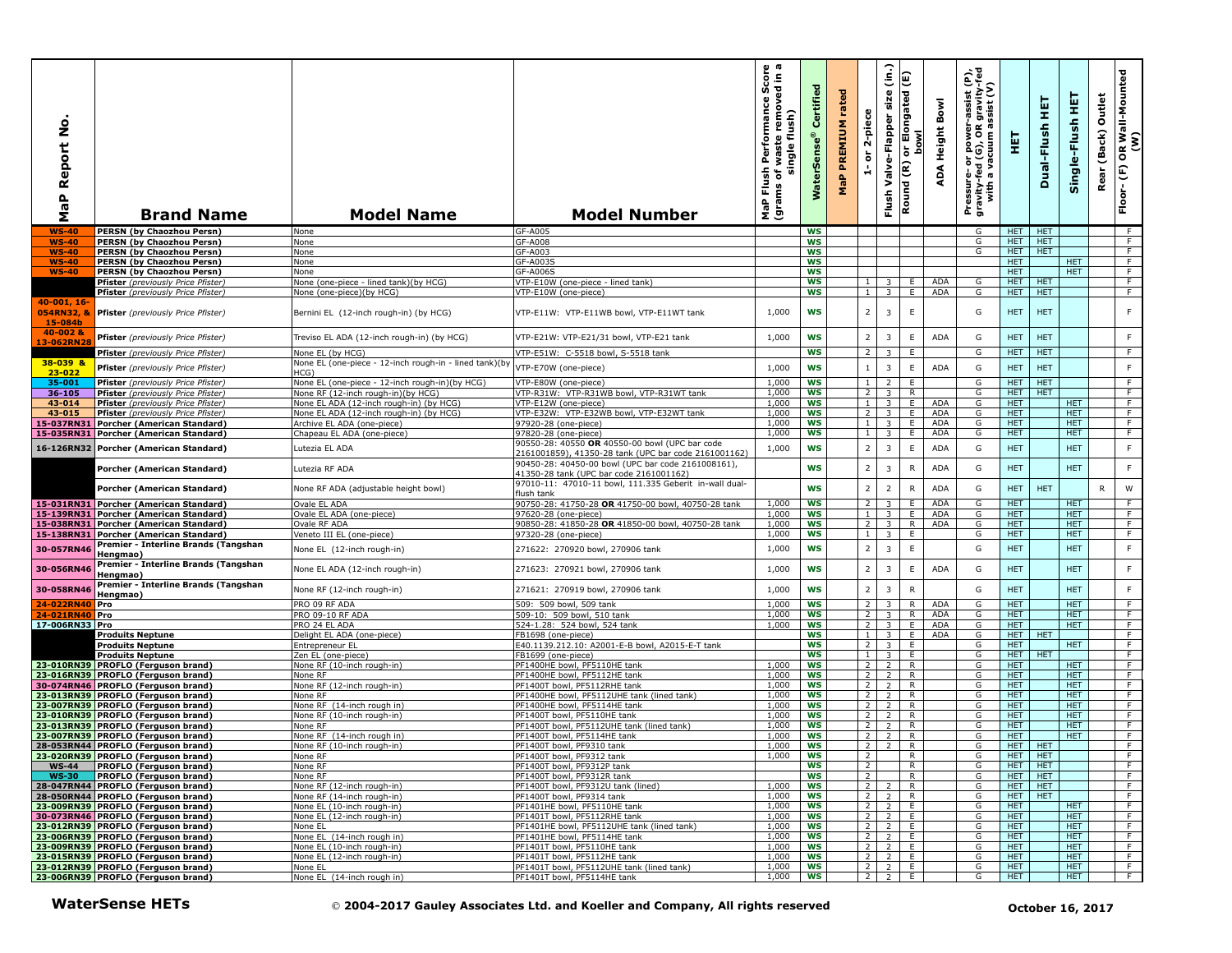| $\bullet$<br>Ź<br>Report<br>$\frac{a}{b}$<br>Σ | <b>Brand Name</b>                                                                                              | <b>Model Name</b>                                                                         | <b>Model Number</b>                                                             | s<br>in a<br>sh Performance Sco<br>of waste removed in<br>single flush)<br>Flush<br>৳<br>−<br>(gram<br>MaP | ertified<br>Ú<br><b>WaterSe</b> | rated<br>PREMIUM<br>MaP | 2-piece<br>ŏ<br>÷                | $\widehat{\mathsf{E}}$<br>size<br>Valve-Flapper<br>Flush | E<br>Elongated<br><b>bowl</b><br>$\overleftarrow{\mathtt{o}}$<br>Round (R) | Bowl<br>ADA Height | Pressure- or power-assist (P),<br>gravity-fed (G), OR gravity-fed<br>with a vacuum assist (V) | 実                        | 天<br>Dual-Flush          | ¥<br>Single-Flush | Outlet<br>(Back)<br>Rear | OR Wall-Mounted<br>(W)<br>Floor-(F) |
|------------------------------------------------|----------------------------------------------------------------------------------------------------------------|-------------------------------------------------------------------------------------------|---------------------------------------------------------------------------------|------------------------------------------------------------------------------------------------------------|---------------------------------|-------------------------|----------------------------------|----------------------------------------------------------|----------------------------------------------------------------------------|--------------------|-----------------------------------------------------------------------------------------------|--------------------------|--------------------------|-------------------|--------------------------|-------------------------------------|
|                                                | 28-052RN44 PROFLO (Ferguson brand                                                                              | None EL (10-inch rough-in)                                                                | PF1401T bowl, PF9310 tank                                                       | 1,000                                                                                                      | WS                              |                         | $\overline{2}$                   | $\overline{2}$                                           | E                                                                          |                    | G                                                                                             | <b>HET</b>               | <b>HET</b>               |                   |                          | F                                   |
|                                                | 23-021RN39 PROFLO (Ferguson brand)                                                                             | None EL                                                                                   | PF1401T bowl, PF9312 tank                                                       | 1,000                                                                                                      | WS                              |                         | $\overline{2}$                   |                                                          | E                                                                          |                    | G                                                                                             | <b>HET</b>               | <b>HET</b>               |                   |                          | F                                   |
| <b>WS-44</b>                                   | <b>PROFLO (Ferguson brand)</b>                                                                                 | None EL                                                                                   | PF1401T bowl, PF9312P tank                                                      |                                                                                                            | ws                              |                         | $\overline{2}$                   |                                                          | E.                                                                         |                    | G                                                                                             | <b>HET</b>               | <b>HET</b>               |                   |                          | -F                                  |
| <b>WS-30</b>                                   | PROFLO (Ferguson brand)                                                                                        | None EL                                                                                   | PF1401T bowl, PF9312R tank                                                      |                                                                                                            | WS                              |                         | 2                                |                                                          | E                                                                          |                    | G                                                                                             | HET.                     | <b>HET</b>               |                   |                          | F                                   |
|                                                | 28-046RN44 PROFLO (Ferguson brand)                                                                             | None EL (12-inch rough-in)                                                                | PF1401T bowl, PF9312U tank (lined)<br>PF1401T bowl, PF9314 tank                 | 1,000<br>1,000                                                                                             | WS<br>WS                        |                         | 2 <sup>1</sup><br>$\overline{2}$ | $\overline{2}$                                           | E<br>Ε.                                                                    |                    | G<br>G                                                                                        | <b>HET</b><br><b>HET</b> | <b>HET</b><br><b>HET</b> |                   |                          | F<br>F.                             |
|                                                | 28-049RN44 PROFLO (Ferguson brand)<br>23-008RN39 PROFLO (Ferguson brand)                                       | None EL (14-inch rough-in)<br>None EL ADA (10-inch rough-in)                              | PF1403HE bowl, PF5110HE tank                                                    | 1,000                                                                                                      | WS                              |                         | $2^{\circ}$                      | $\overline{2}$                                           | E.                                                                         | <b>ADA</b>         | G                                                                                             | <b>HET</b>               |                          | <b>HET</b>        |                          | F                                   |
| WS-28                                          | <b>PROFLO (Ferguson brand)</b>                                                                                 | None EL ADA (12-inch rough-in)                                                            | PF1403HE bowl, PF5112HE tank                                                    |                                                                                                            | <b>WS</b>                       |                         | $\overline{2}$                   | $\overline{2}$                                           | E                                                                          | <b>ADA</b>         | G                                                                                             | HET.                     |                          | HET.              |                          | F                                   |
|                                                | 30-072RN46 PROFLO (Ferguson brand)                                                                             | None EL ADA (12-inch rough-in)                                                            | PF1403T bowl, PF5112RHE tank                                                    | 1,000                                                                                                      | ws                              |                         | $2^{\circ}$                      | $\overline{2}$                                           | Ε.                                                                         | <b>ADA</b>         | G                                                                                             | <b>HET</b>               |                          | HET.              |                          | F.                                  |
|                                                | 23-011RN39 PROFLO (Ferguson brand)                                                                             | None EL ADA (12-inch rough-in)                                                            | PF1403HE bowl, PF5112UHE tank (lined tank)                                      | 1,000                                                                                                      | ws                              |                         | $2^{\circ}$                      | $\overline{2}$                                           | Ε.                                                                         | ADA                | G                                                                                             | <b>HET</b>               |                          | HET.              |                          | $\overline{F}$                      |
|                                                | 23-005RN39 PROFLO (Ferguson brand)                                                                             | None EL ADA (14-inch rough in)                                                            | PF1403HE bowl, PF5114HE tank                                                    | 1,000                                                                                                      | <b>WS</b>                       |                         | $2^{\circ}$                      | 2                                                        | Ε.                                                                         | <b>ADA</b>         | G                                                                                             | HET.                     |                          | HET.              |                          | F                                   |
|                                                | 23-008RN39 PROFLO (Ferguson brand)                                                                             | None EL ADA (10-inch rough-in)                                                            | PF1403T bowl, PF5110HE tank                                                     | 1,000                                                                                                      | WS                              |                         | $2^{\circ}$                      | $\overline{2}$                                           | Ε.                                                                         | <b>ADA</b>         | G                                                                                             | <b>HET</b>               |                          | HET.              |                          | F                                   |
|                                                | 23-014RN39 PROFLO (Ferguson brand)                                                                             | None EL ADA (12-inch rough-in)                                                            | PF1403T bowl, PF5112HE tank                                                     | 1,000                                                                                                      | ws                              |                         | $2^{\circ}$                      | $\overline{2}$                                           | Ε.                                                                         | <b>ADA</b>         | G                                                                                             | <b>HET</b>               |                          | <b>HET</b>        |                          | $\overline{F}$                      |
|                                                | 23-011RN39 PROFLO (Ferguson brand)                                                                             | None EL ADA                                                                               | PF1403T bowl, PF5112UHE tank (lined tank)                                       | 1,000                                                                                                      | <b>WS</b>                       |                         | $\overline{2}$                   | $\overline{2}$                                           | E                                                                          | <b>ADA</b>         | G                                                                                             | <b>HET</b>               |                          | <b>HET</b>        |                          | $\overline{F}$                      |
|                                                | 23-005RN39 PROFLO (Ferguson brand)                                                                             | None EL ADA (14-inch rough in)                                                            | PF1403T bowl, PF5114HE tank                                                     | 1,000                                                                                                      | ws                              |                         | $2^{\circ}$                      | 2                                                        | E                                                                          | <b>ADA</b>         | G                                                                                             | <b>HET</b>               |                          | HET.              |                          | F                                   |
|                                                | 28-051RN44 PROFLO (Ferguson brand)                                                                             | None EL ADA (10-inch rough-in)                                                            | PF1403T bowl, PF9310 tank                                                       | 1,000                                                                                                      | WS                              |                         | $\overline{2}$                   | $\overline{2}$                                           | Ε.                                                                         | <b>ADA</b>         | G                                                                                             | HET.                     | <b>HET</b>               |                   |                          | F                                   |
|                                                | 23-017RN39 PROFLO (Ferguson brand)                                                                             | None EL                                                                                   | PF1403T bowl, PF9312 tank                                                       | 1,000                                                                                                      | WS                              |                         | $\overline{2}$                   |                                                          | E.                                                                         | <b>ADA</b>         | G                                                                                             | <b>HET</b>               | <b>HET</b>               |                   |                          | $\overline{F}$                      |
| $WS-44$<br><b>WS-30</b>                        | <b>PROFLO (Ferguson brand)</b><br><b>PROFLO (Ferguson brand)</b>                                               | None EL ADA<br>None EL ADA                                                                | PF1403T bowl, PF9312P tank<br>PF1403T bowl, PF9312R tank                        |                                                                                                            | <b>WS</b><br><b>WS</b>          |                         | $\overline{2}$<br>2              |                                                          | Ε.<br>E.                                                                   | ADA<br><b>ADA</b>  | G<br>G                                                                                        | HET.<br>HET.             | <b>HET</b><br><b>HET</b> |                   |                          | F<br>F.                             |
|                                                | 28-045RN44 PROFLO (Ferguson brand)                                                                             | None EL ADA (12-inch rough-in)                                                            | PF1403T bowl, PF9312U tank (lined)                                              | 1,000                                                                                                      | <b>WS</b>                       |                         | 2 <sup>1</sup>                   | $\overline{2}$                                           | E.                                                                         | <b>ADA</b>         | G                                                                                             | <b>HET</b>               | <b>HET</b>               |                   |                          | F                                   |
|                                                | 28-048RN44 PROFLO (Ferguson brand)                                                                             | None EL ADA (14-inch rough-in)                                                            | PF1403T bowl, PF9314 tank                                                       | 1,000                                                                                                      | ws                              |                         | $\overline{2}$                   | $\overline{2}$                                           | E.                                                                         | <b>ADA</b>         | G                                                                                             | HET                      | <b>HET</b>               |                   |                          | $\overline{F}$                      |
|                                                | 25-012RN41 PROFLO (Ferguson brand)                                                                             | HET RF (10" rough-in)                                                                     | PF1500 bowl, PF6110 Tank                                                        | 1,000                                                                                                      | WS                              |                         | 2 <sup>1</sup>                   | 3                                                        | R                                                                          |                    | G                                                                                             | HET.                     |                          | HET.              |                          | F.                                  |
|                                                | 25-006RN41 PROFLO (Ferguson brand)                                                                             | HET RF (12-inch rough-in)                                                                 | PF1500 bowl, PF6112R Tank                                                       | 1,000                                                                                                      | WS                              |                         | 2 <sup>1</sup>                   | 3                                                        | R                                                                          |                    | G                                                                                             | <b>HET</b>               |                          | HET.              |                          | F.                                  |
|                                                | 25-009RN41 PROFLO (Ferguson brand)                                                                             | HET RF (14" rough-in)                                                                     | PF1500 bowl, PF6114 Tank                                                        | 1,000                                                                                                      | WS                              |                         | $2^{\circ}$                      | 3                                                        | R                                                                          |                    | G                                                                                             | <b>HET</b>               |                          | HET.              |                          | F.                                  |
|                                                | 25-006RN41 PROFLO (Ferguson brand)                                                                             | <b>HET RF</b>                                                                             | PF1500 bowl , PF6112 tank                                                       | 1,000                                                                                                      | <b>WS</b>                       |                         | 2 <sup>1</sup>                   | 3                                                        | R                                                                          |                    | G                                                                                             | HET.                     |                          | HET.              |                          | F.                                  |
| 46-055                                         | PROFLO (Ferguson brand)                                                                                        | None RF ADA (10"rough-in)                                                                 | PF1500CHWH bowl, PF6110WH tank                                                  | 1,000                                                                                                      | WS                              |                         | $2^{\circ}$                      | $\overline{\mathbf{3}}$                                  | R                                                                          | <b>ADA</b>         | G                                                                                             | <b>HET</b>               |                          | <b>HET</b>        |                          | F                                   |
| 46-056                                         | PROFLO (Ferguson brand)                                                                                        | None RF ADA (12"rough-in)                                                                 | PF1500CHWH bowl, PF6112WH tank                                                  | 1,000                                                                                                      | WS                              |                         | $\overline{2}$                   | $\overline{\mathbf{3}}$                                  | R                                                                          | <b>ADA</b>         | G                                                                                             | HET.                     |                          | <b>HET</b>        |                          | F                                   |
| 46-057                                         | PROFLO (Ferguson brand)                                                                                        | None RF ADA (14"rough-in)                                                                 | PF1500CHWH bowl, PF6114WH tank                                                  | 1,000<br>1,000                                                                                             | ws                              |                         | 2 <sup>1</sup><br>2 <sup>1</sup> | 3                                                        | R.<br>E                                                                    | ADA                | G                                                                                             | <b>HET</b><br>HET.       |                          | HET.<br>HET.      |                          | F.<br>F                             |
|                                                | 25-010RN41 PROFLO (Ferguson brand)<br>25-008RN41 PROFLO (Ferguson brand)                                       | HET EL (10" rough-in)<br>HET EL                                                           | PF1501 bowl, PF6110 Tank<br>PF1501 bowl, PF6112R Tank                           | 1,000                                                                                                      | WS<br>WS                        |                         | $\overline{2}$                   | 3<br>3                                                   | E                                                                          |                    | G<br>G                                                                                        | HET.                     |                          | <b>HET</b>        |                          | F                                   |
|                                                | 25-005RN41 PROFLO (Ferguson brand)                                                                             | HET EL (14" rough-in)                                                                     | PF1501 bowl, PF6114 Tank                                                        | 1,000                                                                                                      | WS                              |                         | 2 <sup>1</sup>                   | 3                                                        | Ε.                                                                         |                    | G                                                                                             | <b>HET</b>               |                          | HET.              |                          | F.                                  |
|                                                | 25-008RN41 PROFLO (Ferguson brand)                                                                             | HET EL                                                                                    | PF1501 bowl, PF6112 tank                                                        | 1,000                                                                                                      | WS                              |                         | $2^{\circ}$                      | 3                                                        | E                                                                          |                    | G                                                                                             | <b>HET</b>               |                          | <b>HET</b>        |                          | F                                   |
|                                                | 25-011RN41 PROFLO (Ferguson brand)                                                                             | HET EL ADA (10" rough-in)                                                                 | PF1503 bowl, PF6110 Tank                                                        | 1,000                                                                                                      | <b>WS</b>                       |                         | $\overline{2}$                   | 3                                                        | E                                                                          | <b>ADA</b>         | G                                                                                             | HET.                     |                          | HET.              |                          | F                                   |
|                                                | 25-007RN41 PROFLO (Ferguson brand)<br>25-004RN41 PROFLO (Ferguson brand)<br>25-007RN41 PROFLO (Ferguson brand) | HET EL ADA                                                                                | PF1503 bowl, PF6112R Tank                                                       | 1,000                                                                                                      | ws                              |                         | $2^{\circ}$                      | 3                                                        | Ε.                                                                         | <b>ADA</b>         | G                                                                                             | <b>HET</b>               |                          | HET.              |                          | F.                                  |
|                                                |                                                                                                                | HET EL ADA (14"rough-in)                                                                  | PF1503 bowl, PF6114 Tank                                                        | 1,000                                                                                                      | ws                              |                         | 2 <sup>1</sup>                   | $\overline{\mathbf{3}}$                                  | Ε.                                                                         | ADA                | G                                                                                             | <b>HET</b>               |                          | HET.              |                          | $\overline{F}$                      |
|                                                |                                                                                                                | HET EL ADA                                                                                | PF1503 bowl, PF6112 tank                                                        | 1,000                                                                                                      | <b>WS</b>                       |                         | $\overline{2}$                   | 3                                                        | E.                                                                         | <b>ADA</b>         | G                                                                                             | HET.                     |                          | HET.              |                          | F                                   |
| 28-065RN44<br>& 19-047                         | PROFLO (Ferguson brand)                                                                                        | None RF (12-inch rough-in) (NOTE: 1.0g/3.8L single<br>flush fixture)                      | PF1600PA bowl, PF1612PA tank (left-hand lever)                                  | 1,000                                                                                                      |                                 | <b>WS PREM</b>          | $\overline{2}$                   |                                                          | ${\sf R}$                                                                  |                    | P                                                                                             | <b>HET</b>               |                          | <b>HET</b>        |                          | F                                   |
| $WS-31$                                        | PROFLO (Ferguson brand)                                                                                        | None RF (12-inch rough-in) (NOTE: 1.0g/3.8L single<br>flush fixture)                      | PF1600PA bowl, PF1612PAR tank (right-hand lever)                                |                                                                                                            | <b>WS</b>                       |                         | $\overline{2}$                   |                                                          | ${\sf R}$                                                                  |                    | P                                                                                             | <b>HET</b>               |                          | <b>HET</b>        |                          | F                                   |
| 28-066RN44                                     | PROFLO (Ferguson brand)                                                                                        | None EL (12-inch rough-in) (NOTE: 1.0g/3.8L single                                        | PF1601PA bowl, PF1612PA tank (left-hand lever)                                  | 1,000                                                                                                      | WS                              | <b>PREM</b>             | $\overline{2}$                   |                                                          | $\mathsf E$                                                                |                    | P                                                                                             | <b>HET</b>               |                          | <b>HET</b>        |                          | F                                   |
| & 14-040<br>$WS-31$                            | PROFLO (Ferguson brand)                                                                                        | flush fixture)<br>None EL (12-inch rough-in) (NOTE: 1.0g/3.8L single                      | PF1601PA bowl, PF1612PAR tank (right-hand lever)                                |                                                                                                            | WS                              |                         | $\overline{2}$                   |                                                          | $\mathsf E$                                                                |                    | P                                                                                             | <b>HET</b>               |                          | <b>HET</b>        |                          | F                                   |
| 28-067RN44                                     |                                                                                                                | flush fixture)<br>None EL ADA (12-inch rough-in) (NOTE: 1.0g/3.8L                         |                                                                                 |                                                                                                            |                                 |                         | $\overline{2}$                   |                                                          | E                                                                          |                    | P                                                                                             |                          |                          | <b>HET</b>        |                          | F                                   |
| 14-041                                         | PROFLO (Ferguson brand)                                                                                        | single-flush fixture)<br>None EL ADA (12-inch rough-in) (NOTE: 1.0g/3.8L                  | PF1603PA bowl, PF1612PA tank (left-hand lever)                                  | 1,000                                                                                                      | WS                              | <b>PREM</b>             |                                  |                                                          |                                                                            | <b>ADA</b>         |                                                                                               | <b>HET</b>               |                          |                   |                          |                                     |
| $WS-31$                                        | PROFLO (Ferguson brand)                                                                                        | single-flush fixture)                                                                     | PF1603PA bowl, PF1612PAR tank (right-hand lever)                                |                                                                                                            | <b>WS</b>                       |                         | $\overline{2}$                   |                                                          | E                                                                          | <b>ADA</b>         | P                                                                                             | <b>HET</b>               |                          | <b>HET</b>        |                          | F.                                  |
| 28-059RN44                                     | PROFLO (Ferguson brand)                                                                                        | None RF (12-inch rough-in - rear outlet) (NOTE:<br>1.0g/3.8L single-flush fixture)        | PF1604PA bowl (rear outlet), PF1612PA tank (left-hand<br>lever)                 | 1,000                                                                                                      |                                 | <b>WS PREM</b>          | $\overline{2}$                   |                                                          | ${\sf R}$                                                                  |                    | P                                                                                             | <b>HET</b>               |                          | <b>HET</b>        | R                        | F                                   |
| $WS-31$                                        | PROFLO (Ferguson brand)                                                                                        | None RF (12-inch rough-in - rear outlet) (NOTE:<br>1.0g/3.8L single-flush fixture)        | PF1604PA bowl (rear outlet), PF1612PAR tank (right-hand<br>lever)               |                                                                                                            | <b>WS</b>                       |                         | $\overline{2}$                   |                                                          | $\mathsf{R}$                                                               |                    | P                                                                                             | HET.                     |                          | <b>HET</b>        | R                        | $\mathsf F$                         |
| 28-068RN44<br>& 19-077                         | PROFLO (Ferguson brand)                                                                                        | vone EL (12-inch rough-in - rear outlet) <b>(NOTE:</b><br>1.0g/3.8L single-flush fixture) | PF1605PA bowl (rear outlet), PF1612PA tank (left-hand<br>lever)                 | 1,000                                                                                                      |                                 | WS PREM 2               |                                  | $\sim$                                                   | E                                                                          |                    | P                                                                                             | <b>HET</b>               |                          | <b>HET</b>        | R                        | F                                   |
| $WS-31$                                        | PROFLO (Ferguson brand)                                                                                        | None EL (12-inch rough-in - rear outlet) (NOTE:<br>1.0g/3.8L single-flush fixture)        | PF1605PA bowl (rear outlet), PF1612PAR tank (right-hand<br>lever)               |                                                                                                            | <b>WS</b>                       |                         | $2^{\circ}$                      | $\sim$                                                   | $\mathsf E$                                                                |                    | P                                                                                             | <b>HET</b>               |                          | <b>HET</b>        | R.                       | F                                   |
|                                                | 28-060RN44 PROFLO (Ferguson brand)                                                                             | None EL ADA (12-inch rough-in - rear outlet) (NOTE:                                       | PF1606PA bowl (rear outlet), PF1612PA tank (left-hand                           | 1,000                                                                                                      |                                 | <b>WS PREM</b>          | $\overline{2}$                   |                                                          | E                                                                          | ADA                | P                                                                                             | <b>HET</b>               |                          | <b>HET</b>        | $\mathsf{R}$             | F                                   |
| $WS-31$                                        | PROFLO (Ferguson brand)                                                                                        | 1.0g/3.8L single-flush fixture)<br>None EL ADA (12-inch rough-in - rear outlet) (NOTE:    | lever)<br>PF1606PA bowl (rear outlet), PF1612PAR tank (right-hand               |                                                                                                            | <b>WS</b>                       |                         | $\overline{2}$                   |                                                          | E                                                                          | <b>ADA</b>         | P                                                                                             | <b>HET</b>               |                          | <b>HET</b>        | R                        | F                                   |
| $WS-27$                                        | PROFLO (Ferguson brand)                                                                                        | 1.0g/3.8L single-flush fixture)<br>None                                                   | lever)<br><b>PF1700BB</b>                                                       |                                                                                                            | <b>WS</b>                       |                         |                                  |                                                          |                                                                            |                    | G                                                                                             | <b>HET</b>               |                          | <b>HET</b>        |                          |                                     |
|                                                | 28-042RN44 PROFLO (Ferguson brand)                                                                             | None (NOTE: Children's water closet - 10.5-inch<br>bowl height)                           | PF1704BBHE bowl, PF1712BBHE tank                                                | 600                                                                                                        | WS                              |                         | 2                                | $\overline{\mathbf{3}}$                                  | ${\sf R}$                                                                  |                    | G                                                                                             | <b>HET</b>               |                          | <b>HET</b>        |                          | F.                                  |
| <b>WS-31</b>                                   | <b>PROFLO (Ferguson brand)</b>                                                                                 | None                                                                                      | PF1704BBHE bowl, PF1712BBLHE tank (left-hand lever)                             |                                                                                                            | <b>WS</b>                       |                         | $\overline{2}$                   |                                                          |                                                                            |                    | G                                                                                             | <b>HET</b>               |                          | <b>HET</b>        |                          | ਾਸ                                  |
| <b>WS-31</b>                                   | <b>PROFLO (Ferguson brand)</b>                                                                                 | None                                                                                      | PF1704BBHE bowl, PF1712BBRHE tank (right-hand lever)                            |                                                                                                            | WS                              |                         | 2                                |                                                          |                                                                            |                    | G                                                                                             | HET.                     |                          | HET.              |                          | F.                                  |
|                                                | <b>WaterSense HETs</b>                                                                                         |                                                                                           | © 2004-2017 Gauley Associates Ltd. and Koeller and Company, All rights reserved |                                                                                                            |                                 |                         |                                  |                                                          |                                                                            |                    |                                                                                               |                          |                          | October 16, 2017  |                          |                                     |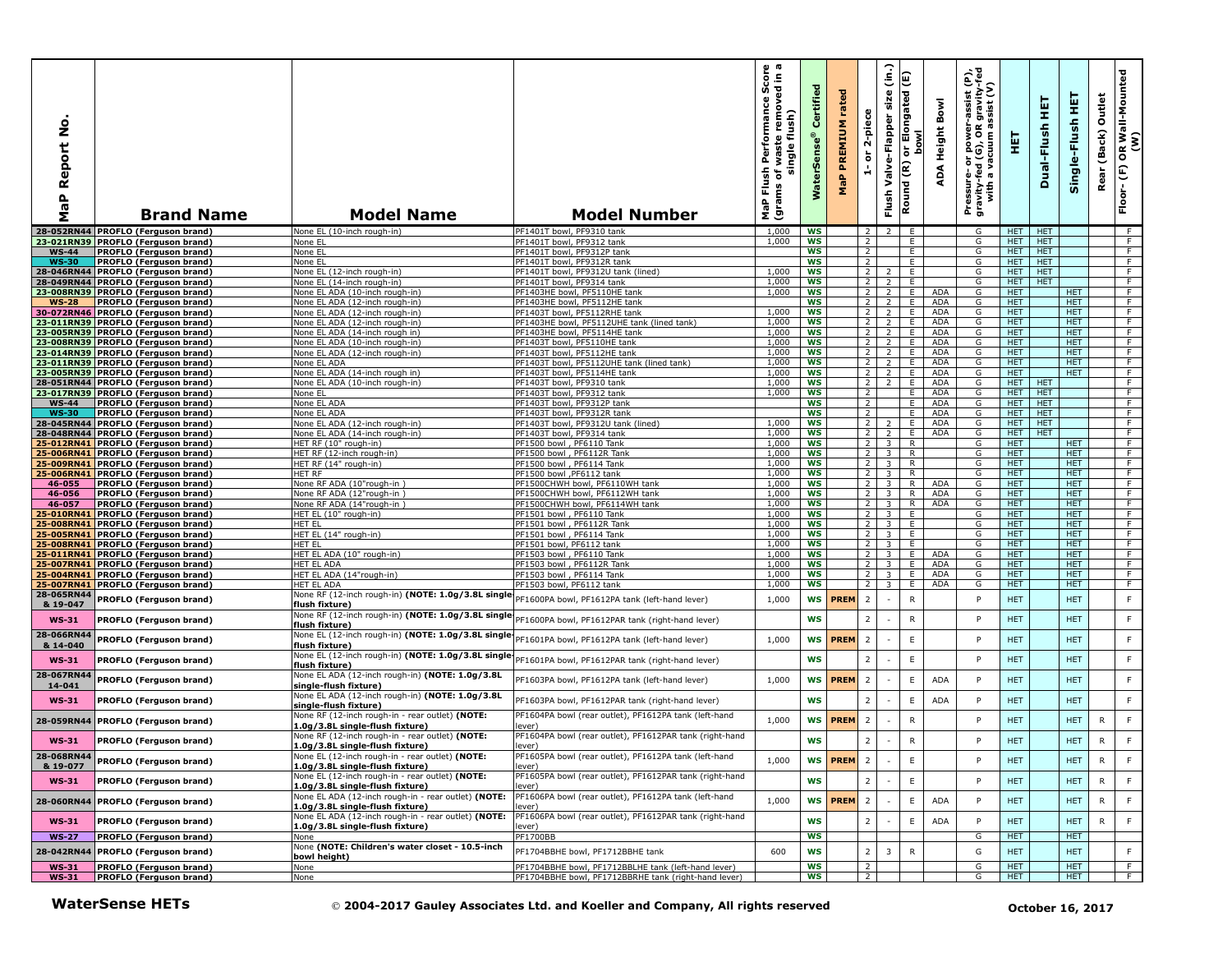| ş<br>Report<br>Δ.<br><b>G</b><br>Σ | <b>Brand Name</b>                                                    | <b>Model Name</b>                                                        | <b>Model Number</b>                                                                         | ωm<br>rmance Score<br>removed in a<br>Performan<br>flush)<br>waste<br>single<br>Flush<br>৳<br>(grams<br>NaP | Certified<br><b>WaterSens</b> | rated<br><b>PREMIUM</b><br>$\mathbf{a}_i$<br>운 | 2-piece<br>$\overleftarrow{\mathtt{o}}$<br>é | (in.)<br>size<br>Valve-Flapper<br>Flush | or Elongated (E)<br><b>bowl</b><br>Round (R) | Bowl<br>Height<br>ADA | rer-assist (P),<br>)R gravity-fed<br>1 assist (V)<br>Pressure- or power--<br>gravity-fed (G), OR g<br>with a vacuum as | 틯                        | 実<br>Dual-Flush          | 뜊<br>Single-Flush        | Outlet<br>(Back)<br>Rear | OR Wall-Mounted<br>(W)<br>$\mathop{\mathbb{E}}$<br>Floor- |
|------------------------------------|----------------------------------------------------------------------|--------------------------------------------------------------------------|---------------------------------------------------------------------------------------------|-------------------------------------------------------------------------------------------------------------|-------------------------------|------------------------------------------------|----------------------------------------------|-----------------------------------------|----------------------------------------------|-----------------------|------------------------------------------------------------------------------------------------------------------------|--------------------------|--------------------------|--------------------------|--------------------------|-----------------------------------------------------------|
| 31-084                             | <b>PROFLO (Ferguson brand)</b>                                       | None (wall mounted-rear discharge)                                       | PF1705HE bowl (rear outlet), PF1710HE tank                                                  | 500                                                                                                         | WS                            |                                                | 2                                            | 3 <sup>1</sup>                          | E                                            | ADA                   | G                                                                                                                      | <b>HET</b>               |                          | HET.                     | R.                       | <b>W</b>                                                  |
|                                    | PROFLO (Ferguson brand)                                              | None EL (one-piece by Tangshan Leinuo)                                   | PF2001HE (one-piece)                                                                        |                                                                                                             | WS                            |                                                | $\mathbf{1}$                                 | 3 <sup>7</sup>                          | E.                                           |                       | G<br>G                                                                                                                 | HET.<br><b>HET</b>       |                          | <b>HET</b><br><b>HET</b> |                          | F.<br>$\overline{F}$                                      |
| <b>WS-27</b><br><b>WS-27</b>       | PROFLO (Ferguson brand)<br><b>PROFLO (Ferguson brand)</b>            | None (by Briggs)<br>None (by Briggs)                                     | PF3203HE bowl, PF3612HE tank<br>PF3205HE bowl, PF3612HE tank                                |                                                                                                             | ws<br><b>WS</b>               |                                                | $\overline{2}$<br>$\overline{2}$             |                                         |                                              |                       | G                                                                                                                      | <b>HET</b>               |                          | HET.                     |                          | F                                                         |
|                                    | PROFLO (Ferguson brand)                                              | None RF (10-inch rough-in)                                               | PF9300J bowl, PF9310 tank                                                                   |                                                                                                             | <b>WS</b>                     |                                                | $\overline{2}$                               | 2                                       | R                                            |                       | G                                                                                                                      | HET.                     | <b>HET</b>               |                          |                          | F                                                         |
|                                    | 23-020RN39 PROFLO (Ferguson brand)                                   | None RF                                                                  | PF9300J bowl, PF9312 tank                                                                   | 1,000                                                                                                       | ws                            |                                                | $\overline{2}$                               |                                         | R                                            |                       | G                                                                                                                      | <b>HET</b>               | <b>HET</b>               |                          |                          | $\overline{F}$                                            |
| <b>WS-27</b>                       | <b>PROFLO (Ferguson brand)</b>                                       | None RF                                                                  | PF9300J bowl, PF9312R tank                                                                  |                                                                                                             | <b>WS</b>                     |                                                | $\overline{2}$                               |                                         | $\overline{R}$                               |                       | G                                                                                                                      | HET.                     | <b>HET</b>               |                          |                          | F                                                         |
|                                    | <b>PROFLO (Ferguson brand)</b>                                       | None RF (12-inch rough-in)                                               | PF9300J bowl, PF9312U tank (lined)                                                          |                                                                                                             | <b>WS</b>                     |                                                | $\overline{2}$                               | 2                                       | $\mathsf{R}$                                 |                       | G                                                                                                                      | HET                      | <b>HET</b>               |                          |                          | F                                                         |
|                                    | PROFLO (Ferguson brand)                                              | Vone RF (14-inch rough-in)                                               | PF9300J bowl, PF9314 tank                                                                   |                                                                                                             | <b>WS</b><br><b>WS</b>        |                                                | $\overline{2}$                               | $\overline{2}$                          | R<br>E                                       |                       | G<br>G                                                                                                                 | HET.<br><b>HET</b>       | <b>HET</b><br><b>HET</b> |                          |                          | F.<br>$\overline{F}$                                      |
|                                    | PROFLO (Ferguson brand)<br>23-021RN39 PROFLO (Ferguson brand)        | None EL (10-inch rough-in)<br>None EL                                    | PF9301J bowl, PF9310 tank<br>PF9301J bowl, PF9312 tank                                      | 1,000                                                                                                       | <b>WS</b>                     |                                                | 2 <sub>1</sub><br>$\overline{2}$             | $\overline{2}$                          | E                                            |                       | G                                                                                                                      | HET.                     | <b>HET</b>               |                          |                          | F                                                         |
| <b>WS-27</b>                       | <b>PROFLO (Ferguson brand)</b>                                       | None EL                                                                  | PF9301J bowl, PF9312R tank                                                                  |                                                                                                             | <b>WS</b>                     |                                                | $\overline{2}$                               |                                         | E                                            |                       | G                                                                                                                      | HET.                     | <b>HET</b>               |                          |                          | F                                                         |
|                                    | PROFLO (Ferguson brand)                                              | None EL (12-inch rough-in)                                               | PF9301J bowl, PF9312U tank (lined)                                                          |                                                                                                             | <b>WS</b>                     |                                                | $\overline{2}$                               | 2                                       | E                                            |                       | G                                                                                                                      | <b>HET</b>               | <b>HET</b>               |                          |                          | F                                                         |
|                                    | PROFLO (Ferguson brand)                                              | None EL (14-inch rough-in)                                               | PF9301J bowl, PF9314 tank                                                                   |                                                                                                             | <b>WS</b>                     |                                                | $\overline{2}$                               | $\overline{2}$                          | E                                            |                       | G                                                                                                                      | HET.                     | <b>HET</b>               |                          |                          | F                                                         |
|                                    | PROFLO (Ferguson brand)                                              | None EL ADA (10-inch rough-in)                                           | PF9303J bowl, PF9310 tank                                                                   |                                                                                                             | <b>WS</b>                     |                                                | 2                                            | 2                                       | E                                            | <b>ADA</b>            | G                                                                                                                      | HET.                     | <b>HET</b>               |                          |                          | F                                                         |
| <b>WS-27</b>                       | 23-017RN39 PROFLO (Ferguson brand)<br><b>PROFLO (Ferguson brand)</b> | None EL<br>None EL ADA                                                   | PF9303J bowl, PF9312 tank<br>PF9303J bowl, PF9312R tank                                     | 1,000                                                                                                       | WS<br><b>WS</b>               |                                                | 2<br>2                                       |                                         | E<br>E.                                      | ADA                   | G<br>G                                                                                                                 | HET.<br><b>HET</b>       | <b>HET</b><br><b>HET</b> |                          |                          | F.<br>$\overline{F}$                                      |
|                                    | PROFLO (Ferguson brand)                                              | None EL ADA (12-inch rough-in)                                           | PF9303J bowl, PF9312U tank (lined)                                                          |                                                                                                             | <b>WS</b>                     |                                                | 2                                            |                                         | E                                            | <b>ADA</b>            | G                                                                                                                      | HET.                     | <b>HET</b>               |                          |                          | F.                                                        |
|                                    | <b>PROFLO (Ferguson brand)</b>                                       | None EL ADA (14-inch rough-in)                                           | PF9303J bowl, PF9314 tank                                                                   |                                                                                                             | WS                            |                                                | $\overline{2}$                               | $\overline{z}$                          | E                                            | ADA                   | G                                                                                                                      | HET.                     | <b>HET</b>               |                          |                          | F                                                         |
|                                    | 18-063RN34 PROFLO (Ferguson brand)                                   | None RF ADA                                                              | PF9400 bowl, PF9410 tank (10" rough-in)                                                     | 1,000                                                                                                       | <b>WS</b>                     |                                                | $\overline{2}$                               | $\overline{3}$                          | R                                            | ADA                   | G                                                                                                                      | HET.                     |                          | <b>HET</b>               |                          | F                                                         |
|                                    | 18-079RN34 PROFLO (Ferguson brand)                                   | None RF ADA (lined tank)                                                 | PF9400 bowl, PF9412U tank (lined) (12" rough-in)                                            | 1,000                                                                                                       | ws                            |                                                | $\overline{2}$                               | $\overline{\mathbf{3}}$                 | R                                            | ADA                   | G                                                                                                                      | HET.                     |                          | <b>HET</b>               |                          | $\overline{F}$                                            |
| 18-044RN34                         | 18-060RN34 PROFLO (Ferguson brand)                                   | None RF ADA                                                              | PF9400 bowl, PF9414 tank (14" rough-in)                                                     | 1,000                                                                                                       | <b>WS</b>                     |                                                | $2^{\circ}$                                  | $\overline{\mathbf{3}}$                 | R                                            | ADA                   | G                                                                                                                      | HET.                     |                          | HET.                     |                          | F.                                                        |
| & 11-112                           | PROFLO (Ferguson brand)                                              | None RF ADA                                                              | PF9400 bowl: PF9412 tank                                                                    | 1,000                                                                                                       | <b>WS</b>                     |                                                | $\overline{2}$                               | 3                                       | $\mathsf{R}$                                 | <b>ADA</b>            | G                                                                                                                      | <b>HET</b>               |                          | <b>HET</b>               |                          | $\mathsf F$                                               |
|                                    | 18-061RN34 PROFLO (Ferguson brand)                                   | None EL ADA                                                              | PF9401 bowl, PF9410 tank (10" rough-in)                                                     | 1,000                                                                                                       | <b>WS</b>                     |                                                | $\overline{2}$                               | 3                                       | E                                            | ADA                   | G                                                                                                                      | <b>HET</b>               |                          | <b>HET</b>               |                          | F                                                         |
|                                    | 18-077RN34 PROFLO (Ferguson brand)                                   | None EL ADA (lined tank)                                                 | PF9401 bowl, PF9412U tank (lined) (12" rough-in)                                            | 1,000                                                                                                       | <b>WS</b>                     |                                                | 2                                            | $\overline{\mathbf{3}}$                 | E                                            | ADA                   | G                                                                                                                      | HET.                     |                          | <b>HET</b>               |                          | F                                                         |
|                                    | 18-059RN34 PROFLO (Ferguson brand)                                   | None EL ADA                                                              | PF9401 bowl, PF9414 tank (14" rough-in)                                                     | 1,000                                                                                                       | WS                            |                                                | $\overline{2}$                               | $\overline{\mathbf{3}}$                 | Ε.                                           | <b>ADA</b>            | G                                                                                                                      | HET.                     |                          | <b>HET</b>               |                          | F.                                                        |
| 18-043RN34<br>& 11-114             | PROFLO (Ferguson brand)                                              | None EL ADA                                                              | PF9401 bowl; PF9412 tank                                                                    | 1,000                                                                                                       | <b>WS</b>                     |                                                | $\overline{2}$                               | $\overline{3}$                          | $\mathsf E$                                  | ADA                   | G                                                                                                                      | <b>HET</b>               |                          | <b>HET</b>               |                          | $\mathsf F$                                               |
|                                    | 18-062RN34 PROFLO (Ferguson brand)                                   | None EL ADA                                                              | PF9403 bowl, PF9410 tank (10" rough-in)                                                     | 1,000                                                                                                       | <b>WS</b>                     |                                                | $\overline{2}$                               | 3                                       | E                                            | <b>ADA</b>            | G                                                                                                                      | <b>HET</b>               |                          | <b>HET</b>               |                          | F.                                                        |
|                                    | 18-078RN34 PROFLO (Ferguson brand)                                   | None EL ADA (lined tank)                                                 | PF9403 bowl, PF9412U tank (lined) (12" rough-in)                                            | 1,000                                                                                                       | <b>WS</b>                     |                                                | $\overline{2}$                               | $\overline{3}$                          | E.                                           | ADA                   | G                                                                                                                      | HET                      |                          | <b>HET</b>               |                          | $\overline{F}$                                            |
|                                    | 18-064RN34 PROFLO (Ferguson brand)                                   | None EL ADA                                                              | PF9403 bowl, PF9414 tank (14" rough-in)                                                     | 1,000                                                                                                       | <b>WS</b>                     |                                                | $\overline{2}$                               | $\overline{3}$                          | Ε                                            | <b>ADA</b>            | G                                                                                                                      | <b>HET</b>               |                          | <b>HET</b>               |                          | F                                                         |
| 18-042RN34                         | PROFLO (Ferguson brand)                                              | None EL ADA                                                              | PF9403 bowl; PF 9412 tank (R&T fill valve)                                                  | 1,000                                                                                                       | WS                            |                                                | $\overline{2}$                               |                                         | $\mathsf E$                                  | <b>ADA</b>            | G                                                                                                                      | <b>HET</b>               |                          | <b>HET</b>               |                          | F                                                         |
| & 13-098<br>31-083                 | <b>PROFLO (Ferguson brand)</b>                                       | None EL ADA (one-piece)(12-inch rough-in)                                | PF9441 (one-piece)                                                                          | 1,000                                                                                                       | <b>WS</b>                     |                                                | $\mathbf{1}$                                 | $\overline{3}$                          | Ε.                                           | <b>ADA</b>            | G                                                                                                                      | <b>HET</b>               |                          | <b>HET</b>               |                          | $\overline{F}$                                            |
|                                    |                                                                      | None RF ADA (10-inch rough-in) (NOTE: 0.8g/3.0L                          |                                                                                             |                                                                                                             |                               |                                                |                                              |                                         |                                              |                       |                                                                                                                        |                          |                          |                          |                          | $\mathsf F$                                               |
| 35-020                             | PROFLO (Ferguson brand)                                              | single-flush fixture)                                                    | PF9800 bowl, PF9810 tank                                                                    | 600                                                                                                         | WS                            | <b>PREM</b>                                    | $\overline{2}$                               | 3                                       | $\mathsf{R}$                                 | <b>ADA</b>            | G                                                                                                                      | <b>HET</b>               |                          | <b>HET</b>               |                          |                                                           |
| 35-021                             | PROFLO (Ferguson brand)                                              | None RF ADA (12-inch rough-in) (NOTE: 0.8g/3.0L<br>single-flush fixture) | PF9800 bowl, PF9812 tank                                                                    | 600                                                                                                         | <b>WS</b>                     | <b>PREM</b>                                    | $\overline{2}$                               | 3                                       | $\mathsf{R}$                                 | ADA                   | G                                                                                                                      | <b>HET</b>               |                          | <b>HET</b>               |                          | F                                                         |
| 37-029                             | PROFLO (Ferguson brand)                                              | None EL ADA (10-inch rough-in) (NOTE: 0.8g/3.0L                          | PF9803 bowl, PF9810 tank                                                                    | 800                                                                                                         | WS                            | <b>PREM</b>                                    | $\overline{2}$                               | 3                                       | E                                            | <b>ADA</b>            | G                                                                                                                      | <b>HET</b>               |                          | <b>HET</b>               |                          | F                                                         |
|                                    |                                                                      | single-flush fixture)<br>None EL ADA (12-inch rough-in) (NOTE: 0.8g/3.0L |                                                                                             |                                                                                                             |                               |                                                |                                              |                                         |                                              |                       |                                                                                                                        |                          |                          |                          |                          |                                                           |
| 37-030                             | PROFLO (Ferguson brand)                                              | single-flush fixture)                                                    | PF9803 bowl, PF9812 tank<br>PFCT100HE: PF1400T bowl, PF5112HE tank                          | 800                                                                                                         | <b>WS</b>                     | <b>PREM</b>                                    | $\overline{2}$                               | 3<br>$\overline{z}$                     | $\mathsf E$                                  | <b>ADA</b>            | G                                                                                                                      | <b>HET</b>               |                          | <b>HET</b>               |                          | F<br>F                                                    |
| 23-016RN39                         | <b>PROFLO (Ferguson brand)</b><br>23-015RN39 PROFLO (Ferguson brand) | None RF<br>None EL                                                       | PFCT101HE: PF1401T bowl, PF5112HE tank                                                      | 1,000<br>1,000                                                                                              | <b>WS</b><br><b>WS</b>        |                                                | 2                                            | $\overline{2}$                          | $\mathsf{R}$<br>E                            |                       | G<br>G                                                                                                                 | <b>HET</b><br><b>HET</b> |                          | <b>HET</b><br><b>HET</b> |                          | F                                                         |
|                                    | 23-014RN39 PROFLO (Ferguson brand)                                   | None EL ADA                                                              | PFCT103HE: PF1403T bowl, PF5112HE tank                                                      | 1,000                                                                                                       | WS                            |                                                | $\overline{2}$                               | $\overline{2}$                          | E.                                           | <b>ADA</b>            | G                                                                                                                      | HET.                     |                          | <b>HET</b>               |                          | $\overline{F}$                                            |
|                                    | <b>Quality Craft</b>                                                 | Alexis EL                                                                | 3001/3004                                                                                   |                                                                                                             | <b>WS</b>                     |                                                | 2 <sup>1</sup>                               | $\overline{3}$                          | E                                            |                       | G                                                                                                                      | <b>HET</b>               | <b>HET</b>               |                          |                          | F                                                         |
|                                    | <b>Quality Craft</b>                                                 | Alexis HET Dual Flush Toilet in Box EL ADA                               | 30014K: 3001 bowl, 3004 tank (insulated)                                                    |                                                                                                             | WS                            |                                                | 2                                            | 3                                       | E.                                           | ADA                   | G                                                                                                                      | HET.                     | <b>HET</b>               |                          |                          | F.                                                        |
|                                    | <b>Quality Craft</b>                                                 | Bermuda EL                                                               | 200119: 2001 bowl, 2019 tank (insulated)                                                    |                                                                                                             | <b>WS</b>                     |                                                | $\overline{2}$                               | $\overline{3}$                          | $\mathsf E$                                  |                       | G                                                                                                                      | <b>HET</b>               | <b>HET</b>               |                          |                          | F                                                         |
|                                    | <b>Quality Craft</b>                                                 | Dylan EL ADA (one-piece)                                                 | 9012K (one-piece) (insulated tank)                                                          |                                                                                                             | <b>WS</b>                     |                                                | $\mathbf{1}$                                 | $\overline{3}$                          | E                                            | <b>ADA</b>            | G                                                                                                                      | HET.                     | <b>HET</b>               |                          |                          | F                                                         |
|                                    | <b>Quality Craft</b>                                                 | Elegante EL ADA                                                          | 40011K: 4000 bowl, 4001 tank                                                                |                                                                                                             | WS                            |                                                | $\overline{2}$                               | $\overline{\mathbf{3}}$                 | Ε.                                           | ADA                   | G                                                                                                                      | HET.                     | <b>HET</b>               |                          |                          | F.                                                        |
|                                    | <b>Quality Craft</b>                                                 | Elegante EL ADA                                                          | 40012K: 4000 bowl, 4002 tank (insulated)                                                    |                                                                                                             | ws                            |                                                |                                              |                                         |                                              | 23 E ADA              | G                                                                                                                      |                          | HELL HELL                |                          |                          |                                                           |
| $WS-15$                            | <b>Quality Craft</b>                                                 | Julia (one-piece)                                                        | 9311 (one-piece) (NOTE: Also sold as Combination                                            |                                                                                                             | <b>WS</b>                     |                                                | $\mathbf{1}$                                 |                                         |                                              |                       | G                                                                                                                      | <b>HET</b>               |                          | <b>HET</b>               |                          | $\mathsf F$                                               |
|                                    | <b>Quality Craft</b>                                                 | Madison EL ADA (one-piece)                                               | Toilet in a Box 9311KQ with installation accessories)<br>9022K (one-piece) (insulated tank) |                                                                                                             | <b>WS</b>                     |                                                | $\mathbf{1}$                                 | $\overline{\mathbf{3}}$                 | E                                            | ADA                   | G                                                                                                                      | HET                      | HET                      |                          |                          | F.                                                        |
|                                    | <b>Quality Craft</b>                                                 | Nautia/Brena EL ADA (by Tangshan Beifangcidu &<br>Conglom)               | 0025S: 0025S bowl, X-38 tank                                                                |                                                                                                             | <b>WS</b>                     |                                                | $\mathbf 2$                                  | $\overline{3}$                          | E                                            | ADA                   | G                                                                                                                      | <b>HET</b>               | HET                      |                          |                          | F                                                         |
|                                    | <b>Quality Craft</b>                                                 | Nexstyle EL                                                              | 9512K (one-piece) (NOTE: Also sold as 6TQS061 and<br>6TQS062)                               |                                                                                                             | <b>WS</b>                     |                                                | $\mathbf{1}$                                 | 3                                       | $\mathsf E$                                  |                       | G                                                                                                                      | HET.                     | <b>HET</b>               |                          |                          | F                                                         |
|                                    | <b>Quality Craft</b>                                                 | Nexstyle EL ADA (one-piece)                                              | 9522K                                                                                       |                                                                                                             | <b>WS</b>                     |                                                | $\mathbf{1}$                                 | $\overline{\mathbf{3}}$                 | E.                                           | <b>ADA</b>            | G                                                                                                                      | <b>HET</b>               | <b>HET</b>               |                          |                          | F.                                                        |
| <b>WS-22</b>                       | Quality Craft                                                        | None RF (by Tangshan Beifangcidu)                                        | 10025D: 10025D bowl, X-38 tank                                                              |                                                                                                             | WS                            |                                                | 2                                            |                                         | R                                            |                       | G                                                                                                                      | <b>HET</b>               |                          | <b>HET</b>               |                          | F                                                         |
| 47-001                             | Roca                                                                 | America EL (12-inch rough-in)<br>Milano EL ADA (12-inch rough-in)        | A348485 bowl, A341485 tank<br>A34848B bowl, A341487 tank                                    | 800<br>1,000                                                                                                | WS<br>WS                      |                                                |                                              | $2 \mid 3 \mid$<br>$2 \mid 3 \mid$      | E<br>$\blacksquare$                          | ADA                   | G<br>G                                                                                                                 | <b>HET</b><br><b>HET</b> |                          | <b>HET</b><br><b>HET</b> |                          | $-$ F<br>$\overline{F}$                                   |
| 47-004<br>47-005                   | Roca<br>Roca                                                         | Milano EL ADA (12-inch rough-in)                                         | A34848H bowl, A341487 tank                                                                  | 1,000                                                                                                       | WS                            |                                                |                                              |                                         | $2 \mid 3 \mid E$                            | ADA                   | G                                                                                                                      | HET.                     |                          | HET.                     |                          | F                                                         |
|                                    | <b>WaterSense HETs</b>                                               |                                                                          | © 2004-2017 Gauley Associates Ltd. and Koeller and Company, All rights reserved             |                                                                                                             |                               |                                                |                                              |                                         |                                              |                       |                                                                                                                        |                          | October 16, 2017         |                          |                          |                                                           |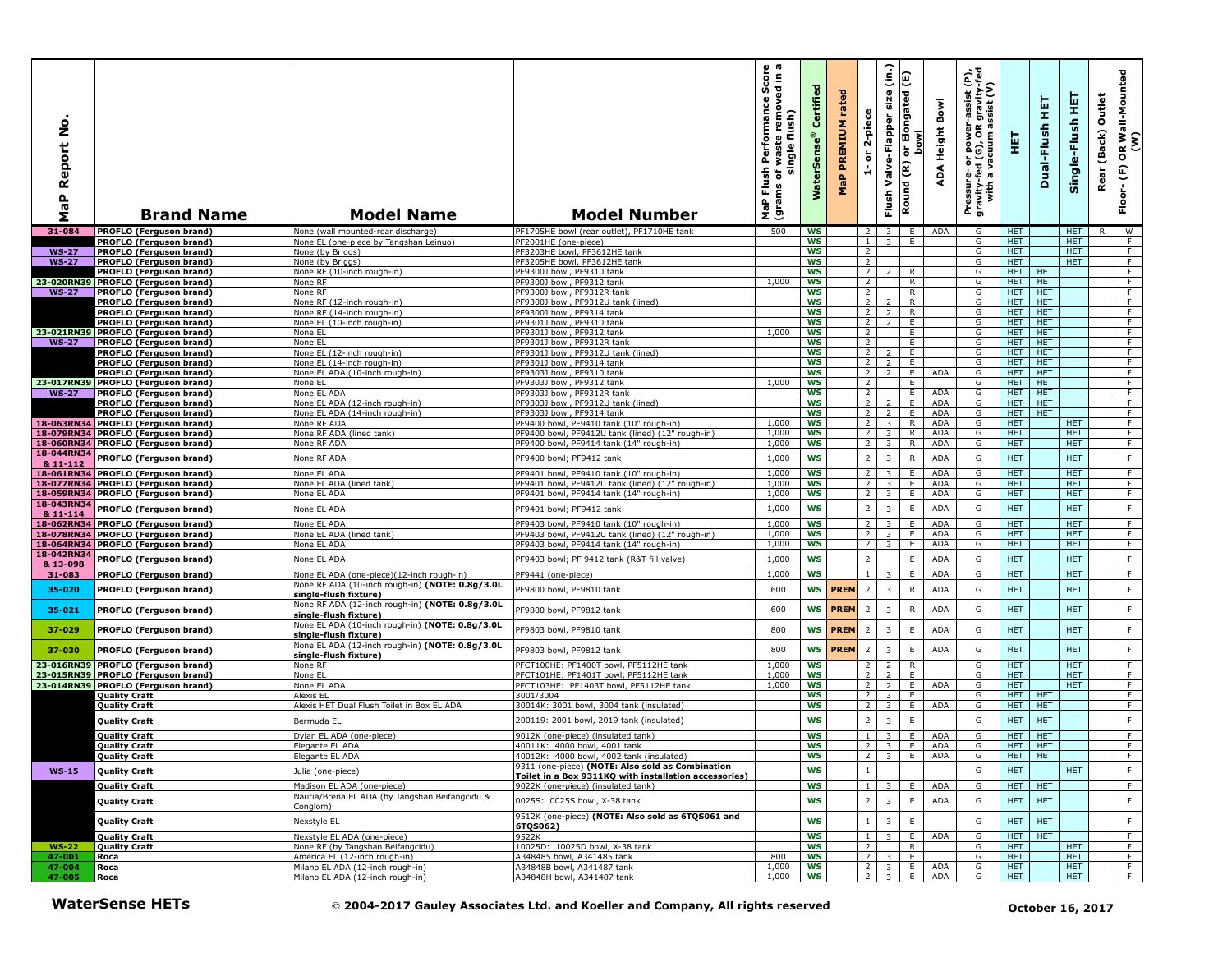| Report No<br>$\mathbf{a}$<br>œ<br>Σ | <b>Brand Name</b>                                 | <b>Model Name</b>                                                                   | <b>Model Number</b>                                                                      | rmance Score<br>cremoved in a<br>Performan<br>flush)<br>waste<br>single<br>Flush<br>٥<br>(grams<br>MaP | Certified<br><b>WaterSens</b> | rated<br>PREMIUM<br>$\pmb{\mathtt{a}}$<br>룰 | 2-piece<br>$\overleftarrow{\mathtt{o}}$<br>é | $\widehat{\epsilon}$<br>size<br>Valve-Flapper<br>Flush | or Elongated (E)<br><b>bowl</b><br>Round (R) | Bowl<br>Height<br>⋖<br>å | er-assist (P),<br>)R gravity-fed<br>) assist (V)<br>Pressure- or power-a<br>gravity-fed (G), OR g<br>with a vacuum as | 핓                        | 뚶<br>Dual-Flush          | 뿦<br>Single-Flush  | Outlet<br>(Back)<br>Rear | R Wall-Mounted<br>(W)<br>$\mathbf{g}$<br>$\widehat{\mathsf{E}}$<br>Floor- |
|-------------------------------------|---------------------------------------------------|-------------------------------------------------------------------------------------|------------------------------------------------------------------------------------------|--------------------------------------------------------------------------------------------------------|-------------------------------|---------------------------------------------|----------------------------------------------|--------------------------------------------------------|----------------------------------------------|--------------------------|-----------------------------------------------------------------------------------------------------------------------|--------------------------|--------------------------|--------------------|--------------------------|---------------------------------------------------------------------------|
| 47-006                              | Roca                                              | Milano RF (12-inch rough-in                                                         | A34848R bowl, A341487 tank                                                               | 1,000                                                                                                  | WS                            |                                             | 2                                            | 3                                                      | R                                            |                          | G                                                                                                                     | <b>HET</b>               |                          | <b>HET</b>         |                          | F                                                                         |
| 47-003                              | Roca                                              | (nspira EL (12-inch rough-in)                                                       | A349486 (one-piece)                                                                      | 800                                                                                                    | WS                            |                                             | $\mathbf{1}$                                 | $\overline{\mathbf{3}}$                                | E                                            |                          | G                                                                                                                     | HET.                     |                          | <b>HET</b>         |                          | F.                                                                        |
| 47-002                              | Roca                                              | Debba EL (12-inch rough-in)                                                         | A34948D (one-piece)                                                                      | 600                                                                                                    | WS                            |                                             | $\mathbf{1}$                                 | $\overline{3}$                                         | Ε.                                           |                          | G                                                                                                                     | <b>HET</b>               |                          | HET.               |                          | $\overline{F}$                                                            |
| 28-040RN44 Roca<br>15-044RN31       | Roca                                              | Happening Dual-Flush<br>Happening Dual-Flush ADA                                    | B34256500E bowl, B34156700E tank<br>B34256900E bowl, B34156900E tank                     | 800<br>800                                                                                             | <b>WS</b><br><b>WS</b>        |                                             | $\overline{2}$                               | $2 \quad 2.5$<br>2.5                                   | S<br>S.                                      | ADA                      | G<br>G                                                                                                                | <b>HET</b><br>HET.       | <b>HET</b><br><b>HET</b> |                    |                          | F<br>F                                                                    |
| 28-039RN44 Roca                     |                                                   | Hall Dual-Flush                                                                     | B34262700E bowl, B34162700E tank                                                         | 800                                                                                                    | ws                            |                                             | $\overline{2}$                               | 2.5                                                    | S                                            |                          | G                                                                                                                     | <b>HET</b>               | HET                      |                    |                          | $\overline{F}$                                                            |
| 15-045RN31 Roca                     |                                                   | Hall Dual-Flush ADA                                                                 | B34288800E bowl, B34188800E tank                                                         | 800                                                                                                    | <b>WS</b>                     |                                             |                                              | $2 \ 2.5$                                              | $\overline{\mathsf{s}}$                      | ADA                      | G                                                                                                                     | HET.                     | HET                      |                    |                          | F                                                                         |
| 37-025                              | Rohl                                              | None EL ADA (12-inch rough-in - lined tank)                                         | RFE2354 bowl, RFE2350 tank (lined)                                                       | 1,000                                                                                                  | WS                            |                                             | 2                                            | $\overline{\mathbf{3}}$                                | E.                                           | ADA                      | G                                                                                                                     | HET.                     |                          | HET.               |                          | F                                                                         |
| 37-024                              | Rohl                                              | None EL ADA (one-piece - 12-inch rough-in - lined<br>:ank)                          | RFE2260 (one-piece - lined tank)                                                         | 1,000                                                                                                  | WS                            |                                             | $\mathbf{1}$                                 | 3                                                      | Ε                                            | <b>ADA</b>               | G                                                                                                                     | <b>HET</b>               |                          | <b>HET</b>         |                          | $\mathsf F$                                                               |
| 37-026                              | Rohl                                              | None EL ADA (one-piece - 12-inch rough-in - lined                                   | RFE2356 (one-piece - lined tank)                                                         | 1,000                                                                                                  | <b>WS</b>                     |                                             | $\mathbf{1}$                                 | 3                                                      | Ε                                            | <b>ADA</b>               | G                                                                                                                     | <b>HET</b>               |                          | <b>HET</b>         |                          | $\mathsf F$                                                               |
|                                     |                                                   | :ank)                                                                               |                                                                                          |                                                                                                        | WS                            |                                             | $\overline{2}$                               |                                                        | E                                            |                          | G                                                                                                                     | HET                      |                          | <b>HET</b>         |                          | $\overline{F}$                                                            |
| <b>WS-42</b><br><b>WS-28</b>        | Rona<br>Rona                                      | Dolphin Bay<br>Uberhaus Design                                                      | S82348-HL: Z82E16 bowl, S82348-HL tank (by Bath-Tech)<br>SKU#06115004 (by Donglin Group) |                                                                                                        | WS                            |                                             |                                              |                                                        |                                              |                          | G                                                                                                                     | HET.                     | <b>HET</b>               |                    |                          | $\overline{F}$                                                            |
| <b>WS-32</b>                        | Rona                                              | Jberhaus Design                                                                     | KU#06115005 (by Donglin Group)                                                           |                                                                                                        | <b>WS</b>                     |                                             |                                              |                                                        |                                              |                          | G                                                                                                                     | HET.                     |                          | HET.               |                          | F.                                                                        |
| <b>WS-32</b>                        | Rona                                              | Jberhaus Design                                                                     | KU#06115006 (by Donglin Group)                                                           |                                                                                                        | <b>WS</b>                     |                                             |                                              |                                                        |                                              |                          | G                                                                                                                     | <b>HET</b>               |                          | <b>HET</b>         |                          | F                                                                         |
| <b>WS-32</b>                        | Rona                                              | Jberhaus Design                                                                     | SKU#06115007 (by Donglin Group)                                                          |                                                                                                        | WS                            |                                             |                                              |                                                        |                                              |                          | G                                                                                                                     | <b>HET</b>               |                          | <b>HET</b>         |                          | $\overline{F}$                                                            |
| <b>WS-41</b>                        | Rona                                              | Jberhaus                                                                            | SKU#14085000 (by Tangshan Huali)                                                         |                                                                                                        | <b>WS</b>                     |                                             |                                              |                                                        |                                              |                          | G                                                                                                                     | HET.                     | <b>HET</b>               |                    |                          | F                                                                         |
| 16-052RN32                          | Rona<br>Rona                                      | New York El<br>Los Angeles EL (one-piece)                                           | SKU#70235000 (by Dolphin Plumbing)<br>SKU#70235002 (one-piece by Bath-Tech)              | 600                                                                                                    | <b>WS</b><br><b>WS</b>        |                                             | 2<br>$\mathbf{1}$                            | 3<br>$\overline{3}$                                    | E<br>E                                       |                          | G<br>G                                                                                                                | <b>HET</b><br><b>HET</b> | <b>HET</b>               | HET.               |                          | F<br>$\overline{F}$                                                       |
|                                     | Rona                                              | Vancouver EL (one-piece)                                                            | SKU#70235011 (one-piece by Bath-Tech)                                                    |                                                                                                        | WS                            |                                             | 1 <sup>1</sup>                               | $\overline{3}$                                         | E                                            |                          | G                                                                                                                     |                          | HET HET                  |                    |                          |                                                                           |
| 23-033RN39 Rona                     |                                                   | Quebec RF                                                                           | KU#70235025 (Bath-Tech Z46R15R346)                                                       | 1,000                                                                                                  | <b>WS</b>                     |                                             | $\overline{2}$                               | 3                                                      | R                                            |                          | G                                                                                                                     | HET                      | <b>HET</b>               |                    |                          | F.                                                                        |
| $WS-46$                             | Rona                                              | Uberhaus                                                                            | SKU#70235061: Z58R16 bowl, S19348B bowl (By Bath-                                        |                                                                                                        | <b>WS</b>                     |                                             | $\overline{\mathbf{2}}$                      |                                                        | $\mathsf{R}$                                 |                          | G                                                                                                                     | <b>HET</b>               |                          | <b>HET</b>         |                          | $\mathsf F$                                                               |
|                                     |                                                   |                                                                                     | Tech)                                                                                    |                                                                                                        |                               |                                             |                                              |                                                        |                                              |                          |                                                                                                                       |                          |                          |                    |                          |                                                                           |
| <b>WS-39</b>                        | Rona                                              | Eco to Go                                                                           | SKU#7369128 (by Foremost)                                                                |                                                                                                        | <b>WS</b>                     |                                             |                                              |                                                        |                                              |                          | G                                                                                                                     | <b>HET</b>               |                          | <b>HET</b>         |                          | F                                                                         |
| 39-006,<br>29-012 &<br>16-145       | Rona                                              | Uberhaus Dual-To-Go RF (12" rough-in - lined tank)                                  | SKU#73695049 (Foremost TL-8237-*L)                                                       | 1,000                                                                                                  | <b>WS</b>                     |                                             | $\overline{2}$                               | $\overline{2}$                                         | $\mathsf{R}$                                 |                          | G                                                                                                                     | HET.                     | <b>HET</b>               |                    |                          | $\mathsf F$                                                               |
| 16-156RN32                          | Rona                                              | Moline RF ADA (one piece-lined tank)                                                | SKU#73695051 (Foremost TL-8265-*L) (lined tank)                                          | 800                                                                                                    | <b>WS</b>                     |                                             | $\overline{1}$                               | 2                                                      | R                                            | ADA                      | G                                                                                                                     | <b>HET</b>               | <b>HET</b>               |                    |                          | F.                                                                        |
| 39-005,<br>29-014 &<br>16-088       | Rona                                              | Uberhaus Moline RF (12-inch rough-in - lined tank)                                  | SKU#78105029 (Foremost TL-8267-*L1-UHD)                                                  | 1,000                                                                                                  | <b>WS</b>                     |                                             | $\overline{2}$                               | $\overline{2}$                                         | $\mathsf{R}$                                 |                          | G                                                                                                                     | HET.                     | <b>HET</b>               |                    |                          | F                                                                         |
| 35-0118<br>24-026                   | Rona                                              | Solar RF (NOTE: 1.0g/3.8L single-flush fixture)(1)<br>nch rough-in; lined tank)     | SKU#78195000 (Foremost TL-8057) (lined tank)                                             | 800                                                                                                    | WS                            | <b>PREM</b>                                 | $\overline{2}$                               | 3                                                      | $\mathsf{R}$                                 |                          | G                                                                                                                     | <b>HET</b>               |                          | <b>HET</b>         |                          | F                                                                         |
|                                     | Rona                                              | Uberhaus Design RF (one-piece)                                                      | SKU#78195010 (one-piece) (by Foremost)                                                   |                                                                                                        | <b>WS</b>                     |                                             | $\overline{1}$                               | 3                                                      | R                                            |                          | G                                                                                                                     | <b>HET</b>               |                          | <b>HET</b>         |                          | F.                                                                        |
| 28-027RN44 Rona                     |                                                   | Avitus RF (lined tank)                                                              | SKU#78195011 (Foremost TL-8142-*L with lined<br>tank)(available Canada only)             | 1,000                                                                                                  | <b>WS</b>                     | <b>PREM</b>                                 | $\overline{2}$                               | 3                                                      | ${\sf R}$                                    |                          | G                                                                                                                     | HET                      | <b>HET</b>               |                    |                          | $\mathsf F$                                                               |
| 34-025                              | Rona                                              | Asbury EL ADA (one-piece - lined tank - 12" rough-in)                               | SKU#78195026 (Foremost TL-8190-*L) (one-piece - lined                                    | 1,000                                                                                                  | <b>WS</b>                     | <b>PREM</b>                                 | $\mathbf{1}$                                 |                                                        | E                                            | ADA                      | G                                                                                                                     | <b>HET</b>               | <b>HET</b>               |                    |                          | F                                                                         |
| 34-005                              | Rona                                              | Toilet-to-go EL ADA (lined tank - 12-inch rough-in)                                 | SKU#78195027 (Foremost TL-7650E-*L-TTG)                                                  | 1,000                                                                                                  | <b>WS</b>                     |                                             | $\overline{2}$                               | 2                                                      | E                                            | <b>ADA</b>               | G                                                                                                                     | HET                      | <b>HET</b>               |                    |                          | F                                                                         |
| 34-026<br><b>WS-33</b>              | Rona<br>Rona                                      | Markell RF ADA (lined tank - 12-inch rough-in)<br>None                              | SKU#78195028 (Foremost TL-8143-*L)<br>SKU#78195029 (by Foremost)                         | 1,000                                                                                                  | <b>WS</b><br>WS               | <b>PREM</b>                                 | $\overline{2}$                               | $\sim$                                                 | R                                            | ADA                      | G<br>G                                                                                                                | HET.<br>HET.             | <b>HET</b><br>HET.       |                    |                          | F<br>$\overline{F}$                                                       |
| 36-055                              | Rona                                              | Cavallie HET RF ADA (lined tank - 12-inch rough-in)                                 | SKU#78195034 (Foremost TL-7220-*L-TTG)                                                   | 1,000                                                                                                  | <b>WS</b>                     |                                             | $\overline{2}$                               |                                                        | R                                            | ADA                      | G                                                                                                                     | <b>HET</b>               |                          | <b>HET</b>         |                          | F                                                                         |
| <b>WS-24</b>                        | <u>Santalia</u>                                   | Danubio Green ADA                                                                   | 202 bowl, 0400G tank                                                                     |                                                                                                        | WS                            |                                             | $\overline{2}$                               |                                                        |                                              | ADA                      | G                                                                                                                     | <b>HET</b>               |                          | <b>HET</b>         |                          | F                                                                         |
| <b>WS-41</b>                        | Santalia                                          | Florencia Green RF                                                                  | 0104 bowl, 0400G tank                                                                    |                                                                                                        | <b>WS</b>                     |                                             | $\overline{2}$                               |                                                        | $\mathsf{R}$                                 |                          | G                                                                                                                     | <b>HET</b>               |                          | <b>HET</b>         |                          | F                                                                         |
| <b>WS-41</b>                        | Santalia                                          | Danubio Green EL                                                                    | 0206 bowl, 0400G tank                                                                    |                                                                                                        | WS                            |                                             | $\overline{2}$                               |                                                        | E.                                           |                          | G                                                                                                                     | HET.                     |                          | <b>HET</b>         |                          | $\overline{F}$                                                            |
| <b>WS-24</b><br>32-048              | Santalia                                          | Florencia Green RF<br>Gramercy HET EL ADA                                           | 0105 bowl, 0400G tank<br>776624 bowl, 776626 tank                                        | 1,000                                                                                                  | <b>WS</b><br>ws               |                                             | 2<br>$\overline{2}$                          | 3                                                      | R<br>E.                                      | <b>ADA</b>               | G<br>G                                                                                                                | HET.<br><b>HET</b>       |                          | HET.<br><b>HET</b> |                          | F.<br>F                                                                   |
| 32-049                              | <b>Seasons (HD Supply)</b><br>Seasons (HD Supply) | Gramercy HET EL ADA                                                                 | 776625 bowl, 776627 tank                                                                 | 1.000                                                                                                  | WS                            |                                             | 2                                            | 3                                                      | E.                                           | ADA                      | G                                                                                                                     | <b>HET</b>               |                          | <b>HET</b>         |                          | F.                                                                        |
| 15-100RN31                          | Seasons (HD Supply)                               | Hawthorne EL ADA                                                                    | 564856 bowl, 564854 tank                                                                 | 800                                                                                                    | WS                            | <b>PREM</b>                                 | $\overline{2}$                               |                                                        | E                                            | ADA                      | P                                                                                                                     | <b>HET</b>               |                          | <b>HET</b>         |                          | F                                                                         |
| 19-089RN35                          | Seasons (HD Supply)                               | Hawthorne EL ADA (NOTE: This fixture flushes<br>with 1.0-gal / 3.8 Litres of water) | 564814 bowl, 564854 tank                                                                 | 1,000                                                                                                  | <b>WS</b>                     | <b>PREM</b>                                 | $\overline{2}$                               |                                                        | $\mathsf E$                                  | <b>ADA</b>               | P                                                                                                                     | <b>HET</b>               |                          | <b>HET</b>         | R                        | $\mathsf F$                                                               |
| 46-053                              | Seasons (HD Supply)                               | lawthorne EL ADA (12-inch rough-in) (NOTE:<br>0.8g/3.0L single-flush fixture)       | 108466 bowl, 564854 tank                                                                 | 1,000                                                                                                  |                               | <b>WS PREM</b>                              | $\overline{2}$                               | $\sim$                                                 | E                                            | ADA                      | P                                                                                                                     | <b>HET</b>               |                          | <b>HET</b>         |                          | F.                                                                        |
| $32 - 047$<br>24-028 &<br>16-142    | <b>Seasons (HD Supply)</b>                        | Keating HET EL (NOTE: 1.0g/3.8L single-flush<br>fixture)                            | 189881 bowl, 189880 tank (same as Foremost LL-775E<br>bowl, T-006 unlined tank)          | 800                                                                                                    |                               | WS PREM                                     | $\overline{2}$                               | $\overline{\mathbf{3}}$                                | $\mathsf E$                                  |                          | G                                                                                                                     | <b>HET</b>               |                          | <b>HET</b>         |                          | F                                                                         |
| $32 - 046$<br>24-029 &<br>16-141    | <b>Seasons (HD Supply)</b>                        | Keating HET RF (NOTE: 1.0g/3.8L single-flush<br>fixture)                            | 749458 bowl, 189880 tank, (same as Foremost LL-775R<br>bowl, T-006 unlined tank)         | 800                                                                                                    | WS                            | <b>PREM</b>                                 | $\overline{2}$                               | $\overline{3}$                                         | $\mathsf{R}$                                 |                          | G                                                                                                                     | <b>HET</b>               |                          | <b>HET</b>         |                          | F                                                                         |
| <b>WS-28</b>                        | Seasons (HD Supply)                               | None                                                                                | 564834 bowl, 564832 tank                                                                 |                                                                                                        | <b>WS</b>                     |                                             | 2                                            |                                                        |                                              |                          | G                                                                                                                     | <b>HET</b>               |                          | <b>HET</b>         |                          | F.                                                                        |
| <b>WS-15</b><br>$WS-15$             | Seasons (HD Supply)<br>Seasons (HD Supply)        | <b>None EL</b><br>None EL                                                           | 564833 bowl, 564832 tank<br>564852 bowl, 564851 tank                                     |                                                                                                        | WS<br><b>WS</b>               |                                             | $\overline{2}$<br>2 <sup>1</sup>             |                                                        | E.<br>E.                                     |                          | G<br>G                                                                                                                | <b>HET</b><br>HET   HET  |                          | <b>HET</b>         |                          | F<br>$\overline{F}$                                                       |
|                                     | <b>Seasons (HD Supply)</b>                        | None EL                                                                             | SE10416 bowl, SE10417 tank (same as Foremost AO5-<br>763405E)                            |                                                                                                        | <b>WS</b>                     |                                             | $\mathbf 2$                                  | $\overline{\mathbf{3}}$                                | $\mathsf E$                                  |                          | G                                                                                                                     | <b>HET</b>               |                          | <b>HET</b>         |                          | F                                                                         |
|                                     | <b>WaterSense HETs</b>                            |                                                                                     | © 2004-2017 Gauley Associates Ltd. and Koeller and Company, All rights reserved          |                                                                                                        |                               |                                             |                                              |                                                        |                                              |                          |                                                                                                                       |                          | October 16, 2017         |                    |                          |                                                                           |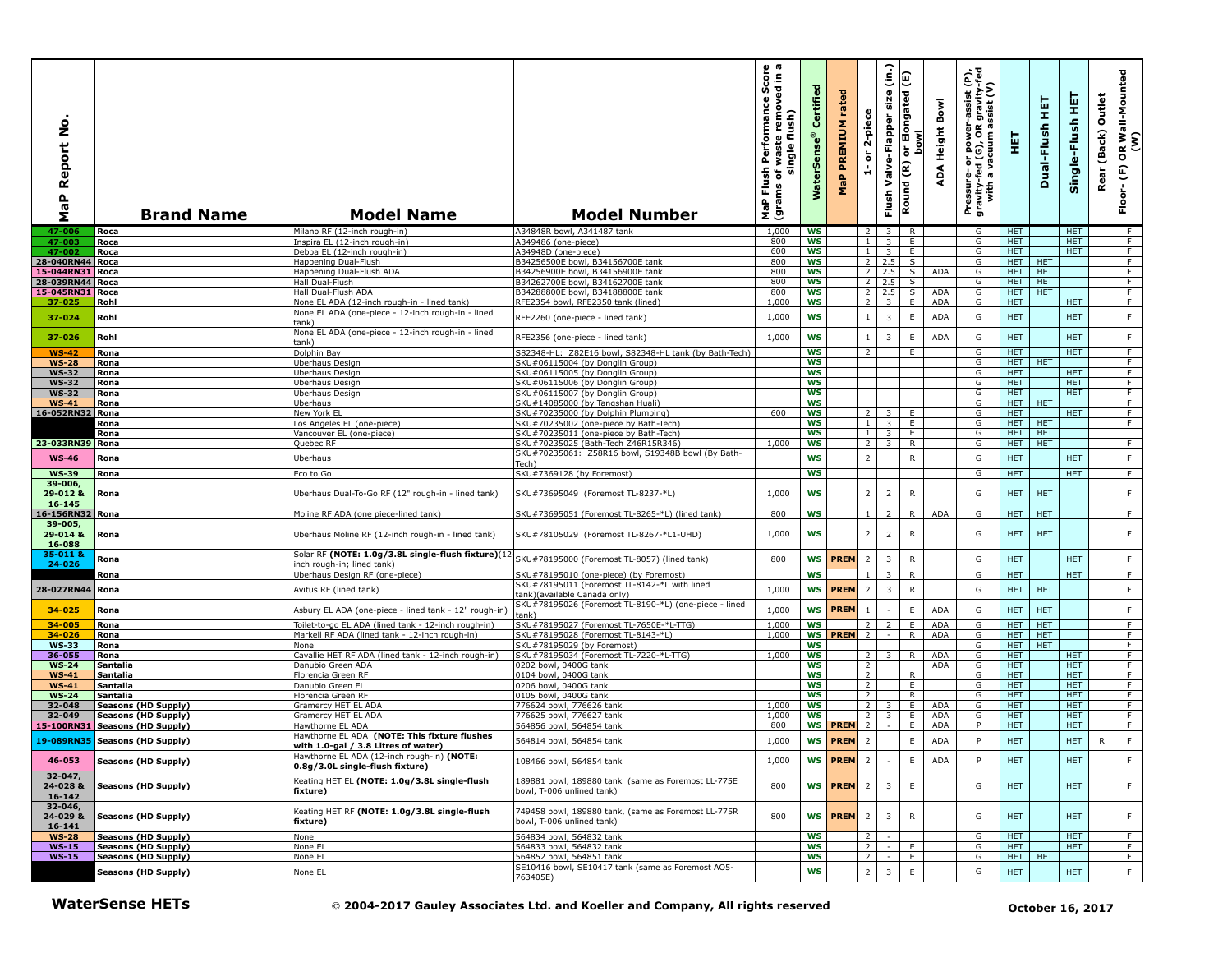| <u>ہ</u><br>Report<br>MaP              | <b>Brand Name</b>                                          | <b>Model Name</b>                                                                | <b>Model Number</b>                                                                | $\omega$ m<br>ance Score<br>Single flush)<br>Single flush)<br>Flush<br>৳<br>(grams<br>MaP | Certified<br>ဖို<br>Š  | rated<br>PREMIUM<br>MaP | 2-piece<br>ត<br>÷                | $\hat{a}$<br>size<br>Valve-Flapper<br>Flush        | Elongated (E)<br>bowl<br>$\overline{5}$<br>Round (R) | Bowl<br><b>Height</b><br>ADA | Pressure- or power-assist (P),<br>gravity-fed (G), OR gravity-fed<br>with a vacuum assist (V) | 핓                        | 핓<br>Dual-Flush  | 핓<br>Single-Flush        | Outlet<br>(Back)<br>Rear | OR Wall-Mounted<br>(W)<br>(F)<br>Floor- |
|----------------------------------------|------------------------------------------------------------|----------------------------------------------------------------------------------|------------------------------------------------------------------------------------|-------------------------------------------------------------------------------------------|------------------------|-------------------------|----------------------------------|----------------------------------------------------|------------------------------------------------------|------------------------------|-----------------------------------------------------------------------------------------------|--------------------------|------------------|--------------------------|--------------------------|-----------------------------------------|
|                                        | Seasons (HD Supply)                                        | None EL (one-piece)                                                              | SE10042 (one-piece) (Foremost TL-6100-E*N)<br>(Fluidmaster tank trim)              |                                                                                           | <b>WS</b>              |                         | $\mathbf{1}$                     | $\overline{3}$                                     | $\mathsf E$                                          |                              | G                                                                                             | <b>HET</b>               |                  | <b>HET</b>               |                          | F                                       |
| 35-013                                 | Seasons (HD Supply)                                        | None HET EL ADA (12-inch rough-in)(NOTE:<br>1.0g/3.8L single-flush fixture)      | 710695 bowl, 189880 tank (by Foremost)                                             | 800                                                                                       | WS                     | <b>PREM</b>             | $\overline{2}$                   | $\overline{3}$                                     | $\mathsf E$                                          | <b>ADA</b>                   | G                                                                                             | <b>HET</b>               |                  | <b>HET</b>               |                          | F                                       |
| 35-009                                 | <b>Seasons (HD Supply)</b>                                 | None HET RF (12-inch rough-in)                                                   | 710696 bowl, 564832 tank                                                           | 1,000                                                                                     | <b>WS</b>              |                         | 2                                | 3                                                  | R                                                    |                              | G                                                                                             | <b>HET</b>               |                  | <b>HET</b>               |                          | F.                                      |
| 35-014                                 | Seasons (HD Supply)                                        | None HET RF Dual Flush (12-inch rough-in)                                        | 710696 bowl, 776617 tank<br>SE10415 bowl, SE10417 tank (same as Foremost AO5-      | 1,000                                                                                     | WS                     |                         | $\overline{2}$                   | 3                                                  | R                                                    |                              | G                                                                                             | <b>HET</b>               | <b>HET</b>       |                          |                          | F.                                      |
|                                        | Seasons (HD Supply)                                        | None RF                                                                          | 763405R)                                                                           |                                                                                           | WS                     |                         | $\overline{2}$                   | $\overline{3}$                                     | ${\sf R}$                                            |                              | G                                                                                             | <b>HET</b>               |                  | <b>HET</b>               |                          | $\mathsf F$                             |
| 25-014RN41<br>& 14-075                 | <b>Seasons (HD Supply)</b>                                 | Raleigh EL                                                                       | 564-834 bowl, 564-832 tank                                                         | 1,000                                                                                     | <b>WS</b>              |                         | $\overline{2}$                   |                                                    | $\mathsf E$                                          |                              | G                                                                                             | <b>HET</b>               |                  | <b>HET</b>               |                          | $\mathsf F$                             |
| 32-055                                 | Seasons (HD Supply)                                        | Raleigh EL ADA (12-inch rough-in)                                                | 108464 (All-in-One with bowl, tank and installation<br>materials)                  | 1,000                                                                                     | <b>WS</b>              |                         | $\overline{2}$                   | $\overline{3}$                                     | $\mathsf E$                                          | <b>ADA</b>                   | G                                                                                             | <b>HET</b>               | <b>HET</b>       |                          |                          | F                                       |
| 32-068                                 | Seasons (HD Supply)                                        | Raleigh HET EL ADA                                                               | 564834 bowl. 564832 tank                                                           | 1,000                                                                                     | <b>WS</b>              |                         | $\overline{2}$                   | 3                                                  | Ε                                                    | <b>ADA</b>                   | G                                                                                             | <b>HET</b>               |                  | <b>HET</b>               |                          | $\overline{F}$                          |
| 35-010 &<br>32-068                     | Seasons (HD Supply)                                        | Raleigh HET EL ADA (12-inch rough-in; all-in-one<br>)ackage)                     | 564834 bowl, 564832 tank                                                           | 1,000                                                                                     | <b>WS</b>              |                         | $\overline{2}$                   | $\overline{3}$                                     | $\mathsf E$                                          | ADA                          | G                                                                                             | <b>HET</b>               |                  | <b>HET</b>               |                          | $\mathsf F$                             |
| 35-010 &<br>32-068                     | Seasons (HD Supply)                                        | Raleigh HET EL ADA (12-inch rough-in; all-in-one<br>oackage)                     | 645134 (All-in-one with bowl, tank, and installation<br>materials)                 | 1,000                                                                                     | <b>WS</b>              |                         | $\overline{2}$                   | 3                                                  | $\mathsf E$                                          | <b>ADA</b>                   | G                                                                                             | <b>HET</b>               |                  | <b>HET</b>               |                          | $\mathsf F$                             |
| 32-055                                 | Seasons (HD Supply)                                        | Raleigh HET EL ADA (12-inch rough-in)                                            | 564834 bowl, 776617 tank                                                           | 1,000                                                                                     | <b>WS</b>              |                         | 2                                | 3                                                  | E                                                    | <b>ADA</b>                   | G                                                                                             | HET                      | <b>HET</b>       |                          |                          | F.                                      |
| 36-053                                 | Seasons (HD Supply)                                        | Raleigh HET RF (12-inch rough-in)                                                | 710696 bowl, 776616 tank                                                           | 1,000                                                                                     | <b>WS</b>              |                         |                                  |                                                    | $\mathsf{R}$                                         |                              | G                                                                                             | <b>HET</b>               |                  | <b>HET</b>               |                          | F                                       |
| 32-067<br>35-0088                      | Seasons (HD Supply)                                        | Raleigh HET RF ADA<br>Raleigh HET RF ADA (12-inch rough-in; All-in-one           | 564833 bowl, 564832 tank<br>645135 (All-in-one with bowl, tank, and installation   | 1,000                                                                                     | <b>WS</b>              |                         | 2                                | $\overline{3}$                                     | $\mathsf{R}$                                         | <b>ADA</b>                   | G                                                                                             | <b>HET</b>               |                  | <b>HET</b>               |                          | F                                       |
| 32-067                                 | Seasons (HD Supply)                                        | vackage)                                                                         | materials)                                                                         | 1,000                                                                                     | <b>WS</b>              |                         | $\overline{2}$                   | $\overline{\mathbf{3}}$                            | ${\sf R}$                                            | <b>ADA</b>                   | G                                                                                             | <b>HET</b>               |                  | <b>HET</b>               |                          | F                                       |
| 32-051                                 | Seasons (HD Supply)                                        | Raleigh HET RF ADA (12-inch rough-in)                                            | 564833 bowl, 776617 tank                                                           | 1,000                                                                                     | WS                     |                         | $\overline{2}$                   | 3                                                  | $\mathsf{R}$                                         | <b>ADA</b>                   | G                                                                                             | <b>HET</b>               | <b>HET</b>       |                          |                          | F                                       |
| 25-015RN41<br>& 13-131                 | Seasons (HD Supply)                                        | Raleigh RF                                                                       | 564-833 bowl, 564-832 tank                                                         | 1,000                                                                                     | <b>WS</b>              |                         | $\overline{2}$                   | 3                                                  | $\mathsf{R}$                                         | <b>ADA</b>                   | G                                                                                             | <b>HET</b>               |                  | <b>HET</b>               |                          | $\mathsf F$                             |
| 32-051                                 | Seasons (HD Supply)                                        | Raleigh RF ADA (12-inch rough-in)                                                | 108465 (All-in-One with bowl, tank and installation<br>materials)                  | 1,000                                                                                     | <b>WS</b>              |                         | $\overline{2}$                   | 3                                                  | ${\sf R}$                                            | ADA                          | G                                                                                             | <b>HET</b>               | <b>HET</b>       |                          |                          | F                                       |
|                                        | Seasons (HD Supply)                                        | Seabrook EL ADA                                                                  | 189883 bowl, 189882 tank, (same as Foremost LL-6900E<br>bowl, T-6900 unlined tank) |                                                                                           | <b>WS</b>              |                         | $\overline{2}$                   | 3                                                  | E                                                    | ADA                          | G                                                                                             | <b>HET</b>               | <b>HET</b>       |                          |                          | F                                       |
| 32-058                                 | Seasons (HD Supply)                                        | Seabrook HET EL                                                                  | 776619 bowl, 776615 tank                                                           | 1,000                                                                                     | <b>WS</b>              |                         | $\overline{2}$                   | 3                                                  | E                                                    |                              | G                                                                                             | <b>HET</b>               |                  | <b>HET</b>               |                          | F.                                      |
| 32-064                                 | Seasons (HD Supply)                                        | Seabrook HET EL                                                                  | 776619 bowl, 776616 tank                                                           | 1.000                                                                                     | <b>WS</b>              |                         | $\overline{2}$                   | 3                                                  | Ε.                                                   |                              | G                                                                                             | <b>HET</b>               |                  | <b>HET</b>               |                          | F.                                      |
| 32-052<br>32-046                       | Seasons (HD Supply)<br>Seasons (HD Supply)                 | Seabrook HET EL<br>Seabrook HET EL ADA                                           | 776619 bowl, 776623 tank<br>776620 bowl, 776615 tank                               | 1,000<br>1,000                                                                            | WS<br><b>WS</b>        |                         | 2<br>2                           | $\overline{\mathbf{3}}$<br>$\overline{3}$          | E.<br>E                                              | <b>ADA</b>                   | G<br>G                                                                                        | <b>HET</b><br><b>HET</b> |                  | <b>HET</b><br><b>HET</b> |                          | F<br>F                                  |
| 32-063                                 | Seasons (HD Supply)                                        | Seabrook HET EL ADA                                                              | 776620 bowl, 776616 tank                                                           | 1,000                                                                                     | <b>WS</b>              |                         | $2^{\circ}$                      | $\overline{3}$                                     | E                                                    | <b>ADA</b>                   | G                                                                                             | HET.                     |                  | HET.                     |                          | F                                       |
| 32-050                                 | Seasons (HD Supply)                                        | Seabrook HET EL ADA                                                              | 776620 bowl, 776623 tank                                                           | 1,000                                                                                     | ws                     |                         | 2 <sub>1</sub>                   | $\overline{\mathbf{3}}$                            | E.                                                   | <b>ADA</b>                   | G                                                                                             | <b>HET</b>               |                  | <b>HET</b>               |                          | F                                       |
| 32-056<br>32-066                       | Seasons (HD Supply)<br>Seasons (HD Supply)                 | Seabrook HET EL ADA<br>Seabrook HET EL ADA                                       | 776621 bowl, 776615 tank<br>776621 bowl, 776616 tank                               | 1,000<br>1,000                                                                            | <b>WS</b><br><b>WS</b> |                         | $2^{\circ}$<br>2 <sub>1</sub>    | $\overline{\mathbf{3}}$<br>$\overline{\mathbf{3}}$ | E.<br>E                                              | <b>ADA</b><br>ADA            | G<br>G                                                                                        | HET<br><b>HET</b>        |                  | HET.<br><b>HET</b>       |                          | F<br>F                                  |
| 32-054                                 | Seasons (HD Supply)                                        | Seabrook HET EL ADA                                                              | 776621 bowl, 776623 tank                                                           | 1,000                                                                                     | WS                     |                         | $\overline{2}$                   | $\overline{\mathbf{3}}$                            | E.                                                   | <b>ADA</b>                   | G                                                                                             | <b>HET</b>               |                  | <b>HET</b>               |                          | $\overline{F}$                          |
| 32-069                                 | Seasons (HD Supply)                                        | Seabrook HET RF                                                                  | 776618 bowl, 776615 tank                                                           | 1,000                                                                                     | <b>WS</b>              |                         | $\overline{2}$                   | $\overline{\mathbf{3}}$                            | $\overline{R}$                                       |                              | G                                                                                             | HET                      |                  | <b>HET</b>               |                          | $\overline{F}$                          |
| 32-065                                 | Seasons (HD Supply)                                        | Seabrook HET RF                                                                  | 776618 bowl, 776616 tank                                                           | 1,000                                                                                     | <b>WS</b>              |                         | $\overline{2}$                   | $\overline{\mathbf{3}}$                            | R                                                    |                              | G                                                                                             | HET.                     |                  | HET.                     |                          | F                                       |
| 32-053                                 | Seasons (HD Supply)                                        | Seabrook HET RF                                                                  | 776618 bowl, 776623 tank<br>749459 bowl, 189882 tank, (same as Foremost LL-6900R   | 1,000                                                                                     | <b>WS</b>              |                         | $\overline{2}$                   | 3                                                  | R                                                    |                              | G                                                                                             | HET                      |                  | <b>HET</b>               |                          | F                                       |
|                                        | Seasons (HD Supply)                                        | Seabrook RF                                                                      | bowl, T-6900 unlined tank)                                                         |                                                                                           | WS                     |                         | $\overline{2}$                   | $\overline{3}$                                     | ${\sf R}$                                            |                              | G                                                                                             | <b>HET</b>               | <b>HET</b>       |                          |                          | F                                       |
| 25-003RN41 SFA Saniflo                 |                                                            | Saniflush EL ADA HET (lined tank)                                                | SF04B bowl, SF01T tank (lined)                                                     | 600                                                                                       | <b>WS</b>              |                         | 2                                |                                                    | E                                                    | ADA                          | G                                                                                             | <b>HET</b>               |                  | HET.                     | R                        | F                                       |
| 25-002RN41 SFA Saniflo<br><b>WS-39</b> | <b>SFA Saniflo</b>                                         | Saniflush RF ADA HET (lined tank)<br>Saniflush US4 - R                           | SF03B bowl, SF01T tank (lined)<br>93 bowl, 95 tank                                 | 800                                                                                       | <b>WS</b><br><b>WS</b> |                         | $\overline{2}$<br>$\overline{2}$ | $\overline{2}$                                     | $\mathsf{R}$<br>$\overline{R}$                       | ADA                          | G                                                                                             | <b>HET</b><br><b>HET</b> |                  | <b>HET</b><br><b>HET</b> | $\mathsf{R}$             | F                                       |
| <b>WS-39</b>                           | <b>SFA Saniflo</b>                                         | Saniflush US4 - E                                                                | 97 bowl, 95 tank                                                                   |                                                                                           | ws                     |                         | $\overline{2}$                   |                                                    | E                                                    |                              |                                                                                               | HET                      |                  | <b>HET</b>               |                          |                                         |
| 40-030                                 | <b>SFA Saniflo</b>                                         | US3-E (SF06B/SF01T) EL ADA (7.6-inch rough-in)                                   | SF06B bowl, SF01T tank (lined)                                                     | 800                                                                                       | WS                     |                         | $2^{\circ}$                      | 2                                                  | E                                                    | <b>ADA</b>                   |                                                                                               | HET.                     |                  | HET.                     | R                        | F.                                      |
| 40-031<br><b>WS-44</b>                 | <b>SFA Saniflo</b><br>Simas Spa                            | US3-R (SSF05B/SF01T) RF ADA (7.6-inch rough-in)<br>Lante                         | SF05B bowl, SF01T tank (lined)<br><b>LA18</b>                                      | 800                                                                                       | ws<br><b>WS</b>        |                         | 2 <sub>1</sub>                   | 2                                                  | R.                                                   | ADA                          | G                                                                                             | <b>HET</b><br>HET.       | <b>HET</b>       | <b>HET</b>               | R.                       | $\overline{F}$<br>F                     |
| $WS-44$                                | Simas Spa                                                  | Arcade                                                                           | AR841                                                                              |                                                                                           | WS                     |                         |                                  |                                                    |                                                      |                              | G                                                                                             | <b>HET</b>               | <b>HET</b>       |                          |                          | F                                       |
| <b>WS-44</b>                           | <b>Simas Spa</b>                                           | Vinoni                                                                           | VI 18                                                                              |                                                                                           | WS                     |                         |                                  |                                                    |                                                      |                              | G                                                                                             | <b>HET</b>               | <b>HET</b>       |                          |                          | F                                       |
|                                        | Sloan Valve Companv                                        | None EL (12-inch rough-in)                                                       | WEIS-9002.9012: 9002 bowl, 9012 tank                                               |                                                                                           | ws                     |                         | $\epsilon$<br>$\overline{2}$     |                                                    | ՟                                                    |                              | G                                                                                             | HEI HEI                  | <b>HET</b>       |                          |                          |                                         |
| $WS-19$<br>43-002                      | <b>Sloan Valve Company</b><br>Spenca (by Tangshan Hengmao) | None EL<br>ivone EL ADA (12-inch rough-in) (NOTE: 1.0 gai                        | WETS-9022.9012: 9022 bowl, 9012 tank<br>HM25HSWH bowl, HM20TSWH tank               | 1,000                                                                                     | WS                     | <b>WS PREM</b>          | $\overline{2}$                   | $\overline{3}$                                     | E<br>E                                               | ADA                          | G<br>G                                                                                        | <b>HET</b><br>HET.       |                  | <b>HET</b>               |                          | F<br>F                                  |
| 38-002                                 | Spenca (by Tangshan Hengmao)                               | None RF (12-inch rough-in) (NOTE: 1.0 gal per                                    | HM20BSWH bowl, HM20TSWH tank                                                       | 1,000                                                                                     |                        | WS <b>PREM</b>          | $\overline{2}$                   | $\overline{3}$                                     | ${\sf R}$                                            |                              | G                                                                                             | <b>HET</b>               |                  | <b>HET</b>               |                          | F                                       |
| 38-001                                 | Spenca (by Tangshan Hengmao)                               | flush toilet)<br>None EL(12-inch rough-in) (NOTE: 1.0 gal per                    | HM25SWH bowl, HM20TSWH tank                                                        | 1,000                                                                                     | WS                     | <b>PREM</b>             | $\overline{2}$                   | $\overline{3}$                                     | $\mathsf E$                                          |                              | G                                                                                             | HET                      |                  | HET                      |                          | $\mathsf F$                             |
| <b>WS-42</b>                           | <b>SSI-Sustainable Solutions International</b>             | flush toilet)<br>One 1.28 EH EL                                                  | 301382W bowl, 301480W tank                                                         |                                                                                           | <b>WS</b>              |                         | $\overline{2}$                   |                                                    | E                                                    |                              | G                                                                                             | HET.                     |                  | <b>HET</b>               |                          | F                                       |
| <b>WS-42</b>                           | <b>SSI-Sustainable Solutions International</b>             | One 1.28 EH RF                                                                   | 301381W bowl, 301480W tank                                                         |                                                                                           | WS                     |                         | $\overline{2}$                   |                                                    | R                                                    |                              | G                                                                                             | HET.                     |                  | <b>HET</b>               |                          | F.                                      |
| <b>WS-42</b>                           | SSI-Sustainable Solutions International                    | One Gallon EL                                                                    | 301382W bowl, 301380W tank                                                         |                                                                                           | ws                     |                         | $\overline{2}$                   |                                                    | E.                                                   |                              | G                                                                                             | <b>HET</b>               |                  | <b>HET</b>               |                          | F.                                      |
| 36-100                                 | <b>SSI-Sustainable Solutions International</b>             | One Gallon RF ADA (NOTE: 1.0 gallons/3.8 litres<br>per flush) (12-inch rough-in) | 301381 bowl, 301380 tank                                                           | 800                                                                                       |                        | WS <b>PREM</b>          | $\overline{2}$                   | $\overline{\mathbf{3}}$                            | $\mathsf{R}$                                         | ADA                          | G                                                                                             | <b>HET</b>               |                  | <b>HET</b>               |                          | $\mathsf F$                             |
|                                        | <b>WaterSense HETs</b>                                     |                                                                                  | © 2004-2017 Gauley Associates Ltd. and Koeller and Company, All rights reserved    |                                                                                           |                        |                         |                                  |                                                    |                                                      |                              |                                                                                               |                          | October 16, 2017 |                          |                          |                                         |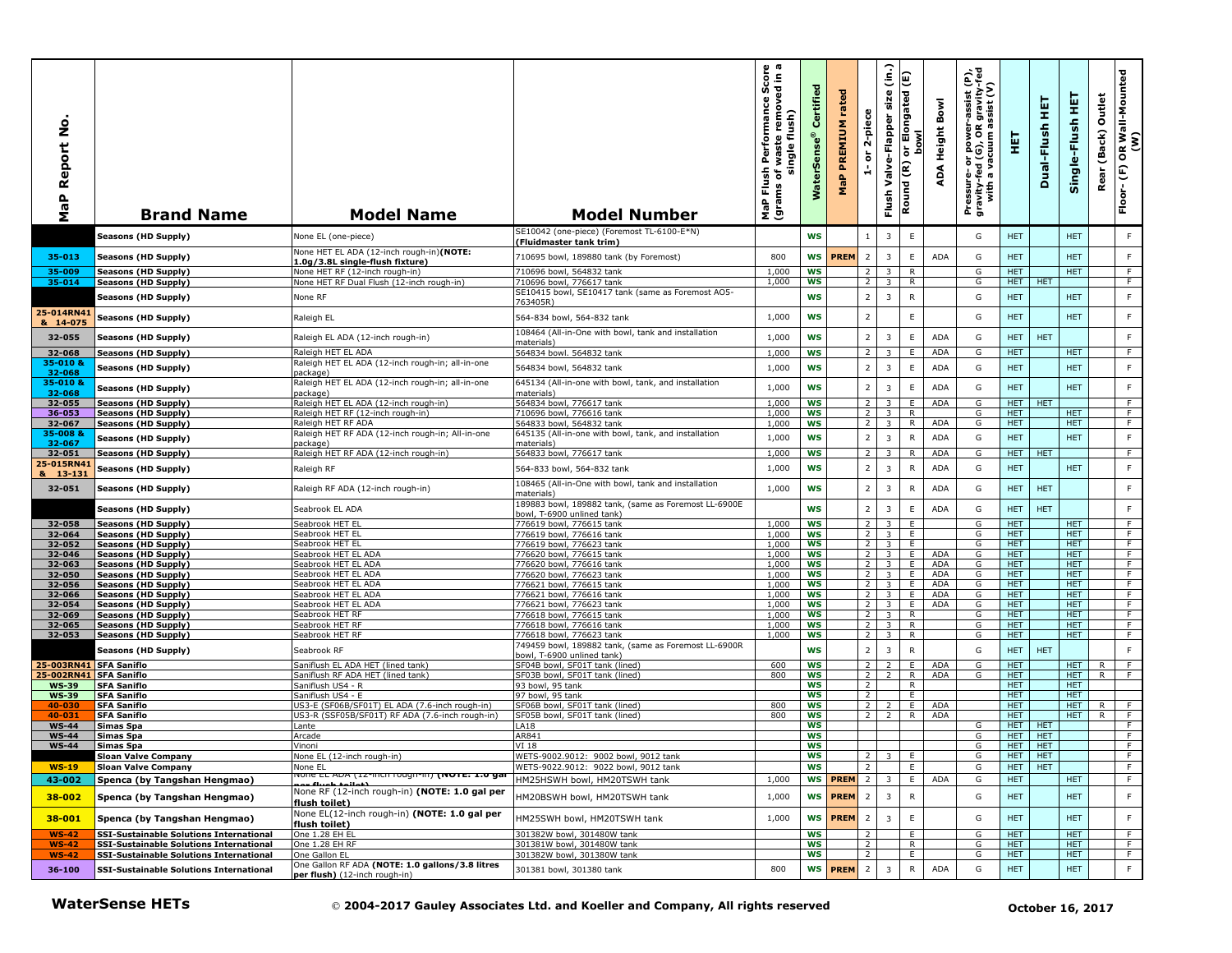| $\circ$<br>Ž<br>eport<br>≃<br>۹b<br>Σ | <b>Brand Name</b>                                                                              | <b>Model Name</b>                                                 | <b>Model Number</b>                                                                  | rmance Score<br>cremoved in a<br>Performance<br>single flush)<br>waste<br>Flush<br>৳<br>(grams<br>MaP | Certified<br><b>WaterSens</b> | rated<br><b>MaP PREMIUM</b> | 2-piece<br>$\overleftarrow{\mathtt{o}}$<br>ă | $\hat{c}$<br>size<br>Valve-Flapper<br>Flush        | or Elongated (E)<br><b>bowl</b><br>Round (R) | Bowl<br>ADA Height         | 한<br>R gravity-f<br>assist (V)<br>assist<br>Pressure- or power--<br>gravity-fed (G), OR g<br>with a vacuum as | 핓                  | ш<br>Ξ<br>Dual-Flush     | 뜣<br>Single-Flush        | Outlet<br>(Back)<br>Rear | (M)<br>סא Wall-Mounted<br>Floor-(F) |
|---------------------------------------|------------------------------------------------------------------------------------------------|-------------------------------------------------------------------|--------------------------------------------------------------------------------------|-------------------------------------------------------------------------------------------------------|-------------------------------|-----------------------------|----------------------------------------------|----------------------------------------------------|----------------------------------------------|----------------------------|---------------------------------------------------------------------------------------------------------------|--------------------|--------------------------|--------------------------|--------------------------|-------------------------------------|
| 45-027                                | <b>SSI-Sustainable Solutions International</b>                                                 | ONE NO CLOG Point 8 EL ADA (NOTE: 0.8                             | 301302W bowl, 301300W tank                                                           | 800                                                                                                   | <b>WS</b>                     | <b>PREM</b>                 | $\overline{2}$                               | 3                                                  | E                                            | <b>ADA</b>                 | G                                                                                                             | <b>HET</b>         |                          | <b>HET</b>               |                          | $\mathsf F$                         |
| $WS-42$                               | <b>SSI-Sustainable Solutions International</b>                                                 | gallons/3.0 litres per flush) (12-inch rough-in)<br>Point 8 EH EL | 301382W bowl, 301300W tank                                                           |                                                                                                       | WS                            |                             | $\overline{2}$                               |                                                    | E                                            |                            | G                                                                                                             | <b>HET</b>         |                          | <b>HET</b>               |                          | F                                   |
|                                       | 18-020RN34 St Thomas Creations (by ICERA)                                                      | Arlington ECO EL ADA                                              | 6119.821 bowl, 6119.028 tank                                                         | 1,000                                                                                                 | <b>WS</b>                     |                             | $\overline{2}$                               | 3                                                  | E                                            | <b>ADA</b>                 | G                                                                                                             | HET.               |                          | <b>HET</b>               |                          | F                                   |
|                                       | 18-020RN34 St Thomas Creations (by ICERA)<br>18-037RN34 St Thomas Creations (by ICERA)         | Arlington ECO RF ADA<br>Barrymore ECO EL ADA                      | 6119.218 bowl, 6119.028 tank<br>6171.128 bowl, 6171.028 tank                         | 1,000<br>1,000                                                                                        | <b>WS</b><br>WS               |                             | $\overline{2}$<br>$\overline{2}$             | 3                                                  | R.<br>E                                      | ADA<br><b>ADA</b>          | G<br>G                                                                                                        | HET.<br><b>HET</b> |                          | <b>HET</b><br><b>HET</b> |                          | F<br>F                              |
|                                       | 18-036RN34 St Thomas Creations (by ICERA)                                                      | Celebration ECO EL ADA (one-piece)                                | 6131.128 (one-piece)                                                                 | 1,000                                                                                                 | <b>WS</b>                     |                             | $\mathbf{1}$                                 | $\overline{\mathbf{3}}$                            | E                                            | <b>ADA</b>                 | G                                                                                                             | <b>HET</b>         |                          | <b>HET</b>               |                          | F                                   |
|                                       | 18-035RN34 St Thomas Creations (by ICERA)                                                      | Malibu ECO EL ADA (one-piece)                                     | 6116.128 (one-piece)                                                                 | 1,000                                                                                                 | <b>WS</b>                     |                             | 1                                            | $\overline{\mathbf{3}}$                            | E                                            | ADA                        | G                                                                                                             | HET.               |                          | <b>HET</b>               |                          | F                                   |
| $WS-43$                               | 18-040RN34 St Thomas Creations (by ICERA)<br><b>St Thomas Creations (by ICERA)</b>             | Malibu ECO RF ADA (one-piece)<br>Malibu II                        | 6116.213 (one-piece)<br>6250.128                                                     | 1,000                                                                                                 | WS<br>WS                      |                             | 1 <sup>1</sup>                               | $\overline{\mathbf{3}}$                            | E                                            | <b>ADA</b>                 | G<br>G                                                                                                        | HET.<br><b>HET</b> |                          | <b>HET</b><br><b>HET</b> |                          | F<br>F                              |
| $WS-41$                               | <b>St Thomas Creations (by ICERA)</b>                                                          | Malibu II                                                         | 6325.128 bowl, 6325.028 tank                                                         |                                                                                                       | <b>WS</b>                     |                             |                                              |                                                    |                                              |                            | G                                                                                                             | HET.               |                          | <b>HET</b>               |                          | F                                   |
| 18-020RN34                            | <b>St Thomas Creations (by ICERA)</b>                                                          | Mayfair ECO EL ADA                                                | 6119.821 bowl, 6127.028 tank                                                         | 1,000                                                                                                 | <b>WS</b>                     |                             | $\overline{2}$                               | 3                                                  | Е.                                           | <b>ADA</b>                 | G                                                                                                             | <b>HET</b>         |                          | <b>HET</b>               |                          | F.                                  |
|                                       | 18-020RN34 St Thomas Creations (by ICERA)<br>18-033RN34 St Thomas Creations (by ICERA)         | Mayfair ECO RF ADA<br>Neo-Venetian ECO EL ADA                     | 6119.218 bowl, 6127.028 tank<br>6123.218 bowl, 6123.028 tank                         | 1,000<br>1,000                                                                                        | <b>WS</b><br><b>WS</b>        |                             | $\overline{2}$<br>$\overline{2}$             | $\overline{\mathbf{3}}$<br>$\overline{\mathbf{3}}$ | $\overline{R}$<br>E                          | <b>ADA</b><br><b>ADA</b>   | G<br>G                                                                                                        | HET<br>HET         |                          | <b>HET</b><br><b>HET</b> |                          | $\overline{F}$<br>F                 |
|                                       | 18-032RN34 St Thomas Creations (by ICERA)                                                      | Neo-Venetian ECO EL ADA (one-piece)                               | 6123.128 (one-piece)                                                                 | 1.000                                                                                                 | <b>WS</b>                     |                             | $\mathbf{1}$                                 | $\overline{\mathbf{3}}$                            | E                                            | <b>ADA</b>                 | G                                                                                                             | HET.               |                          | <b>HET</b>               |                          | F                                   |
|                                       | 18-034RN34 St Thomas Creations (by ICERA)                                                      | Neo-Venetian ECO RF ADA                                           | 6123.821 bowl, 6123.028 tank                                                         | 1,000                                                                                                 | <b>WS</b>                     |                             | $\overline{2}$                               | $\overline{\mathbf{3}}$                            | E                                            | ADA                        | G                                                                                                             | HET.               |                          | <b>HET</b>               |                          | F.                                  |
|                                       | 18-031RN34 St Thomas Creations (by ICERA)<br>18-027RN34 St Thomas Creations (by ICERA)         | Palermo ECO EL ADA<br>Palermo ECO EL ADA (one-piece)              | 6137.128 bowl, 6137.028 tank<br>6006.128 (one-piece)                                 | 1,000<br>800                                                                                          | <b>WS</b><br><b>WS</b>        |                             | 2 <sup>1</sup><br>$\mathbf{1}$               | $\overline{\mathbf{3}}$<br>$\overline{\mathbf{3}}$ | Ε.<br>E.                                     | <b>ADA</b><br>ADA          | G<br>G                                                                                                        | <b>HET</b><br>HET. |                          | <b>HET</b><br><b>HET</b> |                          | $\overline{F}$<br>F.                |
|                                       | 18-030RN34 St Thomas Creations (by ICERA)                                                      | Palermo ECO RF ADA                                                | 6137.218 bowl, 6137.028 tank                                                         | 1,000                                                                                                 | WS                            |                             | $\overline{2}$                               | 3                                                  | R                                            | ADA                        | G                                                                                                             | <b>HET</b>         | <b>HET</b>               |                          |                          | F                                   |
|                                       | 18-038RN34 St Thomas Creations (by ICERA)                                                      | Presley ECO EL ADA                                                | 6401.033 bowl, 6401.028 tank                                                         | 1,000                                                                                                 | <b>WS</b>                     |                             | $\overline{2}$                               | $\overline{\mathbf{3}}$                            | E                                            | <b>ADA</b>                 | G                                                                                                             | <b>HET</b>         |                          | <b>HET</b>               |                          | F                                   |
|                                       | 18-039RN34 St Thomas Creations (by ICERA)<br>18-033RN34 St Thomas Creations (by ICERA)         | Presley ECO EL ADA (one-piece)<br>Richmond ECO EL ADA             | 6401.128 (one-piece)<br>6123.218 bowl, 6125.028 tank                                 | 900<br>1,000                                                                                          | ws<br>WS                      |                             | 1<br>2 <sup>1</sup>                          | $\overline{\mathbf{3}}$<br>3 <sup>2</sup>          | Е.<br>E.                                     | ADA<br>ADA                 | G<br>G                                                                                                        | <b>HET</b><br>HET. |                          | <b>HET</b><br><b>HET</b> |                          | F<br>F                              |
|                                       | 18-032RN34 St Thomas Creations (by ICERA)                                                      | Richmond ECO EL ADA (one-piece)                                   | 6125.128 (one-piece)                                                                 | 1,000                                                                                                 | <b>WS</b>                     |                             | 1 <sub>1</sub>                               | $\overline{\mathbf{3}}$                            | E                                            | ADA                        | G                                                                                                             | <b>HET</b>         |                          | <b>HET</b>               |                          | F                                   |
| <b>WS-43</b>                          | <b>St Thomas Creations (by ICERA)</b>                                                          | Richmond II                                                       | 6670.128                                                                             |                                                                                                       | WS                            |                             |                                              |                                                    |                                              |                            | G                                                                                                             | <b>HET</b>         |                          | <b>HET</b>               |                          | F.                                  |
| $WS-22$<br><b>WS-22</b>               | <b>Stonehouse (By Milim G&amp;G Ceramics)</b><br><b>Stonehouse (By Milim G&amp;G Ceramics)</b> | Eurostream RF<br>Stonehouse EL                                    | C21082C: C531052 bowl, C510094 + C520126 tank<br>C21080C: C531092 bowl, C600175 tank |                                                                                                       | WS<br><b>WS</b>               |                             | $\overline{2}$<br>$\overline{2}$             |                                                    | R<br>E                                       |                            | G<br>G                                                                                                        | HET.<br>HET.       | <b>HET</b><br><b>HET</b> |                          |                          | F<br>F                              |
| <b>WS-26</b>                          | <b>Stonehouse (By Milim G&amp;G Ceramics)</b>                                                  | Stonehouse RF                                                     | C210882: C531052 bowl, C600136 tank                                                  |                                                                                                       | <b>WS</b>                     |                             | $\overline{2}$                               |                                                    | R.                                           |                            | G                                                                                                             | <b>HET</b>         |                          | <b>HET</b>               |                          | F                                   |
|                                       | <b>Stonehouse (By Milim G&amp;G Ceramics)</b>                                                  | WaterRidge HET EL ADA                                             | C21083C: C531092 bowl, C600190 tank                                                  |                                                                                                       | WS                            |                             | $\overline{2}$                               | 3                                                  | E.                                           | ADA                        | G                                                                                                             | HET.               | <b>HET</b>               |                          |                          | F                                   |
| <b>WS-27</b><br><b>WS-20</b>          | Tangshan Beifangcidu Group<br>Tangshan Beifangcidu Group                                       | None EL (one-piece)<br>None EL (one-piece)                        | 0020D (one-piece)<br>0020S (one-piece)                                               |                                                                                                       | <b>WS</b><br><b>WS</b>        |                             | $\mathbf{1}$<br>$\mathbf{1}$                 |                                                    | Ε.<br>Ε.                                     |                            | G<br>G                                                                                                        | <b>HET</b><br>HET. | <b>HET</b>               | <b>HET</b>               |                          | F<br>F.                             |
|                                       | Tangshan Beifangcidu Group                                                                     | None RF ADA                                                       | 0025D: 0025D bowl, X-38 tank                                                         |                                                                                                       | <b>WS</b>                     |                             | $\overline{2}$                               | 3                                                  | R                                            | ADA                        | G                                                                                                             | HET.               |                          | <b>HET</b>               |                          | $\overline{F}$                      |
|                                       | Tangshan Beifangcidu Group                                                                     | None RF ADA                                                       | 0025S: 0025S bowl, X-38 tank                                                         |                                                                                                       | <b>WS</b>                     |                             |                                              | $2 \mid 3$                                         | $\overline{R}$                               | ADA                        | G                                                                                                             | <b>HET</b>         | <b>HET</b>               |                          |                          | F                                   |
| <b>WS-29</b><br><b>WS-20</b>          | Tangshan Beifangcidu Group<br>Tangshan Beifangcidu Group                                       | None<br>None EL                                                   | 0027D<br>0027S: 0027S bowl, X-38 tank                                                |                                                                                                       | <b>WS</b><br>ws               |                             | $\overline{2}$                               |                                                    | E.                                           |                            | G<br>G                                                                                                        | HET.<br>HET        | <b>HET</b>               | <b>HET</b>               |                          | F<br>F                              |
| <b>WS-30</b>                          | Tangshan Beifangcidu Group                                                                     | None                                                              | 0028D                                                                                |                                                                                                       | <b>WS</b>                     |                             |                                              |                                                    |                                              |                            | G                                                                                                             | <b>HET</b>         | <b>HET</b>               |                          |                          | $\overline{F}$                      |
| <b>WS-30</b>                          | Tangshan Beifangcidu Group                                                                     | None                                                              | 0028S                                                                                |                                                                                                       | <b>WS</b>                     |                             |                                              |                                                    |                                              |                            | G                                                                                                             | <b>HET</b>         |                          | <b>HET</b>               |                          | F.                                  |
| <b>WS-30</b><br><b>WS-30</b>          | Tangshan Beifangcidu Group<br>Tangshan Beifangcidu Group                                       | None<br>None                                                      | 0029D<br>0029S                                                                       |                                                                                                       | <b>WS</b><br><b>WS</b>        |                             |                                              |                                                    |                                              |                            | G<br>G                                                                                                        | HET.<br><b>HET</b> | <b>HET</b>               | <b>HET</b>               |                          | F.<br>$\overline{F}$                |
| <b>WS-30</b>                          | Tangshan Beifangcidu Group                                                                     | None                                                              | 0030D                                                                                |                                                                                                       | <b>WS</b>                     |                             |                                              |                                                    |                                              |                            | G                                                                                                             | HET.               | <b>HET</b>               |                          |                          | $\overline{F}$                      |
| <b>WS-30</b>                          | Tangshan Beifangcidu Group                                                                     | None                                                              | 0030S                                                                                |                                                                                                       | <b>WS</b>                     |                             |                                              |                                                    |                                              |                            | G                                                                                                             | <b>HET</b>         |                          | <b>HET</b>               |                          | F                                   |
| $WS-41$<br><b>WS-41</b>               | Tangshan Beifangcidu Group<br>Tangshan Beifangcidu Group                                       | None<br>None                                                      | TZ-0420S<br>TZ-0425S                                                                 |                                                                                                       | <b>WS</b><br><b>WS</b>        |                             |                                              |                                                    |                                              |                            | G<br>G                                                                                                        | HET.<br>HET.       |                          | <b>HET</b><br><b>HET</b> |                          | F.<br>$\overline{F}$                |
| <b>WS-41</b>                          | Tangshan Beifangcidu Group                                                                     | None                                                              | TZ-0425HS                                                                            |                                                                                                       | <b>WS</b>                     |                             |                                              |                                                    |                                              |                            | G                                                                                                             | HET                |                          | <b>HET</b>               |                          | F                                   |
| $WS-41$                               | Tangshan Beifangcidu Group                                                                     | None                                                              | TZ-0420D                                                                             |                                                                                                       | WS                            |                             |                                              |                                                    |                                              |                            | G                                                                                                             | <b>HET</b>         | <b>HET</b>               |                          |                          | F                                   |
| <b>WS-41</b><br><b>WS-41</b>          | Tangshan Beifangcidu Group<br>Tangshan Beifangcidu Group                                       | None<br>None                                                      | TZ-0425D<br>TZ-0425HD                                                                |                                                                                                       | <b>WS</b><br>WS               |                             |                                              |                                                    |                                              |                            | G<br>G                                                                                                        | HET.<br>HET.       | <b>HET</b><br><b>HET</b> |                          |                          | F<br>F                              |
| 27-025RN43                            | Tangshan Huide Ceramics                                                                        | Liberty EL ADA (lined tank)                                       | C-2000 bowl, T-2000 tank (lined)                                                     | 800                                                                                                   | <b>WS</b>                     |                             | $\overline{2}$                               |                                                    | E.                                           | <b>ADA</b>                 | G                                                                                                             | HET.               |                          | <b>HET</b>               |                          | F                                   |
| 27-011RN43                            | Tangshan Huide Ceramics                                                                        | Liberty RF ADA (lined tank)                                       | C-2100 bowl, T-2000 tank (lined)                                                     | 800                                                                                                   | <b>WS</b>                     |                             | $\overline{2}$                               |                                                    | R.                                           | <b>ADA</b>                 | G                                                                                                             | <b>HET</b>         |                          | <b>HET</b>               |                          | F                                   |
| 44-037                                | Tangshan Leinuo Ceramics<br>Tayford                                                            | None EL (one-piece)<br>None RF (12-inch rough-in)                 | LNS-11 (one-piece)<br>608-15D                                                        | 1,000                                                                                                 | WS<br>WS                      |                             | $\mathbf{1}$<br>$\overline{2}$               | 3<br>$\overline{\mathbf{3}}$                       | Ε.<br>R                                      |                            | G<br>G                                                                                                        | <b>HET</b><br>HET. | <b>HET</b>               | <b>HET</b>               |                          | F.<br>F                             |
| 44-036                                | <b>Tayford</b>                                                                                 | None RF (12-inch rough-in)                                        | 608-15                                                                               | 1,000                                                                                                 | <b>WS</b>                     |                             | $\overline{2}$                               | $\overline{\mathbf{3}}$                            | $\overline{R}$                               |                            | G                                                                                                             | <b>HET</b>         |                          | <b>HET</b>               |                          | F                                   |
| 44-035                                | Tayford                                                                                        | None EL (12-inch rough-in)                                        | 618-15D                                                                              | 1,000                                                                                                 | WS                            |                             | 2 <sup>1</sup>                               | $\overline{\mathbf{3}}$                            | Ε.                                           |                            | G                                                                                                             | HET.               | <b>HET</b>               |                          |                          | F                                   |
| 44-034<br>44-033                      | <b>Tayford</b><br>  Tayford                                                                    | None EL (12-inch rough-in)<br>None EL ADA (12-inch rough-in)      | 618-15<br>628-15D                                                                    | 1,000<br>1,000                                                                                        | ws<br>WS                      |                             |                                              | 3E                                                 |                                              | $2 \mid 3 \mid E \mid ADA$ | G<br>G                                                                                                        | HEI<br>HET.        | <b>HET</b>               | HEI                      |                          | F                                   |
| 44-032                                | <b>Tayford</b>                                                                                 | None EL ADA (12-inch rough-in)                                    | 628-15                                                                               | 1,000                                                                                                 | WS                            |                             |                                              | $2 \mid 3 \mid E$                                  |                                              | ADA                        | G                                                                                                             | <b>HET</b>         |                          | <b>HET</b>               |                          | F                                   |
| <b>WS-32</b>                          | <b>Tecsun Building Products</b>                                                                | Tecsun                                                            | T0223                                                                                |                                                                                                       | ws                            |                             |                                              |                                                    |                                              |                            | G                                                                                                             | <b>HET</b>         |                          | <b>HET</b>               |                          | $\overline{F}$                      |
| $WS-19$<br><b>WS-27</b>               | Toto<br>Toto                                                                                   | Aimes EL ADA (one-piece)<br>Aquia (one-piece)                     | CST626CEF(G) OR MS626***CEF(G) (one-piece)<br>CST654MF OR MS654MF                    |                                                                                                       | <b>WS</b><br>WS               |                             | $\mathbf{1}$                                 | 13 E                                               |                                              | ADA                        | G                                                                                                             | HET.<br>HET        | <b>HET</b>               | <b>HET</b>               |                          | F<br>F                              |
|                                       |                                                                                                |                                                                   | CWT418MF(G): CT418FG bowl, WT15*M tank (concealed in                                 |                                                                                                       |                               |                             | $\overline{2}$                               |                                                    |                                              |                            |                                                                                                               |                    |                          |                          |                          |                                     |
| <b>WS-27</b>                          | Toto                                                                                           | Aquia (with concealed tank)                                       | wall carrier and tank)                                                               |                                                                                                       | <b>WS</b>                     |                             |                                              |                                                    |                                              |                            | G                                                                                                             | <b>HET</b>         | <b>HET</b>               |                          | R                        | W                                   |
| 17-012RN33 Toto                       | Toto                                                                                           | Aquia EL<br>Aquia EL                                              | CST412MF: CT412F bowl, ST412M tank<br>CST414M: CT414 bowl, ST413M tank               | 800                                                                                                   | <b>WS</b><br>WS               |                             |                                              | $2 \t2.5 \tE$<br>$2 \mid 2 \mid$                   | E                                            | ADA                        | G<br>G                                                                                                        | HET.<br><b>HET</b> | <b>HET</b><br><b>HET</b> |                          |                          | F.<br>F.                            |
|                                       |                                                                                                |                                                                   | CT418FG wall hung bowl (for use with listed dual flush                               |                                                                                                       | <b>WS</b>                     |                             | $\overline{2}$                               |                                                    | E.                                           |                            | G                                                                                                             |                    |                          |                          |                          |                                     |
| <b>WS-19</b>                          | Toto                                                                                           | Aquia EL (with concealed tank)                                    | concealed in-wall carrier - Geberit 111.335)                                         |                                                                                                       |                               |                             |                                              |                                                    |                                              |                            |                                                                                                               | <b>HET</b>         | <b>HET</b>               |                          | R                        | W                                   |
|                                       | <b>WaterSense HETs</b>                                                                         |                                                                   | © 2004-2017 Gauley Associates Ltd. and Koeller and Company, All rights reserved      |                                                                                                       |                               |                             |                                              |                                                    |                                              |                            |                                                                                                               |                    |                          | October 16, 2017         |                          |                                     |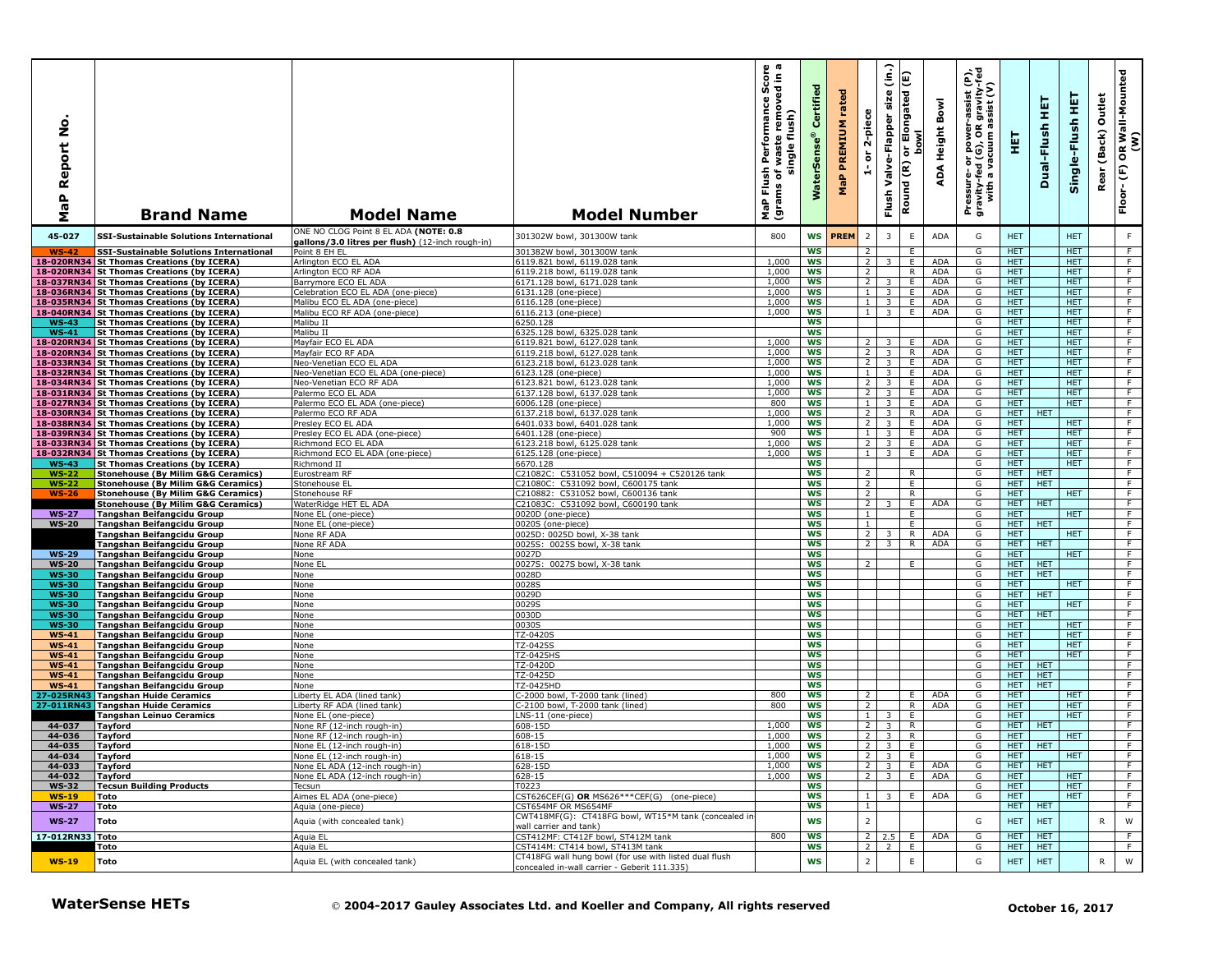| aP Report No<br>Σ                         | <b>Brand Name</b>      | <b>Model Name</b>                                                                                                        | <b>Model Number</b>                                                                                     | h Performance Score<br>f waste removed in a<br>single flush)<br>single<br>Flush<br>৳<br>MaP Flu<br>(grams | Certified<br>$\bullet$<br><b>WaterSens</b> | rated<br>PREMIUM<br>MaP | 2-piece<br>$\overleftarrow{\mathtt{o}}$<br>÷ | $\hat{c}$<br>size<br>Valve-Flapper<br>Flush | E<br>or Elongated<br>bowl<br>ŏ<br>Round (R) | Bowl<br>ADA Height | Pressure- or power-assist (P),<br>gravity-fed (G), OR gravity-fed<br>with a vacuum assist (V) | 듚                  | 王<br>Dual-Flush   | 뿦<br>Single-Flush        | Outlet<br>(Back)<br>Rear | OR Wall-Mounted<br>(W)<br>$\mathop{\mathbb{E}}$<br>Floor- |
|-------------------------------------------|------------------------|--------------------------------------------------------------------------------------------------------------------------|---------------------------------------------------------------------------------------------------------|-----------------------------------------------------------------------------------------------------------|--------------------------------------------|-------------------------|----------------------------------------------|---------------------------------------------|---------------------------------------------|--------------------|-----------------------------------------------------------------------------------------------|--------------------|-------------------|--------------------------|--------------------------|-----------------------------------------------------------|
| <b>WS-19</b>                              | Toto                   | Aquia EL (with concealed tank)                                                                                           | CT418FG wall hung bowl (for use with listed dual flush<br>concealed in-wall carrier - Geberit 111.728)  |                                                                                                           | <b>WS</b>                                  |                         | $\overline{2}$                               |                                             | E                                           |                    | G                                                                                             | HET.               | <b>HET</b>        |                          | R                        | W                                                         |
| $WS-19$                                   | Toto                   | Aquia EL (with concealed tank)                                                                                           | CT418FG wall hung bowl (for use with listed dual flush<br>concealed in-wall carriers - Geberit 111.255) |                                                                                                           | <b>WS</b>                                  |                         | $\overline{2}$                               |                                             | $\mathsf E$                                 |                    | G                                                                                             | HET.               | <b>HET</b>        |                          | R                        | W                                                         |
| 17-011RN33 Toto                           |                        | Aquia EL ADA (10-inch rough-in)                                                                                          | CST412MF.10: CT412F.10 bowl, ST412M tank                                                                | 800                                                                                                       | <b>WS</b>                                  |                         | <sup>2</sup>                                 | 2.5                                         | E                                           | <b>ADA</b>         | G                                                                                             | <b>HET</b>         | <b>HET</b>        |                          |                          | -F                                                        |
| 12-082RN26<br><b>RN42</b>                 | Toto                   | Aquia II EL                                                                                                              | CST416M: CT416 bowl, ST416M tank                                                                        | 500                                                                                                       | WS                                         |                         | $\overline{2}$                               | 2.5                                         | E                                           |                    | G                                                                                             | <b>HET</b>         | <b>HET</b>        |                          |                          | $\mathsf F$                                               |
|                                           | Toto<br>Toto           | Aquia III EL<br>Aquia IIIUH EL ADA                                                                                       | CST464M: CT464 bowl, ST464M tank<br>CST464MF: CT464F bowl, ST464M tank                                  |                                                                                                           | <b>WS</b><br>ws                            |                         |                                              | $2 \quad 2.5$<br>$2 \quad 2.5$              | E<br>E                                      | <b>ADA</b>         | G<br>G                                                                                        | HET.<br>HET.       | <b>HET</b><br>HET |                          |                          | F.<br>F.                                                  |
| $WS-24$                                   | Toto                   | Aquia/Duofit EL                                                                                                          | CT418FG wall hung bowl (for use with listed dual flush                                                  |                                                                                                           | <b>WS</b>                                  |                         | $\overline{2}$                               |                                             | E                                           |                    | G                                                                                             | <b>HET</b>         | <b>HET</b>        |                          | R                        | W                                                         |
| 38-004                                    | Toto                   | Carlyle II 1G EL ADA (12-inch rough-in - one-piece)<br>(NOTE: This fixture flushes at 1.0 gallon-3.8<br>litres of water) | concealed in-wall carrier - Model no. WT15*M)<br>CST614CUFG OR MS614114CUFG (one-piece)                 | 800                                                                                                       | WS                                         | <b>PREM</b>             | $\mathbf{1}$                                 |                                             | E                                           | <b>ADA</b>         | G                                                                                             | <b>HET</b>         |                   | <b>HET</b>               |                          | F                                                         |
| $44 - XXX$                                | Toto                   | Carlyle II EL ADA (one-piece - 12-inch rough-in)                                                                         | CST614CEF(G) OR MS614114CEF(G) OR MW***CEF(G)                                                           | 1,000                                                                                                     | <b>WS</b>                                  |                         | $\mathbf{1}$                                 | 3                                           | E                                           | <b>ADA</b>         | G                                                                                             | <b>HET</b>         |                   | <b>HET</b>               |                          | F.                                                        |
| 16-163RN33<br>$WS-18$                     | Toto                   | Carolina II EL ADA (one-piece)                                                                                           | (one-piece)<br>CST644CEF(G) OR MS644***CEF(G) (one-piece)                                               |                                                                                                           | WS                                         |                         | $\mathbf{1}$                                 |                                             | Е.                                          | <b>ADA</b>         | G                                                                                             | <b>HET</b>         |                   | HET.                     |                          | F.                                                        |
| $WS-42$                                   | Toto                   | Connect+                                                                                                                 | CWT4372047MF(G)-3: CT437F(G)T20 bowl, WT153M in-<br>vall tank                                           |                                                                                                           | WS                                         |                         |                                              |                                             |                                             |                    | G                                                                                             | <b>HET</b>         | <b>HET</b>        |                          | R                        | W                                                         |
| $WS-42$                                   | Toto                   | Connect+                                                                                                                 | CWT4372047MF(G)-4: CT437F(G)T20 bowl, WT154M in-<br>wall tank                                           |                                                                                                           | <b>WS</b>                                  |                         |                                              |                                             |                                             |                    | G                                                                                             | <b>HET</b>         | <b>HET</b>        |                          | R                        | W                                                         |
| 43-0168<br>33-034                         | Toto                   | Connelly EL ADA (12-inch rough-in)                                                                                       | CST494CEMF(G): CT494CEF(G) bowl, ST494M tank                                                            | 800                                                                                                       | <b>WS</b>                                  | <b>PREM</b>             | $\overline{2}$                               | $\overline{2}$                              | E                                           | <b>ADA</b>         | G                                                                                             | <b>HET</b>         | <b>HET</b>        |                          |                          | $\mathsf F$                                               |
| 27-006RN43 Toto                           |                        | Drake II 1G - EL (12-inch rough-in) (NOTE: This<br>fixture flushes at 1.0 gallon-3.8 litres of water)                    | C454CUF(G) bowl, ST453U tank                                                                            | 800                                                                                                       | WS                                         | <b>PREM</b>             | $\overline{2}$                               | $\overline{\mathbf{3}}$                     | E                                           |                    | G                                                                                             | <b>HET</b>         |                   | <b>HET</b>               |                          | F                                                         |
| 43-026<br>12-083RN26                      | Toto                   | Drake II EL ADA (12-inch rough-in)                                                                                       | CST454CEF(G): C454CUF(G) bowl, ST454E tank                                                              | 800                                                                                                       | <b>WS</b>                                  |                         | $\overline{2}$                               | $\overline{3}$                              | E                                           | <b>ADA</b>         | G                                                                                             | <b>HET</b>         |                   | <b>HET</b>               |                          | F                                                         |
| <b>RN42</b>                               | Toto                   | Drake II EL ADA (Formerly Gwyneth Two-Piece)                                                                             | CST454CEF(G): C454CEF(G) bowl, ST454E tank                                                              | 800                                                                                                       | <b>WS</b>                                  |                         | $\overline{2}$                               | 3                                           | E                                           | ADA                | G                                                                                             | <b>HET</b>         |                   | <b>HET</b>               |                          | F.                                                        |
| 40-027                                    | Toto                   | Drake II IG - RF ADA (12-inch rough-in) (NOTE: This<br>fixture flushes at 1.0 gallon-3.8 litres of water)                | CST453CUF(G): C453CUF(G) bowl, ST453U tank                                                              | 600                                                                                                       | WS                                         | <b>PREM</b>             | $\overline{2}$                               | $\overline{3}$                              | $\mathsf{R}$                                | ADA                | G                                                                                             | <b>HET</b>         |                   | <b>HET</b>               |                          | F                                                         |
| 40-028                                    | Toto                   | Drake II RF ADA (12-inch rough-in)                                                                                       | CST453CEF(G): C453CUF(G) bowl, ST454E tank<br>CWT437MF(G)-3 (also CWT437117MF(G)-3): CT437F(G)          | 800                                                                                                       | <b>WS</b>                                  |                         | 2                                            | $\overline{\mathbf{3}}$                     | R                                           | <b>ADA</b>         | G                                                                                             | HET                |                   | <b>HET</b>               |                          | F.                                                        |
| 40-029                                    | Toto                   | Dual Max - EL ADA (wall-mount)                                                                                           | bowl, WT153M in-wall tank                                                                               | 600                                                                                                       | WS                                         | <b>PREM</b>             | $\overline{2}$                               |                                             | $\mathsf E$                                 | <b>ADA</b>         | G                                                                                             | <b>HET</b>         | <b>HET</b>        |                          | R                        | W                                                         |
| 40-029<br>$11 -$                          | Toto                   | Dual Max - EL ADA (wall-mount)                                                                                           | CWT437MF(G)-4 (also CWT437117MF(G)-4): CT437F(G)<br>bowl, WT154M in-wall tank                           | 600                                                                                                       | WS                                         | <b>PREM</b>             | $\overline{2}$                               |                                             | E                                           | ADA                | G                                                                                             | <b>HET</b>         | <b>HET</b>        |                          | R                        | W                                                         |
| 122RN24RN4 Toto                           |                        | EcoClayton EL ADA                                                                                                        | CST784EF: C784EF bowl, ST784E tank                                                                      | 500                                                                                                       | <b>WS</b>                                  |                         | $\overline{2}$                               | $\overline{\mathbf{3}}$                     | E                                           | <b>ADA</b>         | G                                                                                             | <b>HET</b>         |                   | <b>HET</b>               |                          | F                                                         |
| $11 -$<br>125RN24RN4 Toto<br>$\mathbf{0}$ |                        | EcoDartmouth EL ADA                                                                                                      | CST754EF: C754EF bowl, ST753E tank                                                                      | 600                                                                                                       | WS                                         |                         | $\overline{2}$                               | 3                                           | E                                           | <b>ADA</b>         | G                                                                                             | HET.               |                   | <b>HET</b>               |                          | F                                                         |
| 24-008RN40<br>& 11-061                    | Toto                   | EcoDrake EL                                                                                                              | CST744E(G): C744E(G) bowl, ST743E tank                                                                  | 1,000                                                                                                     | <b>WS</b>                                  |                         | $2^{\circ}$                                  | $\overline{\mathbf{3}}$                     | $\mathsf E$                                 |                    | G                                                                                             | <b>HET</b>         |                   | <b>HET</b>               |                          | $\mathsf F$                                               |
| 39-025                                    | Toto                   | EcoDrake EL                                                                                                              | CST744ELN: C744EL bowl, ST744E tank                                                                     | 1,000                                                                                                     | <b>WS</b>                                  |                         | 2                                            | $\overline{\mathbf{z}}$                     | E.                                          |                    | G                                                                                             | <b>HET</b>         |                   | <b>HET</b>               |                          | F                                                         |
| 39-027<br>39-028                          | Toto<br>Toto           | EcoDrake EL<br>EcoDrake EL (10-inch rough-in)                                                                            | CST744EN: C744E bowl, ST744E tank<br>CST744EFN.10: CF744EF.10 bowl, ST744E tank                         | 800<br>800                                                                                                | WS<br>WS                                   |                         | $\overline{2}$<br>$\overline{2}$             | $\overline{3}$<br>3                         | E<br>E.                                     |                    | G<br>G                                                                                        | HET.<br><b>HET</b> |                   | <b>HET</b><br><b>HET</b> |                          | F<br>F.                                                   |
| 24-006RN40                                | Toto                   | EcoDrake EL ADA                                                                                                          | CST744EL: C744EL bowl, ST743E tank                                                                      | 1,000                                                                                                     | WS                                         |                         | $\overline{2}$                               | $\overline{3}$                              | E                                           | <b>ADA</b>         | G                                                                                             | <b>HET</b>         |                   | <b>HET</b>               |                          | $\mathsf F$                                               |
| & 11-062<br>24-007RN40<br>& 16-024        | Toto                   | EcoDrake EL ADA (10-inch rough-in)                                                                                       | CST744EF.10: CF744EF.10 bowl, ST743E tank                                                               | 1,000                                                                                                     | <b>WS</b>                                  |                         | $\overline{2}$                               | 3                                           | E.                                          | <b>ADA</b>         | G                                                                                             | <b>HET</b>         |                   | <b>HET</b>               |                          | F                                                         |
| 24-011RN40                                | Toto                   | EcoDrake RF                                                                                                              | CST743E: C743E bowl, ST743E tank                                                                        | 1,000                                                                                                     | <b>WS</b>                                  |                         | $\overline{2}$                               | $\overline{3}$                              | ${\sf R}$                                   |                    | G                                                                                             | <b>HET</b>         |                   | <b>HET</b>               |                          | F                                                         |
| & 11-060<br>39-026                        | <b>Toto</b>            | EcoDrake RF                                                                                                              | CST743EN: C743E bowl, ST744E tank                                                                       | 800                                                                                                       | ws                                         |                         |                                              | $2 \times 3$                                | K.                                          |                    | G                                                                                             | HEI                |                   | HEI                      |                          |                                                           |
| 43-025                                    | Toto                   | EcoGuinevere EL ADA (one-piece - 12-inch rough-in) MS974224CEF(G) OR MW974***CEF(G) (one-piece)                          |                                                                                                         | 800                                                                                                       | WS                                         |                         |                                              | $1 \quad 3$                                 | E.                                          | ADA                | G                                                                                             | HET.               |                   | HET.                     |                          | F                                                         |
| 14-106RN29-<br><b>RN45</b><br>$11 -$      | Toto                   | EcoLloyd EL ADA (one-piece)                                                                                              | CST934EF OR MS934 *** EF OR MW934 *** EF (one-piece)                                                    | 600                                                                                                       | WS                                         |                         | 1                                            | $\overline{\mathbf{3}}$                     | E                                           | <b>ADA</b>         | G                                                                                             | <b>HET</b>         |                   | <b>HET</b>               |                          | F                                                         |
| 121RN24RN4 Toto<br>$\bullet$              |                        | EcoNexus EL ADA                                                                                                          | CST794EF: CT794EF bowl, ST794E tank                                                                     | 500                                                                                                       | WS                                         |                         | 2                                            | $\overline{3}$                              | $\mathsf E$                                 | ADA                | G                                                                                             | <b>HET</b>         |                   | <b>HET</b>               |                          | F.                                                        |
| 12-081RN26-<br><b>RN42</b>                | <b>Toto</b>            | EcoPromenade EL ADA                                                                                                      | CST424EF(G): C424EF(G) bowl, ST423E OR ST424E tank                                                      | 400                                                                                                       | WS                                         |                         | 2                                            | $\overline{\mathbf{3}}$                     | E                                           | <b>ADA</b>         | G                                                                                             | <b>HET</b>         |                   | <b>HET</b>               |                          | F                                                         |
|                                           | Toto                   | EcoPromenade RF                                                                                                          | CST423EF(G): C423EF(G) bowl, ST423E OR ST424E tank<br>CST964CEF(G) OR MS964***CEF(G) OR MW964***CEF(G)  |                                                                                                           | WS                                         |                         | 2 <sup>1</sup>                               | $\overline{\mathbf{3}}$                     | $\mathsf{R}$                                |                    | G                                                                                             | <b>HET</b>         |                   | <b>HET</b>               |                          | F                                                         |
| 14-112RN29- Toto<br><b>RN45</b>           |                        | EcoSoiree EL ADA (one-piece)                                                                                             | (one-piece)                                                                                             | 600                                                                                                       | WS                                         |                         | $1 \mid$                                     | $\overline{\mathbf{3}}$                     | E                                           | <b>ADA</b>         | G                                                                                             | <b>HET</b>         |                   | <b>HET</b>               |                          | F                                                         |
|                                           | <b>WaterSense HETs</b> |                                                                                                                          | © 2004-2017 Gauley Associates Ltd. and Koeller and Company, All rights reserved                         |                                                                                                           |                                            |                         |                                              |                                             |                                             |                    |                                                                                               |                    |                   | October 16, 2017         |                          |                                                           |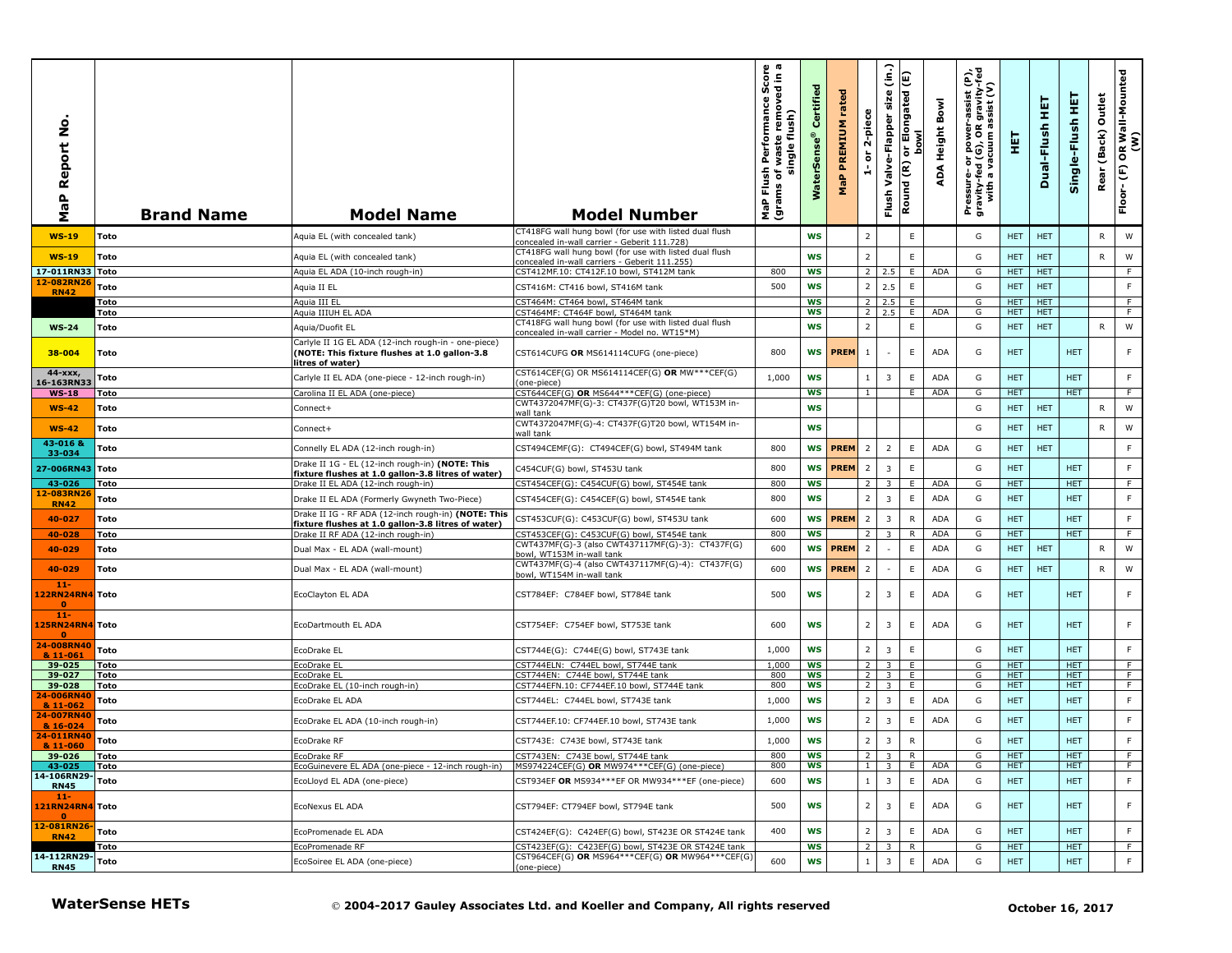| å<br>Report<br>Δ.<br><b>G</b><br>Σ                 | <b>Brand Name</b>                              | <b>Model Name</b>                                                                                                    | <b>Model Number</b>                                                                                                | sh Performance Score<br>of waste removed in a<br>single flush)<br>Flush<br>ms of \<br>MaP Flu<br>(grams | Certified<br><b>WaterSens</b> | rated<br>PREMIUM<br>MaP    | 2-piece<br>$\overleftarrow{\mathtt{o}}$<br>÷. | $\widehat{\mathsf{lin}}$<br>Valve-Flapper size<br>Flush | E<br>or Elongated<br>bowl<br>$\widetilde{\epsilon}$<br>Round | ADA Height Bowl | Pressure- or power-assist (P),<br>gravity-fed (G), OR gravity-fed<br>with a vacuum assist (V) | 핖                        | 펕<br>Dual-Flush          | Single-Flush HET   | Outlet<br>(Back)<br>Rear | OR Wall-Mounted<br>(W)<br>$\widehat{\mathbb{E}}$<br>Floor- |
|----------------------------------------------------|------------------------------------------------|----------------------------------------------------------------------------------------------------------------------|--------------------------------------------------------------------------------------------------------------------|---------------------------------------------------------------------------------------------------------|-------------------------------|----------------------------|-----------------------------------------------|---------------------------------------------------------|--------------------------------------------------------------|-----------------|-----------------------------------------------------------------------------------------------|--------------------------|--------------------------|--------------------|--------------------------|------------------------------------------------------------|
| $11-$<br>120RN24RN4 Toto<br>$\mathbf{0}$           |                                                | EcoSupreme EL                                                                                                        | CST864E OR MS864***E OR MW864***E                                                                                  | 500                                                                                                     | <b>WS</b>                     |                            | $\mathbf{1}$                                  | $\overline{\mathbf{3}}$                                 | E                                                            |                 | G                                                                                             | <b>HET</b>               |                          | <b>HET</b>         |                          | F                                                          |
| $WS-13$                                            | Toto                                           | EcoSupreme RF                                                                                                        | CST863E OR MS863***E OR MW863***E                                                                                  |                                                                                                         | <b>WS</b>                     |                            | $\mathbf{1}$                                  | 3                                                       | E                                                            |                 | G                                                                                             | HET.                     |                          | HET.               |                          | F.                                                         |
| $11 -$<br>118RN24RN4 Toto<br>$\bullet$             |                                                | EcoUltramax EL (12" rough-in)                                                                                        | CST854E(G) OR MS854***E(G) OR MW854***E(G)                                                                         | 500                                                                                                     | <b>WS</b>                     |                            | $\mathbf{1}$                                  | $\overline{3}$                                          | E                                                            |                 | G                                                                                             | <b>HET</b>               |                          | <b>HET</b>         |                          | F.                                                         |
| $11 -$<br>119RN24RN4 Toto<br>$\bullet$<br>$11 -$   |                                                | EcoUltramax EL ADA                                                                                                   | CST854EL(G) OR MS854***EL(G) OR MW854***EL(G)                                                                      | 500                                                                                                     | WS                            |                            | $\mathbf{1}$                                  | $\overline{\mathbf{3}}$                                 | E                                                            | <b>ADA</b>      | G                                                                                             | <b>HET</b>               |                          | <b>HET</b>         |                          | F.                                                         |
| 117RN24RN4 Toto<br>$\mathbf{0}$<br>11 <sub>1</sub> |                                                | EcoUltramax RF                                                                                                       | CST853E OR MS853***E OR MW853***E                                                                                  | 500                                                                                                     | <b>WS</b>                     |                            | $\mathbf{1}$                                  | $\overline{\mathbf{3}}$                                 | R                                                            |                 | G                                                                                             | <b>HET</b>               |                          | <b>HET</b>         |                          | F.                                                         |
| 124RN24RN4 Toto<br>27-005RN43 Toto                 |                                                | EcoWhitney EL ADA<br>Entrada EL (12-inch rough-in)                                                                   | CST754EFN: C754EF bowl, ST754E tank<br>CST244EF: C244EF bowl, ST243E tank                                          | 600<br>1,000                                                                                            | ws<br>ws                      |                            | $\overline{2}$<br>$\overline{2}$              | $\overline{3}$<br>3                                     | E.<br>E.                                                     | <b>ADA</b>      | G<br>G                                                                                        | <b>HET</b><br><b>HET</b> |                          | <b>HET</b><br>HET. |                          | F.<br>F.                                                   |
| 27-004RN43                                         | Toto                                           | Entrada RF (12-inch rough-in)                                                                                        | CST243EF: C243EF bowl, ST243E tank                                                                                 | 1,000                                                                                                   | WS                            |                            | $\overline{2}$                                | $\overline{\mathbf{3}}$                                 | R                                                            |                 | G                                                                                             | <b>HET</b>               |                          | HET.               |                          | F.                                                         |
| 40-025                                             | Toto                                           | G400 EL (12-inch rough-in)                                                                                           | MS920CEMF(G): CT920CEMF(G) bowl, SN920M top                                                                        | 600                                                                                                     |                               | <b>WS PREM</b>             | $\mathbf{1}$                                  |                                                         | F                                                            |                 | $\overline{P}$                                                                                | HET.                     | <b>HET</b>               |                    |                          | F                                                          |
| <b>WS-28</b>                                       | Toto                                           | G500                                                                                                                 | MS970CEMFG: CT970CEMFG bowl, SN970M                                                                                |                                                                                                         | ws                            |                            | $\overline{2}$                                |                                                         |                                                              |                 | G                                                                                             | HET.                     | <b>HET</b>               |                    |                          | F                                                          |
| $WS-19$<br>4-009RN40                               | Toto<br>Toto                                   | Legato EL ADA (one-piece)<br>Maris EL ADA                                                                            | CST624CEF(G) OR MS624***CEF(G) (one-piece)<br>CST484CEMF(G): CT484CEF(G) bowl, ST484M tank                         | 1,000                                                                                                   | ws<br><b>WS</b>               |                            | $\vert$ 1<br>2                                | 3<br>3                                                  | E.<br>E                                                      | ADA             | G<br>G                                                                                        | HET.<br>HET.             | <b>HET</b>               | <b>HET</b>         |                          | F<br>F                                                     |
| 40-026                                             | Toto                                           | Neorest 500H EL (12-inch rough-in)                                                                                   | MS952CUM(G): CT952CUM(G) bowl, SN952M top                                                                          | 600                                                                                                     | <b>WS</b>                     | <b>PREM</b>                | $\mathbf{1}$                                  |                                                         | E.                                                           |                 | P                                                                                             | HET.                     | <b>HET</b>               |                    |                          | F                                                          |
|                                                    | Toto                                           | Neorest 550 EL (one-pieice unit)                                                                                     | MS980CMG#**                                                                                                        |                                                                                                         | ws                            |                            | $\mathbf{1}$                                  |                                                         | E.                                                           |                 | P                                                                                             | HET.                     | <b>HET</b>               |                    |                          | $\overline{F}$                                             |
| 28-062RN44                                         | Toto                                           | Neorest 550H EL                                                                                                      | MS982CUMG: CT982CUMG bowl, SN982M tank                                                                             | 800                                                                                                     | <b>WS</b>                     | <b>PREM</b>                | $\overline{2}$                                |                                                         | F                                                            |                 | P                                                                                             | <b>HET</b>               | <b>HET</b>               |                    |                          | F                                                          |
| 43-020<br>43-020                                   | Toto<br>Toto                                   | Neorest 700H (12-inch rough-in)<br>Neorest 750H (12-inch rough-in)                                                   | MS992CUMF: CT992CUMFG bowl, SN992M tank<br>MS993CUMFX: CT993CUMFX bowl, SN993MX tank                               | 800<br>800                                                                                              | <b>WS</b><br><b>WS</b>        | <b>PREM</b><br><b>PREM</b> | $\overline{2}$<br>2                           |                                                         |                                                              |                 | P<br>P                                                                                        | HET.<br>HET.             | <b>HET</b><br>HET.       |                    |                          | F<br>F.                                                    |
| 44-111                                             | Toto                                           | Neorest RF (wall-mount, ADA possible)                                                                                | CWT996CEMFX: CT996CEMFX bowl, WT174M tank (in-wall                                                                 | 600                                                                                                     | <b>WS</b>                     |                            | $\overline{2}$                                | 2                                                       | R                                                            | <b>ADA</b>      | G                                                                                             | <b>HET</b>               | <b>HET</b>               |                    | R                        | W                                                          |
| 44-110                                             | Toto                                           | Neorest RF (wall-mount, ADA possible)<br>Promenade II EL (one-piece - 12-inch rough-                                 | CWT994CEMFG: CT994CEMFG bowl, WT174M tank (in-<br>wall)                                                            | 600                                                                                                     | <b>WS</b>                     |                            | $\overline{2}$                                | $\overline{2}$                                          | R                                                            | ADA             | G                                                                                             | <b>HET</b>               | <b>HET</b>               |                    | R                        | W                                                          |
| 43-021                                             | Toto                                           | n))(NOTE: This fixture flushes with 1.0 gallon-<br>3.8 litres of water)                                              | MS814224CUF(G) (Also identified as CST814CUF(G))(one-<br>piece)                                                    | 800                                                                                                     |                               | <b>WS PREM</b>             | $\mathbf{1}$                                  | $\overline{\phantom{a}}$                                | E                                                            | ADA             | G                                                                                             | <b>HET</b>               |                          | <b>HET</b>         |                          | F.                                                         |
| 43-023                                             | Toto                                           | Promenade II EL ADA (12-inch rough-in)(NOTE: This<br>fixture flushes with 1.0 gallon-3.8 litres of<br>water)         | CST404CUF(G): C404CUF(G) bowl, ST403U tank                                                                         | 800                                                                                                     |                               | WS <b>PREM</b>             | $\overline{2}$                                |                                                         | E.                                                           | ADA             | G                                                                                             | <b>HET</b>               |                          | <b>HET</b>         |                          | F.                                                         |
| 43-022                                             | Toto                                           | Promenade II EL ADA (12-inch rough-in - one-piece)                                                                   | MS814224CEF(G) (Also identified as CST814CEF(G))(one-<br>iece)                                                     | 1,000                                                                                                   | <b>WS</b>                     |                            | $\mathbf{1}$                                  | $\overline{\phantom{a}}$                                | E                                                            | <b>ADA</b>      | G                                                                                             | <b>HET</b>               |                          | <b>HET</b>         |                          | F.                                                         |
| 43-024                                             | Toto                                           | Promenade II EL ADA (12-inch rough-in)                                                                               | CST404CEF(G): C404CUF(G) bowl, ST403E tank                                                                         | 1,000                                                                                                   | <b>WS</b>                     |                            | $\overline{2}$                                |                                                         | E                                                            | <b>ADA</b>      | G                                                                                             | <b>HET</b>               |                          | <b>HET</b>         |                          | $\overline{F}$                                             |
| 4-012RN40                                          | Toto                                           | Rowan EL ADA                                                                                                         | CST406MF:C406F bowl, ST405M tank                                                                                   | 800                                                                                                     | WS<br><b>WS</b>               |                            | $\overline{2}$<br>$\overline{2}$              | $\overline{2}$<br>2                                     | E<br>R                                                       | ADA<br>ADA      | G<br>G                                                                                        | HET.<br>HET.             | <b>HET</b><br><b>HET</b> |                    |                          | F.<br>F                                                    |
| 4-014RN40                                          | Toto                                           | Rowan RF ADA                                                                                                         | CST405MF:C405F bowl, ST405M tank<br>CST634CEF(G) OR MS634 *** CEF(G) (one-piece) UPC Bar                           | 800                                                                                                     |                               |                            |                                               |                                                         |                                                              |                 |                                                                                               |                          |                          |                    |                          |                                                            |
| 16-165RN33 Toto                                    |                                                | Supreme II EL ADA (one-piece)                                                                                        | code 739268172968                                                                                                  | 500                                                                                                     | <b>WS</b>                     |                            | $\mathbf{1}$                                  | $\overline{\mathbf{3}}$                                 | E                                                            | <b>ADA</b>      | G                                                                                             | <b>HET</b>               |                          | <b>HET</b>         |                          | F                                                          |
| <b>WS-38</b>                                       | Toto                                           | Ultramax II EL ADA                                                                                                   | MS604114CE(R)(G)                                                                                                   |                                                                                                         | <b>WS</b>                     |                            | $\overline{1}$                                |                                                         | E                                                            | <b>ADA</b>      | G                                                                                             | <b>HET</b>               |                          | <b>HET</b>         |                          | F                                                          |
| 33-035                                             | Toto                                           | Ultramax II EL ADA (1-piece - 12-inch rough-in)<br>(NOTE: This fixture flushes at 1.0 gallon-3.8<br>litres of water) | CST604CUF(G)                                                                                                       | 800                                                                                                     | <b>WS</b>                     | <b>PREM</b>                | $\mathbf{1}$                                  | $\overline{3}$                                          | E                                                            | <b>ADA</b>      | G                                                                                             | <b>HET</b>               |                          | <b>HET</b>         |                          | F                                                          |
| 33-035                                             | Toto                                           | Ultramax II EL ADA (1-piece - 12-inch rough-in)<br>(NOTE: This fixture flushes at 1.0 gallon-3.8<br>litres of water) | MS604114CUFG                                                                                                       | 800                                                                                                     |                               | WS <b>PREM</b>             | 1                                             | $\overline{3}$                                          | E.                                                           | ADA             | G                                                                                             | <b>HET</b>               |                          | <b>HET</b>         |                          | F.                                                         |
| 44-                                                | Toto                                           | Ultramax II EL (one-piece - 12-inch rough-in)                                                                        | MS604114CEF(G) OR CST604CEF(G) OR MW***CEF(G)<br>(one-piece)                                                       | 800                                                                                                     | <b>WS</b>                     |                            | $\mathbf{1}$                                  | $\overline{3}$                                          | $\mathsf E$                                                  |                 | G                                                                                             | <b>HET</b>               |                          | <b>HET</b>         |                          | F.                                                         |
| -11-<br>123RN24RN4 Toto                            |                                                | Ultramax II EL ADA (Formerly Gwyneth One-Piece)                                                                      | CST604CEF(G) OR MS604***CEF(G) (one-piece) OR<br>MW604***CEF(G) OR MS604164                                        | 500                                                                                                     | WS                            |                            | 1                                             | $\overline{\mathbf{3}}$                                 | E                                                            | ADA             | G                                                                                             | <b>HET</b>               |                          | <b>HET</b>         |                          | F.                                                         |
| 38-005                                             | Toto                                           | Vespin II 1G EL ADA (12-inch rough-in) (NOTE: This<br>fixture flushes at 1.0 gallon-3.8 litres of water)             | CST474CUF: CT474CUFG bowl, ST453U tank                                                                             | 600                                                                                                     | WS                            | <b>PREM</b>                | $\overline{2}$                                |                                                         | E                                                            | ADA             | G                                                                                             | <b>HET</b>               |                          | <b>HET</b>         |                          | F.                                                         |
| 16-164RN33 Toto                                    |                                                | Vespin II EL ADA                                                                                                     | CST474CEF(G): CT474CEF(G) bowl, ST454E tank. UPC Bar<br>code for combination: 739268172739                         | 800                                                                                                     | <b>WS</b>                     |                            | $\overline{2}$                                | $\overline{\mathbf{3}}$                                 | E.                                                           | ADA             | G                                                                                             | <b>HET</b>               |                          | <b>HET</b>         |                          | F.                                                         |
| 24-017RN40 Toto                                    |                                                | Willow EL ADA                                                                                                        | CT486F wall-hung bowl (for use with listed dual flush<br>concealed in-wall concealed carrier system - Toto WT152M) | 800                                                                                                     | <b>WS</b>                     |                            | $\overline{2}$                                | $\overline{2}$                                          | E                                                            | ADA             | G                                                                                             | <b>HET</b>               | <b>HET</b>               |                    | R                        | W                                                          |
| $WS-22$                                            | <b>Trebol (by Corporacion Ceramica)</b>        | Acqua 4                                                                                                              | 271-366: 271 bowl, 366 tank                                                                                        |                                                                                                         | <b>WS</b>                     |                            | $\overline{2}$                                |                                                         |                                                              |                 | G                                                                                             | <b>HET</b>               | <b>HET</b>               |                    |                          | F                                                          |
| $WS-22$                                            | <b>Trebol (by Corporacion Ceramica)</b>        | Acqua 4                                                                                                              | 271-367: 271 bowl, 367 tank                                                                                        |                                                                                                         | ws                            |                            | $\overline{2}$                                |                                                         |                                                              |                 | G                                                                                             | <b>HET</b>               |                          | <b>HET</b>         |                          | $\overline{F}$                                             |
| <b>WS-31</b><br>$WS-31$                            | <b>Tynan Plumbing</b><br><b>Tynan Plumbing</b> | Aine (wall-mounted, rear discharge)<br>Fionn (wall-mounted, rear discharge)                                          | 7531<br>7532                                                                                                       |                                                                                                         | ws<br>WS                      |                            | 1<br>2 <sup>1</sup>                           |                                                         |                                                              |                 | G<br>G                                                                                        | HET.<br>HET              | <b>HET</b><br><b>HET</b> |                    | R<br>R.                  | W<br>W                                                     |
|                                                    | <b>WaterSense HETs</b>                         |                                                                                                                      | © 2004-2017 Gauley Associates Ltd. and Koeller and Company, All rights reserved                                    |                                                                                                         |                               |                            |                                               |                                                         |                                                              |                 |                                                                                               |                          |                          | October 16, 2017   |                          |                                                            |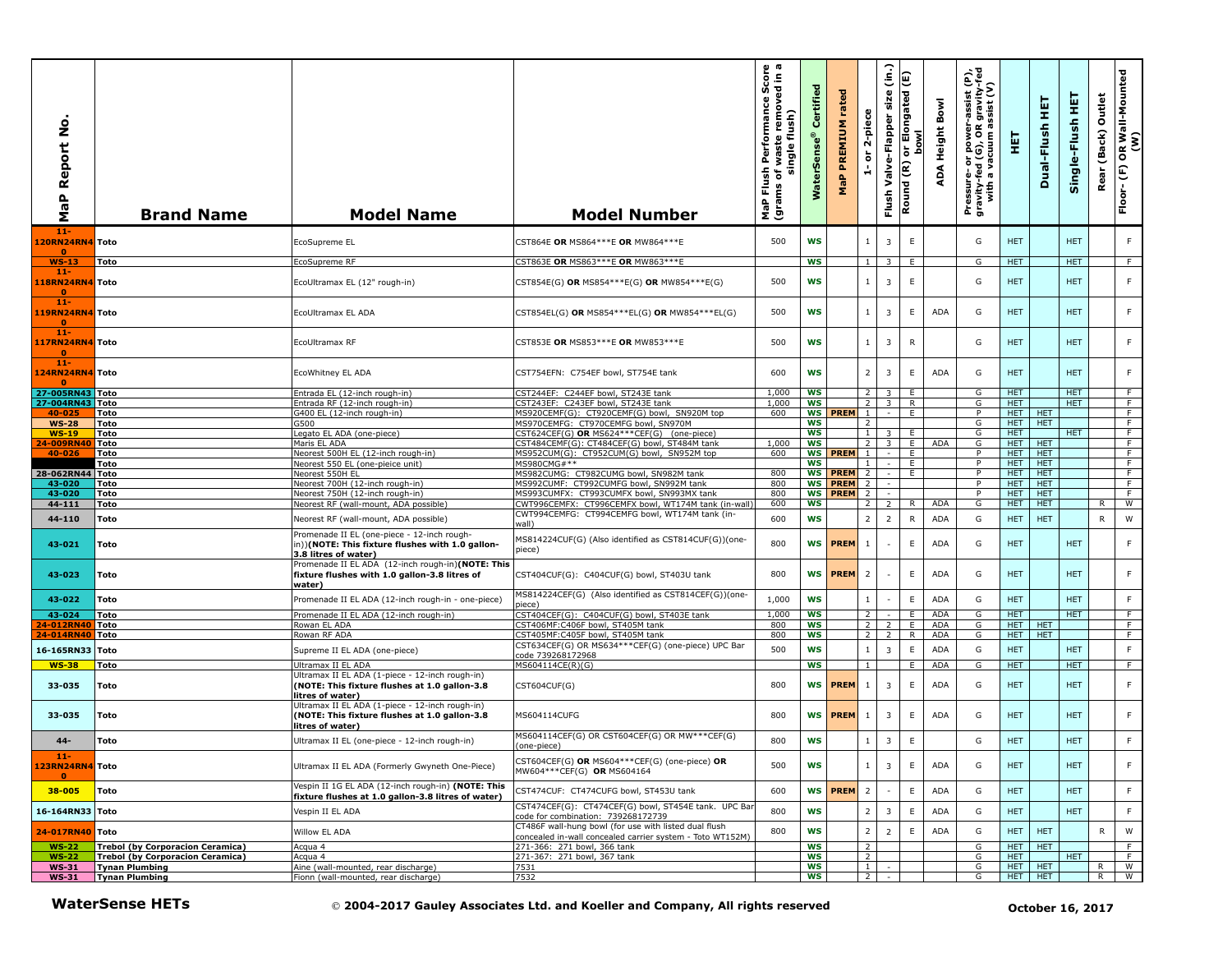| å<br>Report<br>$\mathbf{a}$<br>æ<br>Σ | <b>Brand Name</b>                                        | <b>Model Name</b>                                                                               | <b>Model Number</b>                                                                                | rmance Score<br>removed in a<br>Performan<br>flush)<br>waste<br>single<br>Flush<br>৳<br>(grams<br>MaP | Certified<br><b>WaterSens</b> | rated<br>PREMIUM<br>$\pmb{\mathtt{a}}$<br>룰 | 2-piece<br>$\overleftarrow{\mathtt{o}}$<br>é | $\widehat{\epsilon}$<br>size<br>Valve-Flapper<br>Flush | Elongated (E)<br><b>bowl</b><br>$\overline{5}$<br>Round (R) | Bowl<br>Height<br>∢<br>ą                  | er-assist (P),<br>)R gravity-fed<br>) assist (V)<br>Pressure- or power--<br>gravity-fed (G), OR g<br>with a vacuum as | 핓                        | 뚶<br>Dual-Flush          | 뜊<br>Single-Flush        | Outlet<br>(Back)<br>Rear | OR Wall-Mounted<br>(W)<br>$\widehat{\mathsf{E}}$<br>Floor- |
|---------------------------------------|----------------------------------------------------------|-------------------------------------------------------------------------------------------------|----------------------------------------------------------------------------------------------------|-------------------------------------------------------------------------------------------------------|-------------------------------|---------------------------------------------|----------------------------------------------|--------------------------------------------------------|-------------------------------------------------------------|-------------------------------------------|-----------------------------------------------------------------------------------------------------------------------|--------------------------|--------------------------|--------------------------|--------------------------|------------------------------------------------------------|
|                                       | <b>Tynan Plumbing</b>                                    | Foyle EL ADA                                                                                    | 4332: 0321 bowl, 1332 tank                                                                         |                                                                                                       | WS                            |                                             | 2                                            | 3                                                      | E.                                                          | ADA                                       | G                                                                                                                     | <b>HET</b>               |                          | <b>HET</b>               |                          | - F                                                        |
| <b>WS-27</b>                          | <b>Tynan Plumbing</b>                                    | Nore                                                                                            | 4333: 0322 bowl, 1333 tank                                                                         |                                                                                                       | WS                            |                                             | $\overline{2}$                               |                                                        |                                                             |                                           | G                                                                                                                     | HET.                     |                          | <b>HET</b>               |                          | F.                                                         |
| 18-063RN34                            | <b>Tynan Plumbing</b><br>18-062RN34 Tynan Plumbing       | MacLair RF ADA (10" rough-in)<br>MacLair EL ADA (10" rough-in)                                  | 4335: 0342 bowl, 1310 tank<br>4337: 0347 bowl, 1310 tank                                           | 1,000<br>1,000                                                                                        | WS<br><b>WS</b>               |                                             | $\overline{2}$<br>$\overline{2}$             | 3<br>$\overline{\mathbf{3}}$                           | R<br>E.                                                     | <b>ADA</b><br>ADA                         | G<br>G                                                                                                                | <b>HET</b><br>HET.       |                          | <b>HET</b><br>HET.       |                          | $\overline{F}$<br>F                                        |
| 18-061RN34                            | <b>Tynan Plumbing</b>                                    | MacLair EL ADA (10" rough-in)                                                                   | 4339: 0343 bowl, 1310 tank                                                                         | 1,000                                                                                                 | <b>WS</b>                     |                                             | $\overline{2}$                               | $\overline{3}$                                         | E.                                                          | ADA                                       | G                                                                                                                     | <b>HET</b>               |                          | <b>HET</b>               |                          | F                                                          |
| 18-060RN34                            | <b>Tynan Plumbing</b>                                    | MacLair RF ADA (14" rough-in)                                                                   | 4340: 0342 bowl, 1314 tank                                                                         | 1,000                                                                                                 | WS                            |                                             | $\overline{2}$                               | $\overline{3}$                                         | R                                                           | ADA                                       | G                                                                                                                     | HET                      |                          | <b>HET</b>               |                          | $\overline{F}$                                             |
|                                       | 18-079RN34 Tynan Plumbing                                | MacLair RF ADA (lined tank - 12-inch rough-in)                                                  | 4342-L: 0342 bowl, 1342-L tank (lined)                                                             | 1,000                                                                                                 | <b>WS</b>                     |                                             | $\overline{2}$                               | $\overline{\mathbf{3}}$                                | R                                                           | ADA                                       | G                                                                                                                     | <b>HET</b>               |                          | <b>HET</b>               |                          | F                                                          |
| 18-044RN34                            | <b>Tynan Plumbing</b>                                    | MacLair RF ADA (12-inch rough-in)                                                               | 4342: 0342 bowl, 1342HET tank                                                                      | 1,000                                                                                                 | <b>WS</b>                     |                                             | $\overline{2}$                               | 3                                                      | $\mathsf R$                                                 | ADA                                       | G                                                                                                                     | <b>HET</b>               |                          | <b>HET</b>               |                          | $\mathsf F$                                                |
| 8 11-111<br>18-077RN34                |                                                          |                                                                                                 |                                                                                                    | 1,000                                                                                                 | <b>WS</b>                     |                                             | $\overline{2}$                               |                                                        | Ε.                                                          | ADA                                       | G                                                                                                                     | <b>HET</b>               |                          | <b>HET</b>               |                          | $\overline{F}$                                             |
| 18-043RN34                            | <b>Tynan Plumbing</b>                                    | MacLair EL ADA (lined tank - 12-inch rough-in)                                                  | 4343-L: 0343 bowl, 1342-L tank (lined)                                                             |                                                                                                       |                               |                                             |                                              | 3                                                      |                                                             |                                           |                                                                                                                       |                          |                          |                          |                          |                                                            |
| & 11-113                              | <b>Tynan Plumbing</b>                                    | MacLair EL ADA (12-inch rough-in)                                                               | 4343: 0343 bowl, 1342HET tank                                                                      | 1,000                                                                                                 | <b>WS</b>                     |                                             | $\mathbf 2$                                  | $\overline{3}$                                         | $\mathsf E$                                                 | <b>ADA</b>                                | G                                                                                                                     | <b>HET</b>               |                          | <b>HET</b>               |                          | F                                                          |
|                                       | Tynan Plumbing                                           | Avoca EL ADA                                                                                    | 4344: 0344 bowl, 1344 tank (Fluidmaster fill valve)                                                |                                                                                                       | <b>WS</b>                     |                                             | $\overline{2}$                               | $\overline{3}$                                         | E                                                           | ADA                                       | G                                                                                                                     | HET                      |                          | <b>HET</b>               |                          | $\overline{F}$                                             |
|                                       | Tynan Plumbing                                           | Avoca EL ADA                                                                                    | 4344: 0344 bowl, 1344 tank (R&T fill valve)                                                        |                                                                                                       | WS                            |                                             | 2                                            | $\overline{\mathbf{3}}$                                | E.                                                          | <b>ADA</b>                                | G                                                                                                                     | HET.                     |                          | <b>HET</b>               |                          | $\overline{F}$                                             |
|                                       | Tynan Plumbing<br><b>Tynan Plumbing</b>                  | oyle EL ADA<br>Fovie EL ADA                                                                     | 4345: 0345 bowl, 1345 tank (Fluidmaster fill valve)<br>4345: 0345 bowl, 1345 tank (R&T fill valve) |                                                                                                       | <b>WS</b><br><b>WS</b>        |                                             | 2<br>$\overline{2}$                          | 3<br>$\overline{3}$                                    | Ε.<br>E.                                                    | <b>ADA</b><br><b>ADA</b>                  | G<br>G                                                                                                                | HET.<br><b>HET</b>       |                          | <b>HET</b><br><b>HET</b> |                          | F<br>F.                                                    |
|                                       | 21-060RN37 Tynan Plumbing                                | None EL ADA                                                                                     | 4345: 0345 bowl, 1345 tank (R&T fill valve)                                                        | 1,000                                                                                                 | <b>WS</b>                     |                                             | 2                                            | 3                                                      | E.                                                          | <b>ADA</b>                                | G                                                                                                                     | <b>HET</b>               |                          | <b>HET</b>               |                          | $\overline{F}$                                             |
|                                       | <b>Tynan Plumbing</b>                                    | <b>None EL ADA</b>                                                                              | 4346: 0346 bowl, 1346 tank                                                                         |                                                                                                       | <b>WS</b>                     |                                             | 2                                            | $\overline{3}$                                         | E                                                           | <b>ADA</b>                                | G                                                                                                                     | <b>HET</b>               |                          | <b>HET</b>               |                          | F                                                          |
|                                       | 18-078RN34 Tynan Plumbing                                | MacLair EL ADA (lined tank - 12-inch rough-in)                                                  | 4347-L: 0347 bowl, 1342-L tank (lined)                                                             | 1,000                                                                                                 | <b>WS</b>                     |                                             | 2                                            | $\overline{3}$                                         | E.                                                          | ADA                                       | G                                                                                                                     | <b>HET</b>               |                          | <b>HET</b>               |                          | F                                                          |
|                                       | <b>Tynan Plumbing</b>                                    | MacLair EL ADA                                                                                  | 4347: 0347 bowl, 1342 tank (Fluidmaster fill valve)                                                |                                                                                                       | <b>WS</b>                     |                                             | $\overline{2}$                               | $\overline{3}$                                         | E                                                           | <b>ADA</b>                                | G                                                                                                                     | HET.                     |                          | <b>HET</b>               |                          | F                                                          |
| 18-042RN34<br>& 13-097                | <b>Tynan Plumbing</b>                                    | MacLair EL ADA (12-inch rough-in)                                                               | 4347: 0347 bowl, 1342 tank (R&T fill valve)                                                        | 1,000                                                                                                 | <b>WS</b>                     |                                             | $\overline{2}$                               | $\overline{3}$                                         | $\mathsf E$                                                 | <b>ADA</b>                                | G                                                                                                                     | <b>HET</b>               |                          | <b>HET</b>               |                          | $\mathsf F$                                                |
| 46-064                                | <b>Tynan Plumbing</b>                                    | Brady 1.28 Skirted EL ADA (12-inch rough-in - lined<br>ank)                                     | 4348L: 0448 bowl, 1322L tank (lined)                                                               | 1,000                                                                                                 | <b>WS</b>                     |                                             | $\overline{2}$                               | 3                                                      | $\mathsf E$                                                 | <b>ADA</b>                                | G                                                                                                                     | <b>HET</b>               |                          | <b>HET</b>               |                          | $\mathsf F$                                                |
| 46-063<br>39-038                      | <b>Tynan Plumbing</b>                                    | Brady 1.28 Skirted EL ADA (12-inch rough-in)<br>Brady II 1.28 EL ADA Skirted (12 inch rough-in) | 4348: 0448 bowl, 1322 tank<br>4349: 0449 Bowl, 1322 Tank                                           | 1,000<br>1,000                                                                                        | <b>WS</b><br><b>WS</b>        |                                             | $\overline{2}$<br>$\overline{2}$             | 3<br>$\overline{\mathbf{3}}$                           | E<br>E                                                      | <b>ADA</b><br>ADA                         | G<br>G                                                                                                                | <b>HET</b><br><b>HET</b> |                          | <b>HET</b><br><b>HET</b> |                          | F.<br>F                                                    |
|                                       | <b>Tynan Plumbing</b><br>18-059RN34 Tynan Plumbing       | MacLair EL ADA (14" rough-in)                                                                   | 4350: 0343 bowl, 1314 tank                                                                         | 1,000                                                                                                 | WS                            |                                             | $\overline{2}$                               | $\overline{3}$                                         | E.                                                          | <b>ADA</b>                                | G                                                                                                                     | HET.                     |                          | HET.                     |                          | F                                                          |
|                                       | 23-020RN39 Tynan Plumbing                                | None RF                                                                                         | 4352J: 0352J bowl, 1312HE tank                                                                     | 1,000                                                                                                 | WS                            |                                             | $\overline{2}$                               |                                                        | R                                                           |                                           | G                                                                                                                     | HET.                     | <b>HET</b>               |                          |                          | $\overline{F}$                                             |
|                                       | 28-047RN44 Tynan Plumbing                                | Cascade RF (12-inch rough-in)                                                                   | 4352JL: 0352J bowl, 1312L tank                                                                     | 1,000                                                                                                 | <b>WS</b>                     |                                             | 2                                            | $\mathcal{L}$                                          | $\mathsf{R}$                                                |                                           | G                                                                                                                     | HET.                     | <b>HET</b>               |                          |                          | F                                                          |
| $WS-44$                               | <b>Tynan Plumbing</b>                                    | Cascade RF                                                                                      | 4352JP: 0352J bowl, 1312P tank                                                                     |                                                                                                       | WS                            |                                             | 2                                            |                                                        | R                                                           |                                           | G                                                                                                                     | HET.                     | <b>HET</b>               |                          |                          | F.                                                         |
| <b>WS-27</b>                          | <b>Tynan Plumbing</b><br>23-021RN39 Tynan Plumbing       | Cascade RF<br>None EL                                                                           | 4352JR: 0352J bowl, 1312R tank<br>4353J: 0353J bowl, 1312HE tank                                   | 1,000                                                                                                 | ws<br><b>WS</b>               |                                             | $\overline{2}$<br>$\overline{2}$             |                                                        | R<br>E                                                      |                                           | G<br>G                                                                                                                | <b>HET</b><br>HET.       | <b>HET</b><br><b>HET</b> |                          |                          | $\overline{F}$<br>F                                        |
|                                       | 28-046RN44 Tynan Plumbing                                | Cascade EL (12-inch rough-in)                                                                   | 4353JL: 0353J bowl, 1312L tank                                                                     | 1,000                                                                                                 | WS                            |                                             | $2^{\circ}$                                  | 2                                                      | E                                                           |                                           | G                                                                                                                     | HET                      | <b>HET</b>               |                          |                          | F                                                          |
| <b>WS-44</b>                          | <b>Tynan Plumbing</b>                                    | Cascade EL                                                                                      | 4353JP: 0353J bowl, 1312P tank                                                                     |                                                                                                       | WS                            |                                             | $\overline{2}$                               |                                                        | E                                                           |                                           | G                                                                                                                     | <b>HET</b>               | <b>HET</b>               |                          |                          | F                                                          |
| <b>WS-27</b>                          | <b>Tynan Plumbing</b>                                    | Cascade EL                                                                                      | 4353JR: 0353J bowl, 1312R tank                                                                     |                                                                                                       | <b>WS</b>                     |                                             | $\overline{2}$                               |                                                        | E.                                                          |                                           | G                                                                                                                     | <b>HET</b>               | <b>HET</b>               |                          |                          | $\overline{F}$                                             |
|                                       | 23-017RN39 Tynan Plumbing                                | None EL                                                                                         | 4354J: 0354J bowl, 1312HE tank                                                                     | 1,000                                                                                                 | <b>WS</b>                     |                                             | 2                                            |                                                        | E.                                                          |                                           | G                                                                                                                     | HET.                     | <b>HET</b>               |                          |                          | F<br>F                                                     |
| $WS-44$                               | 28-045RN44 Tynan Plumbing<br>Tynan Plumbing              | Cascade EL ADA (12-inch rough-in)<br>Cascade EL ADA                                             | 4354JL: 0354J bowl, 1312L tank<br>4354JP: 0354J bowl, 1312P tank                                   | 1,000                                                                                                 | <b>WS</b><br><b>WS</b>        |                                             | $\overline{2}$<br>$\overline{2}$             | $\overline{2}$                                         | E.<br>E                                                     | ADA<br>ADA                                | G<br>G                                                                                                                | HET.<br><b>HET</b>       | <b>HET</b><br><b>HET</b> |                          |                          | F                                                          |
| <b>WS-27</b>                          | <b>Tynan Plumbing</b>                                    | Cascade EL ADA                                                                                  | 4354JR: 0354J bowl, 1312R tank                                                                     |                                                                                                       | WS                            |                                             | $\overline{2}$                               |                                                        | E                                                           |                                           | G                                                                                                                     | <b>HET</b>               | <b>HET</b>               |                          |                          | F                                                          |
| 18-064RN34                            | Tynan Plumbing                                           | MacLair EL ADA (14" rough-in)                                                                   | 4360: 0347 bowl, 1314 tank                                                                         | 1,000                                                                                                 | <b>WS</b>                     |                                             | $\overline{2}$                               | 3                                                      | E                                                           | <b>ADA</b>                                | G                                                                                                                     | HET.                     |                          | HET.                     |                          | F                                                          |
| 31-082                                | <b>Tynan Plumbing</b>                                    | Aine EL ADA (12-inch rough-in) (Insulated Tank)                                                 | 4361: 0361 bowl, 1361 tank (lined)                                                                 | 1,000                                                                                                 | WS                            |                                             | $\overline{2}$                               | 3                                                      | E                                                           | ADA                                       | G                                                                                                                     | HET.                     |                          | HET.                     |                          | F                                                          |
| 31-081                                | 28-053RN44 Tynan Plumbing<br><b>Tynan Plumbing</b>       | Cascade RF (10-inch rough-in)<br>Fionn EL ADA (12-inch rough-in) (Insulated Tank)               | 4361J: 0352J bowl, 1301 tank<br>4362: 0362 bowl, 1362 tank (lined)                                 | 1,000<br>1,000                                                                                        | <b>WS</b><br><b>WS</b>        |                                             | $\overline{2}$<br>$\overline{2}$             | 2<br>3                                                 | R<br>E                                                      | <b>ADA</b>                                | G<br>G                                                                                                                | <b>HET</b><br><b>HET</b> | <b>HET</b>               | <b>HET</b>               |                          | F.<br>F.                                                   |
|                                       | 28-052RN44 Tynan Plumbing                                | Cascade EL (10-inch rough-in)                                                                   | 4362J:<br>0353J bowl, 1301 tank                                                                    | 1,000                                                                                                 | WS                            |                                             | $\overline{2}$                               | $\overline{2}$                                         | E                                                           |                                           | G                                                                                                                     | HET.                     | <b>HET</b>               |                          |                          | F                                                          |
|                                       | 28-051RN44 Tynan Plumbing                                | Cascade EL ADA (10-inch rough-in)                                                               | 4363J:<br>0354J bowl, 1301 tank                                                                    | 1,000                                                                                                 | <b>WS</b>                     |                                             | $\overline{2}$                               | $\overline{2}$                                         | E                                                           | ADA                                       | G                                                                                                                     | HET.                     | HET                      |                          |                          | F                                                          |
|                                       | 28-050RN44 Tynan Plumbing                                | Cascade RF (14-inch rough-in)                                                                   | 4364J: 0352J bowl, 1304 tank                                                                       | 1,000                                                                                                 | ws                            |                                             | $\overline{2}$                               | $\overline{2}$                                         | R                                                           |                                           | G                                                                                                                     | <b>HET</b>               | <b>HET</b>               |                          |                          | $\overline{F}$                                             |
|                                       | 28-049RN44 Tynan Plumbing                                | Cascade EL (14-inch rough-in)                                                                   | 4365J:<br>0353J bowl, 1304 tank                                                                    | 1,000                                                                                                 | <b>WS</b>                     |                                             | 2 <sup>1</sup>                               | $\overline{2}$                                         | E                                                           |                                           | G                                                                                                                     | HET.                     | <b>HET</b>               |                          |                          | F                                                          |
|                                       | 28-048RN44 Tynan Plumbing<br>18-067RN34 Tynan Plumbing   | Cascade EL ADA (14-inch rough-in)<br>Brady RF ADA (lined tank)                                  | 4366J:<br>0354J bowl, 1304 tank<br>4372-L: 0342 bowl, 1322-L tank(lined)(12" rough-in)             | 1,000<br>1,000                                                                                        | <b>WS</b><br>WS               |                                             | $\overline{2}$<br>$\overline{2}$             | $\overline{2}$<br>3                                    | E.<br>R                                                     | <b>ADA</b><br>ADA                         | G<br>G                                                                                                                | HET.<br><b>HET</b>       | <b>HET</b>               | <b>HET</b>               |                          | F.<br>F.                                                   |
| 18-068RN34                            | <b>Tynan Plumbing</b>                                    | Brady RF ADA                                                                                    | 4372: 0342 bowl, 1322 tank (12" rough-in)                                                          | 1,000                                                                                                 | WS                            |                                             | $\overline{2}$                               | $\overline{\mathbf{3}}$                                | $\mathsf{R}$                                                | ADA                                       | G                                                                                                                     | HET                      |                          | <b>HET</b>               |                          | F                                                          |
|                                       | 18-066RN34 Tynan Plumbing                                | Brady EL ADA (lined tank)                                                                       | 4373-L: 0343 bowl, 1322-L tank(lined)(12" rough-in)                                                | 1,000                                                                                                 | <b>WS</b>                     |                                             | $\overline{2}$                               | $\overline{\mathbf{3}}$                                | E                                                           | <b>ADA</b>                                | G                                                                                                                     | HET.                     |                          | <b>HET</b>               |                          | F                                                          |
|                                       | 18-075RN34 Tynan Plumbing                                | Brady EL ADA                                                                                    | 4373: 0343 bowl, 1322 tank (12" rough-in)                                                          | 1,000                                                                                                 | WS                            |                                             | $\overline{2}$                               | $\overline{\mathbf{3}}$                                | R                                                           | <b>ADA</b>                                | G                                                                                                                     | HET.                     |                          | HET.                     |                          | F.                                                         |
|                                       | 18-065RN34   Tvnan Plumbing<br>18-076RN34 Tynan Plumbing | Brady EL ADA (lined tank)<br>Brady EL ADA                                                       | 1377-L: 0347 bowl, 1322-L tank(lined)(12" rough-in)<br>4377: 0347 bowl, 1322 tank (12" rough-in)   | 1,000<br>1,000                                                                                        | ws<br>WS                      |                                             |                                              |                                                        |                                                             | $3 E$ $ADA$<br>$2 \mid 3 \mid E \mid ADA$ | G<br>G                                                                                                                | HEI<br><b>HET</b>        |                          | HEI<br><b>HET</b>        |                          | $-F$                                                       |
|                                       | 18-074RN34 Tynan Plumbing                                | Brady RF ADA                                                                                    | 4382: 0342 bowl, 1320 tank (10" rough-in)                                                          | 1,000                                                                                                 | ws                            |                                             |                                              | $2 \mid 3 \mid R \mid$                                 |                                                             | ADA                                       | G                                                                                                                     | HET.                     |                          | <b>HET</b>               |                          | F                                                          |
|                                       | 18-073RN34 Tynan Plumbing                                | Brady EL ADA                                                                                    | 4383: 0343 bowl, 1320 tank (10" rough-in)                                                          | 1,000                                                                                                 | ws                            |                                             |                                              | $2 \quad 3 \quad E$                                    |                                                             | ADA                                       | G                                                                                                                     | <b>HET</b>               |                          | <b>HET</b>               |                          | $\overline{F}$                                             |
|                                       | 18-072RN34 Tynan Plumbing                                | Brady EL ADA                                                                                    | 4387: 0347 bowl, 1320 tank (10" rough-in)                                                          | 1,000                                                                                                 | WS                            |                                             |                                              | $2$ 3 E                                                |                                                             | ADA                                       | G                                                                                                                     | HET.                     |                          | <b>HET</b>               |                          | F                                                          |
|                                       | 18-071RN34 Tynan Plumbing                                | Brady RF ADA                                                                                    | 4392: 0342 bowl, 1324 tank (14" rough-in)                                                          | 1,000                                                                                                 | ws                            |                                             |                                              | $2 \quad 3 \quad R$                                    |                                                             | ADA                                       | G                                                                                                                     | HET.                     |                          | <b>HET</b>               |                          | F                                                          |
|                                       | 18-070RN34 Tynan Plumbing<br>18-069RN34 Tynan Plumbing   | Brady EL ADA<br>Brady EL ADA                                                                    | 4393: 0343 bowl, 1324 tank (14" rough-in)<br>4397: 0347 bowl, 1324 tank (14" rough-in)             | 1,000<br>1,000                                                                                        | ws<br>ws                      |                                             |                                              | $2 \mid 3 \mid$<br>$2 \mid 3 \mid$                     | E.<br>E I                                                   | ADA<br>ADA                                | G<br>G                                                                                                                | HET.<br><b>HET</b>       |                          | HET.<br><b>HET</b>       |                          | F<br>$\overline{F}$                                        |
| 28-065RN44                            |                                                          | Louth RF (12-inch rough-in) (NOTE: 1.0g/3.8L                                                    |                                                                                                    |                                                                                                       |                               |                                             |                                              |                                                        |                                                             |                                           |                                                                                                                       |                          |                          |                          |                          |                                                            |
| & 19-047                              | Tynan Plumbing                                           | single-flush fixture)                                                                           | 4500: 7508 bowl, 1712 tank                                                                         | 1,000                                                                                                 | ws                            | <b>PREM</b>                                 | $\overline{2}$                               |                                                        | $\mathsf{R}$                                                |                                           | P                                                                                                                     | HET                      |                          | <b>HET</b>               |                          | F                                                          |
| $WS-31$                               | <b>Tynan Plumbing</b><br>28-042RN44 Tynan Plumbing       | Louth RF<br>Brady Baby (NOTE: Children's water closet - 10.5-                                   | 4500R: 7508 bowl, 1712R tank (right-hand lever)<br>4504HE: 7504 bowl, 1504HE tank                  | 600                                                                                                   | <b>WS</b><br>WS               |                                             | $\overline{2}$<br>$\overline{2}$             | $\sim$<br>$\overline{\mathbf{3}}$                      | R<br>${\sf R}$                                              |                                           | P<br>G                                                                                                                | <b>HET</b><br><b>HET</b> |                          | <b>HET</b><br><b>HET</b> |                          | $-F$<br>F                                                  |
|                                       |                                                          | inch bowl height)                                                                               |                                                                                                    |                                                                                                       |                               |                                             |                                              |                                                        |                                                             |                                           |                                                                                                                       |                          |                          |                          |                          |                                                            |
|                                       | <b>WaterSense HETs</b>                                   |                                                                                                 | © 2004-2017 Gauley Associates Ltd. and Koeller and Company, All rights reserved                    |                                                                                                       |                               |                                             |                                              |                                                        |                                                             |                                           |                                                                                                                       |                          | October 16, 2017         |                          |                          |                                                            |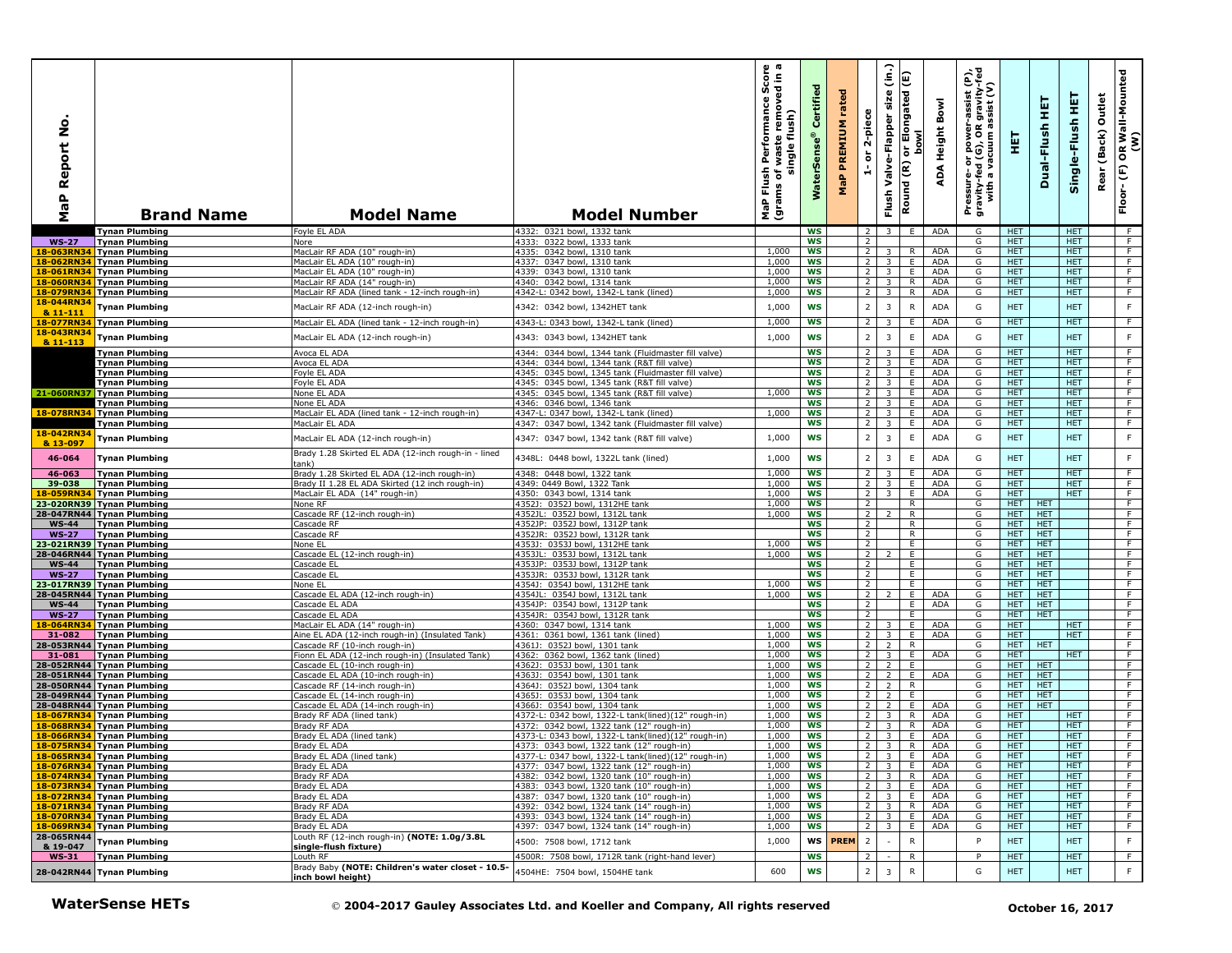| å<br>Report<br>$\mathbf{a}$<br><b>r</b><br>Σ | <b>Brand Name</b>                                      | <b>Model Name</b>                                                                   | <b>Model Number</b>                                                             | $\omega$ $\pi$<br>rmance Score<br>removed in a<br>Performan<br>flush)<br>waste<br>single<br>Flush<br>৳<br>(grams<br>MaP | Certifi<br>rSens<br>š  | rated<br>PREMIUM<br>$\mathbf{a}_i$<br>운 | 2-piece<br>ត                     | (in.)<br>size<br>Valve-Flapper<br>Flush | Elongated (E)<br><b>bowl</b><br>$\overline{5}$<br>Round (R) | Bowl<br>Height<br>∢<br>ą | Pressure- or power-assist (P),<br>gravity-fed (G), OR gravity-fed<br>with a vacuum assist (V) | 핓                        | 듚<br>Dual-Flush  | 뜊<br>Single-Flush        | Outlet<br>(Back)<br>Rear | R Wall-Mounted<br>(W)<br>$\mathbf{g}$<br>$\widehat{\mathsf{E}}$<br>Floor- |
|----------------------------------------------|--------------------------------------------------------|-------------------------------------------------------------------------------------|---------------------------------------------------------------------------------|-------------------------------------------------------------------------------------------------------------------------|------------------------|-----------------------------------------|----------------------------------|-----------------------------------------|-------------------------------------------------------------|--------------------------|-----------------------------------------------------------------------------------------------|--------------------------|------------------|--------------------------|--------------------------|---------------------------------------------------------------------------|
| <b>WS-31</b>                                 | <b>Tynan Plumbing</b>                                  | Logan                                                                               | 4504HEL: 7504 bowl, 1504HEL tank (left-hand lever)                              |                                                                                                                         | <b>WS</b>              |                                         | 2                                |                                         |                                                             |                          | G                                                                                             | <b>HET</b>               |                  | <b>HET</b>               |                          | F                                                                         |
| <b>WS-31</b><br>28-066RN44                   | <b>Tynan Plumbing</b>                                  | Logan<br>Louth EL (12-inch rough-in) (NOTE: 1.0g/3.8L                               | 4504HER: 7504 bowl, 1504HER tank (right-hand lever)                             |                                                                                                                         | WS                     |                                         | $\overline{2}$                   |                                         |                                                             |                          | G                                                                                             | HET.                     |                  | <b>HET</b>               |                          | F                                                                         |
| & 14-031<br><b>WS-31</b>                     | <b>Tynan Plumbing</b><br><b>Tynan Plumbing</b>         | single-flush fixture)<br>Louth EL                                                   | 4510: 7510 bowl, 1712 tank<br>4510R: 7510 bowl, 1712R tank (right-hand lever)   | 1,000                                                                                                                   | WS<br><b>WS</b>        | <b>PREM</b>                             | $\overline{2}$<br>2              |                                         | $\mathsf E$<br>E                                            |                          | P<br>P                                                                                        | <b>HET</b><br><b>HET</b> |                  | <b>HET</b><br><b>HET</b> |                          | F<br>F.                                                                   |
| 28-067RN44                                   |                                                        | Louth EL ADA (12-inch rough-in) (NOTE: 1.0g/3.8L                                    |                                                                                 |                                                                                                                         | <b>WS</b>              | <b>PREM</b>                             | $\overline{2}$                   |                                         | $\mathsf E$                                                 | ADA                      | P                                                                                             | <b>HET</b>               |                  | <b>HET</b>               |                          | $\mathsf F$                                                               |
| & 14-032                                     | <b>Tynan Plumbing</b>                                  | single-flush fixture)                                                               | 4512: 7512 bowl, 1712 tank                                                      | 1,000                                                                                                                   | <b>WS</b>              |                                         | 2                                |                                         | E                                                           | <b>ADA</b>               | P                                                                                             | HET.                     |                  | <b>HET</b>               |                          | F                                                                         |
| <b>WS-31</b><br>28-068RN44                   | <b>Tynan Plumbing</b>                                  | Louth EL ADA<br>Louth EL (12-inch rough-in - rear outlet) (NOTE:                    | 4512R: 7512 bowl, 1712R tank (right-hand lever)                                 |                                                                                                                         |                        |                                         |                                  |                                         |                                                             |                          |                                                                                               |                          |                  |                          |                          |                                                                           |
| & 19-077                                     | Tynan Plumbing                                         | 1.0g/3.8L single-flush fixture)                                                     | 4530: 7530 bowl (rear outlet), 1712 tank                                        | 1,000                                                                                                                   | <b>WS</b>              | <b>PREM</b>                             | $\overline{2}$                   |                                         | $\mathsf E$                                                 |                          | P                                                                                             | <b>HET</b>               |                  | <b>HET</b>               | $\mathsf{R}$             | F                                                                         |
| <b>WS-31</b>                                 | <b>Tynan Plumbing</b>                                  | Louth EL ADA                                                                        | 4530R: 7525 bowl (rear outlet), 1712R tank (right-hand<br>ever)                 |                                                                                                                         | <b>WS</b>              |                                         | $\overline{2}$                   |                                         | E                                                           | <b>ADA</b>               | P                                                                                             | <b>HET</b>               |                  | <b>HET</b>               | $\mathsf{R}$             | F                                                                         |
| 28-059RN44                                   | <b>Tynan Plumbing</b>                                  | Louth RF (12-inch rough-in - rear outlet) (NOTE:<br>1.0g/3.8L single-flush fixture) | 4531: 7520 bowl (rear outlet), 1712 tank                                        | 1,000                                                                                                                   | <b>WS</b>              | <b>PREM</b>                             | $\overline{2}$                   |                                         | $\mathsf{R}$                                                |                          | P                                                                                             | <b>HET</b>               |                  | <b>HET</b>               | R                        | F                                                                         |
| <b>WS-31</b>                                 | Tynan Plumbing                                         | Louth RF                                                                            | 4531R: 7520 bowl (rear outlet), 1712R tank (right-hand<br>ever)                 |                                                                                                                         | WS                     |                                         | $\overline{2}$                   |                                         | $\mathsf{R}$                                                |                          | P                                                                                             | <b>HET</b>               |                  | <b>HET</b>               | $\mathsf{R}$             | F                                                                         |
| 28-060RN44                                   | <b>Tynan Plumbing</b>                                  | Louth EL ADA (12-inch rough-in - rear outlet) (NOTE:                                | 4532: 7525 bowl (rear outlet), 1712 tank                                        | 1,000                                                                                                                   | WS                     | <b>PREM</b>                             | $\overline{2}$                   |                                         | E                                                           | <b>ADA</b>               | P                                                                                             | <b>HET</b>               |                  | <b>HET</b>               | ${\sf R}$                | $\mathsf F$                                                               |
| WS-31                                        | <b>Tynan Plumbing</b>                                  | 1.0g/3.8L single-flush fixture)<br>Louth                                            | 4532R:<br>7517 bowl, 1712R tank (right-hand lever)                              |                                                                                                                         | <b>WS</b>              |                                         | $\overline{\phantom{0}}$         |                                         | E                                                           |                          | P                                                                                             | <b>HET</b>               |                  | <b>HET</b>               |                          | F.                                                                        |
|                                              | 23-010RN39 Tynan Plumbing                              | None RF (10-inch rough-in)                                                          | 4602HE: 0612HE bowl, 1210HE tank                                                | 1,000                                                                                                                   | <b>WS</b>              |                                         | $\overline{2}$                   | $\overline{2}$                          | $\overline{R}$                                              |                          | G                                                                                             | <b>HET</b>               |                  | <b>HET</b>               |                          | F                                                                         |
|                                              | 23-009RN39 Tynan Plumbing                              | None EL (10-inch rough-in)                                                          | 4603HE: 0613HE bowl, 1210HE tank                                                | 1,000                                                                                                                   | WS                     |                                         | $\overline{2}$                   | $\overline{2}$                          | Ε.                                                          |                          | G                                                                                             | <b>HET</b>               |                  | <b>HET</b>               |                          | $\overline{F}$                                                            |
|                                              | 23-008RN39 Tynan Plumbing                              | None EL ADA (10-inch rough-in)                                                      | 4604HE: 0614HE bowl, 1210HE tank                                                | 1,000                                                                                                                   | <b>WS</b>              |                                         | 2 <sup>1</sup>                   | $\overline{2}$                          | E                                                           | <b>ADA</b>               | G                                                                                             | HET                      |                  | HET.                     |                          | F                                                                         |
|                                              | 23-016RN39 Tynan Plumbing<br>30-074RN46 Tynan Plumbing | None RF (12-inch rough-in)<br>None RF (12-inch rough-in)                            | 4612HE: 0612HE bowl, 1212HE tank<br>4612RHE: 0612HE bowl, 1212RHE tank          | 1,000<br>1,000                                                                                                          | <b>WS</b><br><b>WS</b> |                                         | $\overline{2}$<br>$\overline{2}$ | $\overline{2}$<br>2                     | R<br>R                                                      |                          | G<br>G                                                                                        | <b>HET</b><br><b>HET</b> |                  | <b>HET</b><br><b>HET</b> |                          | F<br>F.                                                                   |
|                                              | 23-013RN39 Tynan Plumbing                              | Vone RF (12-inch rough-in)                                                          | 4612UHE: 0612HE bowl, 1212UHE tank                                              | 1,000                                                                                                                   | <b>WS</b>              |                                         | $\overline{2}$                   | $\overline{2}$                          | $\mathsf{R}$                                                |                          | G                                                                                             | <b>HET</b>               |                  | <b>HET</b>               |                          | F                                                                         |
|                                              | 23-015RN39 Tynan Plumbing                              | None EL (12-inch rough-in)                                                          | 4613HE: 0613HE bowl, 1212HE tank                                                | 1,000                                                                                                                   | <b>WS</b>              |                                         | 2                                | $\overline{2}$                          | E                                                           |                          | G                                                                                             | HET.                     |                  | <b>HET</b>               |                          | F                                                                         |
|                                              | 30-073RN46 Tynan Plumbing                              | None EL (12-inch rough-in)                                                          | 4613RHE: 0613HE bowl, 1212RHE tank                                              | 1,000                                                                                                                   | <b>WS</b>              |                                         | $\overline{2}$                   | $\overline{2}$                          | E                                                           |                          | G                                                                                             | <b>HET</b>               |                  | <b>HET</b>               |                          | F.                                                                        |
|                                              | 23-012RN39 Tynan Plumbing<br>23-014RN39 Tynan Plumbing | None EL (12-inch rough-in)<br>None EL ADA (12-inch rough-in)                        | 4613UHE: 0613HE bowl, 1212UHE tank<br>4614HE: 0614HE bowl, 1212HE tank          | 1,000<br>1,000                                                                                                          | WS<br><b>WS</b>        |                                         | 2 <sup>1</sup><br>$\overline{2}$ | $\overline{2}$<br>$\overline{2}$        | Ε.<br>E.                                                    | ADA                      | G<br>G                                                                                        | HET.<br><b>HET</b>       |                  | <b>HET</b><br><b>HET</b> |                          | $\overline{F}$<br>F                                                       |
|                                              | 30-072RN46 Tynan Plumbing                              | None EL ADA (12-inch rough-in)                                                      | 4614RHE: 0614HE bowl, 1212RHE tank                                              | 1,000                                                                                                                   | <b>WS</b>              |                                         | $\overline{2}$                   | $\overline{2}$                          | E.                                                          | ADA                      | G                                                                                             | <b>HET</b>               |                  | <b>HET</b>               |                          | F                                                                         |
|                                              | 23-011RN39 Tynan Plumbing                              | Vone EL ADA (12-inch rough-in)                                                      | 4614UHE: 0614HE bowl, 1212UHE tank                                              | 1,000                                                                                                                   | ws                     |                                         | $\overline{2}$                   | $2^{\circ}$                             | E.                                                          | <b>ADA</b>               | G                                                                                             | <b>HET</b>               |                  | <b>HET</b>               |                          | $\overline{F}$                                                            |
|                                              | 23-007RN39 Tynan Plumbing<br>23-006RN39 Tynan Plumbing | None RF (14-inch rough in)                                                          | 4642HE: 0612HE bowl, 1214HE tank<br>4643HE: 0613HE bowl, 1214HE tank            | 1,000<br>1,000                                                                                                          | <b>WS</b><br>ws        |                                         | 2<br>$\overline{2}$              | $\overline{2}$<br>2 <sup>1</sup>        | $\overline{R}$<br>E.                                        |                          | G<br>G                                                                                        | <b>HET</b><br>HET.       |                  | <b>HET</b><br><b>HET</b> |                          | F<br>F                                                                    |
|                                              | 23-005RN39 Tynan Plumbing                              | None EL (14-inch rough in)<br>None EL ADA (14-inch rough in)                        | 4644HE: 0614HE bowl, 1214HE tank                                                | 1,000                                                                                                                   | WS                     |                                         | $\overline{2}$                   | $\overline{2}$                          | E                                                           | <b>ADA</b>               | G                                                                                             | HET.                     |                  | <b>HET</b>               |                          | F                                                                         |
| 35-021                                       | <b>Tynan Plumbing</b>                                  | MacLair Ultra 0.8 RF ADA (12-inch rough-in)                                         | 4742: 0742 bowl, 1352 tank                                                      | 600                                                                                                                     | <b>WS</b>              | <b>PREM</b>                             | $\overline{2}$                   | $\overline{\mathbf{3}}$                 | R.                                                          | <b>ADA</b>               | G                                                                                             | <b>HET</b>               |                  | <b>HET</b>               |                          | $\overline{F}$                                                            |
| 37-030                                       | <b>Tynan Plumbing</b>                                  | MacLair Ultra 0.8 EL ADA (12-inch rough-in) (NOTE:                                  | 4747: 0747 bowl, 1352 tank                                                      | 800                                                                                                                     | WS                     | <b>PREM</b>                             | $\overline{2}$                   | $\overline{3}$                          | $\mathsf E$                                                 | <b>ADA</b>               | G                                                                                             | <b>HET</b>               |                  | <b>HET</b>               |                          | $\mathsf F$                                                               |
| 35-020                                       | <b>Tynan Plumbing</b>                                  | 0.8g/3.0L single-flush fixture)<br>MacLair Ultra 0.8 RF ADA (10-inch rough-in)      | 4752: 0742 bowl, 1350 tank                                                      | 600                                                                                                                     | WS                     | <b>PREM</b>                             | $\overline{z}$                   | 3                                       | $\overline{R}$                                              | ADA                      | G                                                                                             | HET                      |                  | <b>HET</b>               |                          | $\overline{F}$                                                            |
|                                              |                                                        | MacLair Ultra 0.8 EL ADA (10-inch rough-in) (NOTE:                                  |                                                                                 | 800                                                                                                                     | <b>WS</b>              | <b>PREM</b>                             | $\overline{2}$                   | $\overline{3}$                          | $\mathsf E$                                                 | <b>ADA</b>               | G                                                                                             | <b>HET</b>               |                  | <b>HET</b>               |                          | $\mathsf F$                                                               |
| 37-029                                       | <b>Tynan Plumbing</b>                                  | 0.8g/3.0L single-flush fixture)                                                     | 4757: 0747 bowl, 1350 tank                                                      |                                                                                                                         |                        |                                         |                                  |                                         |                                                             |                          |                                                                                               |                          |                  |                          |                          |                                                                           |
| 34-018                                       | <b>Tynan Plumbing</b>                                  | Brady Hybrid 1.28 EL ADA (12-inch rough-in)                                         | 4763: 0653 bowl, 1322 tank                                                      | 800<br>1,000                                                                                                            | <b>WS</b><br><b>WS</b> |                                         | $\overline{2}$                   | 3                                       | E                                                           | <b>ADA</b><br><b>ADA</b> | G                                                                                             | <b>HET</b><br><b>HET</b> |                  | <b>HET</b>               |                          | F.<br>$\overline{F}$                                                      |
| 34-017<br>31-084                             | <b>Tynan Plumbing</b><br><b>Tynan Plumbing</b>         | Brady Hybrid 1.28 EL ADA (12-inch rough-in)<br>Louth EL (wall mounted-rear outlet)  | 4767: 0657 bowl, 1322 tank<br>7730HE: 7530HE bowl, 1722HE tank (wall mounted)   | 500                                                                                                                     | <b>WS</b>              |                                         | $\overline{2}$<br>2              | $\overline{\mathbf{3}}$<br>3            | E.<br>E                                                     | <b>ADA</b>               | G<br>G                                                                                        | <b>HET</b>               |                  | <b>HET</b><br>HET.       | R                        | W                                                                         |
| 31-083                                       | <b>Tynan Plumbing</b>                                  | Boann EL ADA (one-piece)(12-inch rough-in)                                          | 8016 (one-piece)                                                                | 1,000                                                                                                                   | <b>WS</b>              |                                         | $\overline{1}$                   |                                         | E                                                           | <b>ADA</b>               | G                                                                                             | <b>HET</b>               |                  | <b>HET</b>               |                          | F                                                                         |
| 31-080                                       | <b>Tynan Plumbing</b>                                  | Aine EL ADA (one-piece)(12-inch rough-in)(Insulated<br>Tank)                        | 8021SL (one-piece) (lined tank)                                                 | 1,000                                                                                                                   | WS                     |                                         | $\mathbf{1}$                     | $\overline{3}$                          | $\mathsf E$                                                 | <b>ADA</b>               | G                                                                                             | <b>HET</b>               |                  | <b>HET</b>               |                          | $\mathsf F$                                                               |
| 28-054RN44                                   | Tynan Plumbing                                         | Brady EL ADA (one-piece)(12-inch rough-in)                                          | 8022 (one-piece)                                                                | 1,000                                                                                                                   | WS                     |                                         | -1                               | 3                                       | E                                                           | <b>ADA</b>               | G                                                                                             | <b>HET</b>               |                  | <b>HET</b>               |                          | F                                                                         |
| & 23-018                                     | 28-043RN44 Tynan Plumbing                              | Brady EL ADA (one-piece)(12-inch rough-in)                                          | 8022L (one-piece - insulated tank)                                              | 1,000                                                                                                                   | <b>WS</b>              |                                         | $\mathbf{1}$                     | 3                                       | E                                                           | <b>ADA</b>               | G                                                                                             | <b>HET</b>               |                  | <b>HET</b>               |                          | F.                                                                        |
| 28-055RN44<br>& 23-019                       | Tynan Plumbing                                         | Brady EL ADA (one-piece)(12-inch rough-in)                                          | 8022S (one-piece, skirted)                                                      | 1,000                                                                                                                   | <b>WS</b>              |                                         | $\mathbf{1}$                     | $\overline{3}$                          | $\mathsf E$                                                 | <b>ADA</b>               | G                                                                                             | <b>HET</b>               |                  | <b>HET</b>               |                          | $\mathsf F$                                                               |
|                                              | 28-044RN44 Tynan Plumbing                              | Brady EL ADA (one-piece)(12-inch rough-in)                                          | 8022SL (one-piece, skirted - insulated tank)                                    | 1,000                                                                                                                   | <b>WS</b>              |                                         | $\mathbf{1}$                     | 3                                       | E                                                           | <b>ADA</b>               | G                                                                                             | HET.                     |                  | HET.                     |                          | F.                                                                        |
| 37-028                                       | <b>Tynan Plumbing</b>                                  | Foyle One-Piece EL ADA (12-inch rough-in)                                           | 3023SL (one-piece                                                               | 1,000                                                                                                                   | l ws                   |                                         |                                  |                                         |                                                             | 1 3 E ADA                | G                                                                                             | HEI                      |                  | HEI                      |                          |                                                                           |
| $WS-42$                                      | <b>Tynan Plumbing</b>                                  | Liam One-Piece                                                                      | 8024SL (one-piece)                                                              |                                                                                                                         | WS                     |                                         | 1                                |                                         |                                                             |                          | G                                                                                             | <b>HET</b>               |                  | HET.                     |                          | F                                                                         |
| <b>WS-35</b><br><b>WS-35</b>                 | <b>Uberhaus Design</b><br><b>Uberhaus Design</b>       | None<br>None                                                                        | 6115004<br>6115005                                                              |                                                                                                                         | ws<br>ws               |                                         |                                  |                                         |                                                             |                          | G<br>G                                                                                        | <b>HET</b><br>HET.       | <b>HET</b>       | <b>HET</b>               |                          | F<br>ਾਸ                                                                   |
| <b>WS-35</b>                                 | <b>Uberhaus Design</b>                                 | None                                                                                | 6115006                                                                         |                                                                                                                         | <b>WS</b>              |                                         |                                  |                                         |                                                             |                          | G                                                                                             | HET.                     |                  | <b>HET</b>               |                          | F                                                                         |
| <b>WS-35</b>                                 | <b>Uberhaus Design</b>                                 | None                                                                                | 6115007                                                                         |                                                                                                                         | WS                     |                                         |                                  |                                         |                                                             |                          | G                                                                                             | HET.                     |                  | <b>HET</b>               |                          | F                                                                         |
| <b>WS-38</b>                                 | <b>Uberhaus Design</b>                                 | None                                                                                | 16905000                                                                        |                                                                                                                         | ws                     |                                         |                                  |                                         |                                                             |                          | G                                                                                             | HET<br><b>HET</b>        |                  |                          |                          | F.                                                                        |
| $WS-38$<br>$WS-38$                           | <b>Uberhaus Design</b><br><b>Uberhaus Design</b>       | None<br>None                                                                        | 78195011 (by Tangshan Monopy)<br>73695049                                       |                                                                                                                         | ws<br>ws               |                                         |                                  |                                         |                                                             |                          | G<br>G                                                                                        | HET.                     |                  |                          |                          | ਾ<br>F.                                                                   |
| $WS-38$                                      | <b>Uberhaus Design</b>                                 | None                                                                                | 73695048                                                                        |                                                                                                                         | ws                     |                                         |                                  |                                         |                                                             |                          | G                                                                                             | <b>HET</b>               |                  |                          |                          | F.                                                                        |
| $WS-38$                                      | <b>Uberhaus Design</b>                                 | None                                                                                | 78195011                                                                        |                                                                                                                         | WS                     |                                         |                                  |                                         |                                                             |                          | G                                                                                             | <b>HET</b>               |                  |                          |                          | ਾਸ                                                                        |
| <b>WS-38</b>                                 | <b>Uberhaus Design</b><br><b>UGE Canada Inc.</b>       | None<br>None RF ADA                                                                 | 73695051<br>20227 bowl, X-38 tank                                               |                                                                                                                         | ws<br>WS               |                                         | 2                                | $\overline{3}$                          | R.                                                          | ADA                      | G<br>G                                                                                        | <b>HET</b>               | HET HET          |                          |                          | $\overline{F}$<br>F                                                       |
| $WS-16$                                      |                                                        |                                                                                     |                                                                                 |                                                                                                                         |                        |                                         |                                  |                                         |                                                             |                          |                                                                                               |                          |                  |                          |                          |                                                                           |
|                                              | <b>WaterSense HETs</b>                                 |                                                                                     | © 2004-2017 Gauley Associates Ltd. and Koeller and Company, All rights reserved |                                                                                                                         |                        |                                         |                                  |                                         |                                                             |                          |                                                                                               |                          | October 16, 2017 |                          |                          |                                                                           |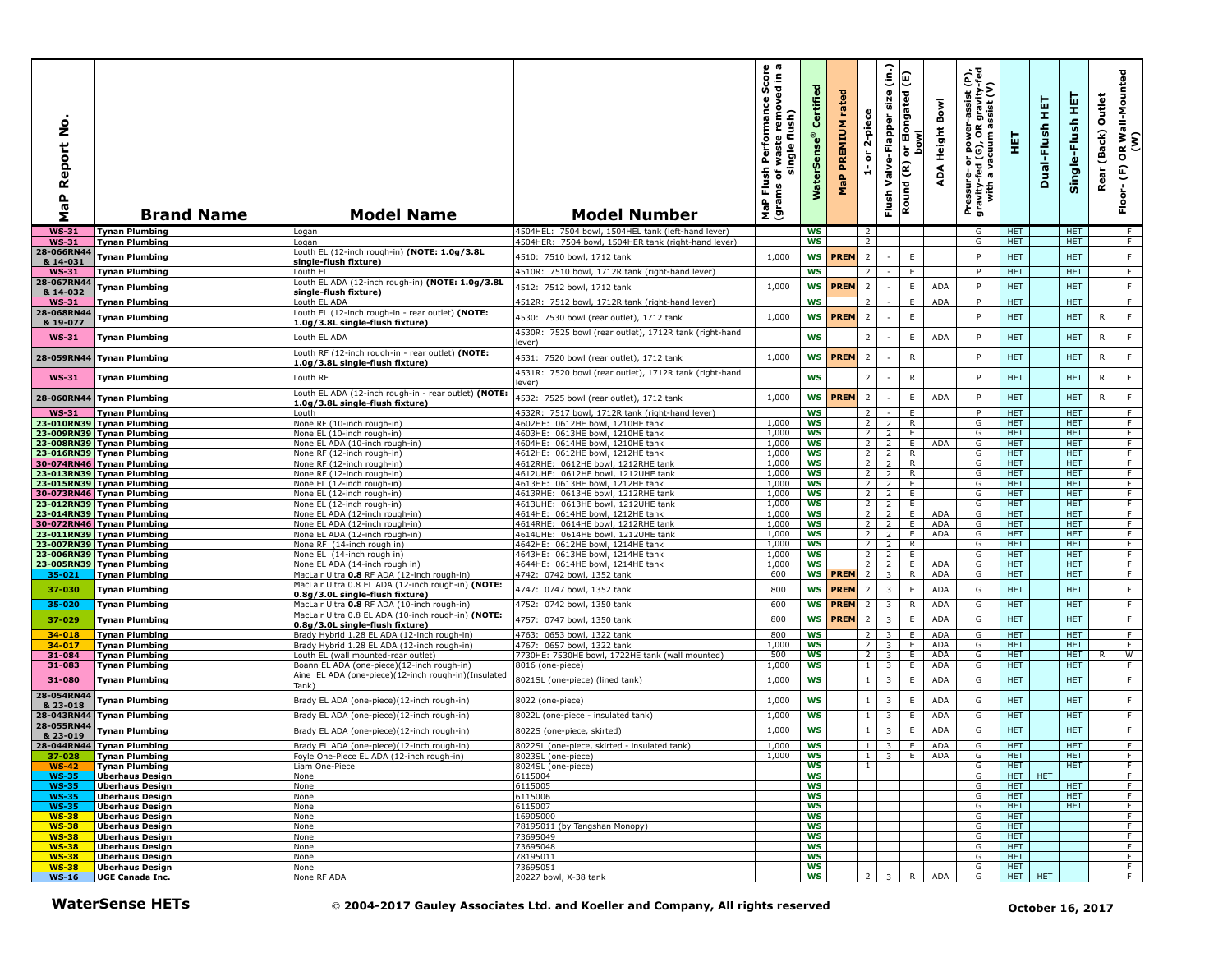| aP Report No<br>Σ            | <b>Brand Name</b>                          | <b>Model Name</b>                                                                                                                        | <b>Model Number</b>                                                                        | γ ω<br>rmance Score<br>removed in a<br>Performance<br>single flush)<br>waste<br>Flush<br>৳<br>(grams<br>MaP | Certified<br>WaterSens | rated<br><b>MaP PREMIUM</b> | 2-piece<br>$\overleftarrow{\mathtt{o}}$<br>é | (in.)<br>Flush Valve-Flapper size | Round (R) or Elongated (E)<br>lwod | Bowl<br>ADA Height | εĮ<br>Pressure- or power-assist (K)<br>gravity-fed (G), OR gravity-f<br>with a vacuum assist (V) | 핓                 | 実<br>Dual-Flush          | 뜊<br>Single-Flush        | Outlet<br>Rear (Back) | OR Wall-Mounted<br>(W)<br>Floor-(F) |
|------------------------------|--------------------------------------------|------------------------------------------------------------------------------------------------------------------------------------------|--------------------------------------------------------------------------------------------|-------------------------------------------------------------------------------------------------------------|------------------------|-----------------------------|----------------------------------------------|-----------------------------------|------------------------------------|--------------------|--------------------------------------------------------------------------------------------------|-------------------|--------------------------|--------------------------|-----------------------|-------------------------------------|
|                              | <b>UGE Canada Inc.</b>                     | None RF ADA                                                                                                                              | 20228 bowl, X-38 tank                                                                      |                                                                                                             | <b>WS</b>              |                             | $\overline{2}$                               | $\overline{3}$                    | R                                  | ADA                | G                                                                                                | <b>HET</b>        |                          | <b>HET</b>               |                       | F                                   |
|                              | <b>Unison Ridge</b>                        | Baresi EL (one-piece)                                                                                                                    | UBT2103 (one-piece)                                                                        |                                                                                                             | <b>WS</b>              |                             | $\mathbf{1}$                                 | $\overline{3}$                    | E.                                 |                    | G                                                                                                | HET.              | <b>HET</b>               |                          |                       | F                                   |
| $WS-15$                      | <b>Unison Ridge</b>                        | Bournelli RF                                                                                                                             | UB1415R bowl, UT14248 tank                                                                 |                                                                                                             | <b>WS</b>              |                             | $\overline{2}$                               |                                   | R.                                 |                    | G                                                                                                | <b>HET</b>        |                          |                          |                       |                                     |
| $WS-16$                      | <b>Unison Ridge</b>                        | Bournelli RF                                                                                                                             | UB1415R-10 bowl, UT14206 tank                                                              |                                                                                                             | <b>WS</b>              |                             | $\overline{2}$                               |                                   | R                                  |                    | G                                                                                                | <b>HET</b>        |                          | <b>HET</b>               |                       |                                     |
|                              | <b>Unison Ridge</b>                        | Cabot Aqualite RF ADA                                                                                                                    | B1516 bowl, T10335 tank<br>UB1516E bowl, UT10348 tank                                      |                                                                                                             | <b>WS</b>              |                             | $\overline{2}$                               | 3                                 | R                                  | <b>ADA</b>         | G                                                                                                | <b>HET</b>        |                          | <b>HET</b>               |                       | F                                   |
| $WS-15$<br>$WS-16$           | <b>Unison Ridge</b><br><b>Unison Ridge</b> | Cabot EL<br>Cabot EL                                                                                                                     | UB1517E bowl, UT10348 tank                                                                 |                                                                                                             | <b>WS</b><br><b>WS</b> |                             | $\overline{2}$<br>$\overline{2}$             |                                   | E<br>E                             |                    | G<br>G                                                                                           | HET<br><b>HET</b> |                          | <b>HET</b><br><b>HET</b> |                       |                                     |
|                              | <b>Unison Ridge</b>                        | Cabot RF                                                                                                                                 | UB1015R bowl, UT10348 tank                                                                 |                                                                                                             | <b>WS</b>              |                             | $\overline{2}$                               |                                   | R                                  |                    | G                                                                                                | HET.              |                          | HET.                     |                       | F                                   |
| $WS-16$                      | <b>Unison Ridge</b>                        | Cabot RF                                                                                                                                 | UB1516R bowl, UT10348 tank                                                                 |                                                                                                             | <b>WS</b>              |                             | $\overline{2}$                               |                                   | R                                  |                    | G                                                                                                | HET.              |                          | HET.                     |                       |                                     |
| $WS-16$                      | <b>Unison Ridge</b>                        | Cabot RF                                                                                                                                 | UB1517R bowl, UT10348 tank                                                                 |                                                                                                             | <b>WS</b>              |                             | $\overline{2}$                               |                                   | R.                                 |                    | G                                                                                                | <b>HET</b>        |                          | <b>HET</b>               |                       |                                     |
|                              | <b>Unison Ridge</b>                        | Cassani EL (one-piece)                                                                                                                   | UBT1616E336 (one-piece)                                                                    |                                                                                                             | <b>WS</b>              |                             | $\mathbf{1}$                                 |                                   | E                                  |                    | G                                                                                                | HET.              | <b>HET</b>               |                          |                       | F.                                  |
|                              | <b>Unison Ridge</b>                        | Decorative RF                                                                                                                            | UB615R bowl, UT6348 tank                                                                   |                                                                                                             | <b>WS</b>              |                             | $\overline{2}$                               | 3                                 | R                                  |                    | G                                                                                                | <b>HET</b>        |                          | <b>HET</b>               |                       | F                                   |
|                              | <b>Unison Ridge</b>                        | Galliani EL ADA                                                                                                                          | UB1916E3 bowl, T19348 tank                                                                 |                                                                                                             | <b>WS</b>              |                             | $\overline{2}$                               | $\overline{3}$                    | E                                  | <b>ADA</b>         | G                                                                                                | <b>HET</b>        |                          | <b>HET</b>               |                       | F                                   |
|                              | <b>Unison Ridge</b>                        | Marabella EL ADA (one-piece)                                                                                                             | UBT1516E336 (one-piece)                                                                    |                                                                                                             | ws                     |                             | $\mathbf{1}$                                 | $\overline{\mathbf{3}}$           | Ε.                                 | ADA                | G                                                                                                | <b>HET</b>        | <b>HET</b>               |                          |                       | $\overline{F}$                      |
|                              | <b>Unison Ridge</b>                        | Marabella RF ADA (one-piece)                                                                                                             | UBT1516R336 (one-piece)                                                                    |                                                                                                             | <b>WS</b>              |                             | 1                                            | $\overline{3}$                    | R                                  | ADA                | G                                                                                                | HET.              | <b>HET</b>               |                          |                       | F                                   |
| <b>WS-15</b>                 | <b>Unison Ridge</b>                        | Marriot EL                                                                                                                               | BT-08E-46: UB1215E bowl, UTDF1246 tank                                                     |                                                                                                             | <b>WS</b>              |                             | $\overline{2}$                               |                                   | E                                  |                    | G                                                                                                | HET.              | <b>HET</b>               |                          |                       | F                                   |
| <b>WS-27</b>                 | <b>Unison Ridge</b>                        | Marriot EL                                                                                                                               | BT-08R-46: UB1215E bowl, UTDF1246 tank                                                     |                                                                                                             | ws                     |                             | 2                                            |                                   | Ε.                                 |                    | G                                                                                                | HET.              | <b>HET</b>               |                          |                       | F.                                  |
| 44-099                       | <b>Unison Ridge</b>                        | Marchetti EL (12-inch rough-in - one-piece)                                                                                              | BT-2116ETDF21348 (one-piece)                                                               | 1,000                                                                                                       | <b>WS</b>              |                             | $\mathbf{1}$                                 | 3                                 | E                                  |                    | G                                                                                                | HET.              | <b>HET</b>               |                          |                       | F                                   |
| 44-098                       | <b>Unison Ridge</b>                        | Sorrentino EL (12-inch rough-in - one-piece)(NOTE:<br>0.8g/3.0L flush)                                                                   | BT-2316E233 (one-piece)                                                                    | 1,000                                                                                                       | <b>WS</b>              | <b>PREM</b>                 | $\mathbf{1}$                                 | $\overline{3}$                    | $\mathsf E$                        |                    | G                                                                                                | <b>HET</b>        |                          | <b>HET</b>               |                       | $\mathsf F$                         |
| 44-100                       | <b>Unison Ridge</b>                        | Bellucini EL (12-inch rough-in - one-piece)(NOTE:<br>1.28g/4.8L for the full flush - 0.85g/3.2L for<br>reduced flush)                    | BT-2216ETDF223548 (one-piece)                                                              | 1,000                                                                                                       | WS                     | <b>PREM</b>                 | $\mathbf{1}$                                 | $\overline{3}$                    | $\mathsf E$                        |                    | G                                                                                                | HET.              | <b>HET</b>               |                          |                       | F                                   |
| $WS-26$                      | <b>Unison Ridge</b>                        | Marriot EL                                                                                                                               | BT-16E-46: UB1216E bowl, UTDF1246 tank                                                     |                                                                                                             | <b>WS</b>              |                             | 2                                            |                                   | Ε.                                 |                    | G                                                                                                | <b>HET</b>        | <b>HET</b>               |                          |                       | F.                                  |
|                              | <b>Unison Ridge</b>                        | Marriot EL (NOTE: 1.28g/4.8L for the full flush -                                                                                        | UB1215E3 bowl, TDF1233248 tank                                                             |                                                                                                             | <b>WS</b>              | <b>PREM</b>                 | $\overline{2}$                               | 3                                 | $\mathsf E$                        |                    | G                                                                                                | <b>HET</b>        | <b>HET</b>               |                          |                       | $\mathsf F$                         |
|                              |                                            | 0.8g/3.0L for reduced flush)                                                                                                             |                                                                                            |                                                                                                             |                        |                             |                                              |                                   |                                    |                    |                                                                                                  |                   |                          |                          |                       |                                     |
|                              | <b>Unison Ridge</b>                        | Marriot EL ADA (NOTE: 1.28g/4.8L for the full<br>flush - 0.8g/3.0L for reduced flush)<br>Marriot RF (NOTE: 1.28g/4.8L for the full flush | UB1216E3 bowl, TDF1233248 tank                                                             |                                                                                                             | <b>WS</b>              | <b>PREM</b>                 | $\overline{2}$                               | 3                                 | Ε                                  | <b>ADA</b>         | G                                                                                                | <b>HET</b>        | <b>HET</b>               |                          |                       | F                                   |
|                              | <b>Unison Ridge</b><br><b>Unison Ridge</b> | 0.8g/3.0L for reduced flush)<br>Marriot RF ADA (NOTE: 1.28g/4.8L for the full                                                            | UB1215R bowl, TDF1233248 tank                                                              |                                                                                                             | <b>WS</b><br><b>WS</b> | <b>PREM</b><br><b>PREM</b>  | $\overline{2}$<br>$\overline{2}$             | $\overline{3}$<br>$\overline{3}$  | ${\sf R}$<br>${\sf R}$             | ADA                | G<br>G                                                                                           | <b>HET</b><br>HET | <b>HET</b><br><b>HET</b> |                          |                       | $\mathsf F$<br>$\mathsf F$          |
|                              | <b>Unison Ridge</b>                        | flush - 0.8g/3.0L for reduced flush)<br>None EL ADA                                                                                      | UB1216R3 bowl, TDF1233248 tank<br>UB1716E/T17336: UB1716E bowl, UT17336 tank               |                                                                                                             | <b>WS</b>              |                             | 2                                            | 3                                 | E                                  | <b>ADA</b>         | G                                                                                                | HET I             | <b>HET</b>               |                          |                       | F                                   |
| $WS-26$                      | <b>Unison Ridge</b>                        | Verde RF                                                                                                                                 | UB2015R bowl, T2023 tank                                                                   |                                                                                                             | <b>WS</b>              |                             | $\overline{2}$                               |                                   | $\mathsf{R}$                       |                    | G                                                                                                | HET.              |                          | <b>HET</b>               |                       | F                                   |
| $WS-16$                      | <b>Unison Ridge</b>                        | Victorian EL                                                                                                                             | UB315E3 bowl, UT3348 tank                                                                  |                                                                                                             | <b>WS</b>              |                             | $\overline{2}$                               |                                   | E.                                 |                    | G                                                                                                | <b>HET</b>        |                          | <b>HET</b>               |                       |                                     |
| $WS-16$                      | <b>Unison Ridge</b>                        | Victorian RF                                                                                                                             | UB315R3 bowl, UT3348 tank                                                                  |                                                                                                             | <b>WS</b>              |                             | $\overline{2}$                               |                                   | R                                  |                    | G                                                                                                | HET.              |                          | <b>HET</b>               |                       |                                     |
| <b>WS-44</b>                 | Viega                                      | Eco Plus                                                                                                                                 | 22170900921 bowl (by Duravit), 8180US tank                                                 |                                                                                                             | <b>WS</b>              |                             | $\overline{2}$                               |                                   |                                    |                    | G                                                                                                | <b>HET</b>        | <b>HET</b>               |                          |                       | F.                                  |
| <b>WS-44</b>                 | Viega                                      | Eco Plus                                                                                                                                 | 2226090092 bowl (by Duravit), 8180US tank                                                  |                                                                                                             | <b>WS</b>              |                             | $\overline{2}$                               |                                   |                                    |                    | G                                                                                                | <b>HET</b>        | HET                      |                          |                       | F                                   |
| <b>WS-44</b>                 | Viega                                      | Eco Plus                                                                                                                                 | 22260900921 bowl (by Duravit), 8180US tank                                                 |                                                                                                             | WS                     |                             | $\overline{2}$                               |                                   |                                    |                    | G                                                                                                | <b>HET</b>        | <b>HET</b>               |                          |                       | $\overline{F}$                      |
| <b>WS-44</b>                 | Viega                                      | Eco Plus                                                                                                                                 | 2533090092 bowl (by Duravit), 8180US tank                                                  |                                                                                                             | <b>WS</b>              |                             | $\overline{2}$                               |                                   |                                    |                    | G                                                                                                | HET.              | <b>HET</b>               |                          |                       | F                                   |
| <b>WS-44</b>                 | Viega                                      | Eco Plus                                                                                                                                 | 2537090092 bowl (by Duravit), 8180US tank                                                  |                                                                                                             | <b>WS</b>              |                             | $\overline{2}$                               |                                   |                                    |                    | G                                                                                                | HET.              | <b>HET</b>               |                          |                       | F                                   |
| <b>WS-44</b><br><b>WS-44</b> | Viega<br>Viega                             | Eco Plus<br>Eco Plus                                                                                                                     | 2542090092 bowl (by Duravit), 8180US tank<br>2544090092 bowl (by Duravit), 8180US tank     |                                                                                                             | ws<br><b>WS</b>        |                             | 2<br>$\overline{2}$                          |                                   |                                    |                    | G<br>G                                                                                           | HET.<br>HET.      | <b>HET</b><br><b>HET</b> |                          |                       | F.<br>F                             |
| <b>WS-44</b>                 | Viega                                      | Eco Plus                                                                                                                                 | 2550090092 bowl (by Duravit), 8180US tank                                                  |                                                                                                             | <b>WS</b>              |                             | $\overline{2}$                               |                                   |                                    |                    | G                                                                                                | HET               | HET                      |                          |                       | $\overline{F}$                      |
| <b>WS-44</b>                 | Viega                                      | Eco Plus                                                                                                                                 | 22200900921 bowl (by Duravit), 8180US tank                                                 |                                                                                                             | <b>WS</b>              |                             | $\overline{2}$                               |                                   |                                    |                    | G                                                                                                | <b>HET</b>        | <b>HET</b>               |                          |                       | F                                   |
| <b>WS-44</b>                 | Viega                                      | Eco Plus                                                                                                                                 | 22170900921 bowl (by Duravit), 8108.1US tank                                               |                                                                                                             | WS                     |                             | $\overline{2}$                               |                                   |                                    |                    | G                                                                                                | <b>HET</b>        | <b>HET</b>               |                          |                       | $\overline{F}$                      |
| <b>WS-44</b>                 | Viega                                      | Eco Plus                                                                                                                                 | 2226090092 bowl (by Duravit), 8108.1US tank                                                |                                                                                                             | <b>WS</b>              |                             | $\overline{2}$                               |                                   |                                    |                    | G                                                                                                | HET.              | <b>HET</b>               |                          |                       | F                                   |
| <b>WS-44</b>                 | Viega                                      | Eco Plus                                                                                                                                 | 22260900921 bowl (by Duravit), 8108.1US tank                                               |                                                                                                             | WS                     |                             | 2                                            |                                   |                                    |                    | G                                                                                                | HET.              | <b>HET</b>               |                          |                       | F                                   |
| <b>WS-44</b>                 | Viega                                      | Eco Plus                                                                                                                                 | 2533090092 bowl (by Duravit), 8108.1US tank                                                |                                                                                                             | WS                     |                             | $\overline{2}$                               |                                   |                                    |                    | G                                                                                                | <b>HET</b>        | <b>HET</b>               |                          |                       | $\overline{F}$                      |
| <b>WS-44</b>                 | Viega                                      | Eco Plus                                                                                                                                 | 2537090092 bowl (by Duravit), 8108.1US tank                                                |                                                                                                             | <b>WS</b>              |                             | $\overline{2}$                               |                                   |                                    |                    | G                                                                                                | HET.              | <b>HET</b>               |                          |                       | F                                   |
| <b>WS-44</b><br><b>WS-44</b> | Viega                                      | Eco Plus<br>Eco Plus                                                                                                                     | 2542090092 bowl (by Duravit), 8108.1US tank<br>2544090092 bowl (by Duravit), 8108.1US tank |                                                                                                             | <b>WS</b><br><b>WS</b> |                             | $\overline{2}$<br>$\overline{2}$             |                                   |                                    |                    | G<br>G                                                                                           | HET.<br>HET.      | <b>HET</b><br><b>HET</b> |                          |                       | F<br>F.                             |
| <b>WS-44</b>                 | Viega<br> Viega                            | Eco Plus                                                                                                                                 | 2550090092 bowl (by Duravit), 8108.1US tank                                                |                                                                                                             | ws                     |                             |                                              |                                   |                                    |                    |                                                                                                  | HET I HET         |                          |                          |                       |                                     |
| <b>WS-44</b>                 | Viega                                      | Eco Plus                                                                                                                                 | 22200900921 bowl (by Duravit), 8108.1US tank                                               |                                                                                                             | <b>WS</b>              |                             | 2                                            |                                   |                                    |                    | G                                                                                                | HET               | <b>HET</b>               |                          |                       | $\overline{F}$                      |
| 38-008                       | Villeroy & Boch                            | Architectura EL ADA (one-piece - 12-inch rough-in)                                                                                       | 5697 (one-piece)                                                                           | 600                                                                                                         | ws                     |                             | $1 \mid$                                     | 3 <sup>1</sup>                    | E                                  | ADA                | G                                                                                                | HET.              |                          | <b>HET</b>               |                       | F                                   |
| 42-011                       | <b>Villeroy &amp; Boch</b>                 | Architectura EL ADA (wall mount)                                                                                                         | 4688UR bowl, 111.335 in-wall concealed tank (by Geberit)                                   | 600                                                                                                         | WS                     |                             | $\overline{2}$                               | $\mathcal{L}_{\rm{eff}}$          | m<br>L                             | ADA                | G                                                                                                |                   | HET   HET                |                          | R                     | $\overline{w}$                      |
| 46-061                       | <b>Villeroy &amp; Boch</b>                 | Architectura EL ADA (12-inch rough-in)                                                                                                   | 5645-7757: 5645U101 bowl, 7757U101 tank                                                    | 1,000                                                                                                       | WS                     |                             |                                              | $2 \ 3 \ E$                       |                                    | ADA                | G                                                                                                | HET.              |                          | HET.                     |                       | F.                                  |
| $WS-15$                      | <b>Villeroy &amp; Boch</b>                 | Aveo                                                                                                                                     | 6612: 6612 bowl, 111.335 in-wall concealed tank (Geberit)                                  |                                                                                                             | WS                     |                             |                                              |                                   |                                    | <b>ADA</b>         | G                                                                                                | <b>HET</b>        |                          | <b>HET</b>               | R                     | W                                   |
| <b>WS-22</b>                 | <b>Villeroy &amp; Boch</b>                 | Aveo EL ADA                                                                                                                              | 6614 bowl, 7724 tank                                                                       |                                                                                                             | ws                     |                             | 2                                            |                                   | E                                  |                    | G                                                                                                | HET               | HET                      |                          |                       | F.                                  |
| $WS-15$                      | <b>Villeroy &amp; Boch</b>                 | Bellevue                                                                                                                                 | 5664: 5664 bowl, 111.335 in-wall concealed tank (Geberit)                                  |                                                                                                             | WS                     |                             |                                              |                                   |                                    | ADA                | G                                                                                                | <b>HET</b>        |                          | HET                      | R                     | W                                   |
| $WS-15$                      | <b>Villeroy &amp; Boch</b>                 | Bellevue EL                                                                                                                              | 5666 bowl, 5764 tank                                                                       |                                                                                                             | <b>WS</b>              |                             | $\overline{2}$                               |                                   | Ε.                                 |                    | G                                                                                                |                   | HET   HET                |                          |                       | $\overline{F}$                      |
| $WS-15$                      | <b>Villeroy &amp; Boch</b>                 | Century                                                                                                                                  | 6653: 6653 bowl, 111.335 in-wall concealed tank (Geberit)                                  |                                                                                                             | WS                     |                             |                                              |                                   |                                    | <b>ADA</b>         | G                                                                                                | <b>HET</b>        |                          | <b>HET</b>               | R                     | W                                   |
|                              | <b>WaterSense HETs</b>                     |                                                                                                                                          | © 2004-2017 Gauley Associates Ltd. and Koeller and Company, All rights reserved            |                                                                                                             |                        |                             |                                              |                                   |                                    |                    |                                                                                                  |                   | October 16, 2017         |                          |                       |                                     |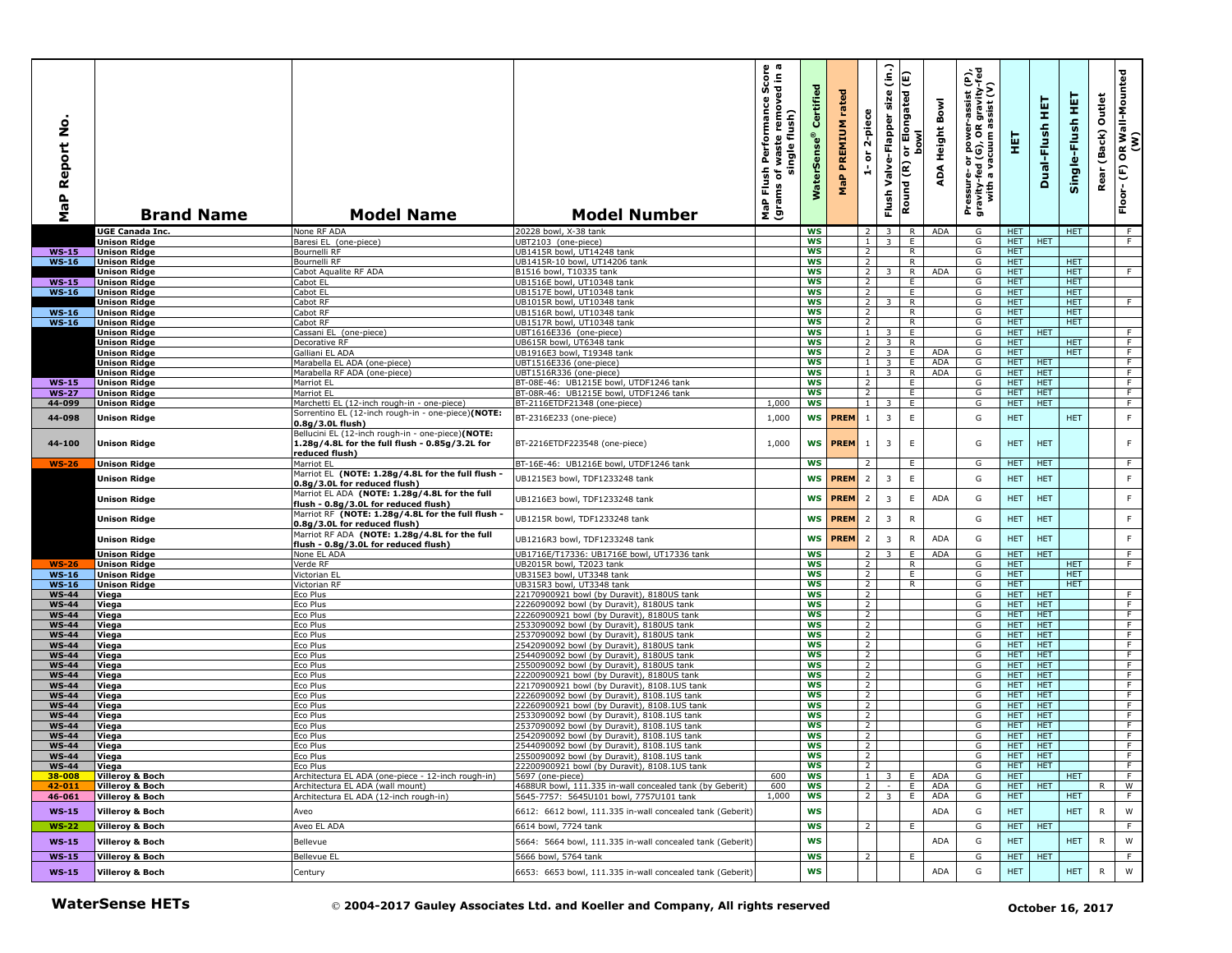| $\circ$<br>Ž<br>Report<br>$\frac{a}{a}$<br>Σ | <b>Brand Name</b>                                        | <b>Model Name</b>                                                                           | <b>Model Number</b>                                                            | rmance Score<br>P Flush Performance S<br>Ims of waste remove<br>single flush)<br>MaP F<br>(gram | Certified<br>WaterSense® | rated<br><b>MaP PREMIUM</b> | 2-piece<br>$\overleftarrow{\mathtt{o}}$<br>$\frac{1}{\sqrt{2}}$ | $\hat{\epsilon}$<br>size<br>Flush Valve-Flapper                                                                               | E<br>ור Elongated<br>סטאו<br>$\overleftarrow{\mathtt{o}}$<br>Round (R) | ADA Height Bowl | Pressure- or power-assist (P),<br>gravity-fed (G), OR gravity-fed<br>with a vacuum assist (V) | 핓                        | 펕<br>Dual-Flush          | Single-Flush HET         | Outlet<br>(Back)<br>Rear | OR Wall-Mounted<br>(W)<br>$\widehat{\mathbb{E}}$<br>Floor- |  |  |  |
|----------------------------------------------|----------------------------------------------------------|---------------------------------------------------------------------------------------------|--------------------------------------------------------------------------------|-------------------------------------------------------------------------------------------------|--------------------------|-----------------------------|-----------------------------------------------------------------|-------------------------------------------------------------------------------------------------------------------------------|------------------------------------------------------------------------|-----------------|-----------------------------------------------------------------------------------------------|--------------------------|--------------------------|--------------------------|--------------------------|------------------------------------------------------------|--|--|--|
| <b>WS-24</b>                                 | <b>Villeroy &amp; Boch</b>                               | Elody EL                                                                                    | 5C15.01 bowl, 5D05.U1 tank                                                     |                                                                                                 | <b>WS</b>                |                             | $\overline{2}$                                                  |                                                                                                                               | E.                                                                     |                 | G                                                                                             | HET.                     |                          | <b>HET</b>               |                          | F                                                          |  |  |  |
| <b>WS-15</b>                                 | <b>Villeroy &amp; Boch</b>                               | Hommage EL                                                                                  | 6661: 6661-10 bowl, 111.335 in-wall concealed tank<br>(Geberit)                |                                                                                                 | <b>WS</b>                |                             |                                                                 |                                                                                                                               | E.                                                                     | ADA             | G                                                                                             | <b>HET</b>               |                          | <b>HET</b>               | R                        | W                                                          |  |  |  |
| <b>WS-15</b>                                 | <b>Villeroy &amp; Boch</b>                               | Hommage EL                                                                                  | 6662 bowl, 7721 tank<br>5627-10: 5627-10 bowl, 111.335 in-wall concealed tank  |                                                                                                 | <b>WS</b>                |                             | $\overline{2}$                                                  |                                                                                                                               | F.                                                                     |                 | G                                                                                             | HET.                     | <b>HET</b>               |                          |                          | F.                                                         |  |  |  |
| $WS-24$                                      | <b>Villeroy &amp; Boch</b>                               | LaBelle (wall mount)                                                                        | (Geberit)                                                                      |                                                                                                 | <b>WS</b>                |                             | $\overline{2}$                                                  |                                                                                                                               |                                                                        | ADA             | G                                                                                             | <b>HET</b>               | <b>HET</b>               |                          | R                        | W                                                          |  |  |  |
| <b>WS-35</b><br><b>WS-35</b>                 | <b>Villeroy &amp; Boch</b><br><b>Villeroy &amp; Boch</b> | Marathon II (aka Eclipse)<br>Marathon II (aka Eclipse)                                      | 6201.013 bowl, 6206.024 tank<br>6201.023 bowl, 6206.024 tank                   |                                                                                                 | <b>WS</b><br><b>WS</b>   |                             | $\overline{2}$<br>$\overline{2}$                                |                                                                                                                               |                                                                        |                 | G<br>G                                                                                        | HET.<br>HET.             | <b>HET</b><br><b>HET</b> |                          |                          | F<br>F                                                     |  |  |  |
| <b>WS-35</b>                                 | <b>Villeroy &amp; Boch</b>                               | Marathon II (aka Eclipse)                                                                   | 5201.033 bowl, 6206.024 tank                                                   |                                                                                                 | WS                       |                             | $\overline{2}$                                                  |                                                                                                                               |                                                                        |                 | G                                                                                             | <b>HET</b>               | <b>HET</b>               |                          |                          | F.                                                         |  |  |  |
| <b>WS-24</b>                                 | <b>Villeroy &amp; Boch</b>                               | Memento (wall mount)                                                                        | 5628-10: 5628-10 bowl, 111.335 in-wall concealed tank<br>(Geberit)             |                                                                                                 | <b>WS</b>                |                             | $\overline{2}$                                                  |                                                                                                                               |                                                                        | <b>ADA</b>      | G                                                                                             | <b>HET</b>               | <b>HET</b>               |                          | R                        | W                                                          |  |  |  |
| <b>WS-32</b>                                 | <b>Villeroy &amp; Boch</b>                               | None (one-piece)                                                                            | 6616 (one-piece)                                                               |                                                                                                 | <b>WS</b>                |                             | $\mathbf{1}$                                                    |                                                                                                                               |                                                                        |                 | G                                                                                             | HET.                     | <b>HET</b>               |                          |                          |                                                            |  |  |  |
| <b>WS-45</b><br><b>WS-41</b>                 | <b>Villeroy &amp; Boch</b><br><b>Villeroy &amp; Boch</b> | O.Novo 1-PC<br>O.Novo EL                                                                    | 5668 (one-piece)<br>5669 bowl, 5D11 tank                                       |                                                                                                 | <b>WS</b><br><b>WS</b>   |                             | $\overline{1}$<br>$\overline{2}$                                |                                                                                                                               | Ε.                                                                     |                 | G<br>G                                                                                        | <b>HET</b><br>HET.       |                          | <b>HET</b><br><b>HET</b> |                          | $\overline{F}$<br>$\overline{F}$                           |  |  |  |
| 41-007                                       | <b>Villeroy &amp; Boch</b>                               | O.Novo RF ADA                                                                               | 5659U0 01: 5659 bowl, 5D11 tank                                                | 1,000                                                                                           | <b>WS</b>                |                             | 2 <sup>1</sup>                                                  | 3                                                                                                                             | R                                                                      | ADA             | G                                                                                             | HET.                     |                          | HET.                     |                          | F                                                          |  |  |  |
| $WS-15$                                      | <b>Villeroy &amp; Boch</b>                               | Oblic EL                                                                                    | 6664: 6664 bowl, 111.335 in-wall concealed tank (Geberit)                      |                                                                                                 | <b>WS</b>                |                             |                                                                 |                                                                                                                               | E                                                                      | <b>ADA</b>      | G                                                                                             | HET.                     | <b>HET</b>               |                          | R                        | W                                                          |  |  |  |
| <b>WS-24</b>                                 | <b>Villeroy &amp; Boch</b>                               | Omnia Architectura (wall mount)                                                             | 5674-10: 5674-10 bowl, 111.335 in-wall concealed tank<br>(Geberit)             |                                                                                                 | <b>WS</b>                |                             | $\overline{2}$                                                  |                                                                                                                               |                                                                        | ADA             | G                                                                                             | <b>HET</b>               | <b>HET</b>               |                          | R                        | W                                                          |  |  |  |
| <b>WS-24</b><br><b>WS-24</b>                 | <b>Villeroy &amp; Boch</b><br><b>Villeroy &amp; Boch</b> | Omnia Architectura EL<br>Omnia Architectura EL (one-piece)                                  | 5613.01 bowl, 5713.U1 tank<br>6670.US (one-piece)                              |                                                                                                 | <b>WS</b><br>ws          |                             | $\overline{2}$<br>$\mathbf{1}$                                  |                                                                                                                               | E.<br>E                                                                |                 | G<br>G                                                                                        | <b>HET</b><br>HET.       |                          | <b>HET</b><br><b>HET</b> |                          | F<br>F.                                                    |  |  |  |
| $WS-15$                                      | <b>Villeroy &amp; Boch</b>                               | Pure Stone EL                                                                               | 5670: 5670 bowl, 111.335 in-wall concealed tank (Geberit)                      |                                                                                                 | WS                       |                             |                                                                 |                                                                                                                               |                                                                        | ADA             | G                                                                                             | <b>HET</b>               |                          | <b>HET</b>               | $\mathsf{R}$             | W                                                          |  |  |  |
| $WS-15$                                      | <b>Villeroy &amp; Boch</b>                               | Sentique EL                                                                                 | 5622: 5622 bowl, 111.335 in-wall concealed tank (Geberit)                      |                                                                                                 | <b>WS</b>                |                             |                                                                 |                                                                                                                               | E                                                                      | ADA             | G                                                                                             | <b>HET</b>               |                          | <b>HET</b>               | $\mathsf{R}$             | W                                                          |  |  |  |
| <b>WS-15</b>                                 | <b>Villeroy &amp; Boch</b>                               | Sentique EL                                                                                 | 5625 bowl, 5722 tank                                                           |                                                                                                 | <b>WS</b>                |                             | $\overline{2}$                                                  |                                                                                                                               | E                                                                      |                 | G                                                                                             | HET.                     | <b>HET</b>               |                          |                          | F                                                          |  |  |  |
| <b>WS-24</b><br>46-060                       | <b>Villeroy &amp; Boch</b><br><b>Villeroy &amp; Boch</b> | Strada EL<br>Strada EL ADA (12-inch rough-in - one piece)                                   | 5C14.01 bowl, 5D06.U1 tank<br>5650US01                                         | 800                                                                                             | ws<br>ws                 |                             | $\overline{2}$<br>$\mathbf{1}$                                  | 3                                                                                                                             | E<br>Ε.                                                                | ADA             | G<br>G                                                                                        | <b>HET</b><br>HET.       |                          | <b>HET</b><br><b>HET</b> |                          | F.<br>$\overline{F}$                                       |  |  |  |
| <b>WS-24</b>                                 | Villeroy & Boch                                          | Subway 2.0 (wall mount)                                                                     | 5600-10: 5600-10 bowl, 111.335 in-wall concealed tank                          |                                                                                                 | <b>WS</b>                |                             | $\overline{2}$                                                  |                                                                                                                               |                                                                        | <b>ADA</b>      | G                                                                                             | <b>HET</b>               | <b>HET</b>               |                          | R                        | W                                                          |  |  |  |
| 36-002                                       | <b>Villeroy &amp; Boch</b>                               | Subway ADA (wall mount)                                                                     | 'Geberit)<br>5614UR01 bowl, 111.335 in-wall concealed tank (Geberit)           | 500                                                                                             | WS                       |                             | $\overline{2}$                                                  |                                                                                                                               | S.                                                                     | <b>ADA</b>      | G                                                                                             | <b>HET</b>               | <b>HET</b>               |                          | R                        | W                                                          |  |  |  |
| <b>WS-15</b>                                 | Villeroy & Boch                                          | Subway EL                                                                                   | 6600: 6600 bowl, 111.335 in-wall concealed tank (Geberit)                      |                                                                                                 | <b>WS</b>                |                             | $\overline{2}$                                                  |                                                                                                                               | E                                                                      | <b>ADA</b>      | G                                                                                             | <b>HET</b>               |                          | <b>HET</b>               | ${\sf R}$                | W                                                          |  |  |  |
| <b>WS-14</b>                                 | <b>Villeroy &amp; Boch</b>                               | Subway EL                                                                                   | 6610: 6610 bowl, 7723 tank                                                     |                                                                                                 | <b>WS</b>                |                             | $\overline{2}$                                                  |                                                                                                                               | E.                                                                     |                 | G                                                                                             | HET.                     | <b>HET</b>               |                          |                          | F.                                                         |  |  |  |
| <b>WS-15</b><br><b>WS-24</b>                 | <b>Villeroy &amp; Boch</b><br><b>Villeroy &amp; Boch</b> | Twist EL<br>Twist EL                                                                        | 5C10<br>5C12.01 bowl, 5D07.U1 tank                                             |                                                                                                 | <b>WS</b><br>WS          |                             | $\mathbf{1}$<br>$\overline{2}$                                  |                                                                                                                               | E.<br>E.                                                               |                 | G<br>G                                                                                        | <b>HET</b><br>HET.       |                          | <b>HET</b><br>HET.       |                          | $\overline{F}$<br>F.                                       |  |  |  |
| <b>WS-24</b>                                 | <b>Villeroy &amp; Boch</b>                               | Twist EL ADA                                                                                | 5C13.01 bowl, 5D07.U1 tank                                                     |                                                                                                 | WS                       |                             | $\overline{2}$                                                  |                                                                                                                               | E.                                                                     | ADA             | G                                                                                             | <b>HET</b>               |                          | <b>HET</b>               |                          | F.                                                         |  |  |  |
| <b>WS-24</b>                                 | <b>Villeroy &amp; Boch</b>                               | Twist RF                                                                                    | 5C11.01 bowl, 5D07.U1 tank                                                     |                                                                                                 | WS                       |                             | $\overline{2}$                                                  |                                                                                                                               | $\overline{R}$<br>Έ                                                    |                 | G<br>G                                                                                        | <b>HET</b>               |                          | <b>HET</b><br><b>HET</b> |                          | $\overline{F}$<br>F                                        |  |  |  |
| <b>WS-18</b>                                 | VitrA<br>VitrA                                           | Aria EL<br>Corina                                                                           | 4415 bowl, 4416 tank<br>5069-xxx-0101 bowl, 5396 tank                          |                                                                                                 | <b>WS</b><br><b>WS</b>   |                             | $\overline{2}$<br>$2^{\circ}$                                   | 3                                                                                                                             |                                                                        |                 | G                                                                                             | HET.<br>HET.             |                          | HET.                     |                          | F                                                          |  |  |  |
| <b>WS-18</b>                                 | VitrA                                                    | Corina                                                                                      | 5069-xxx-0101 bowl, 5398 tank                                                  |                                                                                                 | <b>WS</b>                |                             | $\overline{2}$                                                  |                                                                                                                               |                                                                        |                 | G                                                                                             | <b>HET</b>               |                          | HET.                     |                          | F.                                                         |  |  |  |
| <b>WS-18</b>                                 | VitrA                                                    | Corina                                                                                      | 5232-xxx-0101 bowl, 5396 tank                                                  |                                                                                                 | <b>WS</b><br><b>WS</b>   |                             | $\overline{2}$<br>2                                             |                                                                                                                               |                                                                        |                 | G<br>G                                                                                        | <b>HET</b>               |                          | <b>HET</b>               |                          | F.<br>F                                                    |  |  |  |
| $WS-18$                                      | VitrA<br>VitrA                                           | Corina<br>Corina EL                                                                         | 5232-xxx-0101 bowl, 5398 tank<br>5069-xxx-0101 bowl, 5070-xxx-5372 tank        |                                                                                                 | <b>WS</b>                |                             | $\overline{2}$                                                  | $\overline{\mathbf{z}}$                                                                                                       | E                                                                      |                 | G                                                                                             | <b>HET</b><br><b>HET</b> |                          | <b>HET</b><br><b>HET</b> |                          | F                                                          |  |  |  |
|                                              | VitrA                                                    | Corina EL (one-piece)                                                                       | 5178-xxx-5365 (one-piece)                                                      |                                                                                                 | <b>WS</b>                |                             | 1                                                               | $\overline{\mathbf{3}}$                                                                                                       | $\mathsf E$                                                            |                 | G                                                                                             | <b>HET</b>               |                          | <b>HET</b>               |                          | F                                                          |  |  |  |
|                                              | VitrA                                                    | Corina EL ADA                                                                               | 5232-xxx-0101 bowl, 5070-xxx-5372 tank                                         |                                                                                                 | <b>WS</b>                |                             | $\overline{2}$                                                  | $\overline{3}$                                                                                                                | E.                                                                     | ADA             | G                                                                                             | HET.                     |                          | <b>HET</b>               |                          | F                                                          |  |  |  |
| $WS-16$                                      | VitrA                                                    | Epoca EL                                                                                    | 4032 bowl, 6514 tank (12-inch rough-in)                                        |                                                                                                 | <b>WS</b>                |                             | $\overline{2}$                                                  |                                                                                                                               | E.                                                                     |                 | G                                                                                             | HET.                     |                          | <b>HET</b>               |                          | F                                                          |  |  |  |
|                                              | VitrA                                                    | Evergreen (formerly Corina) Dual Flush RF                                                   | 5076-xxx-0075 bowl, 5055-xxx-5219 tank                                         |                                                                                                 | <b>WS</b>                |                             | $\overline{2}$                                                  | $\overline{2}$                                                                                                                | R                                                                      |                 | G                                                                                             | <b>HET</b>               | <b>HET</b>               |                          |                          | F                                                          |  |  |  |
| 17-055RN33 VitrA<br>$WS-21$                  | <b>VitrA</b>                                             | Evergreen Dual Flush EL ADA<br>Evergreen Dual Flush RF (one-piece)                          | 5074 bowl, 5055 tank                                                           | 800                                                                                             | <b>WS</b><br>ws          |                             | $\overline{2}$<br>$\mathbf{1}$                                  | 2                                                                                                                             | E<br>R                                                                 | ADA             | G<br>G                                                                                        | HET.<br>HET.             | <b>HET</b><br><b>HET</b> |                          |                          | F<br>F                                                     |  |  |  |
| 36-081                                       | VitrA                                                    | Evergreen EL (10-inch rough-in)                                                             | 4125 (one-piece)<br>5042-5400:  with 5042 bowl, 5400-552X or 5400-553X<br>tank | 800                                                                                             | WS                       |                             | $\overline{2}$                                                  | $\overline{\mathbf{3}}$                                                                                                       | E                                                                      |                 | G                                                                                             | <b>HET</b>               |                          | <b>HET</b>               |                          | F.                                                         |  |  |  |
| 36-077                                       | VitrA                                                    | Evergreen EL (12-inch rough-in)                                                             | 5042-5402: with 5042 bowl, 5402-552X or 5402-553X<br>tank                      | 800                                                                                             | <b>WS</b>                |                             | 2                                                               | $\overline{\mathbf{3}}$                                                                                                       | E                                                                      |                 | G                                                                                             | <b>HET</b>               |                          | <b>HET</b>               |                          | F.                                                         |  |  |  |
| 36-079                                       | VitrA                                                    | Evergreen EL (14-inch rough-in)                                                             | 5042-5404: with 5042 bowl, 5404-552X or 5404-553X<br>tank                      | 800                                                                                             | <b>WS</b>                |                             | $2^{\circ}$                                                     | $\overline{3}$                                                                                                                | E                                                                      |                 | G                                                                                             | <b>HET</b>               |                          | <b>HET</b>               |                          | F.                                                         |  |  |  |
| 17-054RN33 VitrA                             |                                                          | Evergreen EL ADA                                                                            | 5065 bowl, 5066 tank                                                           | 800                                                                                             |                          | <b>WS PREM</b>              | $\overline{2}$                                                  |                                                                                                                               | Ε.                                                                     | ADA             | P                                                                                             | <b>HET</b>               |                          | <b>HET</b>               |                          | F.                                                         |  |  |  |
| $WS-15$                                      | VitrA                                                    | EverGreen EL ADA (NOTE: Flush volume of this<br>fixture is 1.2-gal/4.5L)                    | 5195 bowl, 5400 tank                                                           |                                                                                                 | <b>WS</b>                |                             | $\overline{2}$                                                  |                                                                                                                               | E.                                                                     | <b>ADA</b>      | G                                                                                             | <b>HET</b>               |                          | <b>HET</b>               |                          | F.                                                         |  |  |  |
| 37-044 &<br>9-048RN21                        | VitrA                                                    | EverGreen EL ADA (12-inch rough-in) (NOTE: Flush<br>volume of this fixture is 1.2-gal/4.5L) | 5195 bowl, 5402 tank                                                           | 800                                                                                             | WS                       |                             | $\overline{2}$                                                  | $\overline{2}$                                                                                                                | E                                                                      | <b>ADA</b>      | G                                                                                             | <b>HET</b>               |                          | <b>HET</b>               |                          | F.                                                         |  |  |  |
| $WS-15$                                      | VitrA                                                    | EverGreen EL ADA (NOTE: Flush volume of this<br>fixture is 1.2-gal/4.5L)                    | 5195 bowl, 5404 tank                                                           |                                                                                                 | <b>WS</b>                |                             | $\overline{2}$                                                  |                                                                                                                               | E                                                                      | <b>ADA</b>      | G                                                                                             | <b>HET</b>               |                          | <b>HET</b>               |                          | F.                                                         |  |  |  |
|                                              |                                                          |                                                                                             |                                                                                |                                                                                                 |                          |                             |                                                                 | <b>WaterSense HETs</b><br>© 2004-2017 Gauley Associates Ltd. and Koeller and Company, All rights reserved<br>October 16, 2017 |                                                                        |                 |                                                                                               |                          |                          |                          |                          |                                                            |  |  |  |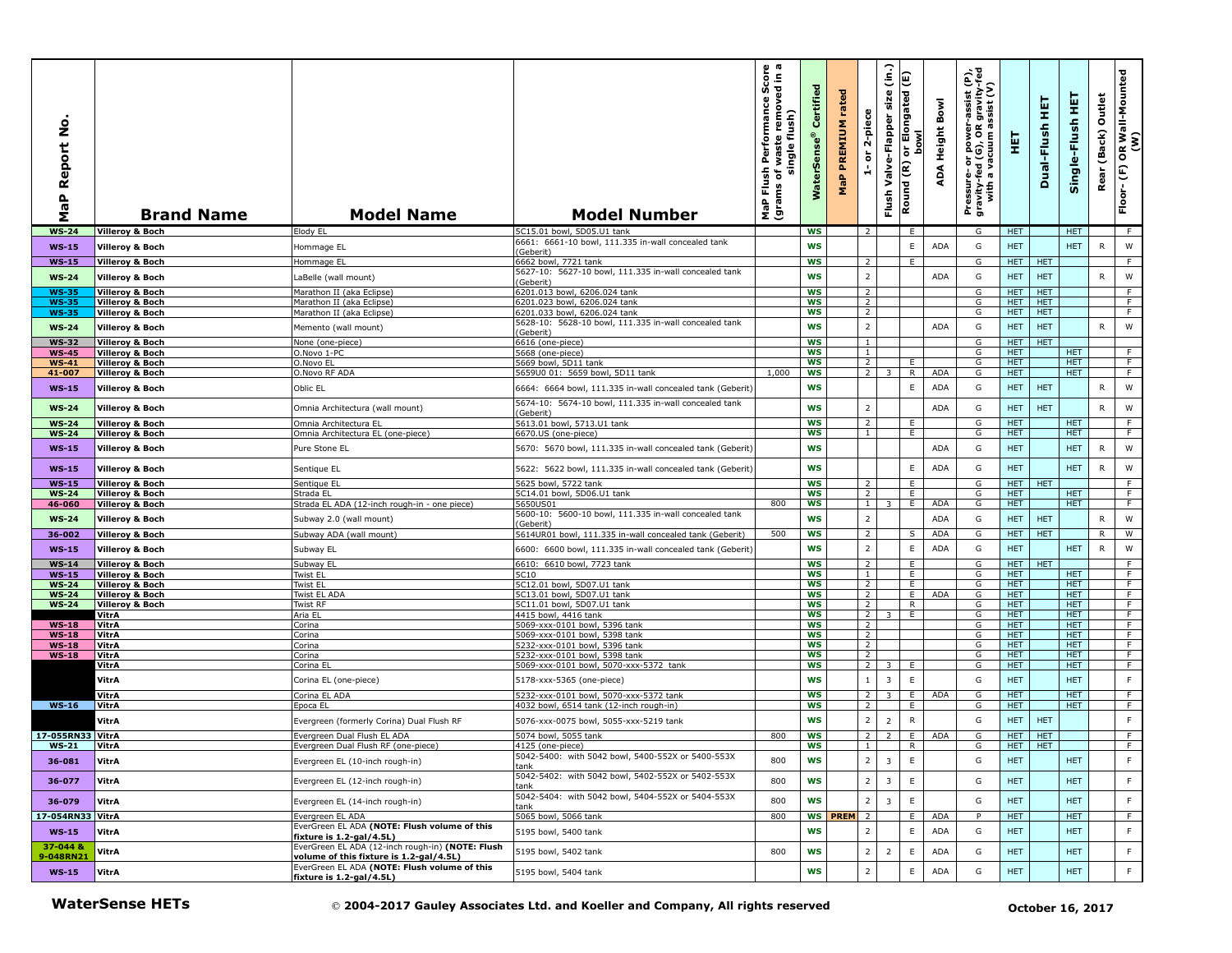| aP Report No<br>Σ                       | <b>Brand Name</b>                | <b>Model Name</b>                                                                           | <b>Model Number</b>                                                             | ο ω<br>rmance Score<br>removed in a<br>Performan<br>flush)<br>waste<br>single<br>Flush<br>৳<br>(grams<br>MaP | Certified<br><b>WaterSens</b> | rated<br><b>PREMIUM</b><br>MaP | 2-piece<br>$\overleftarrow{\mathtt{o}}$<br>÷ | (in.)<br>size<br>Valve-Flapper<br>Flush   | or Elongated (E)<br><b>bowl</b><br>Round (R) | Bowl<br>Height<br>∢<br>ą | rer-assist (P),<br>)R gravity-fed<br>1 assist (V)<br>Pressure- or power-<br>gravity-fed (G), OR g<br>with a vacuum as | 틯                        | 뚶<br>Dual-Flush   | 뿦<br>Single-Flush        | Outlet<br>(Back)<br>Rear | OR Wall-Mounted<br>(W)<br>$\mathop{\mathbb{E}}$<br>Floor- |
|-----------------------------------------|----------------------------------|---------------------------------------------------------------------------------------------|---------------------------------------------------------------------------------|--------------------------------------------------------------------------------------------------------------|-------------------------------|--------------------------------|----------------------------------------------|-------------------------------------------|----------------------------------------------|--------------------------|-----------------------------------------------------------------------------------------------------------------------|--------------------------|-------------------|--------------------------|--------------------------|-----------------------------------------------------------|
| 36-080                                  | VitrA                            | Evergreen RF (10-inch rough-in)                                                             | 5041-5400: with 5041 bowl, 5400-552X or 5400-553X<br>tank                       | 800                                                                                                          | <b>WS</b>                     |                                | $\overline{2}$                               | 3                                         | ${\sf R}$                                    |                          | G                                                                                                                     | <b>HET</b>               |                   | <b>HET</b>               |                          | F                                                         |
| 36-076                                  | VitrA                            | Evergreen RF (12-inch rough-in)                                                             | 5041-5402: with 5041 bowl, 5402-552X or 5402-553X<br>tank                       | 800                                                                                                          | <b>WS</b>                     |                                | $\overline{2}$                               | $\overline{3}$                            | ${\sf R}$                                    |                          | G                                                                                                                     | <b>HET</b>               |                   | <b>HET</b>               |                          | F                                                         |
| 36-078                                  | VitrA                            | Evergreen RF (14-inch rough-in)                                                             | 5041-5404: with 5041 bowl, 5404-552X or 5404-553X<br>tank                       | 800                                                                                                          | WS                            |                                | $\overline{2}$                               | 3                                         | ${\sf R}$                                    |                          | G                                                                                                                     | <b>HET</b>               |                   | <b>HET</b>               |                          | $\mathsf F$                                               |
| $WS-15$                                 | VitrA                            | EverGreen RF ADA (NOTE: Flush volume of this<br><u>fixture is 1.2-gal/4.5L)</u>             | 5196 bowl, 5400 tank                                                            |                                                                                                              | <b>WS</b>                     |                                | $\overline{2}$                               |                                           | $\mathsf{R}$                                 | <b>ADA</b>               | G                                                                                                                     | <b>HET</b>               |                   | <b>HET</b>               |                          | F                                                         |
| 37-045 &<br>9-047RN21                   | VitrA                            | EverGreen RF ADA (12-inch rough-in) (NOTE: Flush<br>volume of this fixture is 1.2-gal/4.5L) | 5196 bowl, 5402 tank                                                            | 800                                                                                                          | <b>WS</b>                     |                                | $\overline{2}$                               | $\overline{2}$                            | $\mathsf{R}$                                 | <b>ADA</b>               | G                                                                                                                     | <b>HET</b>               |                   | <b>HET</b>               |                          | F                                                         |
| $WS-15$                                 | VitrA                            | EverGreen RF ADA (NOTE: Flush volume of this<br>fixture is 1.2-gal/4.5L)                    | 5196 bowl, 5404 tank                                                            |                                                                                                              | <b>WS</b>                     |                                | $\overline{2}$                               |                                           | $\mathsf{R}$                                 | <b>ADA</b>               | G                                                                                                                     | <b>HET</b>               |                   | <b>HET</b>               |                          | $\mathsf F$                                               |
|                                         | <b>Vortens</b>                   | Dali EL                                                                                     | 5101-5201: 5101-V Bowl, 5201-V Tank                                             |                                                                                                              | WS                            |                                | $\overline{2}$                               |                                           | E                                            |                          | G                                                                                                                     | <b>HET</b>               | <b>HET</b>        |                          |                          | $\overline{F}$                                            |
| $WS-14$                                 | Vortens<br><b>Vortens</b>        | Delfos<br>Dominic Victory RF                                                                | 3130-V<br>3209-3472: 3209-V Bowl, 3472-VD Tank                                  |                                                                                                              | ws<br><b>WS</b>               |                                | $\mathbf{1}$<br>$\overline{2}$               |                                           | $\mathsf{R}$                                 |                          | G<br>G                                                                                                                | HET.<br>HET.             | HET<br><b>HET</b> |                          |                          | F<br>F                                                    |
| $WS-14$                                 | Vortens                          | Dominic EL                                                                                  | 3113-3472: 3113-V Bowl, 3472-VD Tank                                            |                                                                                                              | <b>WS</b>                     |                                | $\overline{2}$                               |                                           | E                                            |                          | G                                                                                                                     | HET.                     | <b>HET</b>        |                          |                          | F.                                                        |
| $WS-14$                                 | <b>Vortens</b>                   | Dominic EL ADA                                                                              | 3123-3472: 3123-V Bowl, 3472-VD Tank                                            |                                                                                                              | WS                            |                                | 2                                            |                                           | E.                                           | ADA                      | G                                                                                                                     | <b>HET</b>               | <b>HET</b>        |                          |                          | F.                                                        |
| <b>WS-14</b>                            | <b>Vortens</b>                   | Dominic RF                                                                                  | 3208-3472: 3208-V Bowl, 3472-VD Tank                                            |                                                                                                              | <b>WS</b>                     |                                | 2                                            |                                           | R                                            |                          | G                                                                                                                     | HET.                     | <b>HET</b>        |                          |                          | F.                                                        |
| 13-031RN26<br><b>RN42</b><br>13-036RN26 | <b>Vortens</b>                   | Hurricane EL                                                                                | 3137-3473: 3137-V Bowl, 3473-V Tank                                             | 800                                                                                                          | WS                            |                                | $\overline{2}$                               | $\overline{3}$                            | $\mathsf E$                                  |                          | G                                                                                                                     | <b>HET</b>               |                   | <b>HET</b>               |                          | $\mathsf F$                                               |
| <b>RN42</b>                             | Vortens                          | Hurricane RF                                                                                | 3213-3473: 3213-V Bowl, 3473-V Tank                                             | 600                                                                                                          | <b>WS</b>                     |                                | $\overline{2}$                               | 3                                         | $\mathsf{R}$                                 |                          | G                                                                                                                     | <b>HET</b>               |                   | <b>HET</b>               |                          | F                                                         |
| 12-128RN26<br><b>RN42</b><br>13-034RN26 | Vortens                          | Hurricane RF ADA                                                                            | 3140-3473: 3140-V Bowl, 3473-V Tank                                             | 1,000                                                                                                        | <b>WS</b>                     |                                | $\overline{2}$                               | 3                                         | $\mathsf{R}$                                 | <b>ADA</b>               | G                                                                                                                     | <b>HET</b>               |                   | <b>HET</b>               |                          | F                                                         |
| <b>RN42</b>                             | Vortens                          | Loretto EL                                                                                  | 3137-3475: 3137-V Bowl, 3475-V Tank                                             | 800                                                                                                          | <b>WS</b>                     |                                | $\overline{2}$                               | 3                                         | E                                            |                          | G                                                                                                                     | <b>HET</b>               |                   | <b>HET</b>               |                          | F                                                         |
| 13-033RN26<br><b>RN42</b>               | <b>Vortens</b>                   | Loretto EL ADA                                                                              | 3140-3475: 3140-V Bowl, 3475-V Tank                                             | 1,000                                                                                                        | ws                            |                                | $\overline{2}$                               | 3                                         | E.                                           | <b>ADA</b>               | G                                                                                                                     | <b>HET</b>               |                   | <b>HET</b>               |                          | F                                                         |
| 13-029RN26<br><b>RN42</b>               | Vortens                          | Loretto RF                                                                                  | 3213-3475: 3213-V Bowl, 3475-V Tank                                             | 800                                                                                                          | <b>WS</b>                     |                                | $\overline{2}$                               | $\overline{3}$                            | ${\sf R}$                                    |                          | G                                                                                                                     | <b>HET</b>               |                   | <b>HET</b>               |                          | F                                                         |
| 46-015<br>46-014                        | <b>Vortens</b><br>Vortens        | Medalist HET EL ADA (12-inch rough-in)<br>Medalist HET EL ADA (10-inch rough-in)            | 3123-3486: 3123 bowl, 3486 tank<br>3123-3487: 3123 bowl, 3487 tank              | 600<br>600                                                                                                   | <b>WS</b><br><b>WS</b>        |                                | 2<br>2                                       | $\overline{3}$<br>$\overline{\mathbf{3}}$ | E.<br>E                                      | ADA<br>ADA               | G<br>G                                                                                                                | <b>HET</b><br><b>HET</b> |                   | <b>HET</b><br><b>HET</b> |                          | $\overline{F}$<br>F                                       |
| 46-013                                  | Vortens                          | Medalist HET EL ADA (14-inch rough-in)                                                      | 3123-3488: 3123 bowl, 3488 tank                                                 | 600                                                                                                          | ws                            |                                | 2                                            | 3 <sup>7</sup>                            | E.                                           | ADA                      | G                                                                                                                     | HET.                     |                   | HET.                     |                          | F                                                         |
| <b>WS-45</b>                            | Vortens                          | Medalist HET EL ADA                                                                         | 3123-3489: 3123 bowl, 3489 tank                                                 |                                                                                                              | WS                            |                                | $\overline{2}$                               | $\overline{\mathbf{3}}$                   | E                                            | ADA                      | G                                                                                                                     | HET.                     |                   | <b>HET</b>               |                          | F.                                                        |
| 46-018                                  | Vortens                          | Medalist HET EL (12-inch rough-in)                                                          | 3151-3486: 3151 bowl, 3486 tank                                                 | 600                                                                                                          | <b>WS</b>                     |                                | 2 <sup>1</sup>                               | $\overline{\mathbf{3}}$                   | E.                                           |                          | G                                                                                                                     | HET                      |                   | <b>HET</b>               |                          | $\overline{F}$                                            |
| 46-017                                  | <b>Vortens</b>                   | Medalist HET EL (10-inch rough-in)                                                          | 3151-3487: 3151 bowl, 3487 tank                                                 | 600                                                                                                          | <b>WS</b>                     |                                | 2 <sub>1</sub>                               | 3 I                                       | E                                            |                          | G                                                                                                                     | HET.                     |                   | HET.                     |                          | F                                                         |
| 46-016<br><b>WS-45</b>                  | <b>Vortens</b>                   | Medalist HET EL (14-inch rough-in)<br>Medalist EL                                           | 3151-3488: 3151 bowl, 3488 tank<br>3151-3489: 3151 bowl, 3489 tank              | 600                                                                                                          | <b>WS</b><br><b>WS</b>        |                                | $\overline{2}$<br>$\overline{2}$             | $\overline{3}$<br>$\overline{\mathbf{3}}$ | E.<br>E                                      |                          | G<br>G                                                                                                                | <b>HET</b><br><b>HET</b> |                   | <b>HET</b><br><b>HET</b> |                          | F<br>$\overline{F}$                                       |
| 46-021                                  | Vortens<br>Vortens               | Medalist HET RF (12-inch rough-in)                                                          | 3220-3486: 3220 bowl, 3486 tank                                                 | 600                                                                                                          | WS                            |                                | $\overline{2}$                               | $\overline{\mathbf{3}}$                   | R                                            |                          | G                                                                                                                     | <b>HET</b>               |                   | <b>HET</b>               |                          | F                                                         |
| 46-020                                  | <b>Vortens</b>                   | Medalist HET RF (10-inch rough-in)                                                          | 3220-3487: 3220 bowl, 3487 tank                                                 | 600                                                                                                          | <b>WS</b>                     |                                | 2                                            | $\overline{\mathbf{3}}$                   | R                                            |                          | G                                                                                                                     | HET.                     |                   | <b>HET</b>               |                          | F                                                         |
| 46-019                                  | Vortens                          | Medalist HET RF (14-inch rough-in)                                                          | 3220-3488: 3220 bowl, 3488 tank                                                 | 600                                                                                                          | WS                            |                                | $\overline{2}$                               | $\overline{\mathbf{3}}$                   | R                                            |                          | G                                                                                                                     | <b>HET</b>               |                   | <b>HET</b>               |                          | F                                                         |
| <b>WS-45</b>                            | <b>Vortens</b>                   | Medalist RF                                                                                 | 3220-3489: 3220 bowl, 3489 tank                                                 |                                                                                                              | <b>WS</b>                     |                                | $\overline{2}$                               | $\overline{3}$                            | R                                            |                          | G                                                                                                                     | <b>HET</b>               |                   | <b>HET</b>               |                          | $\overline{F}$                                            |
| <b>WS-27</b>                            | Vortens                          | Murano EL<br>Murano EL ADA                                                                  | 3147-3425: 3147 bowl, 3425 tank<br>3140-3425: 3140 bowl, 3425 tank              |                                                                                                              | <b>WS</b><br>WS               |                                | $\overline{2}$<br>$\overline{2}$             |                                           | E<br>E                                       | ADA                      | G<br>G                                                                                                                | <b>HET</b><br><b>HET</b> |                   | <b>HET</b><br><b>HET</b> |                          | F.<br>F                                                   |
| $WS-27$<br><b>WS-27</b>                 | <b>Vortens</b><br><b>Vortens</b> | Murano RF                                                                                   | 3219-3425: 3219 bowl, 3425 tank                                                 |                                                                                                              | <b>WS</b>                     |                                | $\overline{2}$                               |                                           | R                                            |                          | G                                                                                                                     | <b>HET</b>               |                   | <b>HET</b>               |                          | F                                                         |
| 40-005                                  | Vortens                          | Oken 1G EL UHET (12-inch rough-in) (NOTE:<br>1.0g/3.8L single-flush fixture)                | 3149-3449: 3149 bowl, 3449 tank                                                 | 800                                                                                                          | WS                            | <b>PREM</b>                    | $\overline{2}$                               | 3                                         | E                                            | <b>ADA</b>               | G                                                                                                                     | <b>HET</b>               |                   | <b>HET</b>               |                          | F                                                         |
| 38-003                                  | Vortens                          | Oken 1G RF (12-inch rough-in) (NOTE: 1.0g/3.8L<br>single-flush fixture)                     | 3249-3449: 3249-V bowl, 3449-V tank                                             | 600                                                                                                          | <b>WS</b>                     | <b>PREM</b>                    | $\overline{2}$                               | 3                                         | $\mathsf{R}$                                 |                          | G                                                                                                                     | <b>HET</b>               |                   | <b>HET</b>               |                          | F                                                         |
| 10-050RN22<br>38                        | Vortens                          | Rhodas EL ADA (HET)                                                                         | 3123-3436: 3123-V Bowl, 3436-V Tank                                             | 1,000                                                                                                        | <b>WS</b>                     |                                | $\overline{2}$                               |                                           | E                                            | ADA                      | G                                                                                                                     | <b>HET</b>               | <b>HET</b>        |                          |                          | $\mathsf F$                                               |
| <b>WS-28</b>                            | <b>Vortens</b>                   | Sparta ADA                                                                                  | 3142-3479: 3142 bowl, 3479 tank                                                 |                                                                                                              | <b>WS</b>                     |                                | $\overline{2}$                               |                                           |                                              |                          | G                                                                                                                     | HET.                     |                   | <b>HET</b>               |                          | F.                                                        |
| <b>WS-27</b>                            | <b>Vortens</b>                   | Sparta El                                                                                   | 3141-3479:  3141 bowl, 3479 tank                                                |                                                                                                              | ws                            |                                | $\mathbf{z}$                                 |                                           | E.                                           |                          | G                                                                                                                     | HEI                      |                   | HEI                      |                          |                                                           |
| <b>WS-27</b>                            | <b>Vortens</b>                   | Sparta RF                                                                                   | 3215-3479: 3215 bowl, 3479 tank                                                 |                                                                                                              | WS                            |                                | $\overline{2}$                               |                                           | R.                                           |                          | G                                                                                                                     | <b>HET</b>               |                   | <b>HET</b>               |                          | $-F$                                                      |
|                                         | <b>Vortens</b><br>Vortens        | Superio EL ADA<br>Superio RF                                                                | 3140-3475: 3140-V Bowl, 3475-V Tank<br>3213-3475: 3213-V Bowl, 3475-V Tank      |                                                                                                              | ws<br>ws                      |                                | 2 <sup>1</sup>                               | 3<br>$2 \mid 3 \mid$                      | E.<br>R                                      | ADA                      | G<br>G                                                                                                                | <b>HET</b><br><b>HET</b> |                   | <b>HET</b><br><b>HET</b> |                          | F.<br>F.                                                  |
| 5-504RN19-<br>36                        | <b>Vortens</b>                   | Tornado EL                                                                                  | 3138-3468: 3138-V Bowl, 3468-V Tank                                             | 700                                                                                                          | WS                            |                                | $\overline{2}$                               | $\sim$                                    | $\mathsf E$                                  |                          | P                                                                                                                     | <b>HET</b>               |                   | <b>HET</b>               |                          | F                                                         |
| 8-553RN19-<br>36                        | Vortens                          | Tornado EL ADA                                                                              | 3134-3468: 3134-V Bowl, 3468-V Tank                                             | 1,000                                                                                                        | WS                            | <b>PREM</b>                    | $\overline{2}$                               |                                           | E                                            | <b>ADA</b>               | P                                                                                                                     | HET                      |                   | <b>HET</b>               |                          | F                                                         |
| $WS-14$                                 | <b>Vortens</b>                   | Tornado EL ADA                                                                              | 3134-3471: 3134-V Bowl, 3471-V Tank                                             |                                                                                                              | <b>WS</b>                     |                                | $\overline{2}$                               |                                           | E                                            |                          | G                                                                                                                     | HET.                     |                   | <b>HET</b>               |                          | F.                                                        |
| $WS-14$                                 | <b>Vortens</b>                   | Tornado EL ADA                                                                              | 3138-3471: 3138-V Bowl, 3471-V Tank                                             |                                                                                                              | <b>WS</b>                     |                                | $\overline{2}$                               |                                           | E                                            |                          | P                                                                                                                     | <b>HET</b>               |                   | <b>HET</b>               |                          | F                                                         |
| $WS-12$                                 | Vortens                          | Vienna ELX                                                                                  | 3113-3420: 3113-V Bowl, 3420-V Tank                                             |                                                                                                              | <b>WS</b>                     |                                | $\overline{2}$                               |                                           | E                                            |                          | G                                                                                                                     | HET HET                  |                   |                          |                          | $\overline{F}$                                            |
| 13-035RN26<br><b>RN42</b>               | <b>Vortens</b>                   | Vienna ELX - DF                                                                             | 3113-3436: 3113-V Bowl, 3436-V Tank                                             | 600                                                                                                          | WS                            |                                | $\mathbf 2$                                  | $\overline{2}$                            | $\mathsf E$                                  |                          | G                                                                                                                     | HET.                     | <b>HET</b>        |                          |                          | F                                                         |
|                                         | <b>WaterSense HETs</b>           |                                                                                             | © 2004-2017 Gauley Associates Ltd. and Koeller and Company, All rights reserved |                                                                                                              |                               |                                |                                              |                                           |                                              |                          |                                                                                                                       |                          |                   | October 16, 2017         |                          |                                                           |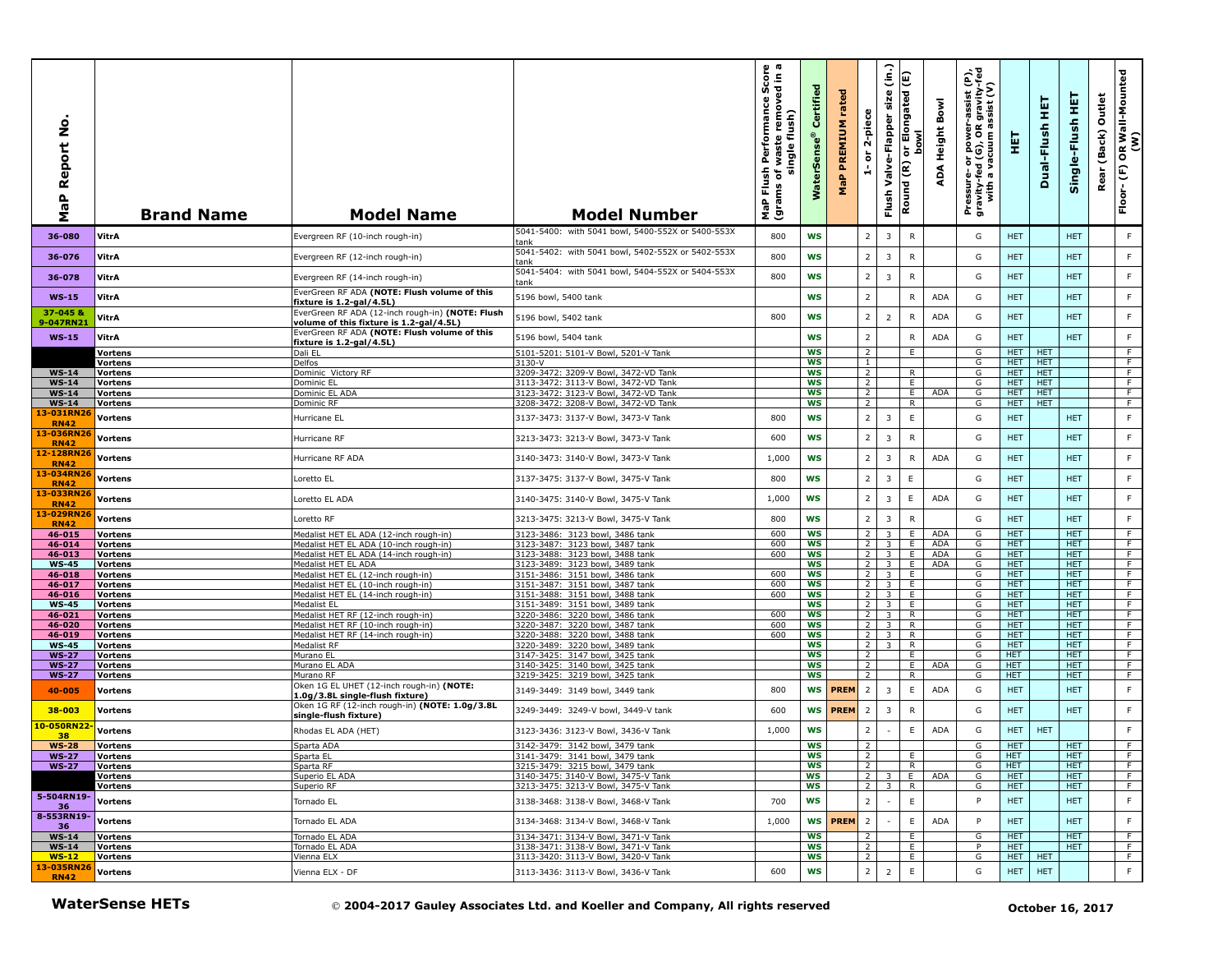| ş<br>Report<br>a<br>G<br>Σ                   | <b>Brand Name</b>                                                                              | <b>Model Name</b>                                                | <b>Model Number</b>                                                                                    | $\omega$ $\varpi$<br>rmance Score<br>removed in a<br>Performan<br>flush)<br>waste<br>single<br>Flush<br>৳<br>(grams<br>$\mathbf{r}$<br>g | Certified<br><b>Se</b><br>Š | rated<br>PREMIUM<br>$\Delta$<br>문 | 2-piece<br>$\overleftarrow{\mathtt{o}}$<br>÷ | (in.)<br>size<br>Valve-Flapper<br>Flush            | Elongated (E)<br><b>bowl</b><br>$\overline{5}$<br>Round (R) | Bowl<br>Height<br>⋖<br>å | er-assist (P),<br>)R gravity-fed<br>) assist (V)<br>Pressure- or power--<br>gravity-fed (G), OR g<br>with a vacuum as | 王                        | 뚶<br>Dual-Flush          | 뿦<br>Single-Flush        | Outlet<br>(Back)<br>Rear | R Wall-Mounted<br>(W)<br>$\mathbf{s}$<br>$\mathop{\mathbb{E}}$<br>Floor- |
|----------------------------------------------|------------------------------------------------------------------------------------------------|------------------------------------------------------------------|--------------------------------------------------------------------------------------------------------|------------------------------------------------------------------------------------------------------------------------------------------|-----------------------------|-----------------------------------|----------------------------------------------|----------------------------------------------------|-------------------------------------------------------------|--------------------------|-----------------------------------------------------------------------------------------------------------------------|--------------------------|--------------------------|--------------------------|--------------------------|--------------------------------------------------------------------------|
| 11-063RN22<br><b>RN40</b>                    | <b>Vortens</b>                                                                                 | Vienna RF - DF                                                   | 3208-3436: 3208-V Bowl, 3436-V Tank                                                                    | 600                                                                                                                                      | <b>WS</b>                   |                                   | $\overline{2}$                               | $\overline{2}$                                     | ${\sf R}$                                                   |                          | G                                                                                                                     | HET.                     | <b>HET</b>               |                          |                          | F                                                                        |
|                                              | <b>Vortens</b>                                                                                 | Vienna RF Dual Flush                                             | 3208-3420: 3208-V Bowl, 3420-V Tank                                                                    |                                                                                                                                          | <b>WS</b>                   |                                   | $\overline{2}$                               |                                                    | R                                                           |                          | G                                                                                                                     | <b>HET</b>               | <b>HET</b>               |                          |                          | $\overline{F}$                                                           |
| $WS-12$                                      | <b>Vortens</b><br><b>Water Matrix</b>                                                          | Vienna Victory RF<br>Meridian RF                                 | 3209-3420: 3209-V Bowl, 3420-V Tank<br>WM2631: WM2631B bowl, WM2631T tank                              |                                                                                                                                          | <b>WS</b><br>WS             |                                   | $\overline{2}$<br>$\overline{2}$             | $\overline{\phantom{a}}$                           | R<br>R                                                      |                          | G<br>G                                                                                                                | HET.<br>HET.             | <b>HET</b><br><b>HET</b> |                          |                          | F<br>F                                                                   |
|                                              | <b>Water Matrix</b>                                                                            | Paragon EL (one-piece)                                           | WM1631 (one-piece)                                                                                     |                                                                                                                                          | ws                          |                                   | $\mathbf{1}$                                 | $\overline{2}$                                     | E.                                                          |                          | G                                                                                                                     | <b>HET</b>               | HET                      |                          |                          | $\overline{F}$                                                           |
| $WS-14$                                      | <b>WaterRidge (By Milim G&amp;G Ceramics)</b>                                                  | Alaina EL                                                        | C21075C: C531082 bowl, C600137 tank                                                                    |                                                                                                                                          | <b>WS</b>                   |                                   | $\overline{2}$                               |                                                    | Ε                                                           |                          | G                                                                                                                     | HET.                     | <b>HET</b>               |                          |                          | F                                                                        |
| $WS-15$<br>15-011RN31                        | <b>WaterRidge (By Milim G&amp;G Ceramics)</b><br><b>WaterRidge (By Milim G&amp;G Ceramics)</b> | Classic Loo EL<br>Lago EL ADA (lined tank)                       | C53122: C531222 bowl, C600152 tank<br>C21079C, 191575 tank (lined tank)                                | 800                                                                                                                                      | WS<br>WS                    |                                   | $\overline{2}$<br>$\overline{2}$             | 3                                                  | E.                                                          | <b>ADA</b>               | G<br>G                                                                                                                | HET.<br>HET.             | <b>HET</b>               | <b>HET</b>               |                          | F<br>F.                                                                  |
| <b>WS-27</b>                                 | <b>WaterRidge (By Milim G&amp;G Ceramics)</b>                                                  | None                                                             | C21100C: C531722 bowl, C510159 tank                                                                    |                                                                                                                                          | WS                          |                                   |                                              |                                                    |                                                             |                          | G                                                                                                                     | HET                      | <b>HET</b>               |                          |                          | $\overline{F}$                                                           |
| 31-048<br>36-003                             | <b>WaterRidge (By Milim G&amp;G Ceramics)</b><br><b>WaterRidge (By Milim G&amp;G Ceramics)</b> | None EL ADA<br>None EL ADA (one-piece - 12-inch rough-in)        | C210912: C531092 bowl, C600136 tank<br>C221712 (one-piece)                                             | 1,000<br>800                                                                                                                             | <b>WS</b><br>WS             |                                   | $\overline{2}$<br>$\mathbf{1}$               | 3<br>$\overline{\mathbf{3}}$                       | E.<br>Ε.                                                    | <b>ADA</b><br>ADA        | G<br>G                                                                                                                | HET.<br><b>HET</b>       |                          | <b>HET</b><br><b>HET</b> |                          | F.<br>F                                                                  |
| 28-061RN44                                   | <b>WaterRidge (By Milim G&amp;G Ceramics)</b>                                                  | None EL ADA (one-piece - lined tank)                             | C22133C (one-piece - lined tank)                                                                       | 1,000                                                                                                                                    | <b>WS</b>                   |                                   | $\mathbf{1}$                                 | $\overline{\mathbf{3}}$                            | E                                                           | ADA                      | G                                                                                                                     | <b>HET</b>               | <b>HET</b>               |                          |                          | $\overline{F}$                                                           |
|                                              | 24-095RN41 WaterRidge (By Milim G&G Ceramics)                                                  | Palais EL ADA (one-piece)                                        | C221222 (one-piece)<br>C22109C: C541062 bowl, C520165 tank                                             | 1,000                                                                                                                                    | <b>WS</b>                   |                                   | $\mathbf{1}$                                 | 3 <sup>7</sup>                                     | E.                                                          | <b>ADA</b>               | G                                                                                                                     | <b>HET</b>               |                          | <b>HET</b>               |                          | F                                                                        |
| 33-019                                       | 20-094RN36 WaterRidge (By Milim G&G Ceramics)<br><b>WaterRidge (By Milim G&amp;G Ceramics)</b> | WaterRidge EL<br>WaterRidge EL ADA (12-inch rough-in)(one-piece) | C22148C (one-piece)                                                                                    | 1.000<br>1,000                                                                                                                           | <b>WS</b><br>WS             |                                   | 2<br>$\mathbf{1}$                            | $\overline{\mathbf{3}}$<br>$\overline{\mathbf{3}}$ | E<br>E                                                      | <b>ADA</b>               | G<br>G                                                                                                                | HET.<br>HET.             | <b>HET</b><br><b>HET</b> |                          |                          | F<br>F                                                                   |
| 45-032                                       | <b>WaterRidge (By Milim G&amp;G Ceramics)</b>                                                  | None EL ADA (12-inch rough-in)                                   | C211122: C531886 bowl, C510199 tank                                                                    | 1,000                                                                                                                                    | <b>WS</b>                   |                                   | $\overline{2}$                               | 3 <sup>1</sup>                                     | E.                                                          | <b>ADA</b>               | G                                                                                                                     | <b>HET</b>               |                          | <b>HET</b>               |                          | $\overline{F}$                                                           |
| 18-005RN34                                   | <b>WaterRidge (By Milim G&amp;G Ceramics)</b><br><b>WaterRidge (By Milim G&amp;G Ceramics)</b> | WaterRidge Grace EL (one-piece)<br>WaterRidge HET EL ADA         | C22055C (one-piece) Sold as Costco Item No. 386082<br>C21083C: C531092 bowl, C600190 tank              | 1,000                                                                                                                                    | <b>WS</b><br>WS             |                                   | $\mathbf{1}$<br>$\overline{2}$               | $\overline{2}$<br>$\overline{3}$                   | E<br>E                                                      | ADA                      | G<br>G                                                                                                                | HET.<br>HET.             | <b>HET</b><br><b>HET</b> |                          |                          | F.<br>F                                                                  |
| 29-006RN45 Waterworks                        |                                                                                                | Alden                                                            | ALWC01-XX                                                                                              | 1,000                                                                                                                                    | WS                          |                                   | $\mathbf{1}$                                 | $\overline{\mathbf{3}}$                            | E.                                                          | ADA                      | G                                                                                                                     | HET.                     |                          | <b>HET</b>               |                          | F                                                                        |
| 29-006RN45 Waterworks                        |                                                                                                | Alden                                                            | ALWC02-XX                                                                                              | 1,000                                                                                                                                    | WS                          |                                   | 1                                            | $\overline{\mathbf{3}}$                            | E.                                                          | ADA                      | G                                                                                                                     | HET.                     |                          | <b>HET</b>               |                          | $\overline{F}$                                                           |
| $WS-42$<br>24-043RN40                        | Waterworks<br>Waterworks                                                                       | Axel<br>Otis                                                     | XLWC01<br>OTWCCXX: 99-88222-03622 bowl, 99-92934-71629 tank                                            | 1,000                                                                                                                                    | <b>WS</b><br><b>WS</b>      |                                   | $\overline{2}$                               | 3                                                  | E                                                           | <b>ADA</b>               | G<br>G                                                                                                                | HET  <br><b>HET</b>      | <b>HET</b>               | <b>HET</b>               |                          | F.<br>F                                                                  |
| 29-006RN45 Waterworks                        |                                                                                                | Studio EL ADA (one-piece)                                        | 14-40536-71525 (one-piece)                                                                             | 1,000                                                                                                                                    | WS                          |                                   | $\mathbf{1}$                                 | $\overline{\mathbf{3}}$                            | Ε.                                                          | ADA                      | G                                                                                                                     | <b>HET</b>               |                          | <b>HET</b>               |                          | F.                                                                       |
|                                              | 15-046RN31 Western Pottery<br>15-047RN31 Western Pottery                                       | None RF<br>None EL                                               | 822HET: B822 bowl, T8-HET tank<br>832HET: B832 bowl, T8-HET tank                                       | 800<br>800                                                                                                                               | WS<br><b>WS</b>             |                                   | 2<br>2                                       | 2.5<br>2.5                                         | $\mathsf{R}$<br>E.                                          |                          | G<br>G                                                                                                                | <b>HET</b><br>HET.       |                          | <b>HET</b><br>HET.       |                          | F<br>F                                                                   |
|                                              | 15-048RN31 Western Pottery                                                                     | None EL ADA                                                      | 872HET: B872 bowl, T8-HET tank                                                                         | 1,000                                                                                                                                    | <b>WS</b>                   |                                   | $\overline{2}$                               | 2.5                                                | E                                                           | <b>ADA</b>               | G                                                                                                                     | HET.                     |                          | <b>HET</b>               |                          | F.                                                                       |
| 31-024                                       | <b>Western Pottery</b>                                                                         | None RF (12-inch rough-in)                                       | B722 bowl, T7-ULF tank (NOTE: 1.0 gallon - 3.8 litres                                                  | 800                                                                                                                                      | <b>WS</b>                   | <b>PREM</b>                       | $\overline{2}$                               | $\overline{3}$                                     | ${\sf R}$                                                   |                          | G                                                                                                                     | <b>HET</b>               |                          | <b>HET</b>               |                          | $\mathsf F$                                                              |
|                                              | <b>Western Pottery</b>                                                                         | Environmental Dual Flush EL                                      | per flush) (by Zhangzhou)<br>B812 bowl, T8-ULF-DF tank                                                 |                                                                                                                                          | <b>WS</b>                   |                                   | $\overline{2}$                               | 2                                                  | E                                                           |                          | G                                                                                                                     | HET.                     | <b>HET</b>               |                          |                          | F.                                                                       |
| 39-018                                       | <b>Western Pottery</b>                                                                         | None RF (12-inch rough-in)                                       | B822 bowl, T5ULF tank                                                                                  | 800                                                                                                                                      | ws                          |                                   | 2                                            | $\overline{3}$                                     | R                                                           |                          | G                                                                                                                     | <b>HET</b>               |                          | <b>HET</b>               |                          | $\overline{F}$                                                           |
| 39-024                                       | <b>Western Pottery</b><br>28-003RN44 Western Pottery                                           | None RF (12-inch rough-in)<br>None RF                            | B822 bowl, T8ULF-HET-DF tank<br>B822 bowl, T8ULF-HP tank                                               | 800<br>800                                                                                                                               | <b>WS</b><br>ws             |                                   | $\overline{2}$                               | $\overline{3}$<br>$2 \mid 3 \mid$                  | $\mathsf{R}$<br>$\mathsf{R}$                                |                          | G<br>G                                                                                                                | <b>HET</b><br>HET.       | <b>HET</b>               | <b>HET</b>               |                          | F<br>F                                                                   |
| $WS-41$                                      | <b>Western Pottery</b>                                                                         | None                                                             | B8270 bowl, T8272 tank (by Zhangzhou)                                                                  |                                                                                                                                          | ws                          |                                   | 2                                            |                                                    |                                                             |                          | G                                                                                                                     | HET.                     |                          | <b>HET</b>               |                          | F                                                                        |
| $WS-41$                                      | <b>Western Pottery</b>                                                                         | None                                                             | B8281 bowl, T8282 tank (NOTE: 1.0 gallon - 3.8 litres                                                  |                                                                                                                                          | <b>WS</b>                   |                                   | $\overline{\mathbf{2}}$                      |                                                    |                                                             |                          | G                                                                                                                     | <b>HET</b>               |                          | <b>HET</b>               |                          | F                                                                        |
| 39-019                                       | <b>Western Pottery</b>                                                                         | None EL (12-inch rough-in)                                       | per flush) (by Zhangzhou)<br>B832 bowl, T5ULF tank                                                     | 800                                                                                                                                      | <b>WS</b>                   |                                   | $\overline{2}$                               | $\overline{3}$                                     | E.                                                          |                          | G                                                                                                                     | <b>HET</b>               |                          | <b>HET</b>               |                          | F                                                                        |
| 39-016                                       | <b>Western Pottery</b>                                                                         | None EL (12-inch rough-in)                                       | B832 bowl, T8ULF-HET-DF tank                                                                           | 800                                                                                                                                      | <b>WS</b>                   |                                   | $\overline{2}$                               | $\overline{\mathbf{3}}$                            | E                                                           |                          | G                                                                                                                     | <b>HET</b>               | HET                      |                          |                          | $\overline{F}$                                                           |
| 28-002RN44<br>39-020                         | <b>Western Pottery</b><br><b>Western Pottery</b>                                               | None EL<br>None EL ADA (12-in rough-in)                          | B832 bowl, T8ULF-HP tank<br>B872 bowl, T5ULF tank                                                      | 800<br>800                                                                                                                               | ws<br><b>WS</b>             |                                   | $\overline{2}$<br>2                          | $\overline{\mathbf{3}}$<br>$\overline{\mathbf{3}}$ | E<br>E                                                      | <b>ADA</b>               | G<br>G                                                                                                                | HET.<br>HET.             |                          | <b>HET</b><br>HET.       |                          | F<br>F                                                                   |
| 39-017                                       | <b>Western Pottery</b>                                                                         | None EL ADA (12-inch rough-in)                                   | B872 bowl, T8ULF-HET-DF tank                                                                           | 1,000                                                                                                                                    | <b>WS</b>                   |                                   | $\overline{2}$                               | $\overline{3}$                                     | E                                                           | ADA                      | G                                                                                                                     | HET.                     | <b>HET</b>               |                          |                          | F                                                                        |
|                                              | 28-001RN44 Western Pottery                                                                     | None EL ADA                                                      | B872 bowl, T8ULF-HP tank                                                                               | 800                                                                                                                                      | <b>WS</b>                   |                                   | $\overline{2}$                               | 3 <sup>1</sup>                                     | E.                                                          | <b>ADA</b>               | G                                                                                                                     | <b>HET</b>               |                          | <b>HET</b>               |                          | $\overline{F}$                                                           |
| 39-021<br>39-022                             | <b>Western Pottery</b><br><b>Western Pottery</b>                                               | None EL (12-inch rough-in)<br>None EL ADA (12-inch rough-in)     | B893 bowl, T8ULF-TU tank<br>B932 bowl, T9ULF tank (by Zhangzhou)                                       | 800<br>1,000                                                                                                                             | <b>WS</b><br>WS             |                                   | 2<br>2                                       | $\overline{3}$<br>3                                | E<br>E                                                      | <b>ADA</b>               | G<br>G                                                                                                                | <b>HET</b><br><b>HET</b> |                          | <b>HET</b><br><b>HET</b> |                          | F.<br>F                                                                  |
| $WS-31$                                      | <b>Western Pottery</b>                                                                         | None                                                             | CLO1132 (by Zhangzhou)                                                                                 |                                                                                                                                          | <b>WS</b>                   |                                   |                                              |                                                    |                                                             |                          | G                                                                                                                     | <b>HET</b>               |                          | <b>HET</b>               |                          | F                                                                        |
| 39-023                                       | <b>Western Pottery</b>                                                                         | None EL (12-inch rough-in - one-piece)                           | C-1132 (one-piece - by Zhangzhou)<br>B422PF-1: 422PF bowl, T-4ULF-PF tank (NOTE: 1.0                   | 1,000                                                                                                                                    | ws                          |                                   | 1                                            | $\overline{3}$                                     | E.                                                          |                          | G                                                                                                                     | HET.                     |                          | <b>HET</b>               |                          | $\overline{F}$                                                           |
| $WS-15$                                      | <b>Western Pottery</b>                                                                         | None                                                             | gallon - 3.8 litres per flush)                                                                         |                                                                                                                                          | <b>WS</b>                   |                                   | $\overline{\mathbf{2}}$                      |                                                    |                                                             |                          | P                                                                                                                     | <b>HET</b>               |                          | <b>HET</b>               |                          | $\mathsf F$                                                              |
| <b>WS-15</b>                                 | <b>Western Pottery</b>                                                                         | None                                                             | B422PF-1.28: 422PF bowl, T-4ULF-PF tank (1.28 qpf)                                                     |                                                                                                                                          | ws                          |                                   | $\overline{2}$                               |                                                    |                                                             |                          | P                                                                                                                     | <b>HET</b>               |                          | <b>HET</b>               |                          | F.                                                                       |
| 12-120RN26<br><b>RN42&amp;</b><br>$10 - 117$ | <b>Western Pottery</b>                                                                         | None One EL                                                      | B432PF-1: 432 PF bowl, ULF-T4 tank (NOTE: 1.0 gallon -<br>3.8 litres per flush)                        | 1,000                                                                                                                                    |                             | <b>WS PREM</b>                    | $\overline{2}$                               |                                                    | $\mathsf E$                                                 |                          | P                                                                                                                     | <b>HET</b>               |                          | <b>HET</b>               |                          | F                                                                        |
| <b>WS-15</b>                                 | Western Pottery                                                                                | None El                                                          | B432PF-1.28: 432 PF bowl, ULF-T4 tank (1.28 gpf)<br>B472PF-1-28: 472PF bowl, T-4ULF-PF tank (1.28 gpf) |                                                                                                                                          | ws<br>WS                    |                                   | $\sim$ 1<br>$2^{\circ}$                      | $\sim$ $-$                                         | E.<br>E.                                                    |                          | P                                                                                                                     | HEL<br>HET.              |                          | HEI<br><b>HET</b>        |                          | F                                                                        |
| $WS-15$                                      | <b>Western Pottery</b>                                                                         | None EL                                                          | B472PF-1: 472PF bowl, T-4ULF-PF tank (NOTE: 1.0                                                        |                                                                                                                                          |                             |                                   |                                              |                                                    |                                                             |                          |                                                                                                                       |                          |                          |                          |                          |                                                                          |
| $WS-15$                                      | <b>Western Pottery</b>                                                                         | None EL                                                          | gallon - 3.8 litres per flush)                                                                         |                                                                                                                                          | WS                          |                                   | $\overline{2}$                               |                                                    | E                                                           |                          | P                                                                                                                     | <b>HET</b>               |                          | <b>HET</b>               |                          | F                                                                        |
| <b>WS-38</b><br>$WS-38$                      | Whitehaus<br>Whitehaus                                                                         | None<br>None                                                     | WHMFL3351-EB<br>WHMFL3222-EB                                                                           |                                                                                                                                          | <b>WS</b><br><b>WS</b>      |                                   |                                              |                                                    |                                                             |                          | G<br>G                                                                                                                |                          | HET HET<br>HET HET       |                          |                          | F<br>F                                                                   |
| <b>WS-38</b>                                 | Whitehaus                                                                                      | None                                                             | WHMFL3364-EB                                                                                           |                                                                                                                                          | WS                          |                                   |                                              |                                                    |                                                             |                          | G                                                                                                                     |                          | HET HET                  |                          |                          | F.                                                                       |
| $WS-38$                                      | Whitehaus                                                                                      | None                                                             | WHMFL3309-EB<br>PAT155-100: PAK100, PAB155                                                             |                                                                                                                                          | ws                          |                                   | <sup>2</sup>                                 |                                                    |                                                             |                          | G                                                                                                                     | HET.                     | HET HET                  |                          |                          | ਾ<br>F.                                                                  |
| <b>WS-32</b><br><b>WS-32</b>                 | Winfield<br>Winfield                                                                           | None<br>None                                                     | PAT165-100: PAK100, PAB165                                                                             |                                                                                                                                          | ws<br>WS                    |                                   | $\overline{2}$                               |                                                    |                                                             |                          | G<br>G                                                                                                                | <b>HET</b>               |                          | HET.<br>HET.             |                          | F                                                                        |
| <b>WS-32</b>                                 | <b>Winfield</b>                                                                                | None                                                             | PAT165-128: PAK128, PAB165                                                                             |                                                                                                                                          | WS                          |                                   | <sub>2</sub>                                 |                                                    |                                                             |                          | G                                                                                                                     | <b>HET</b>               |                          | <b>HET</b>               |                          | ਾਸ                                                                       |
|                                              | Winfield<br>Winfield                                                                           | None EL ADA<br>None EL ADA                                       | T3511: TB3511 bowl, TK3511 tank<br>T3512: TB3512 bowl, TK3512 tank                                     |                                                                                                                                          | ws<br>WS                    |                                   |                                              | 2 3 E<br>$2 \mid 3 \mid E$                         |                                                             | ADA<br>ADA               | G<br>G                                                                                                                | <b>HET</b><br>HET.       |                          | <b>HET</b><br>HET.       |                          | $\overline{F}$<br>F                                                      |
|                                              | <b>WaterSense HETs</b>                                                                         |                                                                  | © 2004-2017 Gauley Associates Ltd. and Koeller and Company, All rights reserved                        |                                                                                                                                          |                             |                                   |                                              |                                                    |                                                             |                          |                                                                                                                       |                          | October 16, 2017         |                          |                          |                                                                          |